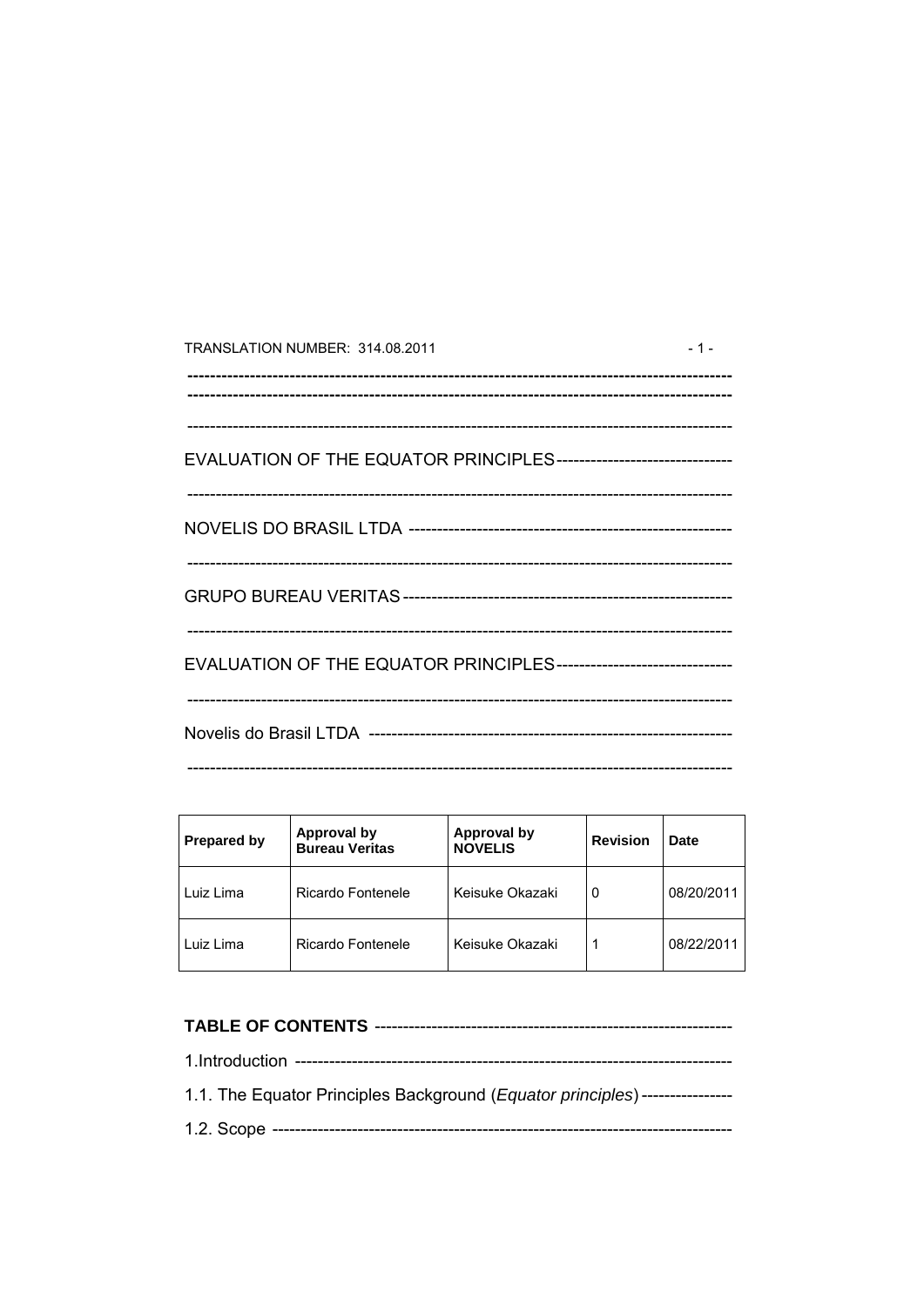# 1.3. *Bureau Veritas* Team-------------------------------------------------------------- 1.4. Participants and interviewees --------------------------------------------------- 1.5. Criteria and References ---------------------------------------------------------- 1.6. Methodology ------------------------------------------------------------------------ 2. Results relative to the Equator Principles--------------------------------------- 2.1. Principle 1 – Revision and classification of the project ------------------- 2.2. Principle 2 – Socio-environmental Assessment ---------------------------- 2.3. Principle 3 – Applicable socio-environmental Standards----------------- 2.3.1. EHS Guides and Legislation --------------------------------------------------  $-$ 2.3.1.1. Environment -------------------------------------------------------------------- A. Atmospheric Emissions ------------------------------------------------------------- B. Energy efficiency --------------------------------------------------------------------- C. Wastewater and quality of receiving bodies ----------------------------------- D. Management of hazardous materials ------------------------------------------- E. Management of residues ----------------------------------------------------------- F. Noise------------------------------------------------------------------------------------- G.Contaminated soil/subsoil----------------------------------------------------------- 2.3.1.2. Occupational Safety and Health------------------------------------------- 2.3.1.3. Community's Health and Safety ------------------------------------------- 2.3.1.4. Construction and Decommissioning-------------------------------------- 2.3.2. Other legal compliances ------------------------------------------------------- 2.3.2.1. Environment --------------------------------------------------------------------

TRANSLATION NUMBER: 314.08.2011 - 2 -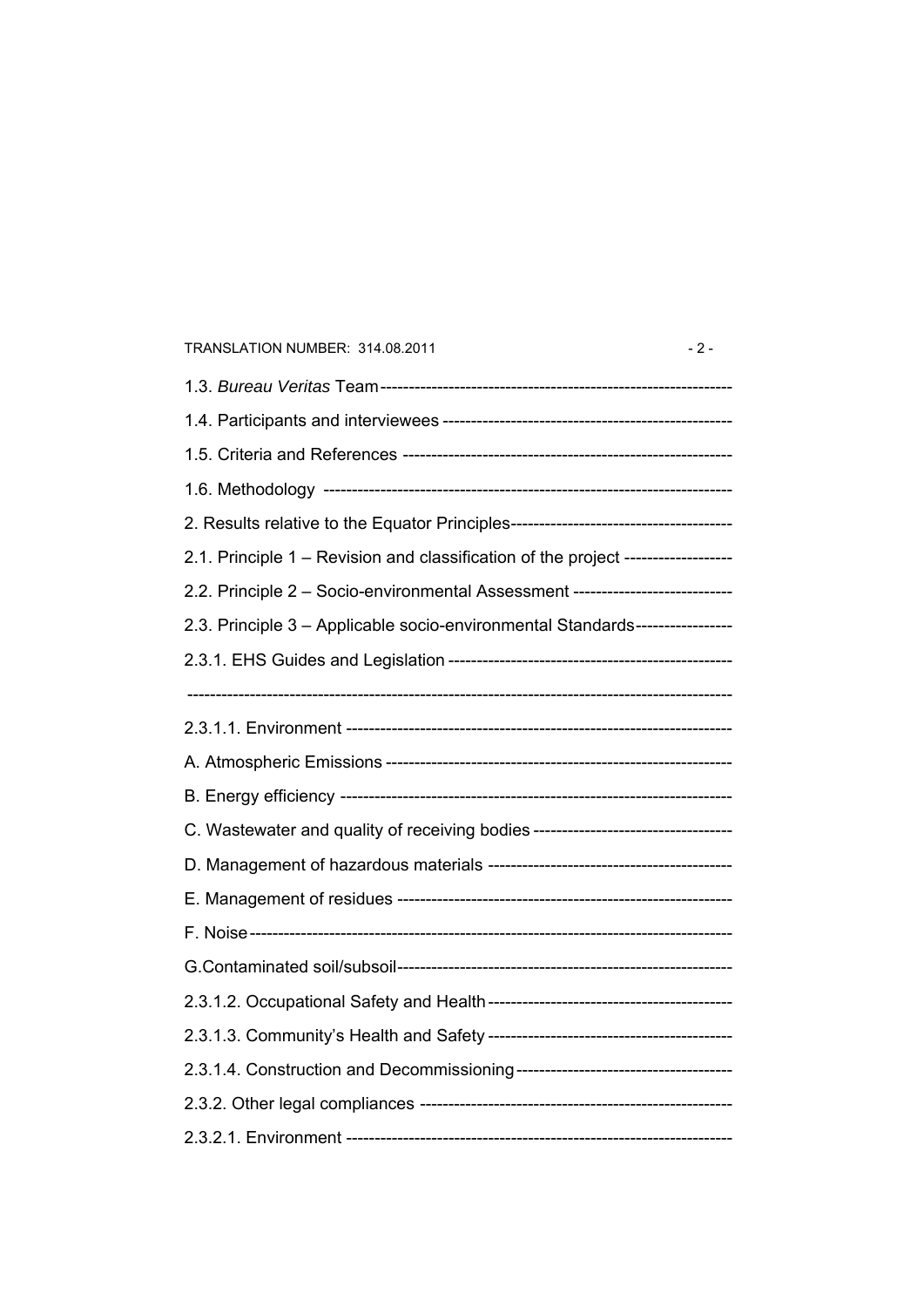| TRANSLATION NUMBER: 314.08.2011<br>$-3-$                                         |
|----------------------------------------------------------------------------------|
|                                                                                  |
|                                                                                  |
|                                                                                  |
| 2.3.3.1. Standard 1 - System of Management and Socio-environmental               |
|                                                                                  |
| 2.3.3.2. Standard 2 - Work and working conditions------------------------------  |
| 2.3.3.3. Standard 3 - Prevention and pollution reduction---------------------    |
| 2.3.3.4. Standard 4 - Community's Health and Safety ------------------------     |
| 2.3.3.5. Standard 5 - Land Acquisition and Involuntary Resettling --------       |
| 2.3.3.6. Standard 6 - Biodiversity preservation and sustainable                  |
|                                                                                  |
|                                                                                  |
|                                                                                  |
| 2.4. Principle 4 - Action Plan and Management System----------------------       |
|                                                                                  |
|                                                                                  |
|                                                                                  |
|                                                                                  |
|                                                                                  |
| 2.10. Principle 10 - Financial Institution Report------------------------------- |
|                                                                                  |
|                                                                                  |
|                                                                                  |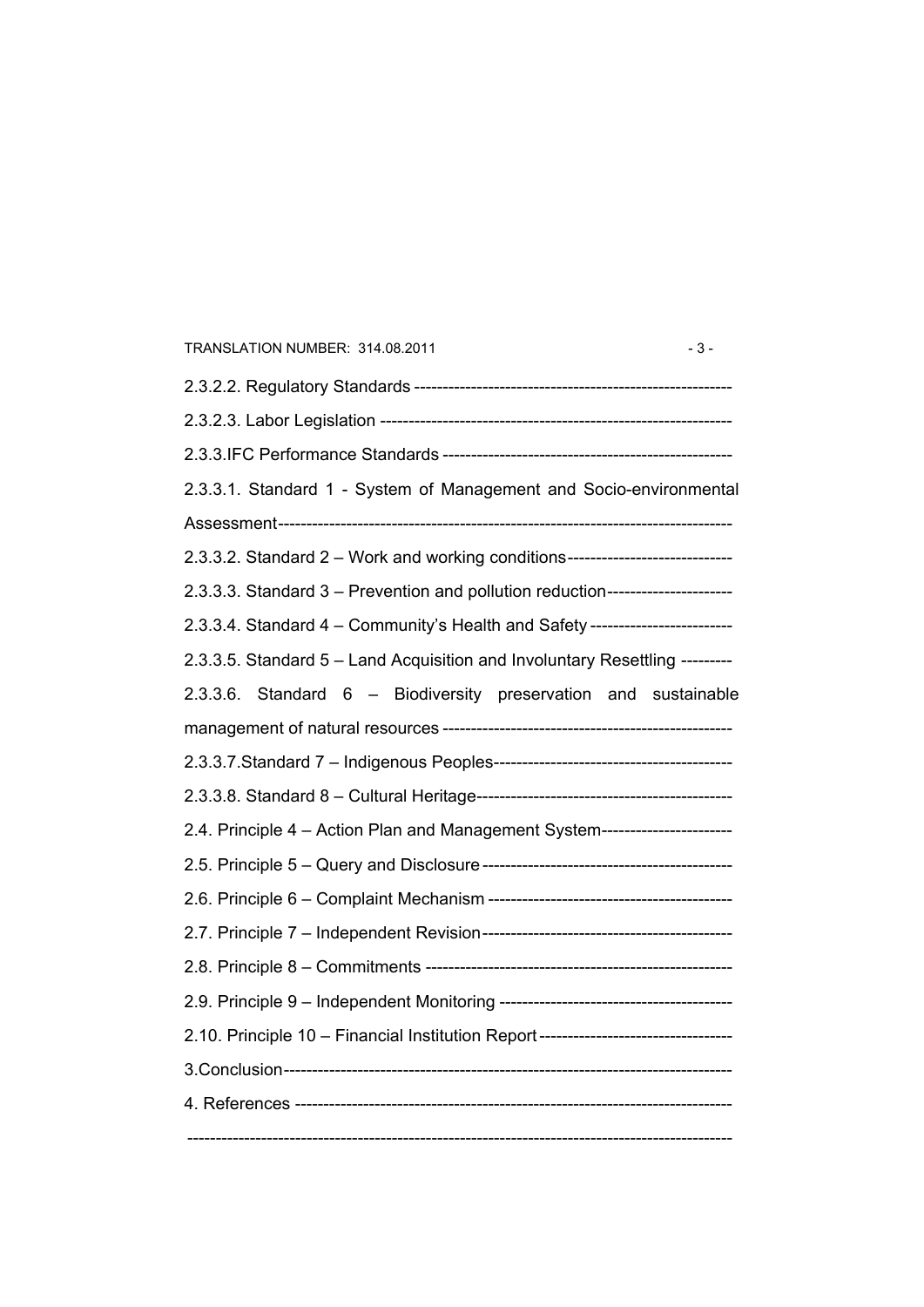#### TRANSLATION NUMBER: 314.08.2011 - 4 -

# **1. INTRODUCTION**---------------------------------------------------------------------- ------------------------------------------------------------------------------------------------

# **1.1.THE EQUATOR PRINCIPLES BACKGROUND (EQUATOR PRINCIPLES)** ----------------------------------------------------------------------------

------------------------------------------------------------------------------------------------

Today it is recognized, beyond dispute that the financing of projects plays an important role in sustainable development worldwide. In this context, by providing funding, particularly in emerging markets, project funders often come across issues of environmental and social policy. ---------------

------------------------------------------------------------------------------------------------

Therefore, the most important financial institutions in the world, while recognizing that lenders provide significant opportunities to promote environmental management and development with social responsibility, have decided to adopt the Equator Principles, in order to ensure that the funded projects are developed with socio-environmental responsibility.---

------------------------------------------------------------------------------------------------

The Equator Principles were proposed in July 2003 by the International Finance Corporation - IFC, an institution linked to the World Bank that provides funding to private projects. The principles address social and environmental guidelines that need to be used by the financial institutions that will provide funding over US\$ 50 million to companies. ------------------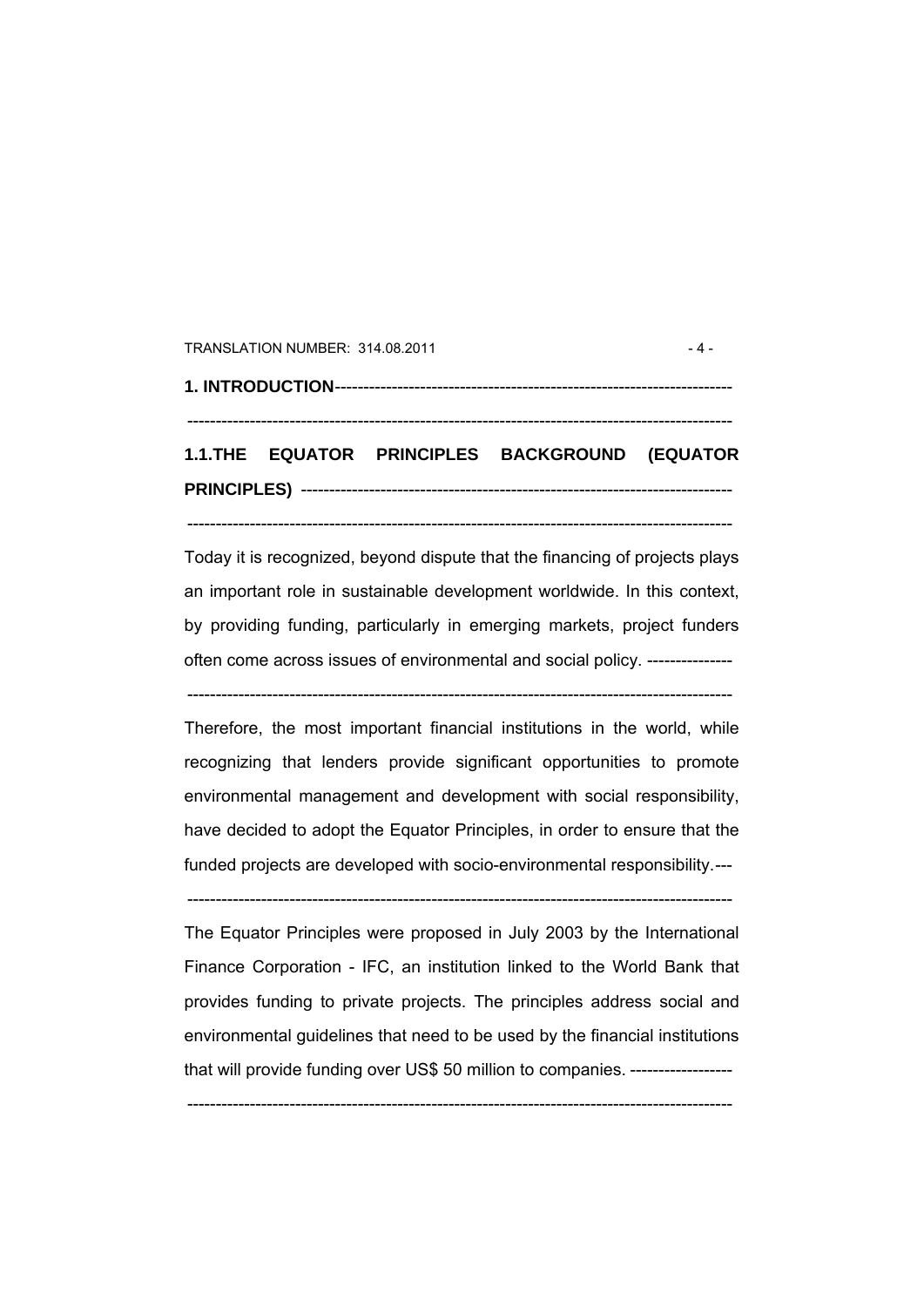#### TRANSLATION NUMBER: 314.08.2011 - 5 -

On July 6, 2006 the new Equator Principles were released as a result of the revision process that involved the participation of Non Governmental Organizations (NGOs) and the Signatory Institutions. ---------------------------

------------------------------------------------------------------------------------------------

The most relevant changes of the Equator Principles were as follows: ----

------------------------------------------------------------------------------------------------

-The Equator Principles should be applied to all project funding with capital costs exceeding US\$ 10 million. In the previous version this value was US\$ 50 million;----------------------------------------------------------------------

------------------------------------------------------------------------------------------------

-The Equator Principles now also apply to the activity of advising on Project Finance that banks provide to their customers; -------------------------

 $-$ 

-The Equator Principles will be applied to expansions of existing projects where there is additional and significant environmental and social impact;

------------------------------------------------------------------------------------------------

-Every financial signatory institution shall disclose publicly an annual report on the implementation of the Equator Principles. ------------------------

------------------------------------------------------------------------------------------------

IFC's new environmental and social standards are among the strictest in the world and will certainly be the most demanding for emerging markets. They add new obligations relating to integrated social and environmental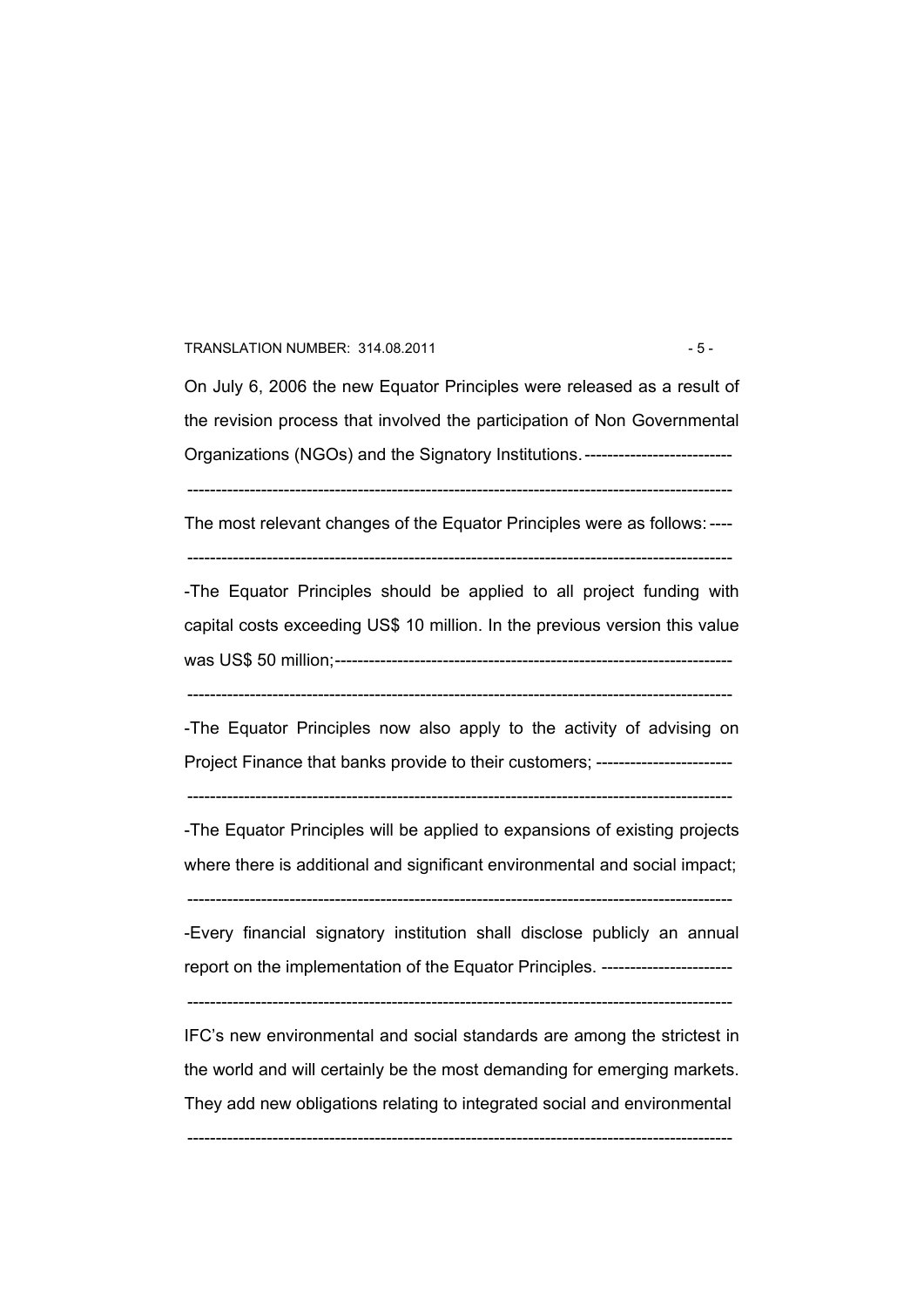#### TRANSLATION NUMBER: 314.08.2011 - 6 -

assessments, working conditions, emissions of greenhouse gases and health and safety standards in the community. They fill the gaps in the former Safeguard Policies. They highlight aspects relevant to the private sector, while ensuring compatibility with IFC's policies. They require greater transparency. They adopt a new results-oriented approach, emphasizing the implementation and impacts of the action. They offer a better definition of IFC's roles and its clients in the private sector. ----------

### ------------------------------------------------------------------------------------------------

# **1.2. SCOPE** ------------------------------------------------------------------------------- ------------------------------------------------------------------------------------------------

Novelis do Brasil Ltda. hired Bureau Veritas do Brasil in order to perform a follow-up evaluation of its compliance with the Equator Principles at the Laminates Production Unit located in the city of Pindamonhangaba, SP, as characterized below. ----------------------------------------------------------------

 $-$ 

The project evaluated was Novelis do Brasil Ltda., plant of coils and aluminum sheets production, located on AV. Buriti, Bairro Feital, No. 1877. Industrial Area of Pindamonhangaba. --------------------------------------

------------------------------------------------------------------------------------------------

The Laminates Production Manufacturing Plant has production capacity for 400,000 tons per year; with the expansion that is being held, it will increase to 600,000 tons per year. The unit's main raw materials are liquid metal, aluminum ingots and recycled aluminum cans.------------------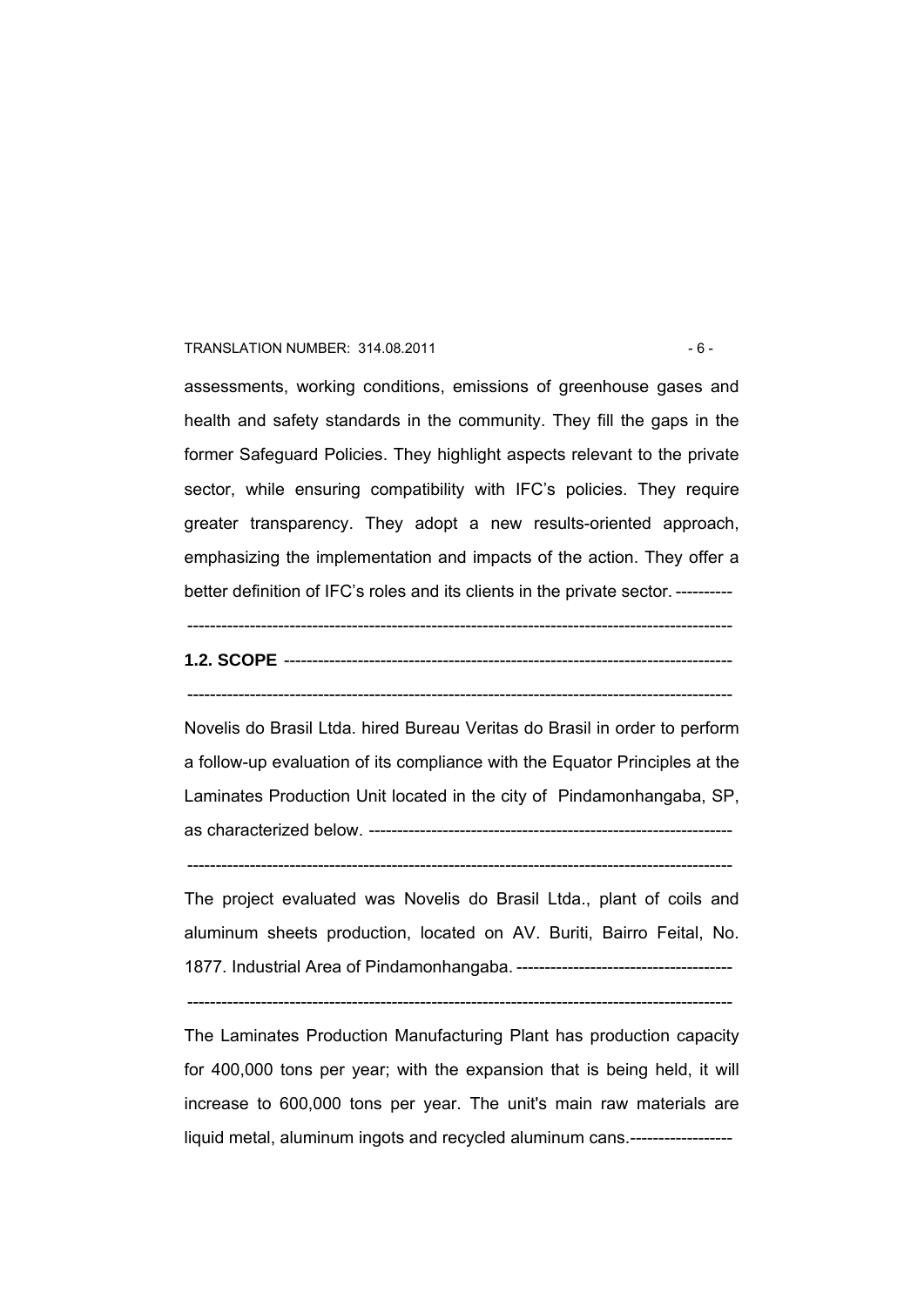#### TRANSLATION NUMBER: 314.08.2011 - 7 -

 $-$ 

The project started its operation in 1977 and currently is in full production, including recycling, remelting, preparation of sheets, thread grind, hot rolling, cold rolling, finishing and utilities. ------------------------------------------

------------------------------------------------------------------------------------------------

This evaluation aims at monitoring the project as to its compliance with the Equator Principles. The evaluation was held from August 15 to 30, 2011, covering the analysis of documentation, preparation of the protocol, audit performance in the field at the plant of production of coils and sheets and verification of pending evidence.-------------------------------

------------------------------------------------------------------------------------------------

Details on the project description, the process, the geographical of the unit and details on project and expansion components can be accessed at the website: www.novelis.com, in document, Characterization Memorial of the MCE Project of Preliminary License dated 02/04/2011 - CETESB and the Environmental Description = Venus Project of February 2011 (filed at CETESB on 02/11/2011). --------------------------------------------

------------------------------------------------------------------------------------------------

#### **1.3. BUREAU VERITAS TEAM** -----------------------------------------------------

Luiz Carlos da Silva Lima --------------------------------------------------------------

------------------------------------------------------------------------------------------------

Sociologist, Environmental Planning Specialist (UFF), Full Consultant, Lead Auditor of ISO 14001 (BVQI/IRQA) Lead Auditor ASR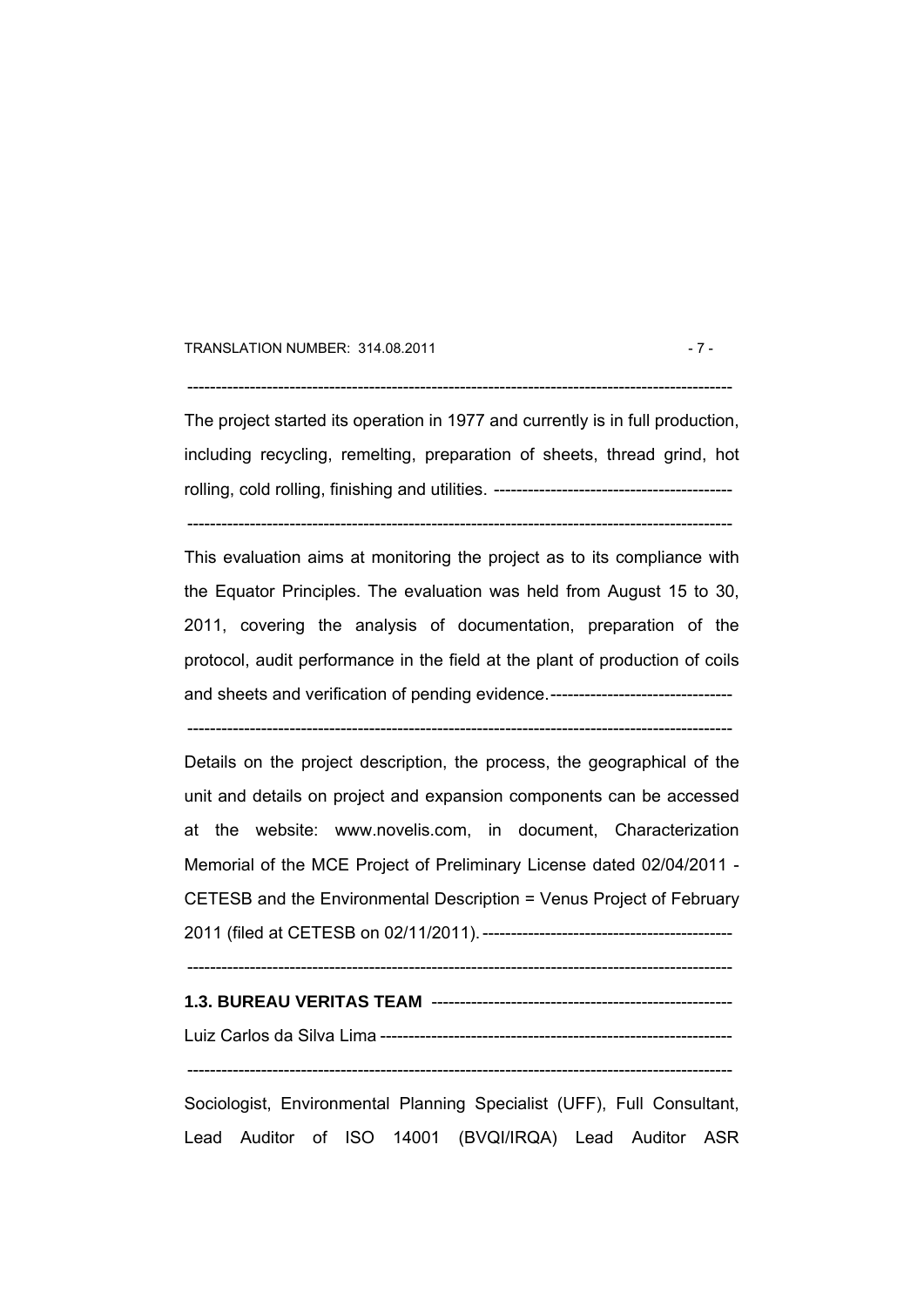#### TRANSLATION NUMBER: 314.08.2011 - 8 -

(Sustainability Reports - GRI 3), Leader Auditor of Legal Compliance, Leading Auditor, of Socio-Environmental Responsibility. Lead Auditor for Strategic Priorities for Sustainability, established by the World Committee on Dams (WCD), Lead Auditor of the Sustainability Standards of the International Hydropower Association - IHA and Lead Auditor for the Equator Principles.-----------------------------------------------------------------------

#### ------------------------------------------------------------------------------------------------

### **1.4. PARTICIPANTS AND INTERVIEWEES -------------------------------------**

During the process of collecting evidence of compliance with the evaluation protocols the following people were interviewed:------------------

------------------------------------------------------------------------------------------------

------------------------------------------------------------------------------------------------

Angelo Francisco Argueles - Unit Manager;--------------------------------------- Marcelo Cunha - HR Manager, ------------------------------------------------------- Keisuke Okazaki – Engineering; ----------------------------------------------------- Viviane Alves - EHS Engineer; ------------------------------------------------------- Penha Bet - HR Coordinator,---------------------------------------------------------- Ismar Araújo Pessoa - Quality; ------------------------------------------------------ Antonio Benedito de Paula - Utilities Technician (ETE and ETA) company BJP Facility Services; ------------------------------------------------------------------- Luciano da Luz - Materials Warehousing; ----------------------------------------- Tiago Elias de Souza - Chemical Engineer;--------------------------------------- Alan Valmir - Senior Analyst of Communications; --------------------------------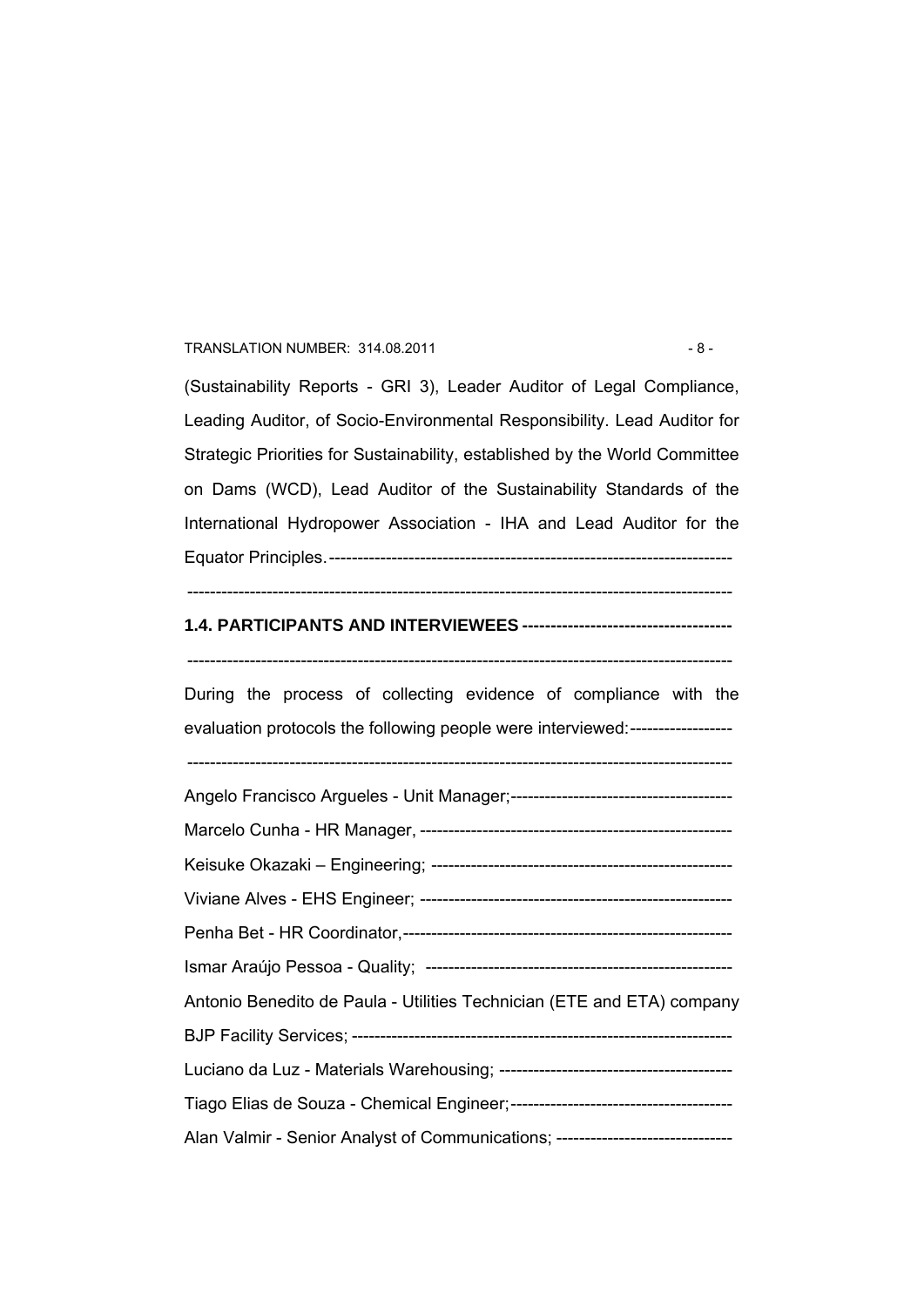# TRANSLATION NUMBER: 314.08.2011 - 9 -Felipe Matus Batista Lobato Siqueira - temporary worker; ---------------------Ricardo Ribeiro - Reliability Manager/ President of CIPA;---------------------Bárbara Zenita França Macedo - Secretary of Education and Culture of Pindamonhangaba; ---------------------------------------------------------------------- Sérgio da Silva - Director of Finance (Union of Steelworkers of Pindamonhangaba, Moreira Cesar and Roseiral);----------------------------------------------------------------------------------------------------------------------------------- **1.5. CRITERIA AND REFERENCES -----------------------------------------------**  ------------------------------------------------------------------------------------------------ The following criteria and references were adopted in the performance of this evaluation: ---------------------------------------------------------------------------- Equator Principles;----------------------------------------------------------------------- Legislation applicable to steel and manufactured production (issues related to Environment, Occupational Health, Work Safety and Social Responsibility);---------------------------------------------------------------------------- General Guide on Environment, Health and Safety; ------------------------------Specific guide on Environment, Health and Safety for the manufacture of Steel - Environmental, Health, and Safety Guidelines for Integrated Steel Mills (IFC);---------------------------------------------------------------------------------- Performance standards and guidance notes.-------------------------------------  $-$ **1.6. METHODOLOGY ------------------------------------------------------------------**  ------------------------------------------------------------------------------------------------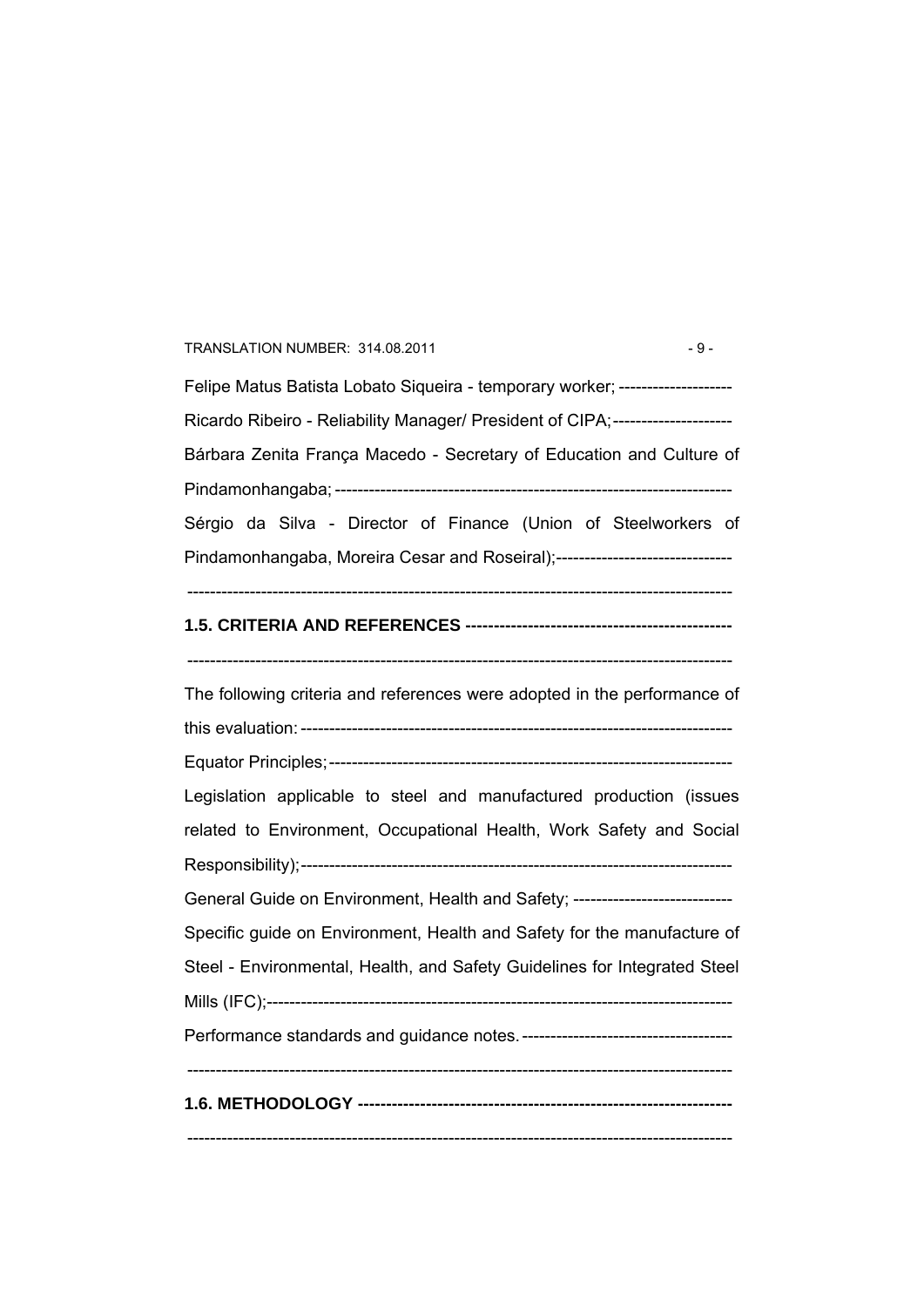#### TRANSLATION NUMBER: 314.08.2011 - 10 -

The Socio-Environmental Assessment of the project was initiated by the analysis of the Environmental Descriptive Memorial of the Expansion - VENUS Project relative to the detailing of the expansion project of company Novelis do Brasil (Pindamonhangaba) targeting the environmental license (Preliminary License) under the scope of the Environmental Company of the State of São Paulo – Taubaté's Environmental Agency, extending to the major legal tools applicable to the activity, to the principles of the Equator, performance standards and applicable guides. ------------------------------------------------------------------------

The verification of compliance with the requirements of the assessment protocol has been in the monitoring of activities developed at the manufacturing unit of coils and sheets, in the period August 15 to 30, 2011. At this location, on August 18 and 19, 2011, interviews were held with managers and employees, while visiting the company's areas and finding documented evidence of the compliance with applicable laws.

------------------------------------------------------------------------------------------------

All conclusions were based on samples provided by the company for analysis. ------------------------------------------------------------------------------------

#### $-$

### **2. RESULTS RELATIVE TO THE EQUATOR PRINCIPLES ----------------**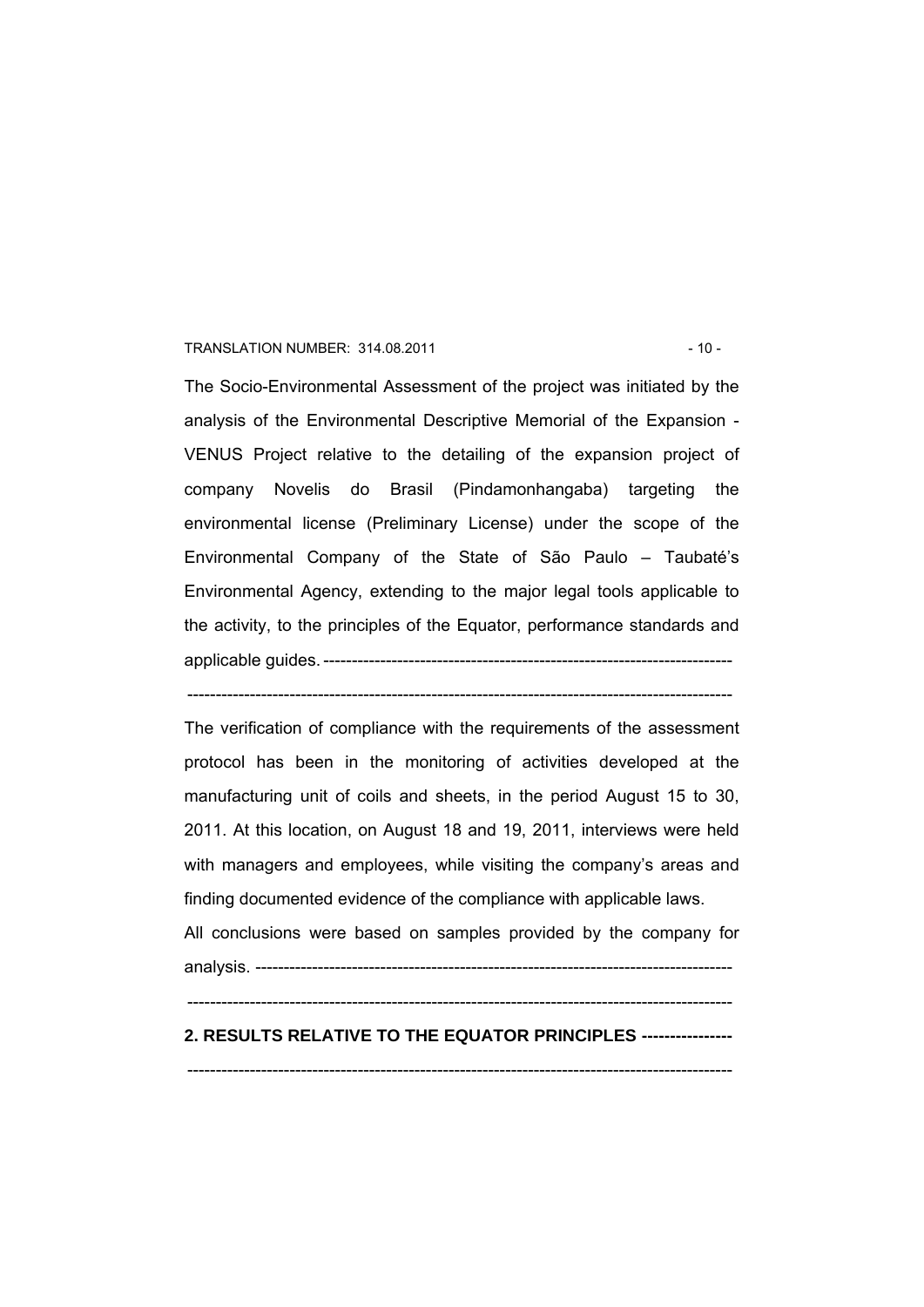### TRANSLATION NUMBER: 314.08.2011 - 11 -

In this report the results are presented sequentially to the 10 Principles of the Equator. Results relative to Health, Safety and Environmental Guides, as well as legal obligations, are presented in Principle 3. ---------

------------------------------------------------------------------------------------------------

**2.1.PRINCIPLE 1 - REVISION AND CLASSIFICATION OF THE PROJECT----------------------------------------------------------------------------------**  ------------------------------------------------------------------------------------------------

------------------------------------------------------------------------------------------------

The project was classified as B, given that its adverse impacts are largely reversible and remediable through the adoption of mitigation measures.

------------------------------------------------------------------------------------------------

# **2.2. PRINCIPLE 2 - SOCIO-ENVIRONMENTAL ASSESSMENT-----------**   $-$

The Socio-Environmental Assessment of the project was initially performed through the analysis of the documentation issued by the Environmental Company of the State of São Paulo – CETESB, through:

------------------------------------------------------------------------------------------------

------------------------------------------------------------------------------------------------

Plant: Dossier No. 04/0016/76, No. PU-957/76 dated 07/14/76 which manifests itself in favor of approving the plant for deployment of an industrial facility and other measures. ----------------------------------------------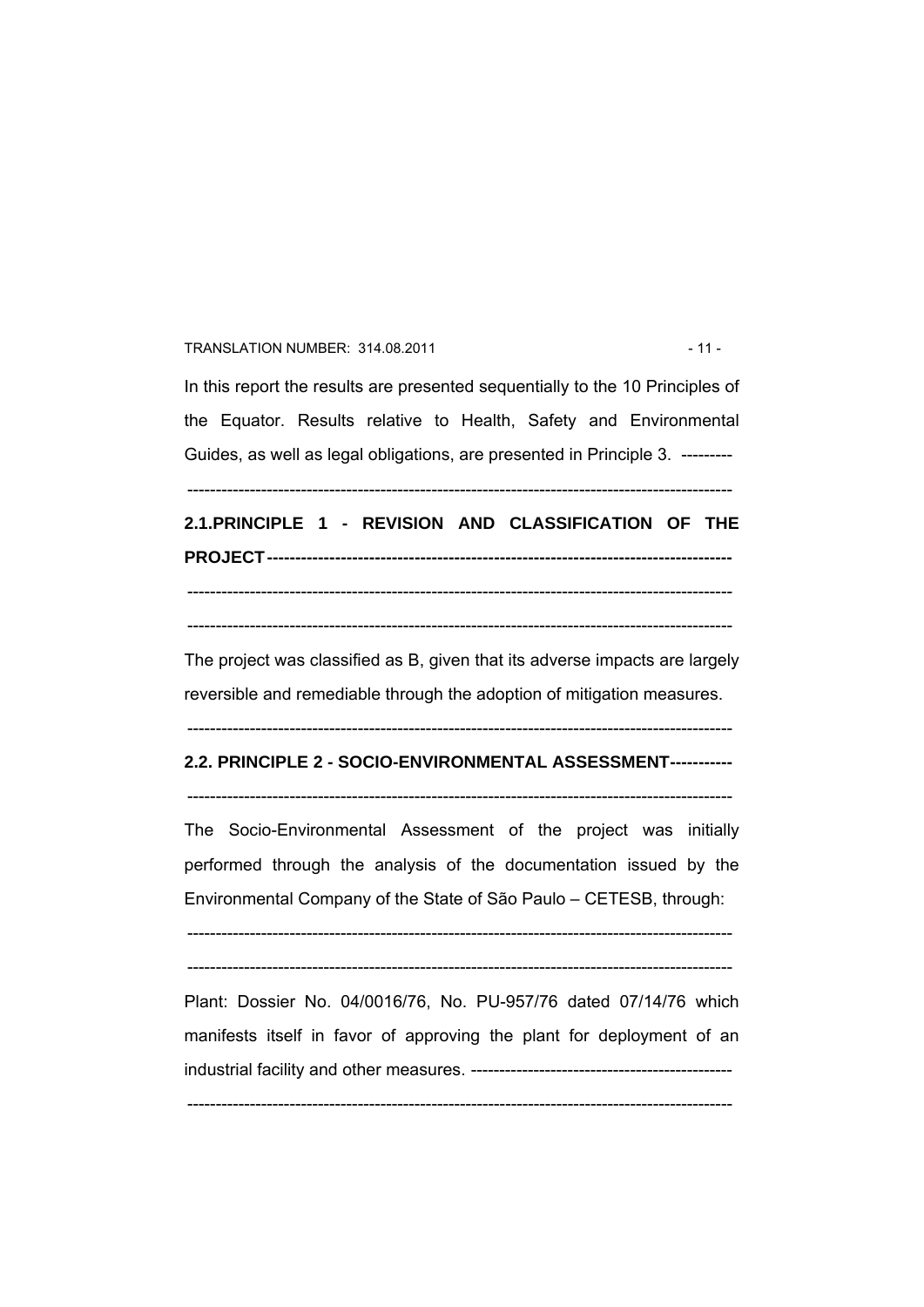#### TRANSLATION NUMBER: 314.08.2011 - 12 -

Opinion CPAR/GOP No. 729/76 which deals with the installation of a new plant - Industrial Type where CETESB claims to be favorable to the approval of the request made and other arrangements. --------------------------

------------------------------------------------------------------------------------------------

Expansion: Preliminary License Request - LP - for the expansion and installation of new equipment at Novelis Brasil Ltda. ---------------------------

------------------------------------------------------------------------------------------------

Project Memorial Characterization - MCE of Preliminary License - Register CETESB No. 528000003-4 dated 02/04/2011 version 1.4 and its attachments.-------------------------------------------------------------------------------

------------------------------------------------------------------------------------------------

Technical Opinion No. 20784/11/TA. Dated 05/28/2011 and filed at CETESB under No. 03/00050/11 on the expansion of production capacity of aluminum coils and sheets. On the conclusion of all stages of environmental licensing (LP, LI and LO) the following can be performed.

------------------------------------------------------------------------------------------------

The expansion of the current project aims at increasing the productive capacity of the unit from 400.00 tons/year to 606,000 tons/year of finished product in the form of coils and aluminum sheets. This increase will be due to the installation of new equipment in the production and utilities areas, expansion of built-up areas and conducting of outdoor activities, without changing the main process of manufacture of aluminum coils / sheets. For expansion of the plant it was acquired land adjacent to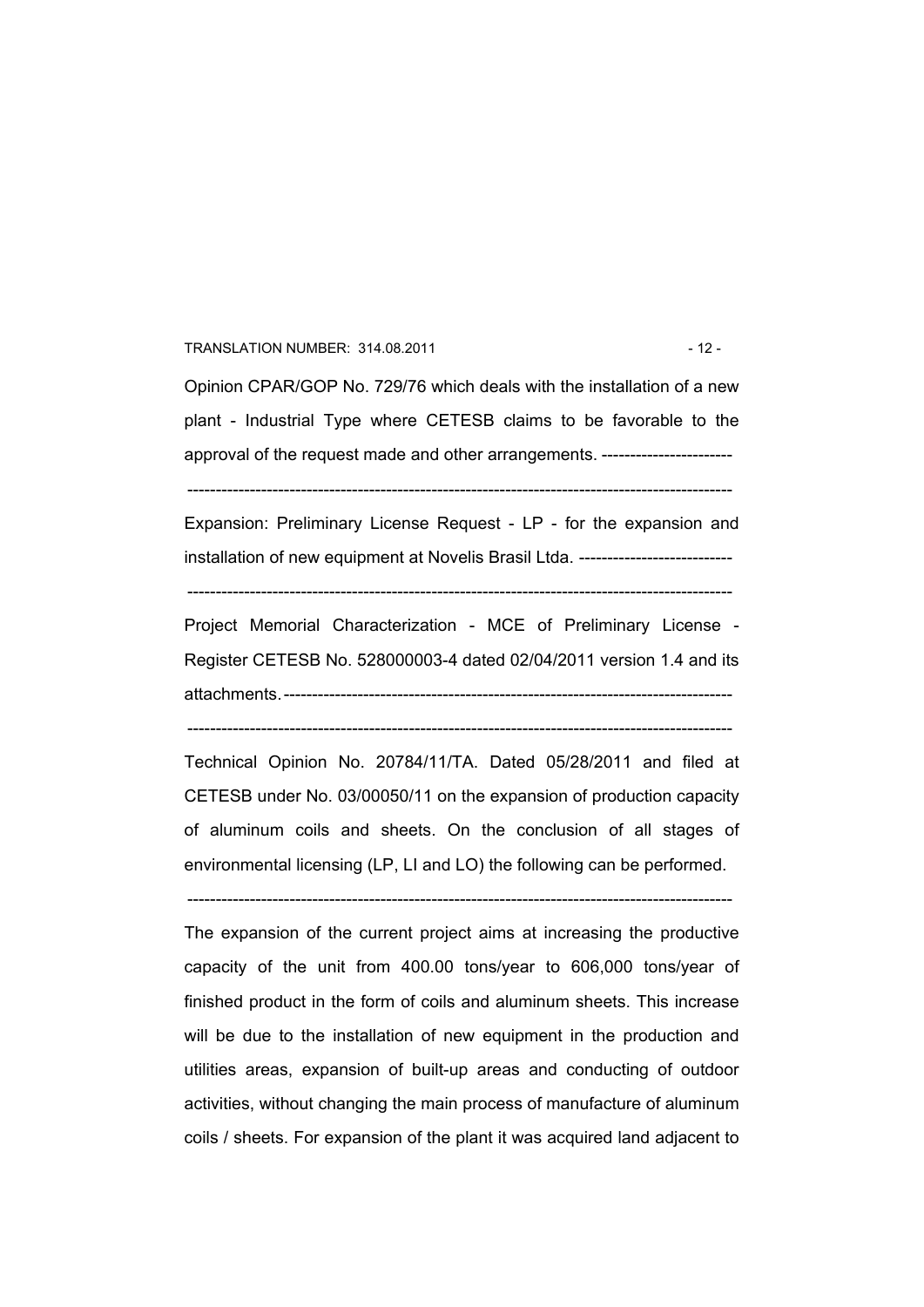#### TRANSLATION NUMBER: 314.08.2011 - 13 -

the premises of the remelting/recycling facilities (blueprint attached) for the construction of the parking of trucks and logistics area of the plant.--- ------------------------------------------------------------------------------------------------

The deadline to complete the works and the initial operation of new pieces of equipment in its entirety is September 2012. ------------------------

------------------------------------------------------------------------------------------------ The issues related to social risks were not fully considered, as required in

the performance standards of the Equator Principles, since at the time of installation of the project the environmental agency of the State of São Paulo did not require evaluation or remedial actions with the population, since it considered that the project had not caused significant damages., Notwithstanding it required in the Preliminary License of the expansion - Venus Project - that the undertaker would enable within 60 days a Program for Mobilization and Demobilization of Labor, where the possibility of hiring local labor would be recorded for works executed performed by the company. -----------------------------------------------------------

------------------------------------------------------------------------------------------------

Details about the preliminary socio-environmental assessments are discussed in Standard 1 item --------------------------------------------------------- A. Project definition, Initial Screening, Identification of Stakeholders and Information Collection. ------------------------------------------------------------------ ------------------------------------------------------------------------------------------------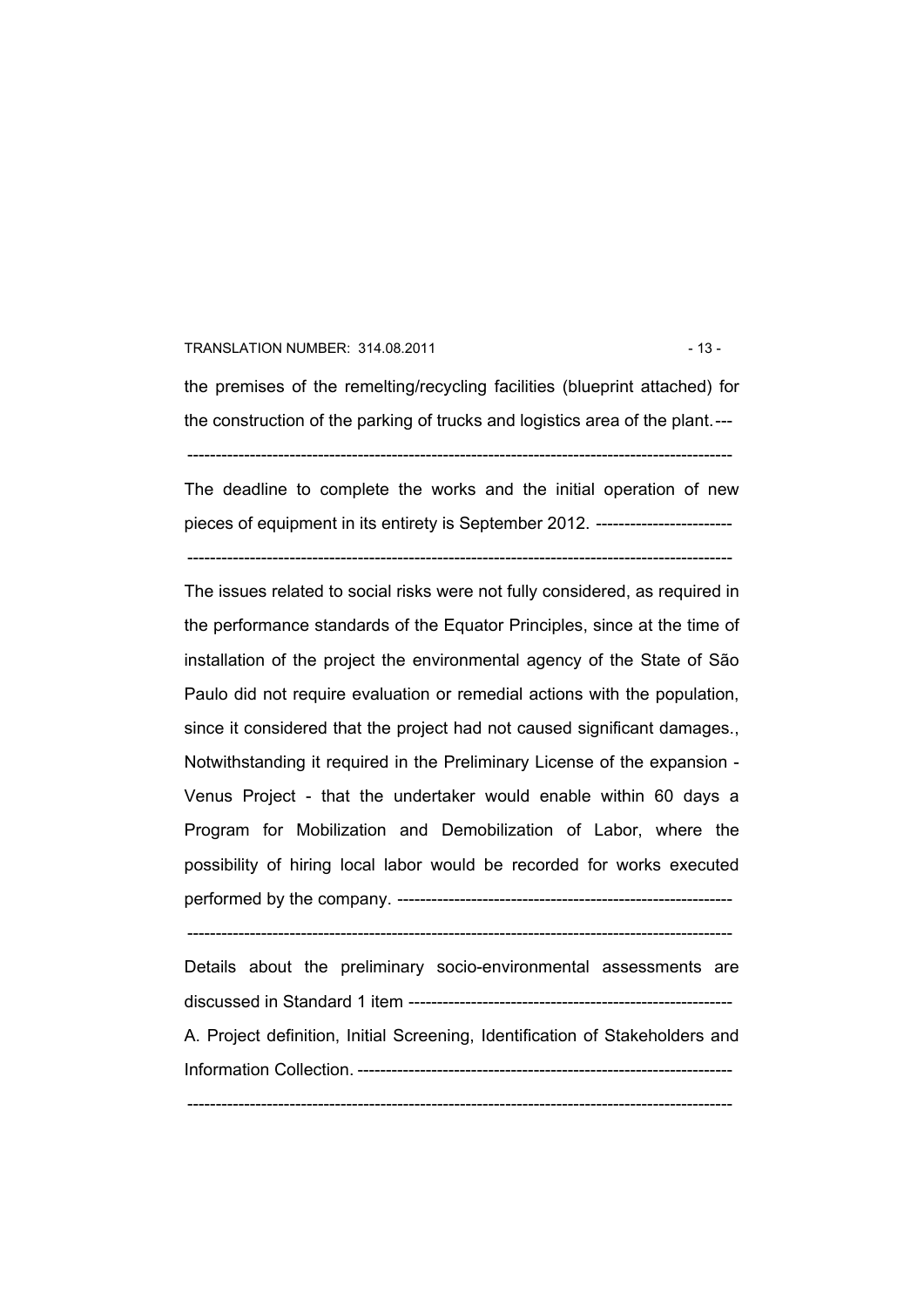#### TRANSLATION NUMBER: 314.08.2011 - 14 -

**2.3. PRINCIPLE 3 – APPLICABLE SOCIO-ENVIRONMENTAL STANDARDS ----------------------------------------------------------------------------** 

------------------------------------------------------------------------------------------------

This item assesses the Health, Safety and Environment Guides and the Performance Standards. ---------------------------------------------------------------

------------------------------------------------------------------------------------------------

The evaluation of compliance with applicable legislation was made along with the evaluation of the socio-environmental themes of General Guide, in accordance with the original requirements. ------------------------------------

------------------------------------------------------------------------------------------------

To avoid problems of interpretation regarding the scope of performance standards, some of the items discussed will be preceded by quotations from the document "Guidance Note", published by IFC to guide the scope of all performance standards and made available for public access on its website. -------------------------------------------------------------------------------------

------------------------------------------------------------------------------------------------

**2.3.1. EHS GUIDES AND LEGISLATION-----------------------------------------** 

**2.3.1.1. ENVIRONMENT --------------------------------------------------------------** 

------------------------------------------------------------------------------------------------

------------------------------------------------------------------------------------------------

**A. ATMOSPHERIC EMISSIONS ----------------------------------------------------** 

------------------------------------------------------------------------------------------------

The Atmospheric Emissions monitored meet legal requirements.-----------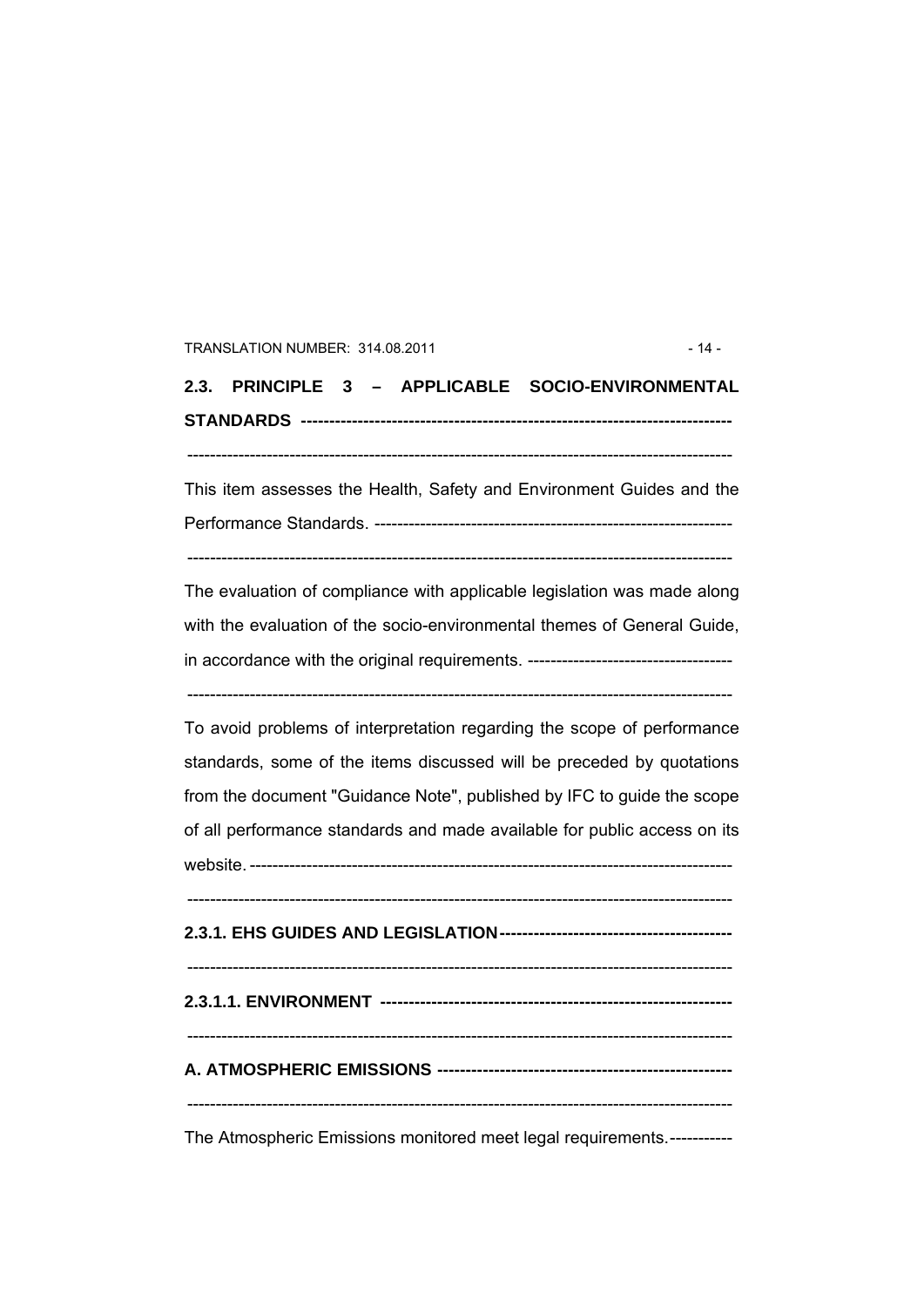#### TRANSLATION NUMBER: 314.08.2011 - 15 -

The main sources of Atmospheric Emissions for the Environment of the plant of coils and aluminum sheets were in Cold Rolling, Hot Rolling,

 $-$ 

Remelting and Dedusting System of Recycling. ---------------------------------

------------------------------------------------------------------------------------------------ **Process Steps by Extended Production Unit ---------------------------------** 

------------------------------------------------------------------------------------------------ Remelting / Recycling ------------------------------------------------------------------- ------------------------------------------------------------------------------------------------ Step 1 ---------------------------------------------------------------------------------------

------------------------------------------------------------------------------------------------

Melting furnaces Melter D1 and Melter D2 are of the reverberating type, are cylindrical and are loaded from the top. They are used for melting aluminum scraps generated in the manufacture of flat laminated products. The equipment has a combustion system, with the regenerative type of burners. ---------------------------------------------------------------------------

The maximum operating temperature in the furnace is 120° C.--------------

------------------------------------------------------------------------------------------------ Step 2 ---------------------------------------------------------------------------------------

 $-$ 

The aluminum scraps stored in the raw material yard are sent for processing where they are inserted into the melting furnace through the dome at the top of the oven, using buckets with load capacity of 20 t. and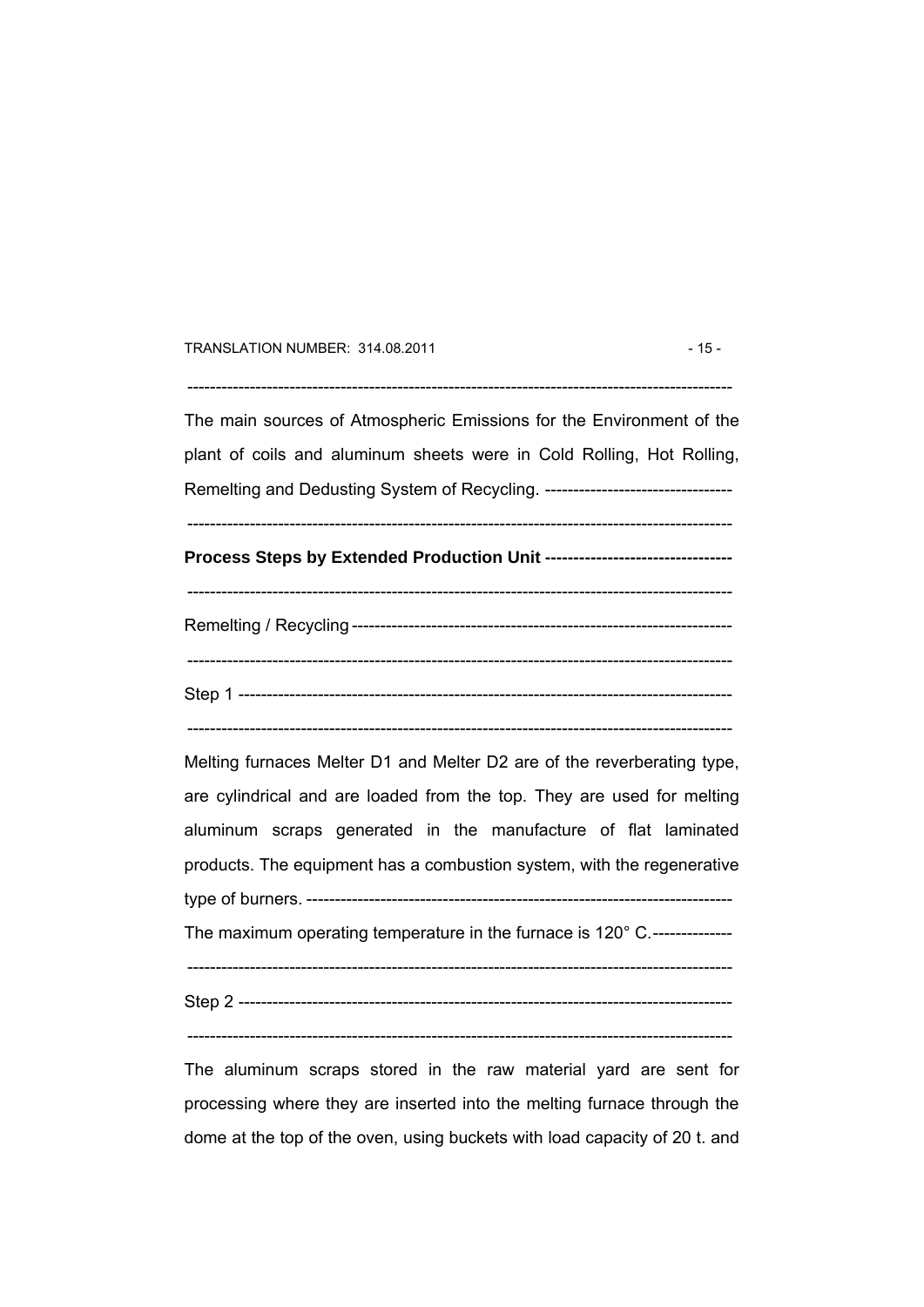#### TRANSLATION NUMBER: 314.08.2011

30 t. Therefore, depending on the size of the furnace, two or three loading operations are required. These load buckets are moved by bridge Once the monitoring procedure is finished (the sample is removed and sent to the laboratory for analysis); if necessary, correction of the alloy is performed with the addition of alloying elements.-------------------------------Scraping of the oven is performed to remove the slag (unwanted dirt and metal oxides). This slag is treated externally for the recovery of residual 

 $-16-$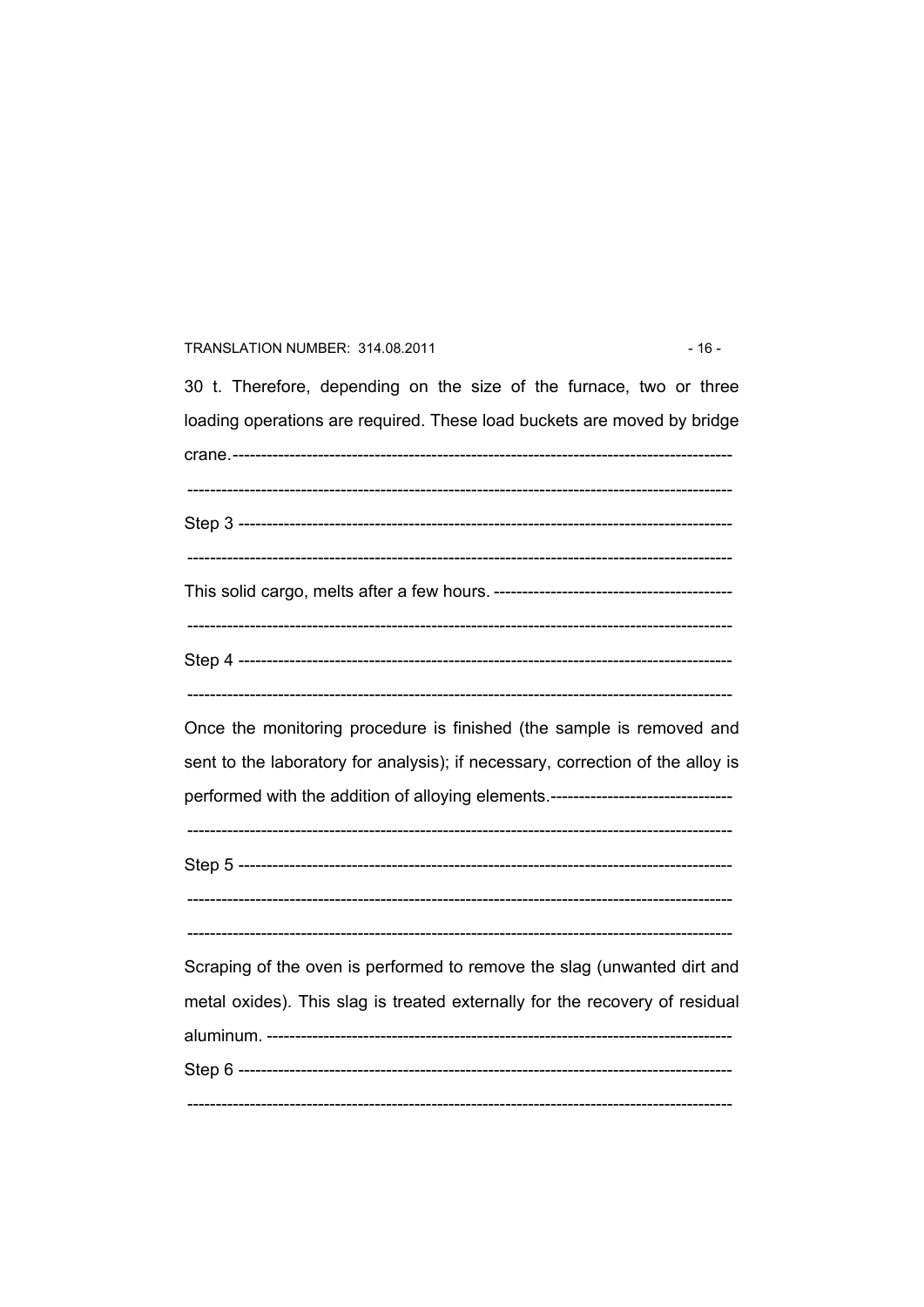#### TRANSLATION NUMBER: 314.08.2011 - 17 -

The molten metal bath is stirred to standardize the temperature of the aluminum. ---------------------------------------------------------------------------------- ------------------------------------------------------------------------------------------------ Step 7 ---------------------------------------------------------------------------------------

------------------------------------------------------------------------------------------------

When the thermocouple bath indicates a temperature of about 730° C, a valve is opened, located on the sill (bottom) of the oven and there will be transfer of metal through a trough lined with refractory material for the standby furnace (Holder). -------------------------------------------------------------- ------------------------------------------------------------------------------------------------ Step 8 ---------------------------------------------------------------------------------------

------------------------------------------------------------------------------------------------

The Holder D standby furnace is of the reverberation type is shaped like a parallelepiped and is loaded with liquid metal through a side door. It is used for temperature maintenance and cleaning of aluminum, which was melted in the melting furnaces - Melter D1 and Melter D2. The equipment has a fuel system with burners of the cold air type. ----------------------------Maximum operating temperature in the furnace is 1200° C. ------------------- $-$ Step 9 --------------------------------------------------------------------------------------- ------------------------------------------------------------------------------------------------

During operation in this process there is a source generating gases.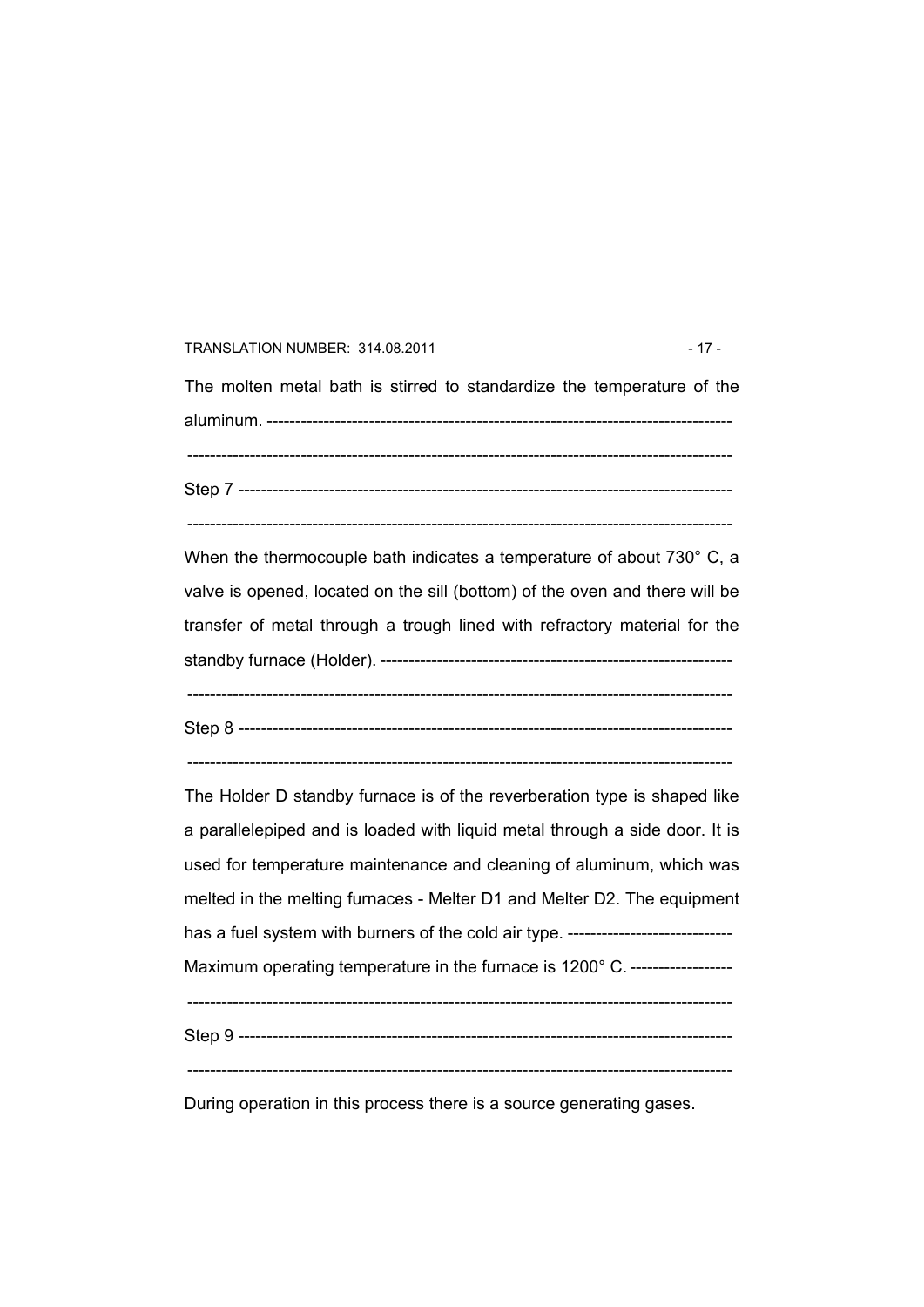### TRANSLATION NUMBER: 314.08.2011 - 18 -

Main chamber: place where combustion occurs and therefore there is generation of gases resulting from the burning of natural gas. These gases, before being released into the atmosphere exchange heat in the media box of the regenerative burners, warming a load of alumina spheres. After these gases pass through the media box, they are released to the atmosphere at an average temperature of 250° C. ---------

Step 10--------------------------------------------------------------------------------------

 $-$ 

------------------------------------------------------------------------------------------------

Molten aluminum is treated by injecting a mixture of chlorine and argon gases to eliminate impurities. These impurities are scraped from the------

------------------------------------------------------------------------------------------------

oven, generating slag that is treated for the recovery of residual aluminum. ----------------------------------------------------------------------------------

------------------------------------------------------------------------------------------------

Step 11--------------------------------------------------------------------------------------

------------------------------------------------------------------------------------------------

The furnace is kept in control temperature, until the metal is about 730º C, when it is transferred to the roll forming machine. ---------------------------

------------------------------------------------------------------------------------------------ Step 12--------------------------------------------------------------------------------------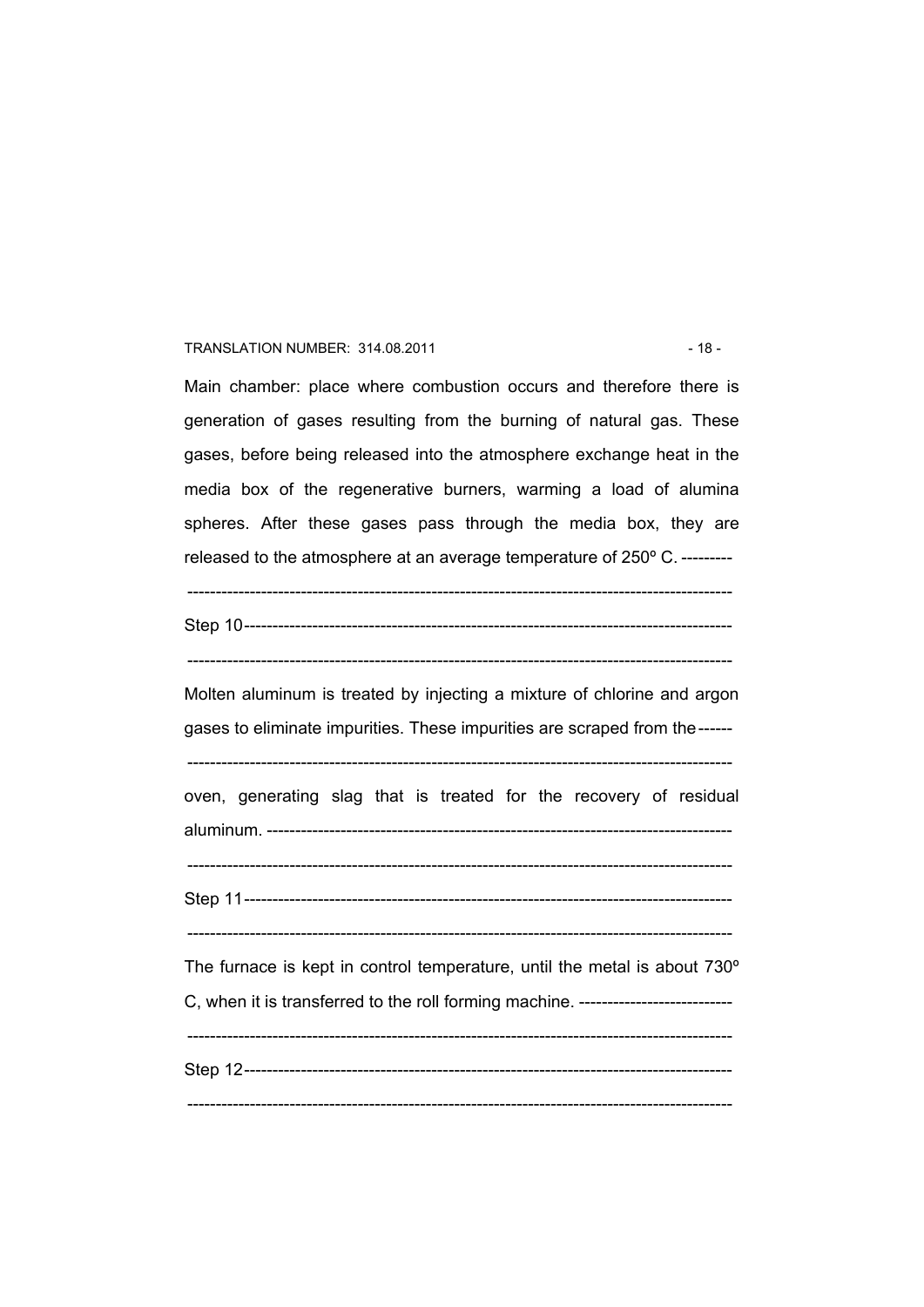#### TRANSLATION NUMBER: 314.08.2011 - 19 -

The slag house is responsible for receiving and storage of Aluminum Slag generated in the Melter D1 and D2 ovens. The slag is arranged in cubes and sent to the Slag House where it remains until it is cooled, when it is packed into a 30 m3 highway container for destination to final reprocessors.------------------------------------------------------------------------------

Step 13--------------------------------------------------------------------------------------

------------------------------------------------------------------------------------------------

------------------------------------------------------------------------------------------------

During the treatment of UBC (scrap cans) in the cold recycling area, Atmospheric Emissions are generated resulting from the breakdown of the burdens and separation of impurities. This aluminum, after the transformation process into molten aluminum, will be used in remelting as raw material. The emissions generated will be sent through the exhaust system for treatment in cold dedusting system, located in the outer area

of recycling. --------------------------------------------------------------------------------

------------------------------------------------------------------------------------------------

Sheet Preparation: -----------------------------------------------------------------------

------------------------------------------------------------------------------------------------

Sole Step -----------------------------------------------------------------------------------

Entry of aluminum sheets into the furnace chamber PUSHER, which works at 550º C in preparation for hot rolling, where the sheets follow by conveyor belt. Oven heating is done by air blown into the furnace by means of fans, which bring in outside air. The air circulates through six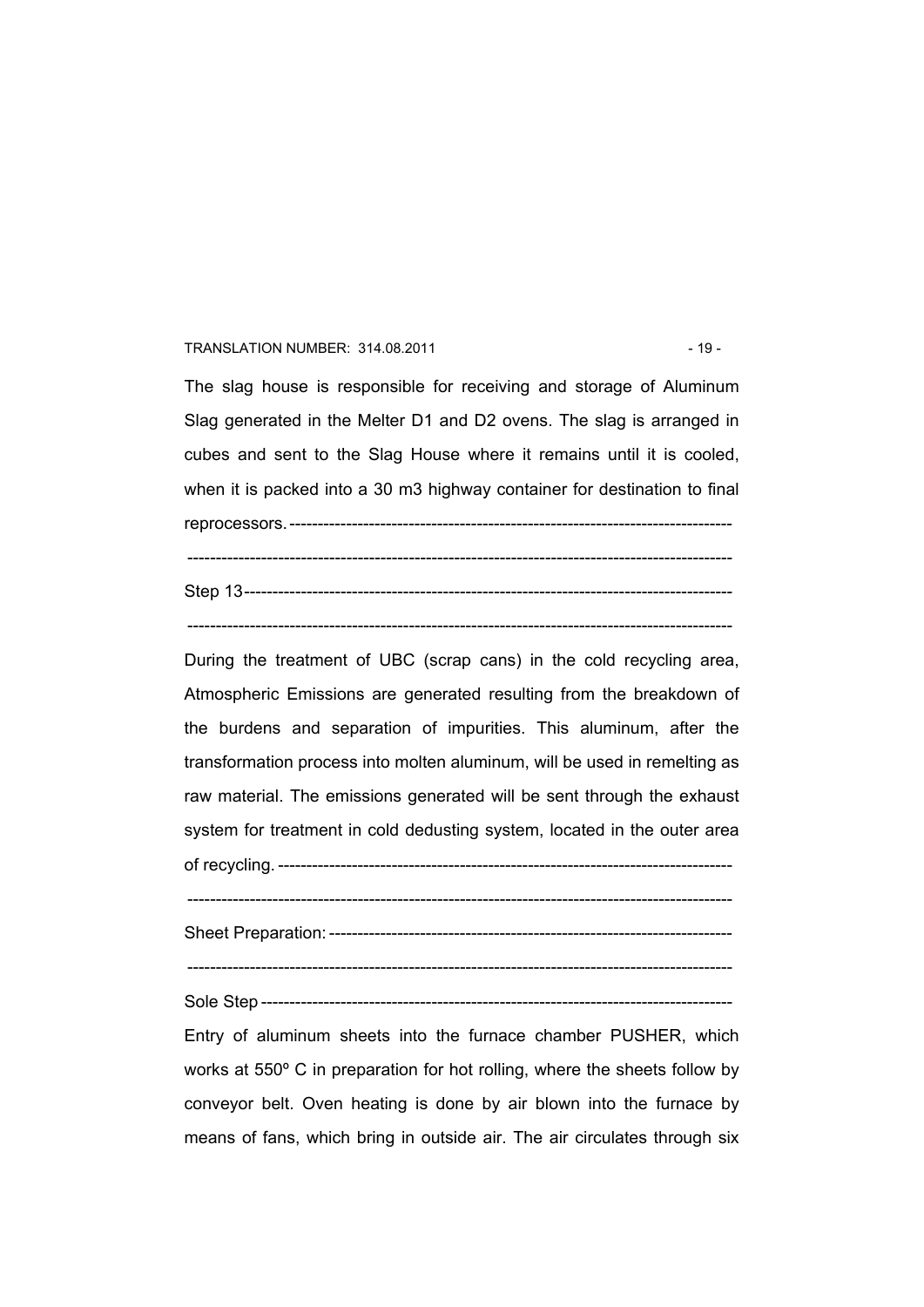# TRANSLATION NUMBER: 314.08.2011 - 20 heating zones with natural gas burners, which raise the temperature of the gas flow. ------------------------------------------------------------------------------- ------------------------------------------------------------------------------------------------ Cold Rolling / Cylinder Grinding: ----------------------------------------------------- ------------------------------------------------------------------------------------------------ Step 1 --------------------------------------------------------------------------------------- ------------------------------------------------------------------------------------------------

The sheets originated in the preparation of sheets, after passing through the Hot Rolling area (aluminum coils), enter the Cold Rolling area for processing in the Cold Mill 3, with a maximum thickness of 3.5 mm. With the passage of coils by two rolling chairs, they come out with a minimum thickness of 0.15 mm. The cooling of the chairs of the mill uses a system composed of hydraulic circuit. All oil filtration oil from the mill is performed by an independent system responsible for filtering the oil and returning it to the process. The effluent generated an oily emulsion that is forwarded for physical and chemical treatment in the Utilities area (chemical break). After treatment the effluent is sent to the sewage collection network of SABESP. -----------------------------------------------------------------------------------

 $-$ 

Step 2 ---------------------------------------------------------------------------------------

 $-$ 

After the aluminum coils go through Cold Mill 3, they are forwarded to the medium trimmers. The medium trimmer No. 04 which will be installed in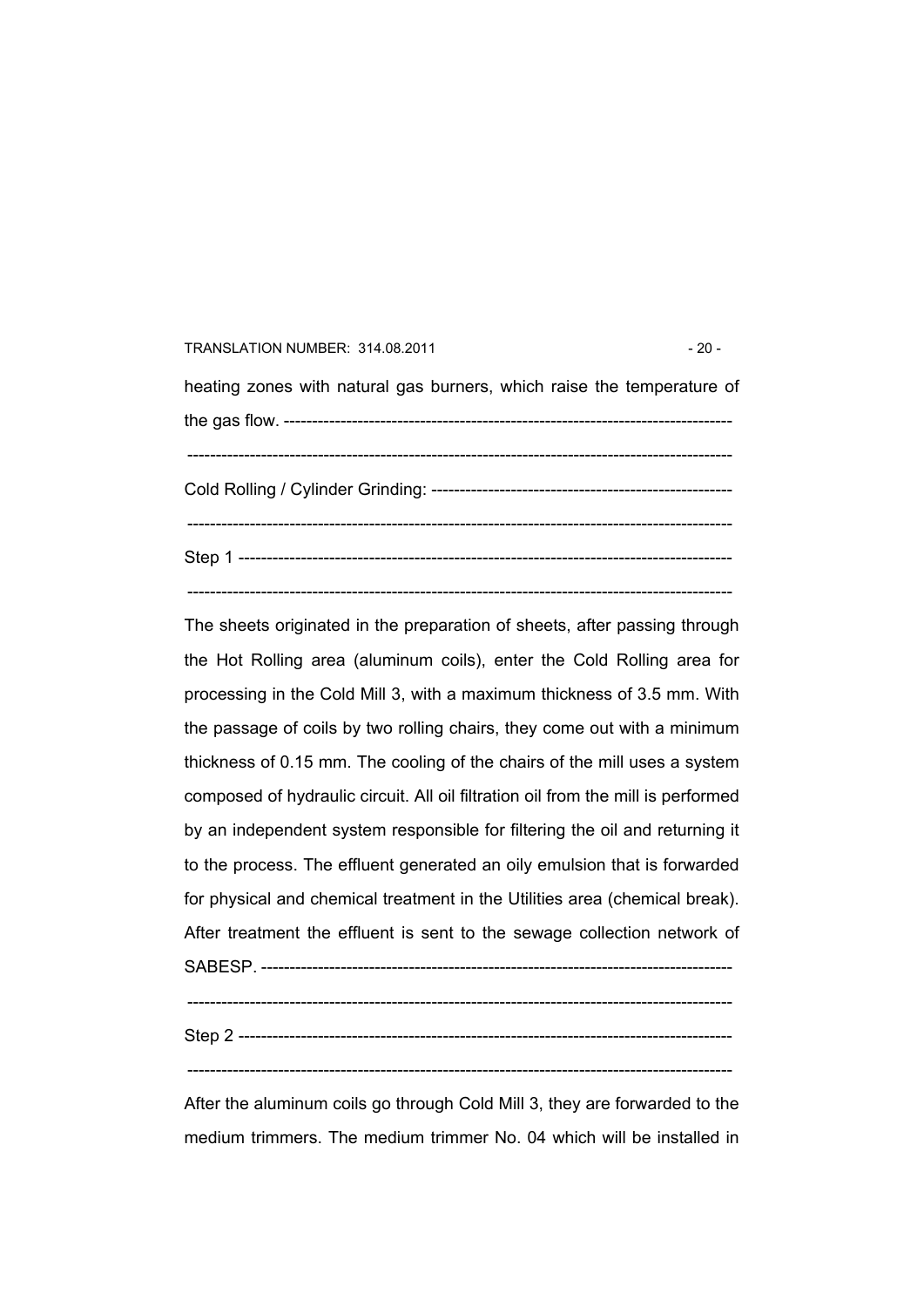#### TRANSLATION NUMBER: 314.08.2011 - 21 -

the area, is used to trim the aluminum sheet for CBS at the minimum thickness of 0.35 mm and maximum thickness of 0.15 mm. The trimmer performs the functions of unwinding, winding and rolling the material with a high degree of accuracy in the width and quality desired. The material will go at a maximum speed of 1500m/min and the width of the material will be between 700 to 2000mm. ----------------------------------------------------- ------------------------------------------------------------------------------------------------

The cylinder grinder is a support unit to Lamination. In the grinder, lamination cylinders are superficially machined to obtain shine, profile and roughness required for the lamination process. The cylinder grinder has inertia blocks on its the foundation to isolate any external vibration that might affect its performance. ----------------------------------------------------

------------------------------------------------------------------------------------------------

Area of aluminum scraps: --------------------------------------------------------------

------------------------------------------------------------------------------------------------

Sole Step: ----------------------------------------------------------------------------------

 $-$ 

Support area to industrial sectors, responsible for receiving the slags and aluminum coil scraps. These materials will be handled and because of their shape will pass through the bobbins stripper bobbin or scrap press,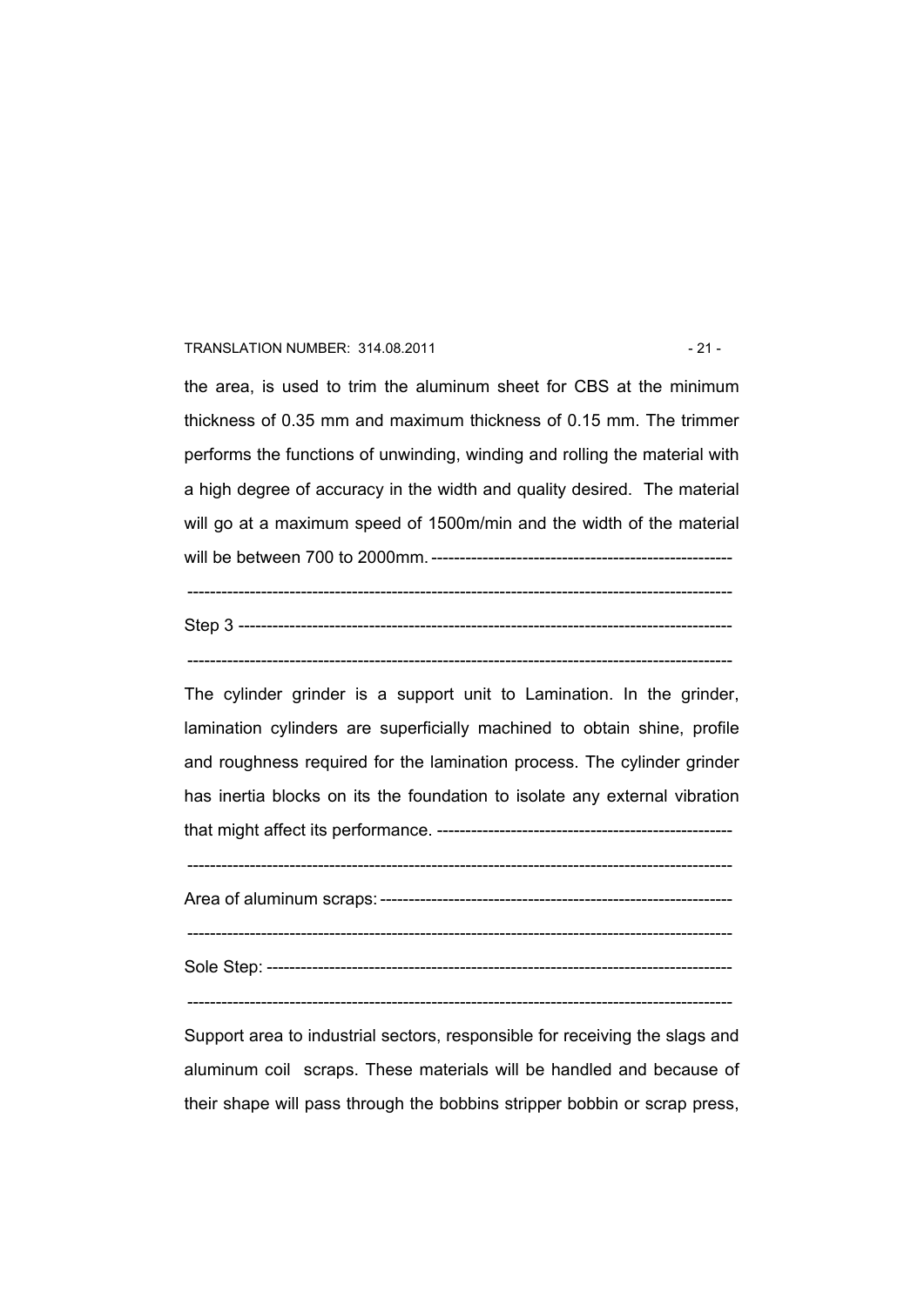# TRANSLATION NUMBER: 314.08.2011 - 22 enabling appropriate sizes for input into the process and subsequent recycling. ----------------------------------------------------------------------------------- UBC Yard:---------------------------------------------------------------------------------- ------------------------------------------------------------------------------------------------ Sole Step: ---------------------------------------------------------------------------------- ------------------------------------------------------------------------------------------------ Support unit to the Recycling Sector, which stores the aluminum scraps, which will be processed for Recycling/Remelting. ------------------------------------------------------------------------------------------------------------------------------- Utilities:-------------------------------------------------------------------------------------- ------------------------------------------------------------------------------------------------ Sole Step: ----------------------------------------------------------------------------------  $-$ Sector responsible for providing compressed air, cooling water, treated water and energy for the entire plant. Also responsible for the treatment of effluents generated in production processes and environmental control systems. ------------------------------------------------------------------------------------ ------------------------------------------------------------------------------------------------ CONAMA Resolution No. 382 of 12/26/06, which "Sets the maximum

thresholds of atmospheric pollutant emission to stationary sources", provides in its Articles 4 and 5 technical guidelines relating to the monitoring of emissions and sampling methods and analysis, as shown by Novelis do Brasil. --------------------------------------------------------------------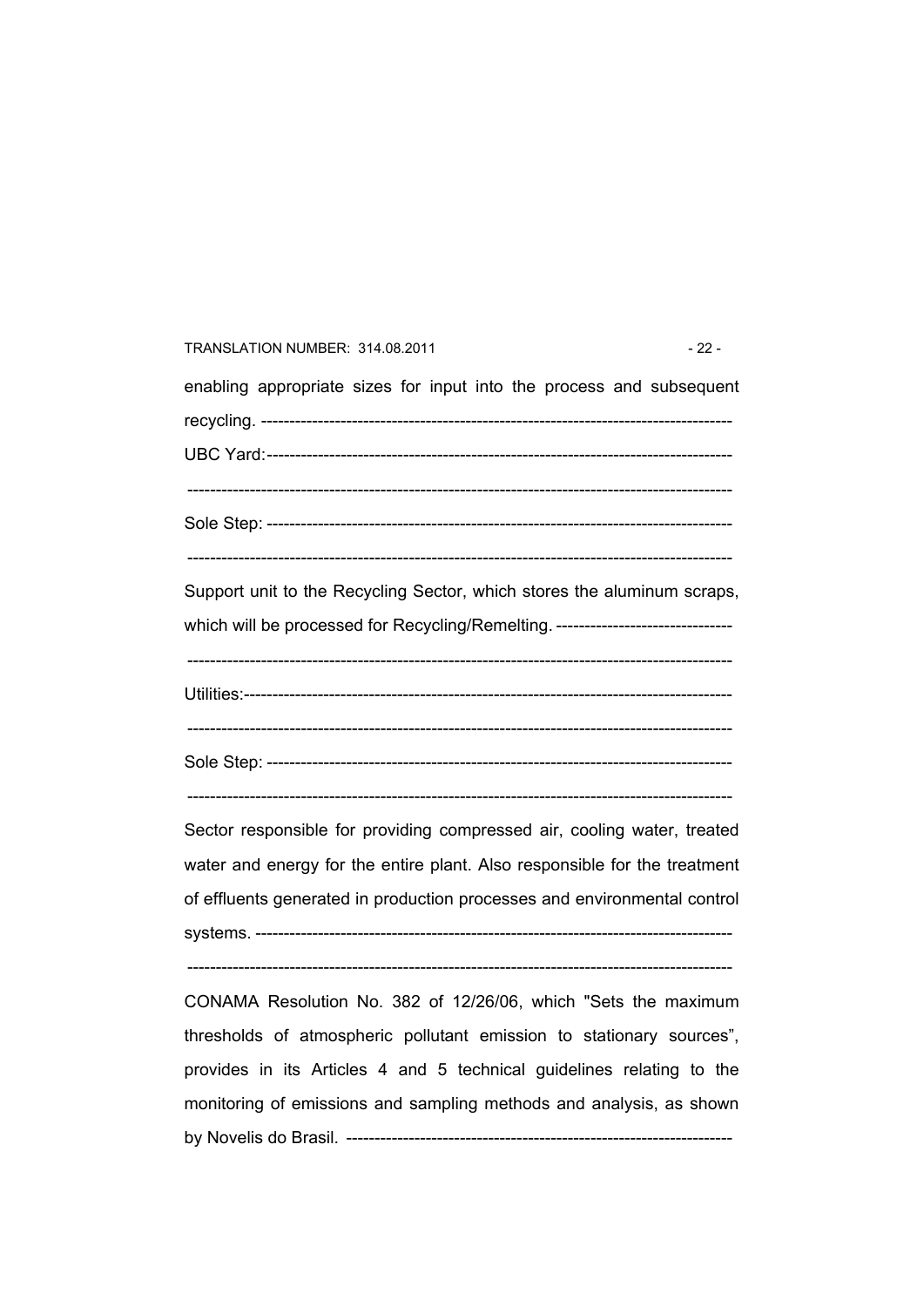#### TRANSLATION NUMBER: 314.08.2011 - 23 -

On the other hand, State Law No. 997 of 05/31/76 and its regulation (State Decree No. 8468 of 09/08/76 and amendments) require those responsible for actually or potentially polluting activities, among others, a series of rules associated to the monitoring and self-monitoring of their sources.-------------------------------------------------------------------------------------

The project is considered a benchmark in the monitoring of emissions of air pollutants. In its Operating License - LO - issued by CETESB, there is constraint number 2, which requires the completion of monitoring of periodic sampling in the chimneys to check as to possible changes in emissions of pollutants that might exceed the legal standards of emissions established, as well as provide subsidies to the entrepreneur on the industrial process. The company performs periodic isokinetic evaluations to verify this compliance. The emissions monitoring system consists of annual checks. There have been presented records of these checks carried out, where there were found no deviations from the compliance with the Brazilian legislation. ------------------------------------------

------------------------------------------------------------------------------------------------

------------------------------------------------------------------------------------------------

CETESB \_ Companhia de Tecnologia de Saneamento Ambiental (Environmental Sanitation Technology Company)------------------------------- Attention: Eng. Paulo Pinto ------------------------------------------------------------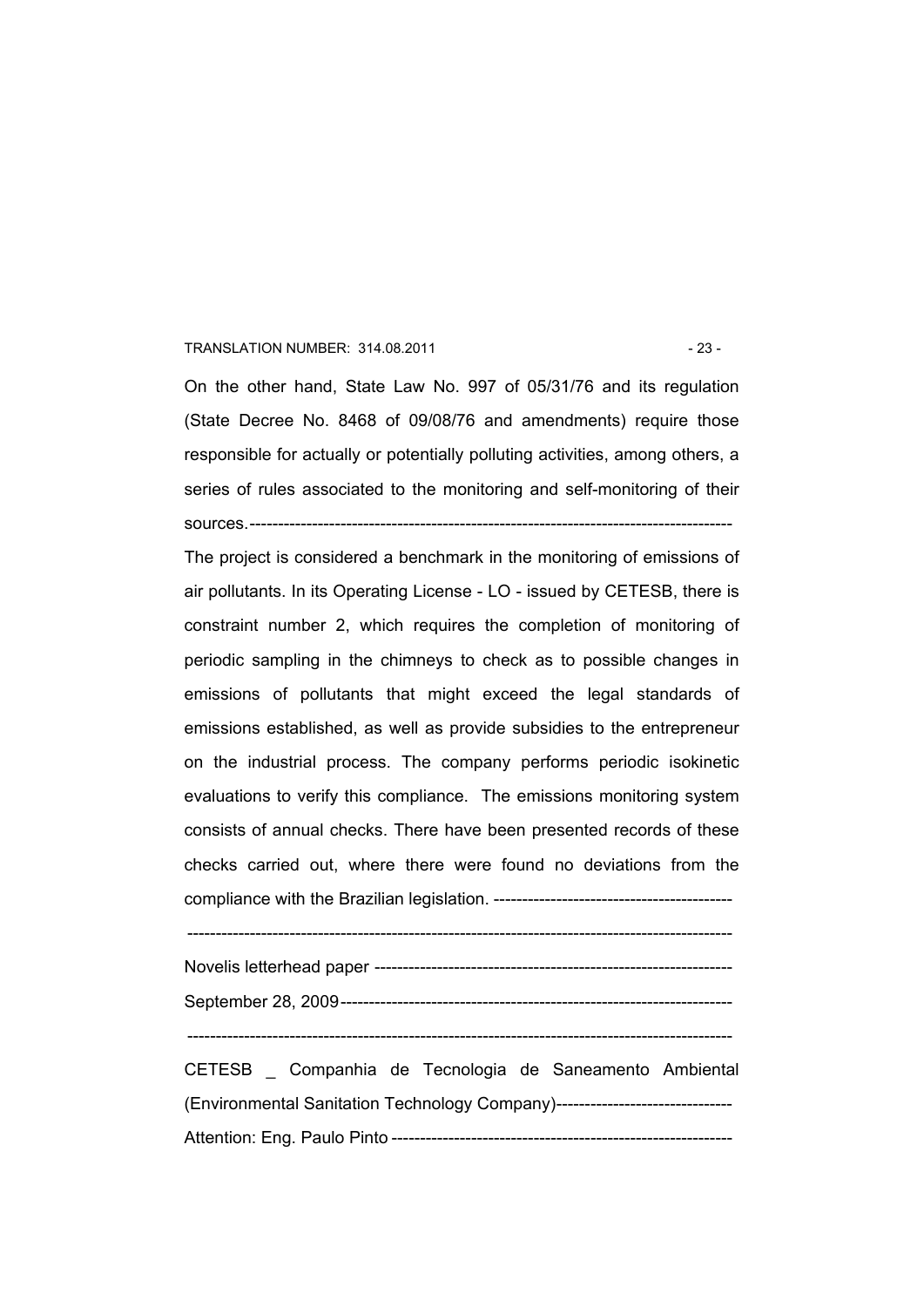| TRANSLATION NUMBER: 314.08.2011                                                  | $-24-$ |
|----------------------------------------------------------------------------------|--------|
| Ref.: Monitoring Plan of Atmospheric Emission ---------------------------------- |        |
| In compliance with conditions for Operation License of the Unit at               |        |
|                                                                                  |        |
| Attached is Monitoring Plan of Atmospheric Emission, containing:                 |        |
|                                                                                  |        |
| -Technical description of atmospheric pollution control equipment;---------      |        |
| -Blue prints with the location of the emission sources. ------------------------ |        |
| We place ourselves at your disposal for any clarifications.--------------------- |        |
|                                                                                  |        |
|                                                                                  |        |
|                                                                                  |        |
|                                                                                  |        |
| 2.3.1.1.a - Registered Letter forwarding the Atmospheric Emission                |        |
| Monitoring Plan to CETESB Condition No. 2 of the LO.----------------------       |        |
|                                                                                  |        |

The last isokinetic assessment conducted in October 2010 (CD attached in folder <emissions>) shows that the threshold established by this resolution of 320 mg/Nm3 of NO2 on a dry base and 3% excess oxygen is being complied with, as can be seen in the performance of the points sampled (in mg/Nm3). ------------------------------------------------------------------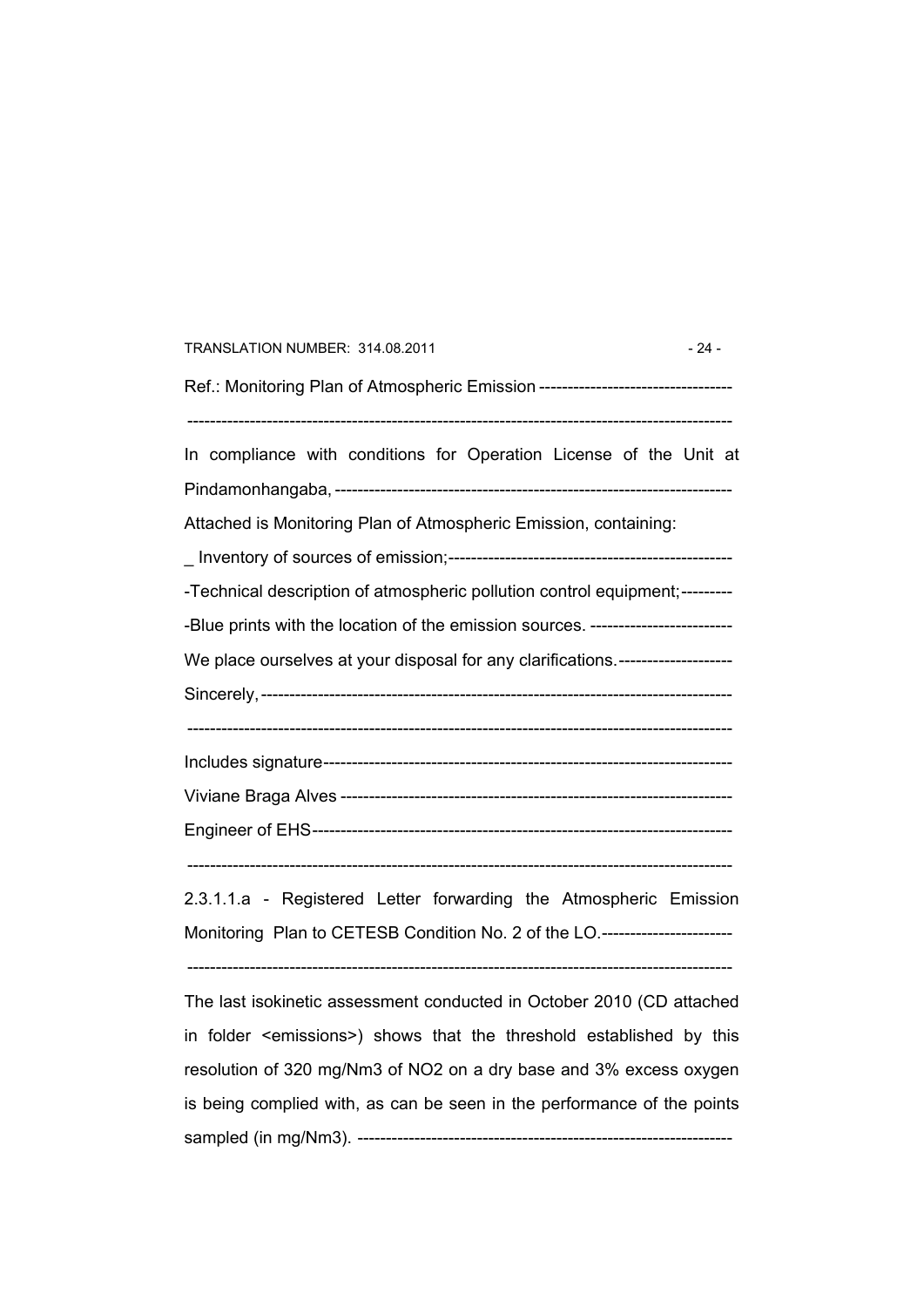TRANSLATION NUMBER: 314.08.2011 - 25 -

------------------------------------------------------------------------------------------------

**Tables 01, 02, 03 and 04:** Emission parameters of CONAMA RESOLUTION 382/06, of the general guide and specific guide and the results of isokinetic evaluation performed by the company in 2010. --------

Recycling Remelting and Undusting System--------------------------------------

|                                                                                                                     |                             |                               | Average values in MG/Nm3 found in<br>isokinetic evaluation 2010 |                                 | Emissi<br>on                            | Emissi<br>on                            | Emis<br>sion                    |                                                                                   |                                                                     |                                                                                                 |
|---------------------------------------------------------------------------------------------------------------------|-----------------------------|-------------------------------|-----------------------------------------------------------------|---------------------------------|-----------------------------------------|-----------------------------------------|---------------------------------|-----------------------------------------------------------------------------------|---------------------------------------------------------------------|-------------------------------------------------------------------------------------------------|
|                                                                                                                     |                             | Col<br>d<br>ded<br>usti<br>ng | Hot<br>dedu<br>sting<br>&<br>1<br>$\overline{2}$                | Melt<br>ing<br>furn<br>ace<br>A | Melt<br>ing<br>furn<br>ace<br><b>B1</b> | Melt<br>ing<br>furn<br>ace<br><b>B2</b> | Melt<br>ing<br>furn<br>ace<br>C | thresho<br>of<br>ld<br>RES.<br><b>CONA</b><br><b>MA</b><br>382/06<br>(MG/N<br>m3) | thresh<br>old<br>of<br>the<br>Gener<br>al<br>Guide<br>(mg/N)<br>m3) | thres<br>hold<br>of<br>Spe<br>cific<br>Guid<br>e<br>(Inte<br>grat<br>ed<br><b>Stee</b><br>Mills |
|                                                                                                                     | Particulat<br>e<br>Material | $\overline{39}$ .<br>56       | 7.62                                                            | $\overline{22}$<br>27           | $\overline{17}$ .<br>13                 | $\overline{4.3}$<br>6                   | $\overline{18}$ .<br>57         | $\overline{a}$                                                                    | $\overline{a}$                                                      | $\overline{20}$<br>50<br>mg/<br>Nm <sub>3</sub>                                                 |
| Param<br>eters of<br>isokine<br>tic<br>evaluat<br>ion<br>perfor<br>med in<br>2010 &<br><b>IFC</b><br>param<br>eters | SOx                         | $\overline{a}$                | 17.7<br>5                                                       | 2.3<br>5                        | 2.7<br>$\overline{2}$                   | 2.0<br>3                                | 2.2<br>9                        | $\overline{a}$                                                                    | $\overline{a}$                                                      | 500<br>mg<br>/Nm<br>3<br>(SO)<br>2)                                                             |
|                                                                                                                     | NOX                         | $\overline{\phantom{a}}$      | 11.4<br>9                                                       | $\overline{219}$<br>.08         | 425<br>$\cdot$ 1                        | 343<br>0.                               | $\overline{24}$ .<br>54         | $\overline{320}$<br>(NO2)                                                         | $\overline{\phantom{a}}$                                            | 500/<br>Nm <sub>3</sub><br>750<br>(cok<br>e<br>oven                                             |
|                                                                                                                     | Hydrogen<br>Chloride        | --                            | 71.4<br>5                                                       | $\overline{a}$                  |                                         | $\overline{a}$                          | $\overline{a}$                  | $\overline{a}$                                                                    |                                                                     | $\overline{10}$<br>mg/<br>Nm <sub>3</sub>                                                       |
|                                                                                                                     | Ammonia                     |                               | $\overline{a}$                                                  |                                 |                                         |                                         |                                 | $\overline{a}$                                                                    |                                                                     | 30                                                                                              |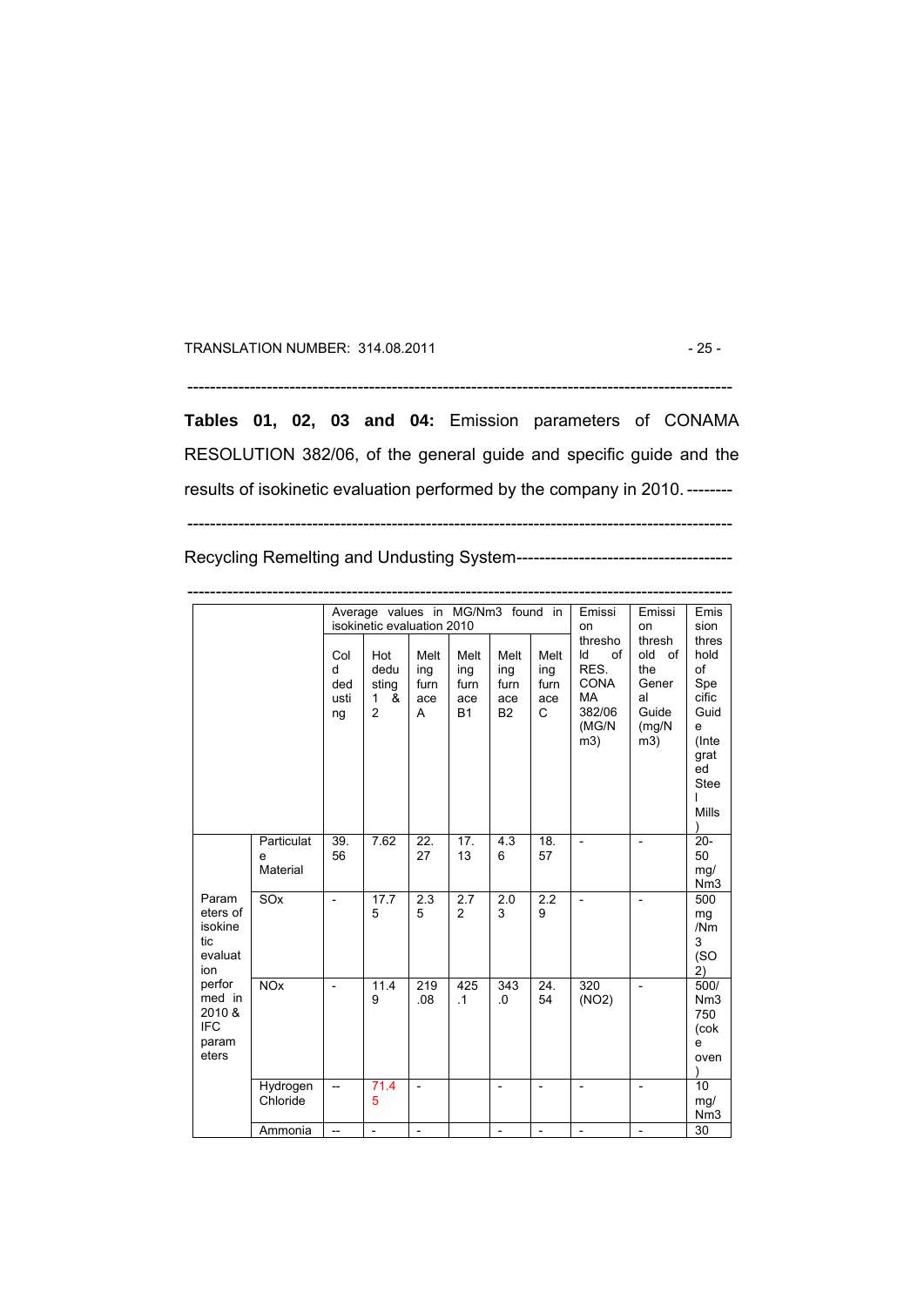#### TRANSLATION NUMBER: 314.08.2011 - 26 -

|                              |                          |                          |                          |                          |                          |                          |                          |                          | mg/<br>Nm3                                                             |
|------------------------------|--------------------------|--------------------------|--------------------------|--------------------------|--------------------------|--------------------------|--------------------------|--------------------------|------------------------------------------------------------------------|
| VOCs                         | $\overline{\phantom{a}}$ | 0.18                     | $\overline{\phantom{a}}$ |                          | $\overline{\phantom{a}}$ | $\blacksquare$           | $\overline{\phantom{a}}$ | $\overline{\phantom{a}}$ | $\overline{20}$<br>mg/<br>Nm3                                          |
| Oil Mist                     | $\overline{\phantom{a}}$ | $\overline{\phantom{m}}$ | $\overline{\phantom{m}}$ | $\overline{\phantom{0}}$ | $\overline{\phantom{a}}$ | $\overline{\phantom{a}}$ | $\overline{\phantom{a}}$ | $\overline{\phantom{a}}$ | 15<br>mg/<br>Nm3                                                       |
| PCDD/F                       | $\overline{\phantom{a}}$ | $\overline{\phantom{a}}$ | $\overline{\phantom{0}}$ | $\overline{\phantom{a}}$ | $\overline{\phantom{0}}$ | $\overline{\phantom{a}}$ | $\overline{\phantom{a}}$ | $\overline{\phantom{0}}$ | 0.1<br>mg<br><b>TEQ</b><br>/Nm<br>3                                    |
| Carbon<br>Monoxide<br>(CO)   | $\overline{\phantom{0}}$ | $\overline{\phantom{0}}$ | $\overline{\phantom{0}}$ | $\overline{\phantom{a}}$ | $\overline{\phantom{a}}$ | $\overline{\phantom{a}}$ | $\overline{\phantom{a}}$ | $\overline{\phantom{0}}$ | 100<br>mg/<br>Nm <sub>3</sub><br>(EA<br>F)<br>300<br>(cok<br>e<br>oven |
| Chromiu<br>m(Cr)             | $\overline{\phantom{a}}$ | $\overline{\phantom{a}}$ | $\overline{\phantom{m}}$ | $\overline{\phantom{a}}$ | $\overline{\phantom{a}}$ | $\overline{\phantom{a}}$ | $\blacksquare$           | $\overline{\phantom{a}}$ | $\overline{4}$<br>mg/<br>Nm3                                           |
| Calcium<br>(Ca)              | $\overline{\phantom{a}}$ | $\overline{\phantom{a}}$ | $\overline{\phantom{0}}$ | $\overline{\phantom{a}}$ | $\overline{\phantom{m}}$ | $\overline{\phantom{a}}$ | $\overline{\phantom{a}}$ | $\overline{\phantom{0}}$ | 0.2<br>mg/<br>Nm3                                                      |
| Lead(Pb)                     | $\overline{\phantom{a}}$ | $\overline{a}$           | $\overline{a}$           | $\overline{\phantom{0}}$ | $\overline{a}$           | $\overline{\phantom{0}}$ | $\overline{\phantom{0}}$ | $\overline{\phantom{0}}$ | 2mg/<br>Nm3                                                            |
| Nickel<br>(Ni)               | $\overline{\phantom{0}}$ | $\overline{a}$           | $\overline{\phantom{0}}$ | $\overline{\phantom{a}}$ | $\overline{\phantom{0}}$ | $\overline{\phantom{0}}$ | $\overline{\phantom{a}}$ | $\overline{\phantom{0}}$ | $\overline{2}$<br>mg/<br>Nm3                                           |
| Fluoride                     | $\overline{\phantom{a}}$ | $\overline{\phantom{0}}$ | $\overline{\phantom{0}}$ | $\overline{\phantom{a}}$ | $\overline{\phantom{a}}$ | $\overline{\phantom{0}}$ | $\overline{\phantom{0}}$ | $\overline{\phantom{a}}$ | $\overline{5}$<br>mg/<br>Nm <sub>3</sub>                               |
| Hydrogen<br>Fluoride<br>(HF) | $\overline{\phantom{0}}$ | $\overline{a}$           | $\frac{1}{2}$            | $\overline{a}$           | $\overline{\phantom{m}}$ | $\overline{\phantom{m}}$ | $\overline{a}$           | $\overline{\phantom{0}}$ | 10<br>mg/<br>Nm3                                                       |
| H2S                          | $\overline{\phantom{m}}$ | $\overline{\phantom{a}}$ | $\overline{\phantom{0}}$ | $\blacksquare$           | $\overline{\phantom{a}}$ | $\blacksquare$           | $\overline{\phantom{a}}$ | $\Box$                   | $\overline{5}$<br>mg/<br>Nm3                                           |
| Benzo(a)<br>pyrene           | $\overline{\phantom{a}}$ | $\overline{\phantom{0}}$ | $\overline{\phantom{0}}$ | $\overline{\phantom{0}}$ | $\overline{\phantom{0}}$ | $\overline{\phantom{0}}$ | $\overline{\phantom{0}}$ | $\overline{\phantom{0}}$ | 0.1<br>mg/<br>Nm3                                                      |
| Tar<br>fumes                 | $\overline{a}$           | $\overline{a}$           | $\overline{\phantom{0}}$ | $\overline{a}$           | $\overline{\phantom{0}}$ | $\overline{a}$           | $\overline{\phantom{0}}$ | $\overline{a}$           | $\overline{5}$<br>mg/<br>Nm3                                           |

------------------------------------------------------------------------------------------------

Remelting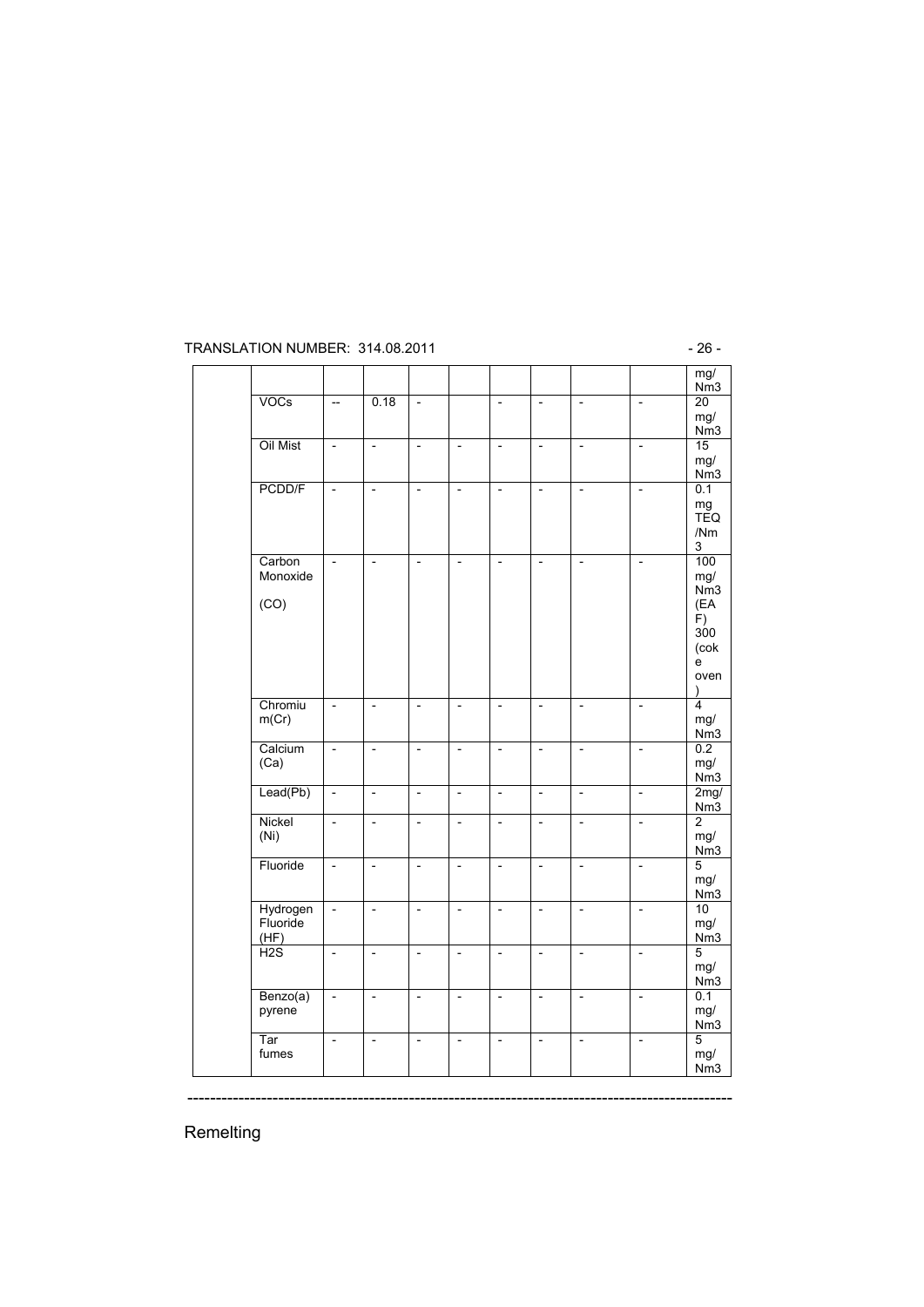#### TRANSLATION NUMBER: 314.08.2011 - 27 -

|                                               |                              |                                | Average values in MG/Nm3 found in<br>isokinetic evaluation 2010 |                                | Emissio<br>n                 | Emissio<br>n                                                                      | Emissio<br>n                                                     |                                                                                         |
|-----------------------------------------------|------------------------------|--------------------------------|-----------------------------------------------------------------|--------------------------------|------------------------------|-----------------------------------------------------------------------------------|------------------------------------------------------------------|-----------------------------------------------------------------------------------------|
|                                               |                              | Furna<br>ce<br>Holde<br>r<br>A | Furna<br>ce<br>Holde<br>r<br>B                                  | Furna<br>ce<br>Holde<br>r<br>C | Furnac<br>e<br>Reserv<br>oir | threshol<br>d<br>of<br>RES.<br><b>CONA</b><br><b>MA</b><br>382/06<br>(MG/N<br>m3) | thresho<br>Id<br>of<br>the<br>Genera<br>I Guide<br>(mg/N)<br>m3) | threshol<br>d of the<br>Specific<br>Guide<br>(Integrat)<br>ed<br><b>Steel</b><br>Mills) |
|                                               | Particulate<br>Material      | 58.23                          | 35.31                                                           | 23.87                          | 23.17                        | $\overline{\phantom{0}}$                                                          | $\overline{\phantom{0}}$                                         | 20-50<br>mg/Nm3                                                                         |
| Paramet                                       | SO <sub>x</sub>              | 5.90                           | 3.07                                                            | 3.46                           | 4.09                         | $\overline{\phantom{0}}$                                                          | $\overline{\phantom{0}}$                                         | 500<br>mg/Nm3<br>(SO2)                                                                  |
| ers<br>of<br>isokineti<br>c<br>evaluatio<br>n | <b>NOx</b>                   | 243.1<br>1                     | 66.03                                                           | 11.38                          | 303.67                       | 320<br>(NO2)                                                                      | $\overline{\phantom{0}}$                                         | 500<br>mg/Nm3<br>750<br>(coke<br>oven)                                                  |
| performe<br>d                                 | Hydrogen<br>Chloride         | 8.55                           | 81.8                                                            | 72.50                          | $\overline{\phantom{m}}$     | $\overline{a}$                                                                    | $\overline{\phantom{0}}$                                         | 10<br>mg/Nm3                                                                            |
| in<br>2010<br>&                               | Ammonia                      | $\overline{a}$                 | $\overline{a}$                                                  | $\overline{a}$                 | $\overline{\phantom{0}}$     | $\overline{a}$                                                                    | $\overline{a}$                                                   | 30<br>mg/Nm3                                                                            |
| <b>IFC</b><br>paramet                         | <b>VOCs</b>                  | $\overline{a}$                 | $\overline{\phantom{0}}$                                        | $\overline{a}$                 | $\overline{\phantom{0}}$     | $\overline{a}$                                                                    | $\overline{a}$                                                   | 20<br>mg/Nm3                                                                            |
| ers                                           | Oil Mist                     | $\overline{\phantom{a}}$       | $\qquad \qquad \blacksquare$                                    | $\frac{1}{2}$                  | $\overline{\phantom{m}}$     | $\overline{\phantom{m}}$                                                          | $\overline{\phantom{0}}$                                         | 15<br>mg/Nm3                                                                            |
|                                               | PCDD/F                       | $\frac{1}{2}$                  | $\frac{1}{2}$                                                   | $\overline{\phantom{0}}$       | $\frac{1}{2}$                | $\overline{a}$                                                                    | $\overline{\phantom{0}}$                                         | 0.1<br>ng<br>TEQ/N<br>m3                                                                |
|                                               | Carbon<br>Monoxide<br>(CO)   | $\overline{\phantom{0}}$       | $\overline{\phantom{0}}$                                        | $\overline{a}$                 | $\overline{\phantom{0}}$     | $\overline{\phantom{a}}$                                                          | $\overline{\phantom{0}}$                                         | 100 mg<br>/Nm3<br>(EAF)<br>300<br>(coke<br>oven)                                        |
|                                               | Chromium(<br>Cr)             | $\overline{a}$                 | $\overline{a}$                                                  | $\overline{\phantom{0}}$       | $\overline{a}$               |                                                                                   | $\overline{a}$                                                   | 4<br>mg/Nm3                                                                             |
|                                               | Calcium<br>(Ca)              | $\overline{\phantom{0}}$       | $\overline{\phantom{0}}$                                        | $\frac{1}{2}$                  | $\overline{\phantom{0}}$     | $\overline{\phantom{a}}$                                                          | $\overline{\phantom{0}}$                                         | 0.2<br>mg/Nm3                                                                           |
|                                               | Leaf(Pb)                     | $\overline{\phantom{0}}$       | $\overline{\phantom{m}}$                                        | $\frac{1}{2}$                  | $\frac{1}{2}$                | $\overline{a}$                                                                    | $\overline{\phantom{0}}$                                         | $\overline{2}$<br>mg/Nm3                                                                |
|                                               | Nickel (Ni)                  | $\overline{\phantom{a}}$       | $\overline{\phantom{0}}$                                        | $\overline{\phantom{0}}$       | $\overline{\phantom{a}}$     | $\overline{\phantom{0}}$                                                          | $\overline{\phantom{0}}$                                         | 2mg/Nm<br>3                                                                             |
|                                               | Fluoride                     | $\overline{a}$                 | $\overline{a}$                                                  | $\overline{a}$                 | $\overline{\phantom{0}}$     | $\overline{\phantom{0}}$                                                          | $\overline{a}$                                                   | 5<br>mg/Nm3                                                                             |
|                                               | Hydrogen<br>Fluoride<br>(HF) | $\overline{\phantom{0}}$       | $\overline{a}$                                                  | $\frac{1}{2}$                  | $\overline{a}$               | $\overline{a}$                                                                    | $\overline{a}$                                                   | 10<br>mg/Nm3                                                                            |
|                                               | H <sub>2</sub> S             | $\overline{\phantom{0}}$       | $\overline{\phantom{0}}$                                        | $\overline{a}$                 | $\overline{\phantom{0}}$     | $\overline{a}$                                                                    | $\overline{\phantom{0}}$                                         | 5<br>mg/Nm3                                                                             |
|                                               | Benzo(a)<br>pyrene           | $\overline{\phantom{0}}$       | $\overline{\phantom{0}}$                                        | $\frac{1}{2}$                  | $\overline{\phantom{0}}$     | $\frac{1}{2}$                                                                     | $\overline{a}$                                                   | 0.1<br>mg/Nm3                                                                           |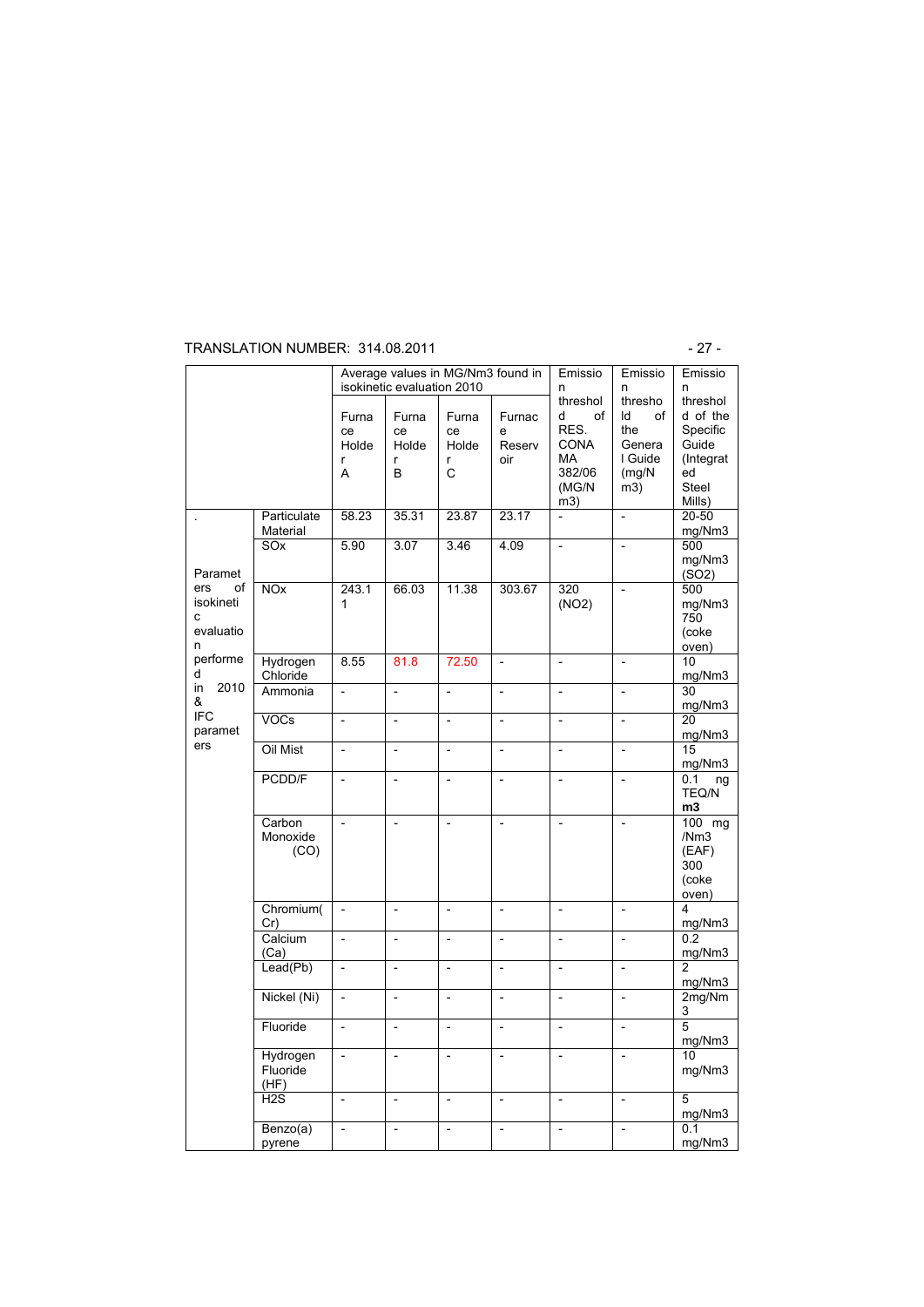#### TRANSLATION NUMBER: 314.08.2011 - 28 -

mg/Nm3

|                                                    |                              |              | Valores médios em mg/Nm3 encontrados na<br>avaliação isocinética 2010 |                          |      |                          | Limite de<br>emissão                                 | Limite de<br>emissão                  | Limite de<br>emissão do                            |
|----------------------------------------------------|------------------------------|--------------|-----------------------------------------------------------------------|--------------------------|------|--------------------------|------------------------------------------------------|---------------------------------------|----------------------------------------------------|
|                                                    |                              | Forno<br>PIT | Forno<br>Pusher                                                       | LQ1                      | LQ2  | Tandem                   | da RES<br>CONAM<br>A 382/06<br>(MG/Nm <sup>3</sup> ) | do quia<br>geral<br>$(M\bar{G}/Nm^3)$ | quia<br>específico<br>(Integrated<br>Stell Mills)  |
|                                                    | Material<br>Particulate      | 10,32        | 9,45                                                                  | 17,27                    | 1.24 | 16,30                    |                                                      |                                       | $20 - 50$<br>mg/Nm <sup>3</sup>                    |
|                                                    | SO <sup>x</sup>              | 2,23         | 2,85                                                                  | ÷,                       | ÷,   | 1,79                     | ä,                                                   |                                       | $500$ mg/Nm <sup>3</sup><br>(SO <sub>2</sub> )     |
|                                                    | NO <sup>x</sup>              | 12,27        | 52,90                                                                 | ÷,                       | ÷,   | 0,49                     | 320 (NO <sub>2</sub> )                               |                                       | $500 \text{ mg}/\text{Nm}^3$<br>750 (coke<br>oven) |
|                                                    | Hydrogen<br>Chloride         | ä,           | ä,                                                                    | ٠                        | ٠    |                          | ä,                                                   | ä,                                    | 10 mg/ $Nm^3$                                      |
|                                                    | Ammonia                      | ÷,           | $\overline{\phantom{a}}$                                              |                          | ٠    |                          | ٠                                                    | ٠                                     | $30 \text{ mg}/\text{Nm}^3$                        |
|                                                    | <b>VOCs</b>                  | ٠            | $\overline{\phantom{a}}$                                              | 0,061                    | ٠    | 0.06                     | ٠                                                    |                                       | $20 \text{ mg/Nm}^3$                               |
|                                                    | Oil Mist                     | ÷,           | $\overline{\phantom{a}}$                                              |                          | ٠    |                          | ٠                                                    | ٠                                     | $15 \text{ mg}/\text{Nm}^3$                        |
| Parâmetros<br>de                                   | PCDD/F                       | ÷.           | ÷.                                                                    | ä,                       | ä,   | ٠                        | ä,                                                   |                                       | 0.1 <sub>ng</sub><br>TEQ/Nm <sup>3</sup>           |
| avaliação<br>isocinética<br>realizada<br>em 2010 e | Carbon<br>Monoxide<br>(CO)   | ٠            |                                                                       | ٠                        | ٠    |                          | -                                                    |                                       | 100 mg/ $Nm3$<br>(EAF) 300<br>(coke oven)          |
| parâmetros<br><b>IFC</b>                           | Chromium<br>(Cr)             |              |                                                                       | ÷,                       | ä,   |                          | ä,                                                   |                                       | 4 mg/ $Nm3$                                        |
|                                                    | Cadmium<br>(Cd)              |              |                                                                       | ٠<br>٠<br>L,             |      |                          |                                                      | $0,2$ mg/Nm <sup>3</sup>              |                                                    |
|                                                    | Lead (Pb)                    | ٠            |                                                                       | ٠                        |      |                          | $\bar{ }$                                            |                                       | 2 mg/Nm <sup>3</sup>                               |
|                                                    | Nickel (Ni)                  | ä,           | $\overline{\phantom{a}}$                                              | ÷,                       |      |                          |                                                      |                                       | 2 mg/ $Nm3$                                        |
|                                                    | Fluoride                     | ä,           | ä,                                                                    | ä,                       | ä,   | ×.                       | ÷,                                                   | ×.                                    | $5 \text{ mg}/\text{Nm}^3$                         |
|                                                    | Hydrogen<br>Fluoride<br>(HF) | ٠            | ä,                                                                    | ٠                        | ٠    |                          | ä,                                                   |                                       | 10 mg/ $Nm3$                                       |
|                                                    | H2S                          | ÷,           | $\overline{\phantom{a}}$                                              | $\overline{\phantom{a}}$ | ÷,   | $\overline{\phantom{a}}$ | $\overline{\phantom{m}}$                             | $\overline{\phantom{a}}$              | 5 mg/Nm $^3$                                       |
|                                                    | Benzo(a)pi<br>rene           |              | ÷.                                                                    | ÷,                       | ٠    | ٠                        | $\bar{ }$                                            |                                       | $0.1 \text{ mg/Nm}^3$                              |
|                                                    | Tar fume                     | ٠            | $\overline{\phantom{a}}$                                              | $\overline{\phantom{a}}$ | ٠    | ٠                        | ٠                                                    | ٠                                     | $2 \overline{\text{mg/Nm}^3}$                      |

Tar fumes | - | - | - | - | - | - | 5

------------------------------------------------------------------------------------------------

------------------------------------------------------------------------------------------------

Hot Lamination----------------------------------------------------------------------------

|             |            | Average values in MG/Nm3 found in |     |     |       | Emissio     | Emissi   | Emissio  |
|-------------|------------|-----------------------------------|-----|-----|-------|-------------|----------|----------|
|             |            | isokinetic evaluation 2010        |     |     |       | n           | on       | n        |
|             |            |                                   |     |     |       | thresho     | thresho  | threshol |
|             | Furna      | Furna                             |     |     |       | ld<br>οf    | ld<br>οt | οt<br>d  |
|             | ce         | ce                                | LQ1 | LQ  | Tand  | RES.        | Genera   | Specific |
|             | <b>PIT</b> | Push                              |     | 2   | em    | <b>CONA</b> | Guide    | Guide    |
|             |            | er                                |     |     |       | MA          | (mg/N)   | (Integra |
|             |            |                                   |     |     |       | 382/06      | m3)      | ted      |
|             |            |                                   |     |     |       | (MG/N       |          | Steel    |
|             |            |                                   |     |     |       | m3)         |          | Mills)   |
| Particulate | 10.32      | 9.45                              | 17. | 1.2 | 16.30 |             |          | 20-50    |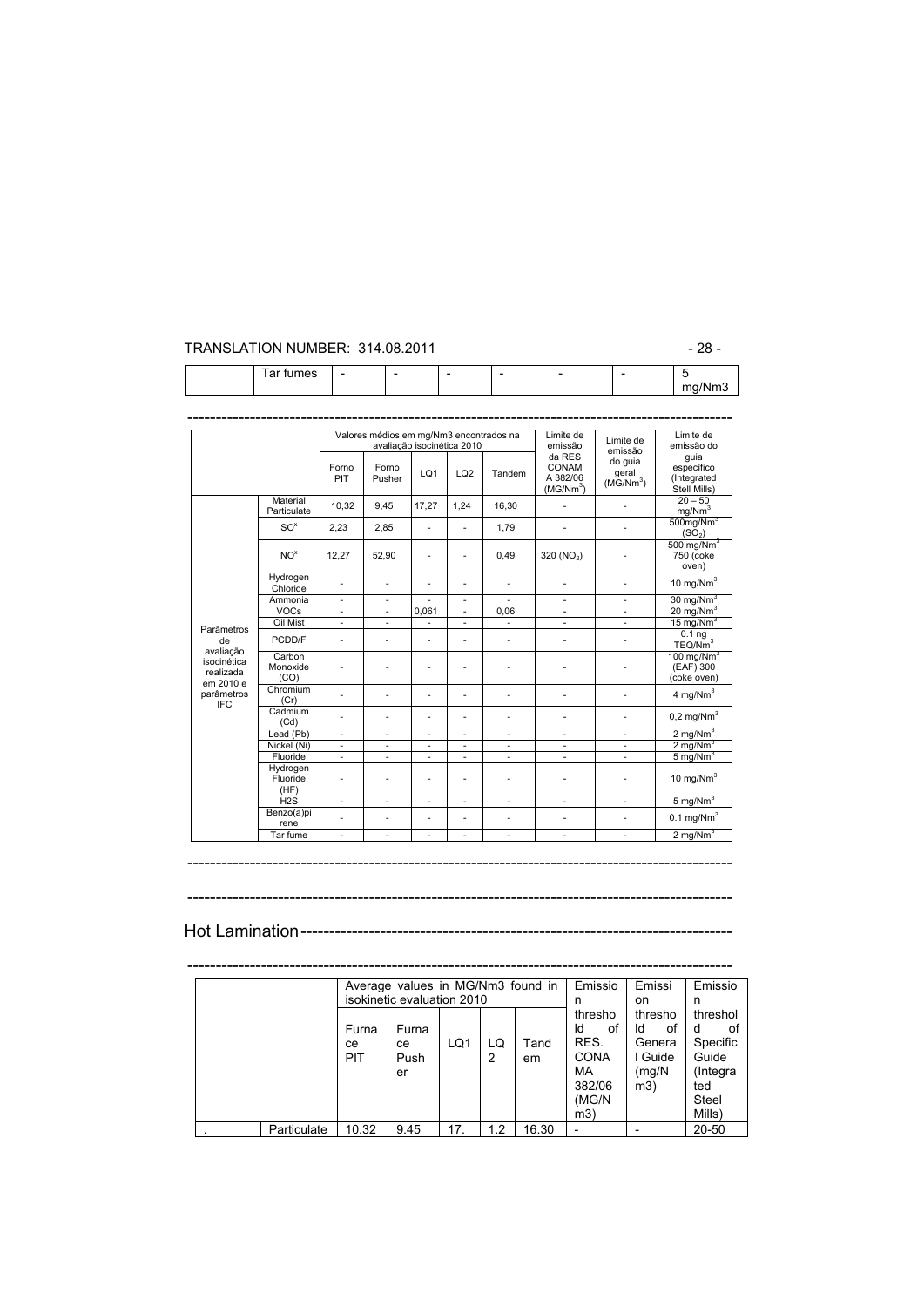#### TRANSLATION NUMBER: 314.08.2011 - 29 -

|                                                                                                         | Material                     |                          |                          | 27                       | 4                        |                          |                          |                          | mg/Nm<br>3                                                    |
|---------------------------------------------------------------------------------------------------------|------------------------------|--------------------------|--------------------------|--------------------------|--------------------------|--------------------------|--------------------------|--------------------------|---------------------------------------------------------------|
| Paramet<br>ers<br>οf<br>isokineti<br>c<br>evaluati<br>on<br>perform<br>ed<br>in<br>2010 &<br><b>IFC</b> | SOx                          | 2.23                     | 2.85                     | $\overline{\phantom{m}}$ | $\overline{\phantom{a}}$ | 1.79                     | $\overline{\phantom{a}}$ | $\overline{\phantom{0}}$ | 500<br>mg/Nm<br>3(SO2)                                        |
|                                                                                                         | <b>NOx</b>                   | 12.27                    | 52.90                    | $\frac{1}{2}$            | $\overline{\phantom{0}}$ | 1.79                     | $\overline{\phantom{a}}$ | $\overline{\phantom{a}}$ | 500<br>mg/Nm<br>3<br>750<br>(coke<br>$\overline{\text{oven}}$ |
|                                                                                                         | Hydrogen<br>Chloride         | $\overline{a}$           | $\overline{a}$           | $\overline{\phantom{0}}$ | $\overline{\phantom{0}}$ | $\overline{\phantom{a}}$ | $\overline{\phantom{0}}$ | $\overline{\phantom{0}}$ | 10<br>mg/Nm<br>3                                              |
| paramet<br>ers                                                                                          | Ammonia                      | $\overline{\phantom{a}}$ | $\overline{\phantom{0}}$ | $\overline{\phantom{a}}$ | $\overline{\phantom{0}}$ | $\overline{\phantom{a}}$ | $\overline{a}$           | $\overline{a}$           | 30<br>mg/Nm<br>3                                              |
|                                                                                                         | VOCs                         | $\overline{a}$           | $\frac{1}{2}$            | 0.0<br>61                | $\overline{\phantom{0}}$ | 0.06                     | $\overline{a}$           | $\frac{1}{2}$            | $\overline{20}$<br>mg/Nm<br>3                                 |
|                                                                                                         | Oil Mist                     | $\overline{a}$           | $\overline{a}$           | $\overline{\phantom{m}}$ | $\qquad \qquad -$        | ÷,                       | ä,                       | $\overline{\phantom{a}}$ | $\overline{15}$<br>mg/Nm<br>3                                 |
|                                                                                                         | PCDD/F                       | $\overline{\phantom{a}}$ | $\overline{\phantom{m}}$ | $\overline{\phantom{0}}$ | $\overline{\phantom{0}}$ | ä,                       | ä,                       | $\overline{\phantom{a}}$ | 0.1<br>ng<br>TEQ/N<br>m3                                      |
|                                                                                                         | Carbon<br>Monoxide<br>(CO)   | $\overline{a}$           | $\overline{\phantom{0}}$ | $\overline{\phantom{0}}$ | $\overline{\phantom{0}}$ | $\overline{\phantom{0}}$ | $\overline{\phantom{0}}$ | $\overline{\phantom{a}}$ | 100 mg<br>/Nm3<br>(EAF)<br>300<br>(coke<br>oven)              |
|                                                                                                         | Chromium<br>(Cr)             | $\overline{\phantom{a}}$ | $\overline{\phantom{m}}$ | $\overline{\phantom{a}}$ | $\overline{\phantom{a}}$ | $\overline{\phantom{a}}$ | $\overline{\phantom{a}}$ | $\overline{\phantom{a}}$ | 4<br>mg/Nm<br>3                                               |
|                                                                                                         | Calcium<br>(Ca)              | $\overline{\phantom{a}}$ | $\overline{a}$           | $\overline{a}$           | $\overline{\phantom{m}}$ | $\overline{a}$           | $\overline{\phantom{m}}$ | $\overline{a}$           | 0.2<br>mg/Nm<br>3                                             |
|                                                                                                         | Lead(Pb)                     | $\overline{\phantom{0}}$ | $\overline{a}$           | $\overline{\phantom{0}}$ | $\overline{\phantom{0}}$ | $\overline{\phantom{0}}$ | $\overline{\phantom{0}}$ | $\overline{\phantom{a}}$ | $\overline{2}$<br>mg/Nm<br>3                                  |
|                                                                                                         | Nickel (Ni)                  | $\overline{\phantom{a}}$ | $\overline{\phantom{0}}$ | $\overline{\phantom{a}}$ | $\overline{\phantom{a}}$ | $\overline{\phantom{a}}$ | $\overline{\phantom{a}}$ | $\frac{1}{2}$            | $\overline{2}$<br>mg/Nm<br>3                                  |
|                                                                                                         | Fluoride                     | $\overline{\phantom{a}}$ | $\overline{\phantom{m}}$ | $\overline{\phantom{a}}$ | $\overline{\phantom{0}}$ | $\overline{\phantom{m}}$ | $\frac{1}{2}$            | $\overline{\phantom{a}}$ | $\overline{5}$<br>mg/Nm<br>3                                  |
|                                                                                                         | Hydrogen<br>Fluoride<br>(HF) | $\frac{1}{2}$            | $\overline{\phantom{0}}$ | $\overline{\phantom{0}}$ | $\overline{\phantom{0}}$ | $\frac{1}{2}$            | $\overline{\phantom{0}}$ | $\overline{\phantom{a}}$ | 10<br>mg/Nm<br>3                                              |
|                                                                                                         | H2S                          | $\overline{\phantom{0}}$ | $\overline{\phantom{0}}$ | $\frac{1}{2}$            | $\overline{\phantom{0}}$ | $\overline{\phantom{a}}$ | $\frac{1}{2}$            | $\frac{1}{2}$            | $\overline{5}$<br>mg/Nm<br>3                                  |
|                                                                                                         | Benzo(a)<br>pyrene           | $\overline{\phantom{m}}$ | $\overline{a}$           | $\overline{a}$           | $\overline{\phantom{m}}$ | $\overline{a}$           | $\overline{\phantom{m}}$ | $\overline{\phantom{a}}$ | 0.1<br>mg/Nm                                                  |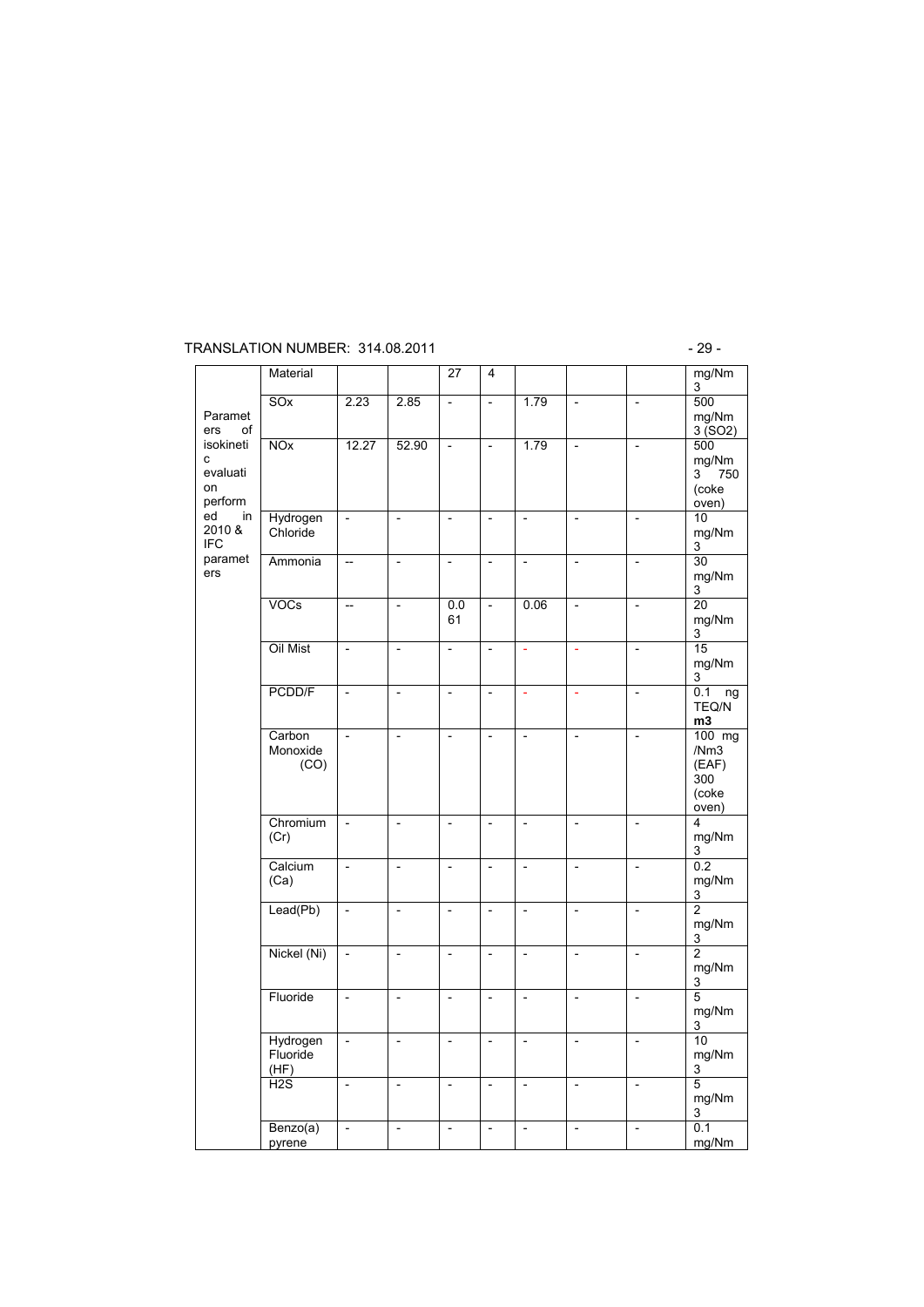#### TRANSLATION NUMBER: 314.08.2011 - 30 -

| Tar fumes | $\cdot$ $ \cdot$ | $\overline{\phantom{0}}$ | $\overline{\phantom{0}}$ | - | - |  |                               |
|-----------|------------------|--------------------------|--------------------------|---|---|--|-------------------------------|
|           |                  |                          |                          |   |   |  | $m e^{i \cdot \tau}$<br>mg/Nm |
|           |                  |                          |                          |   |   |  |                               |
|           |                  |                          |                          |   |   |  |                               |

------------------------------------------------------------------------------------------------

------------------------------------------------------------------------------------------------

------------------------------------------------------------------------------------------------

#### **Cold Lamination-------------------------------------------------------------------------**

|                                                           |                            | Average<br>MG/Nm3<br>isokinetic<br>2010<br>CM <sub>1</sub> | values<br>in<br>found<br>in<br>evaluation<br>CM <sub>2</sub> | Emission<br>threshold<br>of RES.<br><b>CONAMA</b><br>382/06<br>(MG/Nm3) | Emission<br>threshold<br>of<br>General<br>Guide<br>(mg/Nm3) | Emission<br>threshold<br>of Specific<br>Guide<br>(Integrated<br>Steel |
|-----------------------------------------------------------|----------------------------|------------------------------------------------------------|--------------------------------------------------------------|-------------------------------------------------------------------------|-------------------------------------------------------------|-----------------------------------------------------------------------|
|                                                           |                            |                                                            |                                                              |                                                                         |                                                             | Mills)                                                                |
|                                                           | Particulate<br>Material    | 28.07                                                      | 11.44                                                        | $\frac{1}{2}$                                                           | $\overline{a}$                                              | 20-50<br>mg/Nm3                                                       |
| Parameters<br>οf<br>isokinetic<br>evaluation<br>performed | SO <sub>x</sub>            | 0.22                                                       | 0.79                                                         | $\overline{a}$                                                          | $\overline{a}$                                              | 500<br>mg/Nm3<br>(SO2)                                                |
|                                                           | NOX                        | 0.47<br>0.01                                               |                                                              | 320 (NO2)                                                               | $\overline{\phantom{0}}$                                    | 500<br>mg/Nm3<br>750 (coke<br>oven)                                   |
| in 2010 &<br><b>IFC</b>                                   | Hydrogen<br>Chloride       | $\overline{a}$                                             | $\overline{a}$                                               |                                                                         |                                                             | 10<br>mg/Nm3                                                          |
| parameters                                                | Ammonia                    | $\overline{\phantom{m}}$                                   | $\qquad \qquad \blacksquare$                                 | $\overline{a}$                                                          | $\overline{\phantom{a}}$                                    | 30<br>mg/Nm3                                                          |
|                                                           | <b>VOCs</b>                | 0.058                                                      | 0.03                                                         | L,                                                                      | $\overline{a}$                                              | 20<br>mg/Nm3                                                          |
|                                                           | Oil Mist                   | $\overline{\phantom{0}}$                                   | $\overline{a}$                                               |                                                                         | $\overline{\phantom{a}}$                                    | 15<br>mg/Nm3                                                          |
|                                                           | PCDD/F                     | $\overline{a}$                                             | $\overline{a}$                                               | L,                                                                      | $\overline{\phantom{a}}$                                    | 0.1<br>ng<br>TEQ/Nm3                                                  |
|                                                           | Carbon<br>Monoxide<br>(CO) | $\frac{1}{2}$                                              | $\qquad \qquad \blacksquare$                                 | ÷,                                                                      | $\overline{\phantom{a}}$                                    | 100<br>mg<br>/Nm3<br>(EAF) 300<br>(coke<br>oven)                      |
|                                                           | Chromium(Cr)               | $\overline{\phantom{a}}$                                   | $\overline{\phantom{a}}$                                     | $\Box$                                                                  | $\overline{\phantom{a}}$                                    | 4 mg/Nm3                                                              |
|                                                           | Calcium (Ca)               | $\overline{\phantom{a}}$                                   | $\overline{\phantom{0}}$                                     | ÷                                                                       | $\overline{\phantom{0}}$                                    | 0.2<br>mg/Nm3                                                         |
|                                                           | Lead(Pb)                   | $\overline{a}$                                             | $\overline{\phantom{0}}$                                     | ÷,                                                                      | $\overline{a}$                                              | 2 mg/Nm3                                                              |
|                                                           | Nickel (Ni)                | $\overline{\phantom{a}}$                                   | $\overline{\phantom{m}}$                                     | ä,                                                                      | $\overline{a}$                                              | 2 mg/Nm3                                                              |
|                                                           | Fluoride                   | $\overline{\phantom{m}}$                                   | $\qquad \qquad \blacksquare$                                 | ÷,                                                                      | $\qquad \qquad \blacksquare$                                | 5 mg/Nm3                                                              |
|                                                           | Hydrogen<br>Fluoride       | $\overline{a}$                                             | $\overline{a}$                                               | ÷.                                                                      | $\overline{a}$                                              | 10<br>mg/Nm3                                                          |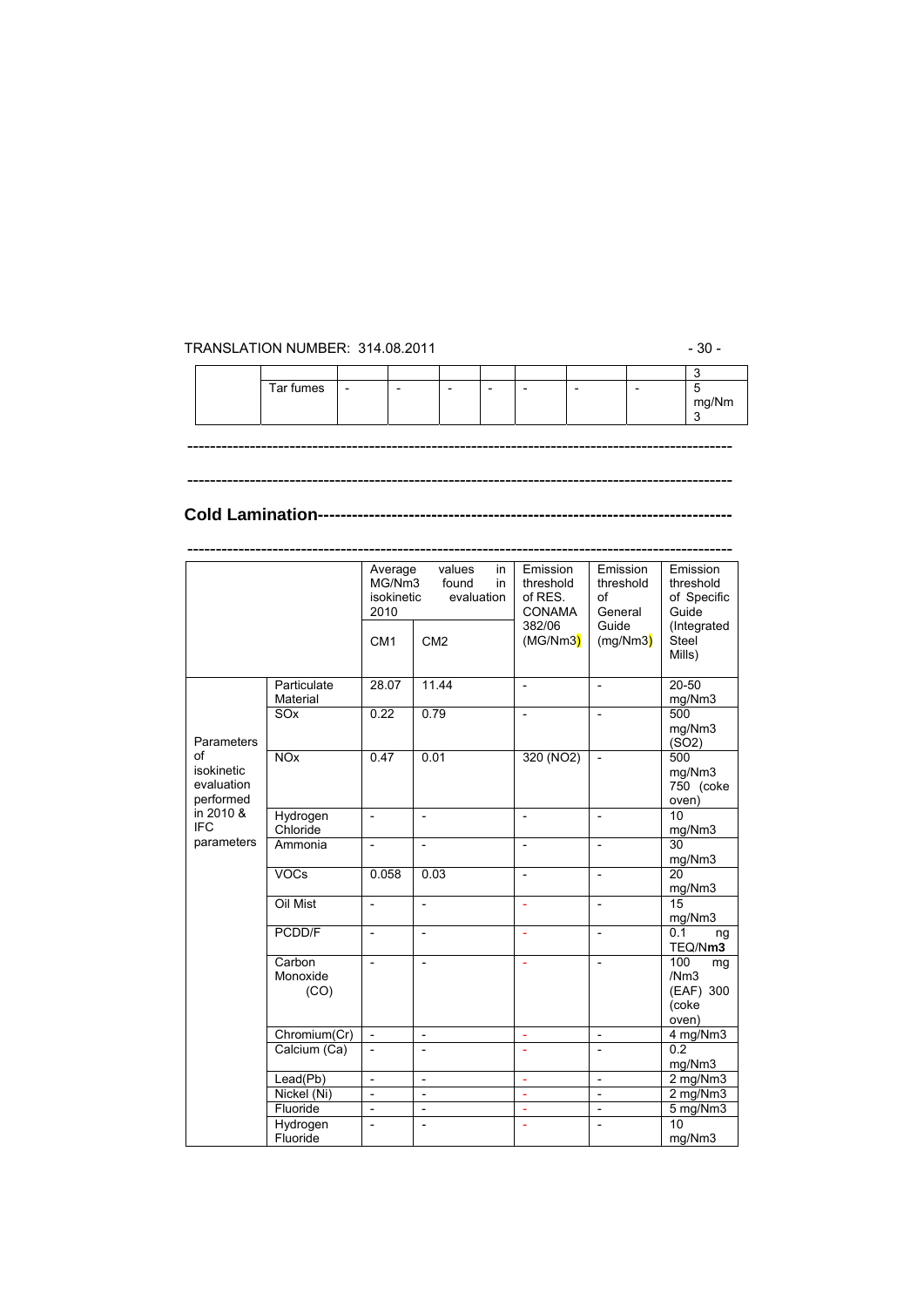#### TRANSLATION NUMBER: 314.08.2011 - 31 -

| (HF                |  |  |                      |
|--------------------|--|--|----------------------|
| H <sub>2</sub> S   |  |  | 5 mg/Nm3             |
| Benzo(a)<br>pyrene |  |  | 0.1                  |
|                    |  |  |                      |
| Tar fumes          |  |  | $mg/Nm3$<br>5 mg/Nm3 |
|                    |  |  |                      |
|                    |  |  |                      |
|                    |  |  |                      |
|                    |  |  |                      |
|                    |  |  |                      |

------------------------------------------------------------------------------------------------

Thus, compliance with emission parameter was met by the general guide in relation to carrying out the monitoring activity. The parameters that are outside acceptable thresholds, specified in the Guide, will be cited in the action plan for the company's decision making since the Brazilian legislation mentions these are not required.---------------------------------------

------------------------------------------------------------------------------------------------

The company does not have monitoring data on ambient air to follow up the compliance of the guideline of the quality of ambient air. This monitoring is usually conducted by government agencies in order to monitor the carrying capacity of environments as to Atmospheric Emissions. Thus, it was not possible to evaluate the compliance of the parameters of ambient air quality recommended by the general guide (World Health Organization (WHO). Air Quality Guidelines Global Update, 2005. PM 24-hour value is the 99th percentile.). ---------------------

The main sources of fugitive emissions of VOCs in the facilities coils and sheets manufacturing are mostly associated with releases by leaking

<sup>------------------------------------------------------------------------------------------------</sup>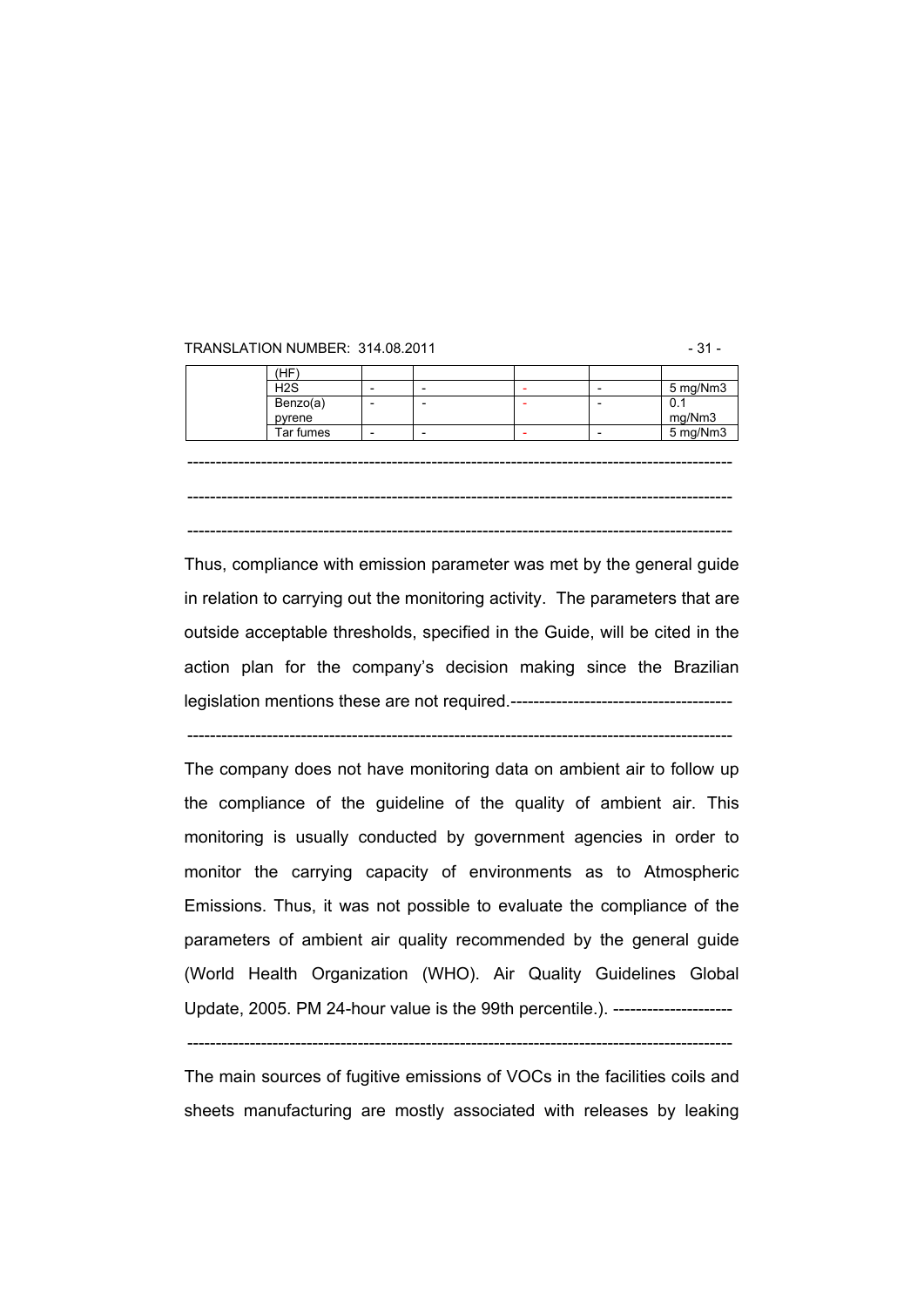#### TRANSLATION NUMBER: 314.08.2011 - 32 -

pipes, valves, fittings, flanges, storage tanks, pump seals, gas transportation systems, compressor seals, pressure relief valves and load/unload activities related to raw materials, chemical products, residual water and stations of wastewater treatment, among others.-------

------------------------------------------------------------------------------------------------ ------------------------------------------------------------------------------------------------

Among the measures recommended to control emissions of VOCs, the specific guide recommends that VOCs generated in the process shall be treated through pre-coated bag filters; recirculation of outside gases; Treatment of the gas captured off-gas through afterburner. The company adopts the technology of bag filters, where the filtering of the gases is performed by passing the particle-laden air through sleeves where particles are retained on the surface and the pores of the wires, forming a cake that also acts as a filtering medium. -----------------------------------------

------------------------------------------------------------------------------------------------

The company adopts the recommendations of this guide on the use of closed circuit circulation of gases, installation of high efficiency electrostatic precipitators and bag filters, demonstrating compliance with this recommendation of the specific guide. The isokinetic evaluation performed points to full compliance with this guide (20 mg/Nm3). In addition, an initiative to reduce the concentration of particulates in the chimneys has been observed. --------------------------------------------------------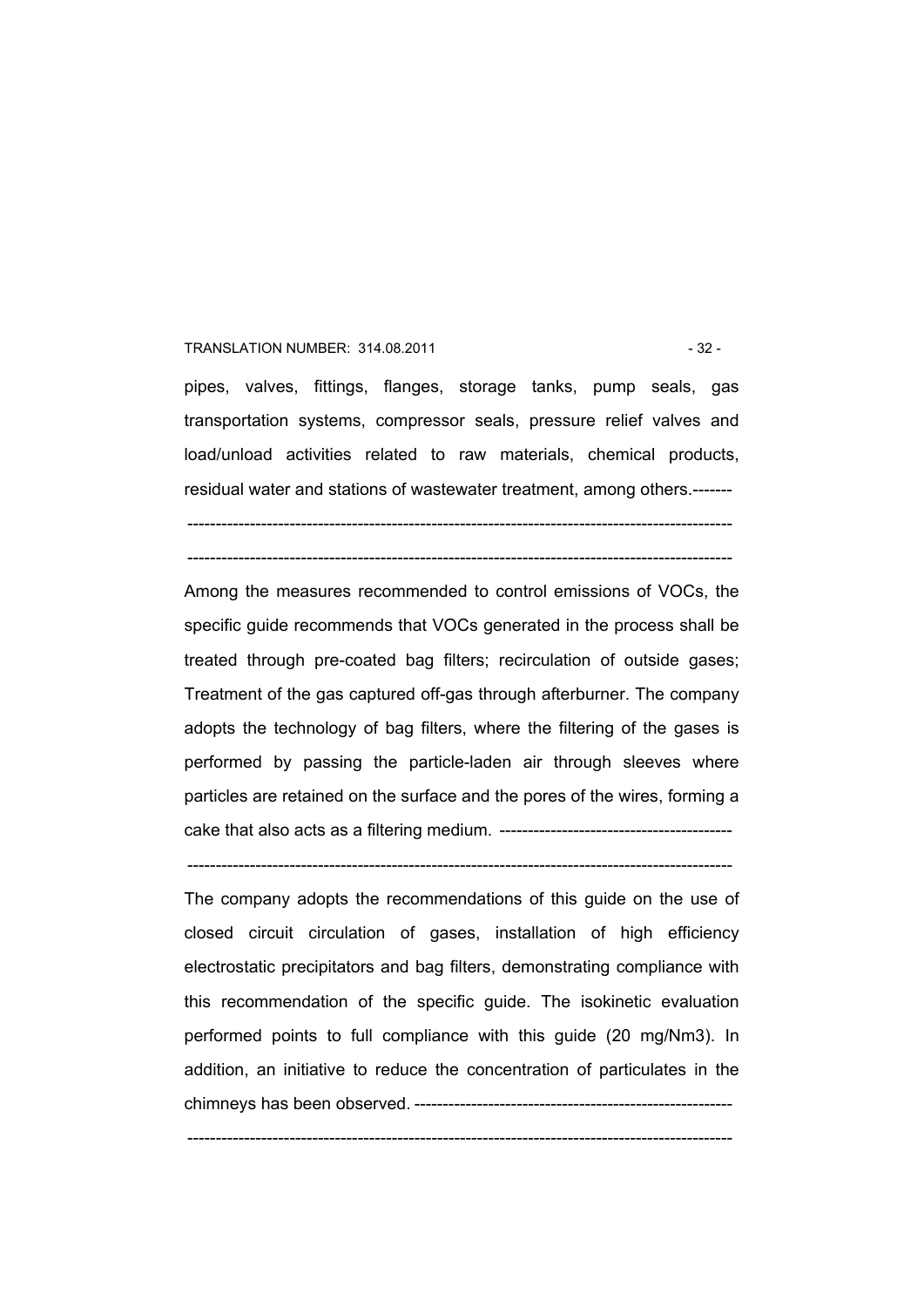#### TRANSLATION NUMBER: 314.08.2011 - 33 -

### **B. ENERGY EFFICIENCY-------------------------------------------------------------**

#### ------------------------------------------------------------------------------------------------

Under the General Guide, energy management programs should be implemented, considering the regular monitoring of energy flows and their comparison with the targets set. These goals should be revised periodically, which may include comparison with reference data, confirming that the objectives set are appropriate. ------------------------------

------------------------------------------------------------------------------------------------

The company declared having adopted several actions and programs turned to energy management, seeking for maximum energy efficiency for the plant, from the design, in which low power engines were installed, as well as use of natural gas (clean fuel) and with sub products of the process. Information were presented on the evaluation of the Unit of Pindamonhangaba on the effectiveness and efficiency of its programs,

Objectives and Goals regarding Energy Management. See the performance chart below. The company presented the objectives and goals as regards energy, availability of equipment and monitoring of utilities meeting the determinations of the Guide. -------------------------------

------------------------------------------------------------------------------------------------

2.3.1.1. b.1 – Follow-up of energy performance of the Unit of Pindamonhangaba----------------------------------------------------------------------- 2.3.1.1. b 2 - Project of energy consumption reduction at the Unit of Pindamonhangaba-----------------------------------------------------------------------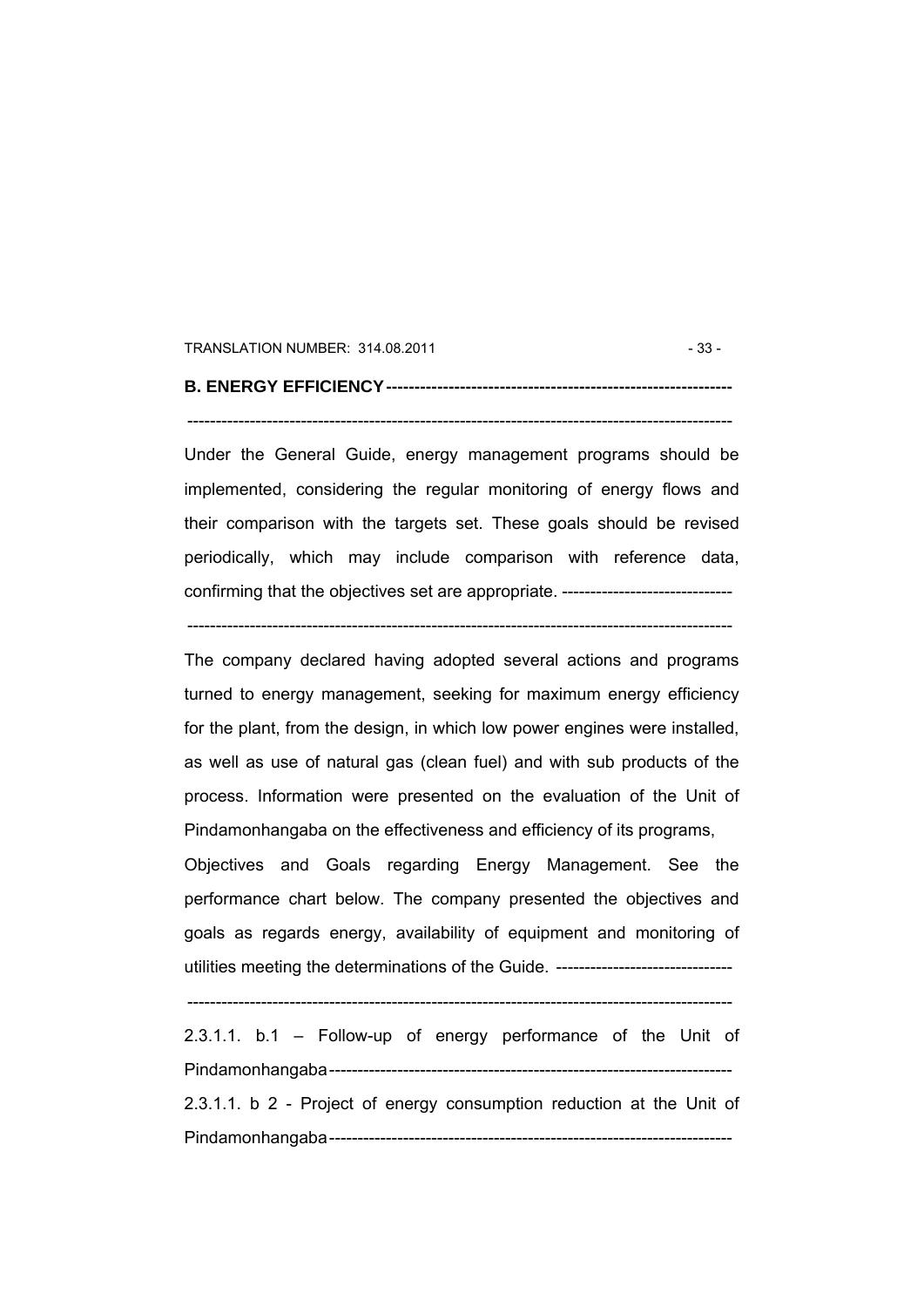TRANSLATION NUMBER: 314.08.2011 - 34 -

# **C. WASTEWATER AND QUALITY OF RECEIVING BODIES --------------**

**------------------------------------------------------------------------------------------------** 

 $-$ 

The company has implemented an identification and tracking routine of all points of wastewater generation, which includes monitoring the quantity and quality of wastewater generation at the main generation sources of the plant. --------------------------------------------------------------------

------------------------------------------------------------------------------------------------

The effluent treatment process is monitored according to established plan, as well as the discharge of effluents. The results are presented to the environmental agency at the established periodicity. ---------------------

 $-$ 

The plant was designed by adopting modern concepts of management and operation of effluents and may be considered to be a sturdy plant, because it has safeguards designed to situations of possible operational lacks of control. --------------------------------------------------------------------------

------------------------------------------------------------------------------------------------

The project included the construction of impermeable floors and drainage systems for all places where there is danger of possible chemical spills. This drainage system collects any spilled material in local containers that are interconnected to the drainage system of industrial effluents. Later the industrial effluent is forwarded for treatment in two tanks (Intermediate/regularization and sampling) and after the time of residence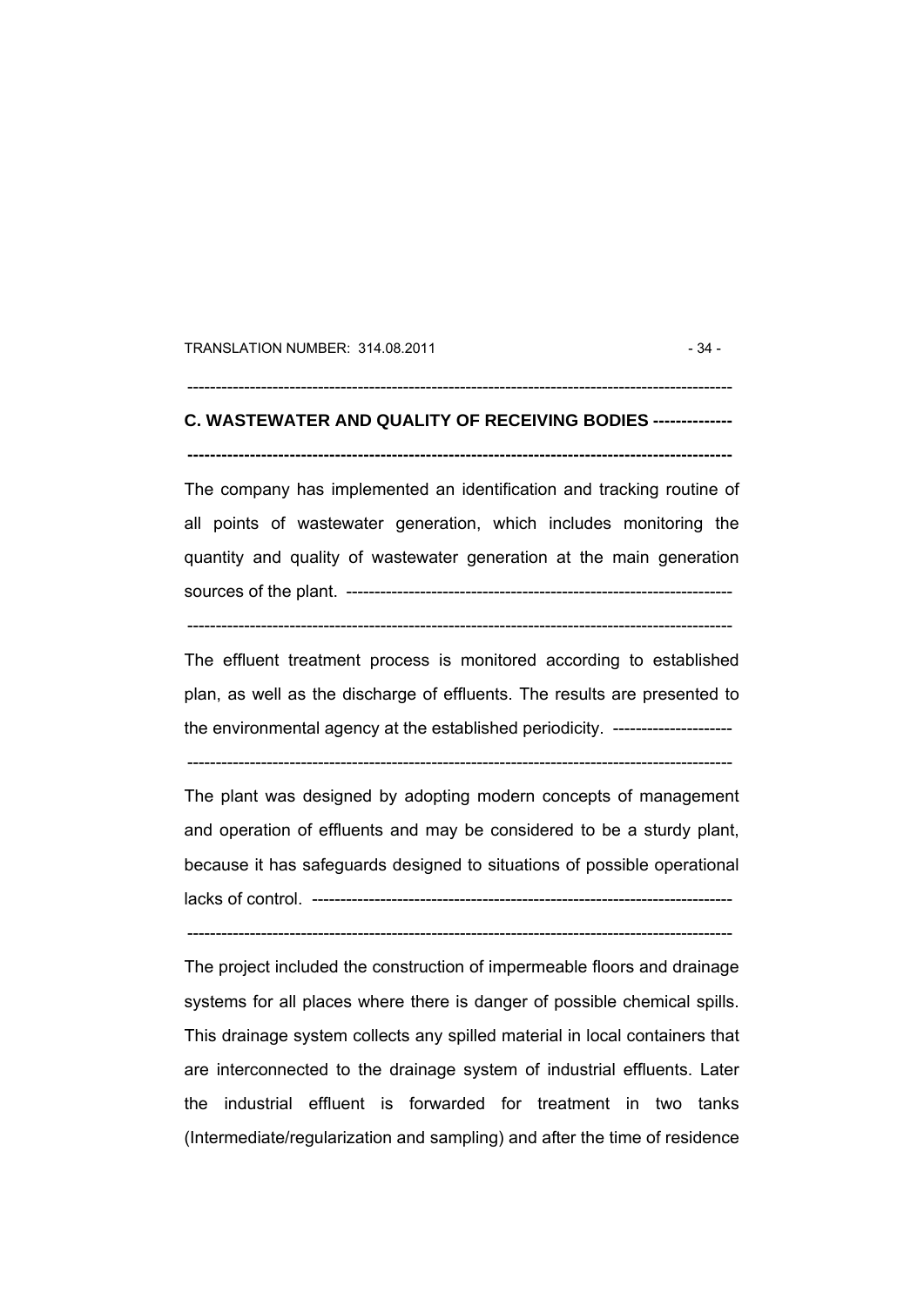#### TRANSLATION NUMBER: 314.08.2011 - 35 -

required through a pneumatic pump, the adequacy of the flow and regime and continuous discharge are performed to the basic Company of sanitation of the State of São Paulo - SABESP. (details on the enclosed CD - <effluent>folder). -----------------------------------------------------------------

------------------------------------------------------------------------------------------------ Thus, it is understood that the company has met these requirements for

environmental licensing, since it regularly presents reports with the parameters requested. However, the company does not adopt all effluent monitoring parameters specified by the guide and did not provide justification for this less restrictive adoption. --------------------------------

------------------------------------------------------------------------------------------------

The company did not provide justification for the failure to consider these parameters; therefore, an Improvement Opportunity will be opened that should be included in the Action Plan. ---------------------------------------------

------------------------------------------------------------------------------------------------

It was shown compliance with condition No. 10 of the Operating License of the Pindamonhangaba Unit related to the discharge of effluents into SABESP's sewage network. See below. ------------------------------------------

 $-$ 

 $-$ Letterhead paper ------------------------------------------------------------------------- ------------------------------------------------------------------------------------------------ May 6, 2011--------------------------------------------------------------------------------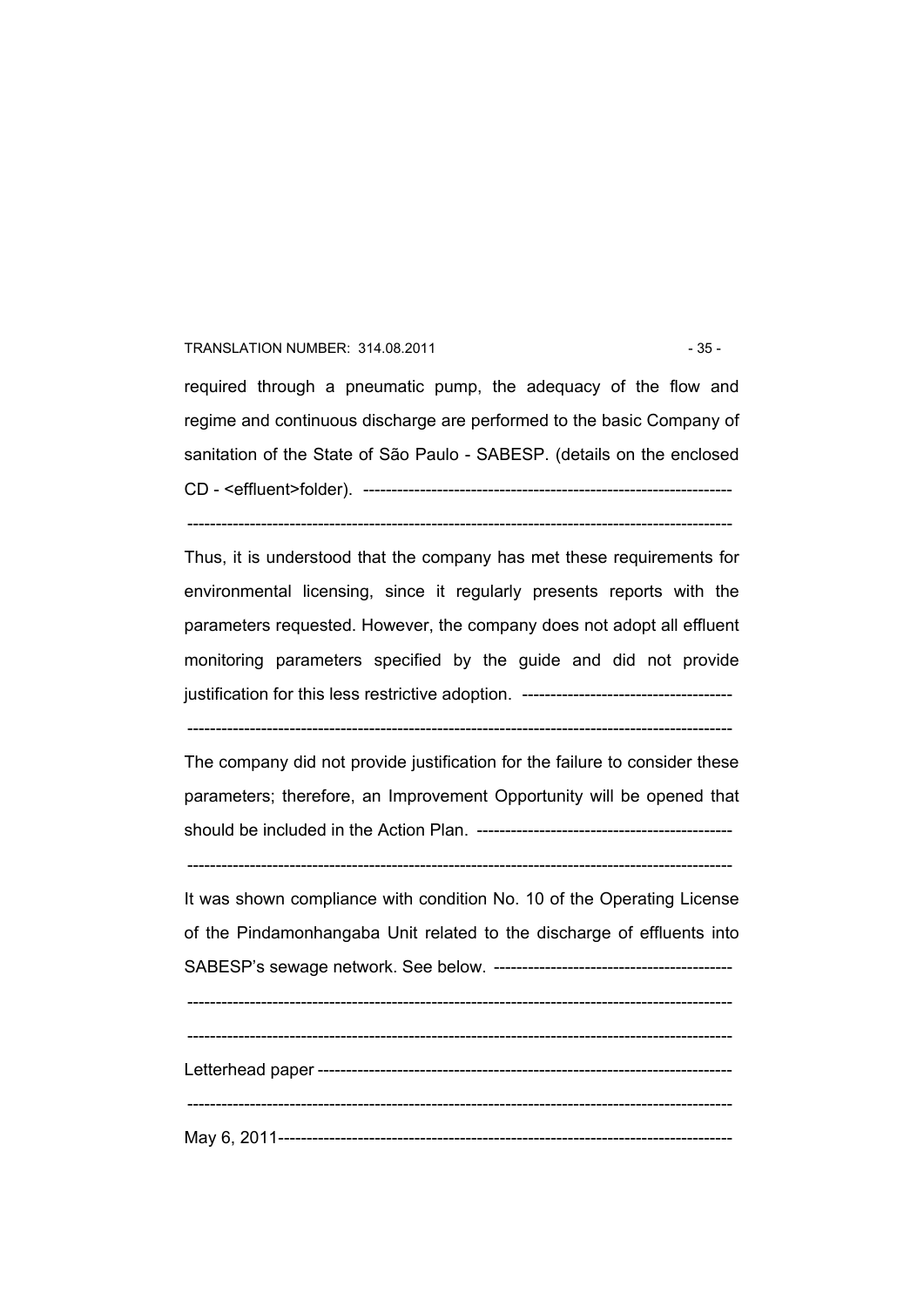| TRANSLATION NUMBER: 314.08.2011                                                  | $-36-$ |
|----------------------------------------------------------------------------------|--------|
| To CETESB – Agência Ambiental do Estado de São Paulo ------------------          |        |
|                                                                                  |        |
| Ref.: Industrial Wastewater Discharge Regime ----------------------------------- |        |
|                                                                                  |        |

------------------------------------------------------------------------------------------------

With reference of official letter 073/11-LJT issued by this Environmental Agency and to meet technical requirement No. 10 of Operation License No. 3003084, we inform that the present regime of industrial wastewater discharge is continuous as per process flowchart presented as an attachment. The wastewater, after neutralization by batch, is sent to two tanks (intermediary / regulation and sampling), and allowed through a pneumatic pump, which adapts the adequacy of flow and continuous discharge regime to Sabesp.---------------------------------------------------------- We place ourselves at your disposal for any clarifications---------------------Sincerely------------------------------------------------------------------------------------ Includes signature------------------------------------------------------------------------ Viviane Braga Alves --------------------------------------------------------------------- Engineer of EHS--------------------------------------------------------------------------  $-$ ------------------------------------------------------------------------------------------------ 2.3.1.1. c 1 – Compliance with the requirement of the Operation----------- ------------------------------------------------------------------------------------------------ **Table 2:** Thresholds of the Specific Guide for wastewater and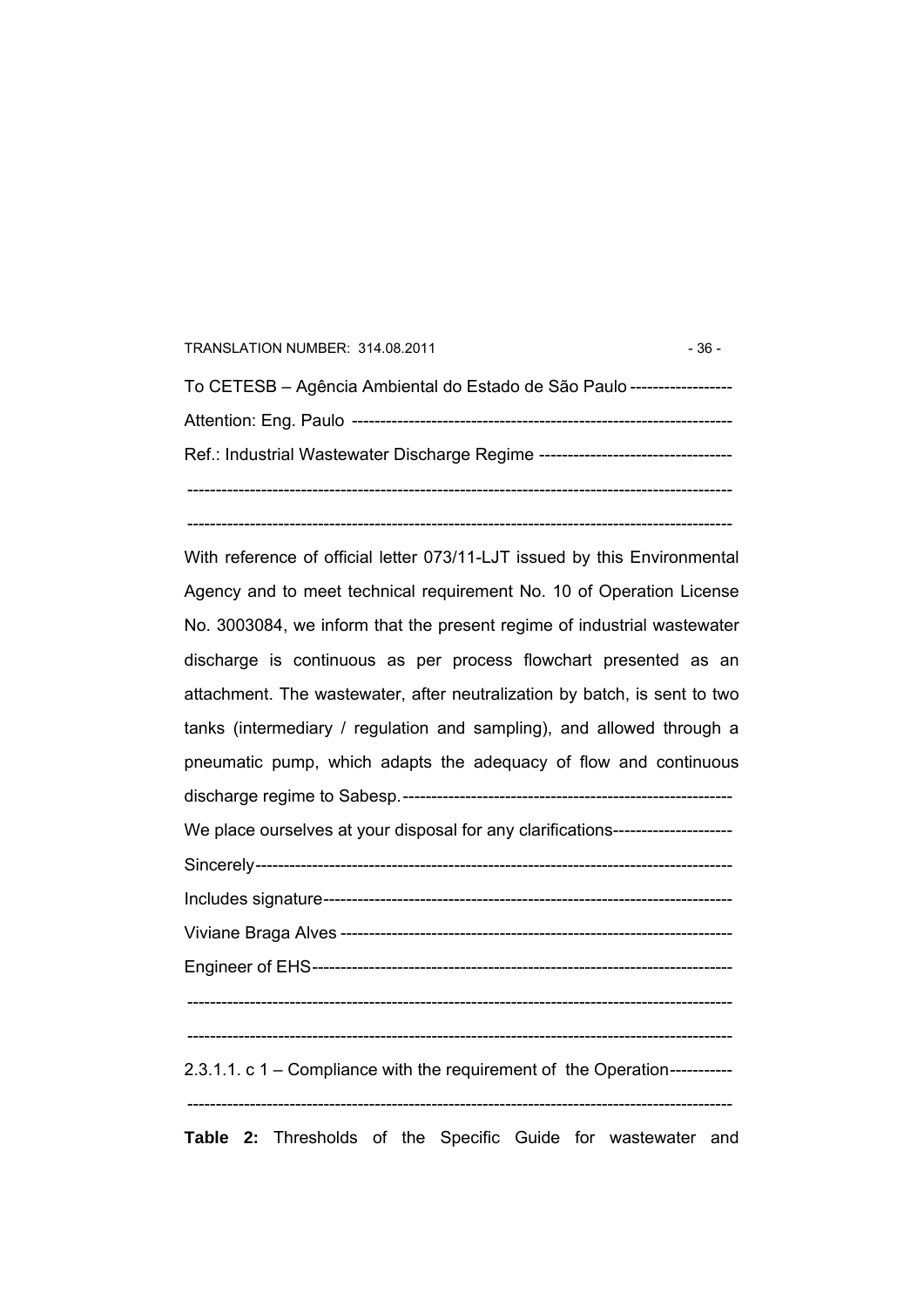## TRANSLATION NUMBER: 314.08.2011 - 37 -

performance declared by the company---------------------------------------------

| Wastewater     | Pollutants &          | <b>THRESHOLDS</b> |                            |                  | Monthly                  | Reports                  | on                       |
|----------------|-----------------------|-------------------|----------------------------|------------------|--------------------------|--------------------------|--------------------------|
|                | Parameters            |                   |                            |                  |                          | Domestic Wastewater      |                          |
|                |                       |                   |                            |                  | Report                   |                          | Report                   |
|                |                       | Guideline         |                            |                  | Report                   |                          |                          |
|                |                       | Decree            |                            |                  | <b>NOV</b>               |                          | <b>NOV</b>               |
|                |                       | Value             |                            | Unit             | <b>NOV</b>               |                          |                          |
|                |                       | 8466/76           |                            |                  | 11/0045                  |                          | 11/0092                  |
|                |                       |                   | Art.                       |                  | 11/0150                  |                          |                          |
|                |                       | 19A               |                            |                  | Date                     |                          | Date                     |
|                |                       |                   |                            |                  | Date                     |                          |                          |
|                |                       |                   |                            |                  | 05/19/11                 |                          | 06/16/11                 |
|                |                       |                   |                            |                  | 07/14/11                 |                          |                          |
|                | pH                    | 6 to 9            | $6$ to $10$                | $\overline{s}$ . | 6.7                      | 7.4                      | 6.7                      |
|                | Temperature           | 3                 |                            | °C               | $\overline{a}$           |                          |                          |
|                | increase              |                   |                            |                  |                          |                          |                          |
|                | COD                   | 150               | $\frac{1}{2}$              | mg/L             | $\frac{1}{2}$            | $\overline{a}$           | $\overline{a}$           |
|                | <b>Total Nitrogen</b> | 10                | $\overline{\phantom{0}}$   | mg/L             | $\overline{\phantom{0}}$ | $\overline{a}$           | $\overline{a}$           |
|                | Total                 | $\overline{2}$    | $\overline{a}$             | mg/L             | $\overline{a}$           | $\overline{a}$           | $\overline{a}$           |
|                | Phosphorous           |                   |                            |                  |                          |                          |                          |
|                | Sulfide               | $\mathbf{1}$      | 1                          | mg/L             | 0.3                      | 0.3                      | 0.3                      |
| Pollutants &   | Oil and Grease        | 10                | 150                        | mg/L             | 42                       | 23                       | 19                       |
| Parameters     | <b>TSS</b>            | 30                | $\overline{\phantom{0}}$   | mq/L             | 56                       | 50                       | 392                      |
| of Wastewater  | Cadmium               | 0.1               | 1.5                        | mg/L             | 0.005                    | 0.005                    | 0.004                    |
| Discharge from | Chromium              | 0.5               | 5                          | mq/L             | 0.02                     | 0.02                     | 0.005                    |
| Specific Guide | (total)               |                   |                            |                  |                          |                          |                          |
|                | Chromium              | 0.1               | $\overline{a}$             | mg/L             | 0.05                     | 0.05                     | 0.05                     |
|                | (hexavalent)          |                   |                            |                  |                          |                          |                          |
|                | Copper                | 0.5               | 1.5                        | mg/L             | 0.01                     | 0.01                     | 0.02                     |
|                | Zinc                  | $\overline{2}$    | 5                          | mg/L             | 0.06                     | 0.2                      | 0.25                     |
|                | Lead                  | 0.5               | $\frac{1}{2}$              | mg/L             | $\overline{a}$           | $\overline{\phantom{0}}$ | $\overline{a}$           |
|                | <b>Nickel</b>         | 0.5               | $\overline{2}$             | mg/L             | 0.005                    | 0.005                    | 0.005                    |
|                | Mercury               | 0.01              | 1.5                        | mg/L             | $\overline{3.9}$         | 4.35                     | 3.85                     |
|                | Phenol                | 0.5               | 5                          | mg/L             | 0.9                      | 1.2                      | 0.9                      |
|                | Tin                   | $\overline{2}$    | $\qquad \qquad -$          | mg/L             | $\overline{\phantom{0}}$ | $\overline{a}$           | $\overline{\phantom{0}}$ |
|                |                       | 0.1               | $\overline{a}$             |                  | $\overline{a}$           | $\overline{a}$           | $\overline{\phantom{a}}$ |
|                | Cyanides (free)       |                   |                            | mg/L             |                          |                          | $\overline{a}$           |
|                | Cyanides              | 0.5               | 0.2                        | mg/L             |                          |                          |                          |
|                | (total)               |                   |                            |                  |                          |                          |                          |
|                | Iron                  | 5                 | 15                         | mg/L             | 3.9                      | 4.35                     | 3.85                     |
|                | Fluoride              | $\overline{5}$    | 1.2                        | mg/L             | $\overline{0.9}$         | 1.2                      | 0.9                      |
|                | Ammonia               | 5                 | $\overline{\phantom{0}}$   | mg/L             | $\overline{\phantom{a}}$ | $\overline{\phantom{0}}$ | $\overline{\phantom{a}}$ |
|                | PAH                   | 0.05              | $\overline{a}$             | mg/L             | $\overline{a}$           | $\overline{\phantom{0}}$ | $\overline{a}$           |
|                | Toxicity              |                   | To be determined on a case |                  | $\overline{a}$           | $\frac{1}{2}$            | $\overline{\phantom{m}}$ |
|                |                       | specific basis    |                            |                  |                          |                          |                          |
| Additional     | <b>DQO</b>            |                   |                            | mg/L             | 678                      | 726                      | 683                      |
| Parameters     | <b>DBO</b>            |                   |                            | mg/L             | 146                      | 161                      | 249                      |
| performed      |                       |                   |                            |                  |                          |                          |                          |
| Additional     | Arsenic               |                   | 1.5                        | mg/L             | 0.0007                   | 0.0004                   | 0.0008                   |
| Parameters of  | Sulfate               |                   | 1000                       | mq/L             | 63                       | 240                      | 150                      |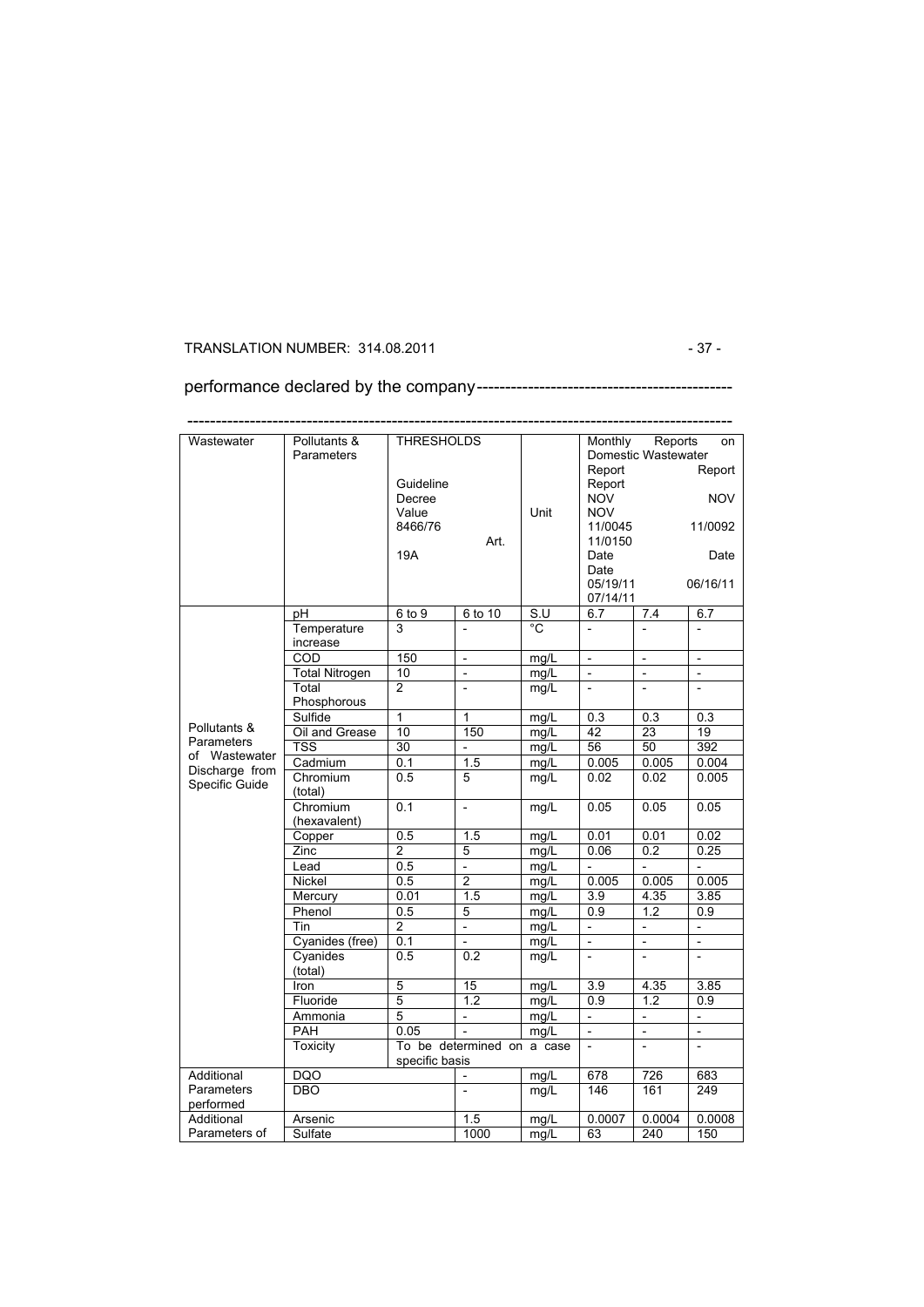#### TRANSLATION NUMBER: 314.08.2011 - 38 -

| Decree                                     | Selenium              | 1.5 | mq/L     | 0.0005 | 0.0002 | 0.0003 |
|--------------------------------------------|-----------------------|-----|----------|--------|--------|--------|
| 8466/76, which                             | Lead                  | 1.5 | mg/L     | 0.05   | 0.05   | 0.05   |
| are not pointed                            | Silver                | 1.5 | ma/L     | 0.02   | 0.02   | 0.02   |
| the<br>bv<br>out                           | Sedimentary materials | 20  | $mI/L*h$ |        |        | ົ      |
| guide are not<br>adopted by the<br>company | Maximum temperatures  | 40  | °C       | 22.9   | 22.8   | 21.8   |

------------------------------------------------------------------------------------------------

------------------------------------------------------------------------------------------------

Regarding the quality of the receiving body of water, the company specifically tracks Rio Preto, which is included in the Operating License - LO as the receiving body. Monitoring is currently voluntary since effluents are not discharged into this river. The analysis resulting from the monitoring in water quality at the receiving body were presented for analysis of the audit team. ------------------------------------------------------------- Monitoring re-evaluation should be made available for the next

evaluation.----------------------------------------------------------------------------------

#### **D.MANAGEMENT OF HAZARDOUS MATERIALS----------------------------**

------------------------------------------------------------------------------------------------

------------------------------------------------------------------------------------------------ The chemical products are stored in tanks and drums, in an area

designed for this purpose, with more than 200 m distance from the water bodies. --------------------------------------------------------------------------------------

 $-$ 

The specific guide points to the need of the existence of an inventory control list for all hazardous materials existing in the plant. This list should include a summary table with at least the following pieces of information: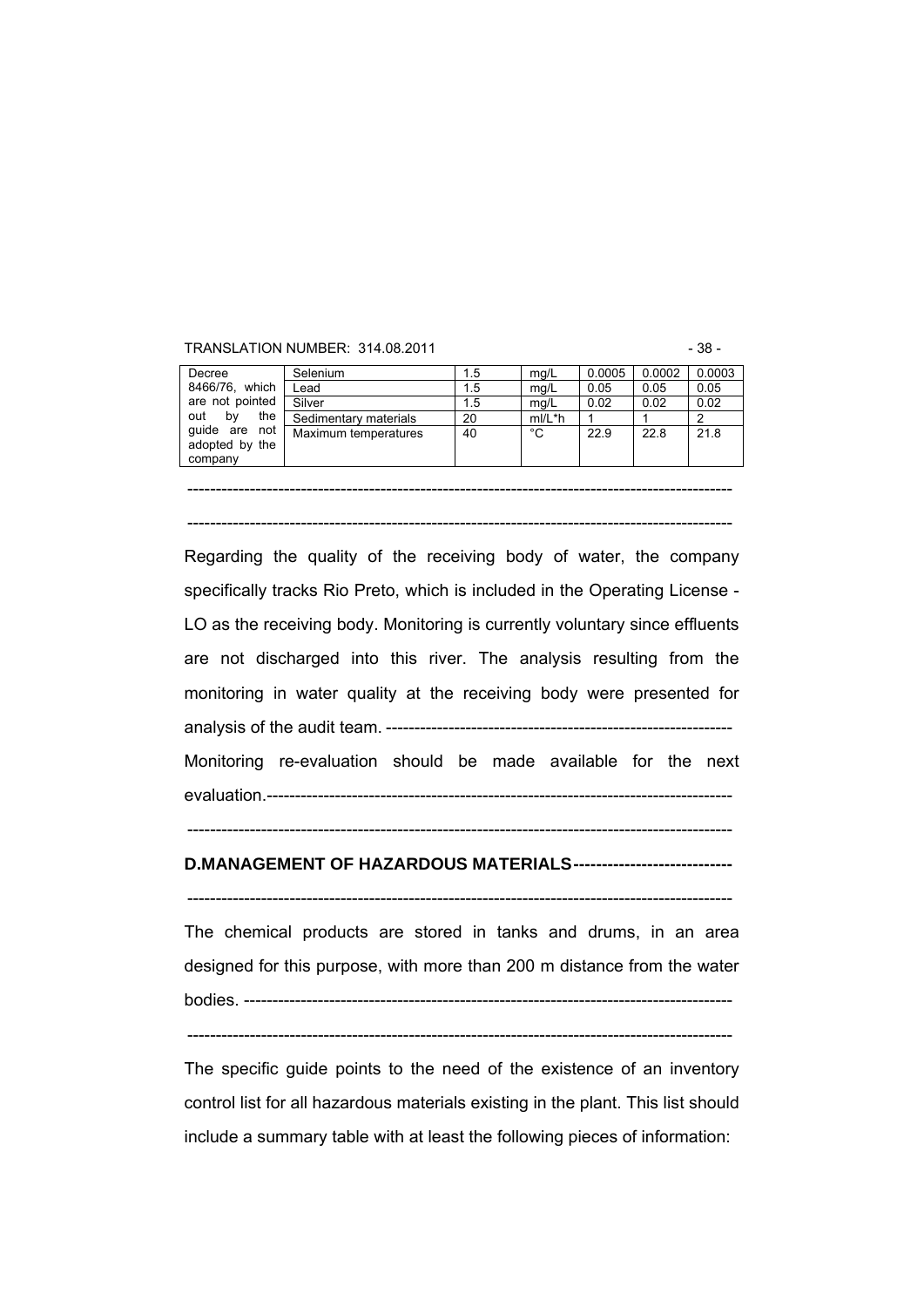| TRANSLATION NUMBER: 314.08.2011                                                 | $-39-$ |
|---------------------------------------------------------------------------------|--------|
| Name and description of the product and composition of the mixture------        |        |
| Classification of dangerous product (e.g. code, class, division)--------------- |        |
|                                                                                 |        |

Regulatory thresholds of Internationally accepted standards or national standards equivalent to the limits of USEPA - Title 40 CFR, Parts 68, 112 and 355 (available for access at <http://www.epa.gov/oem/lawsregs.htm>)----------------------------------------- ------------------------------------------------------------------------------------------------

Quantity used per month Hazard characteristics (e.g. flammability, toxicity, etc.).-------------------------------------------------------------------------------

The company has inventory of dangerous products, but does not include all information indicated by the general guide.------------------------------------

------------------------------------------------------------------------------------------------

The guide points to the evaluation of potential scenarios adopted as reference data banks and statistics available on industrial accidents. The company has an environmental emergency response plan where possible scenarios appear involving dangerous products; however, they do not point to the benchmarks adopted for the definition of these scenarios. ----------------------------------------------------------------------------------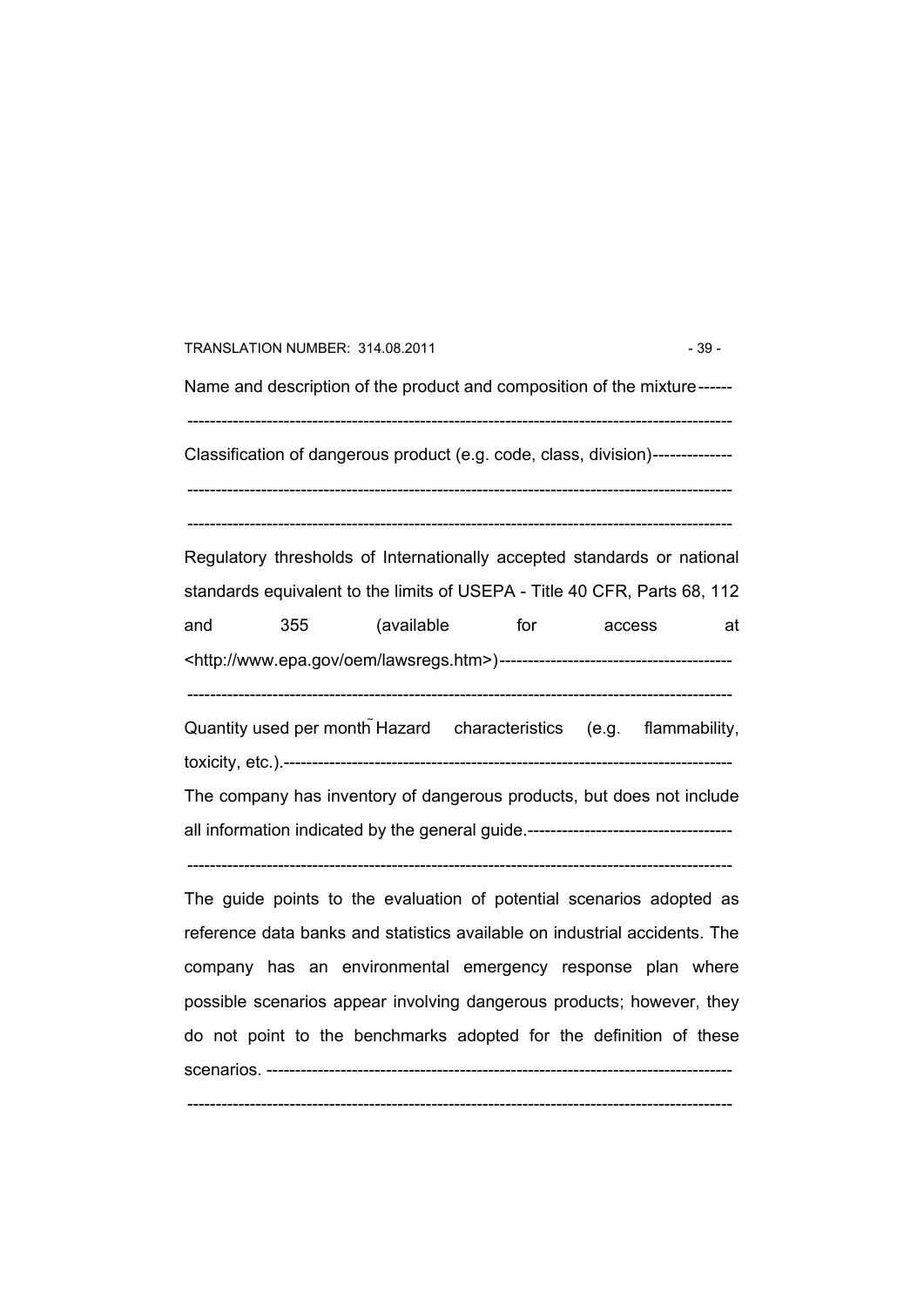### TRANSLATION NUMBER: 314.08.2011 - 40 -

**Table 3:** Examples of reference data banks on industrial accidents and equipment reliability.---------------------------------------------------------------------

------------------------------------------------------------------------------------------------

| <b>REFERENCE DATA BANKS</b>                                                                                      | <b>AUTHORS / INSTITUTIONS</b>                                                    |
|------------------------------------------------------------------------------------------------------------------|----------------------------------------------------------------------------------|
| Loss Prevention in the Process Industries, 3<br>Vol., 2nd Ed., London, 1996.                                     | Frank P Lees                                                                     |
| CONCAWE                                                                                                          | The Oil Companies European Organization for<br>Environmental & Health Protection |
| <b>National Transportation Safety Board (NTSB)</b>                                                               | US DOT                                                                           |
| Railroad Facts                                                                                                   | Association of American Railroads                                                |
| <b>FACTS</b>                                                                                                     | TNO, Holland                                                                     |
| <b>MHIDAS</b>                                                                                                    | Safety & Reliability<br>Directorate, United Kingdom                              |
| <b>SONATA</b>                                                                                                    | TEMA, Italy                                                                      |
| <b>IFP</b>                                                                                                       | Instituto Francês de Petróleo (French Petroleum<br>Institute)                    |
| <b>CADAC</b>                                                                                                     | <b>CETESB</b>                                                                    |
| Offshore reliability databank handbook,<br>Norway, 1984.                                                         | <b>OREDA</b>                                                                     |
| Process equipment reliability data, New York,<br>1989.                                                           | <b>AICHF</b>                                                                     |
| Risk analysis of six potentially hazardous<br>industrial objects in the Rijnmond Area, The<br>Netherlands, 1982. | <b>Rijnmond Public Authority</b>                                                 |

The guide advises towards the analysis of potential consequences based on the physical and geographical characteristics of the project, including aspects such as distance from water bodies, human occupation, and other environmentally sensitive areas. ---------------------------------------------

------------------------------------------------------------------------------------------------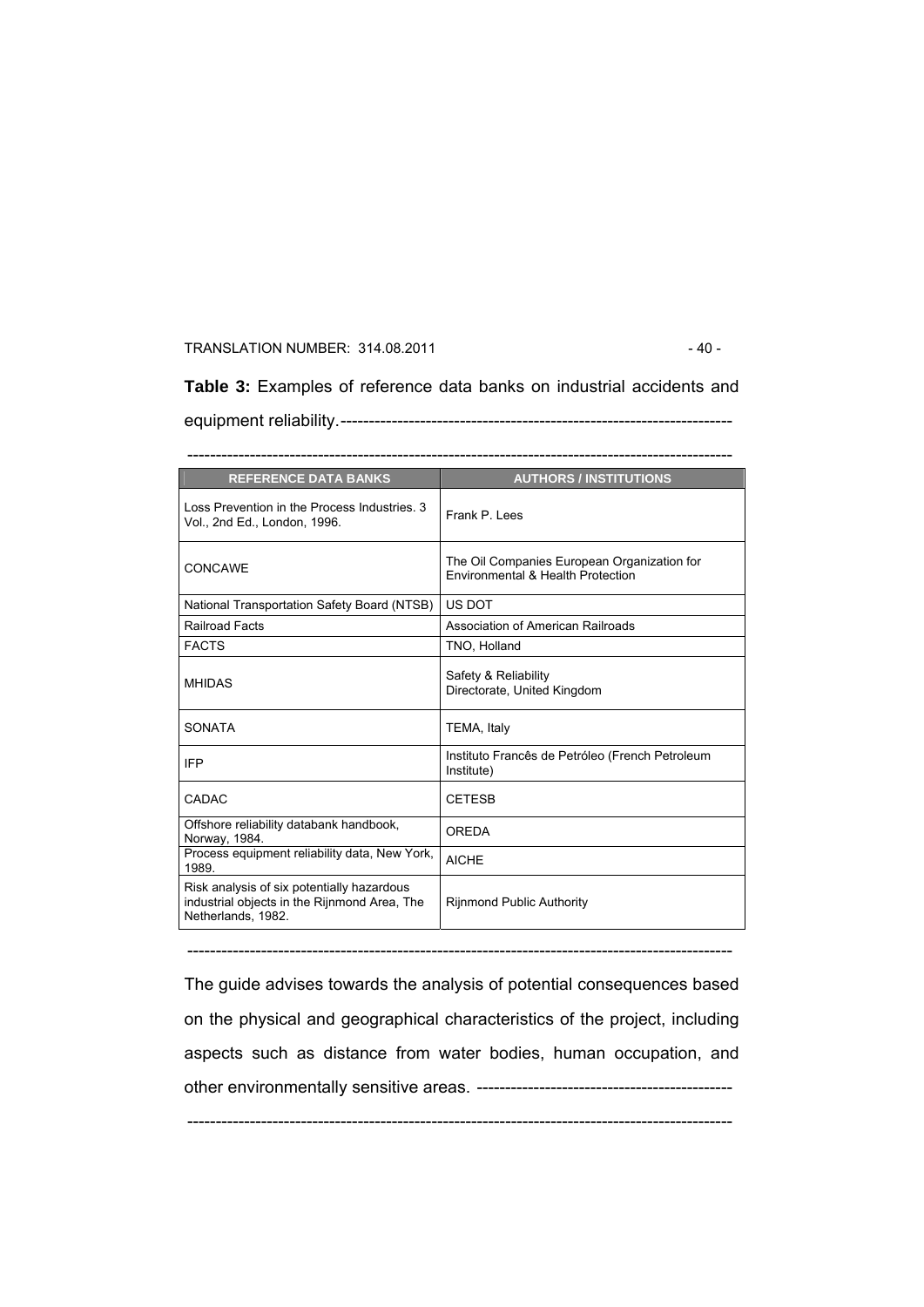#### TRANSLATION NUMBER: 314.08.2011 - 41 -

One of the major inputs is the liquid metal. For this type of agreement, the EHS Manual for contractors that specifies the enforcement of the emergency plan for the transportation of hazardous materials was disclosed. View CD Folder <environment>. --------------------------------------

------------------------------------------------------------------------------------------------

The company has an equipment inspection program where the mechanical integrity and operability of critical equipment for security can be verified, such as: pressure valves, tanks, duct system, infrastructure for leak containment, emergency stop systems, among others. The company adopts as a criterion, prioritizing compliance with maintenance schedule, the criticality for the environment, occupational health and safety of the equipment (see attached CD - <procedure/ Emergency>folder). ---------------------------------------------------------------------

------------------------------------------------------------------------------------------------

The company has a very robust system for primary and secondary containment and drainage of effluents and possible leakage of chemicals, consisting of various control devices, including those equipped with automatic safety interlocks. It was to assess whether the company has documented operating procedures for operation of this system of containment and for the transfer operations of dangerous goods, as advised by the guide. Operating Procedure PI-90-0040-1 - Actions and measures to prevent the leakage and PI-90-0044-1 – abnormal situations. --------------------------------------------------------------------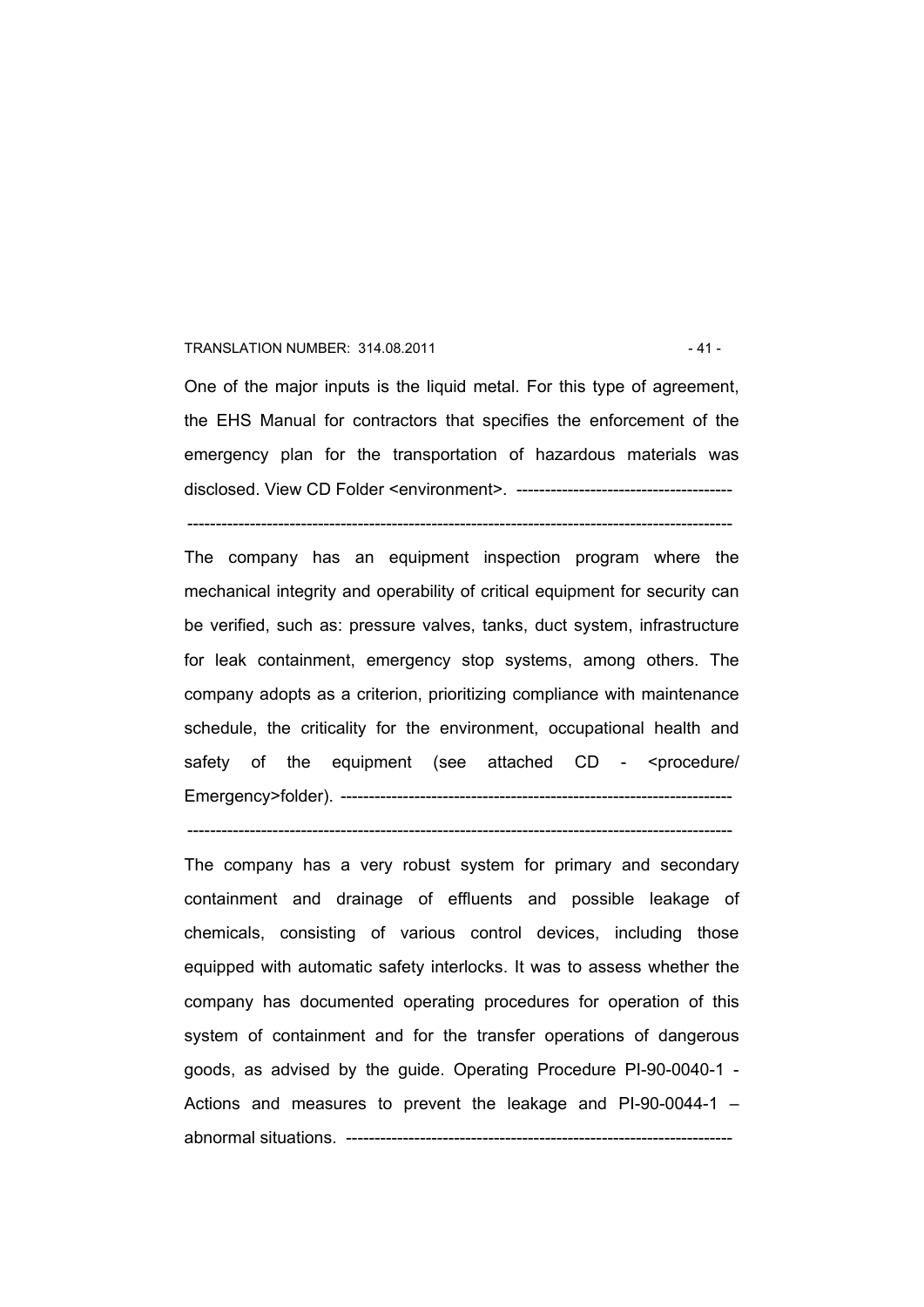#### TRANSLATION NUMBER: 314.08.2011 - 42 -

------------------------------------------------------------------------------------------------

The material safety data sheets for chemical products (MSDS) are adopted as reference and are available in all locations where chemicals are stored and used. --------------------------------------------------------------------

------------------------------------------------------------------------------------------------

The company has sets for environmental emergencies (Abnormal Situations Kit), composed of materials for containment and collection of small leaks of chemicals that were distributed in areas where there is danger of these types of events. The plant has emergency showers equipped with eyewash devices in places where there is danger of contact with hazardous chemicals. -------------------------------------------------

------------------------------------------------------------------------------------------------

During the audit, it was possible to analyze Procedure PI-90-0010-1 Version 05 EMERGENCY PREPAREDNESS AND ASSISTANCE defining Novelis' systematic to identify potential emergency situations and potential accidents that might have an impact on the environment, health and safety of individuals, aiming at protecting life, the environment and the property. ------------------------------------------------------------------------

 $-$ 

The company provides the necessary PPEs for handling dangerous products. -----------------------------------------------------------------------------------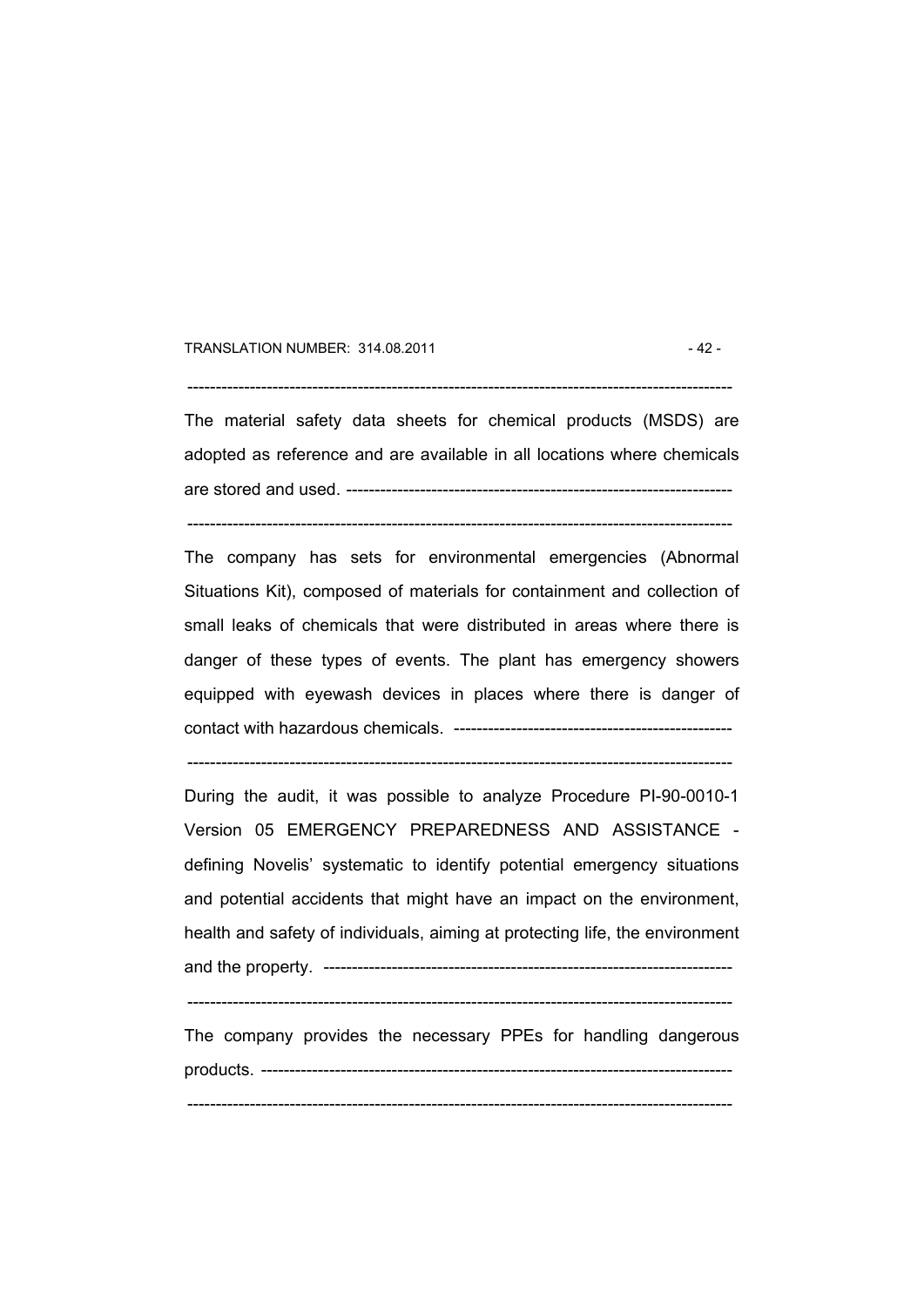#### TRANSLATION NUMBER: 314.08.2011 - 43 -

The general guide directs the development of a Management Plan of hazardous materials, comprising the following elements; -----------------------

------------------------------------------------------------------------------------------------

Documentation of process safety parameters; ----------------------------------- Documented operating procedures; ------------------------------------------------ Documented procedures for compliance audits. --------------------------------

------------------------------------------------------------------------------------------------

It was possible to note that the company has documented this information and process management through the Procedure PI-90- 0050-1 Transportation of hazardous waste. -------------------------------------- The company has a procedure to control 6 PAE - Emergency Procedure in the Transportation of waste from Novelis, in compliance with this guide.

------------------------------------------------------------------------------------------------

The general guide advises as to the need of adopting secondary containment to protect against possible leaks, spills and overflows. All areas where chemicals are stored have a containment or drainage basin for the treatment system of industrial effluents. It was possible to evaluate that the company has adopted criteria for compatibility of chemicals in their storage and use. It was possible to evaluate that the company adopted as a criterion for sizing the capacity of secondary containment of 110% of the greater volume to be contained or 25% of the total volume of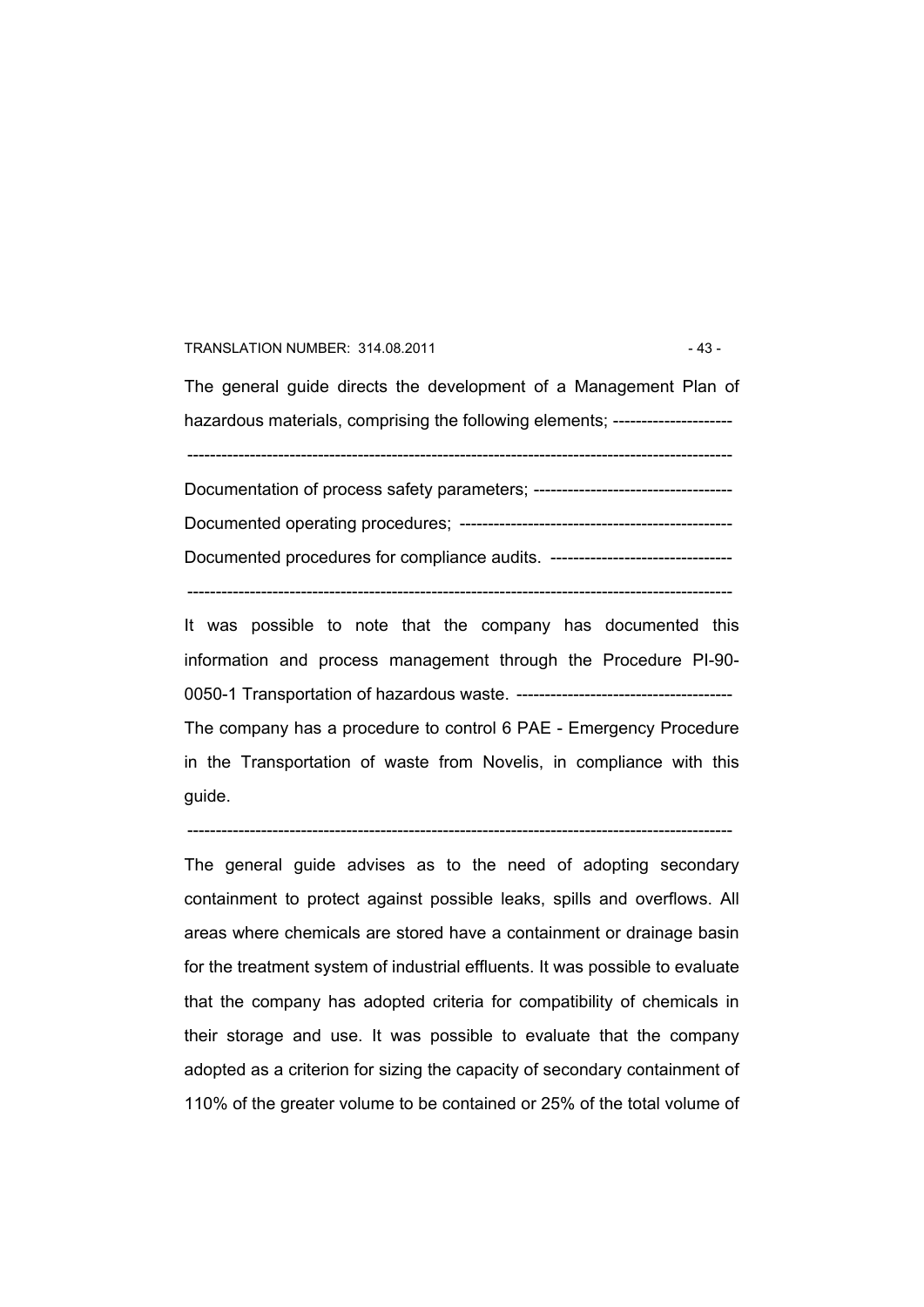#### TRANSLATION NUMBER: 314.08.2011 - 44 -

areas with multiple tanks where the storage capacity has a volume equal to or greater than 1000 liters, as per the guide's recommendation. -------- ------------------------------------------------------------------------------------------------

The company has devices for level control and documented procedures for the routines of transfer of dangerous products, as directed by the guide. It was shown that the investigation of incidents and permission/release of hazardous work is carried out by PT. Procedure for Planning, Identification and Evaluation of the risk and hazard aspect and impact. P-I-90-0004-1 Ver2. ----------------------------------------------------------

Among the management actions, the general guide recommends the adoption of some procedures, such as change management, P-I-90- 0048-1 ver4. ------------------------------------------------------------------------------

------------------------------------------------------------------------------------------------

------------------------------------------------------------------------------------------------

It is understood by Management of Changes the preliminary technical evaluation to substantiate changes in processes and operations, including the assessment of possible changes to occupational health and safety, need to modify operating procedures, training needs, among others. The company declared that it performs preliminary technical assessments to substantiate changes in processes and operations through Procedure PI-90-0048-1 Ver. 4 Management of change that proposes a standardized systematic to conduct and record these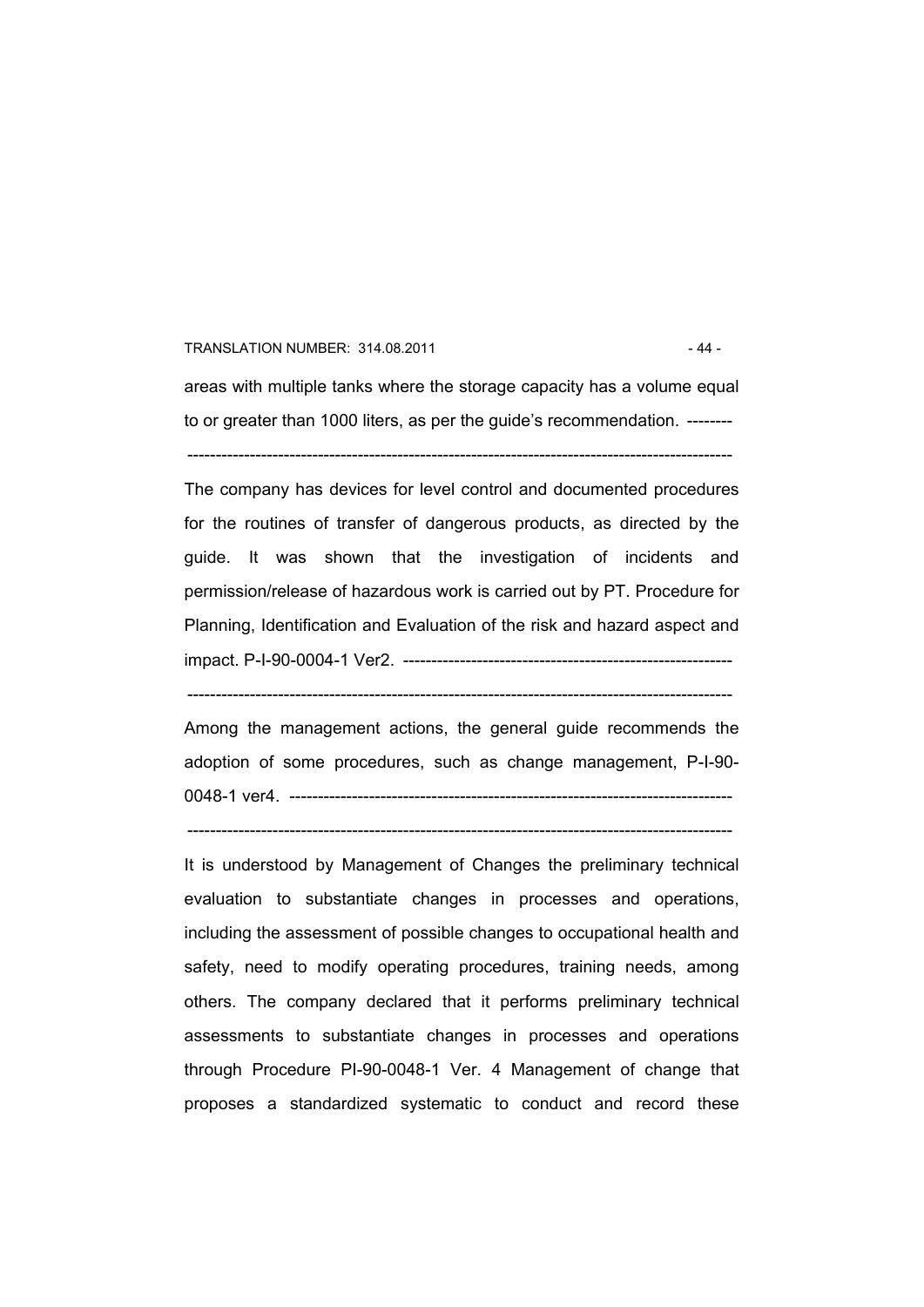# TRANSLATION NUMBER: 314.08.2011 - 45 assessments. Thus, it was possible to assess the full compliance with this item, as directed by the guide.

The company has a formal procedure to investigate accidents and incidents. The internal paper PI-90-0004-1 PLANNING FOR THE IDENTIFICATION AND EVALUATION OF ASPECT AND IMPACT, RISK AND DANGER and IP-90-0115-1 CRISIS MANAGEMENT. -----------------

------------------------------------------------------------------------------------------------

 $-$ 

However, it was not possible to assess the criteria adopted, or verify the existence of investigations or the status of ongoing investigations. --------

------------------------------------------------------------------------------------------------

It was possible to evaluate the procedures for permission/release of hazardous work (PT - work permit) and two Forms of Service Release, as advised by the guide; the company stated the completion of this routine.

The general guide advises that the control mechanism of contracts should include a requirement for them to develop management procedures of hazardous materials that meet the requirements of the hazardous materials management plan. Its procedures should be consistent with those of the contracting company and the outsourced workers must undergo the same training. In addition, procedures should require that the outsourced companies: -------------------------------------------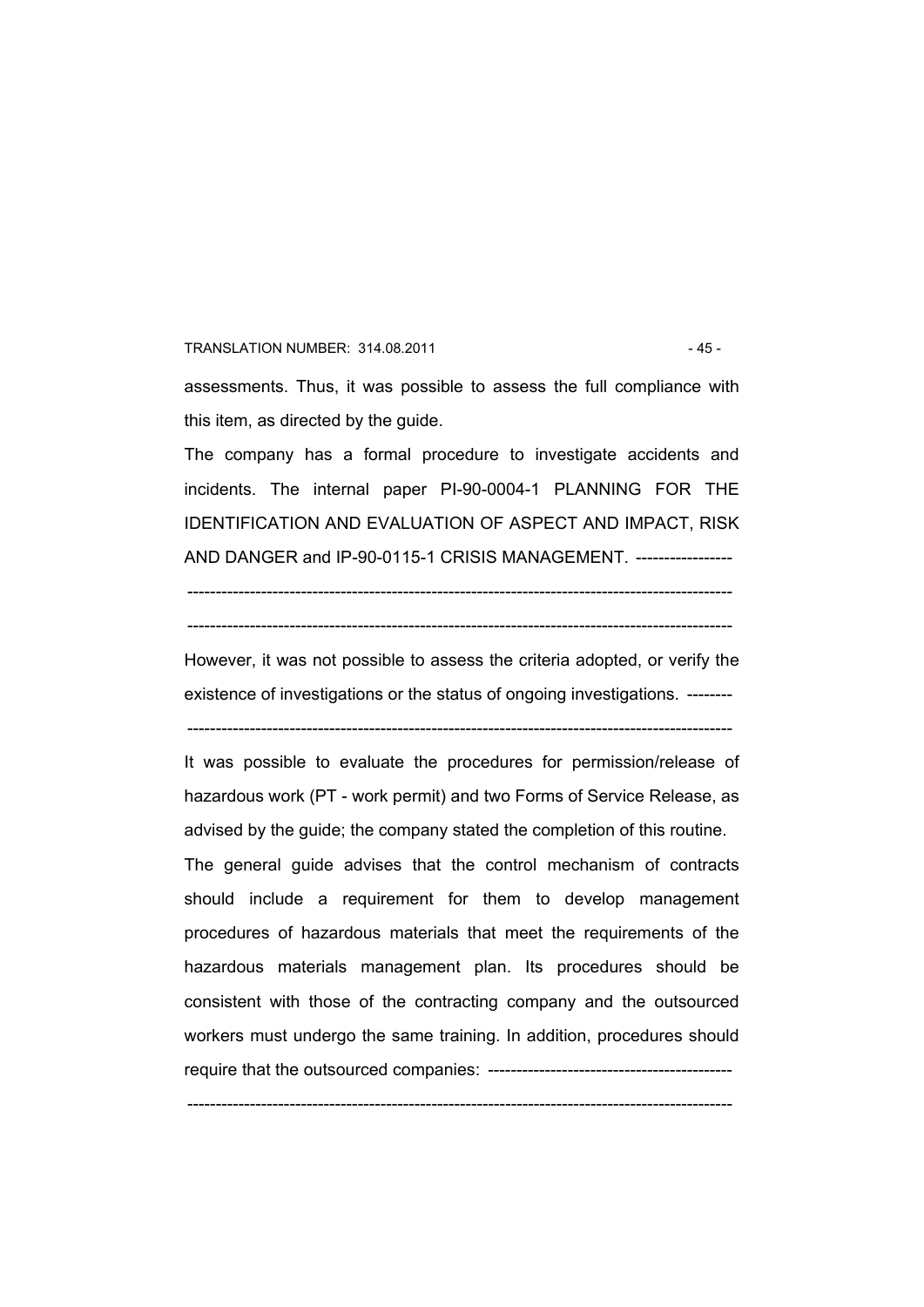| TRANSLATION NUMBER: 314.08.2011                                                  | $-46-$ |
|----------------------------------------------------------------------------------|--------|
| Inform the security, performance, safety and risk information procedures.        |        |
|                                                                                  |        |
| Have access to appropriate training for their employees -----------------------  |        |
| Make sure their employees know of the process hazards and applicable             |        |
| Prepare and submit training records of their employees for the                   |        |
| Inform their staff about the dangers posed by their work. ---------------------  |        |
| Evaluate trends of recurrence of similar incidents. ---------------------------- |        |
| Develop and implement incident management procedures. -----------------          |        |
| The company declared that the monogement of these hereras and right              |        |

The company declared that the management of these hazards and risks is accomplished through a Work Permit and that the contractual clauses include specific control terms to be implemented by contracted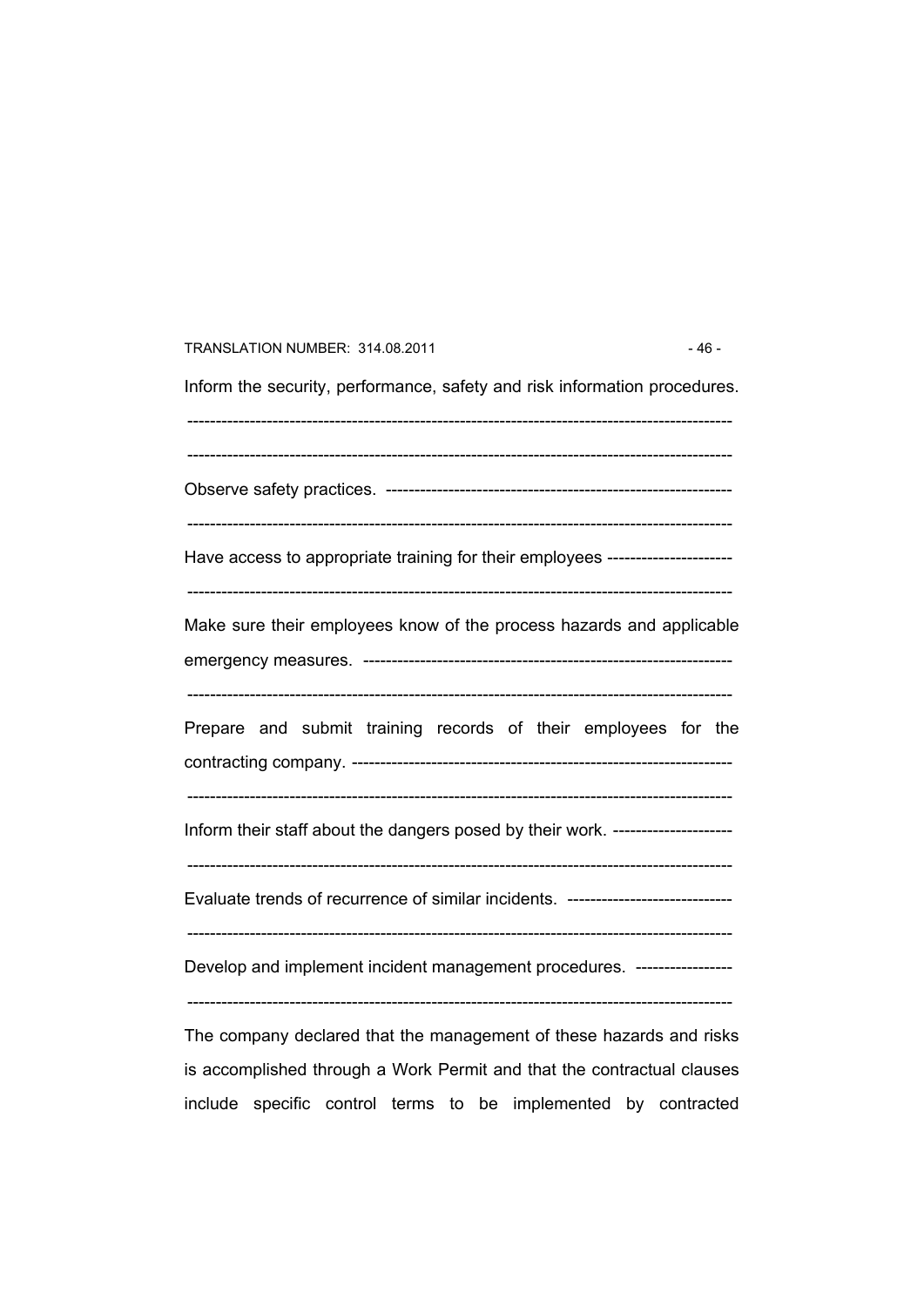#### TRANSLATION NUMBER: 314.08.2011 - 47 -

companies and Novelis itself. This methodology establishes monitoring of compliance with HSE (Environment, Health and Occupational Safety) --- ------------------------------------------------------------------------------------------------

will be conducted by the contractors themselves through self-inspections to assess the safe working conditions and ensure compliance with the standards of Novelis's HSE. It also establishes that the corrective actions taken as results of inspections should be documented and revised with employees and agents of the contractors, subcontractors and Novelis's representative and the minimum frequency of inspections will be negotiated with Novelis's representative. The records of these inspections shall be kept in files and available upon request by Novelis. -

------------------------------------------------------------------------------------------------

The general guide also advises that the company must implement training on hazardous materials and the training program should include:

------------------------------------------------------------------------------------------------

A list of employees who are exposed to hazardous materials; --------------

------------------------------------------------------------------------------------------------

Schedule of training for new employees and refresher's course for older workers; ------------------------------------------------------------------------------------

------------------------------------------------------------------------------------------------

Specific objectives of the training; ---------------------------------------------------

 $-$ 

Mechanisms to achieve these goals, and------------------------------------------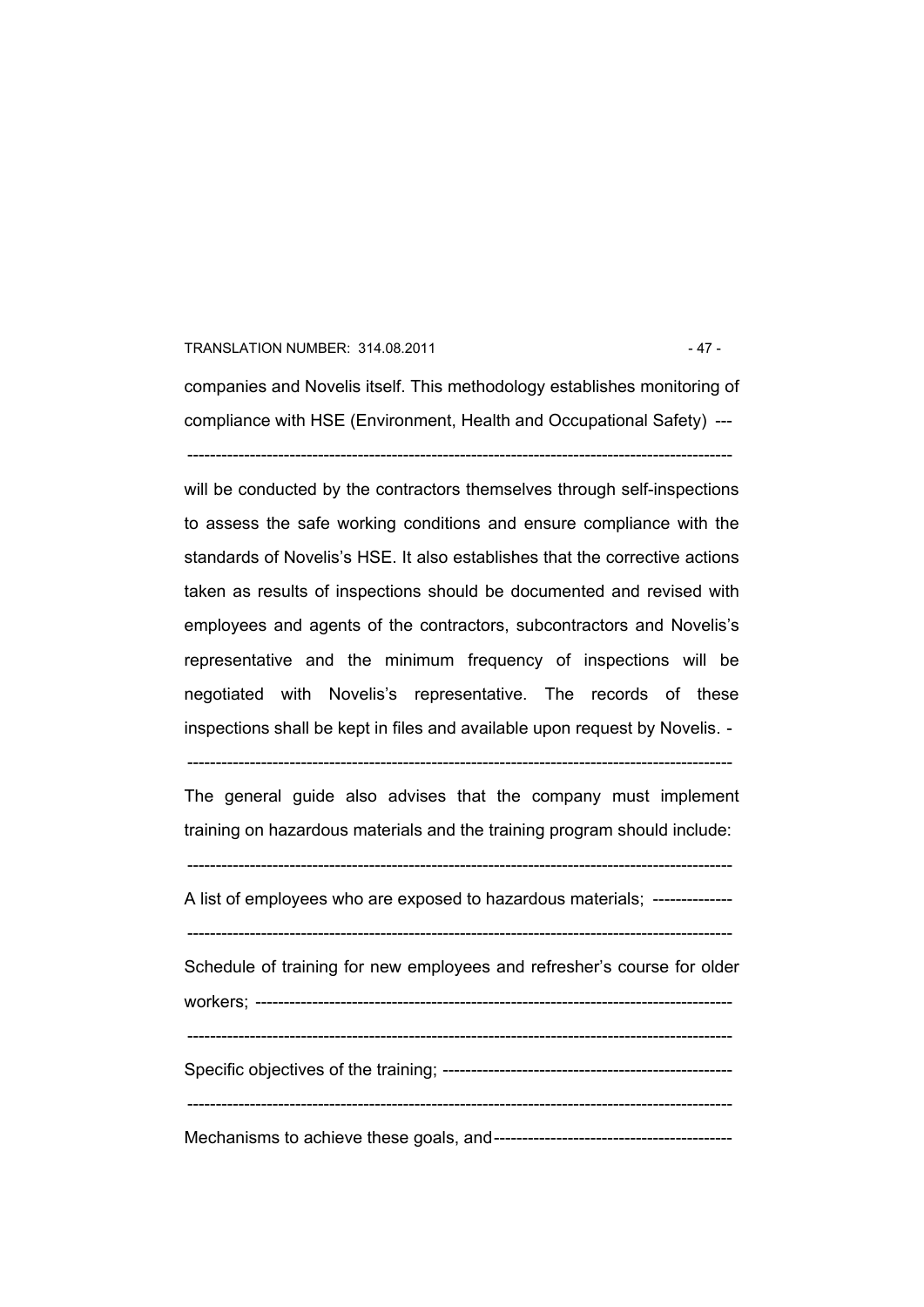TRANSLATION NUMBER: 314.08.2011 - 48 -

------------------------------------------------------------------------------------------------ The means to check the effectiveness of this training. -------------------------

------------------------------------------------------------------------------------------------

The company declared having a training program and provided documented information to make it possible to evaluate compliance with the items requested by this guide. This study showed the performance of Daily Safety Dialogues when information is presented and discussed by the work teams the dangers, risks, environmental aspects and impacts present in these activities that will be held throughout the day. -------------

------------------------------------------------------------------------------------------------

Among the preventive measures proposed by the general guide, it is highlighted the process safety information documentation, operating procedures and commissioning of new plants. The process safety information document must include, beyond the safety information on chemicals, which are provided by the MSDS, also information on equipment specifications and codes and standards used to design, build

------------------------------------------------------------------------------------------------

and operate the process. The company declared the development and establishment within its management system of formal documented operating procedures for all steps of the process (e.g. initial startup, regular operations, temporary operations, emergency shutdown, emergency operations, normal shutdown, and start-up in the sequence of one normal stop or emergency stop), with considerations on the safe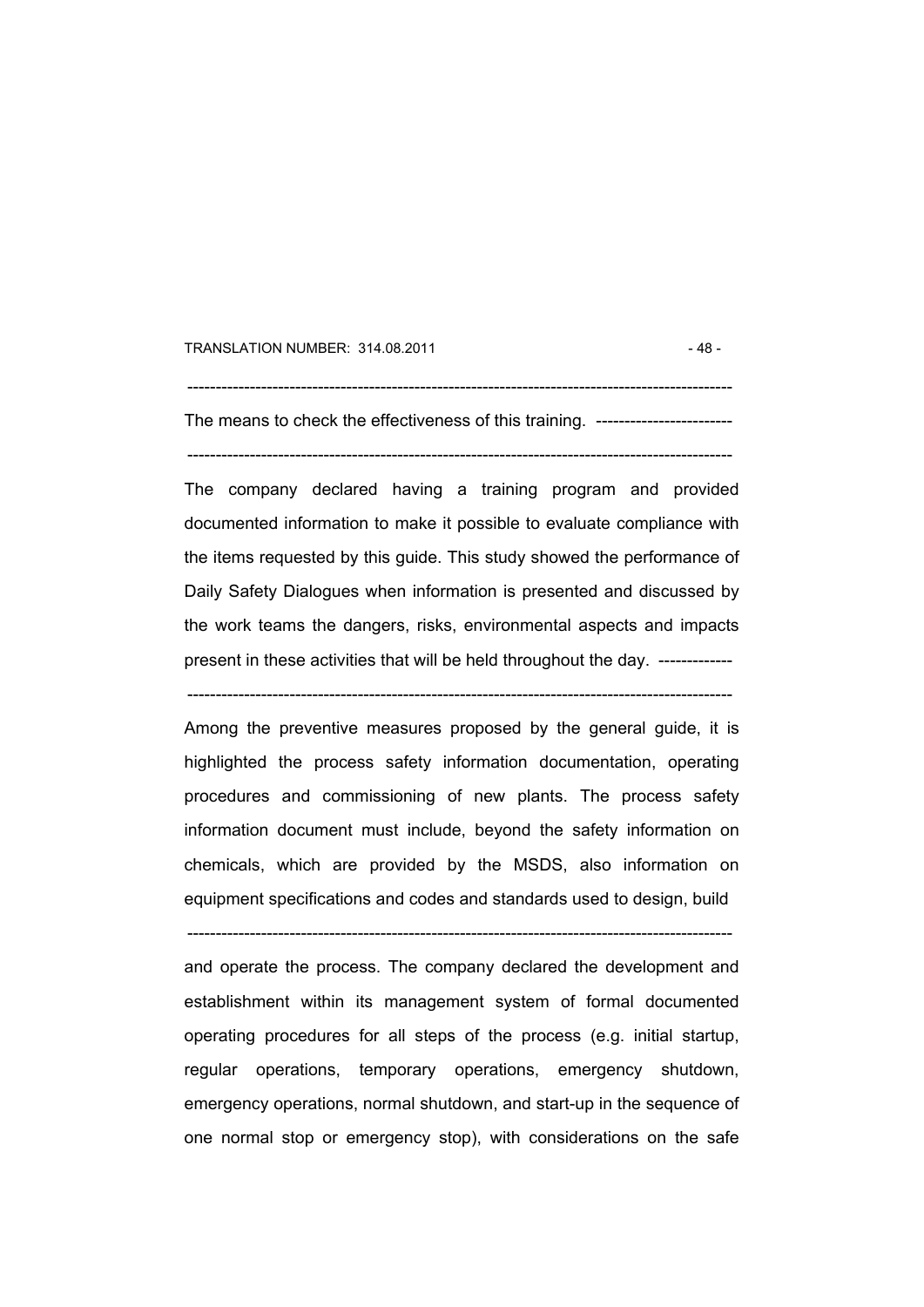#### TRANSLATION NUMBER: 314.08.2011 - 49 -

operation of hazardous products, such as temperature control to avoid emissions of hazardous volatile chemical substances and deviation of dangerous effluents from the process to a temporary storage tank in case of emergency. ----------------------------------------------------------------------------

------------------------------------------------------------------------------------------------

According to this guide, procedures and practices should be developed to allow quick and efficient responses to accidents that can result in personal injury or environmental damage, and the company must have a readiness structure and emergency response, prepared to meet the following items:----------------------------------------------------------------------------

Planning and coordination: with procedures prepared for emergency communications to stakeholders; response actions; first aid actions and emergency medical treatment; revision and update of the response procedures when such changes are required. -----------------------------------

------------------------------------------------------------------------------------------------

 Emergency equipment: with procedures for use, inspection, testing and maintenance of this equipment. -----------------------------------------------------

------------------------------------------------------------------------------------------------

Education: all employees, including contractors, should be trained in emergency procedures. ----------------------------------------------------------------  $-$ 

This made it possible to verify that the company has a contingency plan to deal with environmental scenarios and hazards and risks in the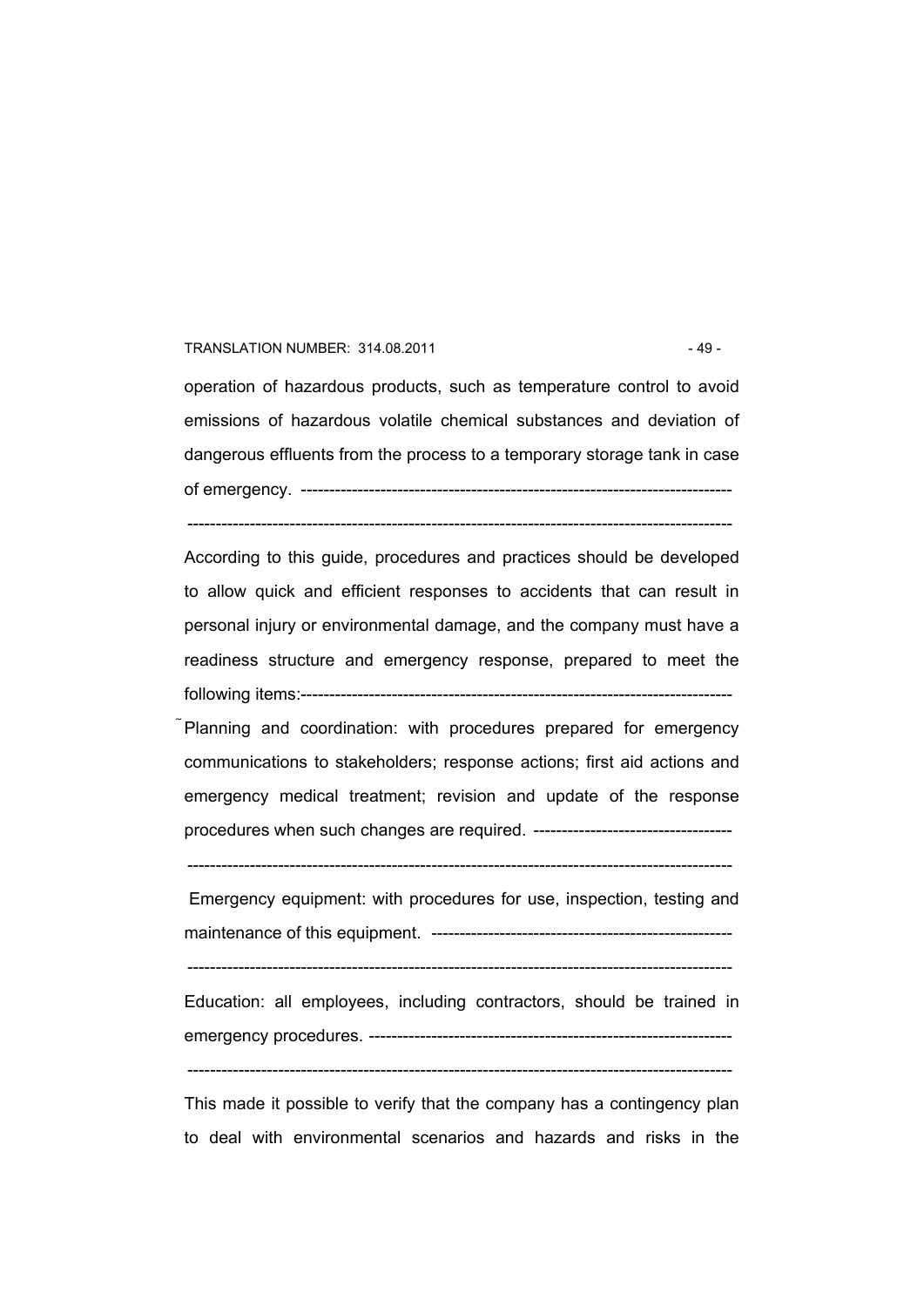#### TRANSLATION NUMBER: 314.08.2011 - 50 -

activities undertaken by the employees themselves and outsourced workers. It was reported that there is no differential treatment for issues related with Safety, Occupational Health and Environment for the workers themselves and contractors. All who perform activities on behalf of Novelis receive the same training and are subject to the same rules. Below are examples of Standards and Procedures provided by Novelis for analysis of the audit team. --------------------------------------------------------

#### ------------------------------------------------------------------------------------------------

------------------------------------------------------------------------------------------------

# **STANDARDS / COMPLEMENTARY PROCEDURES -------------------------**

------------------------------------------------------------------------------------------------

# • **PI-90-0004-1** Planning for the Identification and Classification of Aspects and Impacts and Hazards and Risks; ----------------------------------- • **PI-90-0016-1** Corrective actions / preventive actions; ----------------------- • **PI-90-0062-1** - Radiation Protection - Emergency Plan; --------------------- • **PI-90-0090-1** Fatal and nonfatal emergency assistance; ------------------- • **PI-90-0095-1** Inspection of fire and emergency equipment; ---------------- • **PI-90-0046-1** Completion of RO "Occurrence Report"------------------------ • **PI-90-0092-1** Access to the Plant - General Procedures; ------------------- • **PI-90-0101-1** Gate Procedure; ----------------------------------------------------- • **PI-52-0001-1** Training Program and Training; ---------------------------------• **PI-90-0153-1** Emergency Brigade; ------------------------------------------------ • **PI-90-0154-1** Prevention of Losses by Fire; ------------------------------------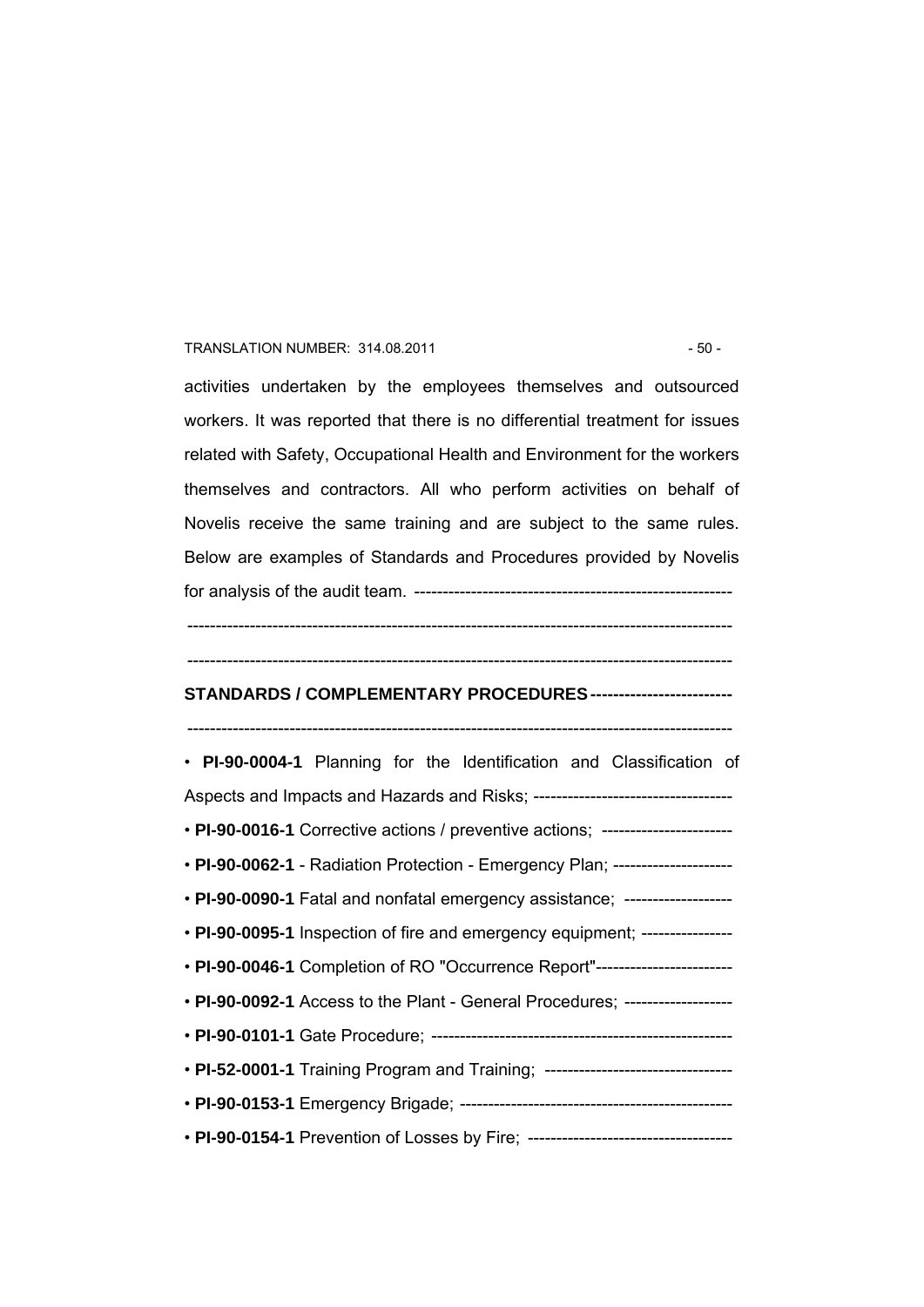| TRANSLATION NUMBER: 314.08.2011<br>$-51-$                                        |
|----------------------------------------------------------------------------------|
| • 1 PAE - Internal or external emergency communication; ------------------       |
|                                                                                  |
| • 3 PAE - Procedure for Accidents involving victims; --------------------------- |
| • 4 PAE- Procedure for Hazard of Chemical Product Residue Leak and               |
|                                                                                  |
|                                                                                  |
| • 5 PAE - Procedure for Spill of Liquid Metal/---------------------------------- |
| • 7 PAE - Procedure for Fire in Rolling Mills; --------------------------------- |
| • 8 PAE - Procedures for Fires and possible Explosion(s); -------------------    |
| • 10 PAE - Procedure for Leak of Natural Gas; ---------------------------------  |
| • 12 PAE - Procedure for Compliance with Mutual Aid Plan; -----------------      |
| • 13 PAE - Procedure for PCE Flow Accidents; ---------------------------------   |
| • 11 PAE - Fire Fighting Procedure at high voltages. --------------------------  |
|                                                                                  |
|                                                                                  |
|                                                                                  |
| According to the general guide, waste management should be conducted             |
| through a waste management system that addresses issues related to               |
| waste minimization, production, transportation, disposal and monitoring.         |
|                                                                                  |
|                                                                                  |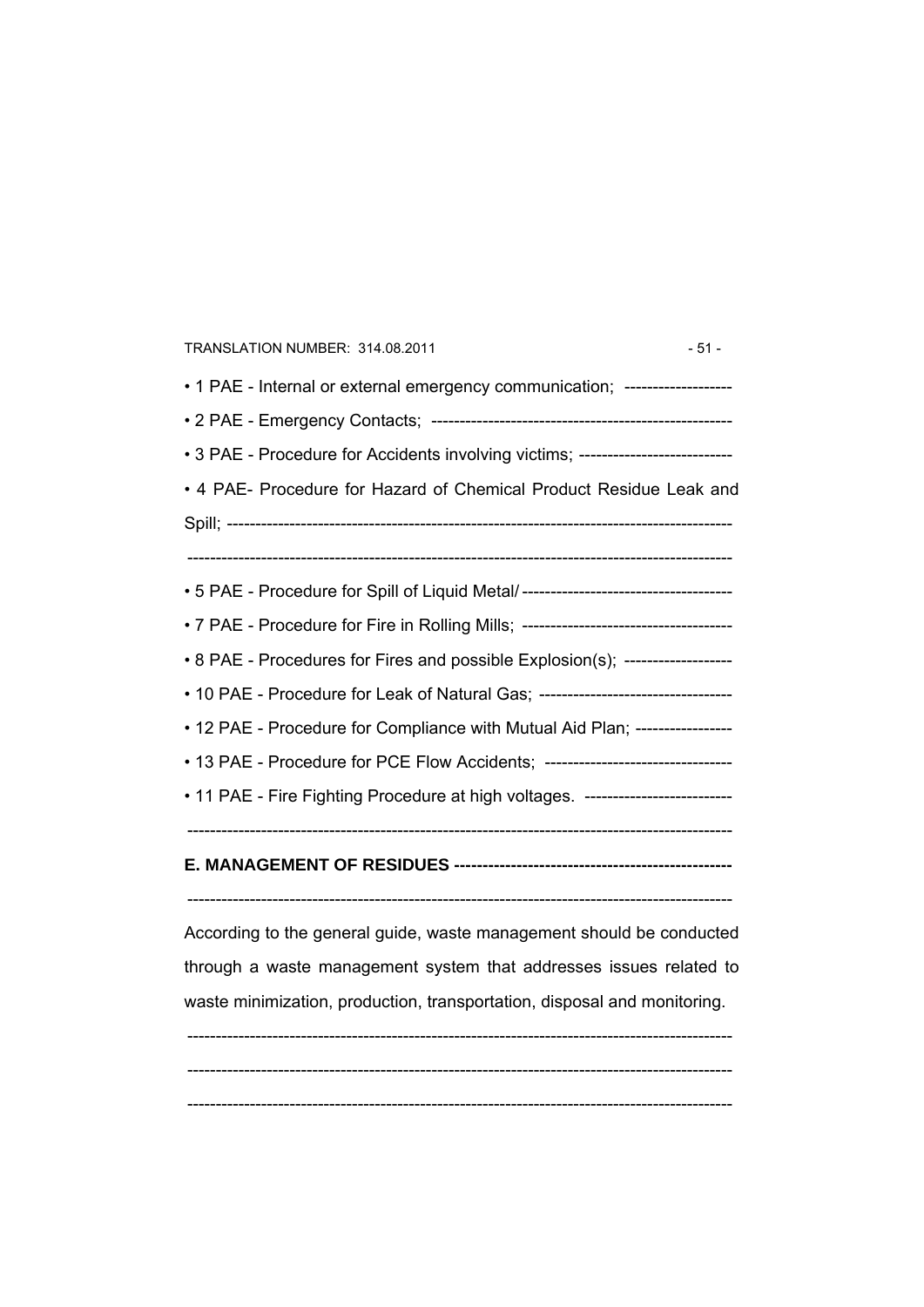#### TRANSLATION NUMBER: 314.08.2011 - 52 -

Units that generate waste should characterize waste according to the composition of the sources, types of wastes produced, generation rates or in accordance with regulatory requirements. ---------------------------------

------------------------------------------------------------------------------------------------

This guide advises that effective planning and implementation of strategies for waste management should include: ------------------------------

------------------------------------------------------------------------------------------------

1.Identification of sources of waste during planning, implementation, and project activities, including equipment modifications and process changes to identify the expected generation of waste, pollution, prevention opportunities and treatment necessary,, storage and disposal infrastructure. -----------------------------------------------------------------------------

 $-$ 

2. Data and information collection about the process and waste flows at existing facilities, including the characterization of waste flows by type, quantity and potential use and/or disposal, ---------------------------------------

------------------------------------------------------------------------------------------------

3. Setting priorities based on a risk analysis that considers the potential risks during the waste cycle and the availability of infrastructure to generate waste in an environmentally appropriate way; ----------------------

------------------------------------------------------------------------------------------------

4. Definition of opportunities for reduction at the source as well as reuse and recycling; -----------------------------------------------------------------------------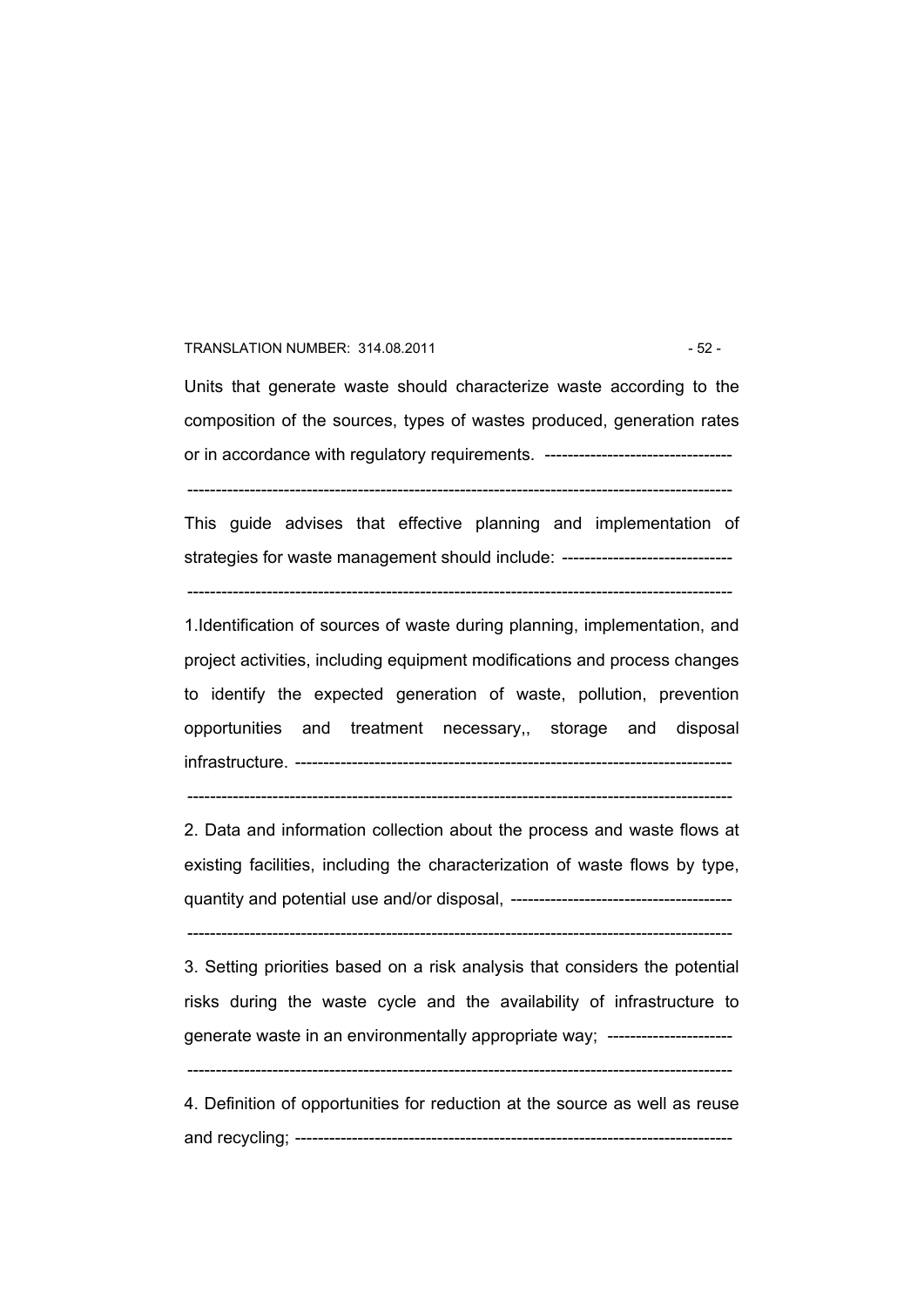TRANSLATION NUMBER: 314.08.2011 - 53 -

 $-$ 

5. Definition of operational controls and procedures for local storage; ----

------------------------------------------------------------------------------------------------

6. Definition of the options, procedures and operational controls for the treatment and final disposal of waste. ----------------------------------------------

------------------------------------------------------------------------------------------------

The company presented CADRI - Certificate of Handling Environmental Interest Waste, of 2011. It is an instrument that approves the referral of industrial waste to reprocessing, storage, treatment or final disposal locations, licensed or authorized by CETESB. -----------------------------------

------------------------------------------------------------------------------------------------

The company has the following internal procedures for Residue Management – PI-90-0136-1 Version 6 - COLLECTION, SEGREGATION, TRANSPORTATION AND STORAGE OF WASTE, aim at establishing, maintaining and systematizing the collection, segregation, transportation and storage of waste generated at the different activities and processes of Novelis Pindamonhangaba. Below, other Procedures made available for checking: ----------------------------------

| PI-90-0007-1 Industrial Waste Disposal Plan; ---------------------------------- |
|---------------------------------------------------------------------------------|
| PI-90-0032-1 Process Mapping - Residues -SGI; -------------------------         |
| PI-90-0050-1 Transportation of Hazard Waste; ------------                       |
| PI-90-0055-1 Health Service Waste Management Program; ----------------          |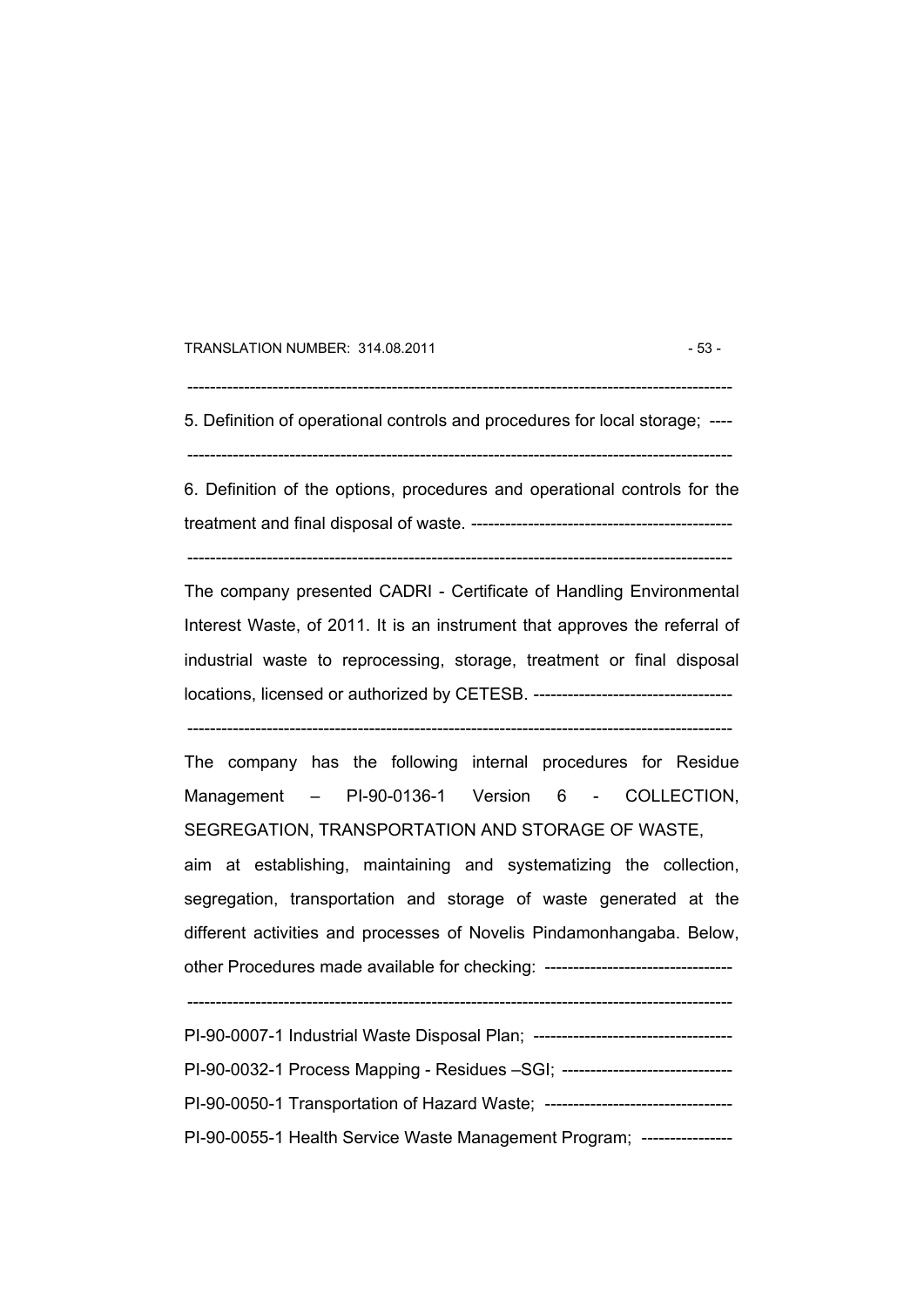| TRANSLATION NUMBER: 314.08.2011 | - 54 - |
|---------------------------------|--------|
|                                 |        |
|                                 |        |
|                                 |        |

The Systematic of Waste Management explains the company's routine to monitor the results. However there have not been seen items such as: -- Preparation of evaluation reports containing the follow-up of the evolution of the management system implemented by monitoring the actions planned and implemented; information not available for this evaluation. - Internal management reports for company management, which will serve as a management tool, including to scale the company's annual budget in disbursements for treatment and final disposal of waste; information not available for this evaluation. ----------------------------------------------------------

It was shown a plan suitable to treat generated waste considering the recommendations of the general guide. It was evidenced the daily and monthly control of waste - plan for waste and indicators of recycling (general waste and process). --------------------------------------------------------

------------------------------------------------------------------------------------------------

 $-$ 

With regard to recycling and reusing, the company has proven to have a robust management system. During the opening meeting, the various actions of the company were presented in relation to the subject. The recycling of production waste, incorporating out of specification product at the beginning of the process; transforming this waste into process input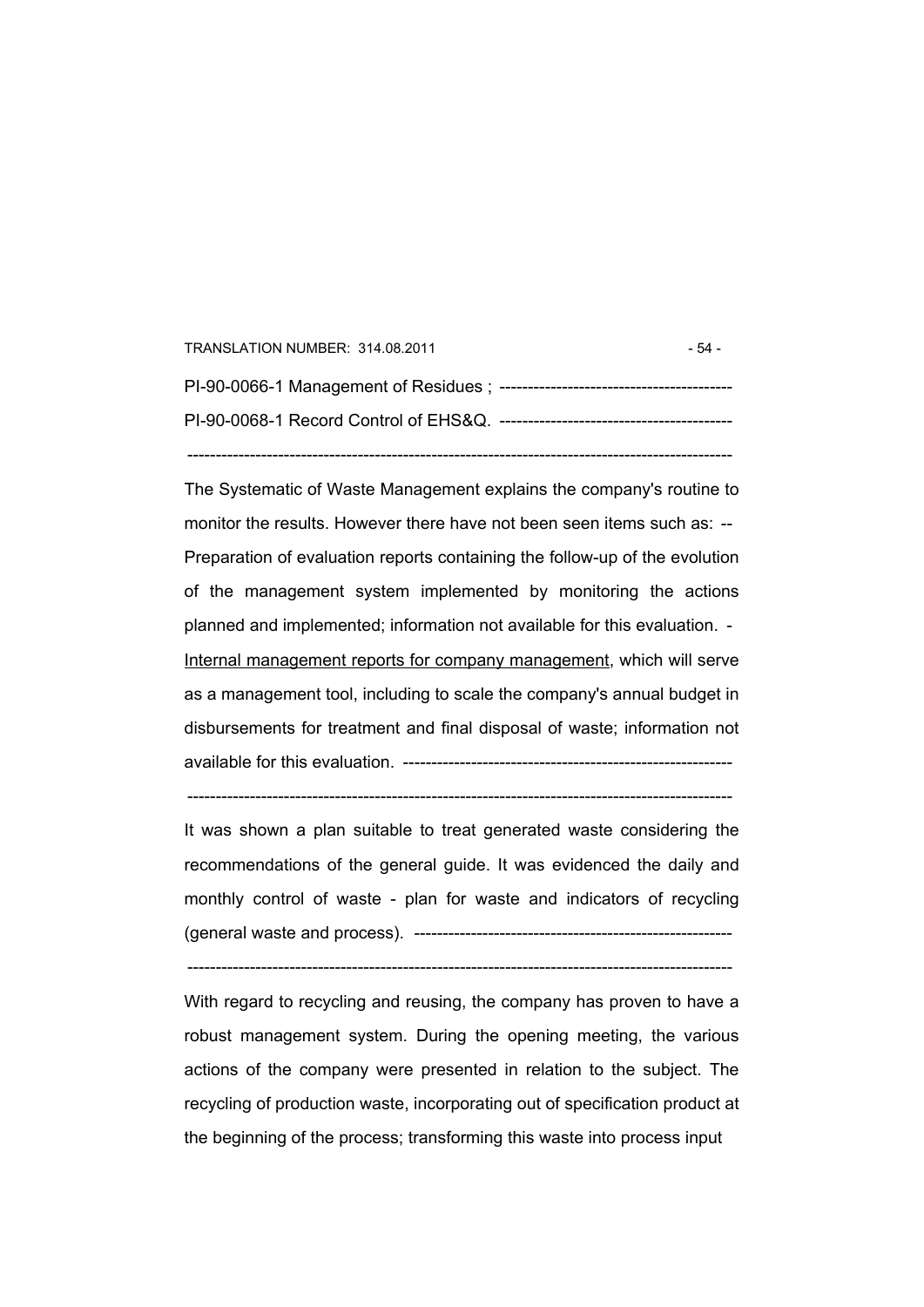#### TRANSLATION NUMBER: 314.08.2011 - 55 -

------------------------------------------------------------------------------------------------

is a strong point of the management process of Novelis in Pindamonhangaba. --------------------------------------------------------------------- It should be highlighted that the company presented evidence of correct disposal of hazardous waste. The management of hazardous waste is properly conducted, where it stands out that they are adequately housed in a sheltered facility with containment for potential spills, with control and inventory access, with monitoring routine and visual inspections. It was shown the adequacy and the compliance in relation to NR 26, item 26.2 "Precautionary Labeling" (details in item 2.3.2.2. Regulatory Standards).

**F. NOISE -----------------------------------------------------------------------------------** 

------------------------------------------------------------------------------------------------

The company carries out environmental noise monitoring annually, as required. Based on the report submitted during the previous evaluation (March 2009) it was recommended the performance of new measurements to the point that presented a level of noise above that specified, because it was not conclusive whether this report resulted from Novelis's operation in Pindamonhangaba. In response to this recommendation, a new analysis was conducted and no points were found with measurements above those allowed, including the aforementioned point (evidence in attached CD - <External Noise>folder). ----------------------------------------------------------------------------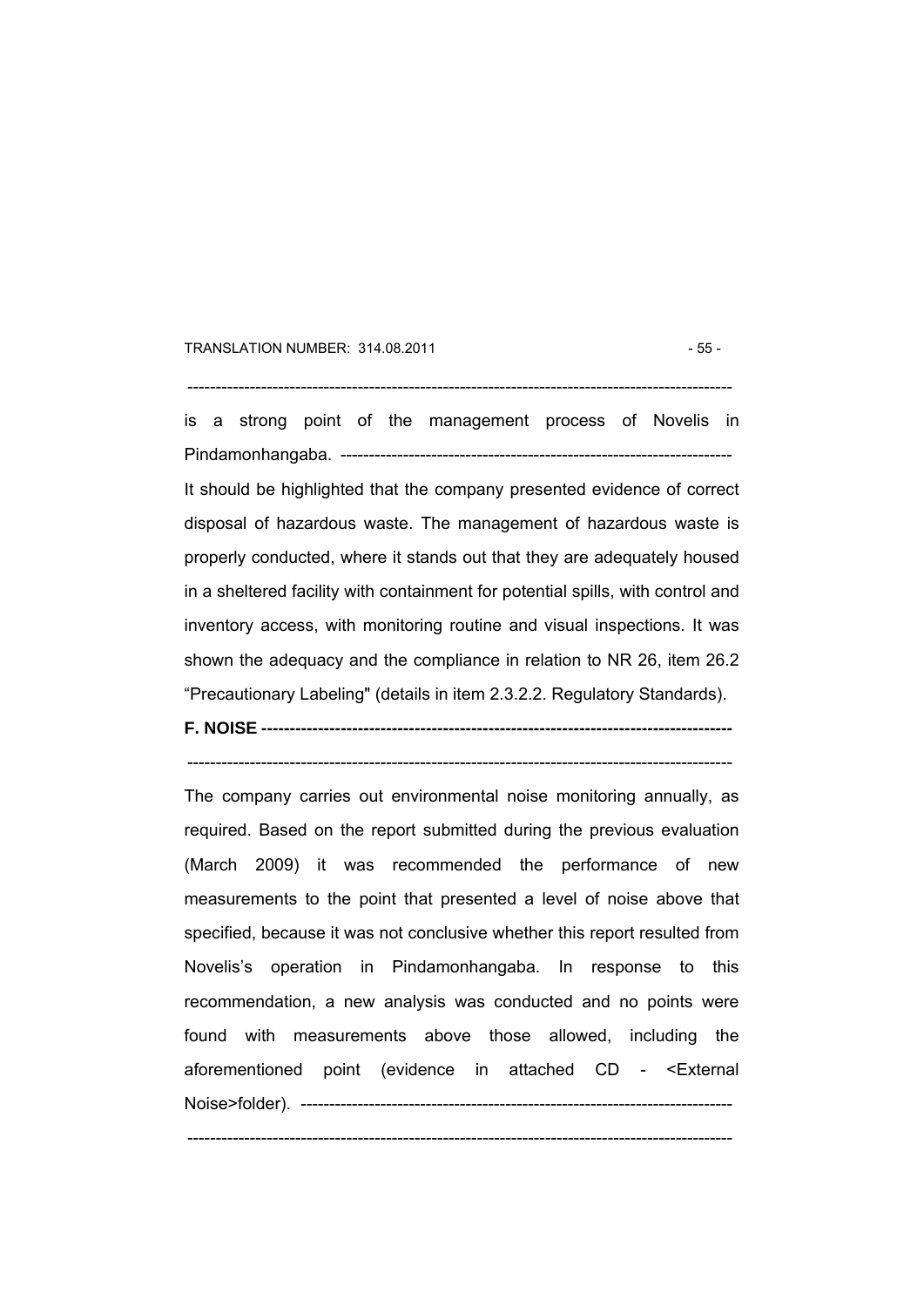#### TRANSLATION NUMBER: 314.08.2011 - 56 -

The company adopted as the reference for this analysis the legal reference (CONAMA Resolution 01/90), more restrictive than the limits of the general guide, where it was found its full compliance. --------------------

------------------------------------------------------------------------------------------------





While we observe the result of outside noise monitoring, performed during the Day, we had no point exceeding the threshold of 70 dB(A). Therefore, no action is necessary. --------------------------------------------------

------------------------------------------------------------------------------------------------

**NIGHT TIME**------------------------------------------------------------------------------- However, the results of external night noise have presented deviations at points 04 (Railway Line behind the Hot Mill), and point 05 (Railway Line

behind the Oil Station) since 2007. -------------------------------------------------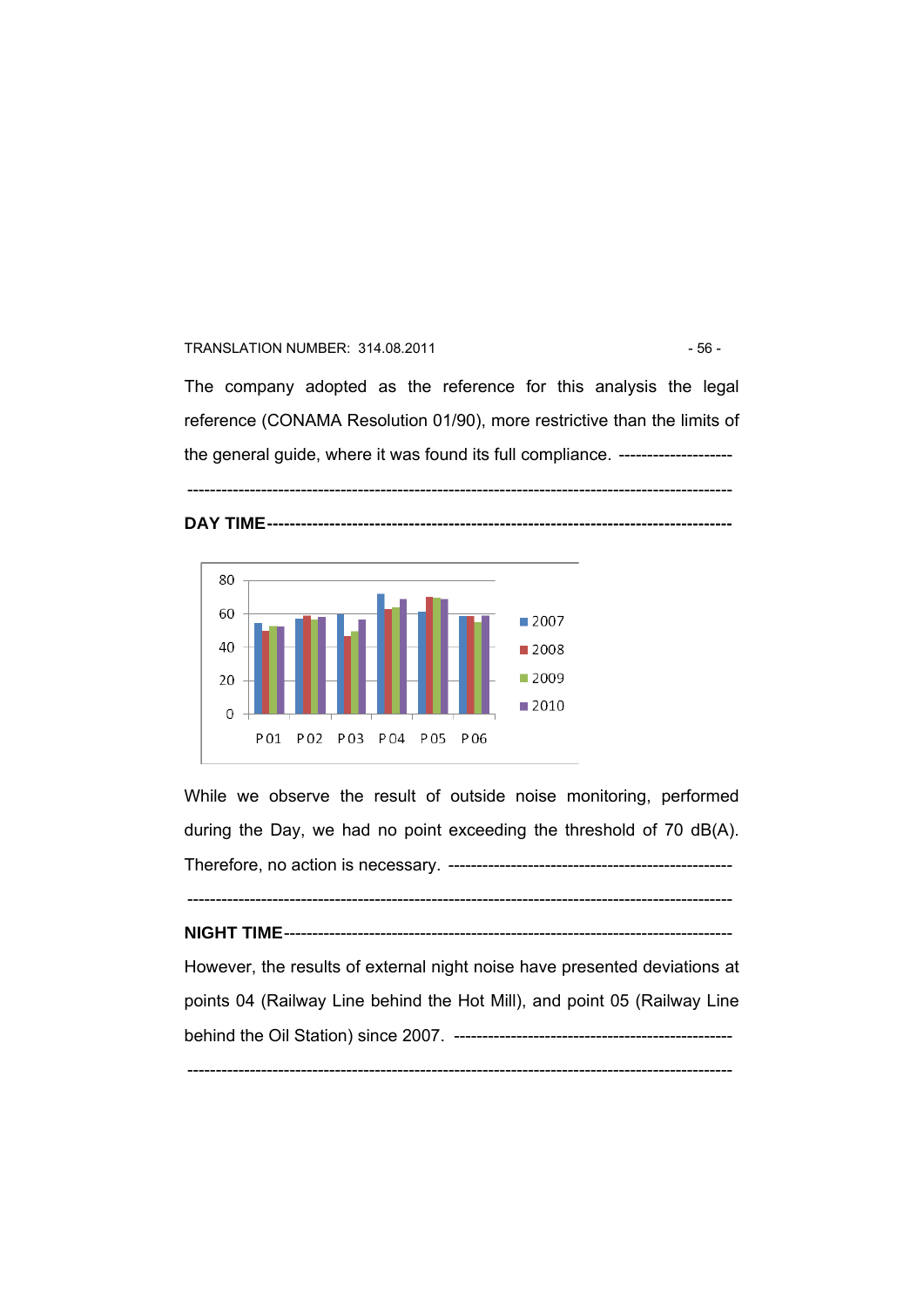#### TRANSLATION NUMBER: 314.08.2011 - 57 -

It was informed that in both places, Novelis is unable to take any kind of action for reduction, since the railway station is not part of Novelis's production process. --------------------------------------------------------------------- ------------------------------------------------------------------------------------------------

Taking into consideration that this has to do with an unpopulated area and up to the moment there have not been complaints on the part of the stakeholders, Novelis does not see the need to concentrate efforts toward minimizing night noise at these points. -----------------------------------

------------------------------------------------------------------------------------------------

# **G. CONTAMINATEDSOIL/SUBSOIL ----------------------------------------------**

------------------------------------------------------------------------------------------------

According to the general guide, the land is considered contaminated when it contains concentrations of hazardous materials above background levels (naturally occurring). Thus, according to the general guide, when there is confirmed or suspected contamination of the ground during any phase of the project, the cause of the discharge of these dangerous products should be identified and corrected to prevent further discharges and their negative impacts. To determine if risk management actions are required, ------------------------------------------------------------------- the following assessment approach should be applied to determine if the three risk factors - "contaminants", "receptors" and "exposure routes" coexist or are likely to co-exist on the project site, considering the use of the

present or future land:-------------------------------------------------------------------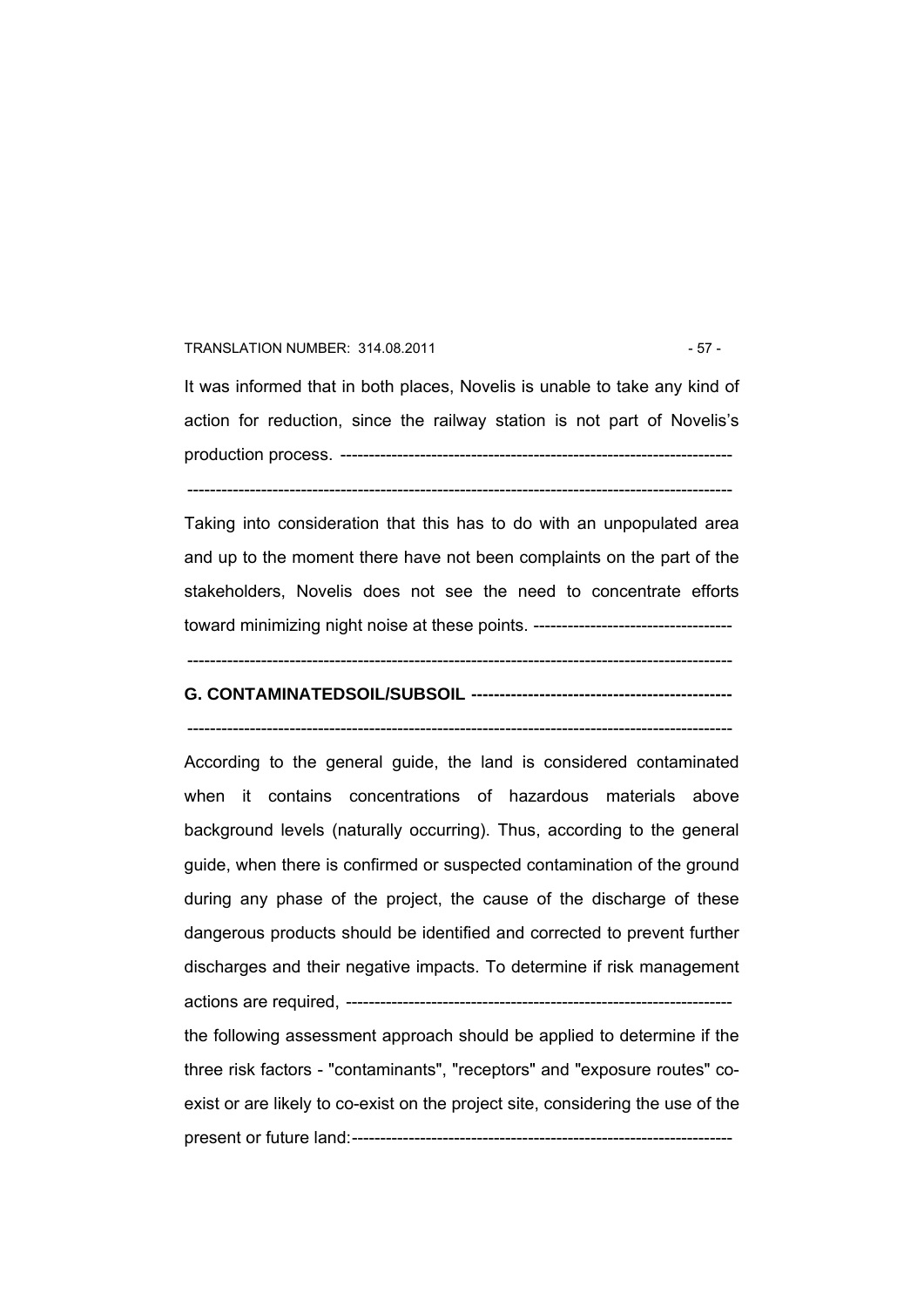TRANSLATION NUMBER: 314.08.2011 - 58 -

 $-$ 

**Contaminants:** The presence of hazardous materials, waste or oil in any environmental environment at potentially hazardous concentrations; -----

**Receptors:** Real or potential contact of human beings, animals, plants

------------------------------------------------------------------------------------------------

and other organisms with the contaminants of interest; ----------------------- ------------------------------------------------------------------------------------------------

**Exposure routes:** The combination of the migration route of contaminants from their point of discharge and the exposure routes that allow actual contact of the recipients with contaminants. ---------------------

------------------------------------------------------------------------------------------------

When the three risk factors are considered as existing, the following additional steps of risk control should be followed: ----------------------------

------------------------------------------------------------------------------------------------

Risk screening ---------------------------------------------------------------------------- Risk management------------------------------------------------------------------------ Quantitative risk evaluation ------------------------------------------------------------ Permanent measures for risk reduction --------------------------------------------

------------------------------------------------------------------------------------------------

One must consider that the owner of a property before the law is liable for any contaminants that cause damage to health and the environment. In the situation where the owner suspects the existence of contamination, detailed and confirmatory investigations should be conducted. The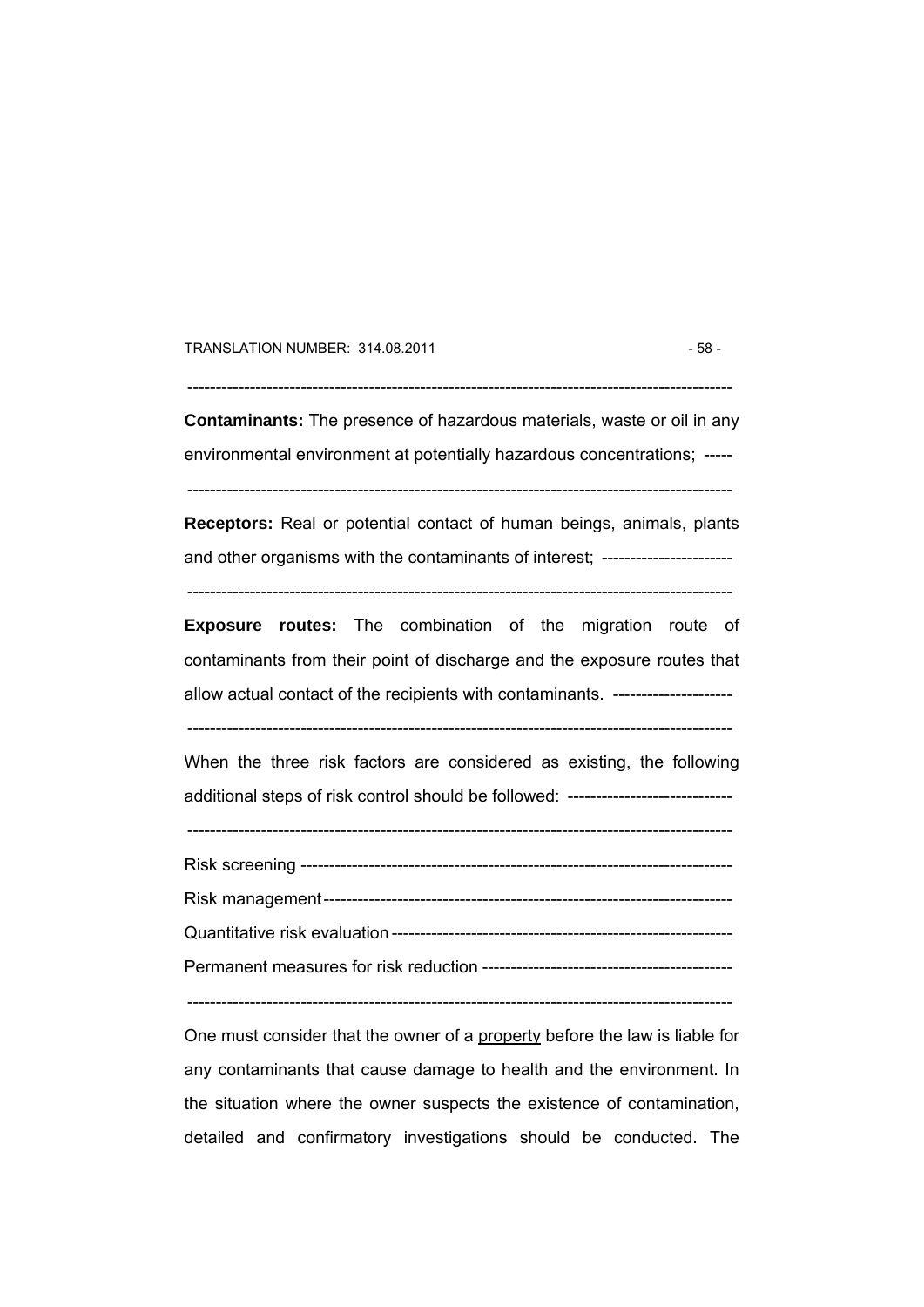#### TRANSLATION NUMBER: 314.08.2011 - 59 -

identification of contamination in an area does not necessarily define the unfeasibility of its use, but the owner must consider the fact that he must invest in the recovery of the area and negotiate this value condition in the transactions involving the use of such an area. ---------------------------------

------------------------------------------------------------------------------------------------

In the case of a sales transaction, it is clear that the new owner starts to have shared responsibility for the monitoring and recovery of the area. During the audit it was informed that the company conducts a confirmatory assessment developed by company HIDROPLAN ¨& HIDROGEOLOGIA LTDA. ------------------------------------------------------------

#### ------------------------------------------------------------------------------------------------

## **2.3.1.2 OCCUPATIONAL SAFETY AND HEALTH ----------------------------**

------------------------------------------------------------------------------------------------

The general guide provides that preventive and protection measures must be made in accordance with the following order of priority: -----------

------------------------------------------------------------------------------------------------ Eliminate the risk by eliminating activities of the work process. ------------- Control the risk at its source through the use of engineering controls. ---- Minimize the risk by designing safe work systems and administrative or institutional control measures. ------------------------------------------------------- Provision of adequate personal protective equipment (PPE), as well as training, use and maintenance of PPE. --------------------------------------------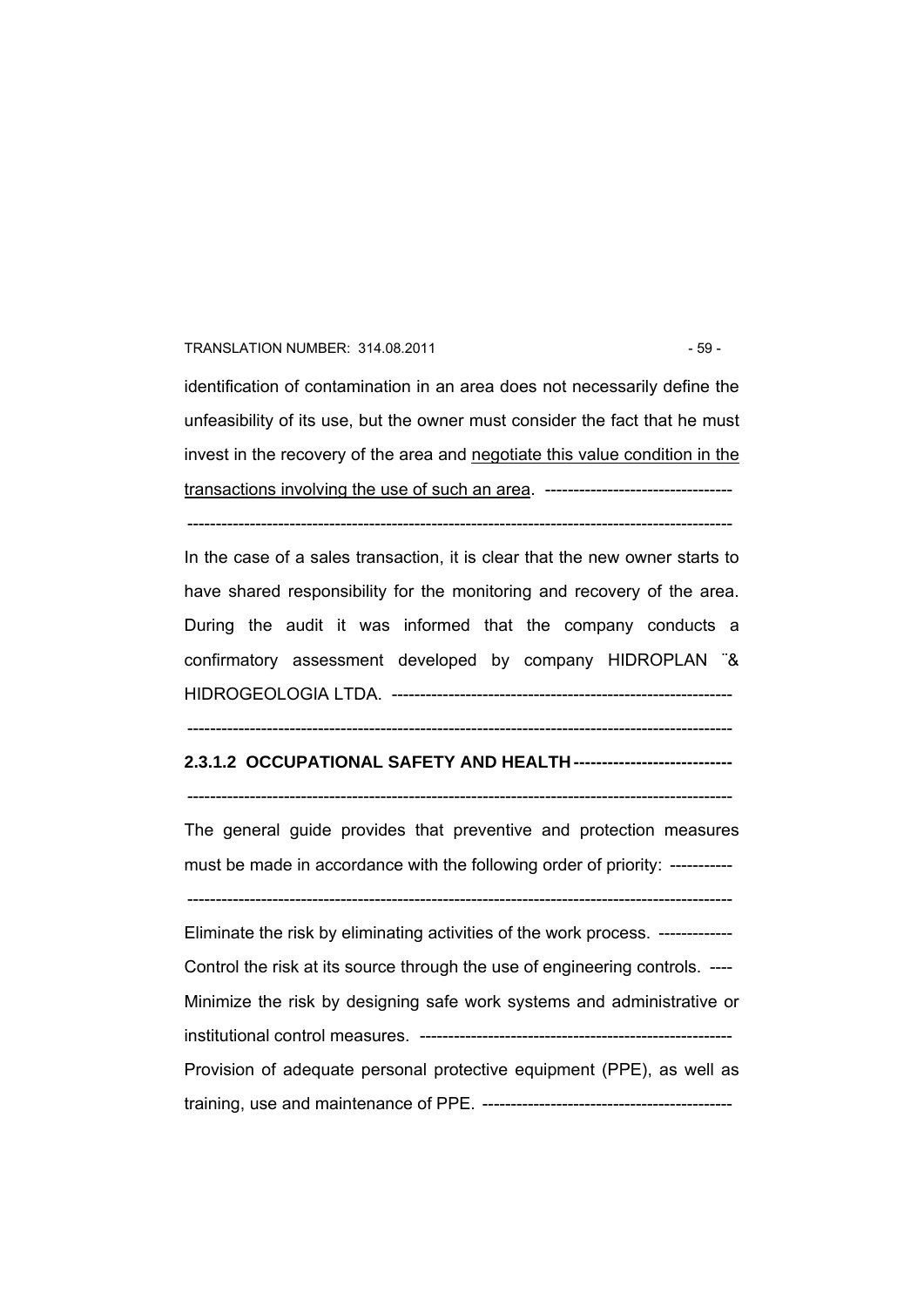#### TRANSLATION NUMBER: 314.08.2011 - 60 -

According to this guide, the implementation of risk prevention and control of occupational hazards should be based on comprehensive analysis of work risk or safety. The results of these analyses should be prioritized as part of an action plan based on the probability and severity of the consequence of exposure to the identified risks. The general guide presents an example of a matrix for qualitative classification of risks to help identify priorities--------------------------------------------------------------------

**Table 5:** Example of matrix for qualitative classification of occupational hazards for prioritizing actions, presented by the general guide. -----------

------------------------------------------------------------------------------------------------

|                       | <b>Consequences</b> |                         |   |   |                                                        |
|-----------------------|---------------------|-------------------------|---|---|--------------------------------------------------------|
|                       |                     |                         |   |   | <b>Insignificant Minor Moderate Major Catastrophic</b> |
| Likelihood            | 91                  | $\overline{\mathbf{2}}$ | 3 | 4 | 5                                                      |
| A. Almost<br>certain  | L                   | M                       | E | Е | Е                                                      |
| <b>B. Likely</b>      | L                   | M                       | н | Е | Е                                                      |
| C.<br><b>Moderate</b> |                     | M                       | н | Е | Е                                                      |
| D. Unlikely L         |                     |                         | M | н | E                                                      |
| E. Rare               |                     |                         | M | н | н                                                      |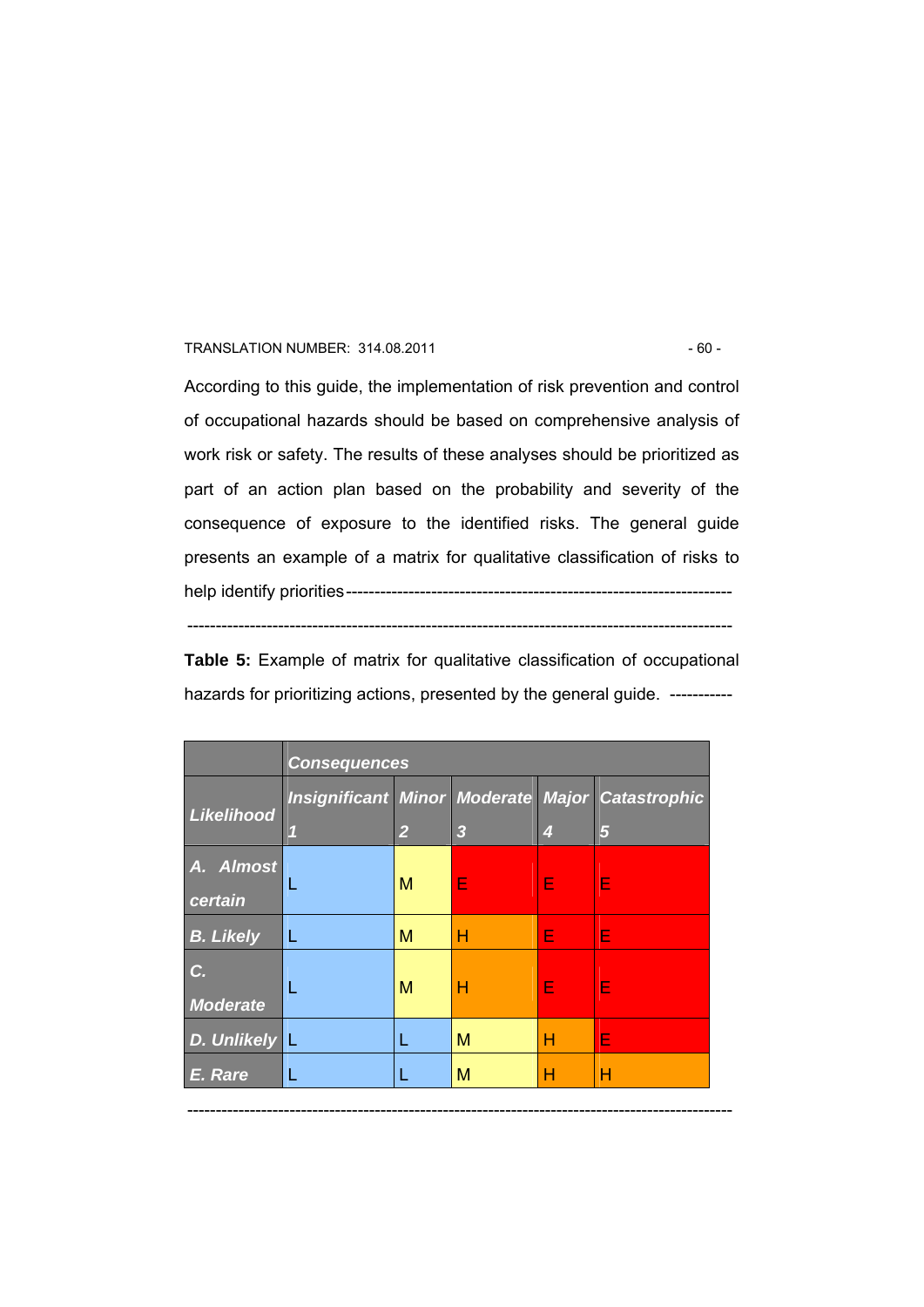TRANSLATION NUMBER: 314.08.2011 - 61 -

**Legend -------------------------------------------------------------------------------------**  E: extreme risk; immediate action required---------------------------------------- H: high risk; senior management attention needed------------------------------ M: moderate risk; management responsibility should be specified---------- L: low risk; manage by routine procedures ----------------------------------------

This matrix, presented by the general guide only as an example, is typical of a Methodology traditionally adopted in Brazil known as Preliminary Hazard Analysis (APP - Análise Preliminar de Perigos) also known as Preliminary Risk Analysis (APR - Análise Preliminar de Riscos). -----------

------------------------------------------------------------------------------------------------

In order to simplify and improve product the results of the services rendered to its customers, Novelis do Brasil Ltda. - Pindamonhangaba instituted an "Integrated Management System Manual" -----------------------

------------------------------------------------------------------------------------------------

------------------------------------------------------------------------------------------------

The "Integrated Management System Manual" has been structured based on the requirements of ISO 9001 - Quality Management Systems, ISO 14001 - Environmental Management Systems and BSI OHSAS 18001 - Management Systems of Occupational Safety and Health, along with other documents, and constitutes the major means of disclosure of the SGI (Integrated Management System - Sistema de Gestão Integrado), where it was proven a wide and adequate disclosure among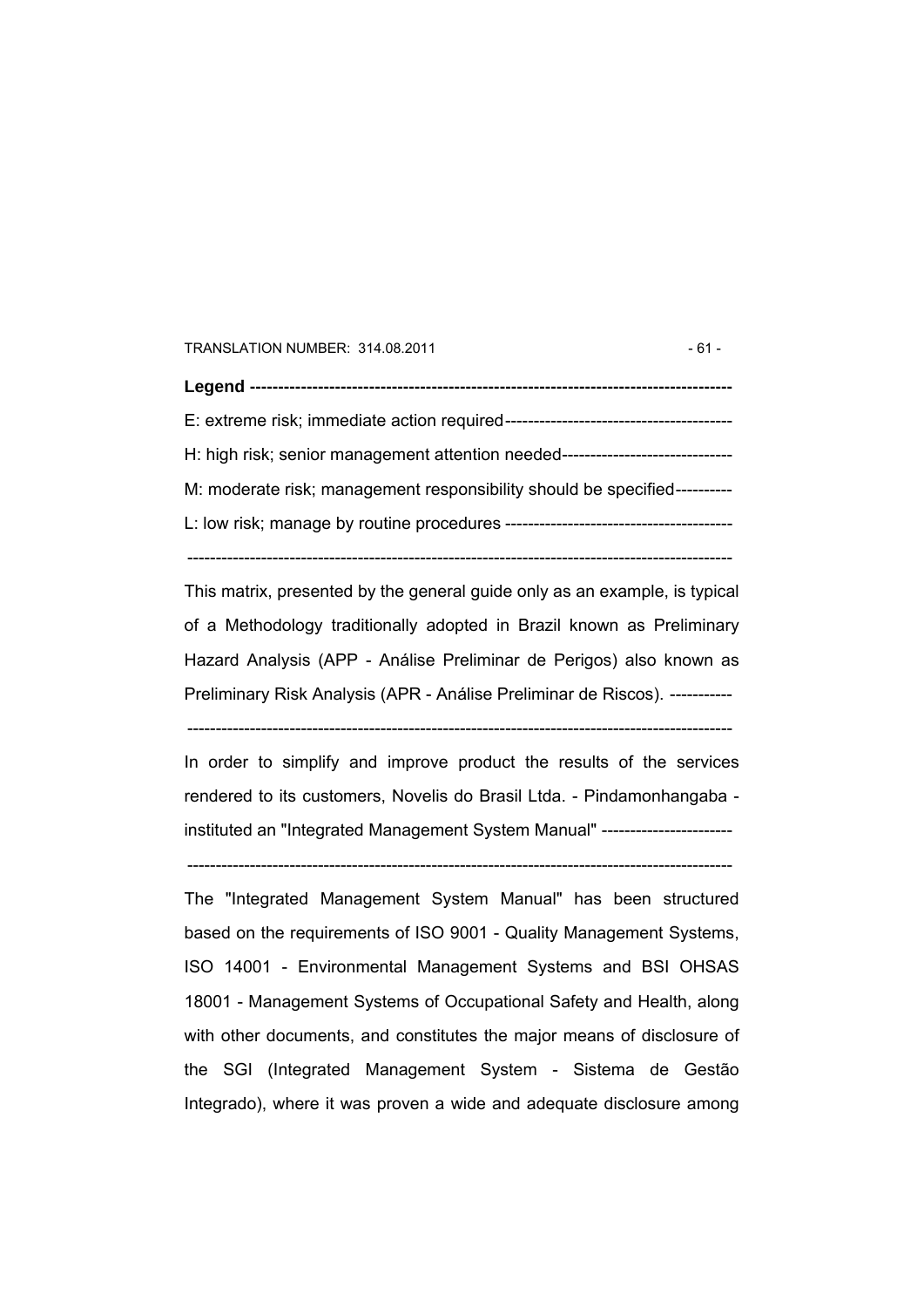TRANSLATION NUMBER: 314.08.2011 - 62 -Novelis do Brasil Ltda. - Pindamonhangaba employees, at all levels of responsibility. -----------------------------------------------------------------------------

This manual was prepared with support and participation of the areas of

------------------------------------------------------------------------------------------------

Novelis, and approved by the EHS&Q Area Manager. -------------------------

------------------------------------------------------------------------------------------------

It was shown a Survey of Hazards and Risks to Health and Safety with 655 records classified as Trivial, Moderate, Substantial and Critical (see below). On the worksheet it is also included in the Applicable Law or Requirement, the Applicable Operational Control Measures, the Required PPE and the Standard Procedures (s) / Practice (s). ---------------------------

------------------------------------------------------------------------------------------------

**Table 6:** Example of matrix for qualitative classification of occupational hazards for prioritization of actions, as shown during the audit. -------------

| SGSS Levantamento de Perigos e Riscos de Saúde e Segurança |
|------------------------------------------------------------|
|                                                            |
|                                                            |
|                                                            |
|                                                            |
|                                                            |
|                                                            |
|                                                            |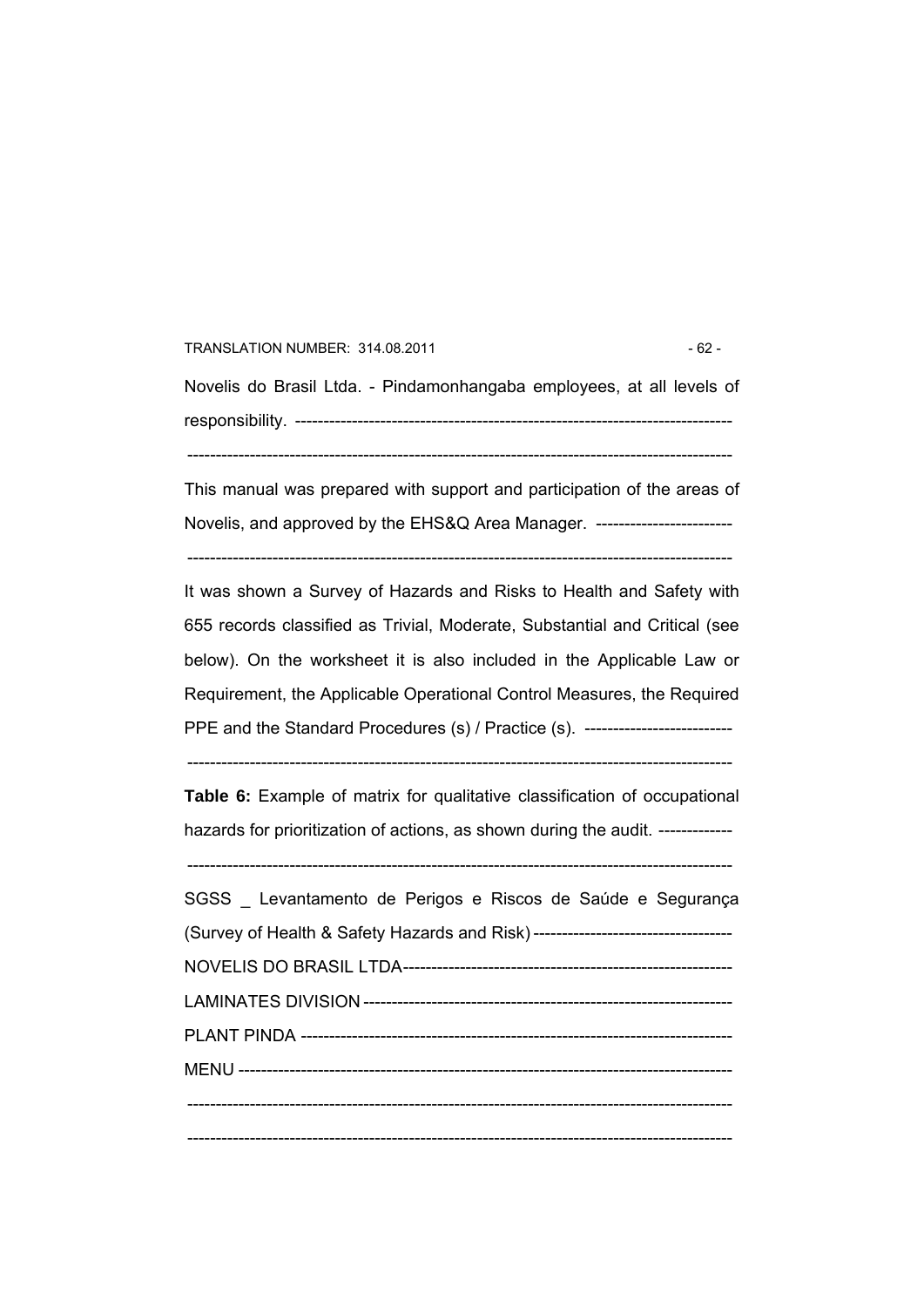TRANSLATION NUMBER: 314.08.2011 - 63 -

|                               | INSIGNIFICA   MODERA |        | SUBSTANTI   CRITIC |          | <b>TOTAL</b>   |
|-------------------------------|----------------------|--------|--------------------|----------|----------------|
|                               | NT                   | ΤF     | AL                 | AL       |                |
| No. of $ 37.9$<br>hazar<br>ds |                      | 239    | 31                 |          | 649            |
| hazar<br>ds                   | No. of 58.40%        | 38.83% | 4.78%              | $0.00\%$ | 100.00<br>$\%$ |

The table includes the following colors: White for insignificant; yellow for moderate; Orange for substantial and red for critical ---------------------------

------------------------------------------------------------------------------------------------

------------------------------------------------------------------------------------------------

The escape routes are delimited, both in the operational area and in the administrative buildings. During this evaluation, all the passages and emergency exits were clear. ----------------------------------------------------------

------------------------------------------------------------------------------------------------

We observed the existence of detection and firefighting equipment at all premises of the facility. The equipment is inspected and maintained regularly and is in good visual conditions. ----------------------------------------

------------------------------------------------------------------------------------------------

It was possible to assess that all exit signs are visible including during total darkness. ----------------------------------------------------------------------------

------------------------------------------------------------------------------------------------

Both the expansion and the plant have AVCB - Plant 787501. Valid until 11/12/2013 - Technical Approval Expansion Form – FAT, No. 1133/0017/2011 Signed on April 15, 2011. The project was approved. It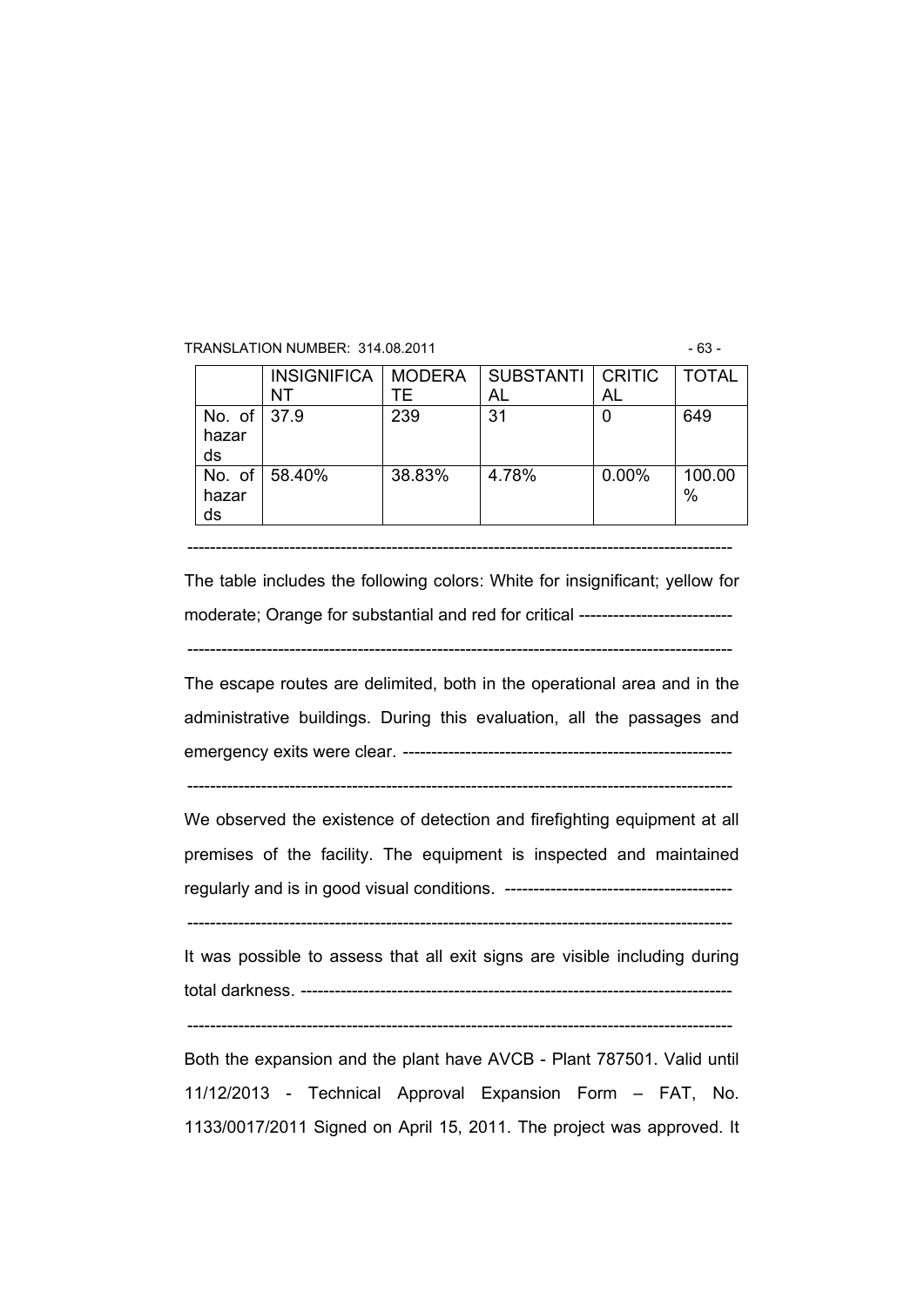#### TRANSLATION NUMBER: 314.08.2011 - 64 -

was not possible to assess whether the number and capacity of the emergency exits were designed for safe and orderly evacuation of the highest number of people present and if there are at least two emergency exits in all work areas as per the general guide. ------------------------------

It was not possible to assess if the facilities were designed and built taking into account the needs of people with disabilities as per the general guide.

------------------------------------------------------------------------------------------------

It was not possible to assess if the detection and firefighting equipment was properly sized and installed considering the physical and chemical properties of substances in each environment and the maximum number of people. However it should be noted that the company has permit to operate from the fire department quoted above, which provided a favorable opinion to the existing design. ------------------------------------------

------------------------------------------------------------------------------------------------

It was not possible to assess whether the fire alarm and emergency systems are audible and visible to all occupants of the plant in all areas of the unit. --------------------------------------------------------------------------------- We observed the provision of drinking fountains of mineral water in various parts of the enterprise. ------------------------------------------------------- The employees' eating area is suitable. No condition related to exposure to hazardous or harmful substances were observed in this environment.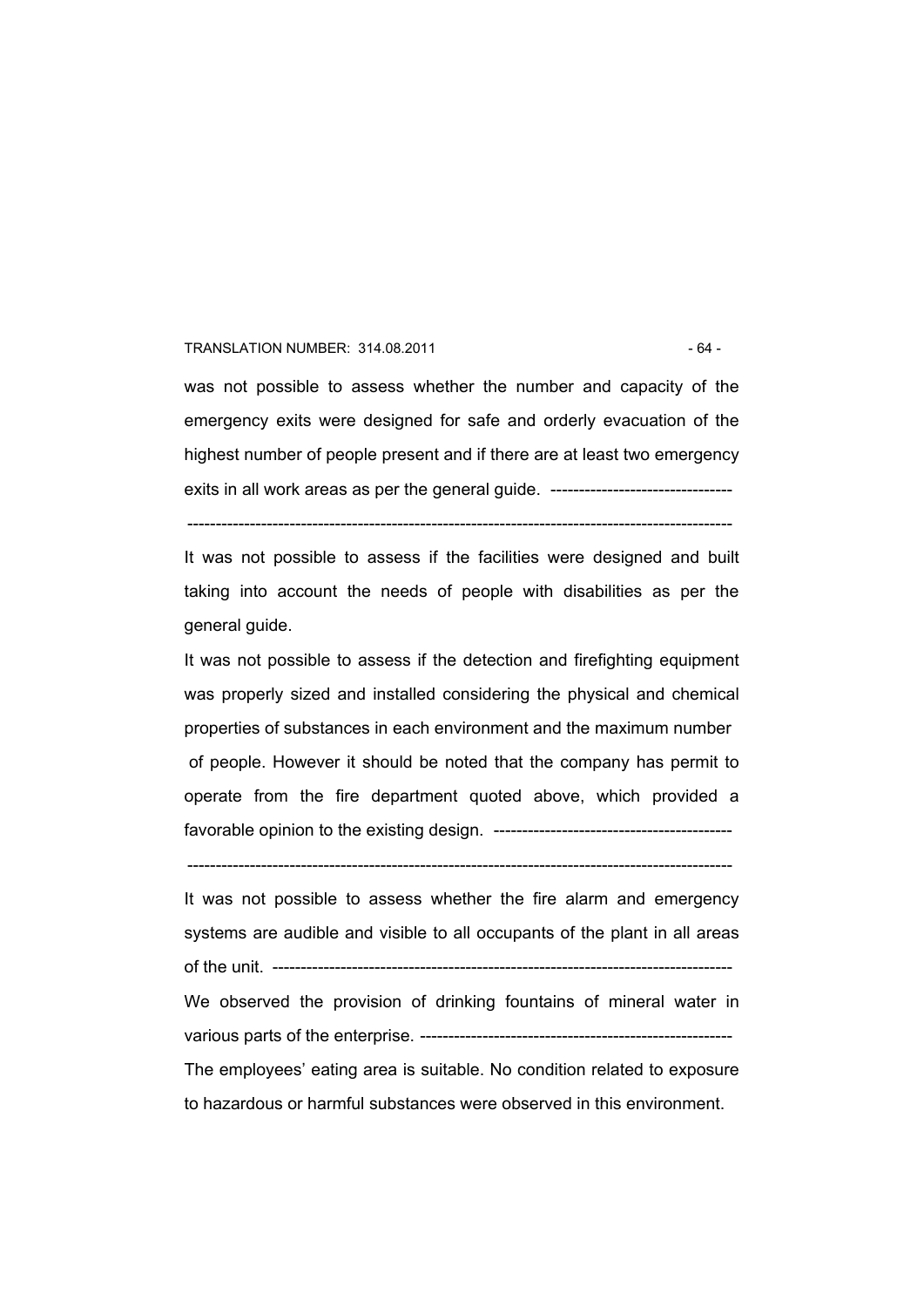#### TRANSLATION NUMBER: 314.08.2011 - 65 -

The passages for pedestrians and vehicles are delimited and provide safe and adequate access to all the plant areas. Hazardous areas are controlled by devices and access control routines. ----------------------------- The company declared that it performs integration training for all new employees, where it provides guidance on the basic safety rules; it presented evidence of planning, implementation and evaluation of training so that it took into consideration items provided by the general

guide, such as: ---------------------------------------------------------------------------

------------------------------------------------------------------------------------------------

Awareness to all basic risks ----------------------------------------------------------- Specific hazards of work places ------------------------------------------------------ Safe working practices------------------------------------------------------------------ Emergency procedure for fires and evacuation of area ------------------------ Guidance as to safety signs adopted at the plant---------------------------------

------------------------------------------------------------------------------------------------

Visitors only have access to operational areas if they are accompanied by a guide (experienced employee) responsible for guiding visitors to the risks and hazards of the areas and emergency procedures, if necessary. The general guide advises that occupational accidents and diseases should at least be classified according to Table 8. ------------------------------ ------------------------------------------------------------------------------------------------

**Table 7:** Minimum items of classification in the work accident reports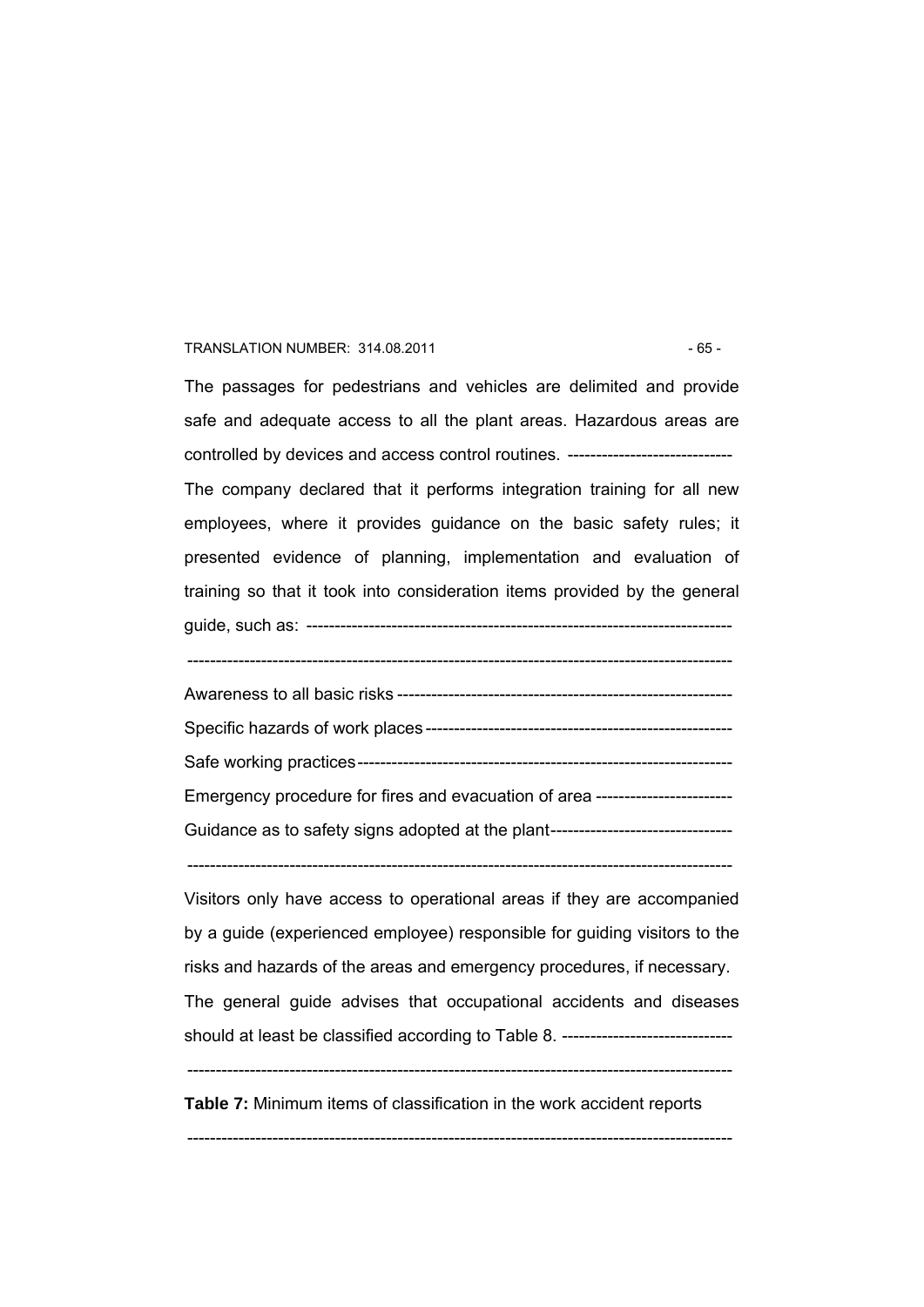#### TRANSLATION NUMBER: 314.08.2011 - 66 -

| <b>Occupational Accident Reporting</b> |                                                       |                                               |  |  |
|----------------------------------------|-------------------------------------------------------|-----------------------------------------------|--|--|
| a.<br>(number)                         | Fatalities b. Non-fatal<br>injuries fatal<br>(number) | c. Total time lost non-<br>injuries<br>(days) |  |  |
| a.1 Immediate                          | b.1 Less than one day                                 |                                               |  |  |
| a.2 Within<br>a                        |                                                       |                                               |  |  |
| month                                  | b.2 Up to 3 days                                      | c.1 Category b.2                              |  |  |
| Within<br>a.3<br>a                     |                                                       |                                               |  |  |
| b.3 More than 3 days<br>year           |                                                       | c.2 Category b.3                              |  |  |
|                                        |                                                       |                                               |  |  |

------------------------------------------------------------------------------------------------

The company released information about the classification and indicators adopted in the monitoring reports of accidents and occupational diseases, so that they could be evaluated for the adoption of this criterion. Classification and Analysis included in the PI 900107 - 1 version 0 establishing a classification criterion and indicators adopted in the monitoring reports of accidents. ------------------------------------------------

It was shown compliance with NR 5, which regulated the provisions of Article 163 of the CLT, establishing new rules for the operation of the Internal Commissions for the Prevention of Labor Accidents - CIPA. ----- This Standard is the result of a tripartite negotiation, as set forth by the procedures of Ordinance/MTb No. 393 of April 9, 1996. ----------------------

------------------------------------------------------------------------------------------------

------------------------------------------------------------------------------------------------

NR 5 did not restrict itself to consider important the negotiation process in its preparation - it has made this process one of its pillars. Based on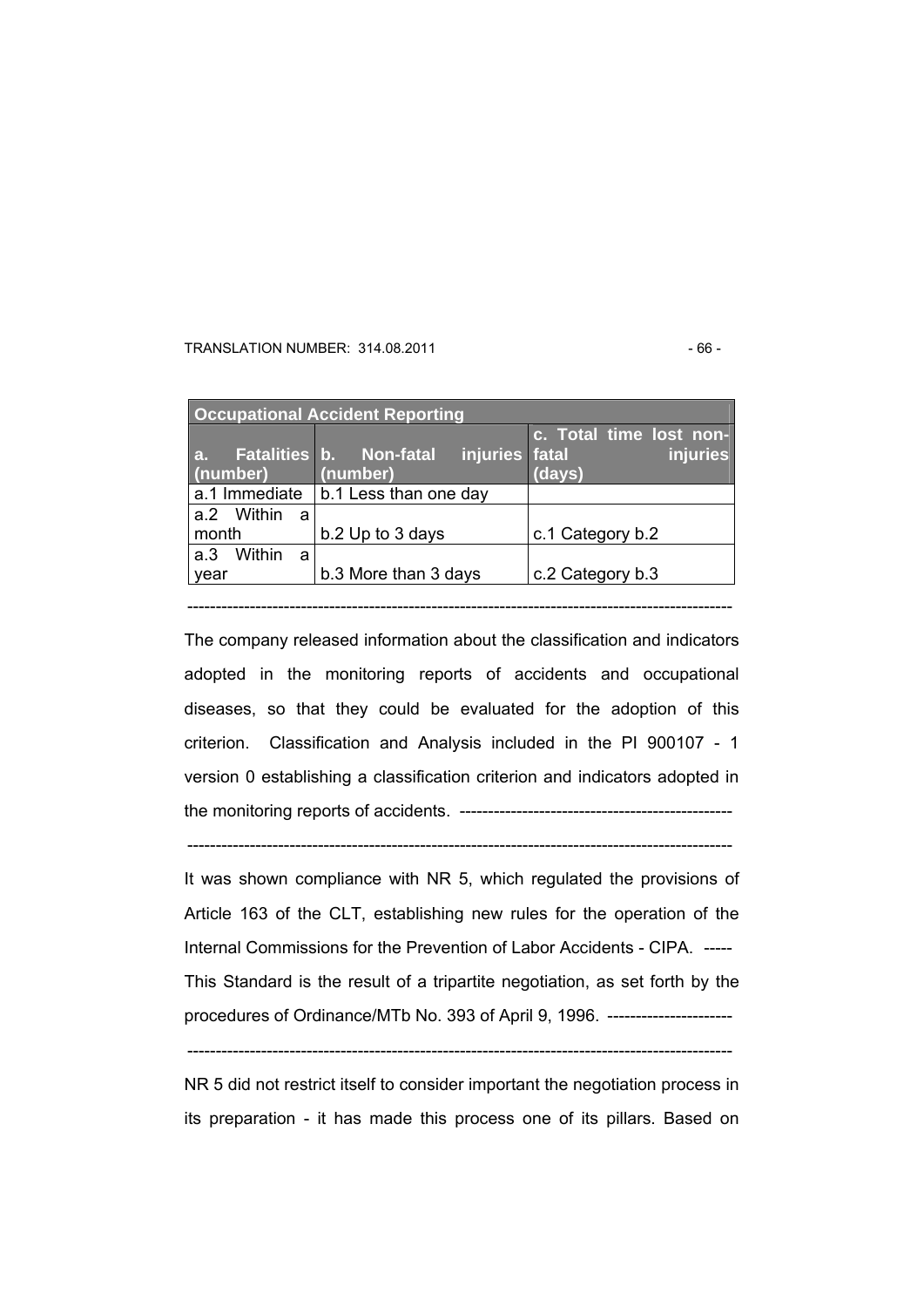#### TRANSLATION NUMBER: 314.08.2011 - 67 -

interviews conducted on August 18 and 19, 2011 it can be said that at Novelis of Pindamonhangaba, CIPA committees are proactive, which has its best strategy the daily negotiation. ----------------------------------------------

------------------------------------------------------------------------------------------------

In addition to the negotiation at its own committee's level, it was established the possibility of social players, unions representing workers and employers to adapt their principles to the characteristics of the activities developed at the unit. ------------------------------------------------------

------------------------------------------------------------------------------------------------

It was possible to note the structuring of the electoral process, including with the establishment of the Electoral Commission; a list of assignments compatible with an efficient CIPA. -------------------------------------------------- During the audit it became apparent that issues related to Hazards and Health Risks and Occupational Safety receives close attention from-------

------------------------------------------------------------------------------------------------

Novelis Brasil. As an example we can cite that the Internal Commission for Accident Prevention - CIPA plays an important role in the governance structure of the aspects of SSO at Novelis. There are committees and sub-committees composed of employees and members of CIPA who discuss tasks and risks step by step. -----------------------------------------------

------------------------------------------------------------------------------------------------

Other records: ----------------------------------------------------------------------------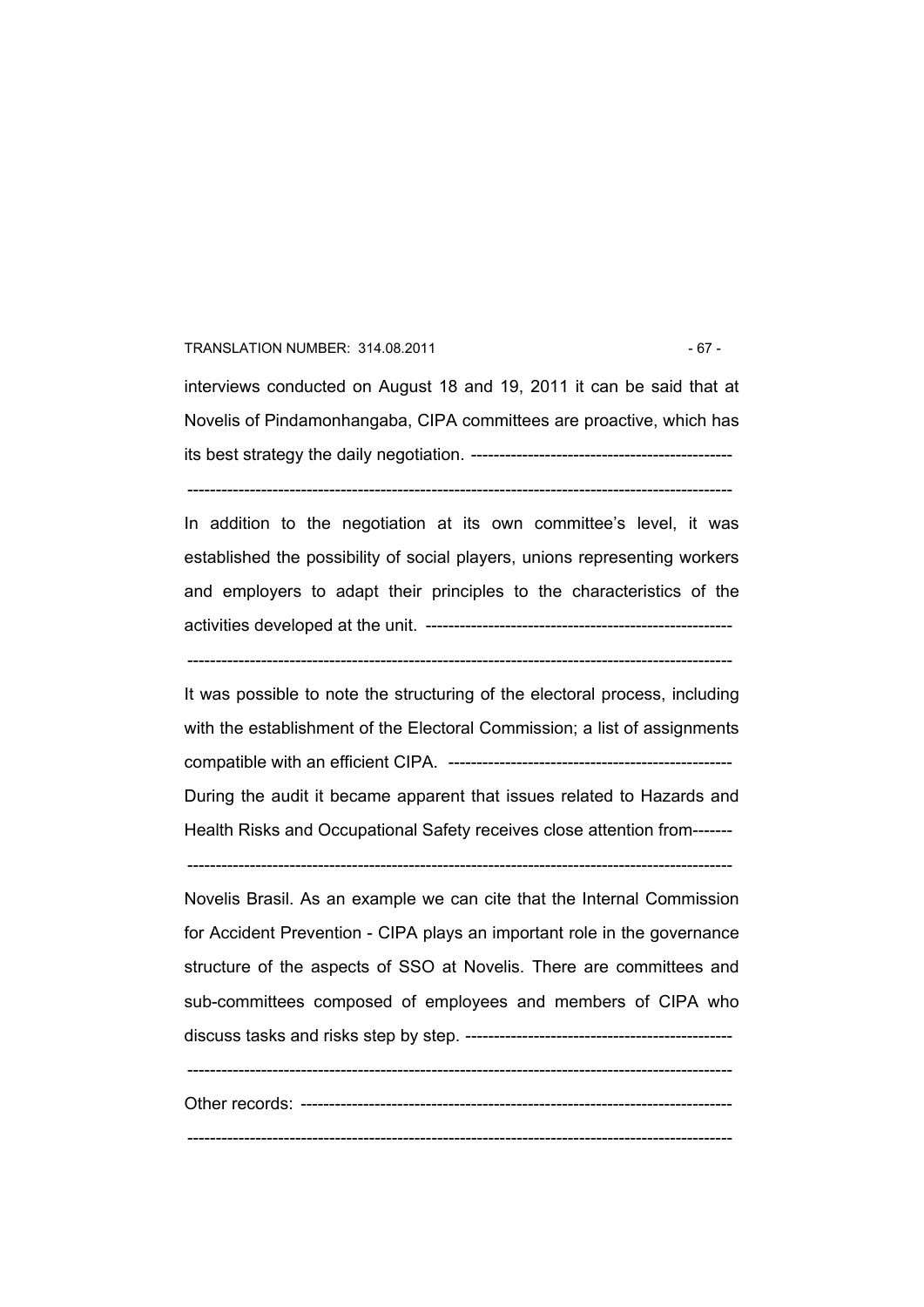| TRANSLATION NUMBER: 314.08.2011                                                                                                            | - 68 - |
|--------------------------------------------------------------------------------------------------------------------------------------------|--------|
| 1. Presentation of process Pare e Pense (Stop and Think) – training and                                                                    |        |
| 2. SINO - Safe Behavioral Process - Procedure PI-900104-1---------------                                                                   |        |
| 3. SINO's sustainability rate - Monitoring and Evaluation of the                                                                           |        |
| 4. Process Index - Indicator of SINO Process (Novelis's Observation                                                                        |        |
|                                                                                                                                            |        |
|                                                                                                                                            |        |
| 7. Inspections in the fire fighting system and emergency response:<br>pumps, vci's, boards, eye-wash, showers, EPR, hydrants, shelters and |        |
| 8. CIPA - Area subcommittee structure (LF, LQ, remelting, support and                                                                      |        |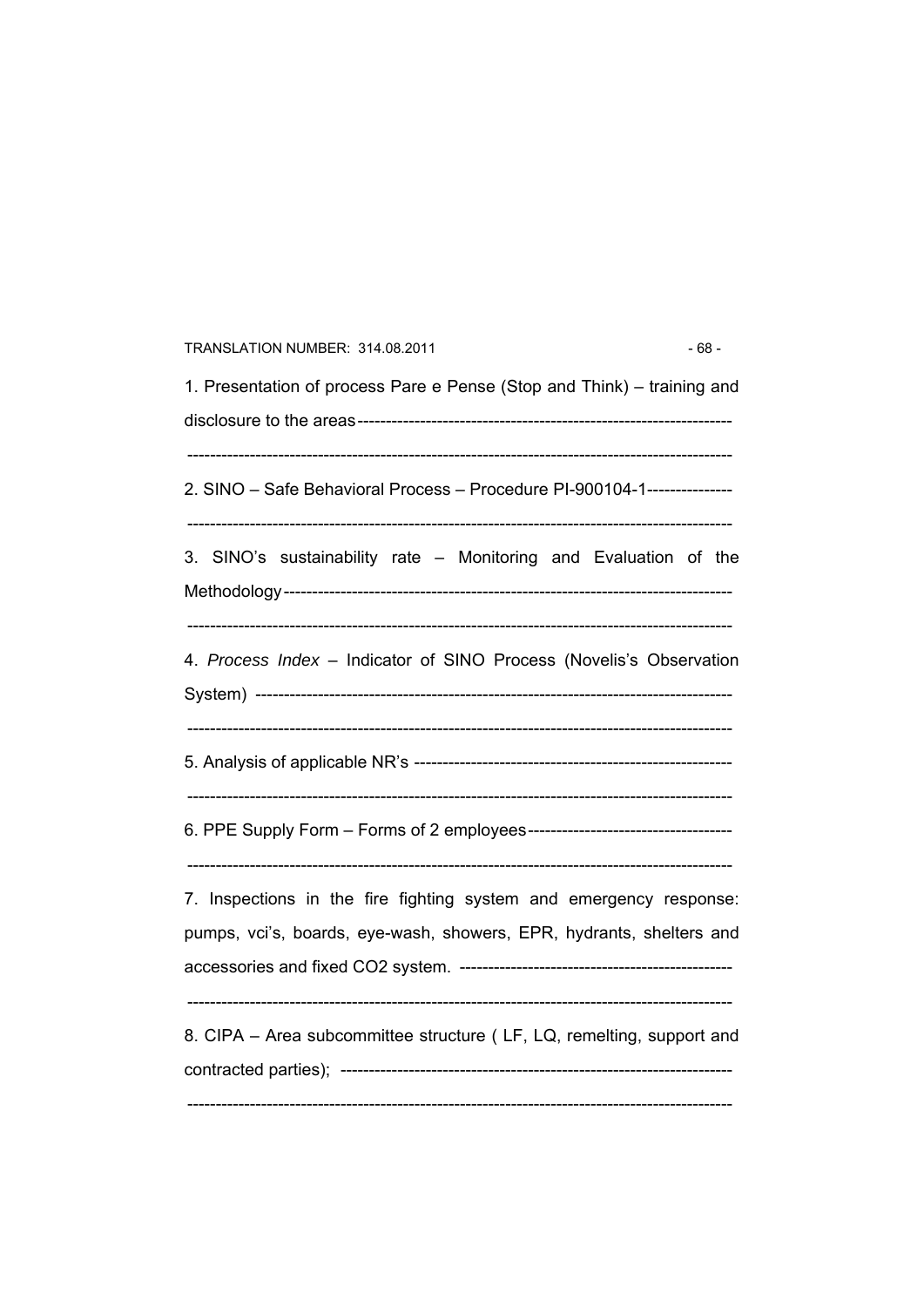#### TRANSLATION NUMBER: 314.08.2011 - 69 -

9. Pare e Pense (Stop and Think) – Safe Behavior Process – PI-90- 0138-1

------------------------------------------------------------------------------------------------

10. Pare e Pense Banner – Evidence of disclosure-----------------------------

11. Checklist for monitoring of Pare e Pense process--------------------------

------------------------------------------------------------------------------------------------

 $-$ 

# **2.3.1.3. COMMUNITY'S HEALTH AND SAFETY-------------------------------**

------------------------------------------------------------------------------------------------

Although there are no communities in the vicinity of the project, we must consider the interventions made during the operation of the enterprise that might affect the present community in its area of influence. ------------

------------------------------------------------------------------------------------------------

Later in this report, from Standard 1, items C. impacts and risks and D. Cumulative impacts, impacts of third parties and regional evaluations, the question of need to improve the survey of the project's impacts and risks is analyzed, showing requirement of better understanding of the issues that might affect the Community's Health and Safety in the area of influence. ----------------------------------------------------------------------------------

------------------------------------------------------------------------------------------------

So far, with the information made available and considering the project separateely, it is believed that the events involving transportation of products, Public Health, public safety and increased water consumption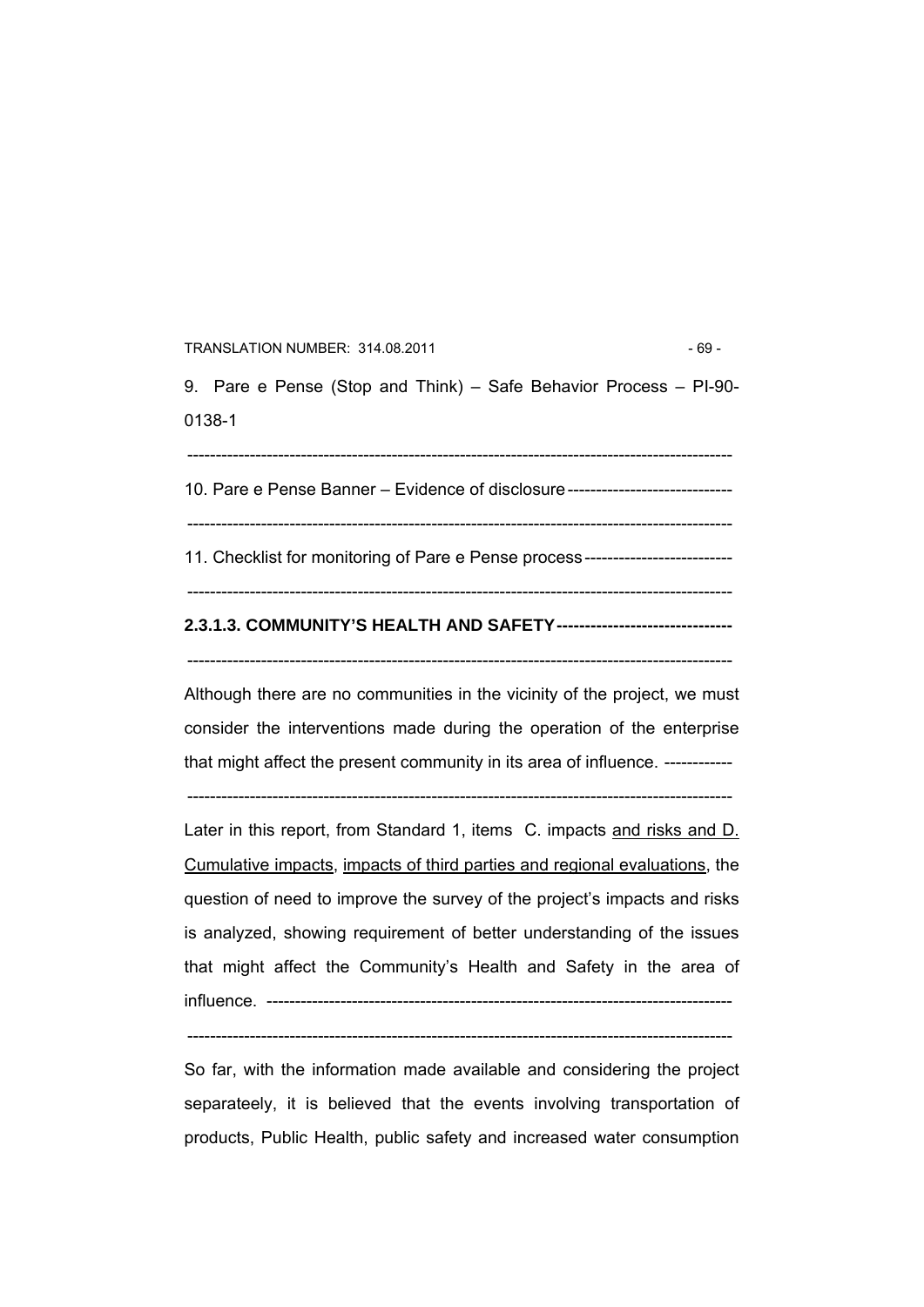#### TRANSLATION NUMBER: 314.08.2011 - 70 -

are the main possible interfaces of the operation in progress with the issues of Community's Health and Safety of the area of influence of the project, specifically as it regards the impacts relative to natural resources of the area of influence (tributary rivers). ------------------------------------------

------------------------------------------------------------------------------------------------

However, one must also consider the context in which the enterprise is inserted, an industrial complex deployed. As an example of this issue, below is the argument concerning the likely impacts on increased water consumption in the area of influence of the complex, which overlaps and extends beyond the boundaries of the area of influence of the project separately. ---------------------------------------------------------------------------------

------------------------------------------------------------------------------------------------

Reports of the company on expansion works presuppose an increased need for water supply, raise concerns about the impacts of this increase in consumption and distribution of water to neighboring communities, so that the current structure and distribution of treatment does not impose difficulties to the communities existing in the vicinities of the industry. When considering the isolated consumption of water only from the project focus of this evaluation, consideration should also be given that the due impact share is not easy to identify, but it is plausible to assume that it represents a relatively small portion of total expected impacts. -------------

------------------------------------------------------------------------------------------------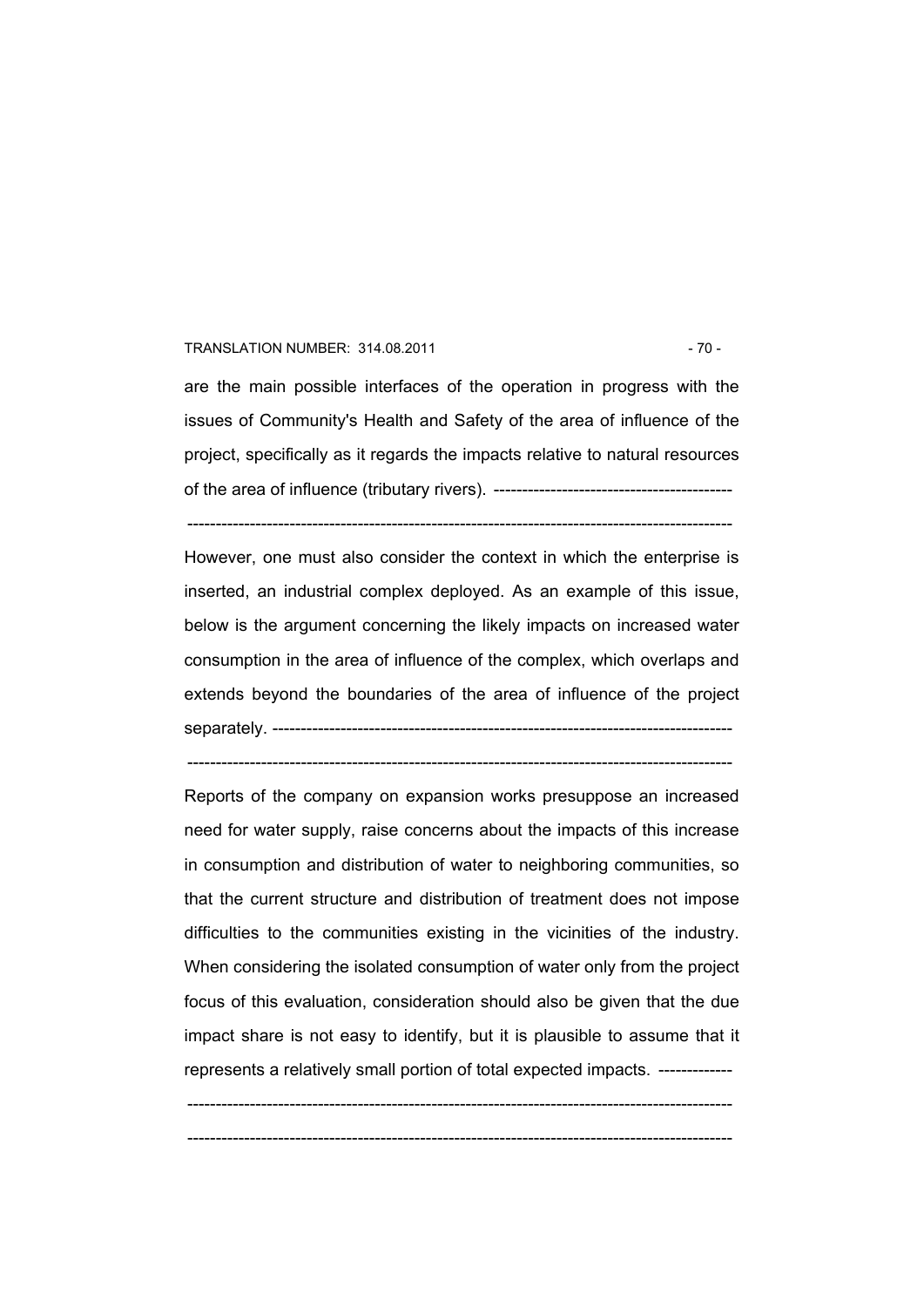#### TRANSLATION NUMBER: 314.08.2011 - 71 -

It is not proposed that the company takes the direct responsibility of public authorities in the management of impacts due to expansion of its water consumption or in relation to the collection system and water supply, but rather that the company knows them and consider them in its strategic decision, which, thus should establish some sort of follow-up in the performance of the control actions for such impacts. ---------------------

------------------------------------------------------------------------------------------------

It is necessary to consider that the extent of this monitoring should be commensurate with the nature and scale of impacts to aquatic environments and not only marked out by the company's share of contribution to these impacts. --------------------------------------------------------

------------------------------------------------------------------------------------------------

Similarly, the impacts due to the considerable increase in cargo handling make up a portion of the full impact expected for all enterprises in the industrial complex located in Novelis's area of influence, but it is plausible to assume that the sum and synergy of the impacts of all trucks could bring impacts in the quality and style of life of the population in the area of influence, whether this is the present population on the streets that access the complex or not. -----------------------------------------------------------

------------------------------------------------------------------------------------------------

Thus, with the information available to date, it is considered that the strategy of industrial water reuse is an appropriate strategy that allows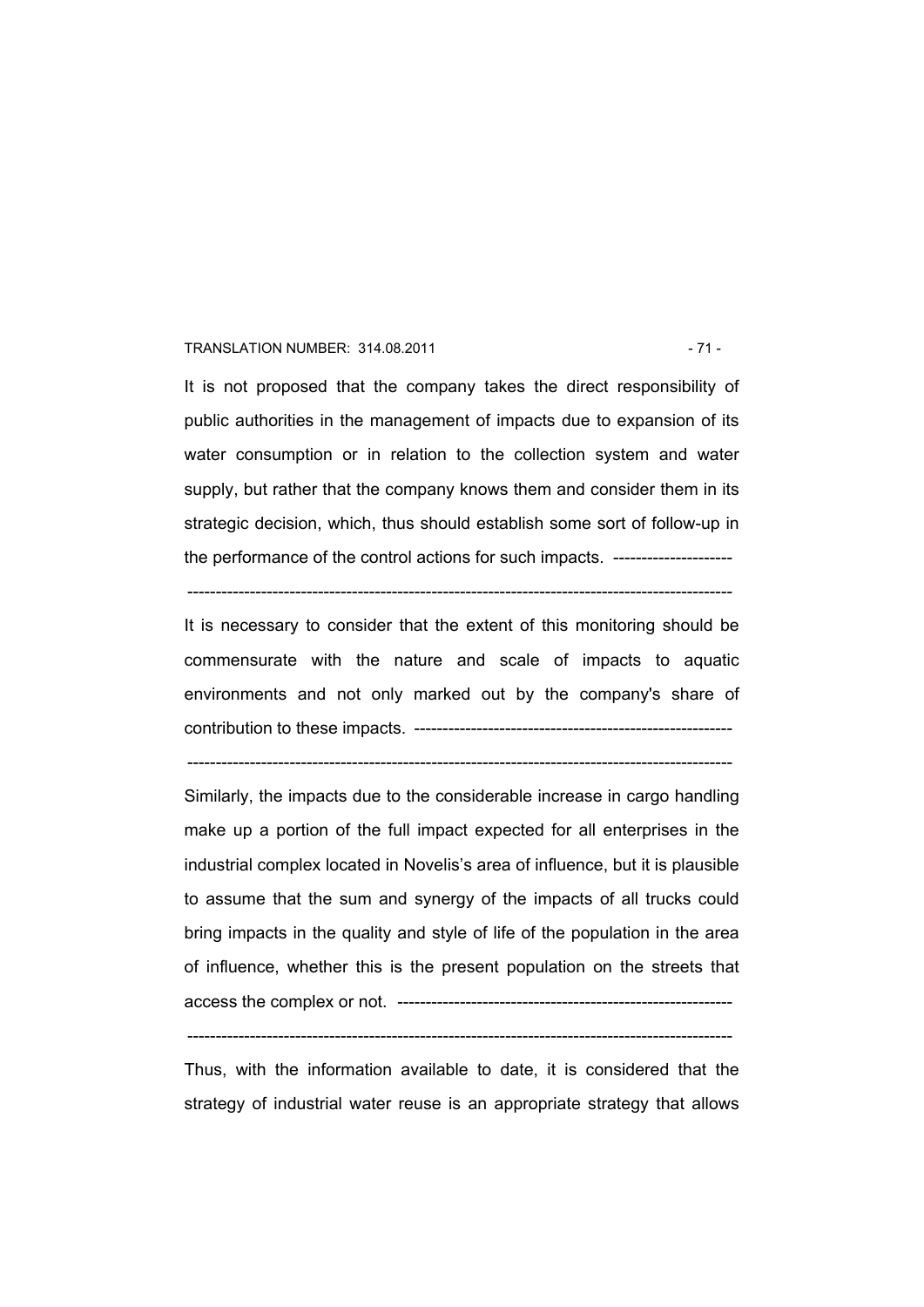#### TRANSLATION NUMBER: 314.08.2011 - 72 -

Novelis to reduce its influence on the impacts on the environment and quality of life of these populations. --------------------------------------------------

------------------------------------------------------------------------------------------------

However, possible impacts due to transportation of products should be fully considered in the routine of preparation and response to emergencies of Novelis. --------------------------------------------------------------- ------------------------------------------------------------------------------------------------

Public health issues have received attention from the company. However, it was evidenced the monitoring of adverse actions on vectors, media and events or events of this highly complex area. ------------------------------------

------------------------------------------------------------------------------------------------

Public safety issues received the company's attention. But it was not evidenced the monitoring of occurrences or events in this area. ------------

------------------------------------------------------------------------------------------------

Thus, we conclude that only after the improvement of the survey of impacts and risks of the enterprise, expanding the approach to social and other impacts, as argued in Standard 1 items C. impacts and risks and D. Cumulative impacts, third party impacts and regional evaluations, the company may identify other demands for which it should implement direct actions or carry out an indirect follow-up and influence. -----------------------

------------------------------------------------------------------------------------------------

**2.3.1.4. CONSTRUCTION AND DECOMMISSIONING------------------------**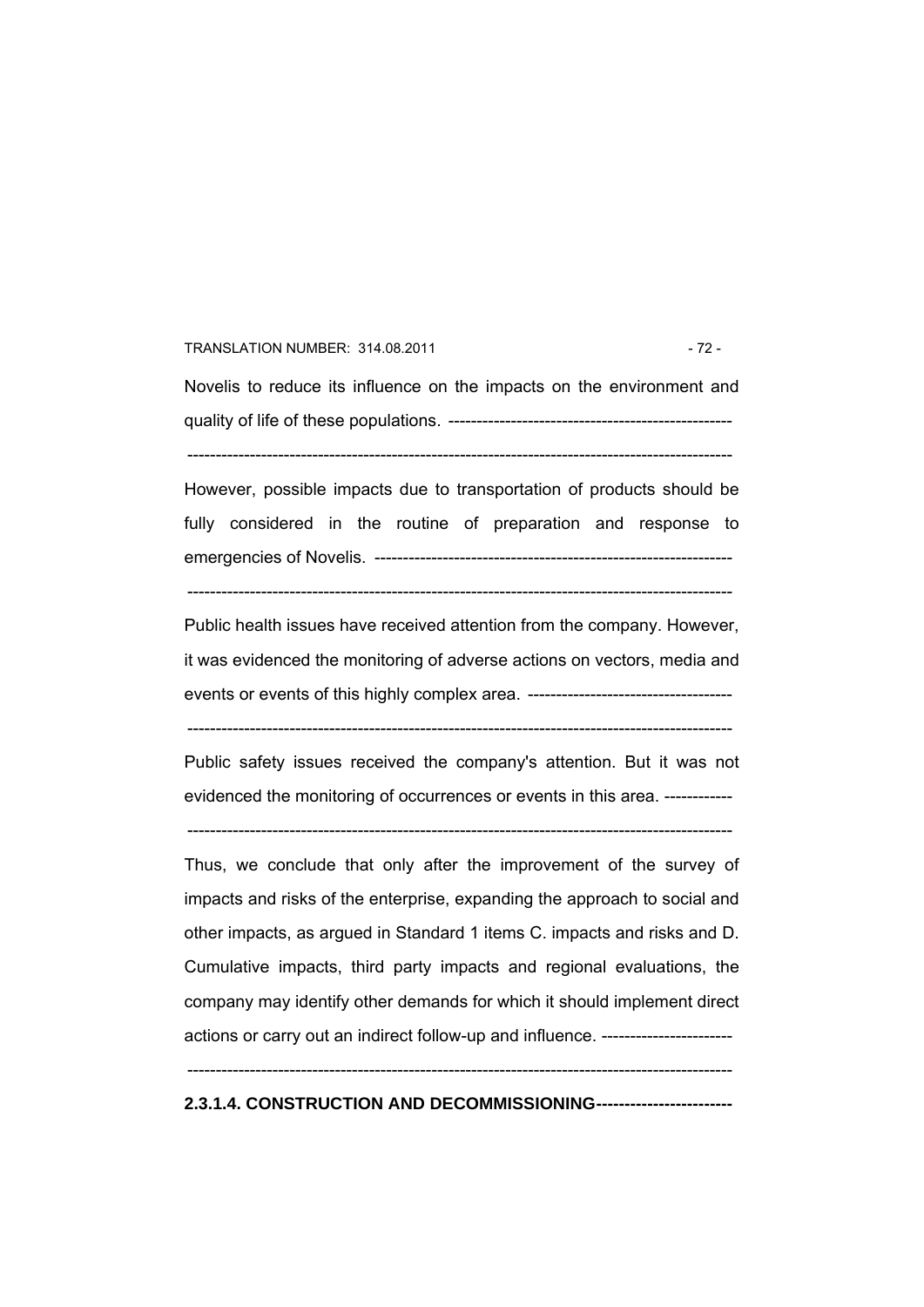#### TRANSLATION NUMBER: 314.08.2011 - 73 -

This item of the general guide provides additional and specific instructions concerning the prevention and control of health and safety of the community to the impacts that might occur during the development of a new project, at the end of the life cycle of a project, or due to expansion or change in the existing project. ----------------------------------------------------

------------------------------------------------------------------------------------------------

This item deals with control parameters relating to environmental issues such as noise and vibrations, mobilization and transportation of sediments, control if surface drainage, design of roads, disruption to water bodies, structural stability of land, air quality, solid waste, discharge of effluents and contaminated soils and controls relative to matters of work safety such as excessive strain, falls, work in heights, impacts by objects, handling of machines, dust, excavation work and work in confined spaces, among other. ------------------------------------------------------

------------------------------------------------------------------------------------------------

There is no information documented on the routines implemented at the time of construction to check compliance with the recommendations of this item. -----------------------------------------------------------------------------------

 $-$ 

It is understood that for the current phase of the project, these observations are relevant, since the project is fully operational, with additions and works. --------------------------------------------------------------------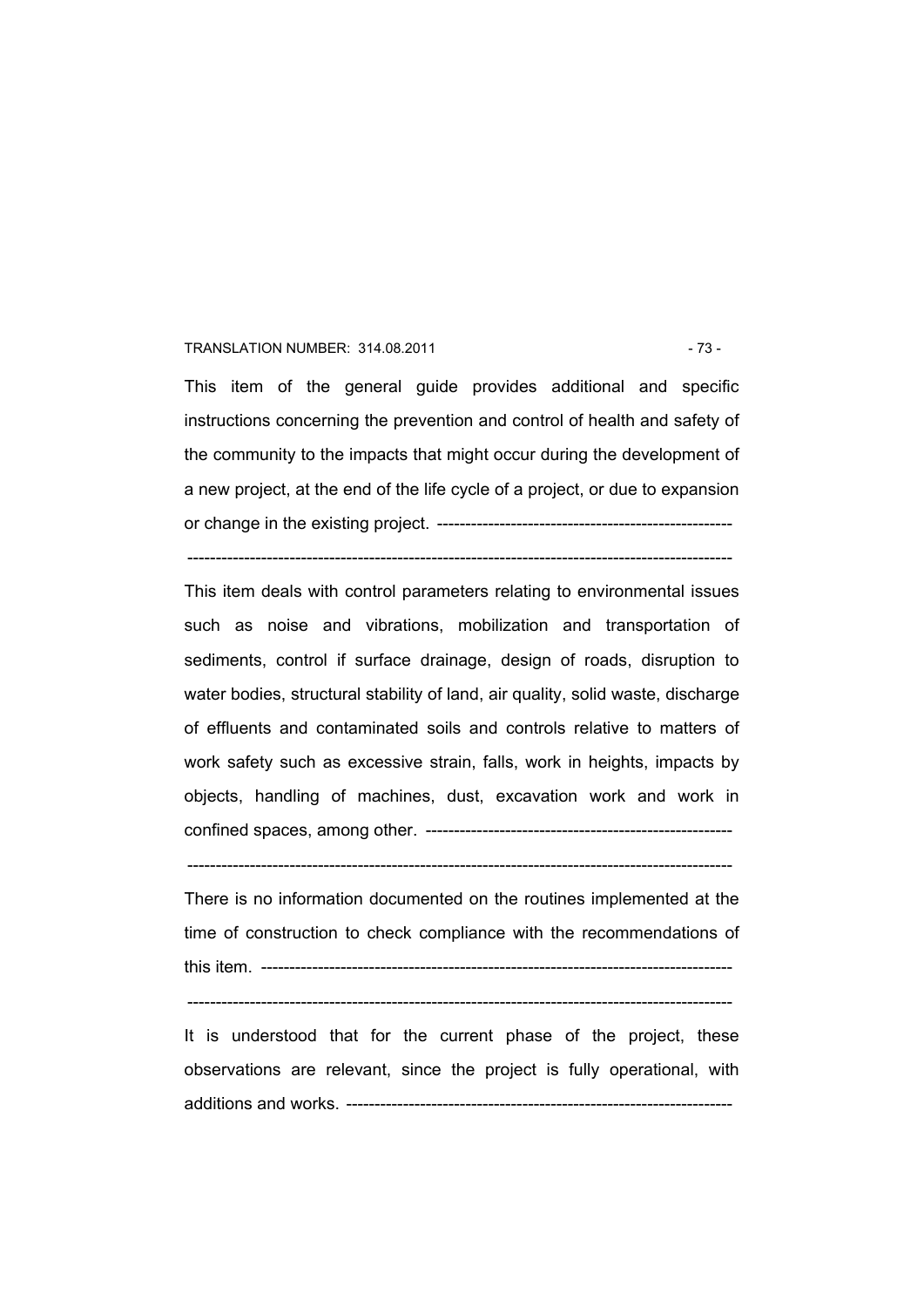#### TRANSLATION NUMBER: 314.08.2011 - 74 -

It is recommended that the guidance of this item be considered during the current phase of expansion, construction and/or deactivation of the enterprise. --------------------------------------------------------------------------------- ------------------------------------------------------------------------------------------------

**2.3.2. OTHER LEGAL REQUIREMENTS -----------------------------------------** 

## ------------------------------------------------------------------------------------------------

## **2.3.2.1. ENVIRONMENT -- ENVIRONMENTAL LICENSING----------------**

------------------------------------------------------------------------------------------------

The project has the Operating License No. 3003084 issued on 10.08.2009 having as main licensed activity Aluminum and its alloys and metallurgy. This document is valid until 10/08/2011. ---------------------------

------------------------------------------------------------------------------------------------  $-$ 

The present technical requirements in the license are met and as frequency defined in it, reports are sent to the environmental agency presenting evidence to support their compliance. --------------------------------

------------------------------------------------------------------------------------------------

License for Project Operation: No. 3003084 Version 1 - Renewal Date: 10/08/2009. Valid up to 10/08/2011. ------------------------------------------------

------------------------------------------------------------------------------------------------

Compliance with Technical Requirements - Sample Survey: ----------------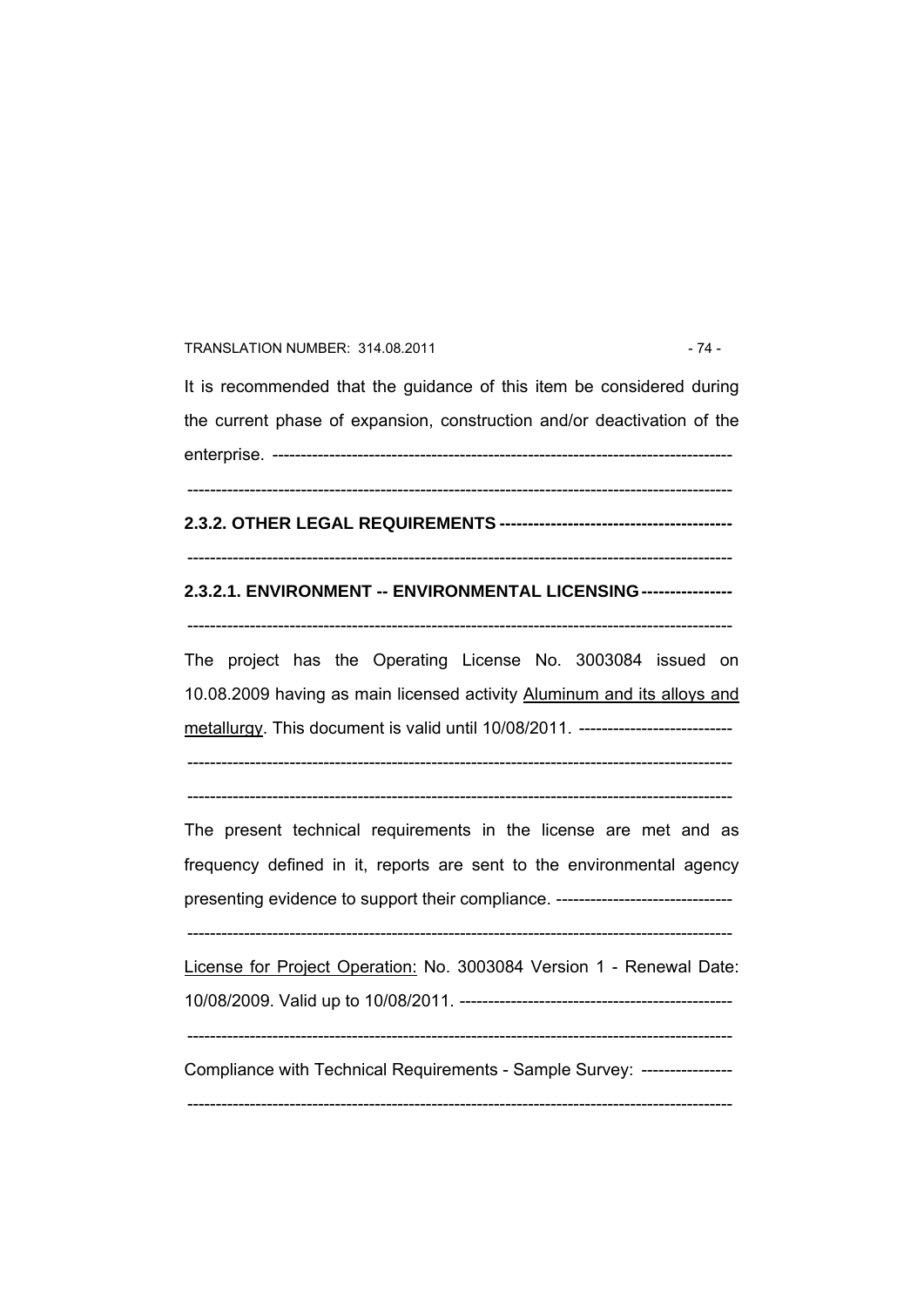#### TRANSLATION NUMBER: 314.08.2011 - 75 -

Industrial Liquid Wastewater 01 - Operate and maintain adequately the treatment systems of industrial wastewater in order to ensure continuous compliance with the discharge standards, as set out in Article 19 of the Regulation of the State Law No. 997/76, approved by Decree No. 8.468/76 and its changes, -------------------------------------------------------------

------------------------------------------------------------------------------------------------

Evidence: Reports from November 2011/0150, 0075, 0042, 0043, performed by Laboratório AMBIOTEC - Laboratório de Tecnologia Ambiental Ltda., which warrants monitoring and compliance with discharge standards set by the legislation and the monitoring defined in the LO. -------------------------------------------------------------------------------------

------------------------------------------------------------------------------------------------

Atmospheric Emissions: 02 - Perform annual assessment of Atmospheric Emissions through chimney sampling, according to the Methodology CETESB, presenting technical reports with the concentration of hourly flows of emissions relative to the Parameters: Particulate Matter (MP), Sulfur Oxides - SOx, Nitrogen Oxides (NOx, HCl and C12. ------------------

------------------------------------------------------------------------------------------------

Evidence: Letter of September 28, 2009 forwarding the Monitoring Plan for Atmospheric Emissions - Protocol CETESB No. 2061 of 09.29.2009. System of inventory of emissions from stationary sources in the state of São Paulo No. 743 of the company's code 528-34. --------------------------------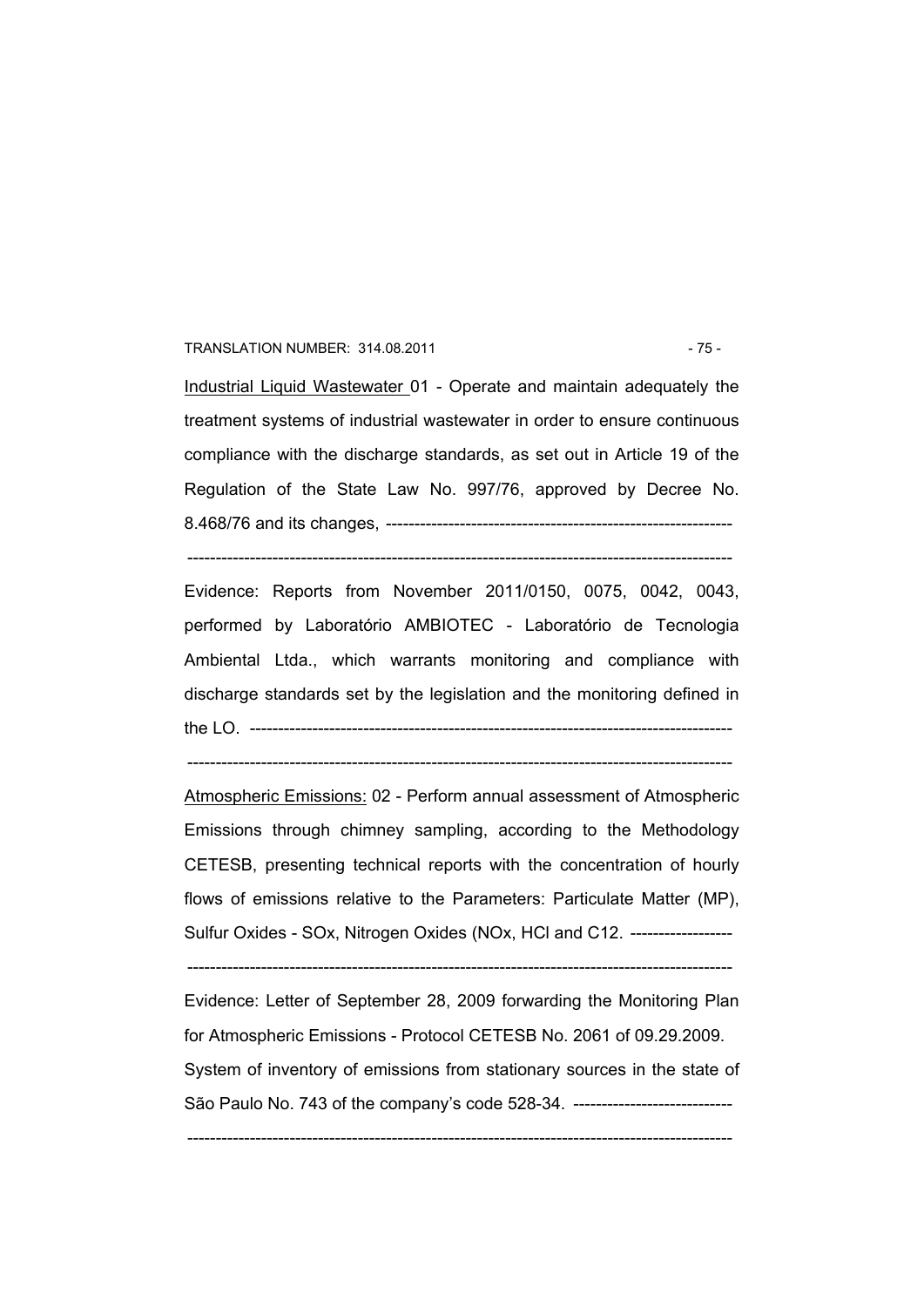#### TRANSLATION NUMBER: 314.08.2011 - 76 -

Effluents: 10 - Adjust the system of discharge of industrial effluents to the conditions laid down in Article 19-A section IX, in order to allow for sampling of the wastewater. ---------------------------------------------------------- ------------------------------------------------------------------------------------------------

------------------------------------------------------------------------------------------------

Evidence: Letter dated May 6, 2011 dealing with the regime of sanitary wastewater discharge directly to SABESP. ---------------------------------------

------------------------------------------------------------------------------------------------

Residues: 11 - CADRIS in force, issued without expiration date, should be replaced within the term of the license renewed now. -----------------------

------------------------------------------------------------------------------------------------

Evidence: The technical requirements relating to wastewater are met, as per updated CADRI and presentation for validation (evidence in the attached CD - <residues>folder): ----------------------------------------------------

------------------------------------------------------------------------------------------------

**Areas under licensing-----------------------------------------------------------------** 

**------------------------------------------------------------------------------------------------** 

The project currently has the following environmental licensing processes under review by CETESB - Taubaté Agency. Attached to this document are the blue prints of the respective processes. -------------------------------- $-$ 

**Table 8: Environmental Licensing ------------------------------------------------**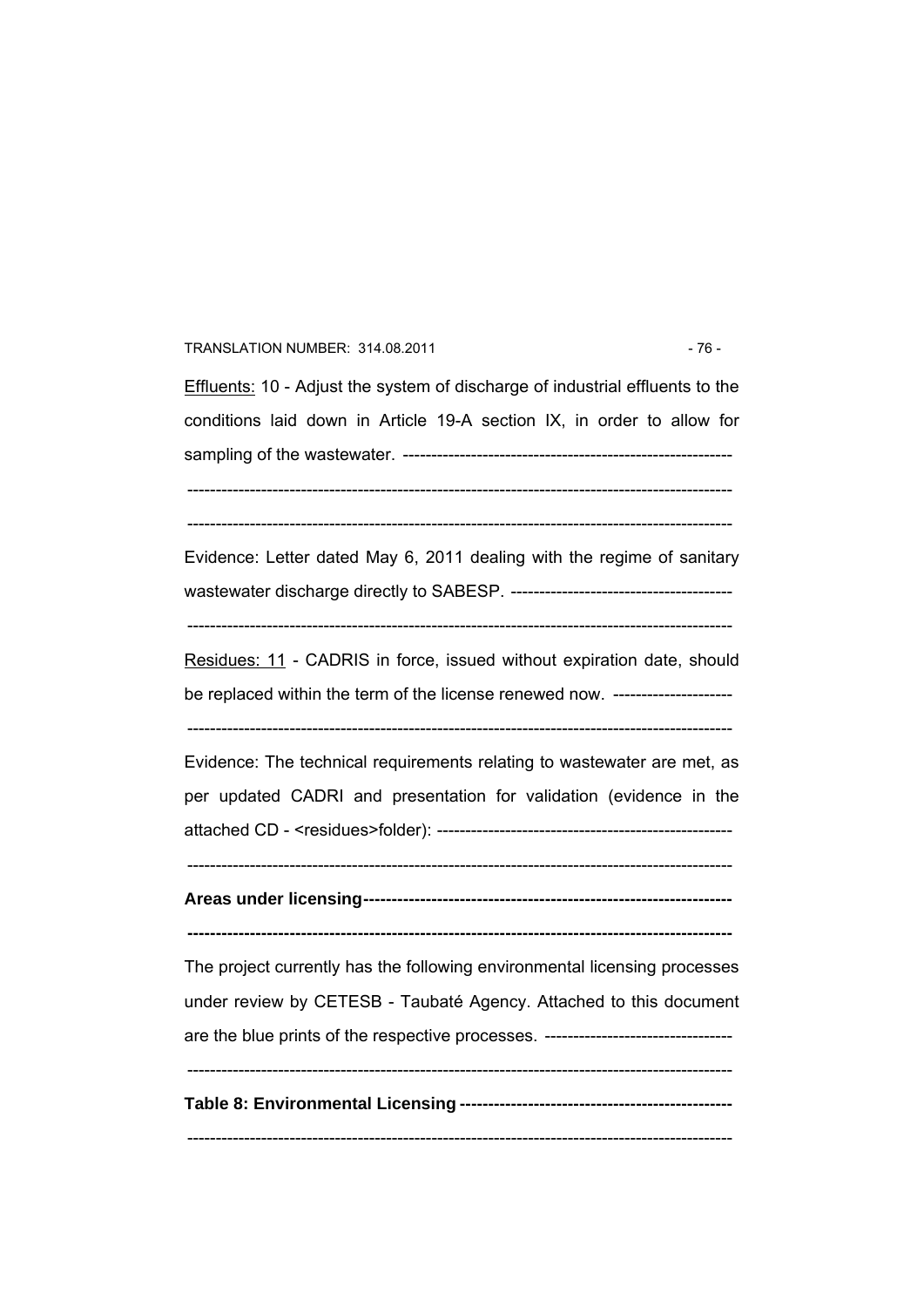#### TRANSLATION NUMBER: 314.08.2011 - 77 -

| Item | SD       | <b>Process</b> | Object           |  |  |
|------|----------|----------------|------------------|--|--|
|      | 03011831 | 03/00426/10    | LP;LI;LO-        |  |  |
|      |          |                | Expansion<br>οf  |  |  |
|      |          |                | production area  |  |  |
|      |          |                | Remelting        |  |  |
| 2    | 03011927 | 03/00479/10    | LP;LI;LO-Work    |  |  |
|      |          |                | Site Expansion   |  |  |
| 3    | 03012095 | 03/00526/10    | LP;LI;LO-        |  |  |
|      |          |                | Partial<br>Venus |  |  |
|      |          |                | Project          |  |  |
|      |          |                | Expansion (1st   |  |  |
|      |          |                | stage)           |  |  |
| 4    | 03012192 | 03/00050/11    | LP<br>Venus      |  |  |
|      |          |                | Project          |  |  |
|      |          |                | General<br>Plant |  |  |
|      |          |                | Expansion        |  |  |

Item 1----------------------------------------------------------------------------------------

------------------------------------------------------------------------------------------------

The process under SD 03011831 refers to the expansion of the production capacity from 470,000 t/year to 560,000 t/year of aluminum sheets at Remelting/Recycling, envisaging the execution of a slap storage shed, installation of 2 melting furnaces (melter A1 2 and sidewell IV), recapacitation of standby furnace, 2 load baskets, 1 motor car, transportation pneumatic system, storage silo and hot dedusting system.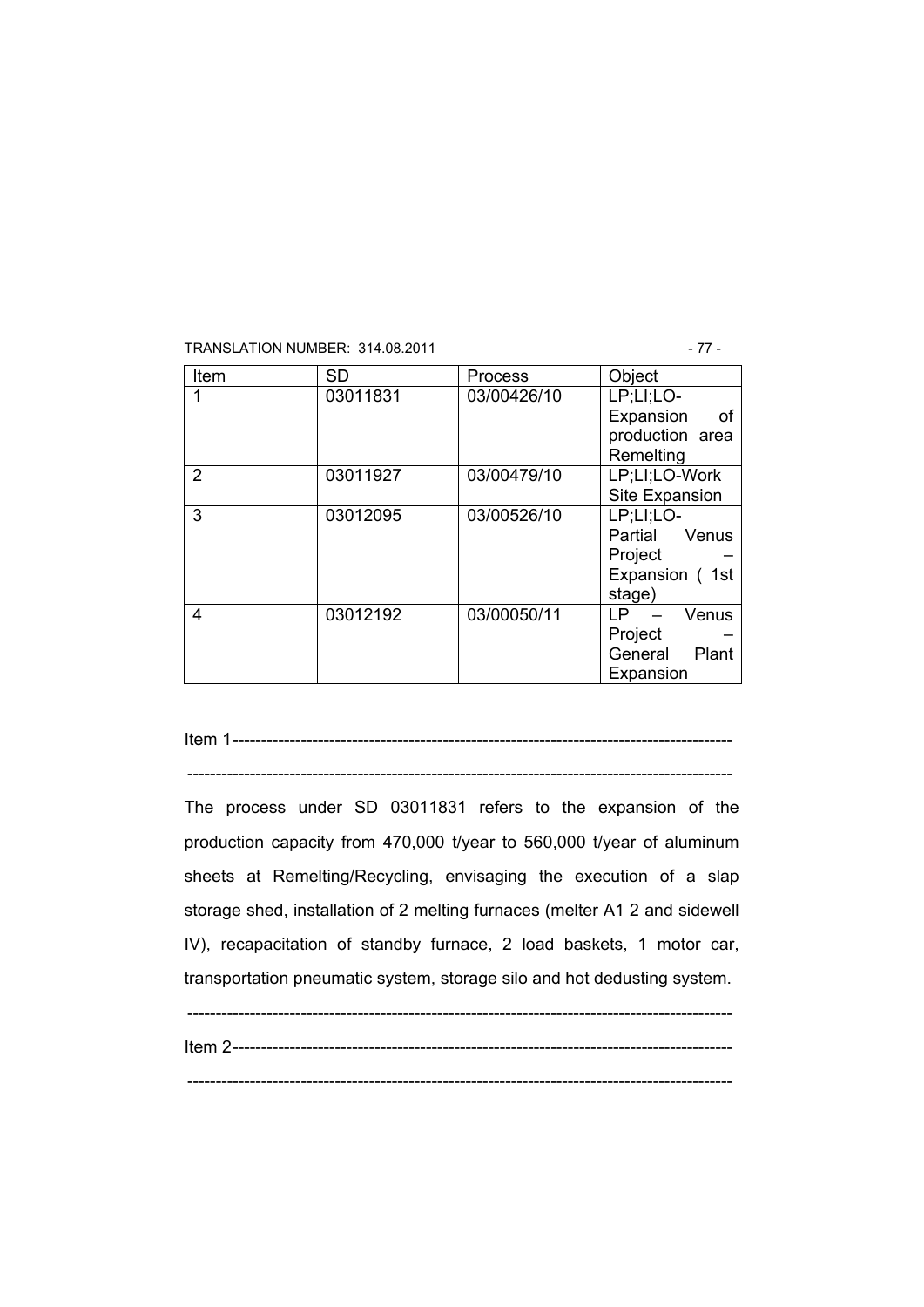#### TRANSLATION NUMBER: 314.08.2011 - 78 -

The process under SD 03011927 refers to the construction of the work site, which will be used during the work of the Venus Project – general plant expansion. ------------------------------------------------------------------------- ------------------------------------------------------------------------------------------------ Item 3----------------------------------------------------------------------------------------

------------------------------------------------------------------------------------------------

The environmental process under SD 03012095 refers to the 1st stage of the Venus Project to increase production capacity, envisaging the expansion of the hot slag storage shed, recooking furnace substation and office / maintenance. ------------------------------------------------------------------- ------------------------------------------------------------------------------------------------

Item 4----------------------------------------------------------------------------------------

 $-$ 

The environmental process under SD 03012192 refers to Project Venus – general expansion of the plant to crease the unit's production capacity. The process in question is the object of this memorial. ------------------------

------------------------------------------------------------------------------------------------ **WATER RESOURCES -----------------------------------------------------------------** 

 $-$ 

No legal conformities were found in this item. ----------------------------------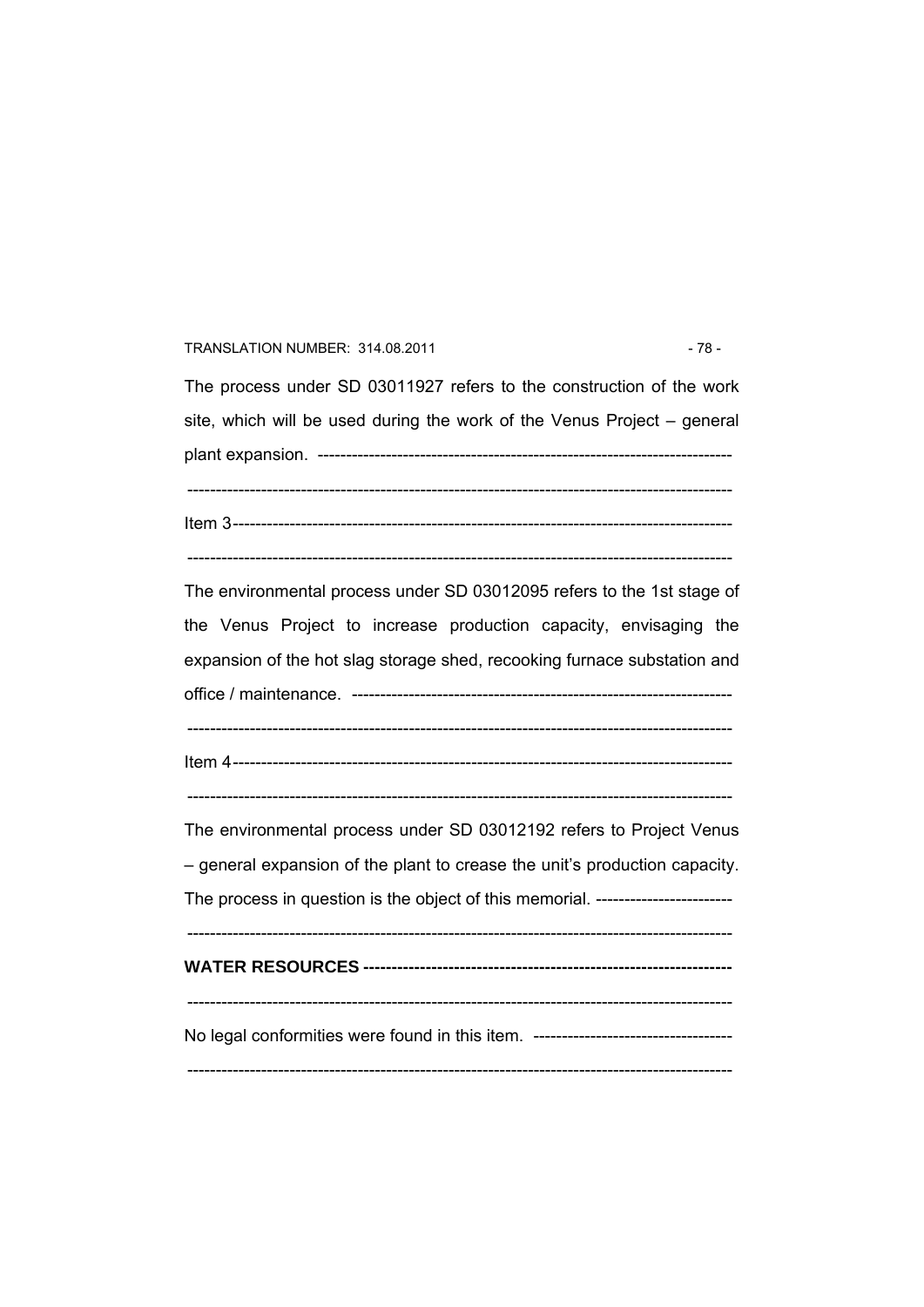#### TRANSLATION NUMBER: 314.08.2011 - 79 -

The Project has the following forms of water catchment for industrial consumption and sanitary use as there is no use of water in the local

supply network: --------------------------------------------------------------------------

------------------------------------------------------------------------------------------------

**Table 9: Number of Grants ---------------------------------------------------------** 

------------------------------------------------------------------------------------------------

| Type        | No.<br>License | <b>Flow</b><br>(m3/h) | Altitude<br>(m` | UTM-<br>N(m) | UTM-<br>E(m) |
|-------------|----------------|-----------------------|-----------------|--------------|--------------|
| Superficial | 1602           | 90                    | 564             | 7464950      | 460250       |
| Underground | 1602           | 25                    | 564             | 7465100      | 459820       |
| Underground | 1602           | 20                    | 564             | 7464950      | 459200       |
| Underground | 1602           | 10                    | 564             | 7464800      | 4595540      |

----------------------------------------------------------------------------------------

The grant of the project mentioned above had validity up to 10/10/2010. The process of grant renewal was filed at DAEE and is under analysis. -

------------------------------------------------------------------------------------------------

With the expansion of the project, it is estimated that there is no significant increase in water consumption for sanitary use. As to the consumption of industrial water (superficial catchment), which will be used in the process, the consumption estimate is below: ---------------------

------------------------------------------------------------------------------------------------

- Present average consumption: 911.52 m3/ day----------------------------------
- Estimated average consumption after expansion: 1595 m3/ day ----------
- Increase: 683.48m3/day (+ 75%) --------------------------------------------------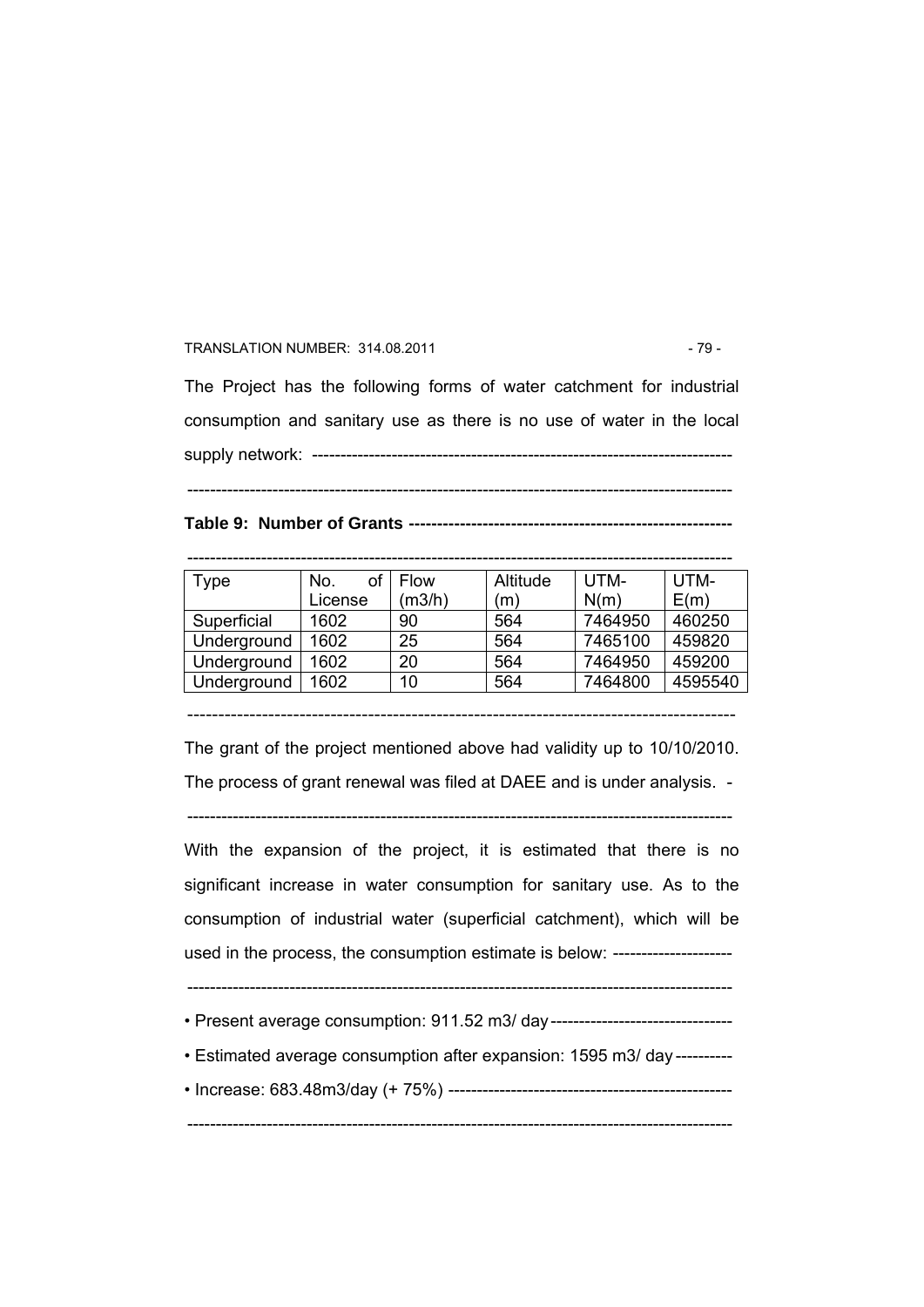| $-80-$<br>TRANSLATION NUMBER: 314.08.2011                                                                                                  |
|--------------------------------------------------------------------------------------------------------------------------------------------|
| The capacity of the water treatment station will not be expanded, since it                                                                 |
| already has treatment conditions foreseen for 2012. ---------------------------                                                            |
|                                                                                                                                            |
|                                                                                                                                            |
|                                                                                                                                            |
| C. REGISTRY OF POTENTIALLY POLLUTING ACTIVITIES---------------                                                                             |
| The register of the company as potentially polluting activity was<br>performed, and the entrepreneur made the payment of the corresponding |
|                                                                                                                                            |
| Includes stamp of the Federative Republic of Brazil - Ministry for the                                                                     |
| Environment - Brazilian Institute of the Environment and Renewable                                                                         |
|                                                                                                                                            |
|                                                                                                                                            |
|                                                                                                                                            |
|                                                                                                                                            |
|                                                                                                                                            |
|                                                                                                                                            |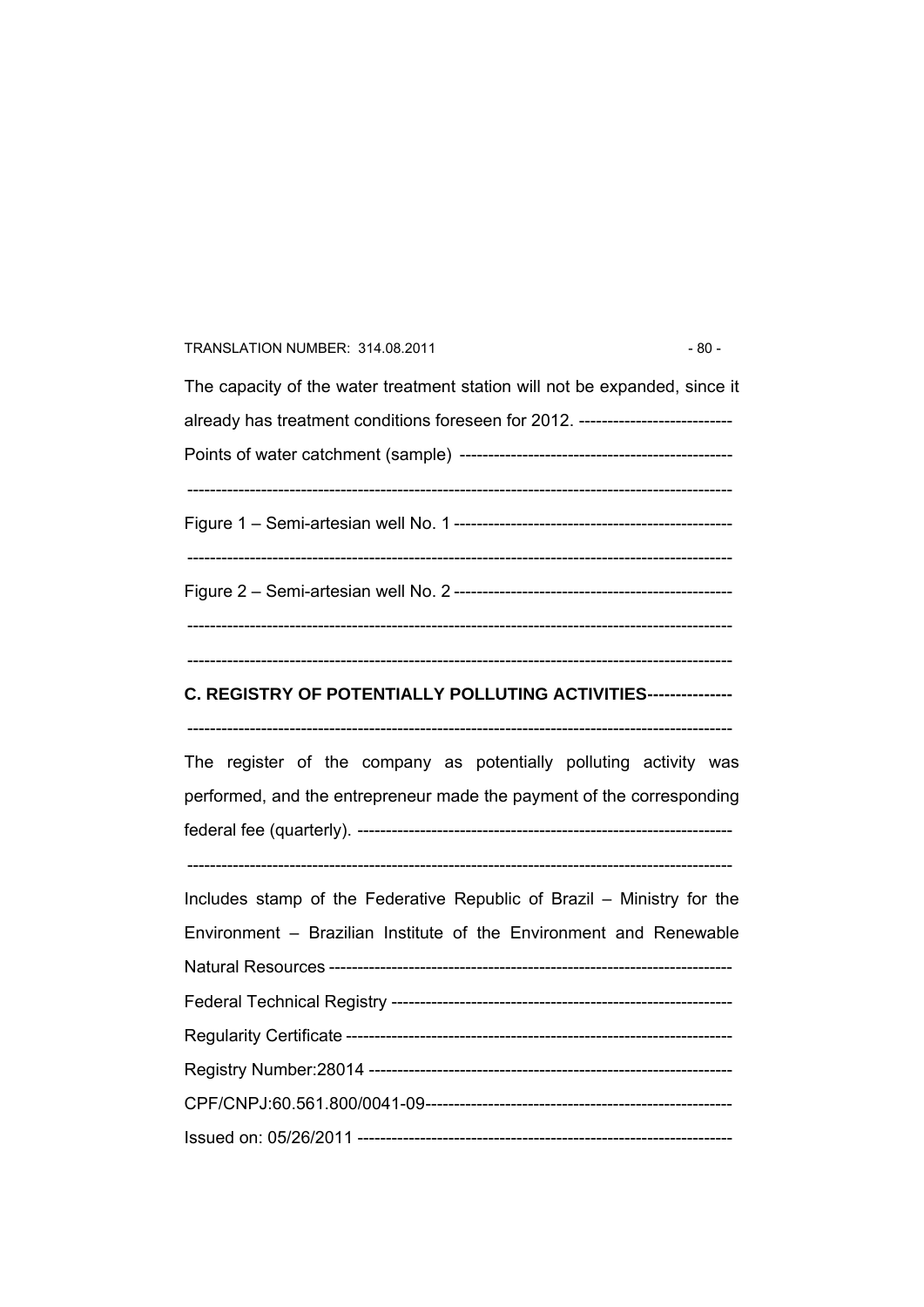| TRANSLATION NUMBER: 314.08.2011                                                 | - 81 - |
|---------------------------------------------------------------------------------|--------|
|                                                                                 |        |
|                                                                                 |        |
|                                                                                 |        |
|                                                                                 |        |
|                                                                                 |        |
|                                                                                 |        |
|                                                                                 |        |
|                                                                                 |        |
|                                                                                 |        |
| Steel Industry/production of laminates, alloys, non-ferrous metals artifacts    |        |
| with or without surface treatment, including electroplating.------------------- |        |
|                                                                                 |        |
| 1-This certificate does not quality the stakeholder to exercise the             |        |
| activity(ies) described; depending on the case, he will need to obtain a        |        |
| license, permission or specific authorization after technical analysis by       |        |
| IBAMA, of the corresponding program or project: ------------------------------- |        |
| 2 - In the case of closure of any specific activity in this certificate, the    |        |
| stakeholder must necessarily communicate to IBAMA within 30 (thirty)            |        |
|                                                                                 |        |
| 3 - This certificate does not replace the environmental license required        |        |
|                                                                                 |        |
|                                                                                 |        |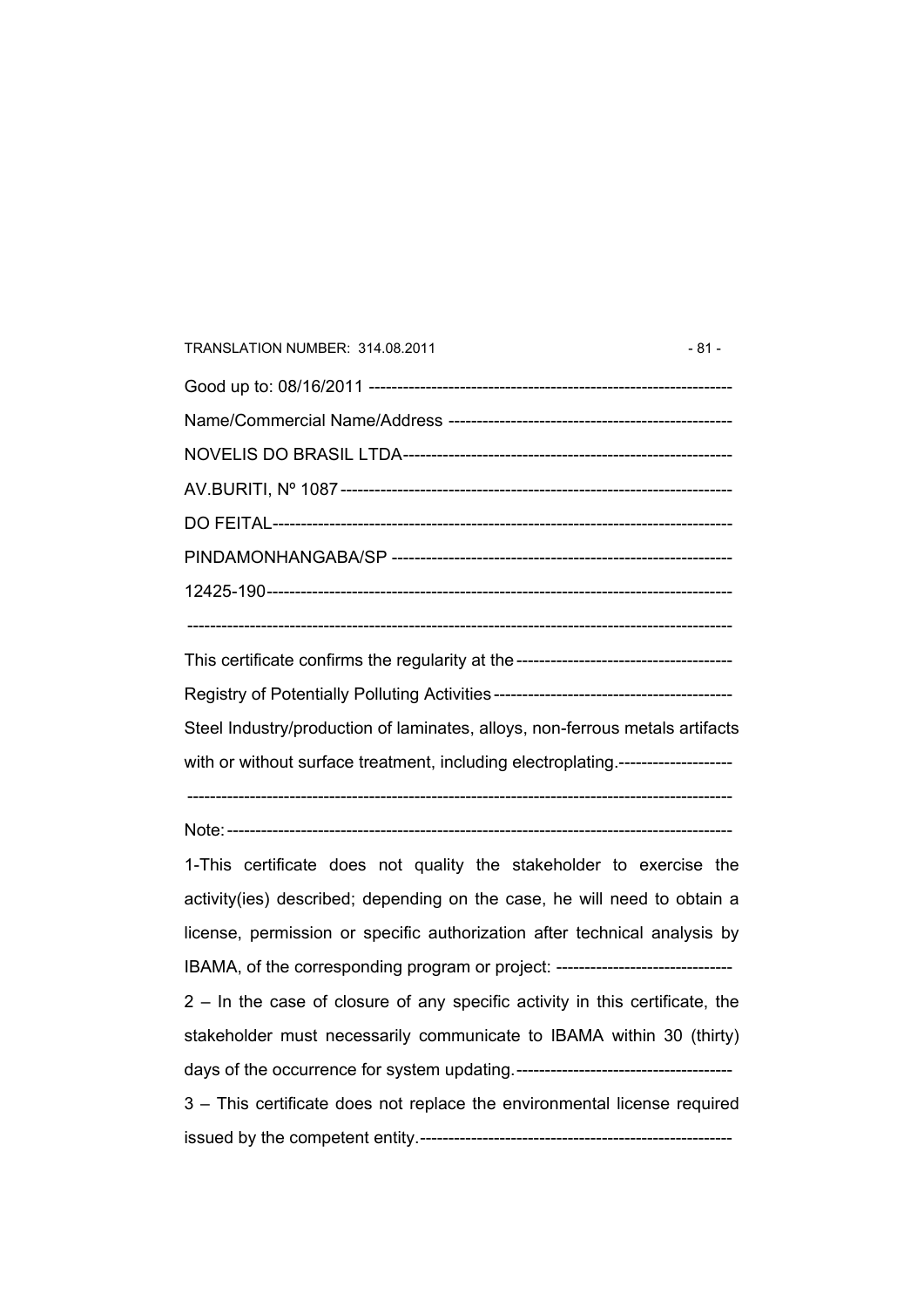# TRANSLATION NUMBER: 314.08.2011 - 82 -4-This certificate does not enable the transportation of Forest and fauna products or sub-products. -------------------------------------------------------------- The inclusion of Natural Persons and Legal Entities in the Federal Technical Registry will not imply, by IBAMA and third parties, certificate of quality, or value opinion of any kind.--------------------------------------------- ------------------------------------------------------------------------------------------------ Authentication ---------------------------------------------------------------------------- cnfv.xgka.tht8.keqc ---------------------------------------------------------------------- ------------------------------------------------------------------------------------------------ **2.3.2.2 REGULATORY STANDARDS ---------------------------------------------**  ------------------------------------------------------------------------------------------------ Regulatory Standards 01, 04, 07, 09, 10, 13, 15, 16, 17, 18, 23, 26 and 33 were evaluated: ---------------------------------------------------------------------- ------------------------------------------------------------------------------------------------ **NR-01 ---------------------------------------------------------------------------------------**   $-$ Service Orders have been prepared and revised on 08/01//2005 for all functions and activities, as determined in the record itself. ------------------- ------------------------------------------------------------------------------------------------ Changes already incorporated: Ordinance SSMT N. 3, of 02/07/88, Ordinance SSMT N. 13, of 09.17.93, Ordinance SIT-DSST N. 84, of 03.04.09. ----------------------------------------------------------------------------------- ------------------------------------------------------------------------------------------------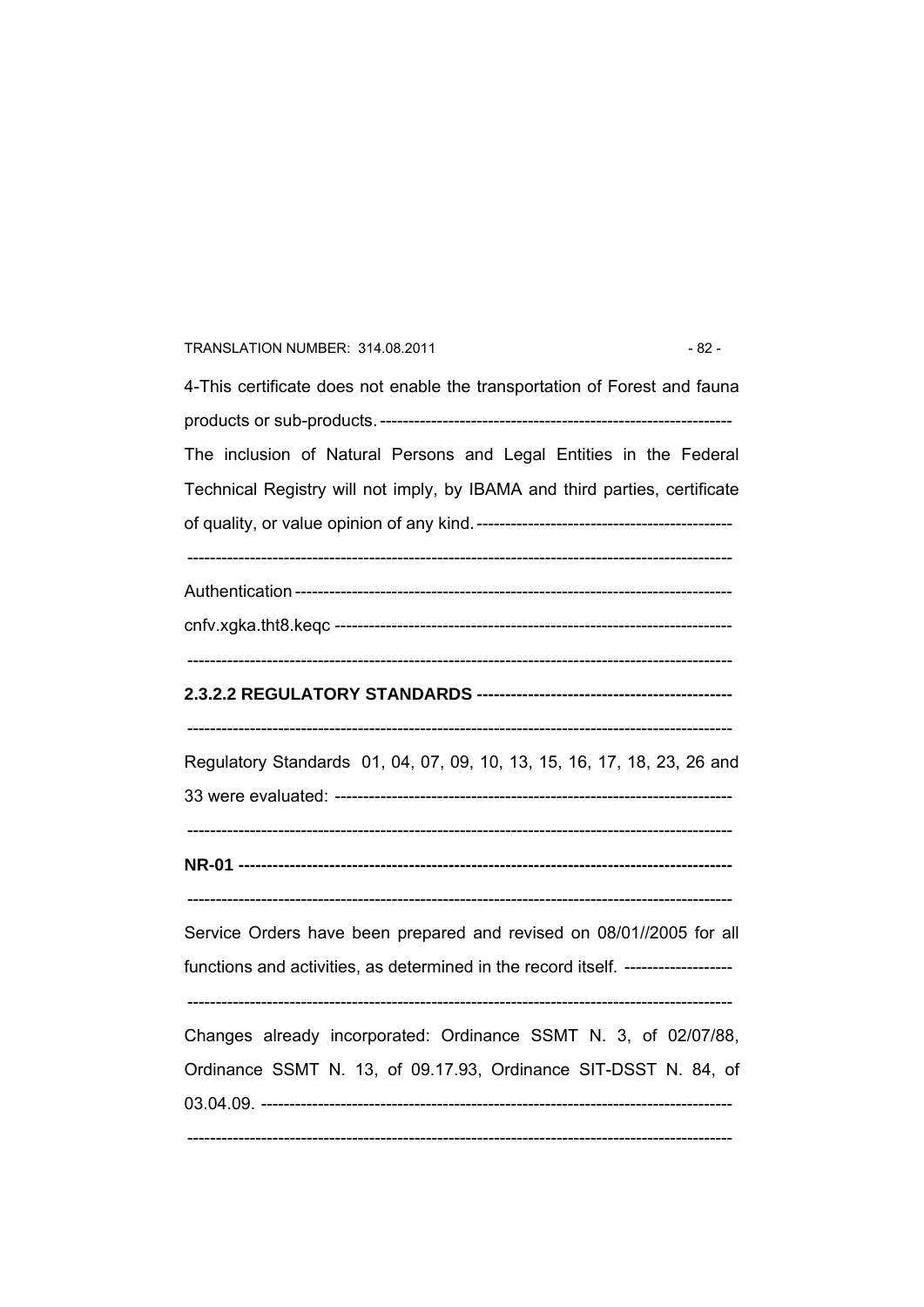| TRANSLATION NUMBER: 314.08.2011                                                |  |  |  |
|--------------------------------------------------------------------------------|--|--|--|
|                                                                                |  |  |  |
| Update of SESMT Structure, filed at MTE-DRT on 01/08/2010. The                 |  |  |  |
| present structure of SESMT consists of the unit of Pindamonhangaba by:         |  |  |  |
| Occupational Safety Engineer - Viviane Braga Alves---------------------------- |  |  |  |
|                                                                                |  |  |  |
| Occupational Physician - Antonio Fausto Ribeiro Pimentel ------------------    |  |  |  |
|                                                                                |  |  |  |
|                                                                                |  |  |  |
|                                                                                |  |  |  |
|                                                                                |  |  |  |
|                                                                                |  |  |  |
| This study showed the Professional Registration Form, Enrollment               |  |  |  |
|                                                                                |  |  |  |
|                                                                                |  |  |  |
| The DCMSO decument prepared by Nevelis was sheeked. We sheeked                 |  |  |  |

The PCMSO document prepared by Novelis was checked. We checked the certificates of occupational health (ASO) of employees interviewed,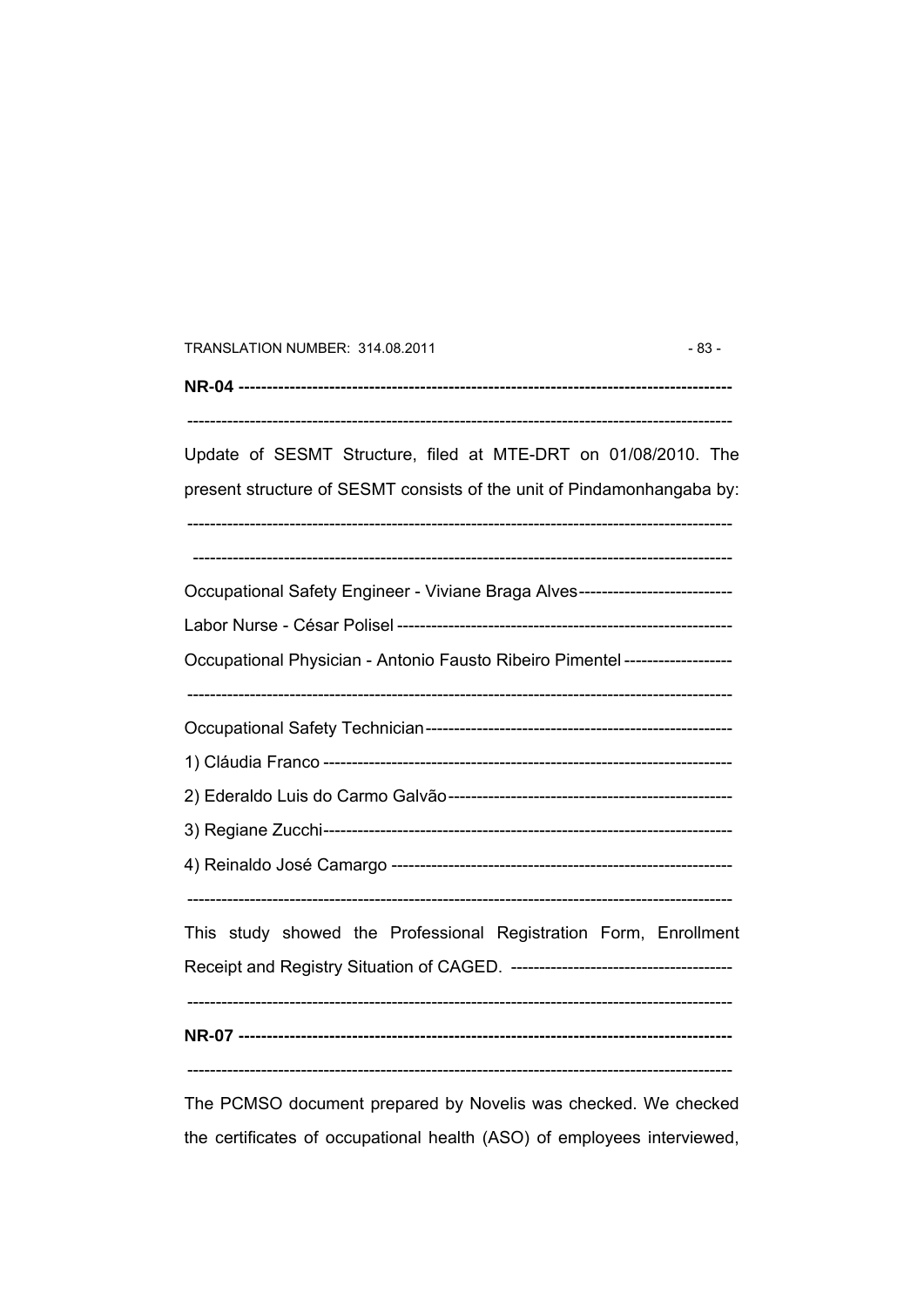#### TRANSLATION NUMBER: 314.08.2011 - 84 -

and found that there is a routine of medical examinations. The PCMSOs available are adequate, and no non-conformities were found. Through the PI-90-0087-1, and PCMSO registration in G:\Security\13 Files ---------

------------------------------------------------------------------------------------------------

|  | SGI\OHSAS18001\4.4.6 - Operational Control\PI-Occupational |
|--|------------------------------------------------------------|

------------------------------------------------------------------------------------------------

Novelis's PPRA was presented. Control of this process through the PPRA - PI-90-0074-1 and PPRA register in G:\Security\13 Files, SGI\OHSAS18001\4.4.6 - Operational Control\PI-Occupational Health\ PPRA relative to 2009 / 2010. The PPRA made available are adequate and no non-conformities were found. ----------------------------------------------

------------------------------------------------------------------------------------------------

**NR-10 ---------------------------------------------------------------------------------------** 

------------------------------------------------------------------------------------------------

Actions were defined to fit in the detailed analysis of this NR: Evidence of compliance by: Procedure for Control of Hazardous Energy - PI-90-0076- 1 Report of Electrical Facilities filed in Engineering: Developed in 2001, revised in 2003 by the company Ambiental Assessoria de Segurança de Trabalho. -----------------------------------------------------------------------------------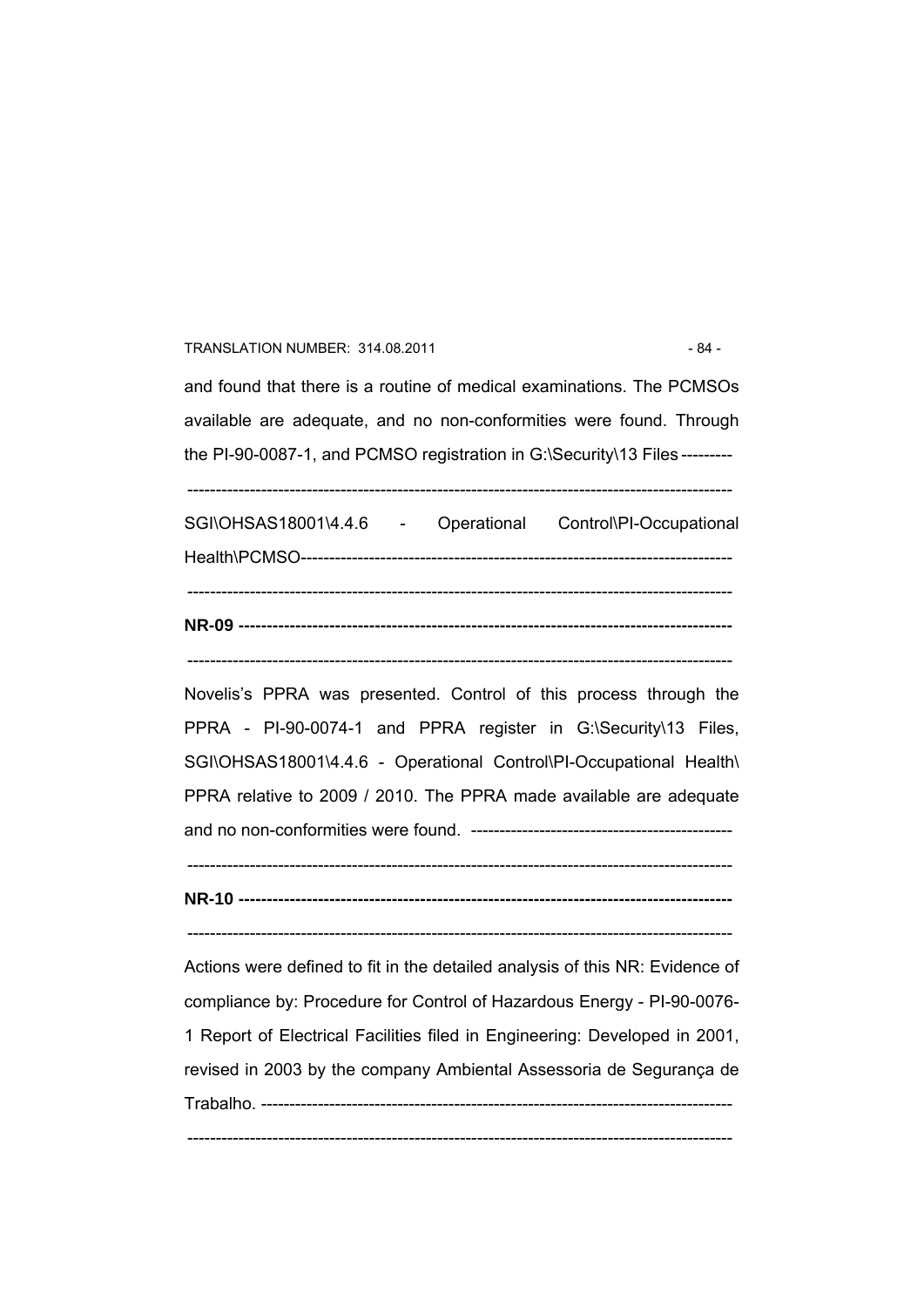TRANSLATION NUMBER: 314.08.2011 - 85 -The actions relating to NR 10 are underway in the unit, and the guide is complete. ---------------------------------------------------------------------------------- ------------------------------------------------------------------------------------------------ The adequacy actions of NR10 are being addressed and monitored through the SAC No. 0011/2010. ---------------------------------------------------- ------------------------------------------------------------------------------------------------ **NR-13 ---------------------------------------------------------------------------------------**  ------------------------------------------------------------------------------------------------ Actions were defined to fit in the detailed analysis of this NR: Pressure vessels are controlled by the MAXIMO software. Medical records concerning the inspection and monitoring are appropriate and filed in Engineering --------------------------------------------------------------------------------  $-$ **NR-15 and 16 -----------------------------------------------------------------------------**  ------------------------------------------------------------------------------------------------ The activities were evaluated as to insalubrity as described in "Technical Report of Environmental Conditions at Work", Novelis--------------------------------------------------------------------------------------------------------------------------- Pindamonhangaba has unhealthy activities in the area of Remelting (DC's, Melters and Holders) and pays the appropriate additional fee for insalubrity. (Insalubrity level Medium). The hazardous activities declared by the company are Radiological Protection Area, Warehouse and

Working with Electricity. The company declared that it complies with the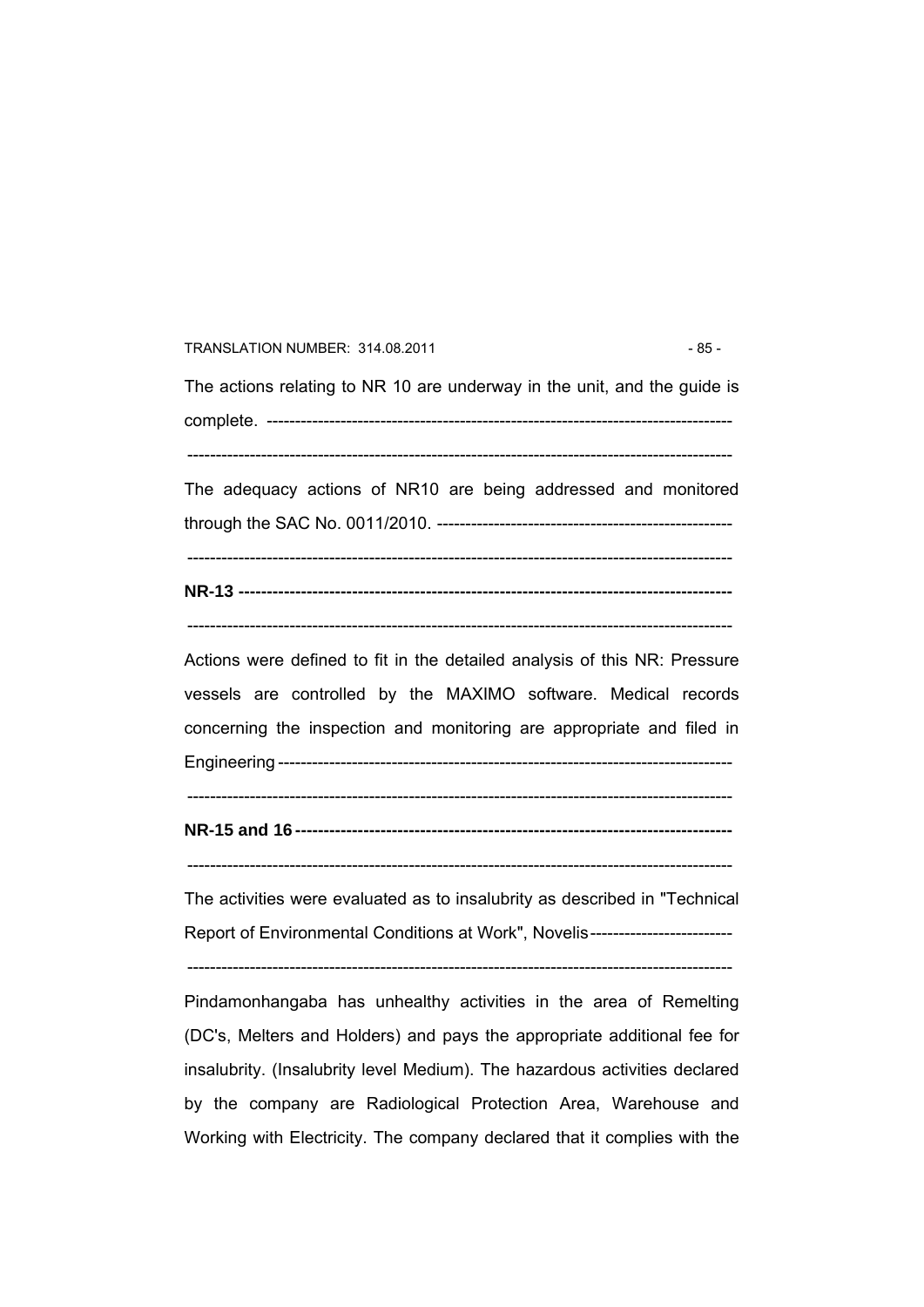#### TRANSLATION NUMBER: 314.08.2011 - 86 -

payment of additional fee as to the insalubrity of outsourced personnel who perform this activity, but did not provide documented evidence of this action. -------------------------------------------------------------------------------------- ------------------------------------------------------------------------------------------------

**NR-17 ---------------------------------------------------------------------------------------** 

Through the Procedure of Ergonomics Applied to Work - PI-90-0097-1. Approval of attachment II of NR 17 by Ordinance SIT/DSST No. 9 of 03/30/07. -----------------------------------------------------------------------------------

------------------------------------------------------------------------------------------------

**NR-18 ---------------------------------------------------------------------------------------** 

The companies hired for civil construction are monitored from Work Permit as per PI-90-0077-1. ----------------------------------------------------------

 $-$ 

**NR-23 ---------------------------------------------------------------------------------------** 

The company's facilities were approved by the Fire Department as per Certificate of Good Standing. ---------------------------------------------------------

------------------------------------------------------------------------------------------------

The company has a fire fighting system, including the audible alarm and a trained emergency brigade. PI-90-0010-1 - Emergency Preparedness and Response, PI-90-0095-1 - Inspection of Fire and Emergency and Fire Equipment, PI-90-0098-1 - Hot Work - Guidelines for Fire Protection - Practices of Installation and Project Criteria JPE-PINDA3-AX-IE 1302 filed in the Project Area. ---------------------------------------------------------------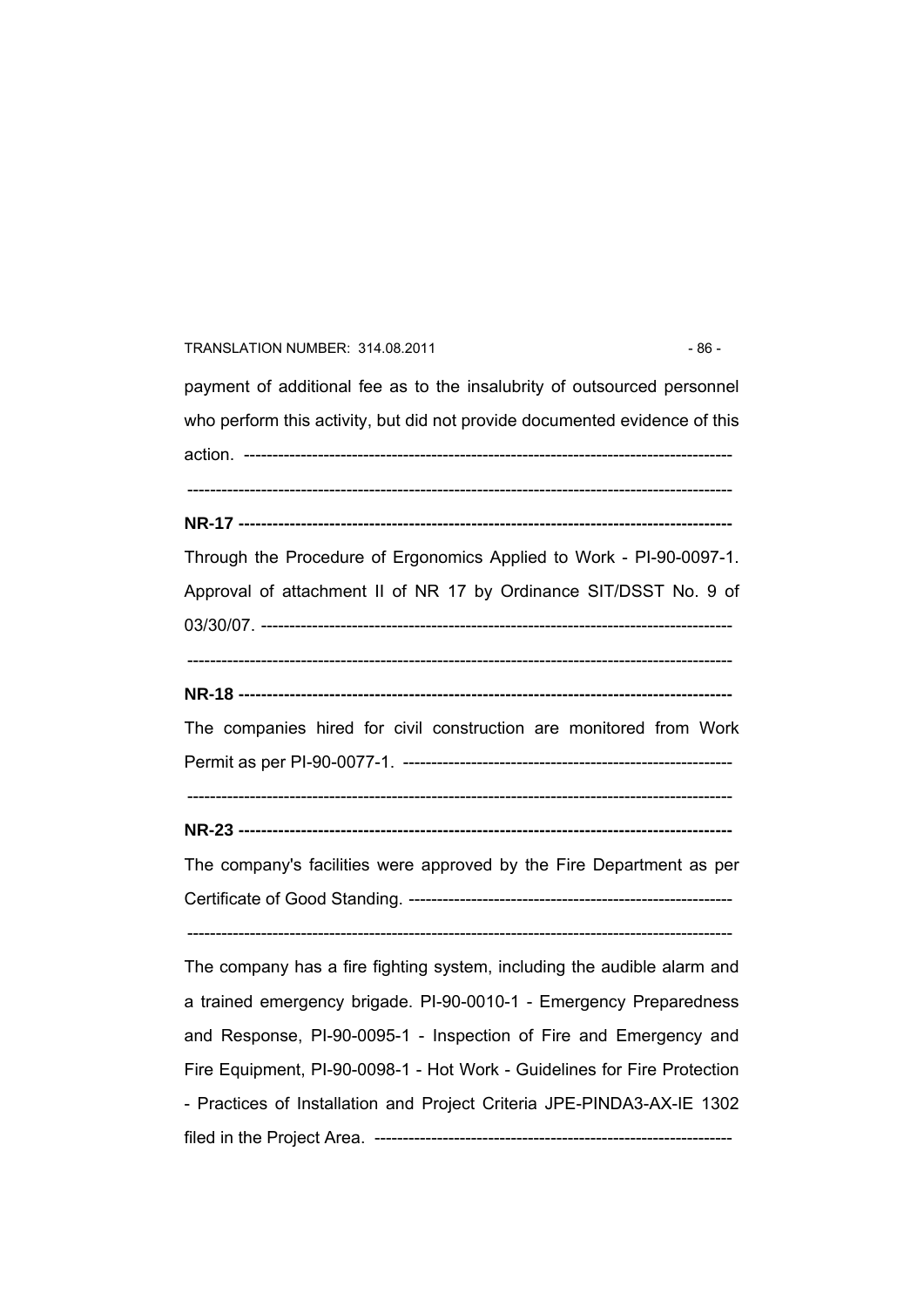TRANSLATION NUMBER: 314.08.2011 - 87 -

 $-$ **NR-26 ---------------------------------------------------------------------------------------**  ------------------------------------------------------------------------------------------------

Non-compliance pointed in the previous evaluation as to the identification of chemicals stored in the center of special waste has not been fully complied. It was found that all stored products have an identification tag, but these tags do not fully comply with item 26.6 of NR "Preventive Labeling", so that the dangers related to hazardous and harmful waste to health, and the measures to be taken in case of accidents are clear and available to the workers who perform transportation, control and handling, specifically those listed below: ------------------------------------------

------------------------------------------------------------------------------------------------

26.6.4. - Where it can occur mixtures of two or more chemical substances, with properties that vary, in type and degree from those of the components separately considered, the label should highlight the hazardous properties of the end product. ----------------------------------------- ------------------------------------------------------------------------------------------------ 26.6.5. - The label must include the following topics: -------------------------- ------------------------------------------------------------------------------------------------ TECHNICAL PRODUCT NAME; ---------------------------------------------------- WORD OF WARNING designating the degree of risk; -------------------------R-PHRASES; -----------------------------------------------------------------------------

PREVENTIVE MEASURES COVERING THOSE TO BE TAKEN; ---------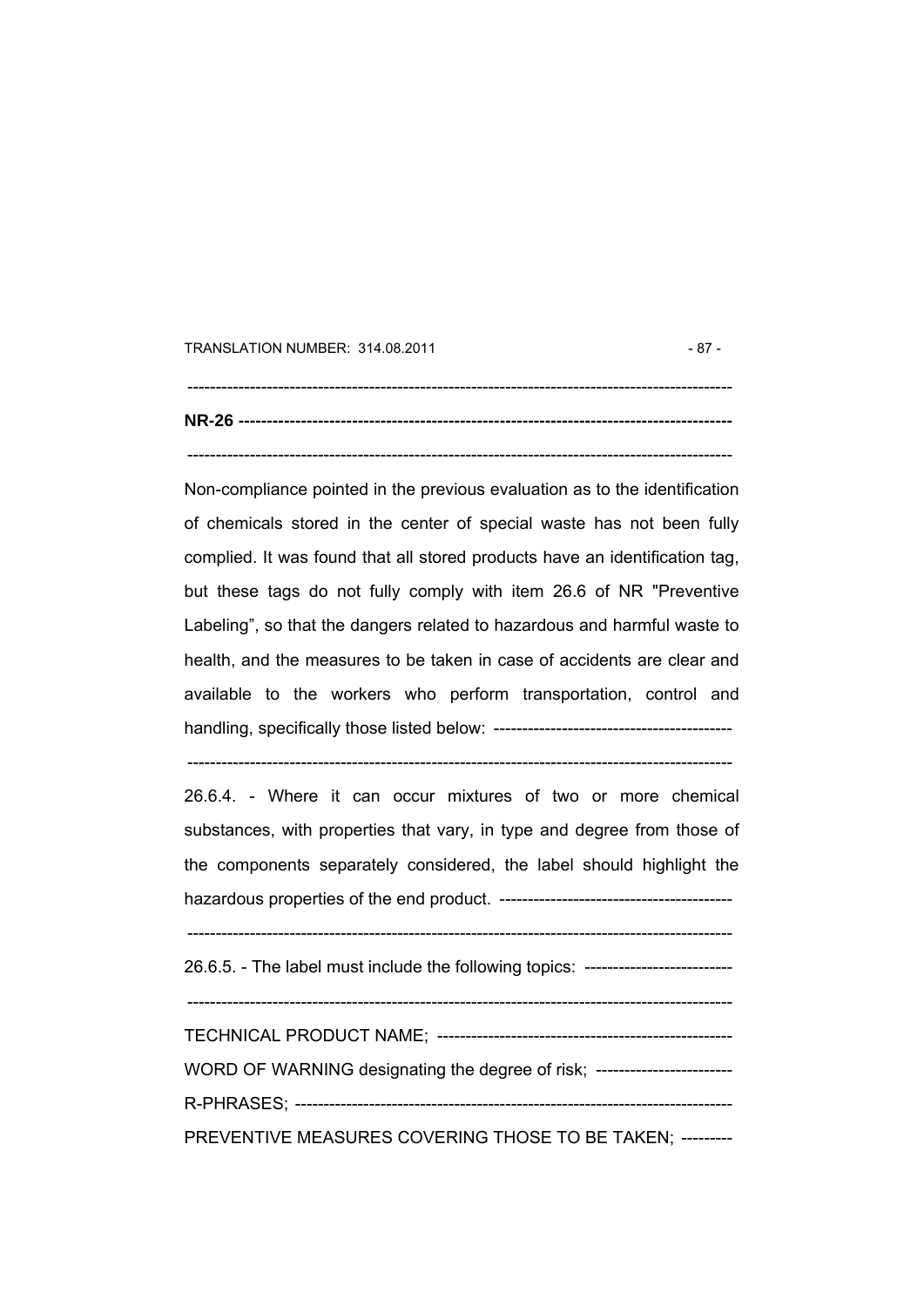TRANSLATION NUMBER: 314.08.2011 - 88 -FIRST AID; -------------------------------------------------------------------------------- INFORMATION FOR PHYSICIANS, in cases of accidents, and SPECIAL INSTRUCTIONS IN CASE OF FIRE, ---------------------------------------------- SPILL OR LEAK, when appropriate. -----------------------------------------------

26.6.6. - In the fulfillment of the provision in the previous item the following procedure will have to be adopted: -------------------------------------

------------------------------------------------------------------------------------------------

------------------------------------------------------------------------------------------------

Full technical name, the label specifying the nature of the chemical. Example "Corrosive Acid", "Lead Compound", etc. In any situation, the identification should be adequate, to allow the choice of correct medical treatment, in case of accident. -------------------------------------------------------

 $-$ 

Word of Warning - The words of warning that should be used are: -------- "DANGER" to indicate substances that have a high risk. --------------------- "CAUTION" for substances presenting medium danger ----------------------- "ATTENTION" for substances that pose slight risk. ----------------------------

------------------------------------------------------------------------------------------------

Indication of Risk - The indications will inform about the risks related to the handling of habitual use or reasonably foreseeable use of the product. Examples: "EXTREMELY FLAMMABLE", "HARMFUL IF ABSORBED THROUGH THE SKIN", etc. ----------------------------------------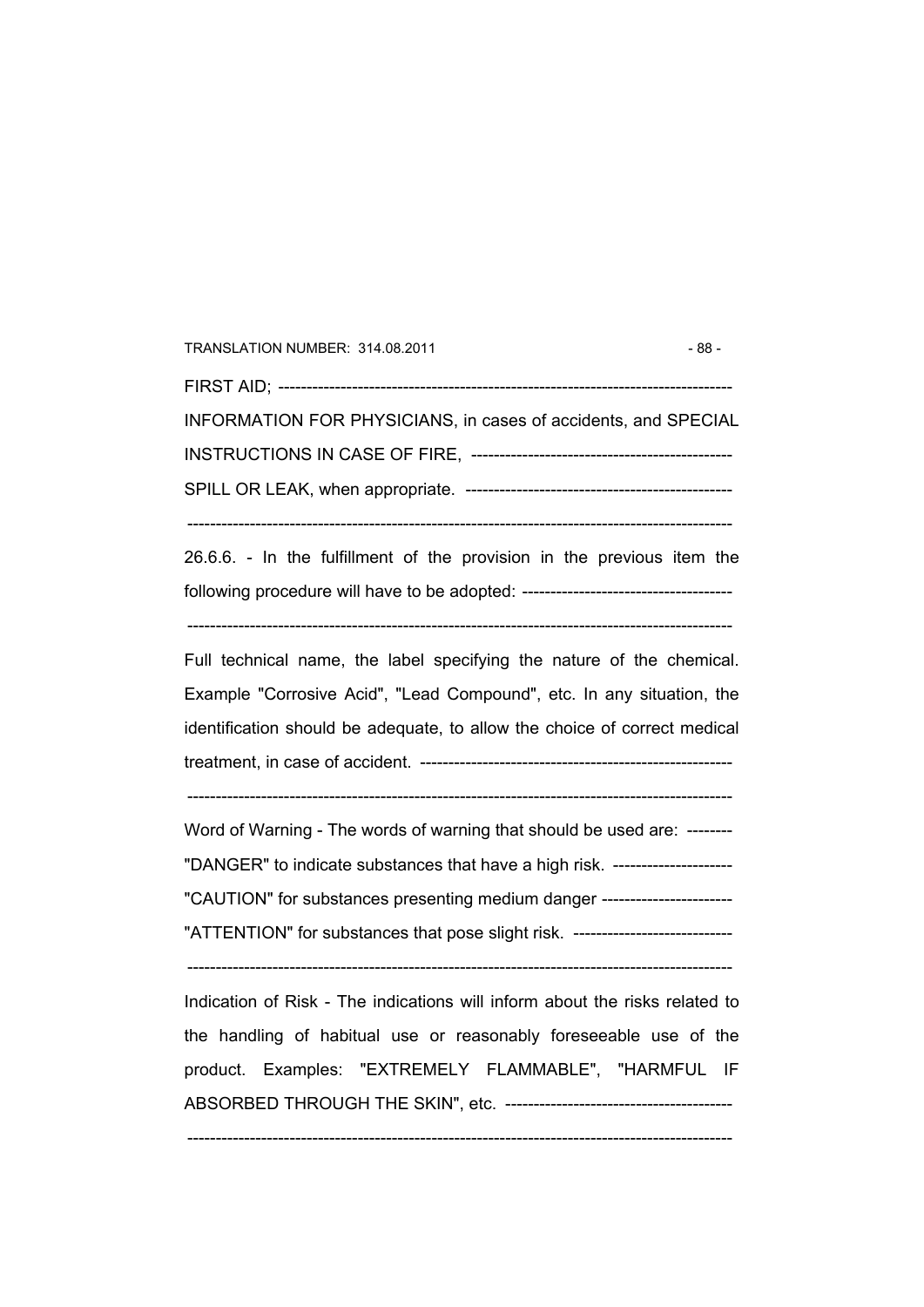#### TRANSLATION NUMBER: 314.08.2011 - 89 -

Preventive Measures - Its purpose is to establish other measures to be taken to avoid injury or damage arising out of the risks pointed out.. Examples: "KEEP AWAY FROM THE HEAT, SPARKS AND OPEN FLAME" and "AVOID BREATHING DUST". --------------------------------------

First Aid - Specific measures can be taken before the doctor arrives. -----

------------------------------------------------------------------------------------------------

 $-$ **NR-33 ---------------------------------------------------------------------------------------** 

------------------------------------------------------------------------------------------------

Novelis has confined spaces, which are not designed for continuous human occupancy and has limited means of entry and exit, where existing ventilation is insufficient to remove contaminants or where there might be a deficiency or enrichment of oxygen. The technician responsible for this standard was formally designated; the existing confined spaces were identified; the specific risks of each confined space were identified; the management in work safety and health in confined space was implemented; through technical measures of prevention, administration, personal and emergency and rescuing, so as to guarantee environments with adequate work conditions on a permanent basis. ---------------------------------------------------------------------------------------

------------------------------------------------------------------------------------------------

The guarantee of continuing training of workers on the risks, emergency and rescue control measures in confined spaces were performed in 2008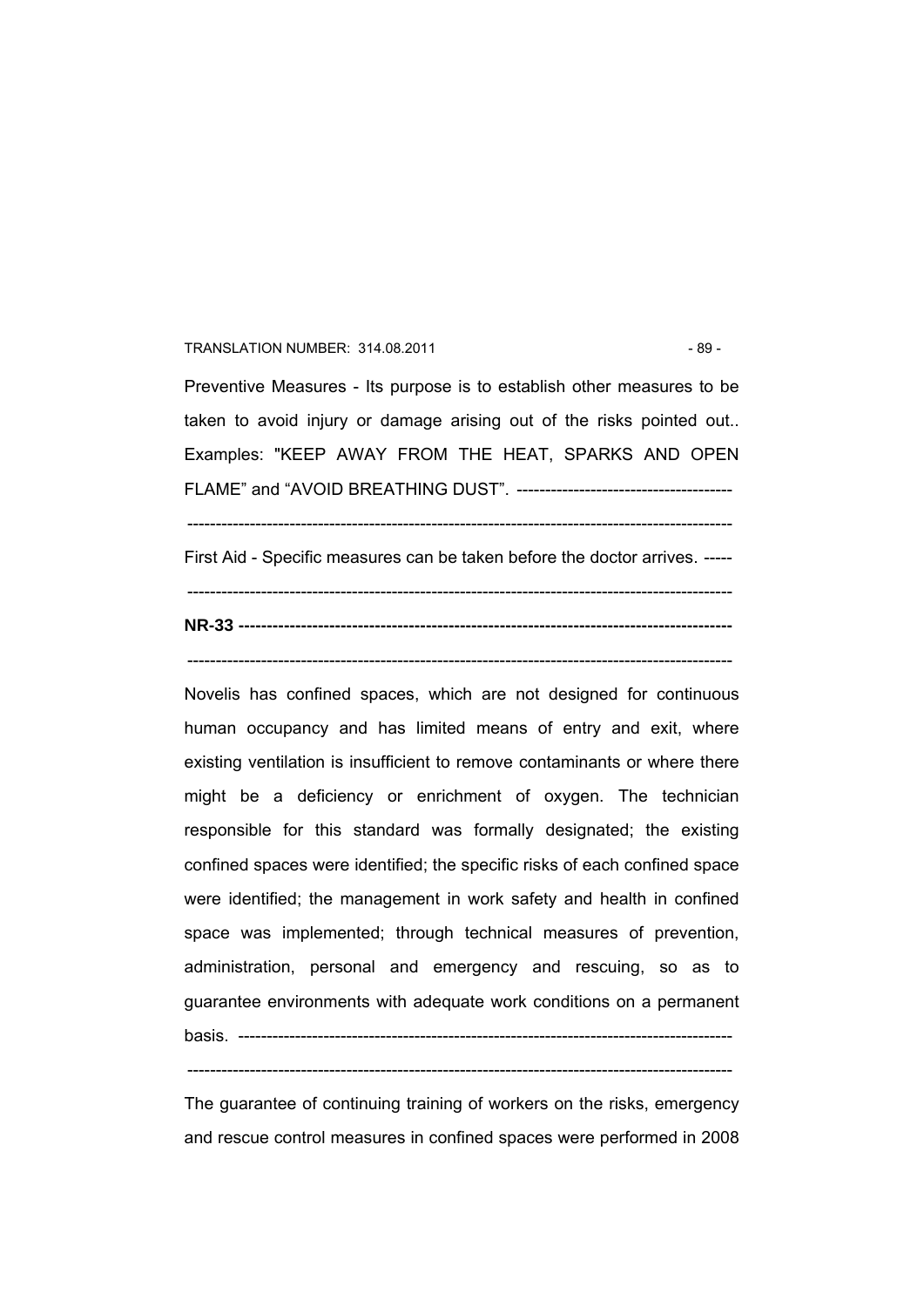#### TRANSLATION NUMBER: 314.08.2011 - 90 -

and are already being recycled in 2009 and 2010. The Work Permit relative to the access to confined space only occurs after its issuance, in

writing, as per model included in the <attached CD-SGI Folder>.-----------

------------------------------------------------------------------------------------------------

Novelis provides information to contractors about risks in areas where its activities will be developed and requires the training of these workers, monitors the implementation of security and health measures for the employees of contractors providing the means and conditions for them to act in accordance with this NR. Control measures for each access to confined spaces are communicated. -----------------------------------------------

**------------------------------------------------------------------------------------------------** 

**RDC 216/04 – Services of Meal Supply**------------------------------------------

 $-$ 

The License for the Cafeteria No. 257 was checked – validity: 10/14/2009 – issued by the Department of Protection to Sanitary Risk and Damage to Health – Sanitary Surveillance of Pindamonhangaba. In addition, it was presented the Inspection Report No. 023/2009, of July 14, 2009, relative to adequacies in the structure of the Cafeteria. ----------------------------------

------------------------------------------------------------------------------------------------

**No. CEVS 353800601-863-000218-1-4 – Health Station Operation License-------------------------------------------------------------------------------------**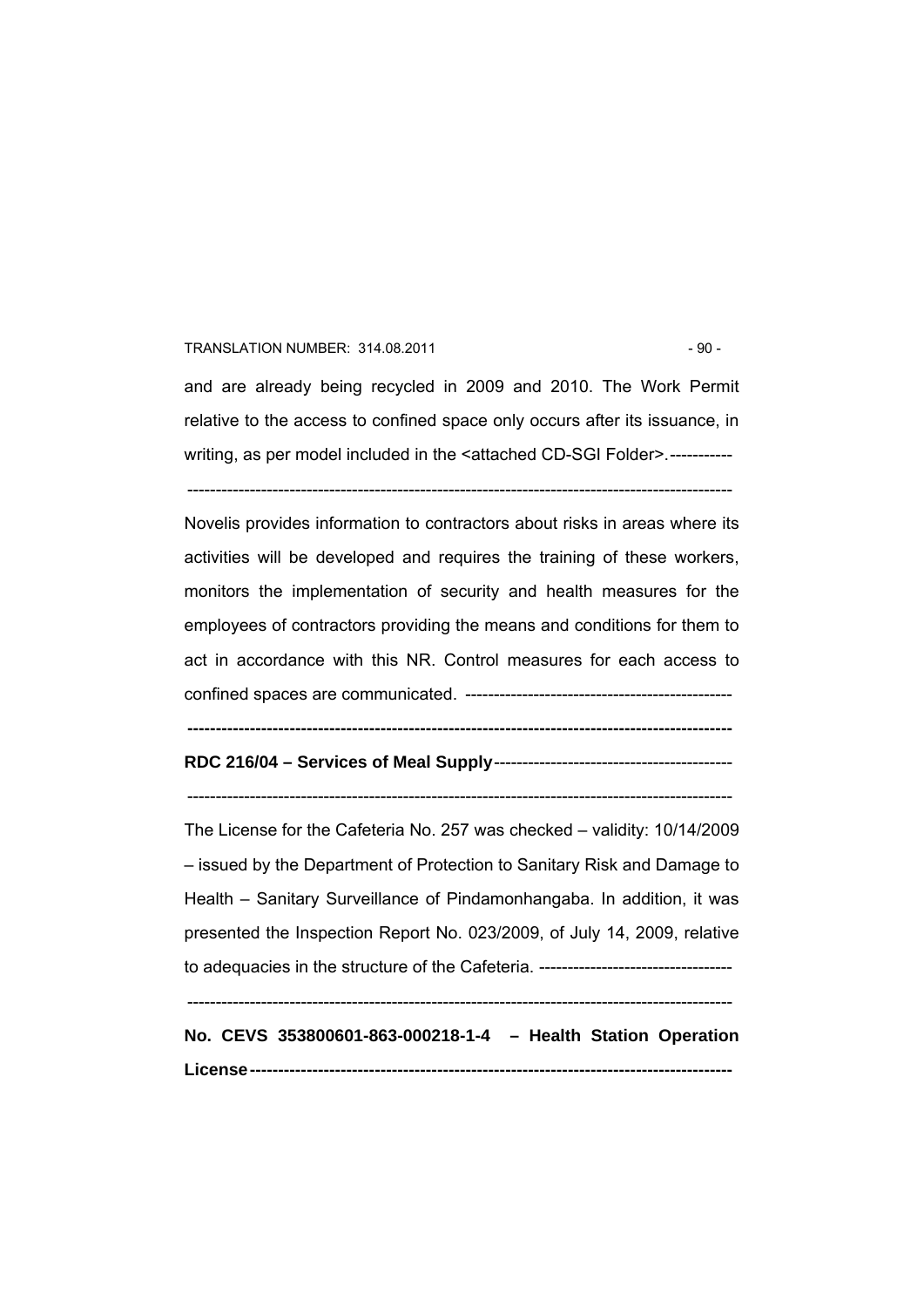### TRANSLATION NUMBER: 314.08.2011 - 91 -

Validity 02/07/2012 Issued by the Department of Protection to Sanitary Risk and Damage to Health – Sanitary Surveillance of Pindamonhangaba. --------------------------------------------------------------------- ------------------------------------------------------------------------------------------------

**2.3.2.3. LABOR LEGISLATION -----------------------------------------------------** 

**------------------------------------------------------------------------------------------------** 

Employees and service providers evaluated have an individual employment contract and registration in their Work Permit. Social burdens relative to INSS and FGTS are regularly collected. -----------------

------------------------------------------------------------------------------------------------

An employee interviewed Mr. Felipe Matus Batista Lobato Siqueira temporary employee declared developing the administrative function, declared receiving his salary on time, meet working hours compatible with the activities he performs. He said he does not receive differential treatment in relation to the employees of Novelis. ------------------------------

------------------------------------------------------------------------------------------------

The maximum work hours are respected; we checked the timesheet control records and hour banks and could not identify any irregularity. ---

------------------------------------------------------------------------------------------------

During the period of this evaluation, it was not identified in the project any worker under the age of 18 or any practice that resembled forced labor. The company declared that it adopts as principles the hiring only of those over 18 years of age and the internal banning of any forced work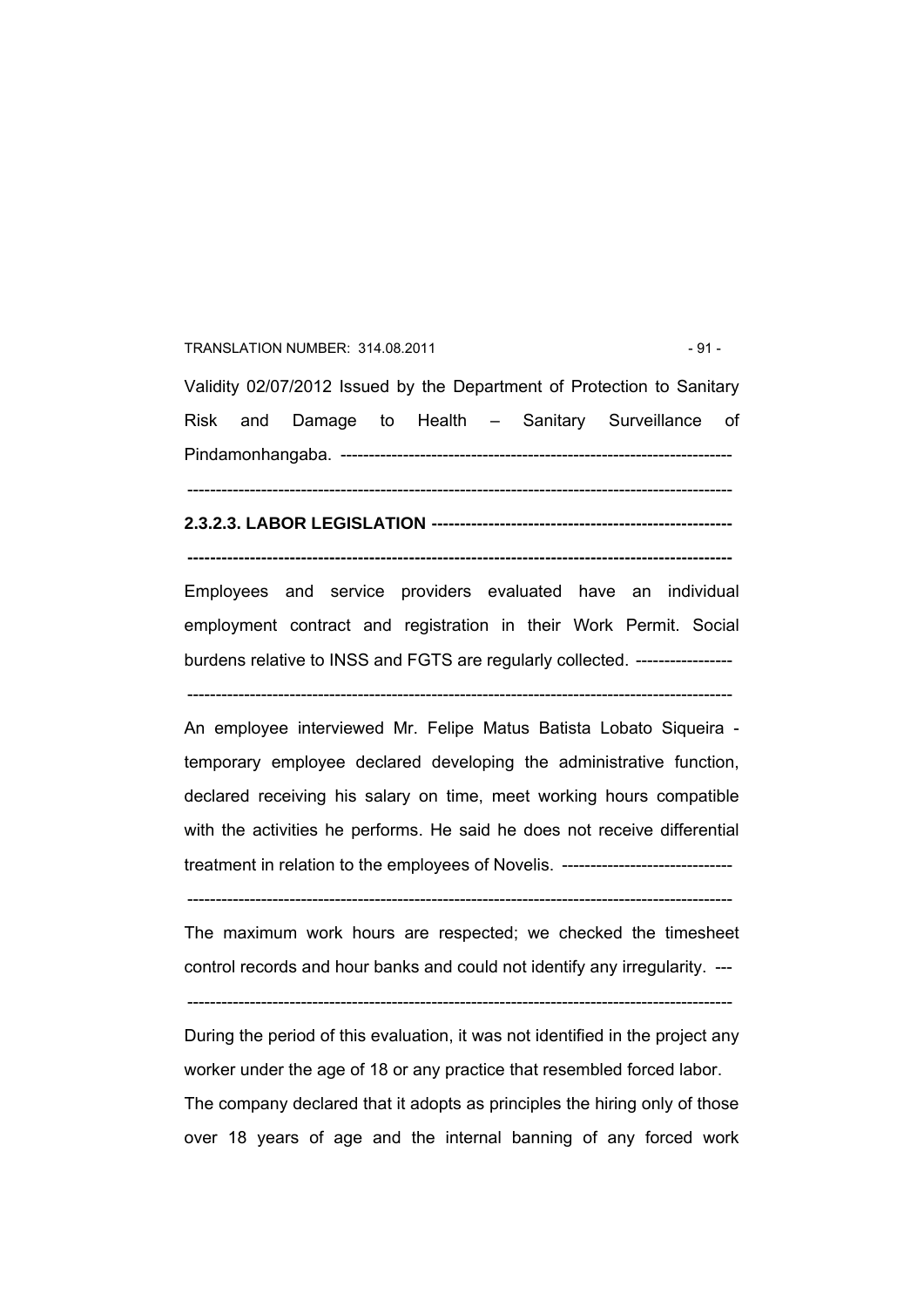#### TRANSLATION NUMBER: 314.08.2011 - 92 -

practice, and that it also checks outsourced companies and contractors with respect to these requirements, has control via contract with clauses that ensure that these practices are not adopted by suppliers. --------------

------------------------------------------------------------------------------------------------

It was made available for verification the Social Security Collection Form - GPS of Novelis, with the payment made. ---------------------------------------

 $-$ 

Poornata - PMS - Performance Management - It is the system that is based on the Individual Performance Management of Novelis's employees. --------------------------------------------------------------------------------

------------------------------------------------------------------------------------------------

The scale for the evaluation of objectives at Poornata is: ---------------------

- ► FBE = Far Below Expectation = < 60%-----------------------------------------
- ► BE = Below Expectation = 60% to 89% ----------------------------------------
- ► ME = Meets Expectation = 90% to 109% --------------------------------------
- ► EE = Exceeds Expectation = 110% to 119%----------------------------------
- ► FEE = Far Exceeds Expectation = >120%-------------------------------------

------------------------------------------------------------------------------------------------

Cycle of People Management---------------------------------------------------------

 $-$ 

The figure presents arrows from one square to another forming a cycle between the sentences. ---------------------------------------------------------------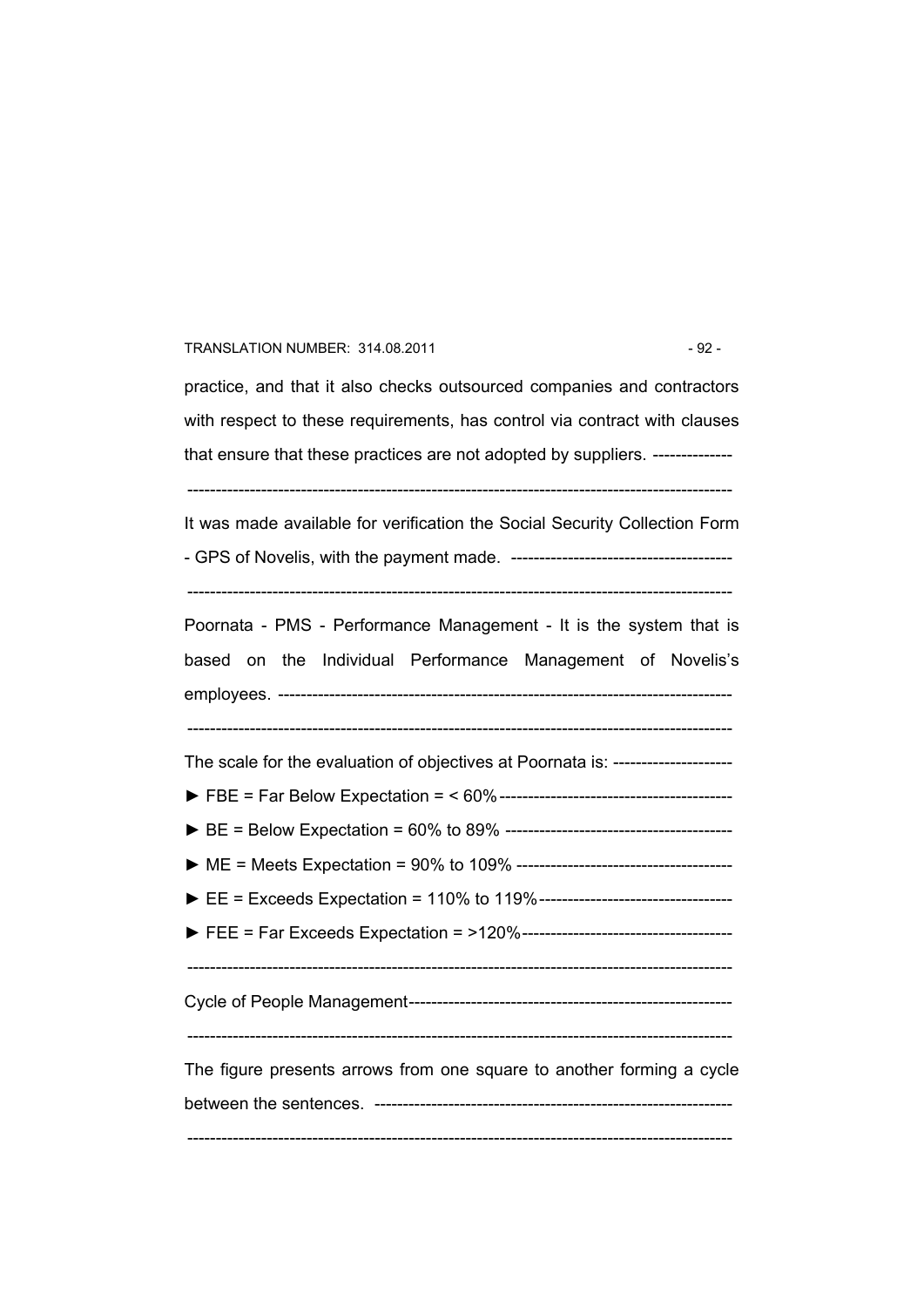| TRANSLATION NUMBER: 314.08.2011                                                 | $-93-$ |
|---------------------------------------------------------------------------------|--------|
|                                                                                 |        |
|                                                                                 |        |
| Planning of Personnel, Location & "Talent Review" ----------------------------- |        |
|                                                                                 |        |
| Revision of Individual Objectives (Mid-Year Review) --------------------------- |        |
|                                                                                 |        |
|                                                                                 |        |

## **2.3.3.IFC PERFORMANCE STANDARDS----------------------------------------**

**------------------------------------------------------------------------------------------------** 

**2.3.3.1.STANDARD 1 - SYSTEM OF MANAGEMENT AND SOCIO-ENVIRONMENTAL ASSESSMENT ------------------------------------------------** 

------------------------------------------------------------------------------------------------

**A. PROJECT DEFINITION, INITIAL SCREENING, IDENTIFICATION OF STAKEHOLDERS AND INFORMATION COLLECTION ---------------------** 

------------------------------------------------------------------------------------------------

G15. The **identification of stakeholders includes, in a broad way, the definition of several individuals or groups that might have an interest in the project or that might affect or be affected by it. The identification process of stakeholders includes different steps such as:** (i) the identification of people, groups or local communities that might be affected by the project, positively or negatively, directly or indirectly, employing special effort to identify those who are directly affected, including those in disadvantage or vulnerable; (ii) identification of broader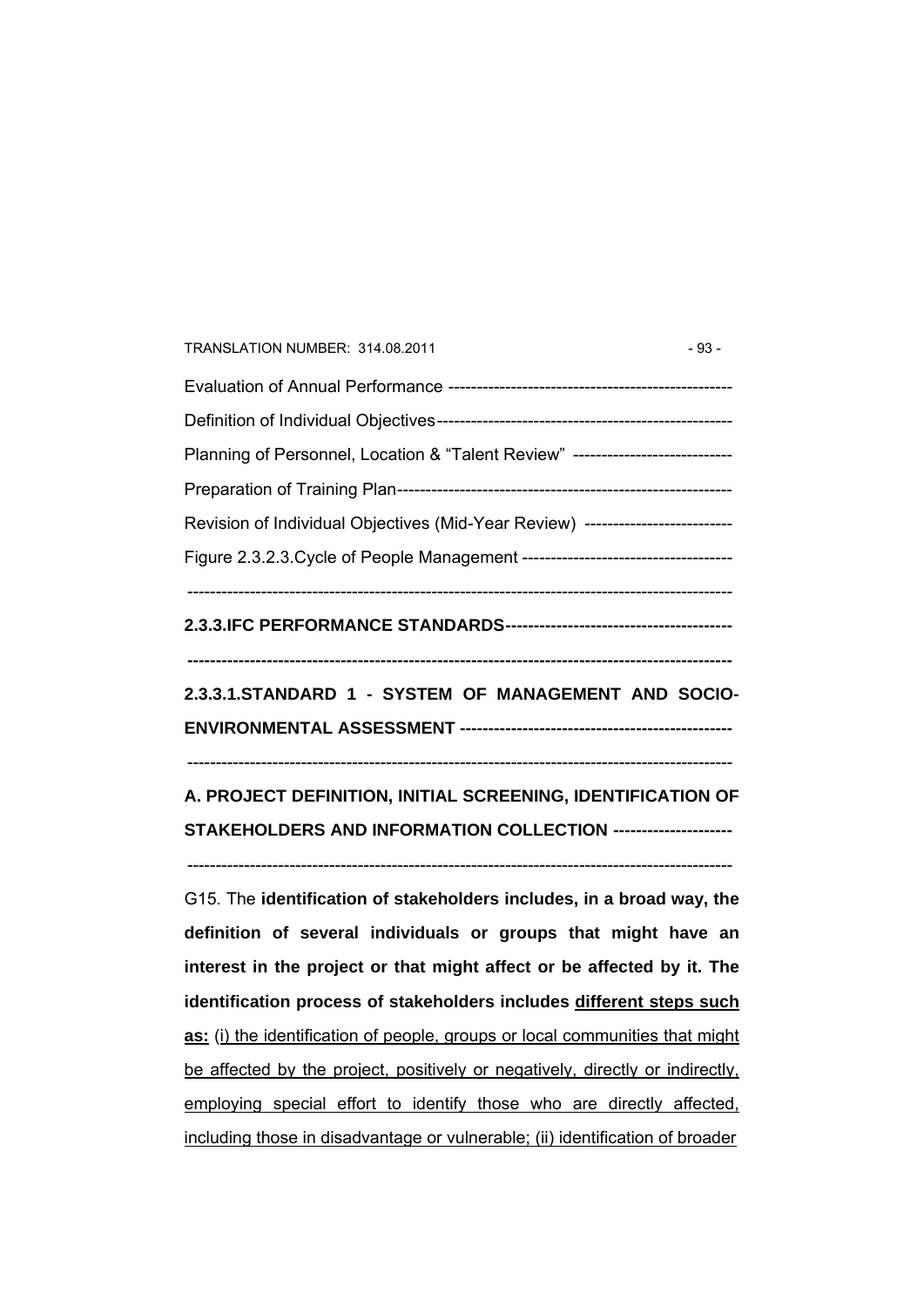#### TRANSLATION NUMBER: 314.08.2011 - 94 -

 stakeholders who might influence the project results because of their knowledge about the affected communities or their political influence over them; (iii) identification of the legitimate representatives of the stakeholders, including elected employees, non-elected community leaders, leaders of informal or traditional community institutions and senior citizens who are part of the affected community, and (iv) mapping of the impact zones by means of the insertion of the affected groups and communities in a geographical area, which will help the client define or refine the area of influence of the project (see paragraph 5 of the Performance Standard 1, and paragraphs G18 and 22 below). -------------

------------------------------------------------------------------------------------------------

G16. The basic information collection phase is an important step and quite often necessary of the evaluation process in order to provide the definition of the possible impacts and risks of a project. The collection of basic information should describe the relevant existing conditions, such as physical, biological, medical and socioeconomic conditions. The analysis of specific impacts for a project or site must be based on primary current and verifiable information. References pertaining to secondary information on the area of influence of the project are acceptable, but even so, it may be necessary to collect primary information from field research so as to establish the appropriate bases for the potential impacts and risks of the proposed project. It is possible to find relevant data in several academic studies, studies performed by NGOs and by the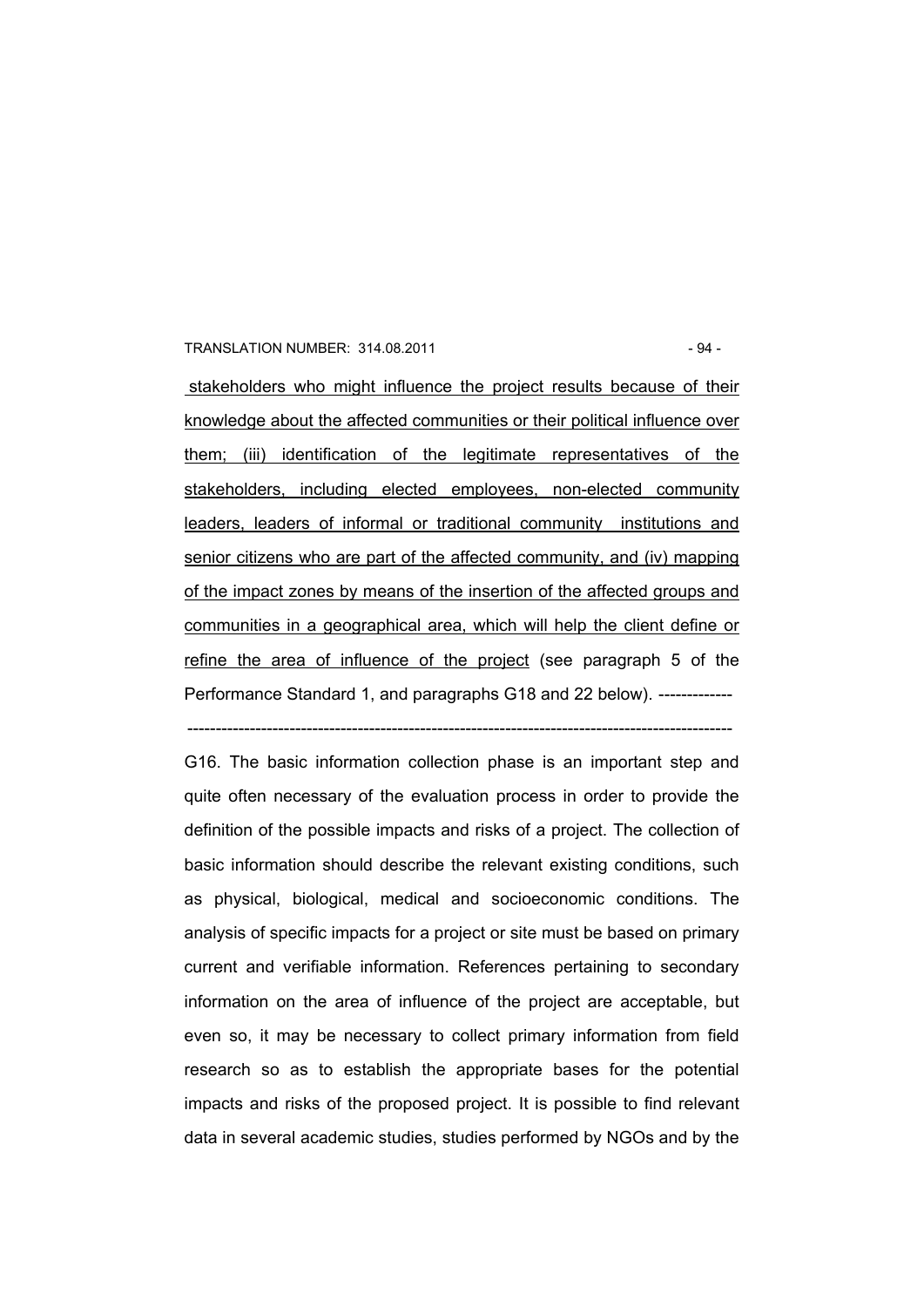#### TRANSLATION NUMBER: 314.08.2011 - 95 -

host government. However, customers should carefully evaluate the sources and possible data gaps. Basic and accurate information is essential, as a result of the rapidly changing situations, such as the immigration of people before the start of a project or development, or the lack of data about people or disadvantaged or vulnerable groups within an affected community, can seriously influence the effectiveness of social mitigation measures. One should clearly identify the limitations of data, such as the reach and quality of available data, assumptions and important gaps in the data, as well as the uncertainties associated with predictions. ---------------------------------

The fourth paragraph of this Standard specifies that the Socio-Environmental Assessment should take into account, in an integrated manner, all the possible risks and social and environmental impacts of the project, including the issues identified in the performance standards 2 to 8, which necessarily implies the prior consideration of possible risks and impacts related to the work and work conditions, to pollution, to the community's health and safety, to involuntary resettlement and to the preservation of biodiversity, among others. ---------------------------------------

------------------------------------------------------------------------------------------------

The study presented for evaluation of compliance with these items was the Environmental Descriptive Memorial - MDA of the Plant and of the Venus Project, prepared as a requirement for environmental licensing by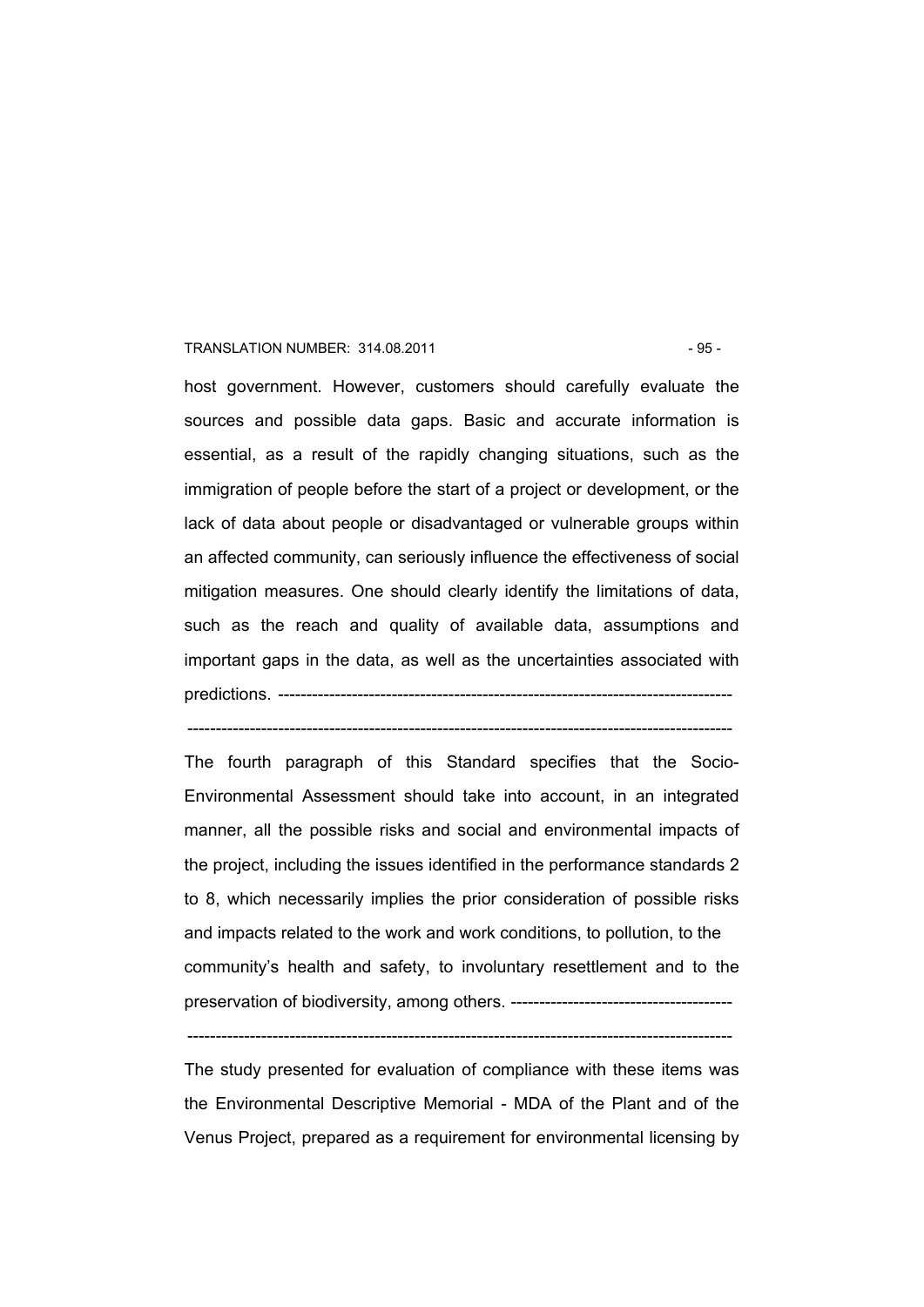#### TRANSLATION NUMBER: 314.08.2011 - 96 -

the competent state agency. In spite of fully meeting as a requirement for environmental licensing (since the licenses were issued), this study does not envisage all contents provided by Performance Standard 1. MDA does not address risks and impacts related to work and work conditions, community's health and safety, involuntary resettlement and preservation of biodiversity. This study deals only with risks and impacts related to pollution. However, it is emphasized that the company, although it does not meet these requirements in its entirety, has proven its commitment to socio-environmental issues from the beginning of the project, considering the actions of social welfare, environmental management certification (ISO 14001) and implementation under development of Standard OHSAS 18001 (health and safety of the work - certificate valid until February 13, 2013). ---------------------------------------------------------------------

------------------------------------------------------------------------------------------------

As to the identification of stakeholders, the MDA does not mention the presence of families in the area of deployment and communities in the area of influence of the project and briefly describes their main characteristics, but did not assess possible social risks, does not propose the monitoring action, although it proposes and, in order to minimize the potential impacts, it has already performed a few prevention actions (military police, secretariat of social action, availability of recreational activities, etc). ---------------------------------------------------------------------------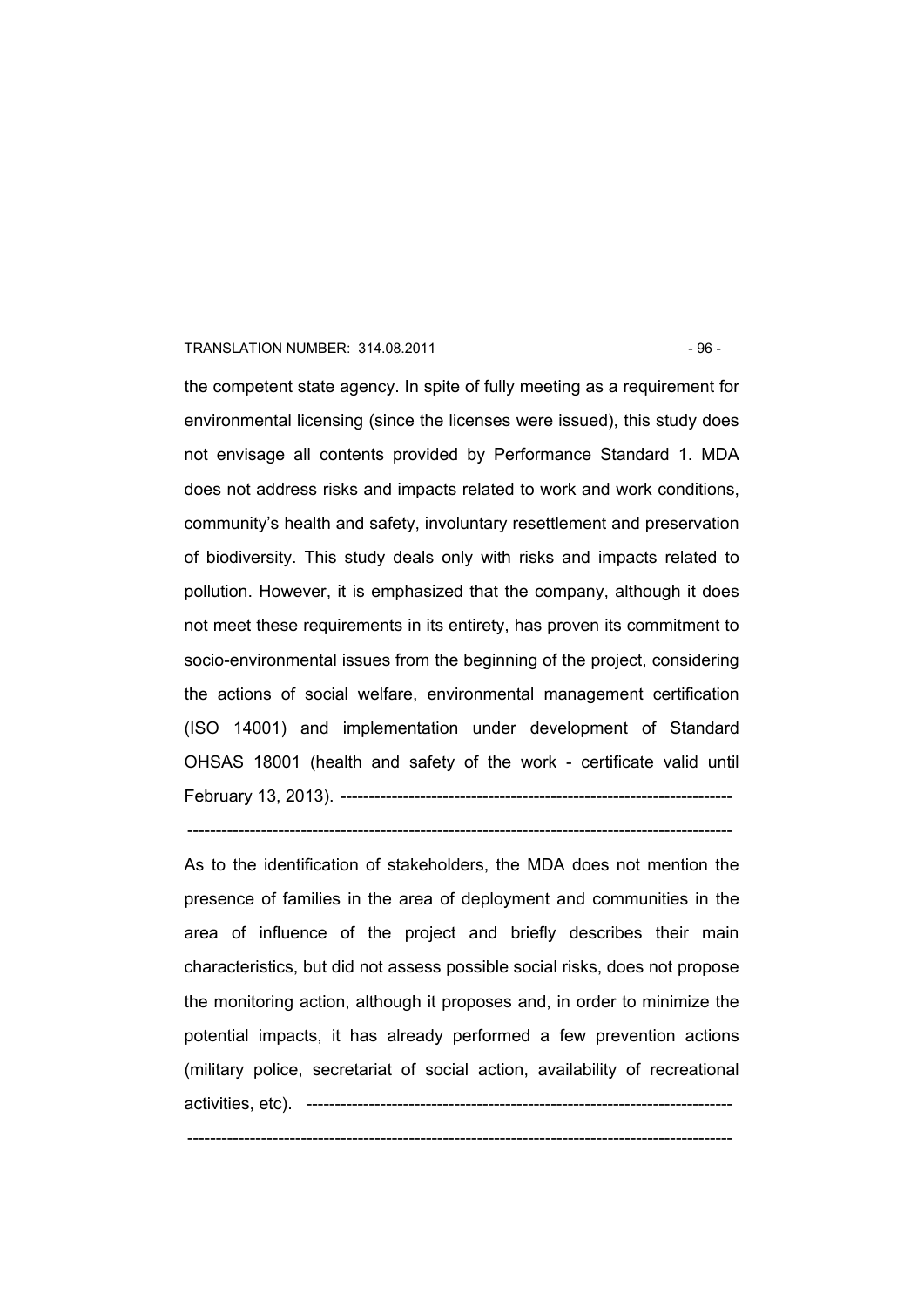#### TRANSLATION NUMBER: 314.08.2011 - 97 -

Although there has not been any formal analysis in accordance with these requirements of the guide, the company expressed consideration of several alleged issues, but understands that many of these issues are relevant to analysis and control routines of public agencies, where the project is installed. Among these issues is information concerning the basic information collection phase necessary to develop an initial assessment considering comprehensively the social and environmental risks and impacts of the project. -----------------------------------------------------

------------------------------------------------------------------------------------------------

In order to improve the exchange of information between stakeholders, the company provides the document "Communication with Stakeholders" that is available at the entrance of the unit to address issues that are common to all involved. ----------------------------------------------------------------

------------------------------------------------------------------------------------------------

During the audit it was evident that the Model Manual in Social Responsibility prepared in order to set guidelines and assumptions that guide the decision on the social and environmental investments of Novelis was in place. -------------------------------------------------------------------

 $-$ 

The manual establishes procedures and standards that should govern the relationship of Novelis with the community. This document contains information on how corporate social responsibility will be practiced and presents reflections on how it has been carried out so far. -------------------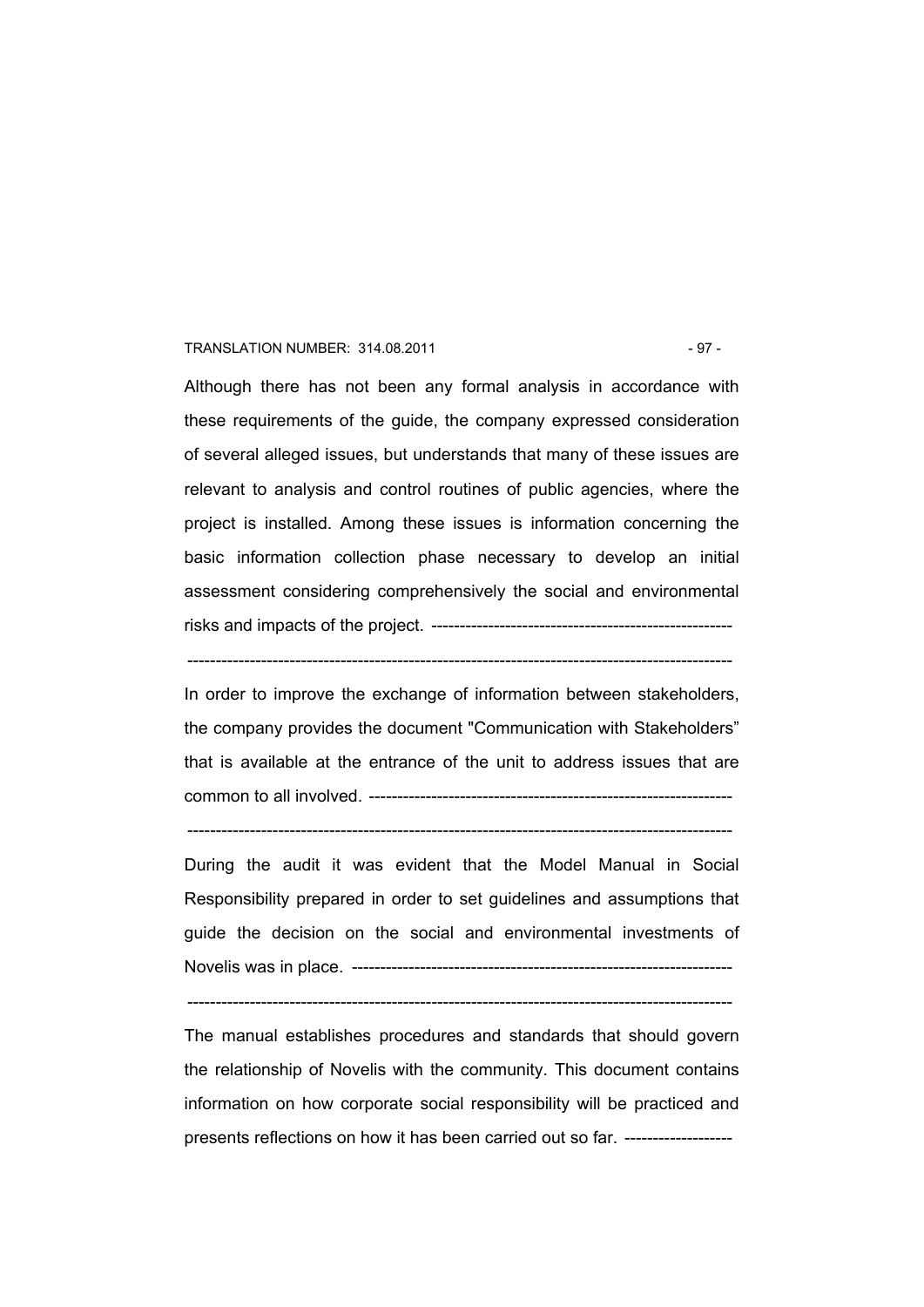TRANSLATION NUMBER: 314.08.2011 - 98 -

## **Initial flowchart evaluation ----------------------------------------------------------**

------------------------------------------------------------------------------------------------

| Supplier             | Inputs    | <b>Process</b>                                    | Outpu                 | Customer       |
|----------------------|-----------|---------------------------------------------------|-----------------------|----------------|
| S                    | Projects  | $Project \rightarrow Evaluate$                    | ts                    | s              |
| Partner              | Suggestio | $Scope \rightarrow Evaluate$                      | Defin                 | Communi        |
| s/                   | ns        | $Resources \rightarrow Requests$                  | ed                    | ty             |
| Cultural             |           | Approval $\rightarrow$ Discloses $\rightarrow$ Ex | Projec                | Governm        |
| Produce              |           | ecutes                                            |                       | ent            |
| rs                   |           |                                                   |                       | <b>Novelis</b> |
|                      |           |                                                   |                       |                |
| <b>Input Metrics</b> |           | <b>Process Metrics</b>                            | <b>Output Metrics</b> |                |

Figure 2.3.3.1.a. Old Flowchart-------------------------------------------------------

------------------------------------------------------------------------------------------------

The flowchart above reflects in a summarized way the process for definition of social investments until November 2009.

The new manual describes the community as a strategic audience for Novelis and so it has established policies that guide decisions on the socio-environmental relationship and the investments at the communities in which Novelis operates. ------------------------------------------------------------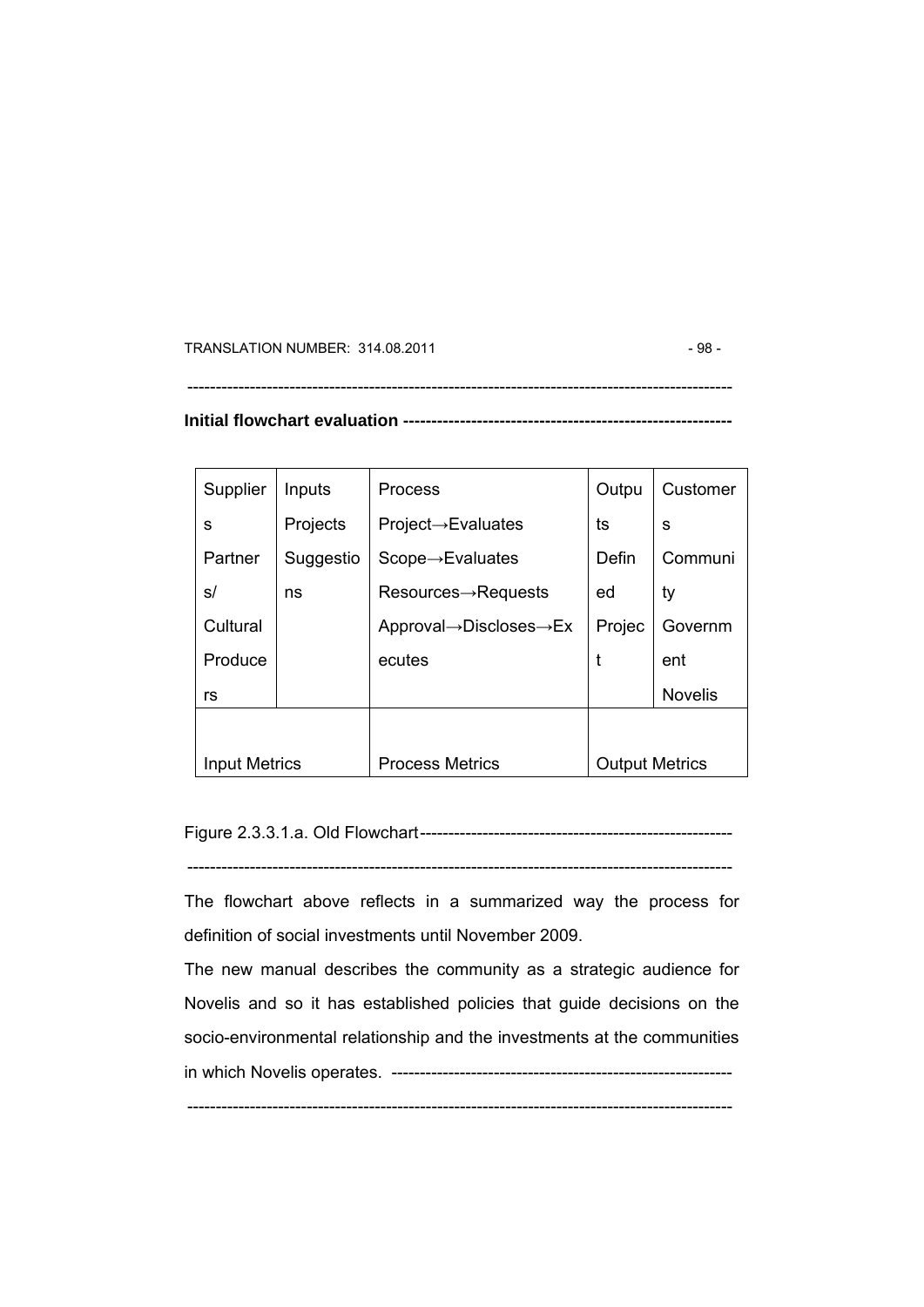# Environment and Recycling →Novelis Community Responsibility and Care →Dialog ----------------------------------------------------------------------------- Environment and Recycling →Novelis Community Responsibility and Care →Local Development ------------------------------------------------------------ ------------------------------------------------------------------------------------------------ Figure 2.3.3.1.b. New management model of RS of Novalis Brasil --------  $-$ The group has defined and approved with the Board a revision of the Policy of Social Responsibility, which encompasses the mission, vision, focus and target audience below: --------------------------------------------------- ------------------------------------------------------------------------------------------------ Each circle has a different color. -----------------------------------------------------  $-$ **Vision: To be recognized as a leading company by its contribution to the social and economic development of the communities where it acts, by means of sustainable actions related mainly with environmental preservation.-------------------------------------------------------- ------------------------------------------------------------------------------------------------ Mission: Foster the development of the communities where we operate by means of sustainable actions of environmental preservation. ----------------------------------------------------------------------------- ------------------------------------------------------------------------------------------------ Focus:** --------------------------------------------------------------------------------------

TRANSLATION NUMBER: 314.08.2011 - 99 -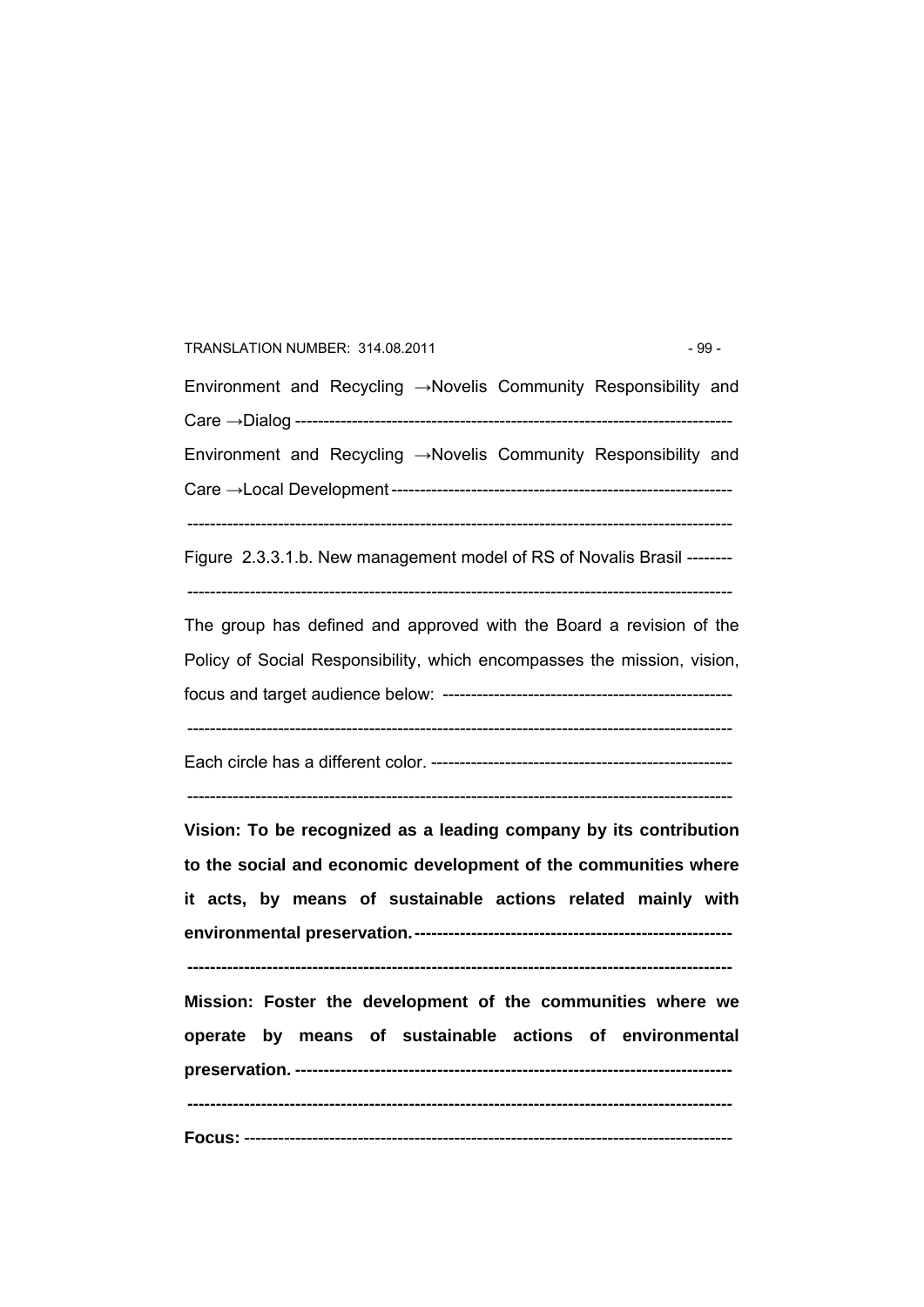#### TRANSLATION NUMBER: 314.08.2011 100 - 100 -

**Redefined Flowchart – Projects Requested:** ---------------------------------- Consultation to public power / local leadership→Fill out form of external

evaluation (stage 1) and analyzes demand →Approved or Rejected; if approved move on to →Meeting with partner to request project in accordance with the focus and criterion I→Partner presents project→Fills out form of selection and prioritization (stage 2)  $\rightarrow$  it can be approved or rejected. If rejected  $\rightarrow$  Partner redoes project (B). If approved, there are three options: →--------------------------------------------------------------------------

 $-$ 

Option 01→The Project is not included in Incentive Law→It calls for partner's documentation→Documentation is checked→there is option of being approved or rejected; if rejected→Sends letter Nice No, if approved→Committee's Analysis→with the options of approved and rejected; if rejected→ sends letter Nice No, in case of approval there are two possibilities:→ -----------------------------------------------------------------------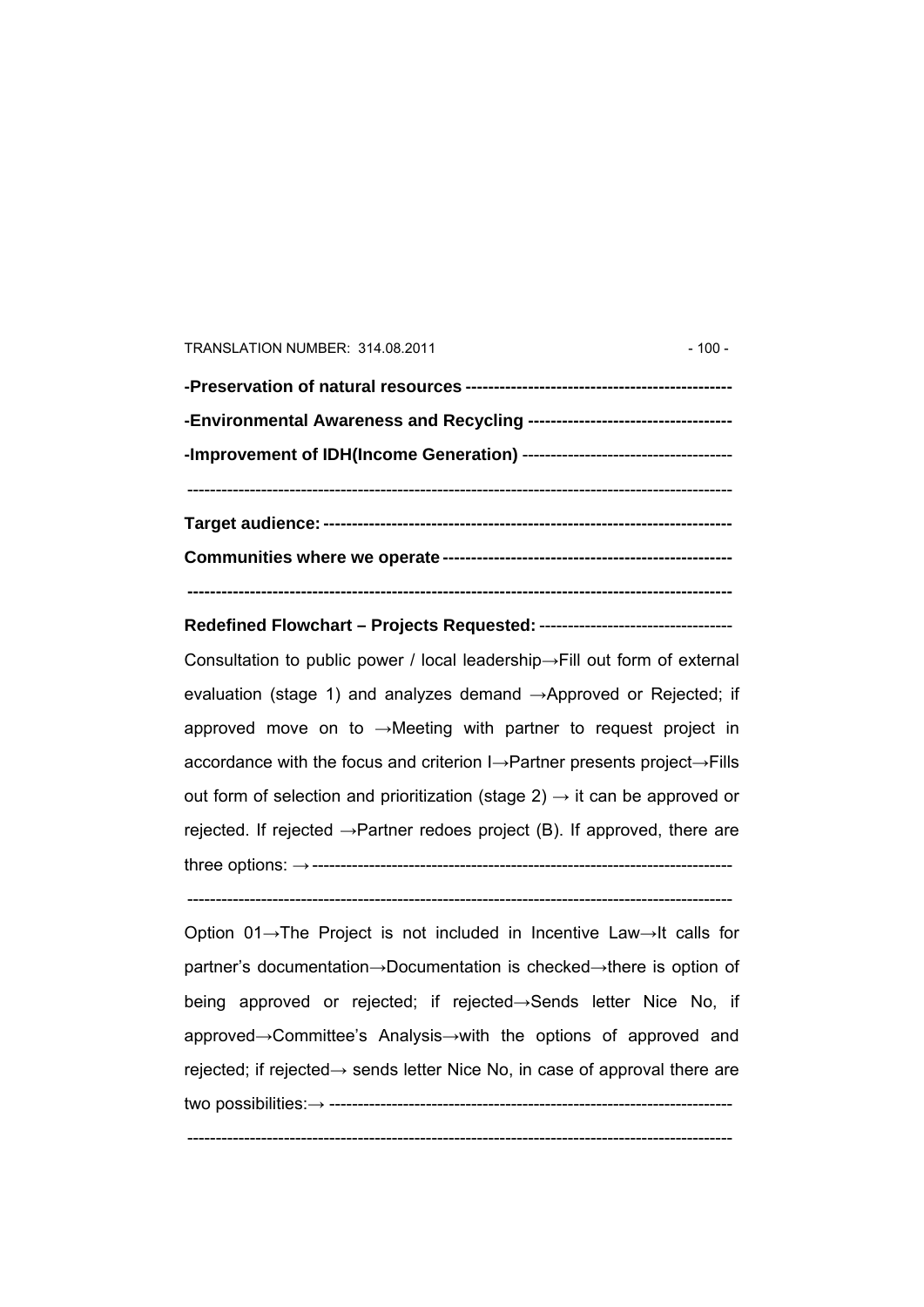#### TRANSLATION NUMBER: 314.08.2011 - 101 -

1st: The Project has a possibility or is already approved by Incentive Law→Checks with public power and local leadership if the Project is conforming and fills out external evaluation form (stage 3)  $\rightarrow$ Refers to the committee→Requests approval from Board Directors→ with two options – approved or rejected; if rejected→ Sends letter Nice No., if approved →Requests financial approval→with the possibility of approved or rejected; if rejected  $\rightarrow$  Letter Nice No., if approved $\rightarrow$  Positive return to partner→implementation→Involvement of public power / local leadership→Disclosure→Beginning-------------------------------------------------

------------------------------------------------------------------------------------------------

2nd: The project is likely to be approved by Incentive Act  $\rightarrow$  Sends for approval of Incentive Laws→ with an option to be approved or rejected; if rejected →checks with public power and local leadership if the Project is conforming and fills out external evaluation form (stage 3)→Refers to the committee→Requests approval from the Board of Directors →with two options – approved or rejected; if rejected→Letter Nice No., if approved→Requested financial approval→with the possibility of approved or rejected; if rejected→ Letter Nice No., in case of approved→Positive return to partner→implementation→Involvement of public power / local leadership→Disclosure→Beginning.----------------------

If approved→Requests documentation→Checks with Public Power and local leadership if project is conforming and fills out external evaluation

<sup>------------------------------------------------------------------------------------------------</sup>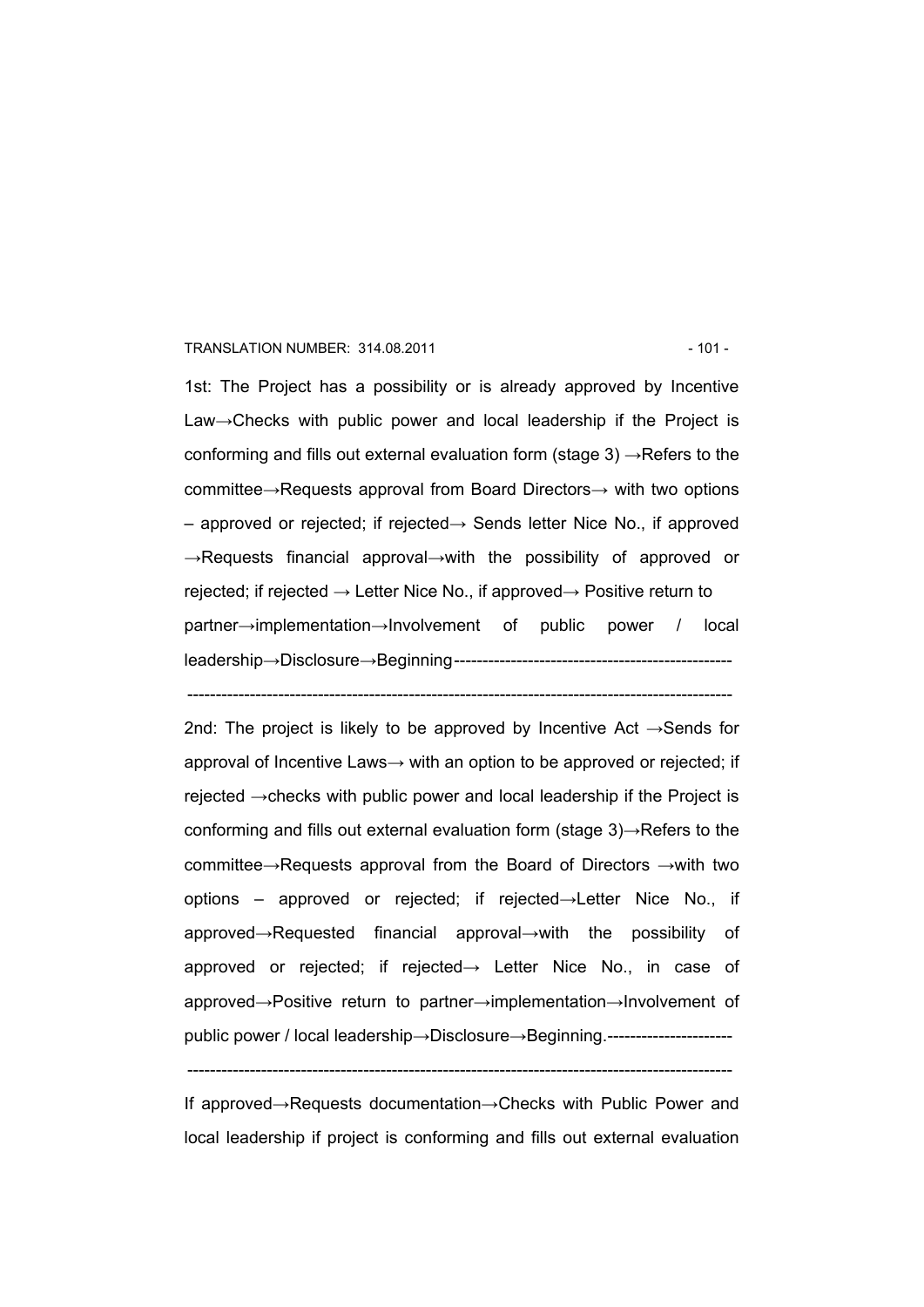#### TRANSLATION NUMBER: 314.08.2011 12 - 102 -

form (stage 3)→Refers to the committee→Requests approval from the Board→with two options approved or rejected; if rejected→Letter Nice No., if approved→Requests financial approval→with the possibility of approved or rejected; if rejected→Letter Nice No., if approved→Positive return to partner→implementation→Involvement of public power / local leadership→Disclosure→Beginning. ------------------------------------------------

 $-$ 

Option 2:The project is already included in Incentive Act→Requests documentation of partner and project→Checks documentation→There is option of approved or rejected; if rejected→Sends letter Nice No., if approved→Analysis of the Committee→with the options of approved and rejected; if rejected→sends letter Nice No., in the case of approved, there are two possibilities:→ -----------------------------------------------------------------

------------------------------------------------------------------------------------------------

1º: The project is likely to be approved or is already approved by Incentive Act →checks with public power and local leadership if the Project is conforming and fills out external evaluation form (stage 3)→Refers to the committee→Requests approval from the Board of Directors →with two options – approved or rejected; if rejected→Letter Nice No., if approved→Requests financial approval→with the possibility of approved or rejected; if rejected→ Letter Nice No., in case of approved→Positive return to partner→implementation→Involvement of public power / local leadership→Disclosure→Beginning. ----------------------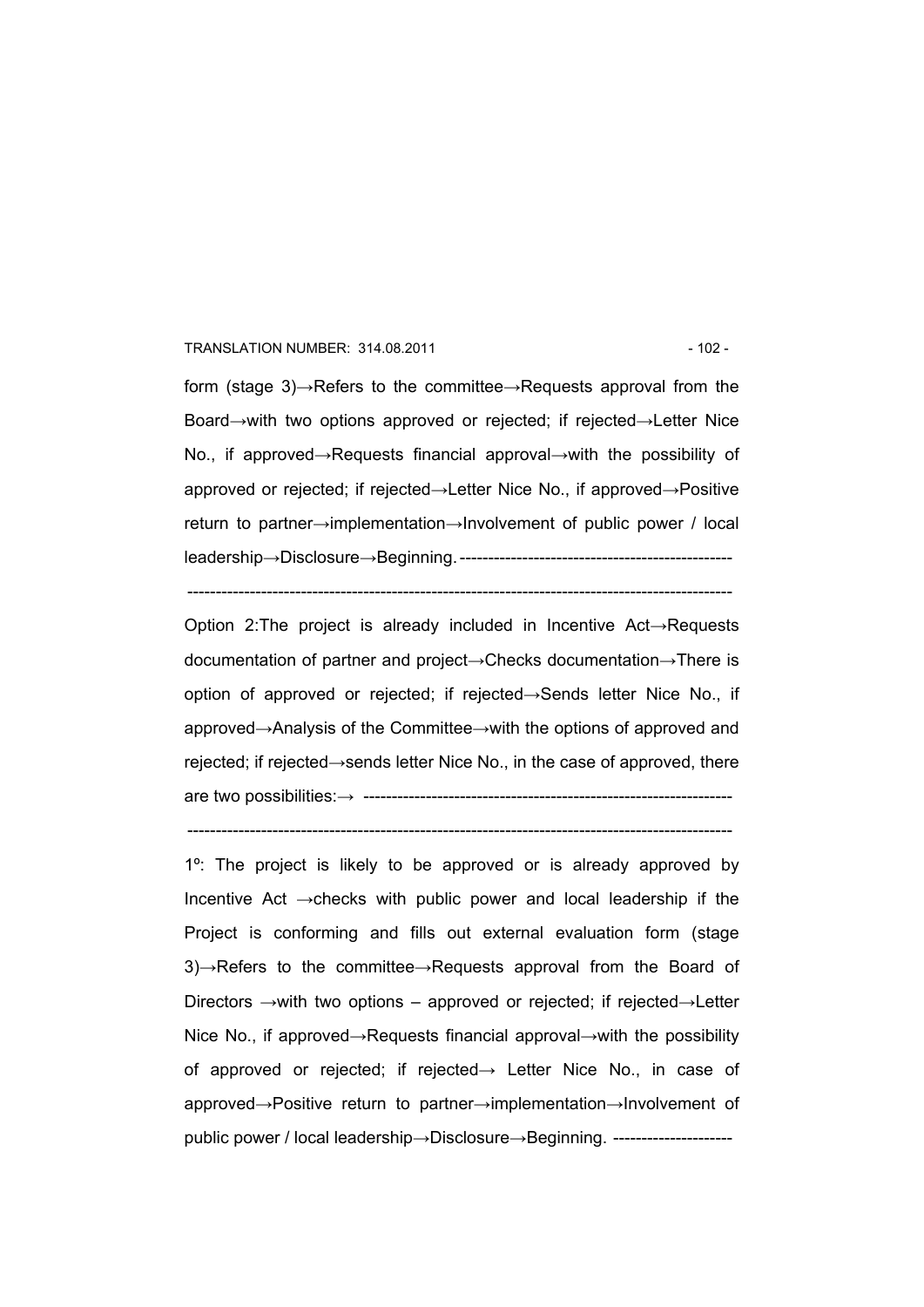#### TRANSLATION NUMBER: 314.08.2011 **103 - 103 - 103 - 103 - 103 - 103 - 103 - 103** -

#### ------------------------------------------------------------------------------------------------

2nd: The Project has the possibility of being approved by Incentive Law→Sends for approval of Incentive Laws→with the option of approved or rejected; if rejected→Checks with public power and local leadership if Project is conforming and fills out an external evaluation form (stage 3)→Refers to the Committee→Requests approval of the Board→with two options approved or rejected; if rejected→Letter Nice No., if approved→Requests financial approval→with the possibility of approved or rejected; if rejected  $\rightarrow$  letter Nice No, if approved $\rightarrow$  Positive return to partner→Implementation→Involvement of public power / local leadership→Disclosure→Beginning. -----------------------------------------------

If approved →Requests documentation→ Checks with public power and local leadership if Project is conforming and fills out an external evaluation form (stage 3)→Refers to the Committee→Requests approval of the Board→with two options approved or rejected; if rejected→letter Nice No., if approved→Requests financial approval→with the possibility of approved or rejected; if rejected  $\rightarrow$  letter Nice No, if approved $\rightarrow$ Positive return to partner→Implementation→Involvement of public power / local leadership→Disclosure→Beginning ----------------------------------------

Option 3: Fills out Project plan→Checks if another Unit is interested→Unit interested consults public power→If the need is verified, the Unit continues with the project ( A) --------------------------------------------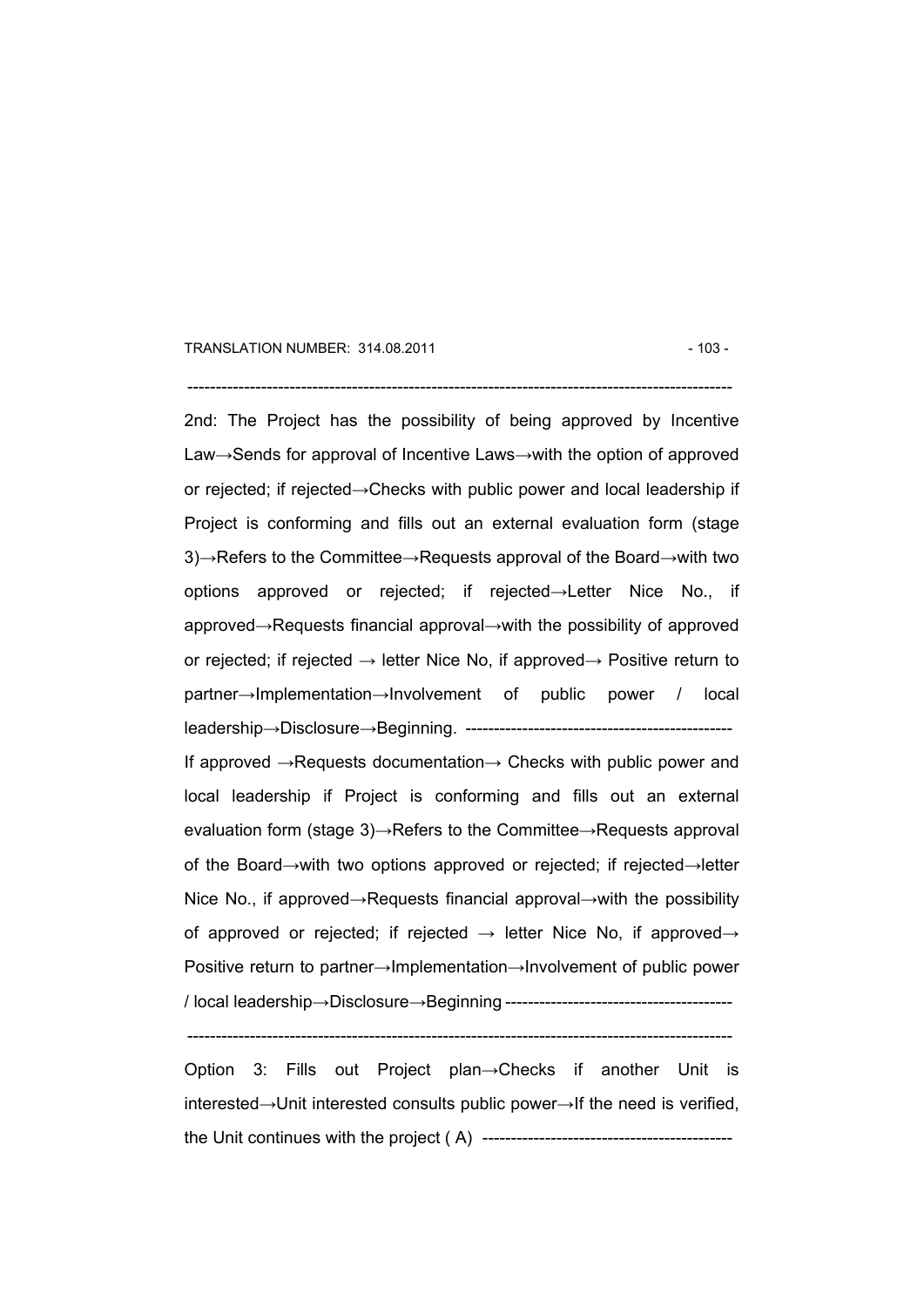TRANSLATION NUMBER: 314.08.2011 **104 - 104 - 104 - 104 - 104 - 104 - 104 - 104 - 104 - 104 - 104 - 104 - 104 - 104 - 104 - 104 - 104 - 104 - 104 - 104 - 104 - 104 - 105 - 105 - 106 - 107 - 108 - 108 - 108 - 108 - 108 - 108** 

Figure 2.3.3.1.c – New Flowchart defined for Novelis ------------------------- ------------------------------------------------------------------------------------------------

 $-$ 

So, in spite of Novelis having not complied with the coverage foreseen in this Performance Standard (risks and impacts related to the work and work conditions, pollution, to the Community's Health and Safety, to the involuntary resettlement and to the preservation of biodiversity, among others). It was possible to observe that the unit of Novelis in Pindamonhangaba has adopted a methodology to define the routine and the referral for donation requests, projects requested by Novelis, development by partners and projects received from partners. ------------- Therefore, it was possible to have guarantees for the effectiveness of social mitigation measures currently developed by the company, definition of the community affected, survey of social impacts and required mitigating measures, as well as establish a formal action plan and monitoring routines for full compliance with this performance standard. -----------------------------------------------------------------------------------

------------------------------------------------------------------------------------------------

### **B. UNDERPRIVILEGED OR VULNERABLE GROUPS-----------------------**

------------------------------------------------------------------------------------------------

G24. (…) **When one expects that the project has impact on one or more affected communities, the evaluation process must employ sociological and health methods accepted to identify and locate the**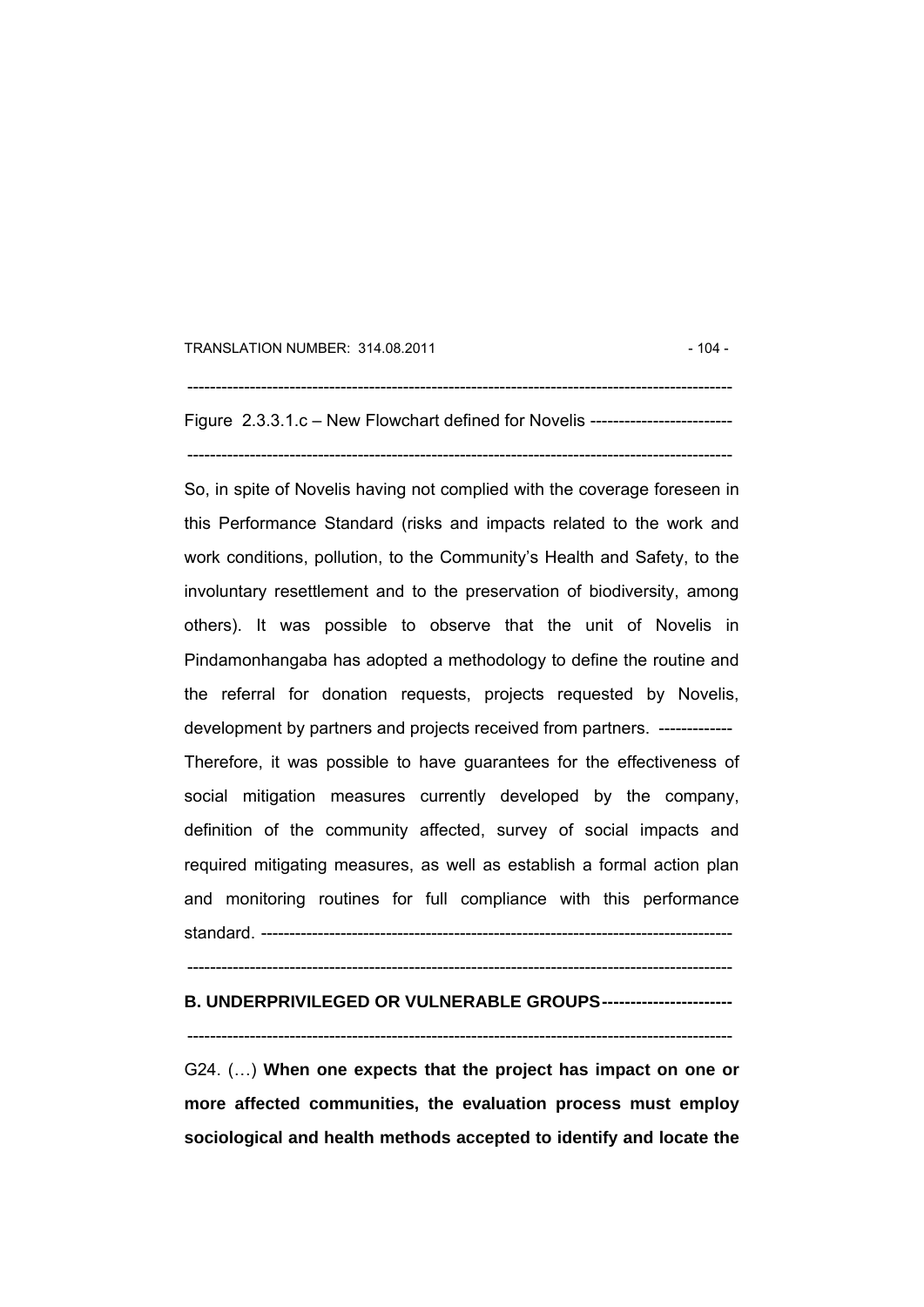#### TRANSLATION NUMBER: 314.08.2011 - 105 -

**vulnerable people or groups within the population of the affected community**. Using this information, the client should evaluate the possible impacts, including differential impacts, on those people and groups and propose specific measures (and, if necessary, separate) to ensure that potential impacts and risks are adequately avoided, mitigated or compensated. Vulnerable or disadvantaged people and groups should be able to benefit from the opportunities offered by the project the same way as the rest of the community affected, and this may require the availability of different processes and levels of distribution of benefits (such as providing training for the people or groups that may lack the required skills to get a job in the project, etc.). The monitoring of the project must accompany such persons or groups separately. ---------------

------------------------------------------------------------------------------------------------

Thus, it was found that this issue in addition not to be addressed as a criterion for the feasibility of the project, was not considered in the Socio-Environmental Assessment developed for licensing purposes. However it is notable that although the actions to comply with the requirements of this Performance Standard were not systematic, the company developed its own way of dealing with matters of social responsibility and from available records and detailed information on follow-up actions of impacts and socio-environmental performance, we can affirm that the disadvantaged and vulnerable groups benefit from the opportunities offered by the company (attached CD, social responsibility folder). --------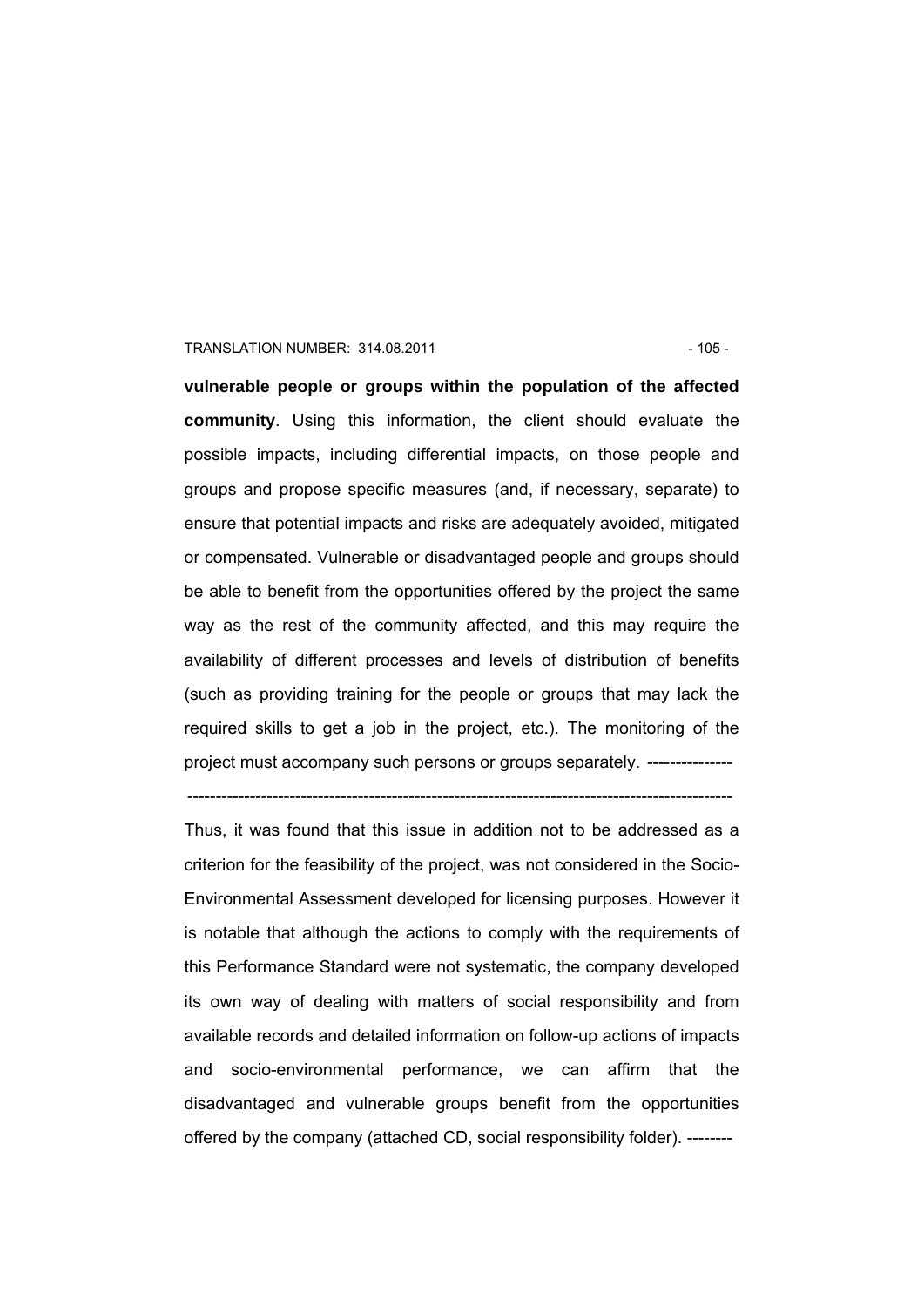TRANSLATION NUMBER: 314.08.2011 **106 - 106 - 106 - 106 - 106 - 106 - 106 - 106 - 106 - 106 - 106 - 106 - 106 - 106 - 106 - 106 - 106 - 106 - 106 - 106 - 107 - 108 - 108 - 108 - 108 - 108 - 108 - 108 - 108 - 108 - 108 - 108** 

## **C. IMPACTS AND RISKS -------------------------------------------------------------**  ------------------------------------------------------------------------------------------------

------------------------------------------------------------------------------------------------

G17. Possible impacts and risks must be evaluated and documented for all key-steps of the project cycle, including design and planning, construction, operations and deactivation or closure, as well as for their short-term, long-term and cumulative contexts (consult paragraph G22) never forgetting the dynamic and changing nature of these impacts and risks. ----------------------------------------------------------------------------------------

------------------------------------------------------------------------------------------------

G18. The size of the area of influence of a project and the socioenvironmental impacts and risks within the area can vary a great deal. Some of these impacts and risks, especially those described in the Performance Standards can be attributed to third parties within the area of influence. The larger the area of influence, the higher is the probability of the action or non-compliance of third parties representing risks for the projects. Where relevant, the assessment will include these third-party risks, particularly risks over which the customer may have a certain level of control or influence. ------------------------------------------------------------------

G19. In addition to the adverse impacts and risks, the Evaluation can analyze the possible positive or beneficial impacts of a project and propose measures to improve them. These measures can be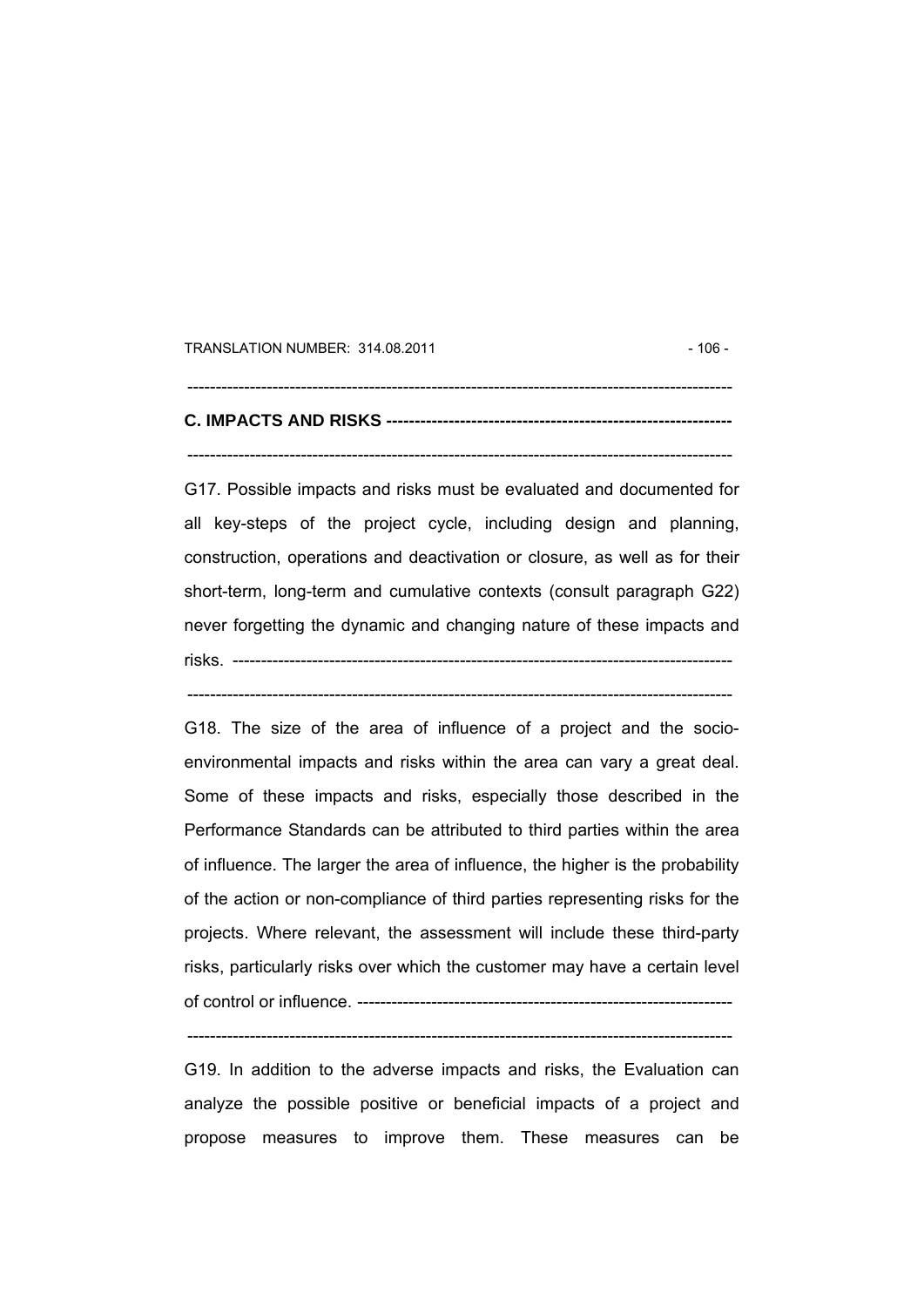## TRANSLATION NUMBER: 314.08.2011 - 107 implemented through the program of environmental management of the customer. ---------------------------------------------------------------------------------- ------------------------------------------------------------------------------------------------

The Environmental Descriptive Memorial (MDA) provides the identification of environmental impacts and proposes mitigation measures for the same during the deployment and operation of the project phases. The impacts for the design, planning and deactivation phases were not raised. --------------------------------------------------------------------------------------

------------------------------------------------------------------------------------------------

Subsequently, the company developed a survey of environmental aspects and impacts, in compliance with the requirement of ISO 14001 certification. The company established a written procedure (attached CD, folder <Environment> <SGI>) to guide the identification and classification of aspects and impacts, adopting a coherent methodology for this end. However, the company did not include all the impacts previously raised by the PCA. The impacts identified for the implementation phase are not included in this survey, which does not address either the impacts of the decommissioning of the project. -----------------------------------------------------

 $-$ 

The survey of impacts for ISO 14001 identifies some 390 possible impacts identified, the reach of some of which can exceed the limits of the company reaching the area of influence, showing that as to this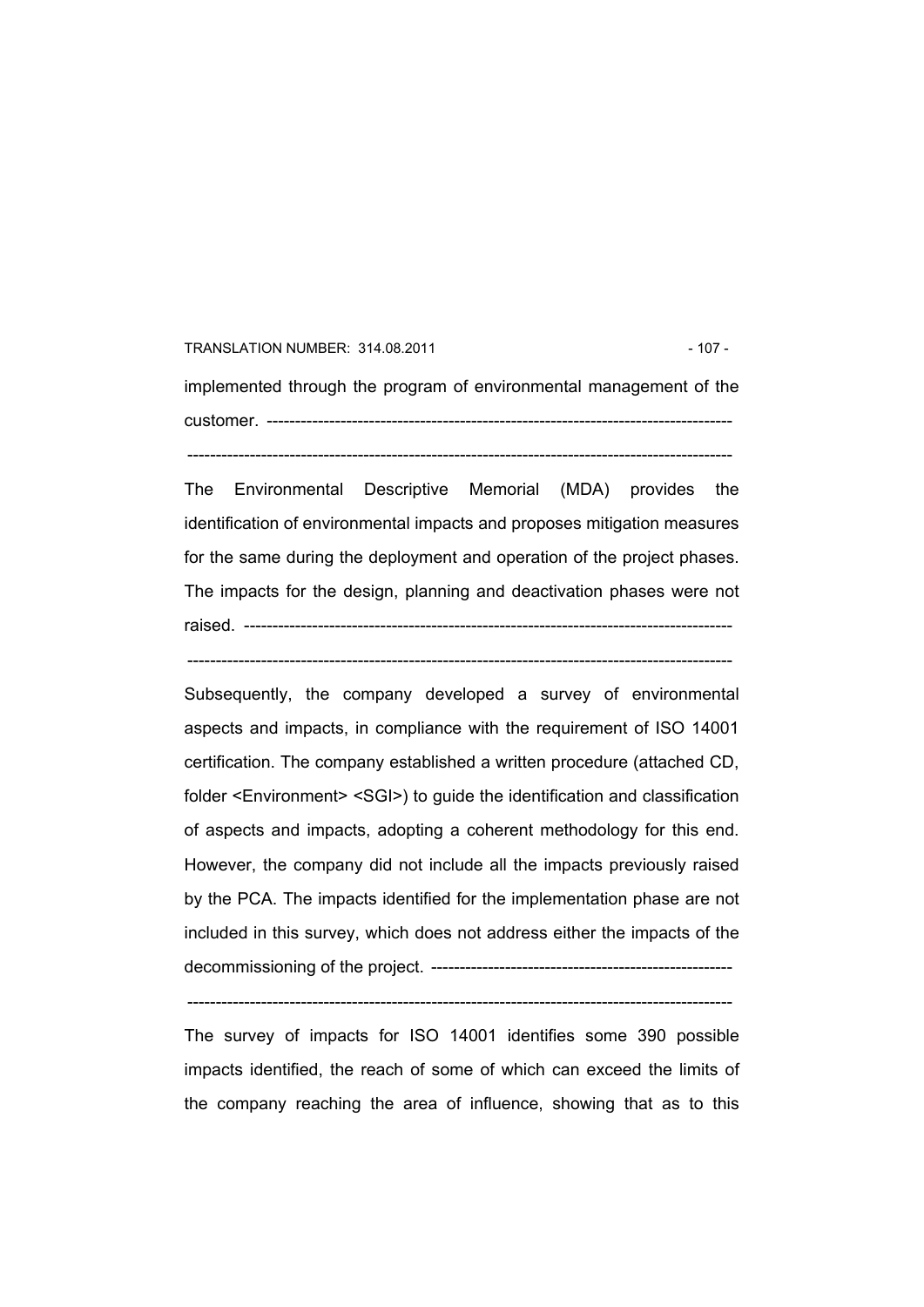# TRANSLATION NUMBER: 314.08.2011 **108 - 108 - 108 - 108 - 108 - 108 - 108 - 108** requirement, there has been progress in meeting this performance standard. ----------------------------------------------------------------------------------- No systematic surveys were made of social impacts and risks of the project. -------------------------------------------------------------------------------------

------------------------------------------------------------------------------------------------

The company has an inventory of hazards and risks, in compliance with the requirement of OHSAS 18001 certification on the identification and control of occupational impacts. However, it is worth noting that the company has in place the routine of the regulatory standard NR9, which deals with the Program for Prevention of Environmental Risks through PPRA - PI-90-0074-1 and record of the PPRA in G:\Security\13 Files SGI/OHSAS18001/4.4.6 - Operational Control/PI - Occupational Health/PPRA, to work environment risks (physical, chemical and biological agents). This routine, although fully complying with the relevant legislation, does not achieve all the objectives proposed by the Performance Standard. ----------------------------------------------------------------

------------------------------------------------------------------------------------------------

In none of the surveys of impacts addressed took into consideration possible beneficial impacts and measures of improvement of the same.

It is recommended, for regularization of this item and fully compliance with this requirement of the Performance Standard 1, to adopt an Integrated Methodology for the identification of impacts and risks considering the full approach proposed by this guide, including social,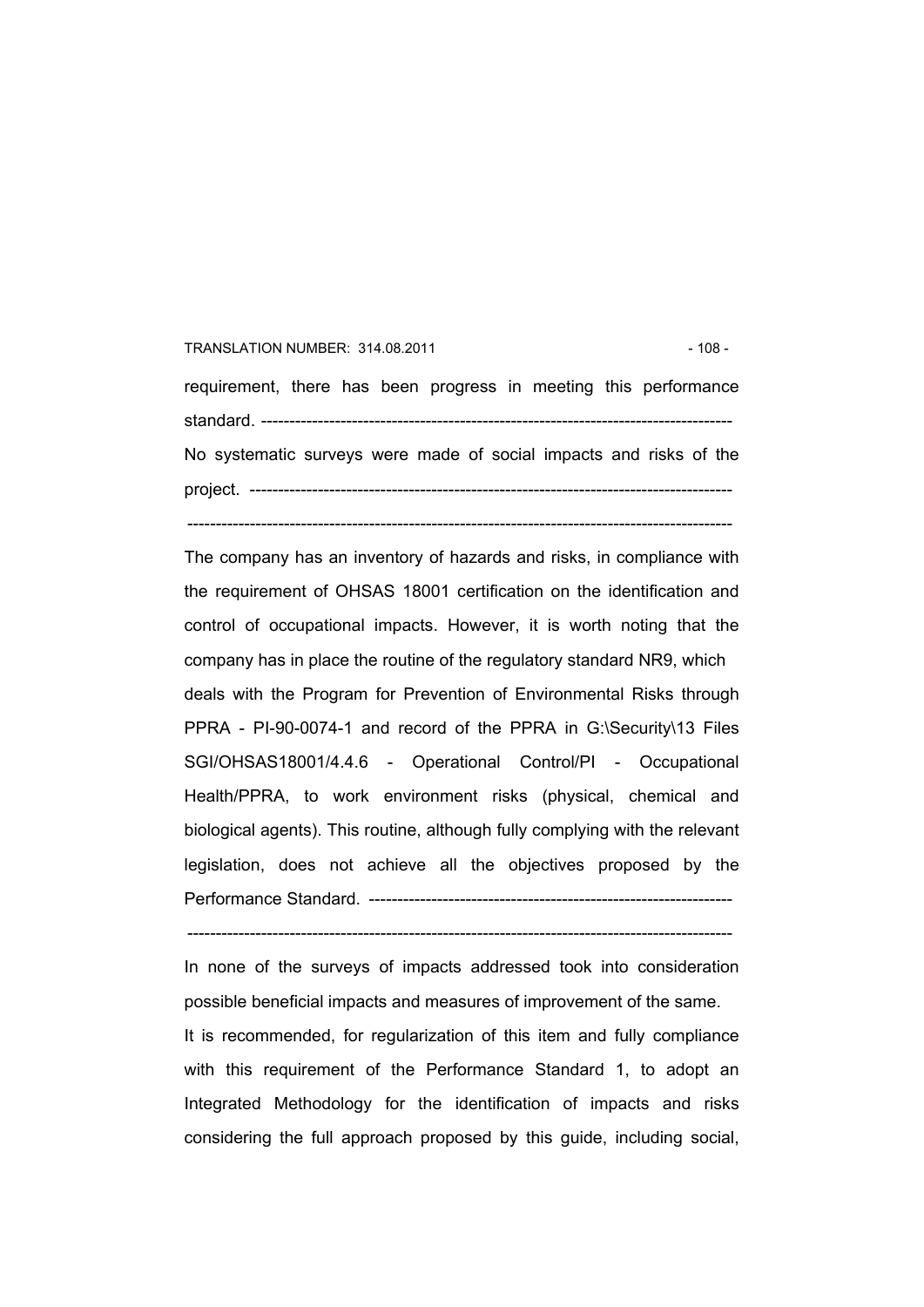#### TRANSLATION NUMBER: 314.08.2011 - 109 -

environmental, health and occupational safety issues, and those of health and safety of the community, also including the area of influence of the project as well as all the key-steps of project cycle, including design, planning and implementation of new projects and changes (future), operations (present) and deactivation or closure (future). It is also recommended the inclusion in this survey, of present impacts related to the past actions or conditions, resulting from the activity of the company or of third parties' (past) that may be related to cumulative or long-term impacts (e.g. groundwater contamination by mercury, social impacts resulting from the resettlement of families that occupied the area), including also in the present approach the risk evaluation of third parties, particularly those risks over which Novelis has a certain level of control or influence. ---------------------------------------------------------------------

------------------------------------------------------------------------------------------------

# **D. CUMULATIVE IMPACTS, THIRD PARTIES' IMPACTS AND REGIONAL, SECTOR OR STRATEGIC EVALUATIONS --------------------**

------------------------------------------------------------------------------------------------

The sixth paragraph of this Standard establishes that the risks and impacts should be analyzed in the context of the area of influence of the project, but states that the area of influence does not include the potential impacts that would occur without the project or independently of it.

The interpretation of this item is the key point to substantiate the extent adopted by the company. Although pre-existing impacts in the area of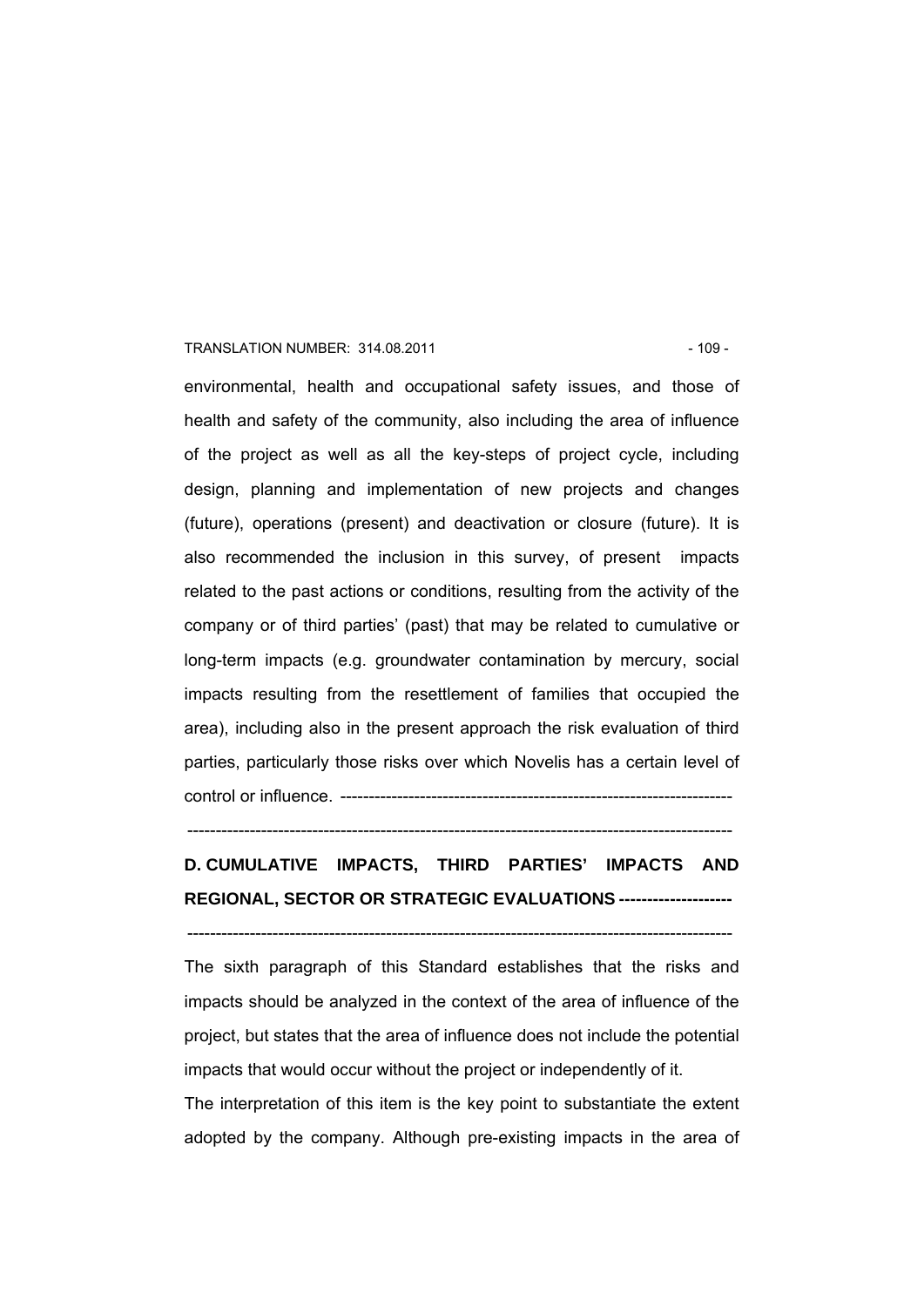#### TRANSLATION NUMBER: 314.08.2011 **12.12.13.13.14.08.2011** - 110 -

influence are plausible due to interventions already carried out during the deployment of industrial complex or due to other ventures, the company is not exempted from identifying them, since the fifth paragraph of this Standard establishes that the areas potentially affected by cumulative impacts of the development planned subsequent to the project must covered in the area of influence, any project or pre-existing condition, or other developments related to the project that are defined in a feasible way at the time of performance of the Socio-Environmental Assessment. The understanding of Novelis that some issues relating to risks and impacts of the area of influence common to the industrial complex were

the responsibility of government, has let not to comprehensively consider the cumulative impacts in the area of influence of the project. --------------

------------------------------------------------------------------------------------------------

As an example of this situation, the MDA does not point responsibilities in this regard. It states various activities of the operation phase of the project and sets as monitoring measures, physical, chemical and biological parameters for the discharge of effluents and implementation of a specific monitoring program for the receiving body, since there is still no monitoring station for water quality in the area of influence of the project. -------------------------------------------------------------------------------------

In this context, The Performance Standard specifies that at times it may be necessary to conduct regional, sector or strategic assessments,

<sup>------------------------------------------------------------------------------------------------</sup>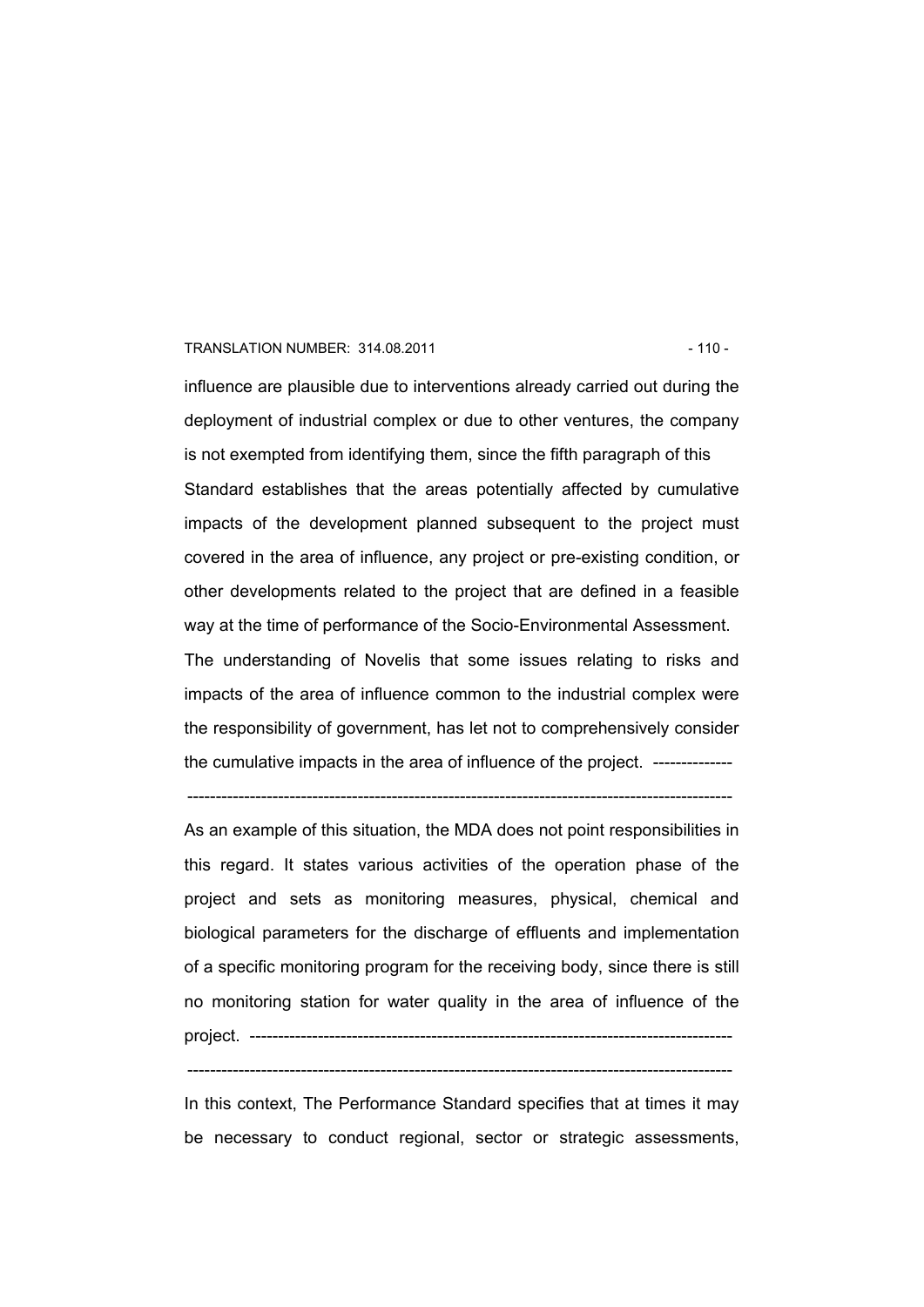#### TRANSLATION NUMBER: 314.08.2011 120 120 120 120 120 121 12

especially as to possible cumulative impacts of multiple activities, as it is the case of this development that is embedded in an industrial complex. These assessments are usually carried out by the public sector, although they may be requested in some private sector complex and high-risk projects. When indicated the need for such assessments, the existing data and the studies already made by other institutions should be considered, such as socio-environmental studies and monitoring programs of the complex, which were certainly required for the issuance of their license to operate the complex. --------------------------------------------

------------------------------------------------------------------------------------------------

One must consider that it may not be feasible for the company to carry out this kind of study, for example, in situations where it is anticipated that the impacts caused by the operations of the customers themselves represent a relatively small amount of the cumulative total, as in the case of this project. Although the customer is responsible for information collection on cumulative impacts as per Performance Standard 1, this Standard also indicates that the client should address the risks and impacts that are compatible with its control and influence with regard to the actions of third parties. ------------------------------------------------------------

The company may have limited influence, or no influence at all, on others' projects under projects under implementation or that will be established in the future in the area of influence of the project, which,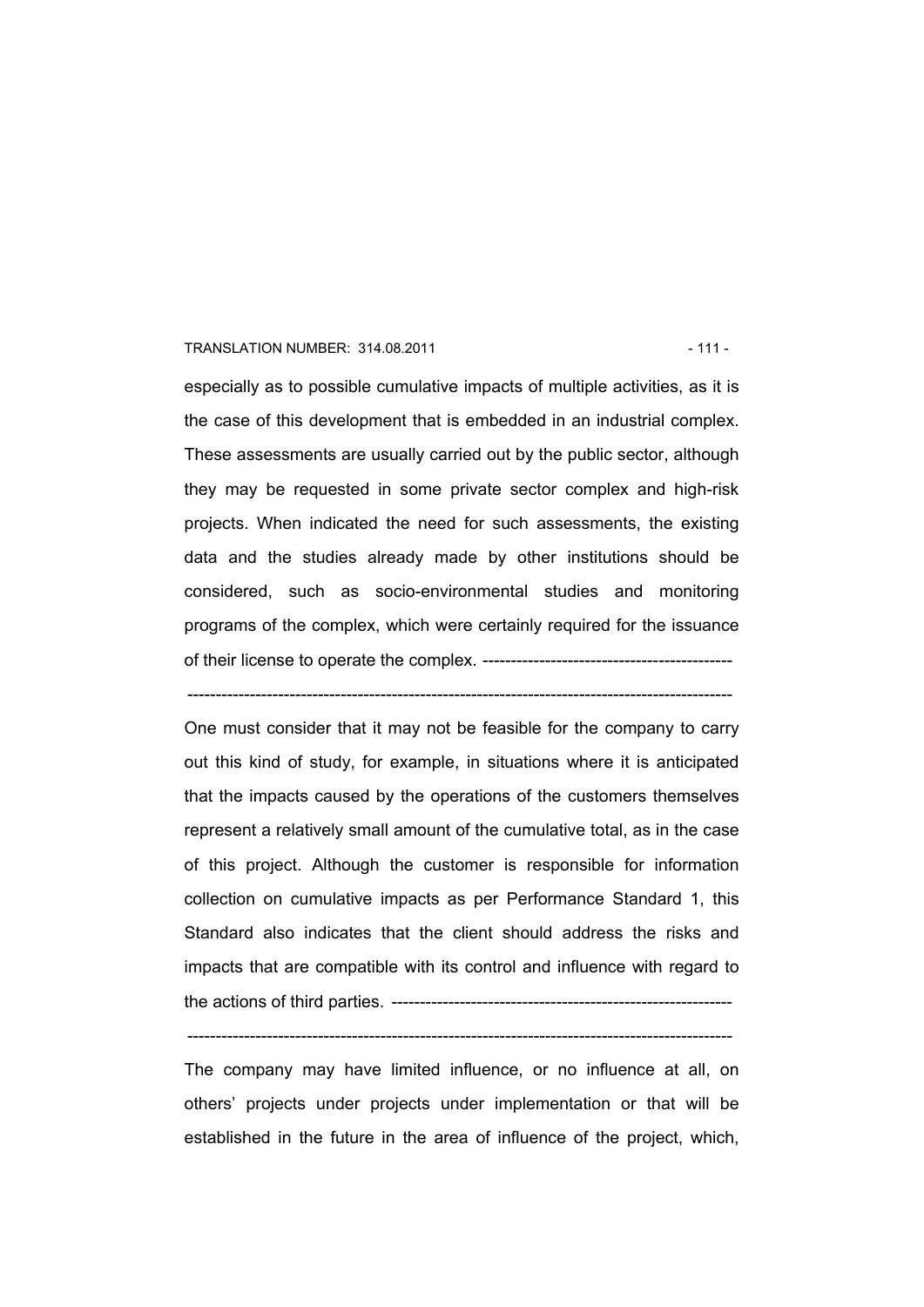#### TRANSLATION NUMBER: 314.08.2011 **12 - 112 - 112 - 112 - 112 - 112 - 112 - 112 - 112 - 112 - 112 - 112 - 112 - 112 - 112 - 112 - 112 - 112 - 112 - 112 - 112 - 112 - 112 - 112 - 112 - 112 - 112 - 112 - 112 - 112 - 112 - 112**

however, does not exempt the company from the need to identify and monitor such impacts, since it is necessary to know the support capacity of the environment for the company to evaluate if its contribution and control actions are appropriate. ------------------------------------------------------

------------------------------------------------------------------------------------------------

Thus, the impacts caused by third parties on the area of influence of the project in question should be considered, and Novelis must collaborate with third parties and take action within the Scope of its influence. Since Novelis was a pioneer in the occupation of this site destined for the expansion of the industrial complex it is possible that there was insufficient information available at the time of the feasibility analysis of the project as to cumulative and third parties' impacts. However it is understood that, while these new ventures are being planned and established, Novelis will collaborate with others and take action within the Scope of its influence, which may occur through the intermediation of Pindamonhangaba City Hall or directly through contact with the entrepreneurs. ----------------------------------------------------------------------------

------------------------------------------------------------------------------------------------

Since the potential cumulative impacts have not been examined so far, the need for regional, sector and strategic evaluations have not yet been assessed as per recommendation of Performance Standard 1. ------------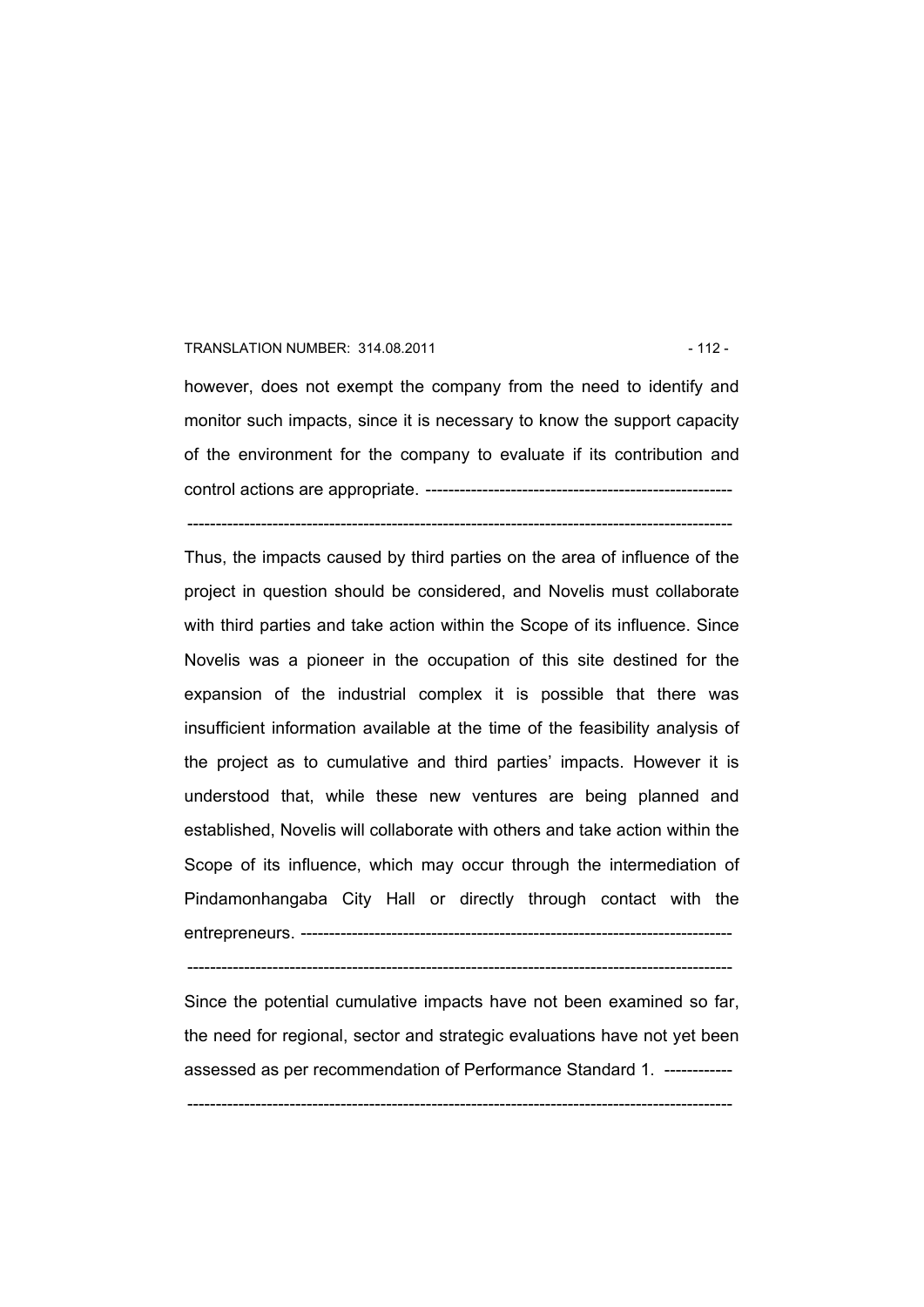#### TRANSLATION NUMBER: 314.08.2011 13 - 113 -

Whereas the project in question is inserted into an industrial complex that is actively working to expand, it is understood that the consideration of cumulative and third parties' impacts will be more effective by adopting some elements of the approach proposed by the IFC guide for regional assessment --------------------------------------------------------------------------------

------------------------------------------------------------------------------------------------

It should be emphasized that the goal of this proposal is not to overload the enterprise by extending its current obligations as to measures of mitigation of the impacts generated by the project, but rather encourage its participation and follow-up of mitigation measures and monitoring already in place or planned for future implementation by the administration of the complex and other ventures, aiming at an active participation in the decision-making processes relative to the area of influence of its venture and the follow-up of the support capacity of the area of influence of its venture. ------------------------------------------------------

It is therefore recommended that all the possible cumulative impacts that may have contribution of Novelis in the area of influence be identified, in response to coverage foreseen under this Performance Standard (risks and impacts related to labor and working conditions, pollution, the Community's health and safety, to involuntary resettlement and to the preservation of biodiversity, among others). Concluding, it is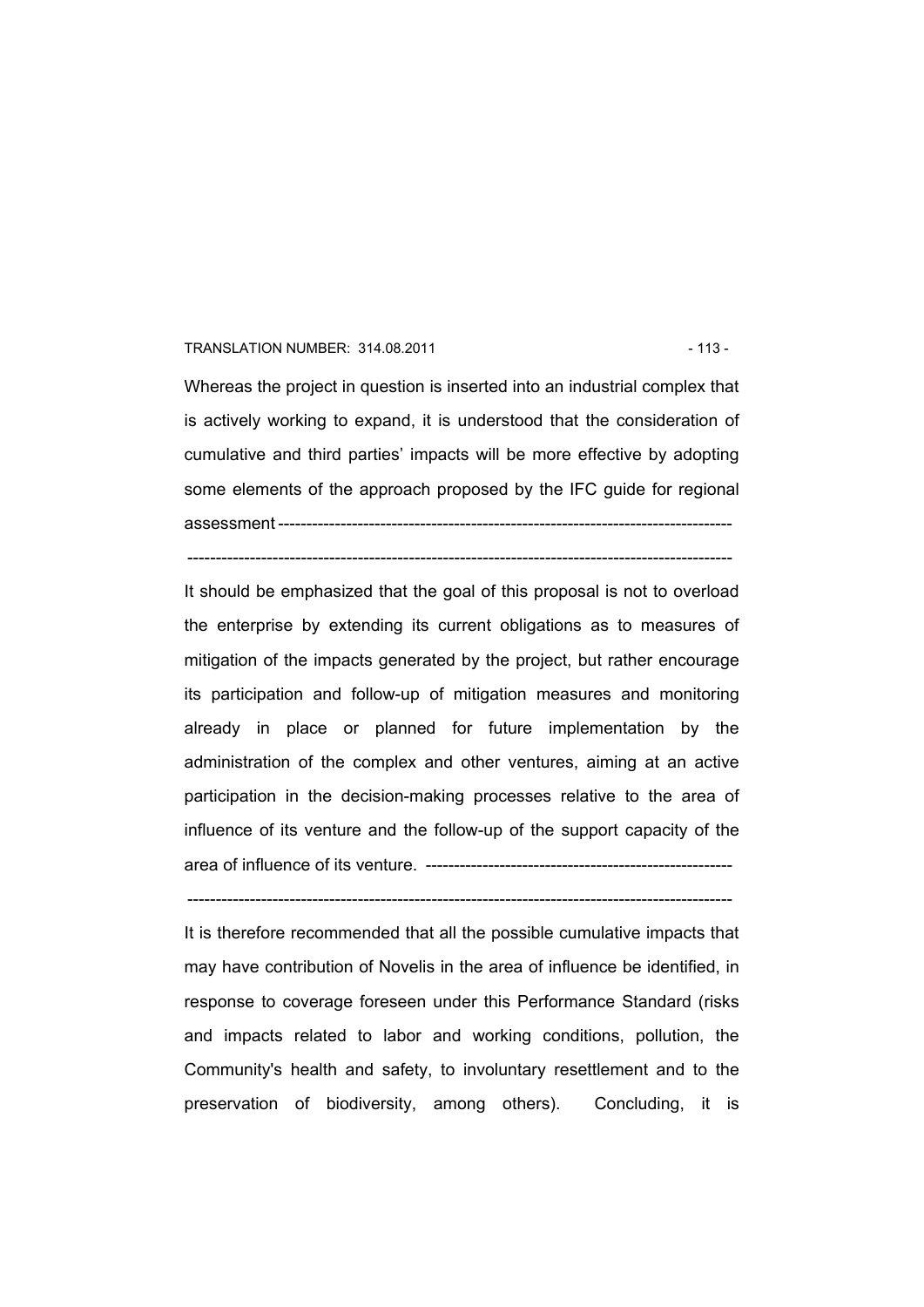# TRANSLATION NUMBER: 314.08.2011 **114 - 114 - 114 - 114 - 114 - 114 - 114 - 114 - 114 - 114 - 114 - 11** recommended that monitoring routines be established in conjunction with all possible contributing factors to these taxpayers. ----------------------------------------------------------------------------------------------------------------------------

**E. MITIGATION MEASURES---------------------------------------------------------** 

------------------------------------------------------------------------------------------------

G32. If the impact analysis confirms possible impacts and risks, the clients must develop measures and actions to avoid, minimize, mitigate, compensate or counterbalance the possible adverse socio-environmental impacts or, in the case of positive or beneficial impacts, improve them. As a general principle for adverse social and environmental impacts, the assessment should focus on measures that, firstly, avoid they occur rather than trying to seek minimization, mitigation or compensation. At the same time, however, IFC recognizes that this may pose challenges to the projects and that measures should be taken from options that are technically and financially feasible and cost-effective. When the pros and cons between preventing and mitigating/offsetting are analyzed, they must be documented. The assessment should take into account the costs and economic, financial, environmental and, social benefits and identify which should be up to them. The costs and benefits can be expressed in qualitative or quantitative terms and the analysis of the balance between these costs and benefits should be explained. When the client has the ability to control or influence these impacts, he must meet the mitigating or corrective measures in a management program or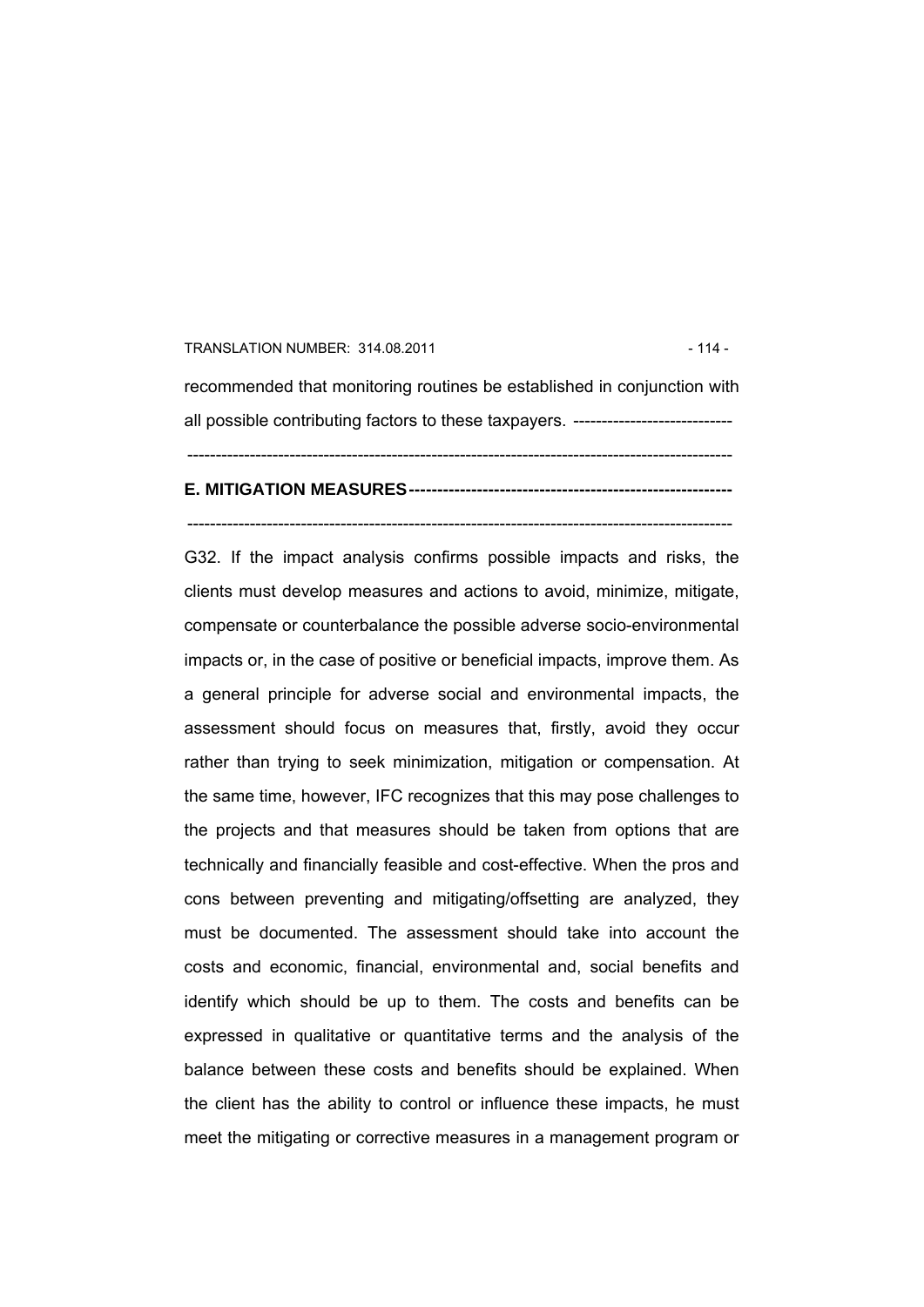# TRANSLATION NUMBER: 314.08.2011 15 - 115 -

action plan and implement such measures through the Management System. ------------------------------------------------------------------------------------ No documented evidence was presented as to the performance of an analysis of pros and cons of measures to mitigate/compensate for impacts. ------------------------------------------------------------------------------------

No documented evidence was presented for consideration of priority measures to avoid impacts rather than seeking a minimization, mitigation or compensation. ------------------------------------------------------------------------

The documented procedure for raising aspects and impacts made available for the current assessment does not address this issue. This approach is expected at the time of implementation of hazard and risk survey in compliance with OHSAS 18001, which provides for the adoption of a hierarchy of criteria for consideration of measures to control risks, where it is explained the need to prioritize measures that eliminate risks, before adopting minimization, attenuation or compensation measures (Standard OHSAS 18001:2007, item 4.3.1). --------------------------

------------------------------------------------------------------------------------------------

The mitigating or corrective measures planned for the impacts identified in the survey for ISO 14001 have been systematically recorded and grouped in a management program or plan of action as provided in the Guide (IP 90-02004-1 Planning for identification and evaluation of impact, danger and risk).The anticipation in the Integrated Management System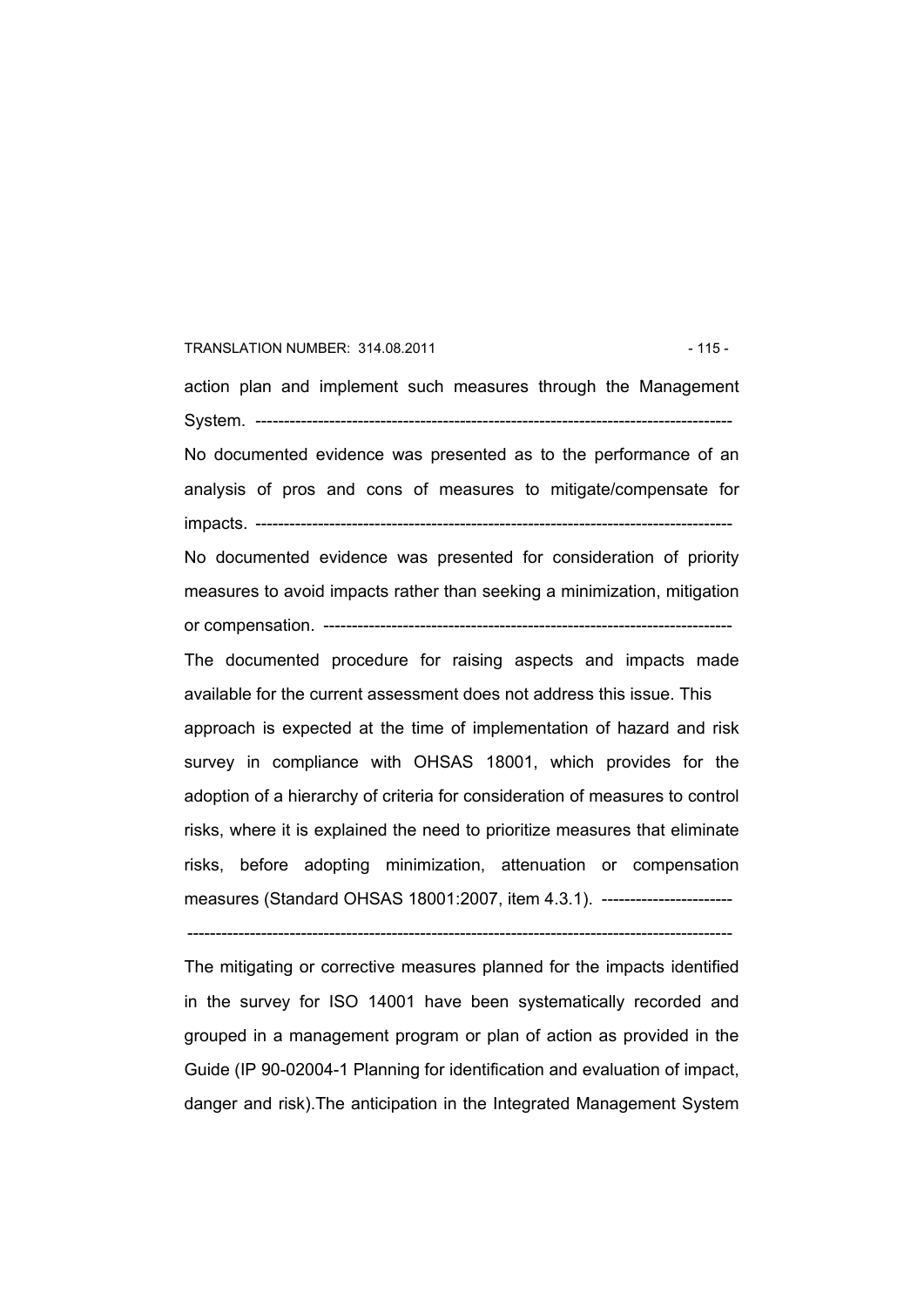#### TRANSLATION NUMBER: 314.08.2011 - 116 -

is evidenced through the process of prevention planning, or implementation of the following sequence of planning:------------------------- 1. Identification of aspects and hazards-------------------------------------------- 2. Environmental Impact Assessment and Occupational Risks -------------- 3. Classification and Analysis of aspects and impacts, hazards and risks 4. Determination of the management strategy of its prevention -------------

------------------------------------------------------------------------------------------------

The company has an survey of hazards and risks, in compliance with the requirement of OHSAS 18001, relative to the identification and control of occupational impacts. It should be noted that the impacts on occupational health are systematically managed by control routines implemented to meet legal requirements, especially the Plan of Prevention Program (PPRA) and the Program for Medical Control of Occupational Health (PCMSO) and SGI internal procedures. -------------------------------------------

------------------------------------------------------------------------------------------------

As the socioeconomic issues were not previously identified, neither were they systematically addressed, since no survey was carried out about possible social impacts and thus prevention and monitoring measures were not provided for these potential impacts. It should be noted that, although these issues have not been addressed in a systematic way, the company declared performing a series of social actions in support of neighboring communities. -------------------------------------------------------------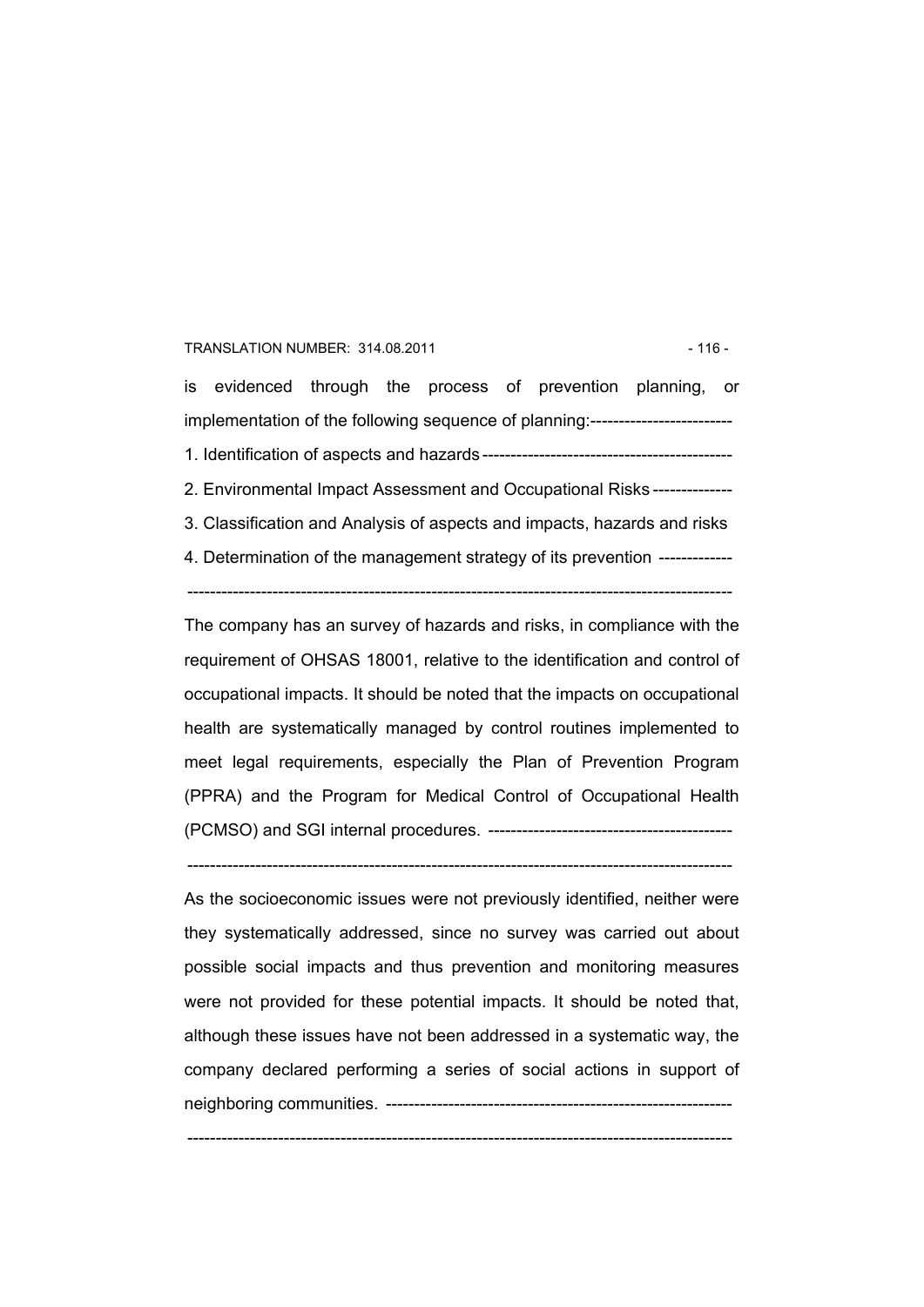#### TRANSLATION NUMBER: 314.08.2011 12 - 117 -

In spite of being provided by Performance Standard 1, the company has not adopted management programs or a plan of action to gather mitigating or corrective measures on social issues. This issue was not addressed by the MDA of the Plant and Expansion, a program that gathers action plans for the control of environmental impacts. However, Novelis's New Handbook of Social Responsibility is a tool for the compliance with requirements of Performance Standard 1. ------------------

# ------------------------------------------------------------------------------------------------

# **F. DOCUMENTATION OF THE EVALUATION PROCESS ------------------**

------------------------------------------------------------------------------------------------

G34. The projects with limited adverse impacts and risks, both new projects and those involving existing facilities (projects of Category B) need documentation relative to the screening process, impact analysis, proposed mitigation measures and disclosure information process, in addition to the participation of the community (if there are affected communities). Customers must have at least one or more documents or analysis that describes: ----------------------------------------------------------------

• The project and its environmental aspects---------------------------------------

------------------------------------------------------------------------------------------------

•Maps and drawings of the project and a sketch or description of its area of influence---------------------------------------------------------------------------------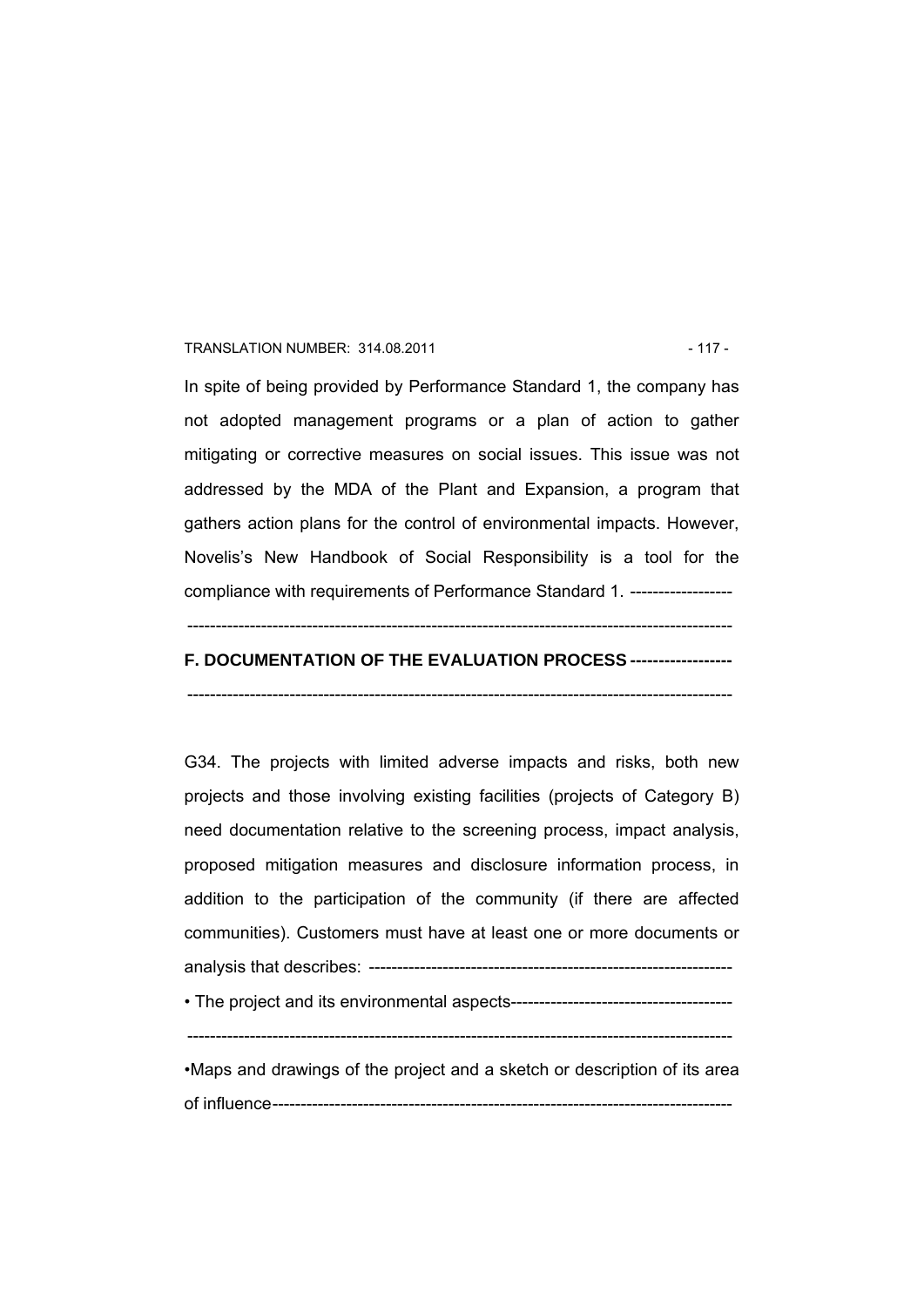#### TRANSLATION NUMBER: 314.08.2011 **12.18 - 118 - 118 - 118 - 118 - 118 - 118** -

•Compliance with the legal and regulatory context, the pertinent Performance Standards and the levels of environmental performance, health and safety established for the project-------------------------------------- •The main potential impacts and risks, including the identification of the affected communities-------------------------------------------------------------------- •Mitigation planned and any areas of concern that need to be addressed in more detail ------------------------------------------------------------------------------ • The process of community participation------------------------------------------

------------------------------------------------------------------------------------------------

G37. When the projects involve already existing facilities, socioenvironmental audit reports and risk/hazard evaluation reports must be prepared in accordance with the accepted international practice and they must follow the contents provided in Attachment B. -----------------------------

------------------------------------------------------------------------------------------------

The document presented as the main reference adopted for the analysis of impacts and proposed mitigation measures was MDA of the Plant of the Expansion. --------------------------There have been presented some evidence of achievement of communication actions (see accompanying CD <Social Responsibility>folder), but there is no evidence of systematic process---- (planned and monitored) to disseminate information and participation of the affected community. ---------------------------------------------------------------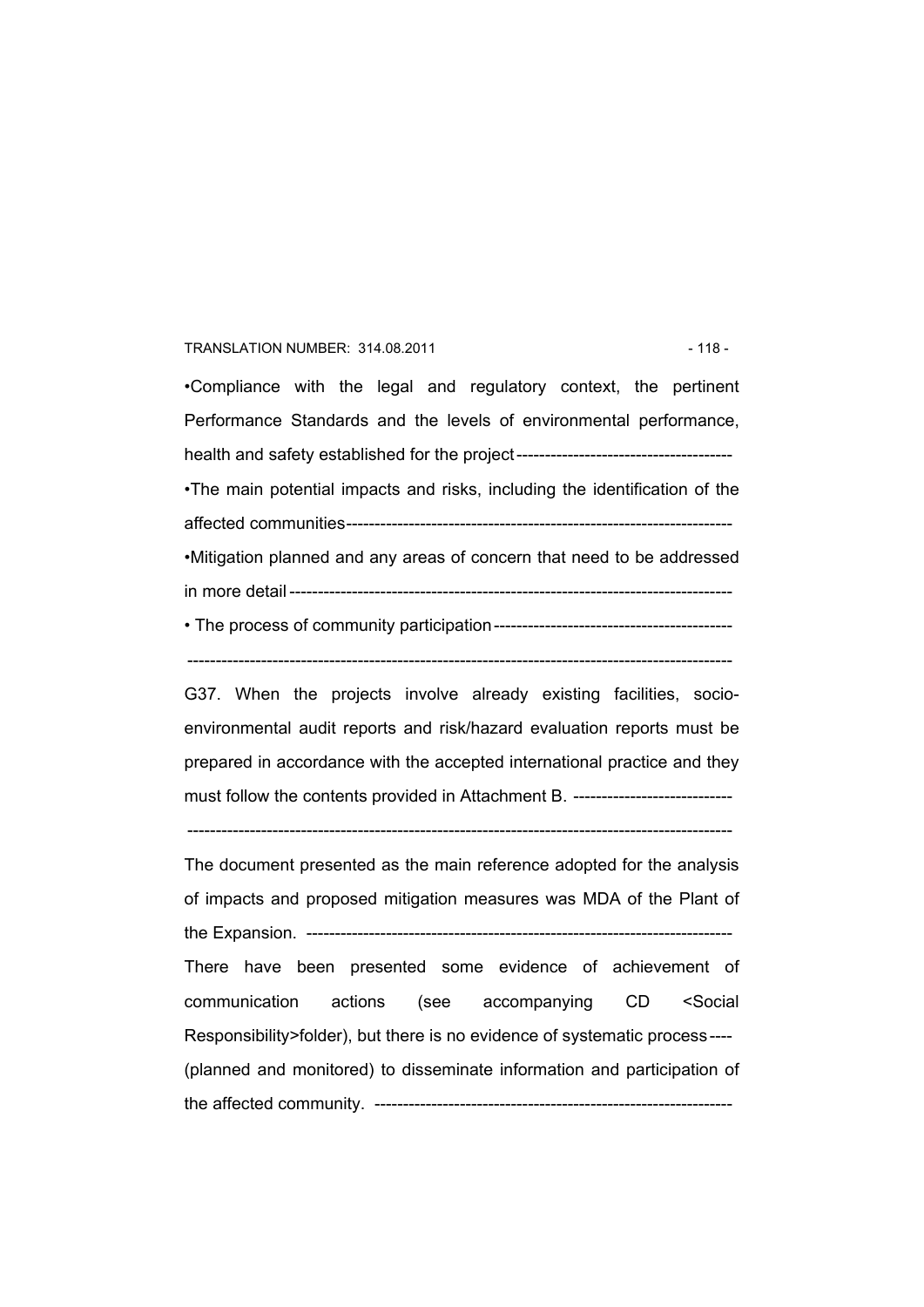#### TRANSLATION NUMBER: 314.08.2011 19 - 119 -

Thus, considering that the project is already installed and in operation and that social issues have not been detailed in the initial socioenvironmental study of the project (MDA), it is recommended to carry out the evaluation of risks and hazards addressing social issues to substantiate the performance of a specific complementary evaluation of social actions currently developed by the organization, conducted by a qualified professional of the area (example, sociologist, social assistant), aiming at establishing objectives, goals and plans of action, as well as the actions required for monitoring of the effectiveness and efficiency of the actions taken. -----------------------

The recommendations previously submitted must be adequately and sufficiently documented to allow for continuity of follow-up activities to meet the performance requirements of this guide. -------------------------------

# **G. MANAGEMENT PROGRAM------------------------------------------------------**

------------------------------------------------------------------------------------------------

------------------------------------------------------------------------------------------------

G38. The level of detail and complexity of the management program will be proportional to the risks and impacts envisaged for the project. When a format is required for the Social and Environmental Impact Assessment for the project, A, the management program should include an Action Plan as described in paragraph 16 of the Performance Standard and contain the measures listed under the heading "Management Program" of Attachment A. For projects with limited potential impacts, the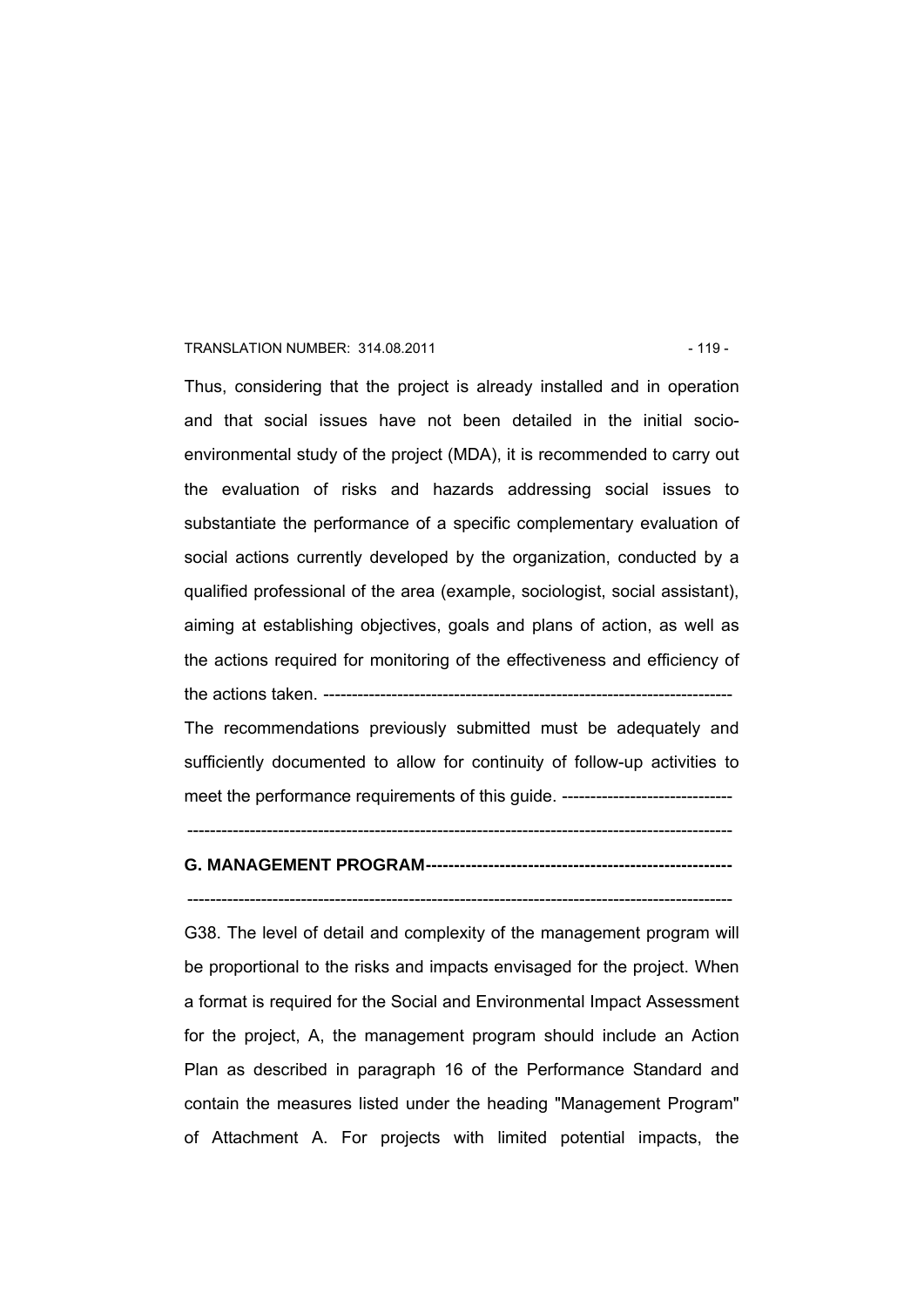#### TRANSLATION NUMBER: 314.08.2011 120 - 120 -

management program must address such impacts and probably it will be less complex. In the case of existing facilities, the management program will include corrective measures and an Action Plan to address identified areas for improvement in the social and environmental audit. As part of the management program, the client may want to establish his own internal measures of performance in order to enhance the positive impacts of the project and desired outcomes such as measurable events to the extent possible. Among these measures are performance indicators, targets, or acceptance criteria that can be followed for defined periods to ensure continuous improvement of performance in these areas. ---------------------------------------------------------------------------------------

 $-$ 

The policy of the Integrated Management System (EHS&Q) of Novelis do Brasil Ltda. - Pindamonhangaba has the following characteristics:

------------------------------------------------------------------------------------------------

It provides the framework for setting and reviewing of the objectives, goals and programs of quality, safety, environment and health; ------------ It is analyzed periodically in critical review meetings to check the possible need for changes for its suitability and/or promotion of continuous improvement of its effectiveness; --------------------------------------------------- It is communicated and made available to employees in meetings, training, bulletin boards and the organization's home page, as per PI-90- 0141-1 - EHS&Q Policy, -------------------------------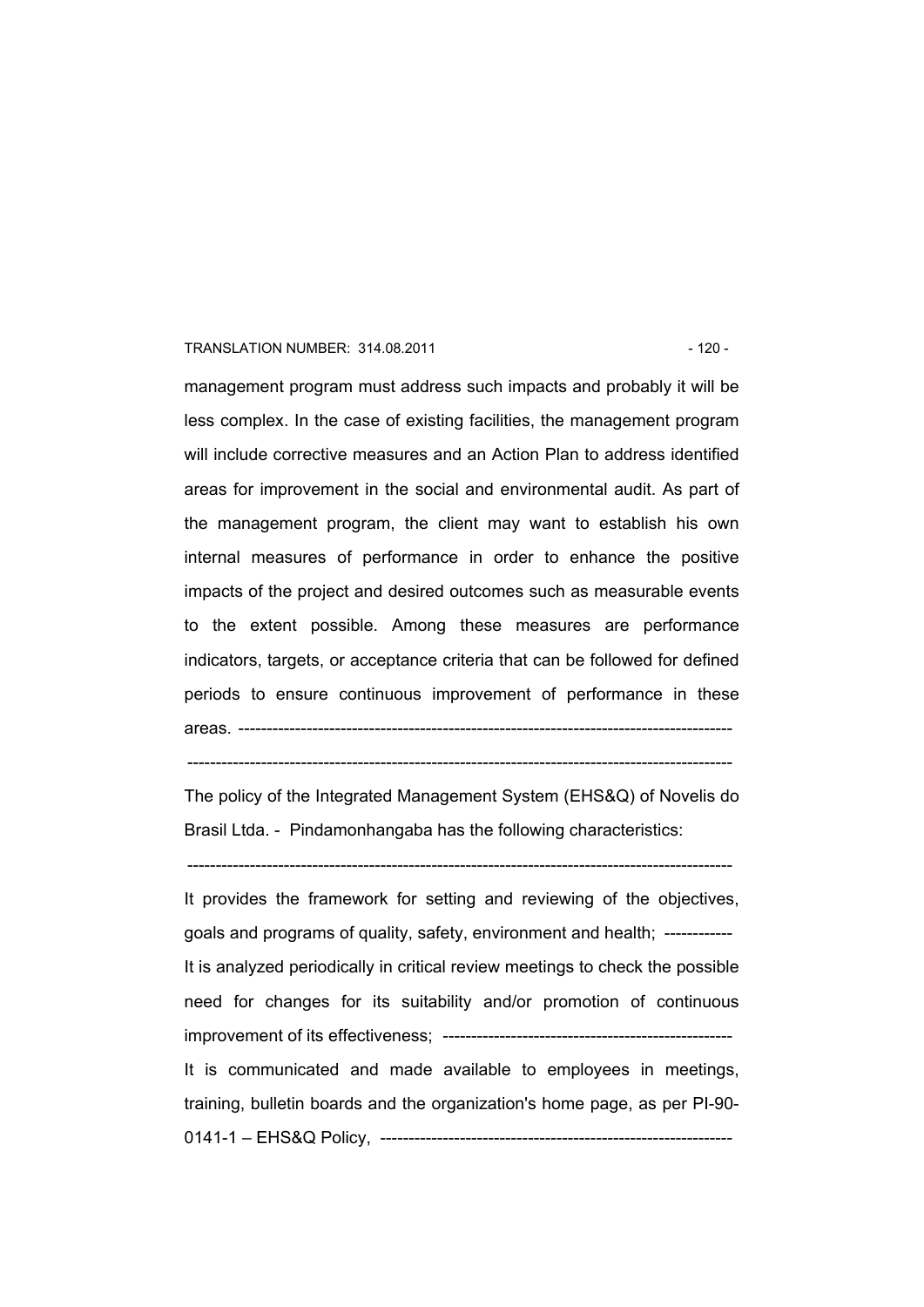#### TRANSLATION NUMBER: 314.08.2011 121 - 121 -

The company provided the graphs for these indicators, so it was possible to evaluate the objectives and goals to which they relate and for which no information was submitted. ----------------------------------------------------------- SGI seen in the company meets expectations in relation to risk management and environmental impacts foreseen for the project. --------

 $-$ 

It is recommended that the objectives and goals set be reassessed as to their suitability after meeting the previous recommendations relating to the complete and comprehensive assessment of risks and impacts, identification of cumulative impacts, establishment of appropriate monitoring measures (including the establishment of integrated actions to other vital players in the complex), among others. This recommendation should be adequately and sufficiently documented so as to allow the continuity of follow-up activities to meet the performance requirements of

this guide. ----------------------------------------------------------------------------------

------------------------------------------------------------------------------------------------

OUR PRINCIPLES----------------------------------------------------------------------- NOVELIS ----------------------------------------------------------------------------------- Quality, Health, Environmental and Safety Policy -------------------------------

------------------------------------------------------------------------------------------------

At Novelis we are dedicated to the success of our different audiences, especially our customers, employees, shareholders and communities, through excellence in environmental management, health, safety and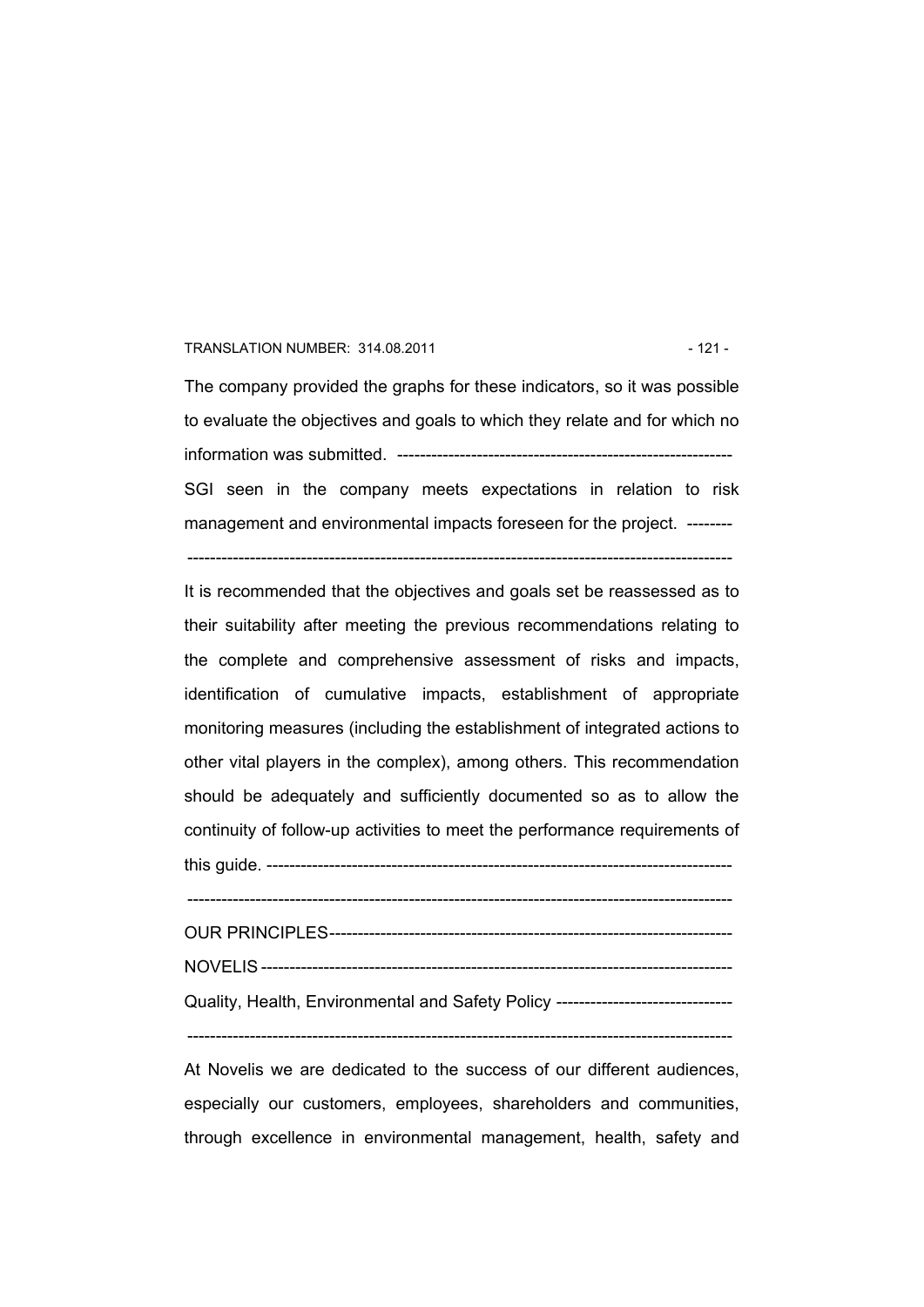#### TRANSLATION NUMBER: 314.08.2011 122 - 122 -

quality. In particular, we provide human and financial resources for continuous improvement in our operational practices with the objective to: \* Achieve zero accident rate, through prevention and risk reduction:

\* Minimize the impact on the environment by reducing the use of natural resources and preventing pollution, and -------------------------------------------

\* Promote the quality and benefits of our products and services, encouraging recycling. -----------------------------------------------------------------

------------------------------------------------------------------------------------------------

At Novelis, each employee is committed and is responsible for implementing this policy ----------------------------------------------------------------

------------------------------------------------------------------------------------------------

\* Commitment to customer satisfaction by anticipating and understanding their needs ---------------------------------------------------------------------------------

\* Create an atmosphere that motivates each of us, our suppliers and visitors to take care of our own health and safety and that of the people around us-----------------------------------------------------------------------------------

\* Proactively increase recycling of aluminum where our company does business ------------------------------------------------------------------------------------

\* Questioning the current situation to promote innovations and improvements -----------------------------------------------------------------------------

\* Evaluation of our performance, procedures and equipment in addition to the establishment of challenging objectives and targets to improve the effectiveness of our management systems continuously ----------------------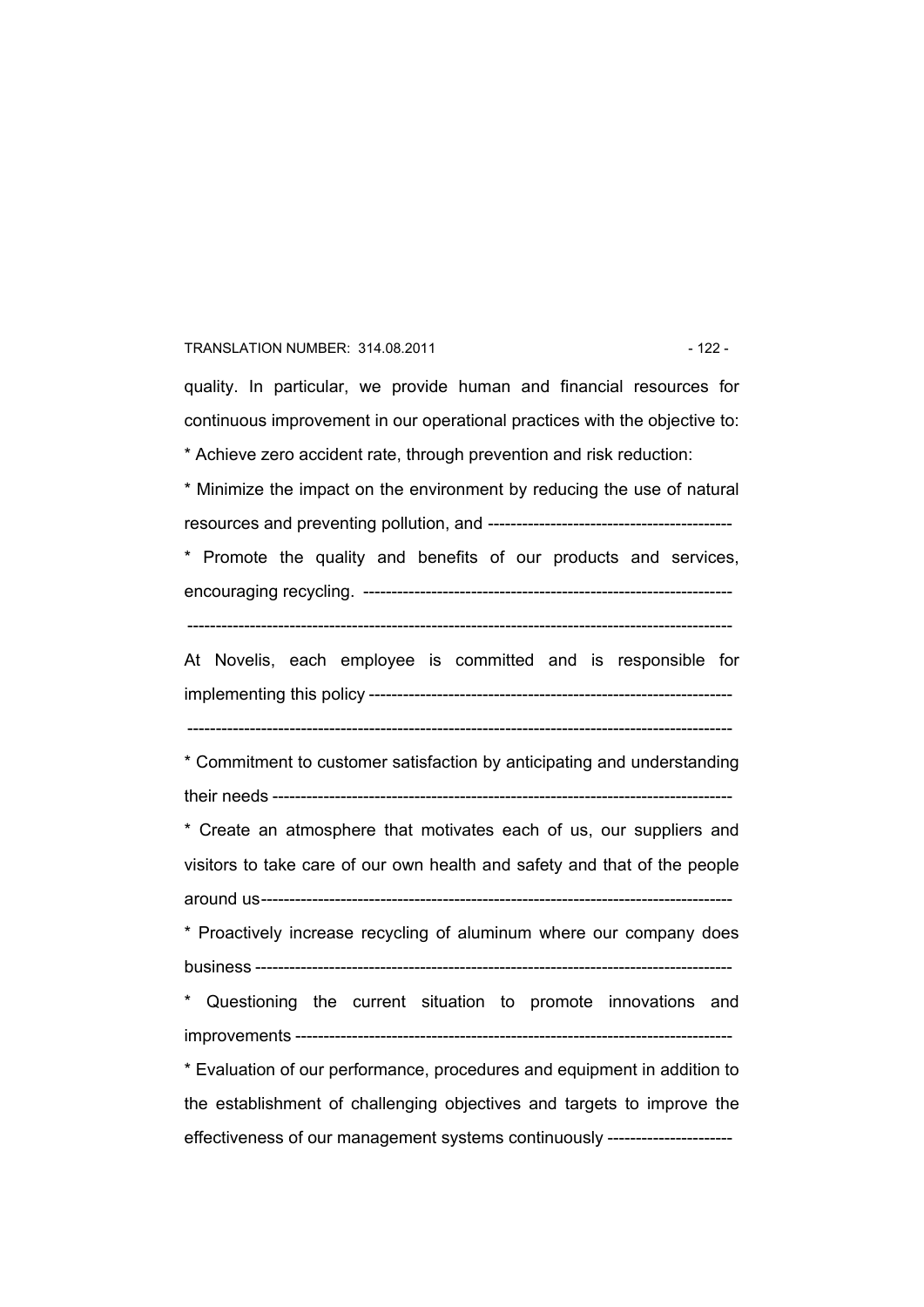#### TRANSLATION NUMBER: 314.08.2011 123 - 123 -

\* Construction of a cooperative relationship with our customers, suppliers and community striving for continuous improvement and sustainable development------------------------------------------------------------------------------- \*Celebrate our successes and accomplishments. ------------------------------ This policy is based on our values. The focus of our actions will bring high performance and sustainable results. --------------------------------------- Figure 2.3.3.1. d. – Policy of Environment, Health and Safety-------------- ------------------------------------------------------------------------------------------------

# **H.- ACTION PLAN-----------------------------------------------------------------------**

------------------------------------------------------------------------------------------------

G40. Taking the result of the Socio-environmental assessment process, including the outcome of the consultation during this process, the client must prepare his Action Plan, which is part of the management program, focusing on the measures and actions required so that the client complies with the pertinent national laws and regulations and meets the requirements of the pertinent Performance Standards. Information of an internal nature, such as private information, data on costs, information that might compromise the safety of the project site, as well as detailed procedures, business process and instructions for the workers can be excluded (these should be included in the management program). As part of its ongoing commitment to the communities affected, the client must disclose his Plan of Action before implementation of the project to stakeholders and affected communities, in addition to providing updates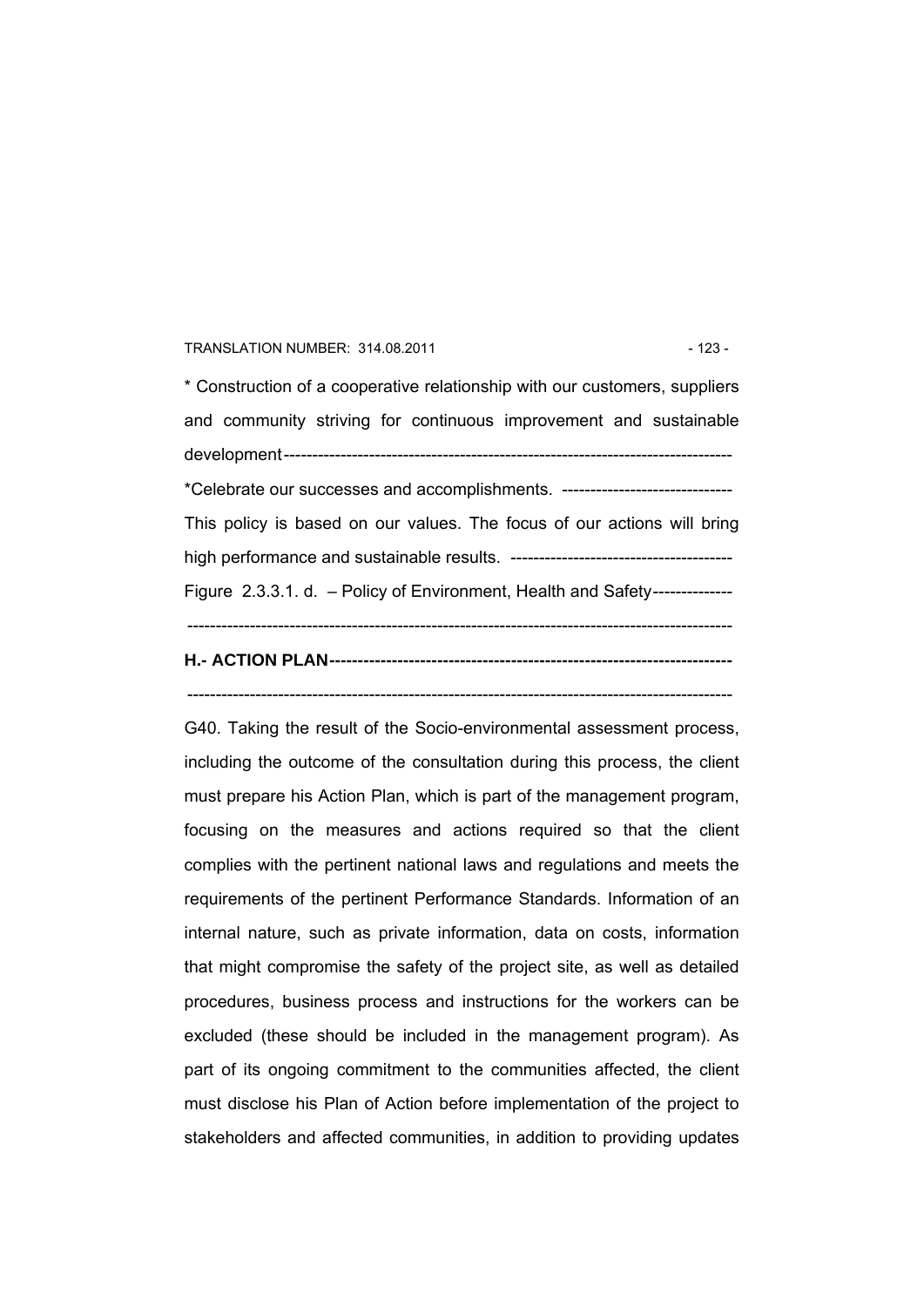#### TRANSLATION NUMBER: 314.08.2011 **124 - 124 - 124 - 124 - 124 - 124 - 124 - 124 - 124 - 124 - 124 - 124 - 124 - 124 - 124 - 124 - 124 - 125 - 126 - 126 - 127 - 128 - 128 - 128 - 128 - 128 - 128 - 128 - 128 - 128 - 128 - 128**

throughout the project cycle, in accordance with the way the mitigation measures are adjusted and updated, reflecting the feedback of the affected communities. ------------------------------------------------------------------ It was not possible to check if there was the presentation of an action plan before project implementation. The company did not provide such information during the course of this audit. --------------------------------------- The company noted that will perform an evaluation and will make adjustments in order to disclose the Action Plan and the mitigation measures that it declared having implemented during the expansion project of the enterprise. ---------------------------------------------------------------

------------------------------------------------------------------------------------------------

# **I. ORGANIZATIONAL CAPACITY --------------------------------------------------**

 $-$ 

G41. The success of the implementation of the management program, including the Action Plan, calls for the commitment on the part of the management and the workers of the client's organization. Likewise, the client must designate specific internal staff, including the representative (s) of the management, with lines of responsibility clearly and authority defined for socio-environmental issues. If the functions are delegated to contractors, the client's agreement with contractors should include actions and measures necessary for the parties to comply with the agreement in accordance with the management program. In large or complex organizations, it is possible to assign various operational units of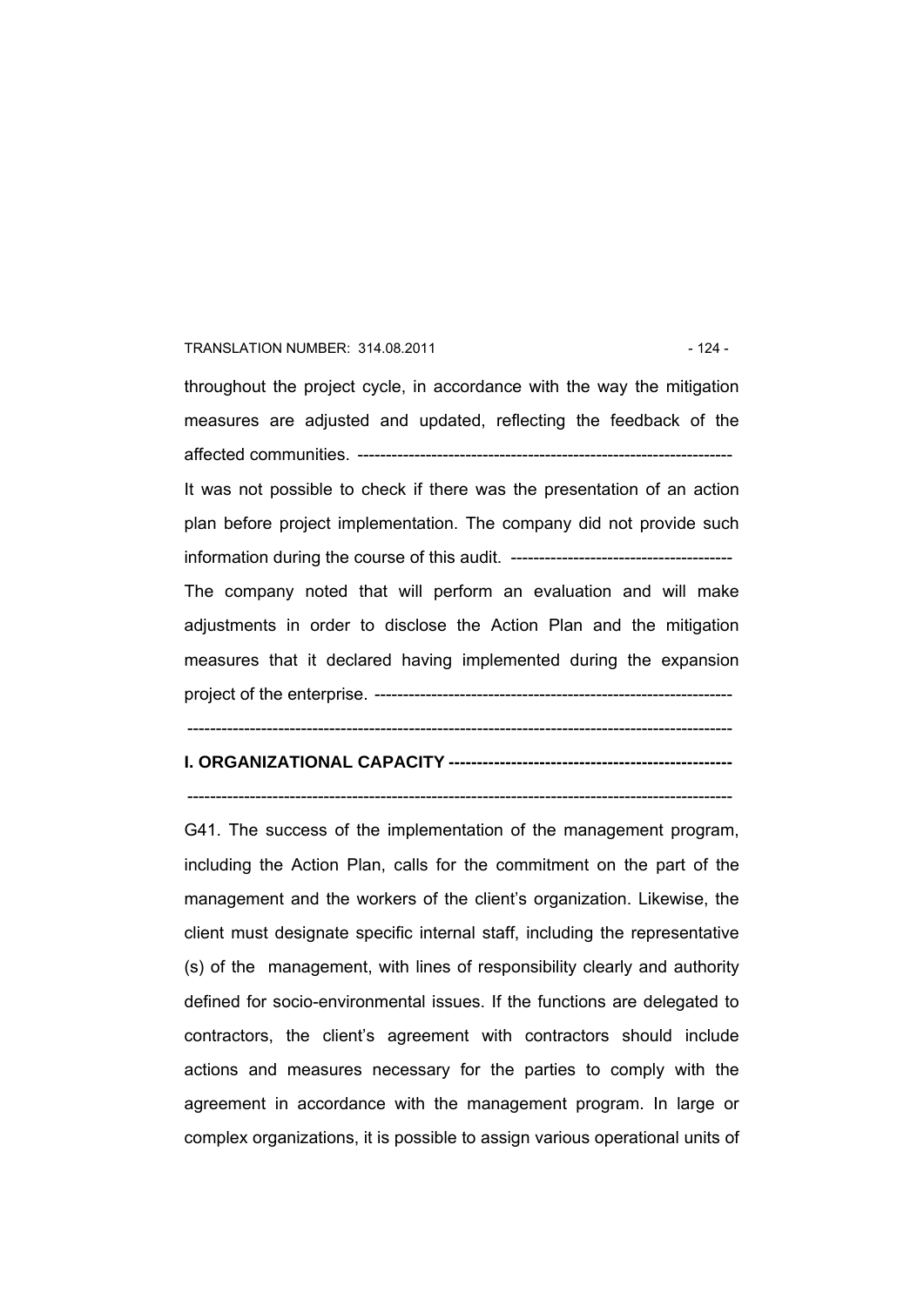#### TRANSLATION NUMBER: 314.08.2011 125 - 125 -

personnel. In small and medium businesses, these responsibilities may be filled by a single person. It is also important that the main social and environmental responsibilities be clearly defined and communicated to relevant personnel and the rest of the organization. There should be provided human and financial resources to persons designated as responsible for implementing the management program and any other performance measures. ---------------------------------------------------------------

------------------------------------------------------------------------------------------------

The organizational structure of Novelis do Brasil Ltda - Pindamonhangaba is established so that it can comply with the EHS&Q policy. The organizational chart below represents the capacity of the organization to successfully manage its management program. ------------

| Direct Report to the President – VP of Operations – Jim Makki -------- |
|------------------------------------------------------------------------|
| Direct Report to the VP of Operations - Plant Manager - Angelo         |
|                                                                        |
| Direct Report to Plant Manager - Assistant - M. Carmo Lucci ---------- |
|                                                                        |
|                                                                        |
|                                                                        |
|                                                                        |
|                                                                        |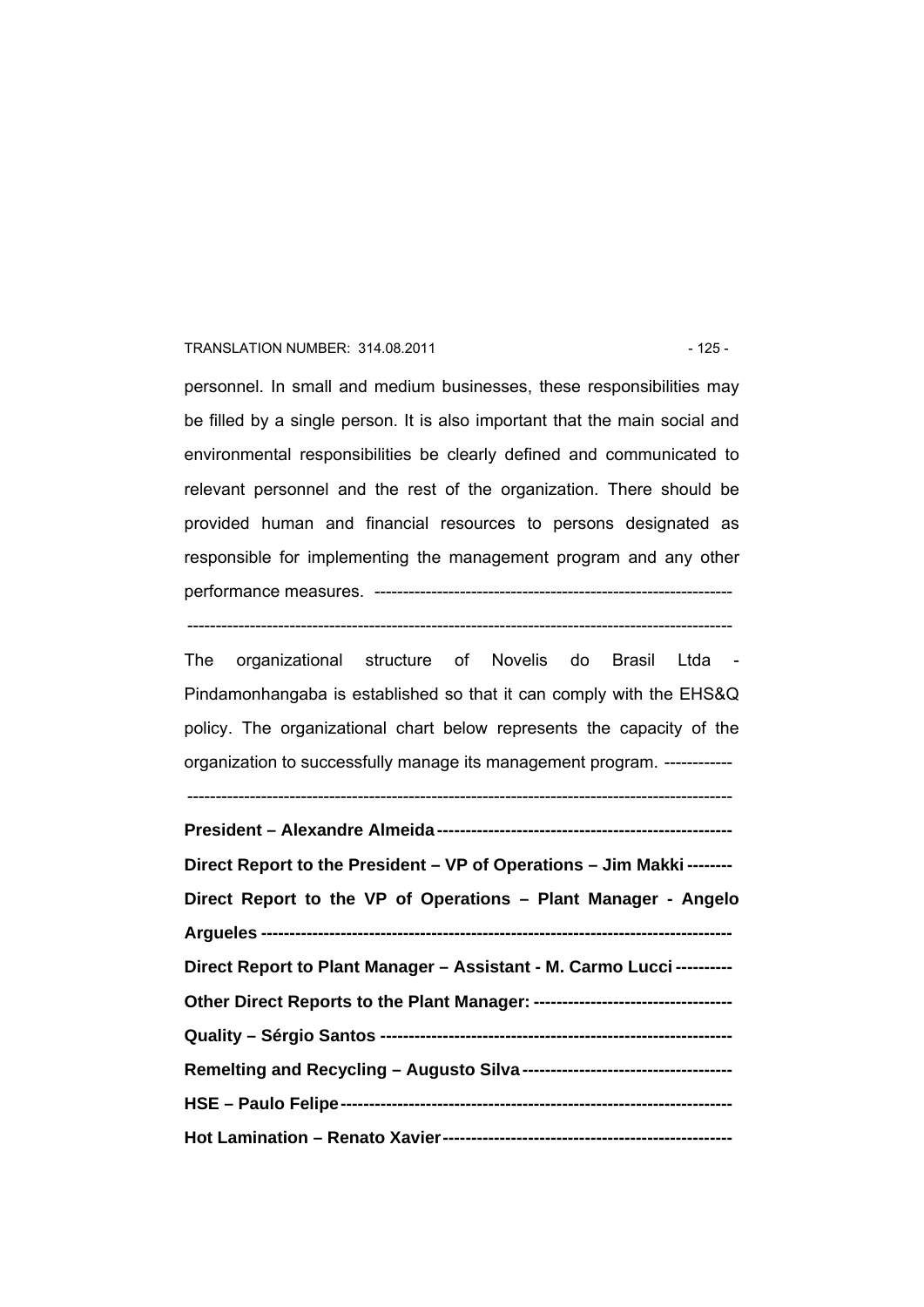# TRANSLATION NUMBER: 314.08.2011 - 126 -

| Reports to the Plant Manager - Support Areas: ----------------------------       |
|----------------------------------------------------------------------------------|
|                                                                                  |
|                                                                                  |
|                                                                                  |
|                                                                                  |
|                                                                                  |
|                                                                                  |
|                                                                                  |
|                                                                                  |
|                                                                                  |
| Figure 2.3.3.1. e. - Novelis Organizational Chart------------------------------- |
| It was shown that Novelis has formally appointed a representative for            |
| social issues relating to the business sector and social responsibility with     |
| the ability to manage social and environmental goals and objectives of           |
| the project as reference above (Paragraph G41). -------------------------------- |
| For environmental issues outside the project area (area of influence             |
| beyond the physical boundaries of the development) there is a team of            |
| dedicated professionals. These issues are systematically monitored. It           |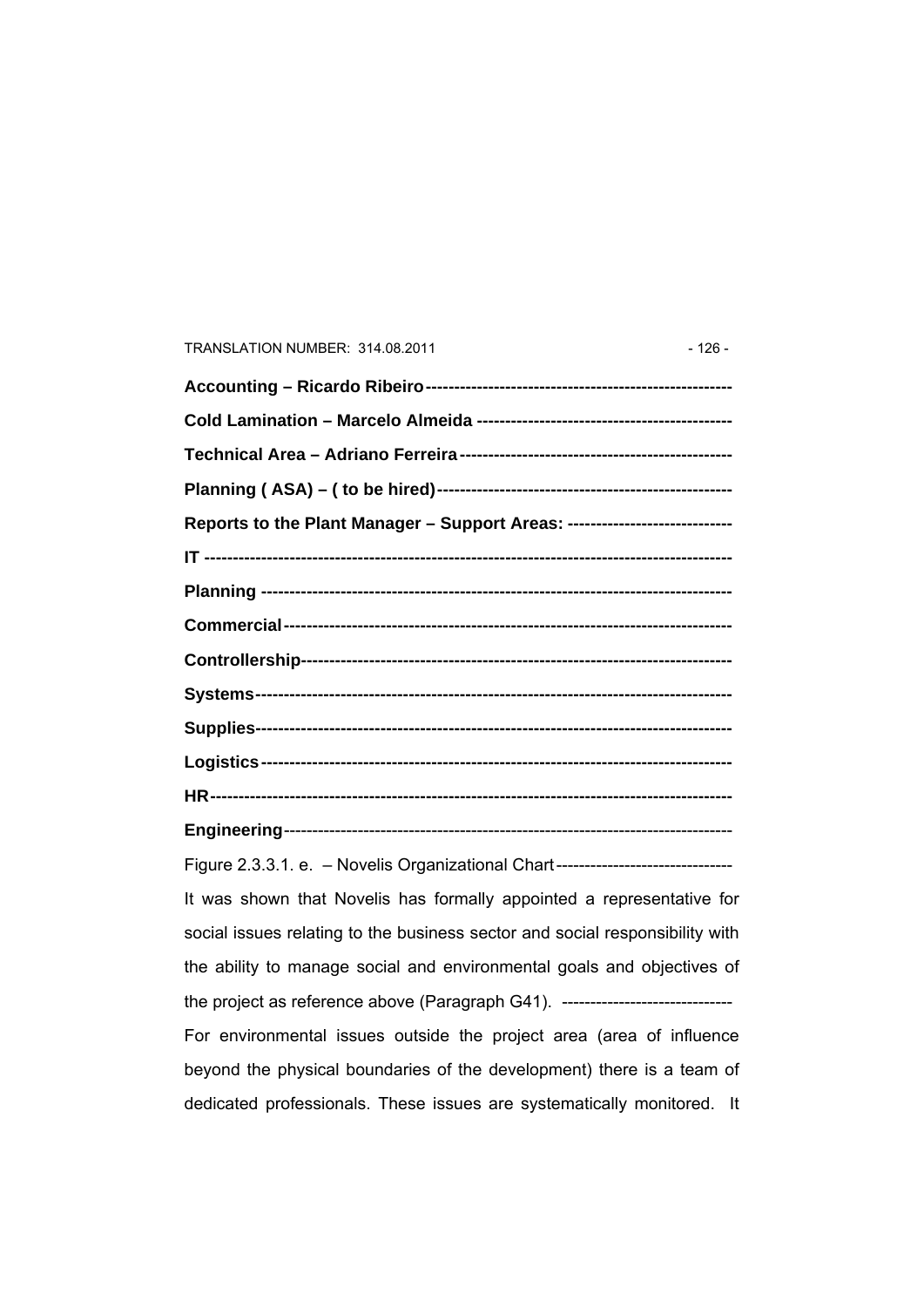#### TRANSLATION NUMBER: 314.08.2011 127 - 127 -

was shown in the structure of the management system the existence of the figure of the management representative (MR). ------------------------------------------------------------------------------------------------------------------------------ ------------------------------------------------------------------------------------------------ **J. TRAINING ------------------------------------------------------------------------------** 

------------------------------------------------------------------------------------------------

G42. The management program must identify the knowledge and the skills required for its implementation, including the implementation of the Action Plan. These elements should be taken into account in personnel selection, training, skills development and continuing education recruitment of new staff if necessary. Training programs In general, have the following elements: -----------------------------------------------------------------

 $-$ 

Identification of training needs for employees ------------------------------------ Development of a training plan to address the needs defined-----------------Verification of training programs to ensure consistency with the organizational requirements Training of the target group of employees ---

| Evaluation of the training received-------------------------------- |  |
|---------------------------------------------------------------------|--|
|                                                                     |  |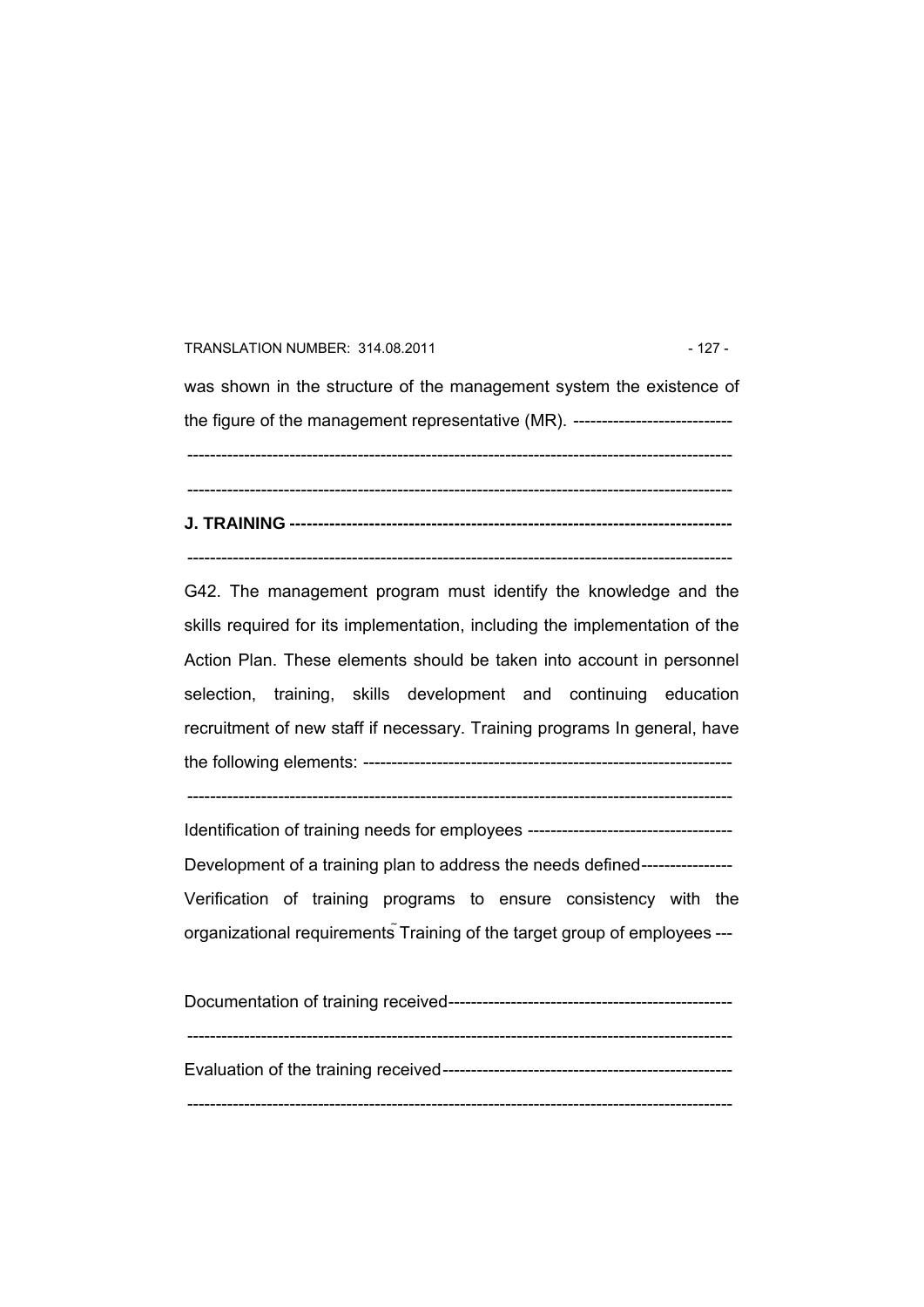#### TRANSLATION NUMBER: 314.08.2011 128 - 128 -

G43. It may be necessary to offer training relevant for specific items of the management program. Training designed to help employees obtain the knowledge base and skills appropriate to the performance of their work may include education about the regulatory requirements of the host country and on the relevant requirements of Performance Standards 2 through 8, the main expected impacts by means of the evaluation process, the management program content, including the Action Plan and the methods necessary to the execution of the action items in a competent and efficient way. When a project is likely to impact vulnerable or disadvantaged people or groups within affected communities, employees who will interact with these people or groups should be trained to understand the specific issues related to such persons or groups. -------------------------------------------------------------------------------------

G44. When specific aspects of the project or the implementation of the

------------------------------------------------------------------------------------------------

management program are attributed to contractors, the client must warrant as well that these contractors have the knowledge, skills and training required to perform the work in accordance with the management program and with the requirements of the Performance Standards 2 to 8.

The evaluation of this item is based on a series of documents available for review and interview with the HR Novelis personnel. ----------------------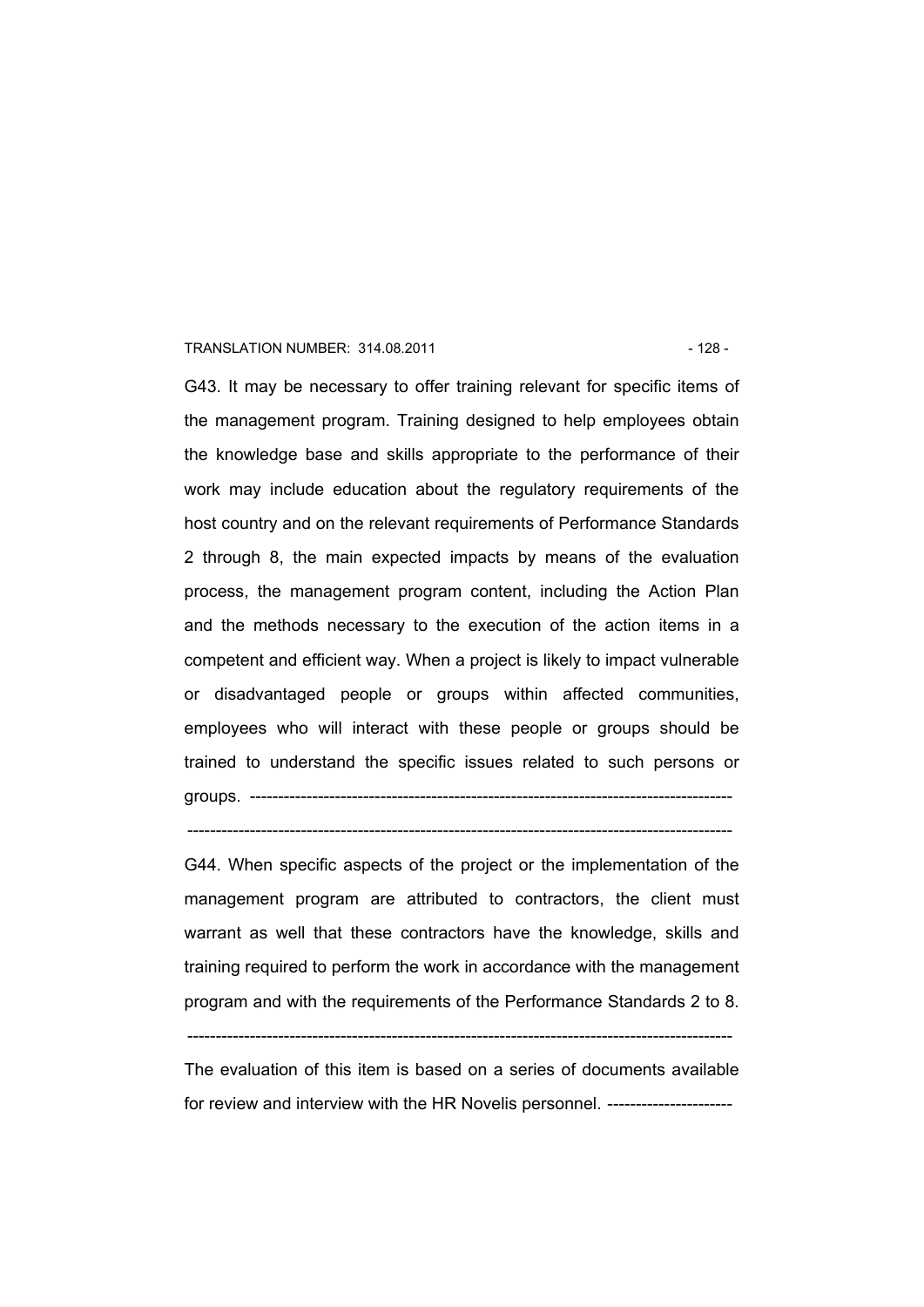#### TRANSLATION NUMBER: 314.08.2011 **129 - 129 - 129 - 129 - 129 - 129 - 129 - 129 - 129 - 129 - 129 - 129 - 129 - 129 - 129 - 129 - 129 - 129 - 129 - 129 - 129 - 129 - 129 - 129 - 129 - 129 - 120 - 120 - 120 - 120 - 120 - 120**

The company develops a policy of training and qualification for its employees in order to ensure the goals. ------------------------------------------

------------------------------------------------------------------------------------------------

The company has a routine for evaluation of performance competences, which also includes some socio-environmental issues. The company declared that the performance evaluation by competence is an integral part of corporate HR Policy implemented in all units. The process of performance evaluation has as main objectives to identify training needs and provide feedback to staff regarding their performance during the year. After reviewing the evaluations, these are tabulated in order to identify the gaps for their due corrections. Based on assessments and the pending training items in the year before, a training plan is prepared.

The plan aims at meeting the demands identified for education and training for the entire site. This routine has an annual schedule. ----------- The company stated adopting the above described routine of evaluation of performance of competences to perform an identification of training needs, but did not provide documented evidence of its existence, its planning or execution. Thus, it was possible to evaluate compliance with the requirements of the socio-environmental management system, which explains the need to formalize some actions to this end, namely: ----------

------------------------------------------------------------------------------------------------

------------------------------------------------------------------------------------------------

Identification of training needs for employees ------------------------------------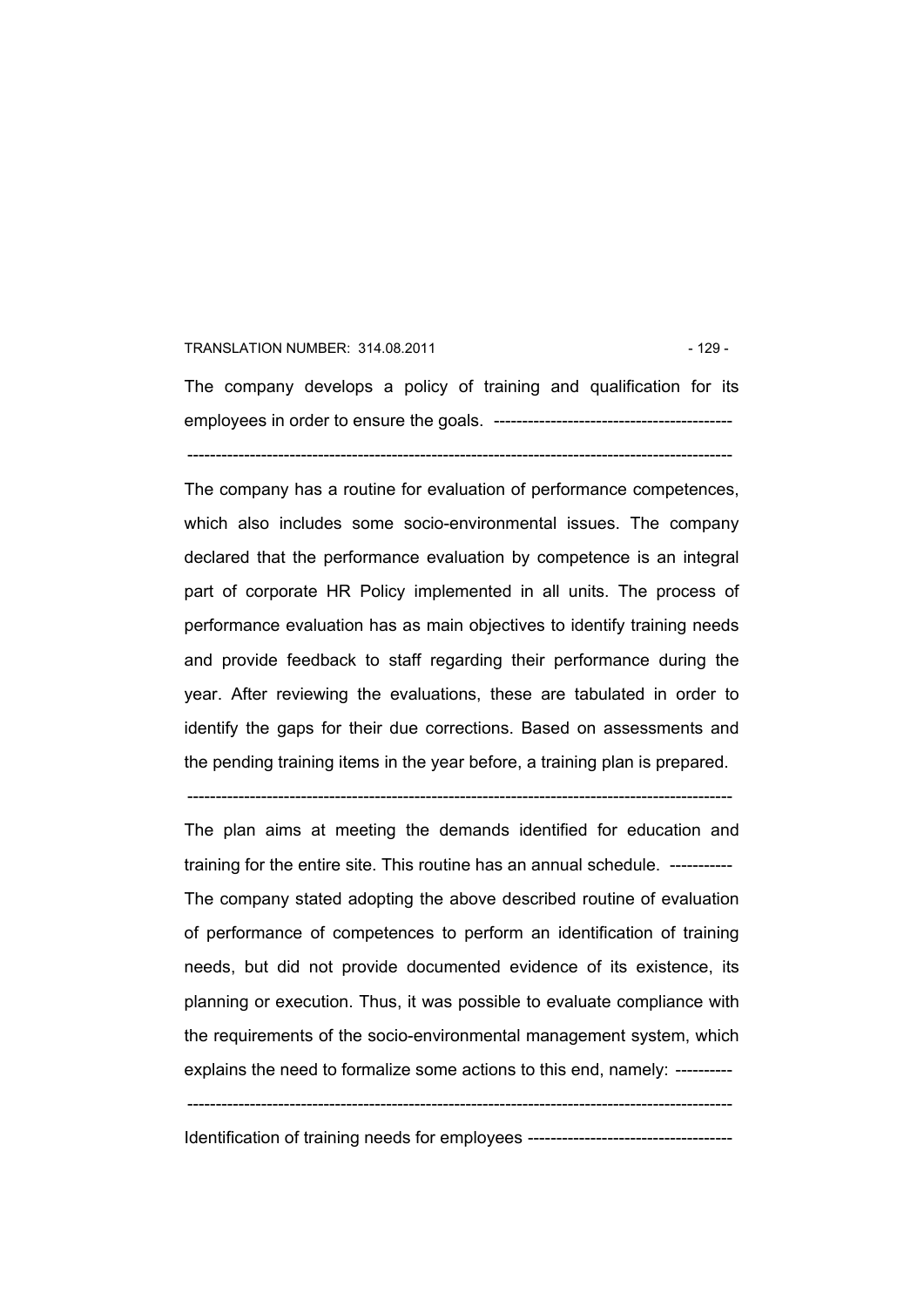#### TRANSLATION NUMBER: 314.08.2011 130 - 130 -

Development of a training plan to address the needs defined---------------- Verification of training programs to ensure consistency with the organizational requirements ----------------------------------------------------------- Training of the target group of employees ----------------------------------------- Documentation of training received-------------------------------------------------- Evaluation of the training received---------------------------------------------------

The Training Plans have been properly prepared/reviewed/approved/implemented and updated, as provided for in HR Policy and specific Procedure; however it did not provide documented records or other evidence of documented evidence of such actions for this evaluation. ------------------------------------------------------------

------------------------------------------------------------------------------------------------

 $-$ 

The company has a specific survey of knowledge and skills necessary to implement the program and action plan of the environmental management system. These skills and knowledge are pointed out in a joint manner to other skills and knowledge required for the positions and functions. (See attached CD - HR folder - file <Training>). --------------------

------------------------------------------------------------------------------------------------

The company declared that it controls socio-environmental requirements by a contract in outsourcing activities, and presented documented evidence of this control. ----------------------------------------------------------------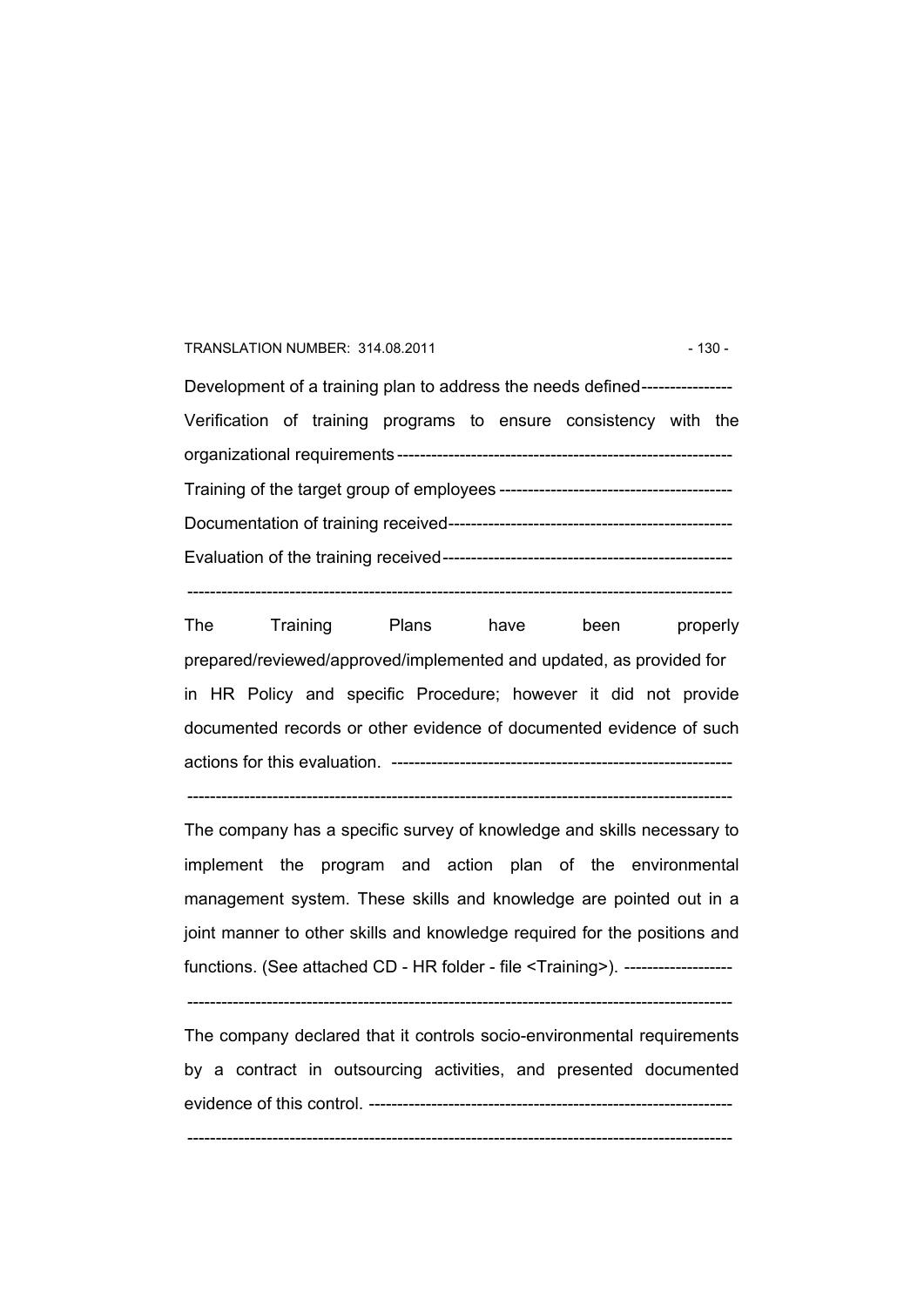#### TRANSLATION NUMBER: 314.08.2011 120 120 131 - 131 -

No documented evidence was presented of specific training of employees who interact with people and/or vulnerable or disadvantaged groups impacted by the project. ----------------------------------------------------- ------------------------------------------------------------------------------------------------

Evidence: Training for the Division of Laminates of Pindamonhangaba - EHS Representative Course. Duration 8 hours. Performed on 05/12/2011. -------------------------------------------------------------------------------

------------------------------------------------------------------------------------------------

Certificate of participation in the Technology Course of Applied Zero Leak in Hydraulic Equipment. In the name of Carlos Eduardo Claro. Performed from 01/31 to 02/02/2011. -------------------------------------------------------------

------------------------------------------------------------------------------------------------

# **L. PARTICIPATION OF THE COMMUNITY --------------------------------------**

------------------------------------------------------------------------------------------------

G45. The purpose of community participation is to establish and keep a constructive relationship with the affected communities during the project cycle. In some industry sectors, such participation is considered an important process that allows clients to obtain and maintain their "social license to operate." An effective participatory process allows the views, interests and concerns of the community to be heard, understood and taken into account in decisions about the project and creation of development benefits. ------------------------------------------------------------------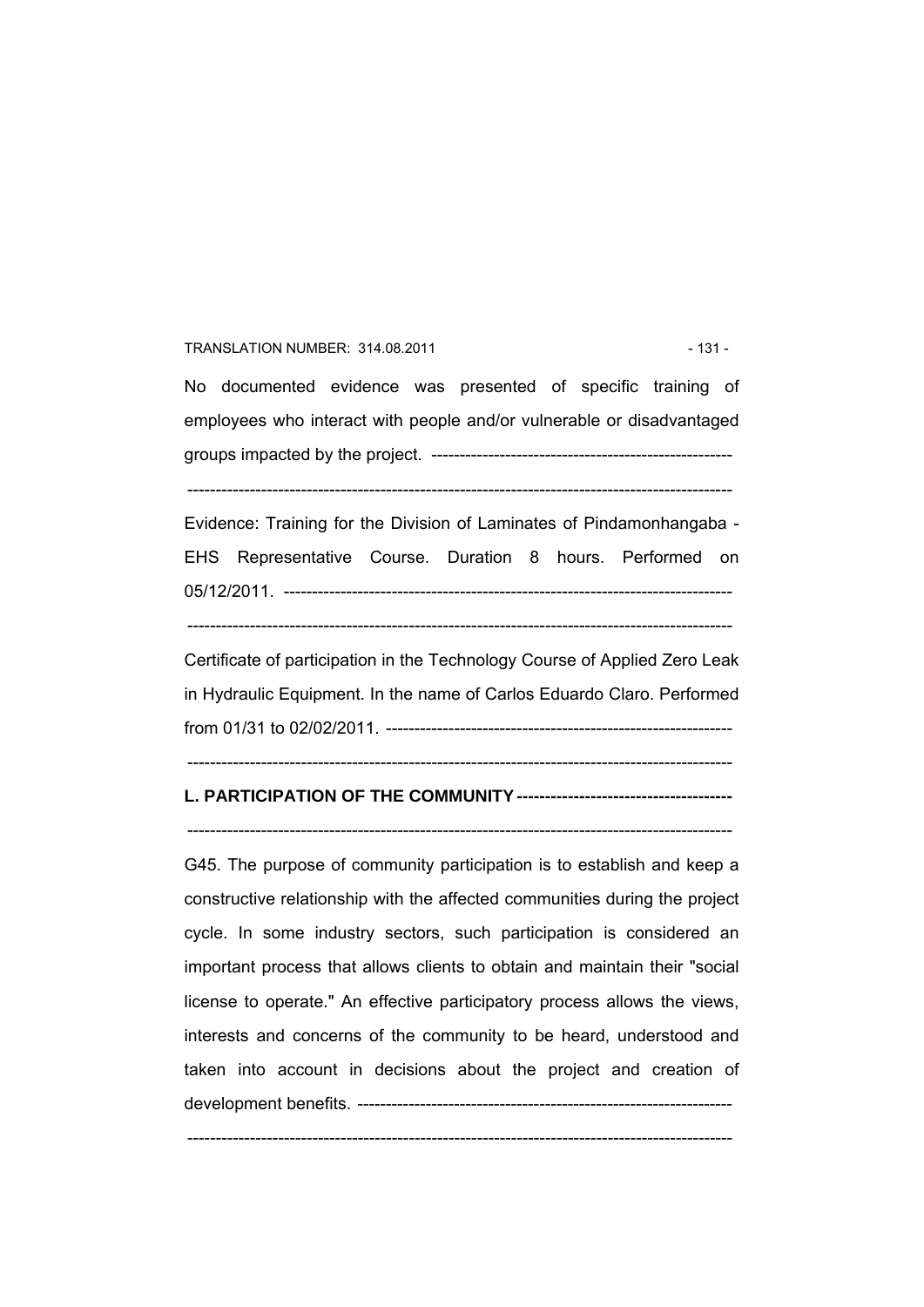#### TRANSLATION NUMBER: 314.08.2011 120 120 132 - 132 -

Depending on the nature of the project, its risks and potential impacts, the size and characteristics of the communities affected and the step of the project cycle, participation may involve different degrees of interaction between the company and affected communities. Participation should reflect the specific needs of individuals and groups within the community, including those disadvantaged or vulnerable. (...) -------------------------------

------------------------------------------------------------------------------------------------

G46. If the evaluation process indicates the possibility of existence of impacts and risks for the communities within the area of influence of the project, the companies must seek the participation of these affected communities early in the first steps of the project. Participation should be based on timely dissemination of relevant information about the project, including social and environmental impacts and risks identified in the Evaluation and proposed mitigation measures and methods in the language and methods preferred by the affected communities. (...) --------

------------------------------------------------------------------------------------------------

As already previously argued, the company has a Manual of Social Responsibility that defines all of the company policy in relation to stakeholders. Thus, it is recommended that the area of social responsibility of Novelis analyze the relevance and/or fitness to G45 and 46. ------------------------------------------------------------------------------------------- ------------------------------------------------------------------------------------------------

**M. DISCLOSURE ------------------------------------------------------------------------**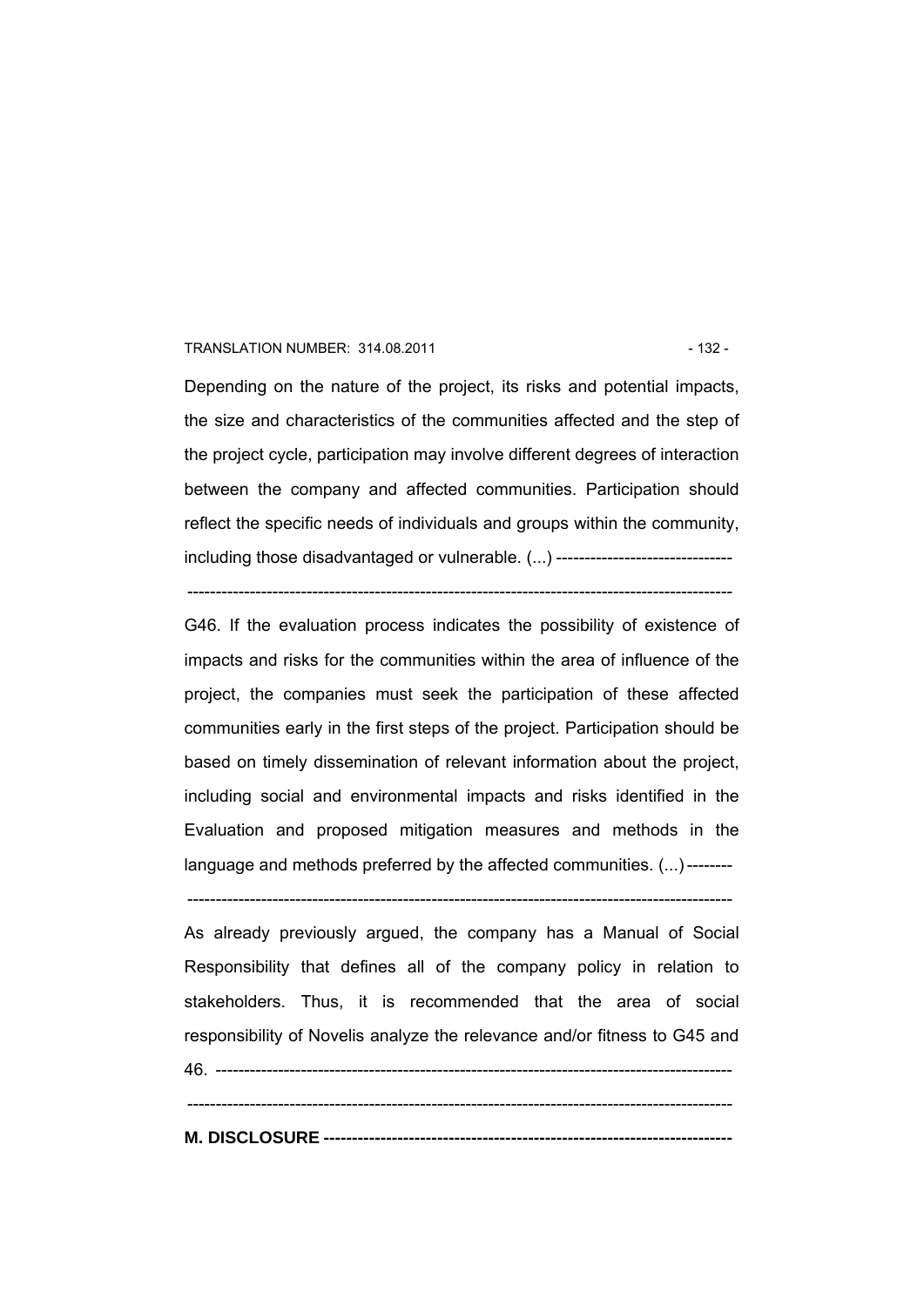#### TRANSLATION NUMBER: 314.08.2011 - 133 -

G47. The disclosure of information involves the supply of information on the project to the affected communities and other stakeholders. The information must be in the appropriate language(s). It must be accessible and understandable to the different segments of the affected communities, in ways appropriate to the community. For instance, the information may be available in the buildings of the town halls, public libraries, in local print media, over the radio or at public meetings. The time and method of disclosure will vary according to the requirements of national legislation, the type of evaluation involved and step of the development or operation of the project. The client must at least disclose the final document of Evaluation and Plan of Action before the start of construction or other implementation activities. In some cases, the disclosure of information will happen early in the process of evaluation. For projects with potential adverse impacts to the community, timely disclosure of information must occur after the initial screening and must include information about the purpose, nature and scale of the project, the duration of the proposed activities for the project and any potential risks and impacts over such communities. Such disclosure may be made by distributing a document of preliminary evaluation. Furthermore, it may also be appropriate for the client to disclose a preliminary Action Plan so that it is possible to identify the measures proposed by it to mitigate risks and impacts identified. Disclosure of information will be the basis of the client's consultation process. ------------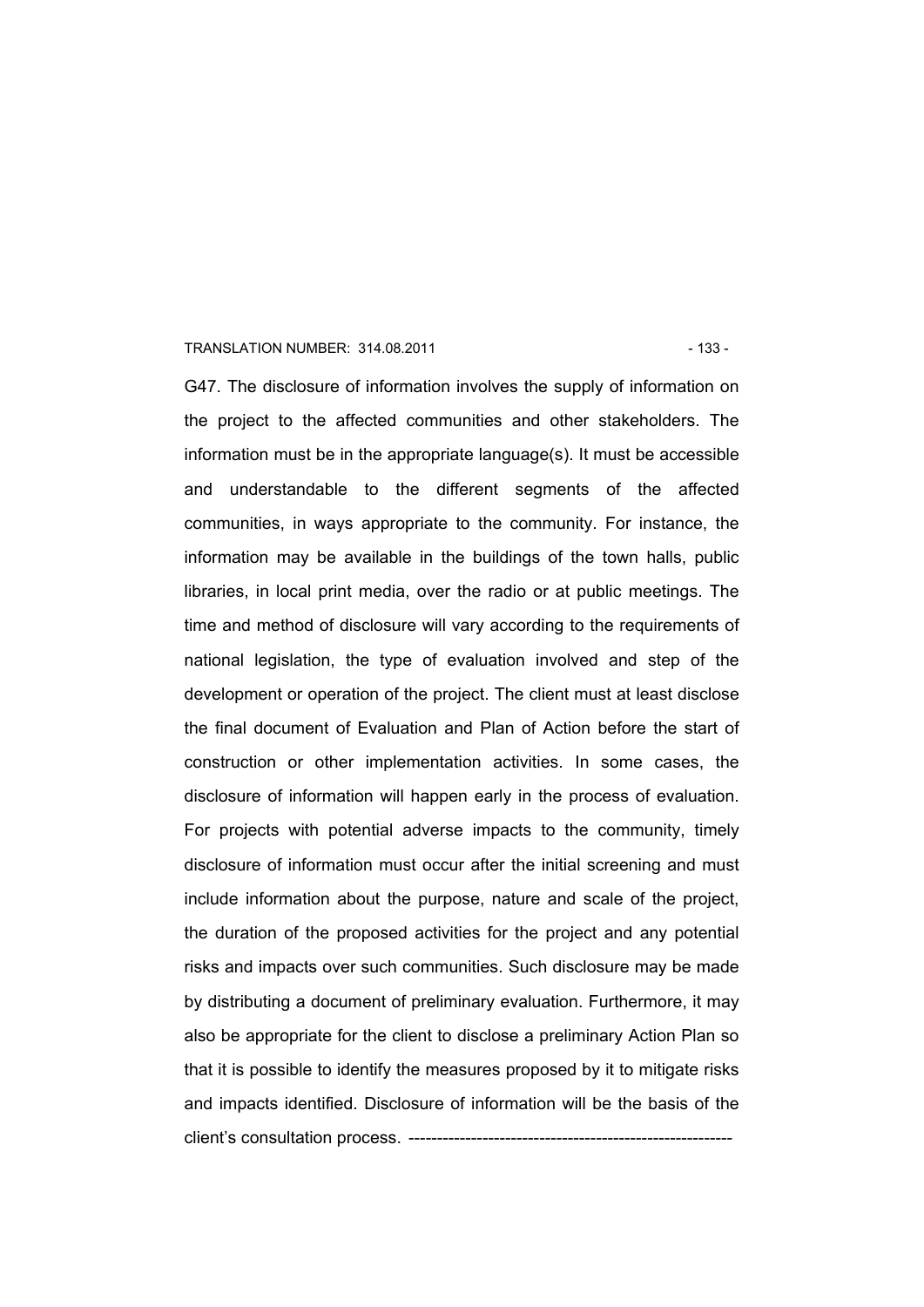#### TRANSLATION NUMBER: 314.08.2011 **134 - 134 - 134 - 134 - 134 - 134 - 134 - 134** -

G48. In general, it is expected that the disclosure of information is part of the evaluation process, but if there is an expectation that the project will create constant impacts and risks for the affected communities, the client must continue to supply information on the project during the project cycle. The requirements for the preparation of reports to the affected communities are addressed in Paragraph 26 of Performance Standard 1 and its respective guidance. The client may disclose information about non-financial issues or opportunities for improvement of socioenvironmental Impacts through sustainability reports, according to the description contained in Paragraph G67 further down described. ----------

The company held disclosure actions; however, there was no clear definition of the possible socio-environmental Impacts to the area of Influence, Thus it is not possible to assess the full compliance with these requirements. -----------------------------------------------------------------------------

------------------------------------------------------------------------------------------------

------------------------------------------------------------------------------------------------

It is recommended to include the actions related to communication in the action plan. --------------------------------------------------------------------------------

 $-$ 

# **N. QUERIES**-------------------------------------------------------------------------------

------------------------------------------------------------------------------------------------

G50. The queries (or consultation) imply two-way communication between the client and the communities affected. Effective queries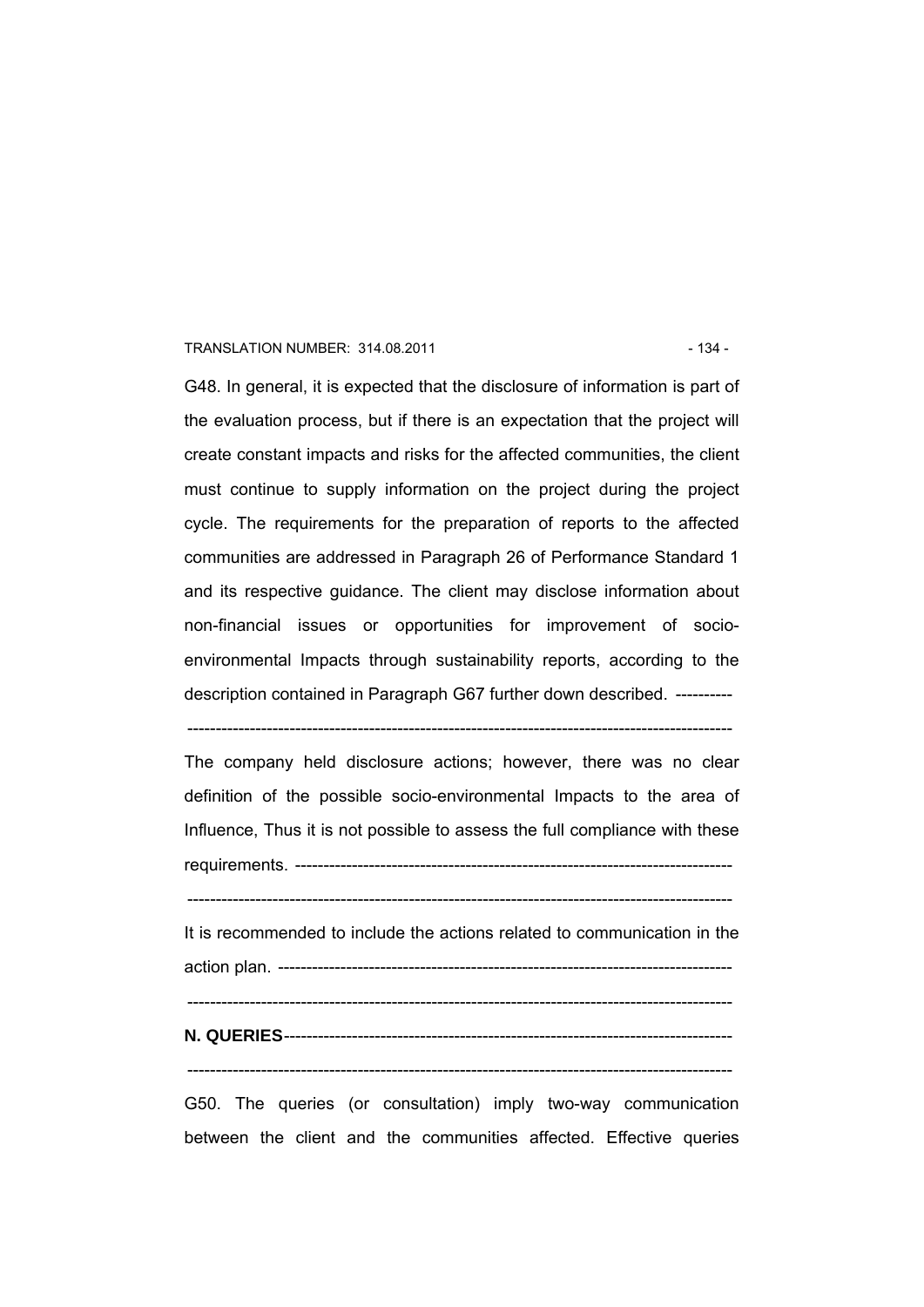#### TRANSLATION NUMBER: 314.08.2011 135 - 135 -

provide opportunities for the client to learn from the experience, knowledge and concerns of affected communities, as well as managing the expectations of the communities through the clarification of the scope of its responsibilities and resources in order to avoid misunderstandings and less than realistic requirements For the consultation process to be effective, *the information about the project must be disclosed and explained to the communities and sufficient time must be allocated so that the communities can study the issues.* Consultations should include all segments of the affected community, comprising men and women, and should be accessible to disadvantaged and vulnerable groups within such a community. *Based on a preliminary analysis of stakeholders, representatives of the client must meet with affected communities and explain the project information, answer questions and hear comments and suggestions.* In addition to community meetings open to the members of affected communities, the client must identify community leaders and any existing mechanisms for decision making, formal or informal, so that their contributions can be collected ---

------------------------------------------------------------------------------------------------

G51. Some projects *may not require a consultation process,* unless the community members seek to participate with the client in the disclosure of project information or pose complaints. *The consultation should take place in most situations where the project presents a* 

<sup>. ----------------------------------------------------------------------------------------------</sup>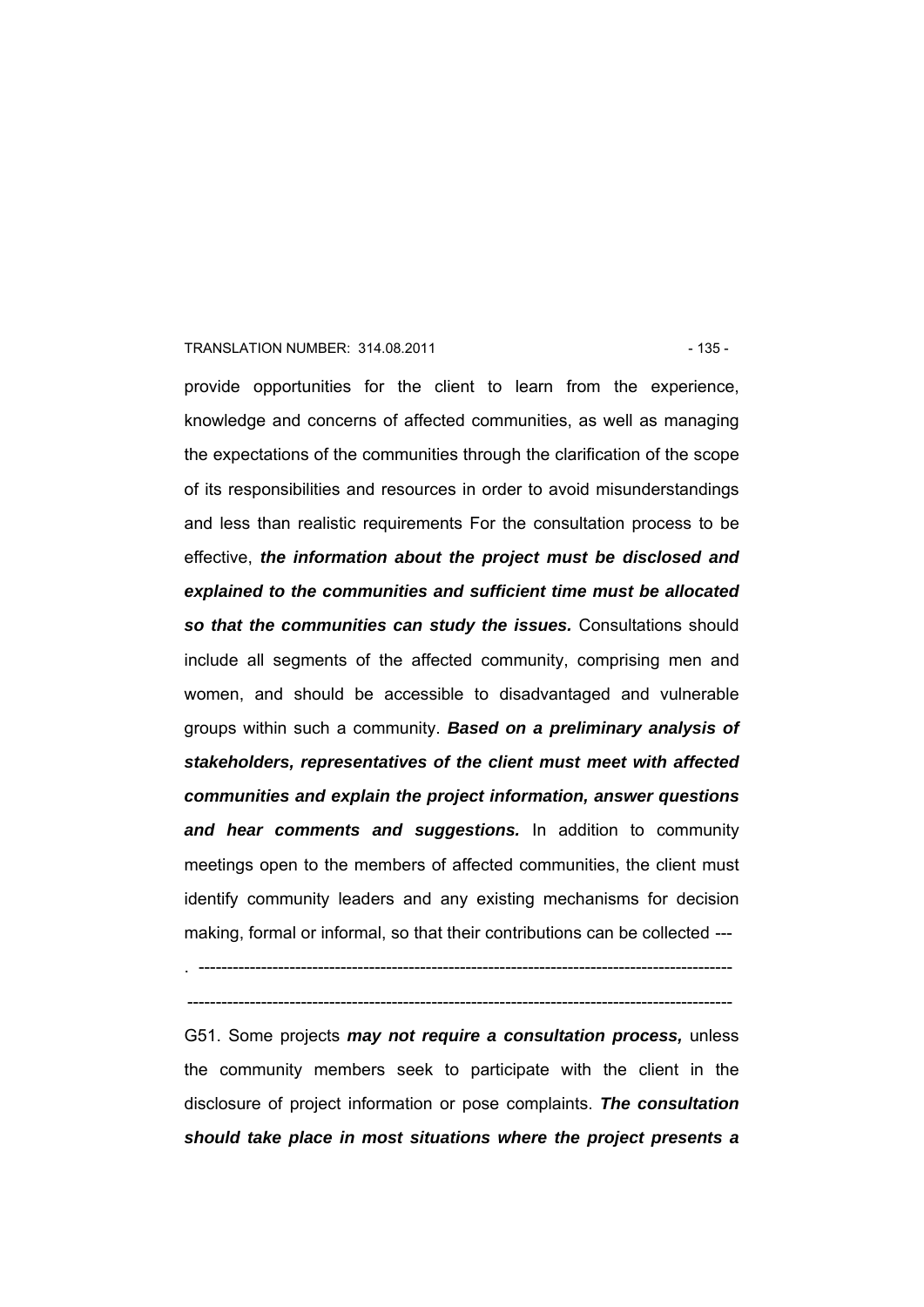#### TRANSLATION NUMBER: 314.08.2011 136 - 136 -

*specific number, however limited, of potential adverse impacts on the affected communities.* In such cases, the client must consult the affected communities during the evaluation process, after the risks and impacts have been identified and analyzed. (...) ---------------------------------

------------------------------------------------------------------------------------------------

As there was no systematic definition of the need for consultation, it is not possible to judge whether the actions devised by the company are fully meeting the proposal of this performance standard. It is possible that all the social issues of this project are included and treated by routine consultation by the management and the communication area of Novelis Pindamonhangaba, but this issue has not been evaluated by the company yet. If it is demonstrated that the socio-environmental impacts of the project are widely covered by the routines already implemented by the administration of the unit, it is thought to be sufficient and appropriate to establish an internal monitoring routine by the company. However, if by any chance it is necessary to perform the communication of a relevant fact, it should be established the participation of wide segments of the population and performance analyses in relation to the disclosure of information on the expansion project. ----------------------------------------------

# **N. COMPLAINT MECHANISMS**-----------------------------------------------------

------------------------------------------------------------------------------------------------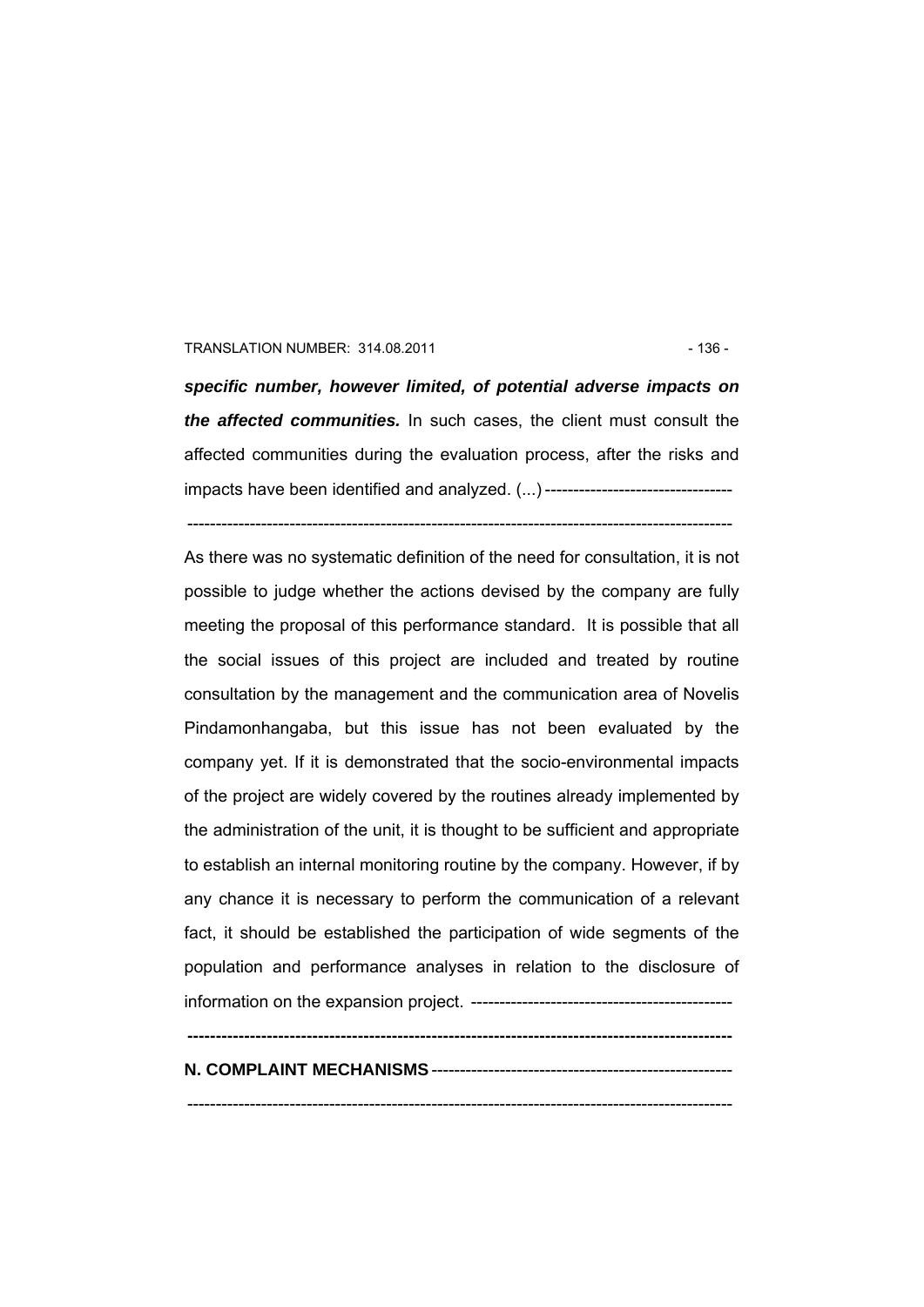#### TRANSLATION NUMBER: 314.08.2011 137 - 137 -

G56. The complaint mechanisms must be appropriate to respond to the concerns of the community with regard to risks and possible adverse impacts of the project. For large projects with potentially complex issues, the complaints mechanism should be created since the beginning of the evaluation process and implemented during construction and operation through the end of the project. The client must establish and maintain an organizational structure with authority and responsibilities for the community intermediation role. To the extent possible, the function of investigation of the complaint and the determination of the appropriate response should be separated from the staff responsible for managing the project. On smaller projects, with relatively simple issues, the client should consider the designation of a contact point, such as a community intermediation employee, to whom the concerns and viewpoints of the community affected can be addressed when related to the project. The responsibility of receiving and responding to complaints should be handled by experienced and qualified personnel within the client's organization. In addition, suggestion boxes and regular meetings with the community, and other communication methods for receive feedback can be helpful. In larger projects, the client must establish an organizational structure with authority and responsibilities for the community intermediation role. Maintaining consistency in the staff that interacts with members of affected communities improves the quality of interaction and can help build trust over time. -------------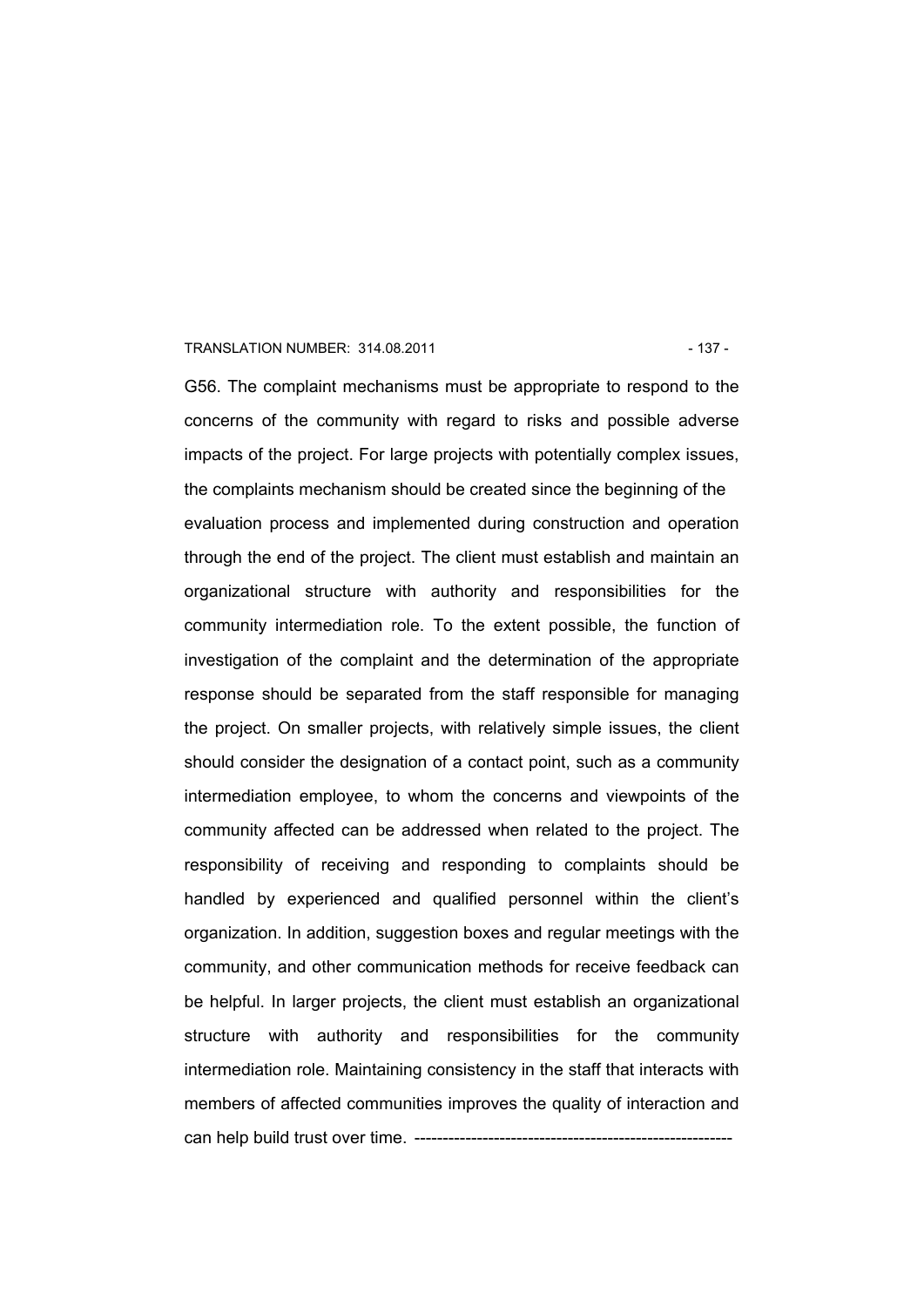#### TRANSLATION NUMBER: 314.08.2011 **138 - 138 - 138 - 138 - 138 - 138 - 138 - 138** -

G57. (…) The complaints received and the responses provided must be documented (such as the name of the individual or the organization; the date and the nature of the complaint; any follow-up actions; the final decision on the complaint; how and when the relevant project decision was communicated to the claimant; and if the management action was held to avoid recurrence of the community concerns in the future), and report periodically to the communities affected. ---------------------------------

------------------------------------------------------------------------------------------------

The external demands of communication occur via phone, email and direct communication to the front desk, where it is formalized in writing and sent to the management representative (RD) and to the director, who are responsible for decisions and necessary referrals. The company reported that there have never been external complaints, so there are no records of these events. The evaluation of efficiency and effectiveness of the communication process is automated and it is possible to assess whether there are complaints from stakeholders or if the communication channels adopted are not reaching potential claimants. ----------------------

------------------------------------------------------------------------------------------------

# **O. MONITORING AND PREPARATION OF REPORTS ----------------------**

------------------------------------------------------------------------------------------------

G58. Monitoring is the major mean that the client has to follow-up and evaluate the progress toward implementing the items of the action specified in the Action Plan and other aspects of the management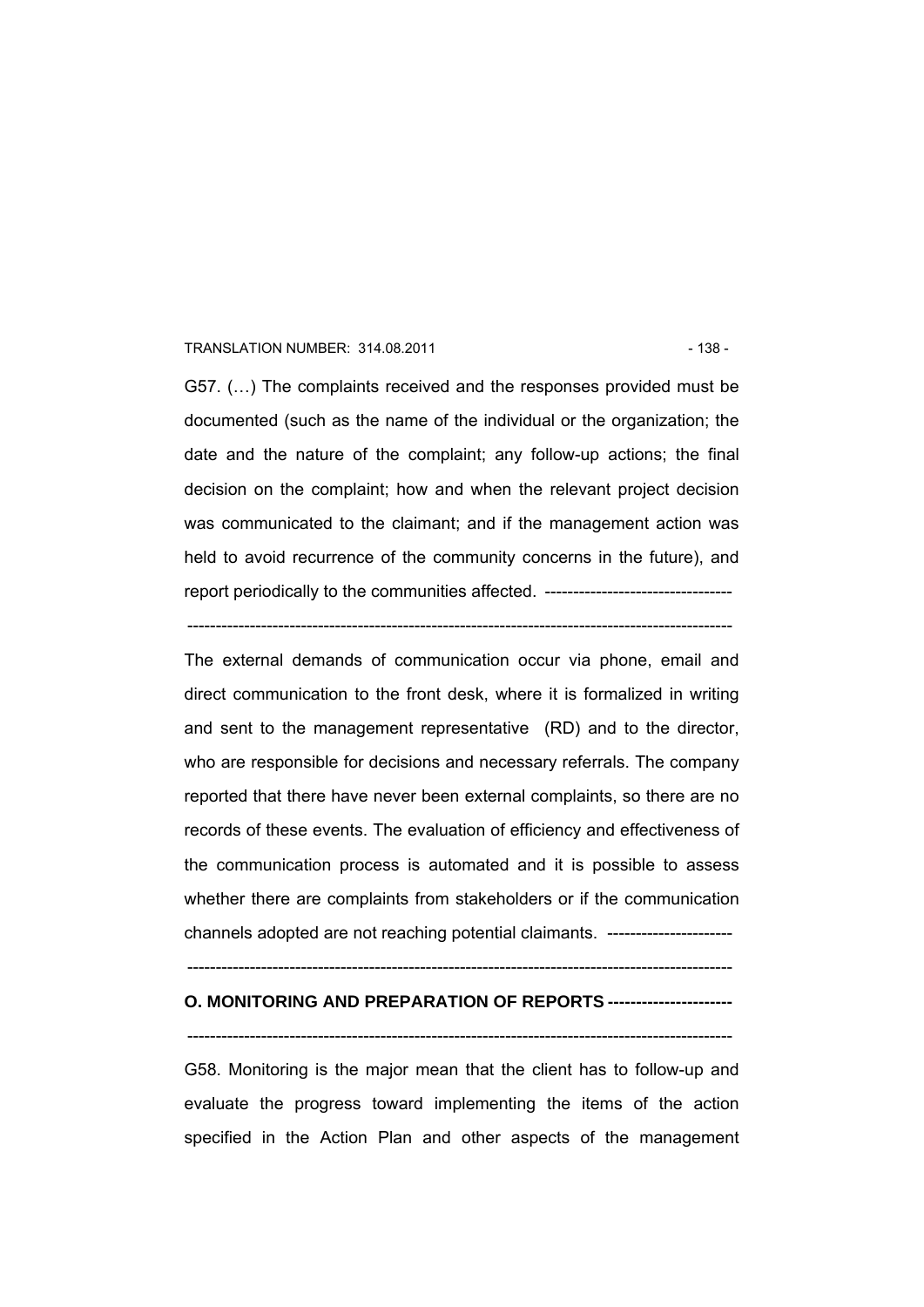#### TRANSLATION NUMBER: 314.08.2011 139 - 139 -

program. The clients must establish a measurement and monitoring system consisting of: (i) the principal project impacts on workers, communities and the natural environment identified by the Evaluation, (ii) compliance with laws and regulations, and (iii) monitoring the progress of implementation of the monitoring program. The reach of monitoring should be proportionate to the potential project impacts and risks identified by the evaluation and as specified in the management program. In addition, depending on the project, it may be appropriate for the client to establish, monitor and measure key indicators and other performance measures over time to improve project performance. ----------------------------

------------------------------------------------------------------------------------------------

G59. It is possible to establish social monitoring programs to increase the effectiveness of the follow-up of social issues identified in the evaluation and reply to continuous questions resulting from the operations identified by means of the evaluation of these questions. As part of the monitoring programs established in the management program, it would be appropriate for the client to create measurements and key-indicators of social development, quantitative and qualitative measures of success, or including practices of community participation in the Plan of Action aimed at improving the performance related to social questions identified in the evaluation process. ---------------------------------------------------------------------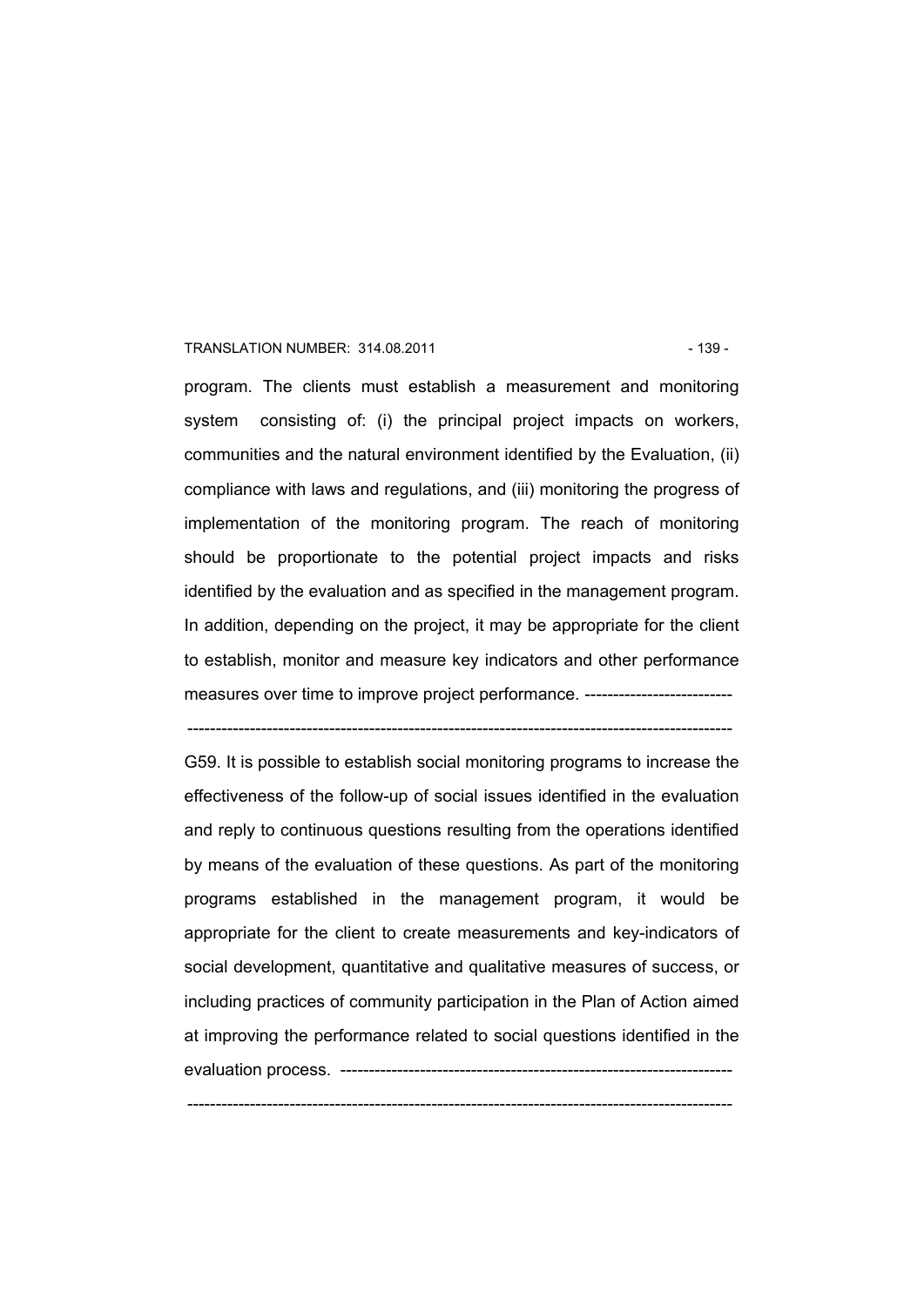#### TRANSLATION NUMBER: 314.08.2011 120 - 140 - 140 -

G60. The factors to be considered in the design of an environmental monitoring program includes engineering calculations, environmental modeling, and measurements of the sources of pollutants, noise, waters and environmental air and contaminants of the work place. The focus and scope of monitoring should be proportionate to the risk of releases of pollutants with respect to the sensitivity of surrounding areas, taking into account the perception of the affected communities on project risks to health and the environment. There should also be appropriate procedures to ensure the reliability of data, such as instrument calibration, test equipment and samples of hardware and software. Specific measures of environmental monitoring include measurement parameters, methods to be used, sampling locations, frequency of measurements, detection limits (where appropriate) and definition of thresholds indicating the need for corrective actions. --------------------------

------------------------------------------------------------------------------------------------

G61. One must document the monitoring results and identify the corrective and preventive actions. Customers should also ensure that these corrective and preventive actions were implemented and that there is a systematic monitoring to ensure their effectiveness. Usually, the client must perform monitoring using internal resources as part of his management program. For projects with significant adverse impacts that are diverse in nature, irreversible or unprecedented, the client should hire qualified and experienced external experts to verify their information on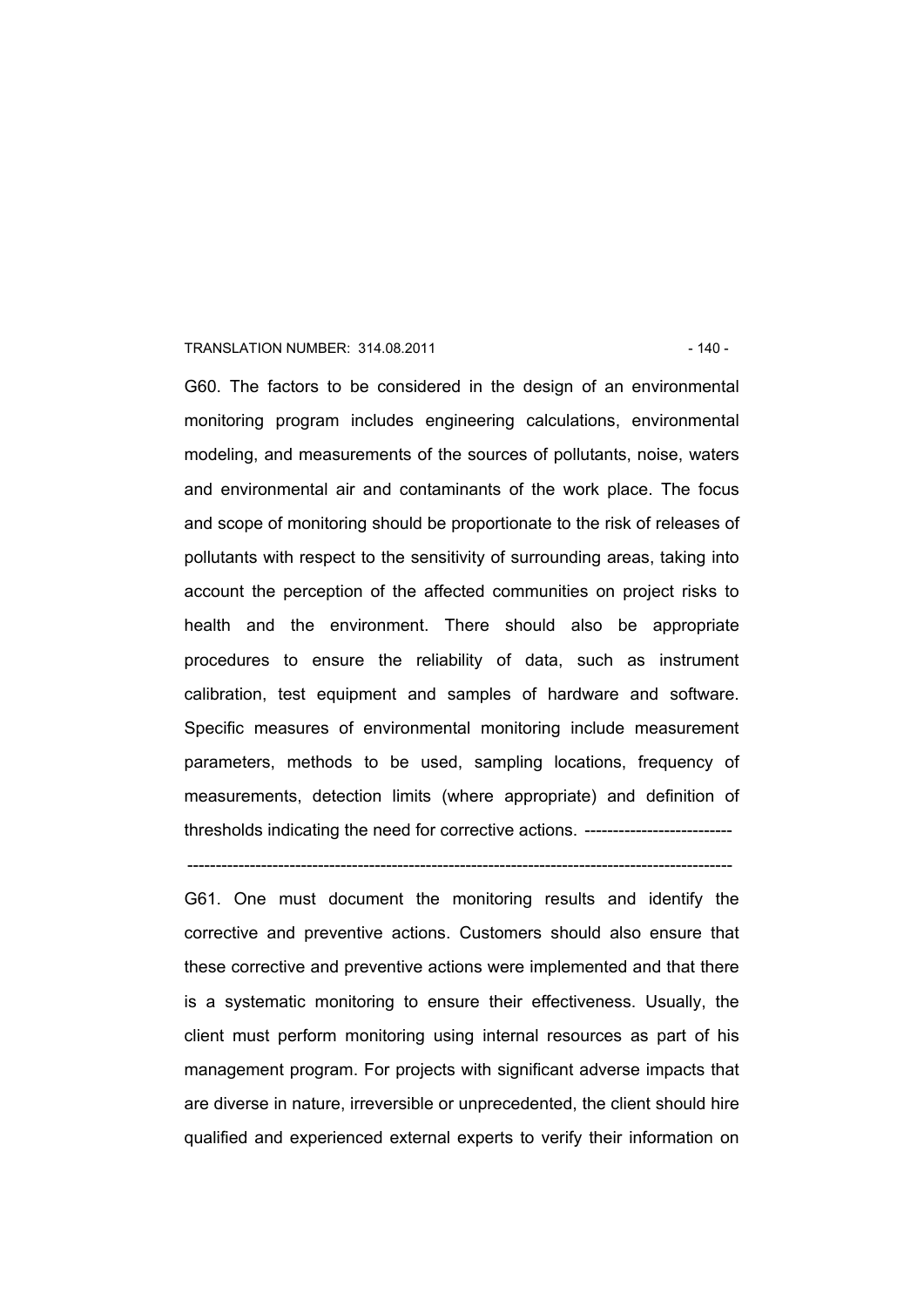#### TRANSLATION NUMBER: 314.08.2011 120 120 120 120 120 121 141

monitoring. In the case of large and high risk projects there should be considered the participatory monitoring (that is, the participation of affected communities and other stakeholders). In such cases, the customer should evaluate the ability of participants to provide regular training and guidance, as appropriate. ---------------------------------------------

------------------------------------------------------------------------------------------------

G62. The result of monitoring may indicate that the mitigating measures of the management program should be adjusted or improved. As part of the ongoing maintenance of his maintenance system, the client must update the management program from time to time, so that it can adequately address the changing social and environmental risks resulting from any changes in business or in the circumstances of the client. -------

------------------------------------------------------------------------------------------------

G63. The results of social and environmental monitoring must be evaluated and documented. Periodic reports on progress and monitoring results shall be prepared for the board of the client organization, as a function of the management system of the client. The reports should provide the information and data necessary to determine compliance with relevant legal requirements of the host country and the progress on implementation of the management program. The format of these reports may vary according to the nature of the organization, but must include a summary of findings and recommendations. Such information should also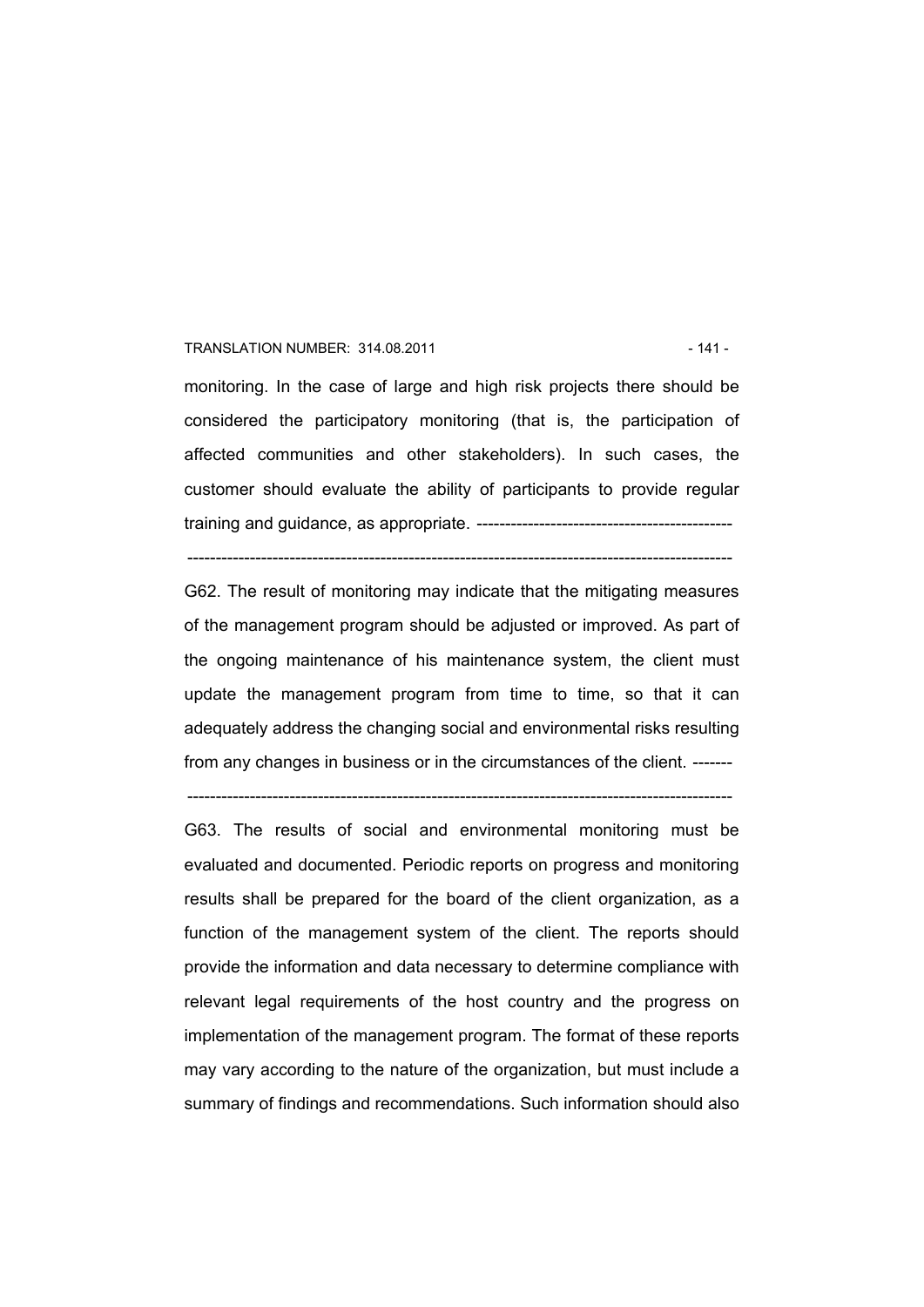#### TRANSLATION NUMBER: 314.08.2011 **12 - 142 - 142 - 142 - 142 - 142 - 142 - 142 - 142 - 142 - 142 - 142 - 142 - 142 - 142 - 142 - 142 - 142 - 142 - 142 - 142 - 142 - 142 - 142 - 142 - 142 - 142 - 142 - 142 - 142 - 142 - 142**

be widely available within the client organization and for the relevant workers, as appropriate. --------------------------------------------------------------- ------------------------------------------------------------------------------------------------

As already argued in items Impacts and Risks and Mitigating Measures, the company established a routine performance monitoring for some socio-environmental issues related to its business. However, as the initial identification of risks and impacts and their mitigation measures required have not been widely adopted in compliance with this Performance Standard, it is not possible to assess the full compliance of routine monitoring for such measures. -------------------------------------------------------

However, it is worth noting that the company has formally established a routine to monitor and follow the risks and impacts initially identified. ----- The main measures of monitoring of impacts on workers, the company fully complies with the legal requirement with the Prevention Program for Environmental Risks (PPRA), whose objective is to identify the risks of working environment and propose measures for their control. In a complementary way, it has also implemented and fully complies with the legal requirement for the Medical Control Program and Occupational Health (PCMSO), where from the risks indicated for the workplace, the occupational physician provides an Occupational Health Certificate (ASO) which is properly fulfilled (details and comments in item 2.3.2.2. Regulatory Standards). ----------------------------------------------------------------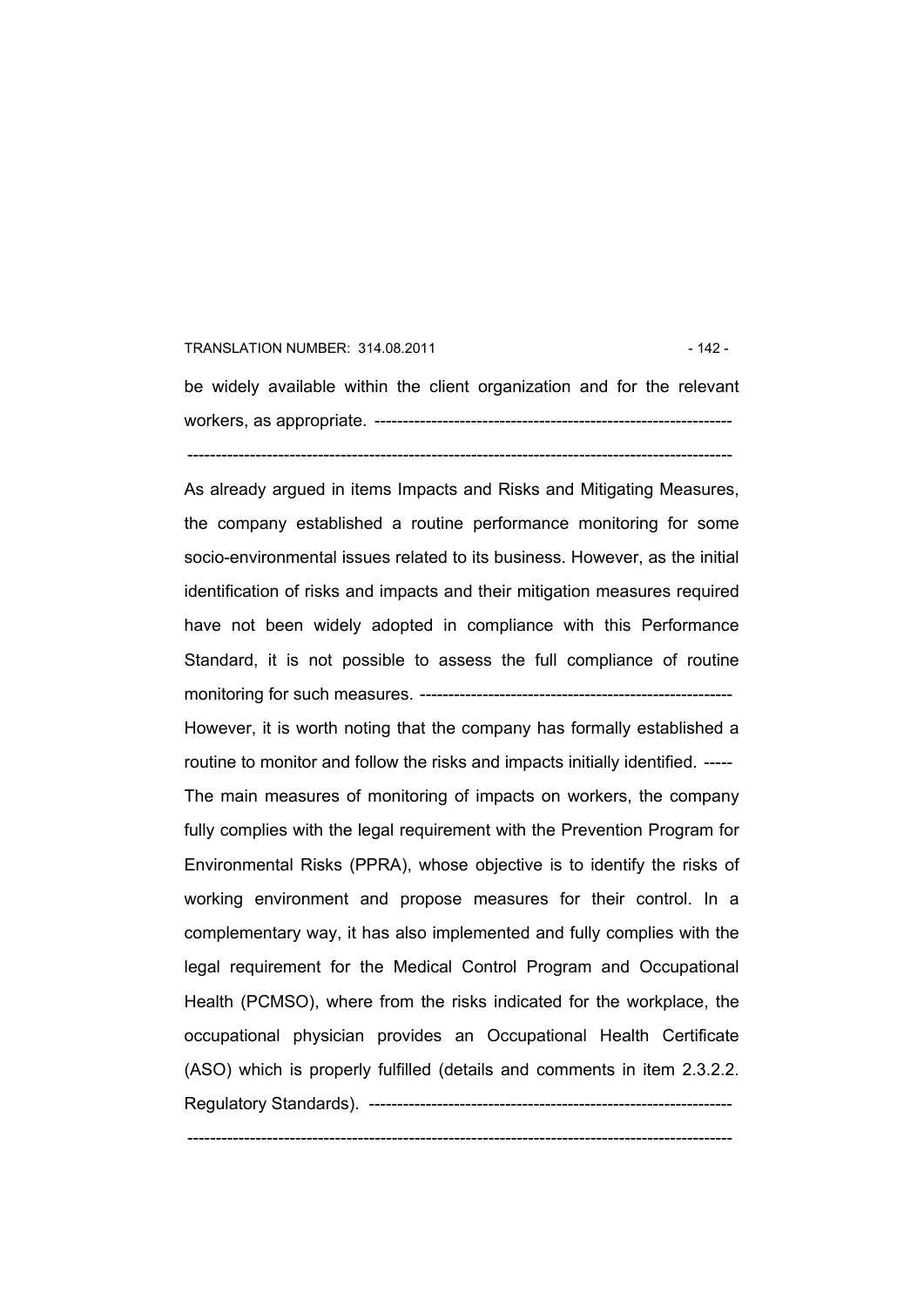#### TRANSLATION NUMBER: 314.08.2011 **12.12.13 12.14.08.2011** 12.143

The programs established in the Environmental Descriptive Memorial - MDA, which are mainly oriented to risks and impacts linked to pollution, are in place. The company established an organizational structure for their implementation and monitoring, comprising the Corporate Manager of QHSE, local QHSE Manager, Technician of Health and Safety and Environmental Engineering and Technician of Quality and conducts training for employees, to ensure the implementation of the program. The programs established were the following: Atmospheric Emissions Monitoring, Monitoring of liquid effluents and quality of receiving body, Monitoring of bottom sediments, Handling of solid waste. The stated management of these programs is accomplished through critical review meetings with the senior management where it is performed a detailed analysis in regard to the actions are defined for the continuous improvement of the company's management system. -------------------------

------------------------------------------------------------------------------------------------

# **2.3.3.2. STANDARD 2 – WORK AND WORK CONDITIONS----------------**

------------------------------------------------------------------------------------------------

#### **A.HUMAN RESOURCES POLICY --------------------------------------------------**

# ------------------------------------------------------------------------------------------------

G10. The human resources policy is a declaration of the client's practices with regard to the management of his employees. The Scope and complexity of the policy can be adapted to the size and nature of the workforce of the client. The policy will be at least consistent with the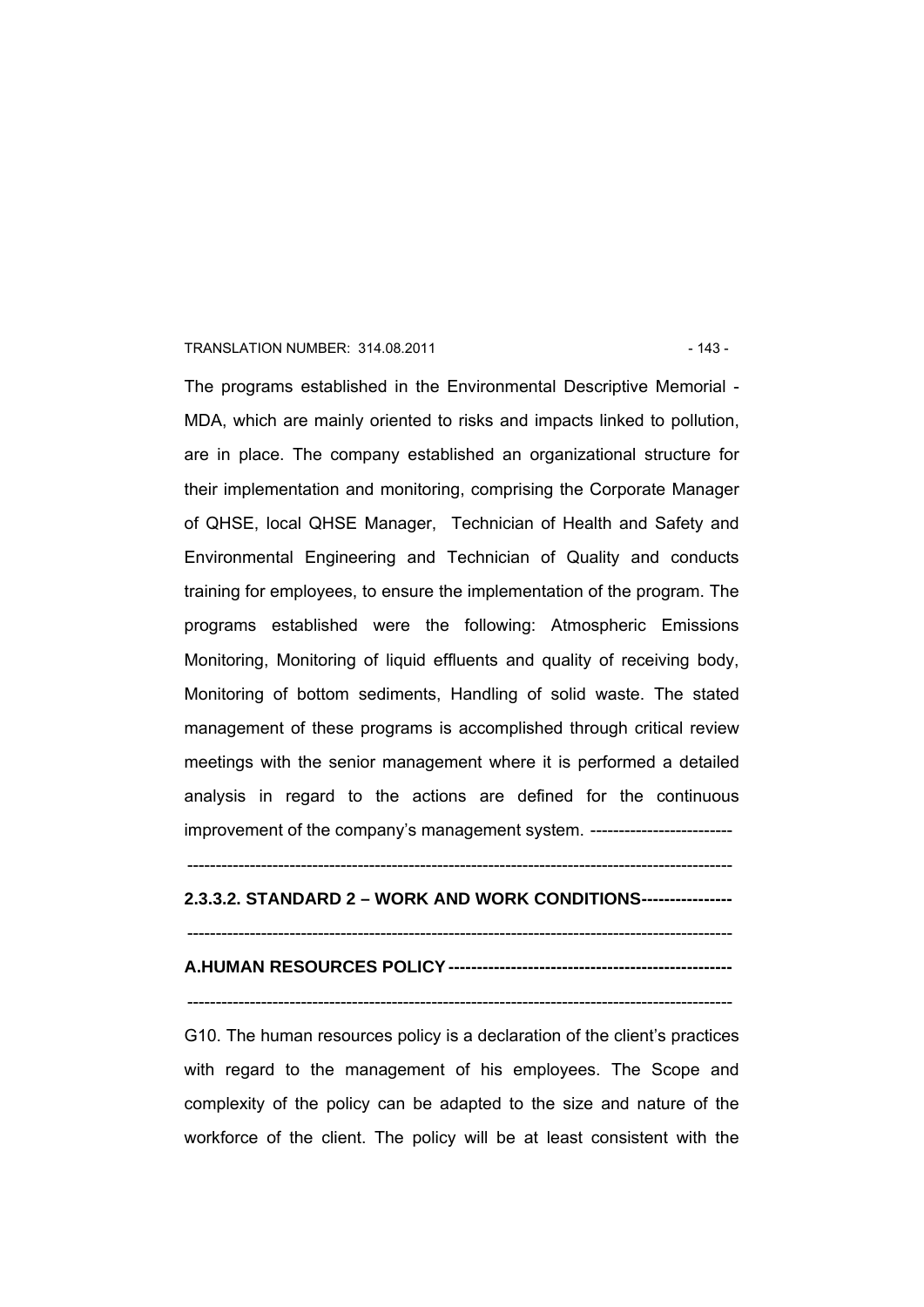#### TRANSLATION NUMBER: 314.08.2011 **12.14.14 12.14.14 12.14.14 12.14.14** 12.144 12.144

requirements of Performance Standard 2 and will contain information on the rights of employees under the National Labor Legislation. Attachment B provides a list of topics normally included in a policy. The policy must be written in easily understandable way; it should be easily accessible to employees or explained in a language accessible to them. The employee must be informed if he is covered by a collective negotiation agreement.

------------------------------------------------------------------------------------------------

Attachment B Content of a human resources policy ------------------------------A human resources policy typically would cover the following issues: ----- Rights and salary payments; salary deductions allowed; --------------------- Payments of overtime, hours of work and any legal maximum values; ---- Right to leave in case of holidays, vacations, sickness, accident and maternity and other reasons, --------------------------------------------------------- Right to benefits; ------------------------------------------------------------------------- The right of employees to form organizations of their choice or to join them without any interference or consequences from the employer and be able to negotiate collectively with the employer; ---------------------------Rights and disciplinary procedures and covering the termination of employment contract; ------------------------------------------------------------------ Working conditions; --------------------------------------------------------------------- Occupational safety, hygiene and emergency preparedness; --------------- Requirements and procedures for promotion, ----------------------------------- Professional training opportunities: -------------------------------------------------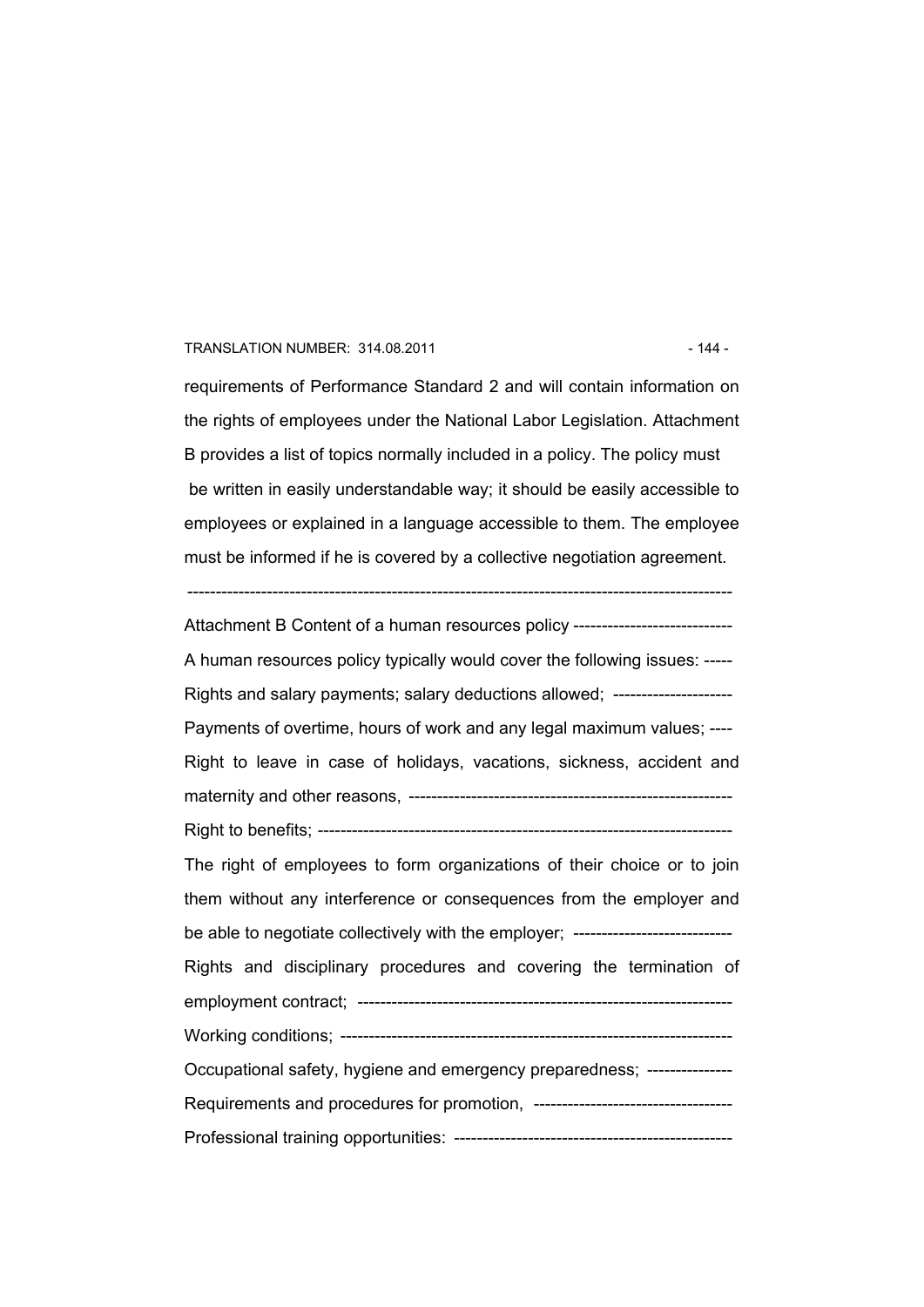#### TRANSLATION NUMBER: 314.08.2011 - 145 -

Other issues addressed by the legislation and by Performance Standard 2. ---------------------------------------------------------------------------------------------

The client should include the human resources policy, statements of corporate policy on issues such as child labor and equal opportunity. ---- The company has a formally established HR policy and an employee handbook, where the above requirements are met. --------------------------------

 $-$ 

------------------------------------------------------------------------------------------------

### **B.WORKERS' ORGANIZATION-----------------------------------------------------**

G19. The joint negotiation consists of discussions and negotiations between employers and representatives of workers' organizations, with the aim of determining the work conditions and the contract terms by means of a joint agreement. It also includes the implementation and administration of any agreements that may result from collective bargaining and the resolution of other issues that arise in the working relationship with respect to employees represented by the organization of workers. ------------------------------------------------------------------------------------

 $-$ 

G21. The clients should not interfere in the workers' rights to form an organization of their own or join one of them, for instance, when favoring an organization instead of another or restricting exorbitantly the access of the representatives of these organizations to the workers. Workers'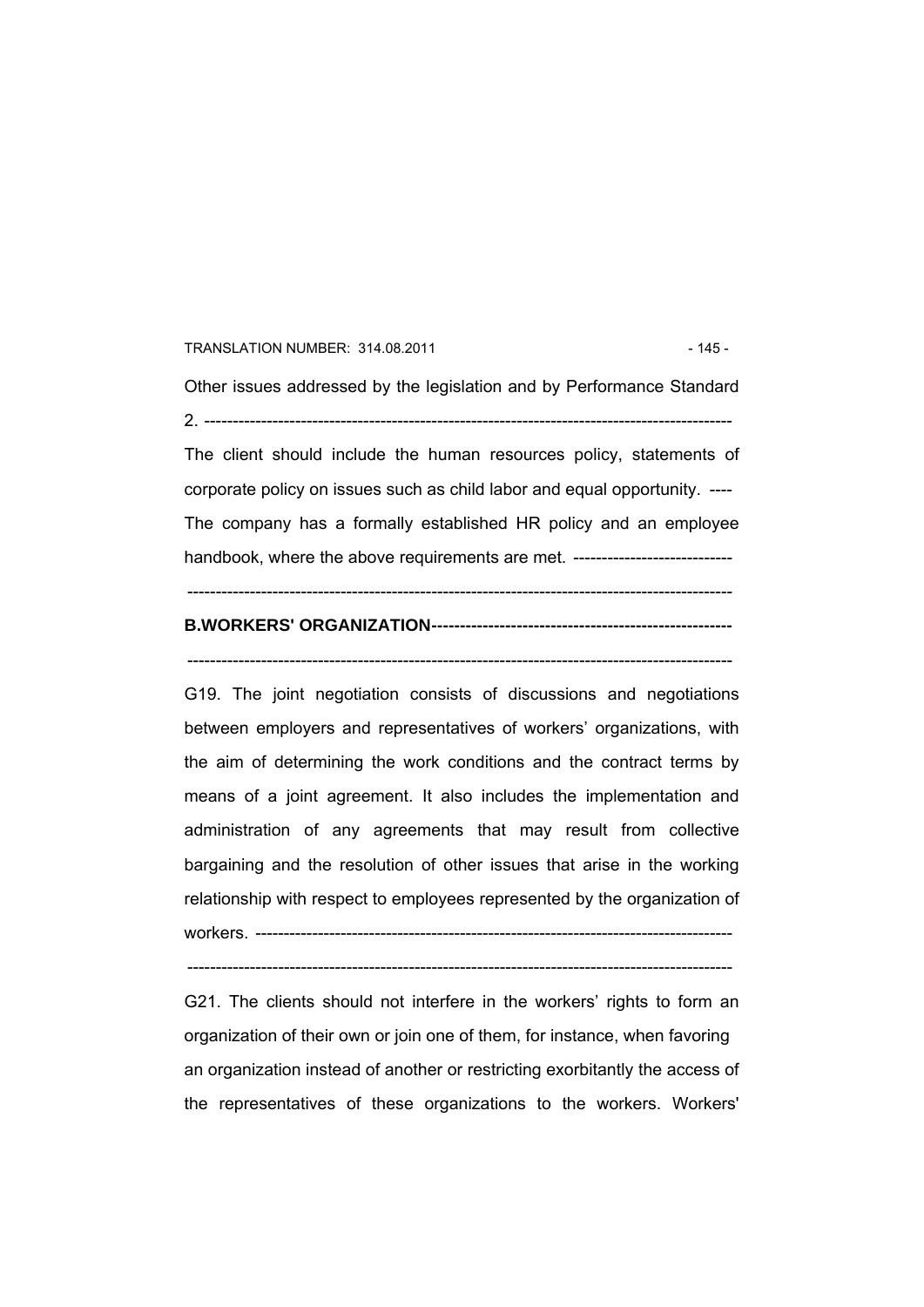# TRANSLATION NUMBER: 314.08.2011 **12001** 12001 12001 12001 12001 12001 12001 12001 12001 12001 12001 12001 1200 organizations should represent the workforce and act upon the principles of a fair representation of workers. (...) ---------------------------------------------

------------------------------------------------------------------------------------------------

G22. The clients must not discourage the workers from forming an organization of their choice or joining one of them, or discriminate / retaliate the workers who try to form an organization of their choice or joint one of these organizations. Refusing to hire workers who were members or leaders of organizations of workers in other firms (for reasons unrelated to job performance or qualifications) would constitute discrimination. Other forms of discrimination or retaliation would include demotion or transfer of employees, as well as outsourcing or change in service between the facilities in response to union activities. ----------------

------------------------------------------------------------------------------------------------ G23. The clients must also allow the access of the workers' organization representatives to the workers that they represent. Workers should be free to get together and discuss the problems of the workplace premises during scheduled intervals and before and after work hours. In addition, workers should be allowed to choose representatives to speak with management, to inspect working conditions in an appropriate manner and in a way that does not disrupt productivity, and perform other activities of the organization. This can build trust and goodwill with the workforce and demonstrate the commitment of the client to enable and facilitate workers to organize and negotiate freely and collectively. --------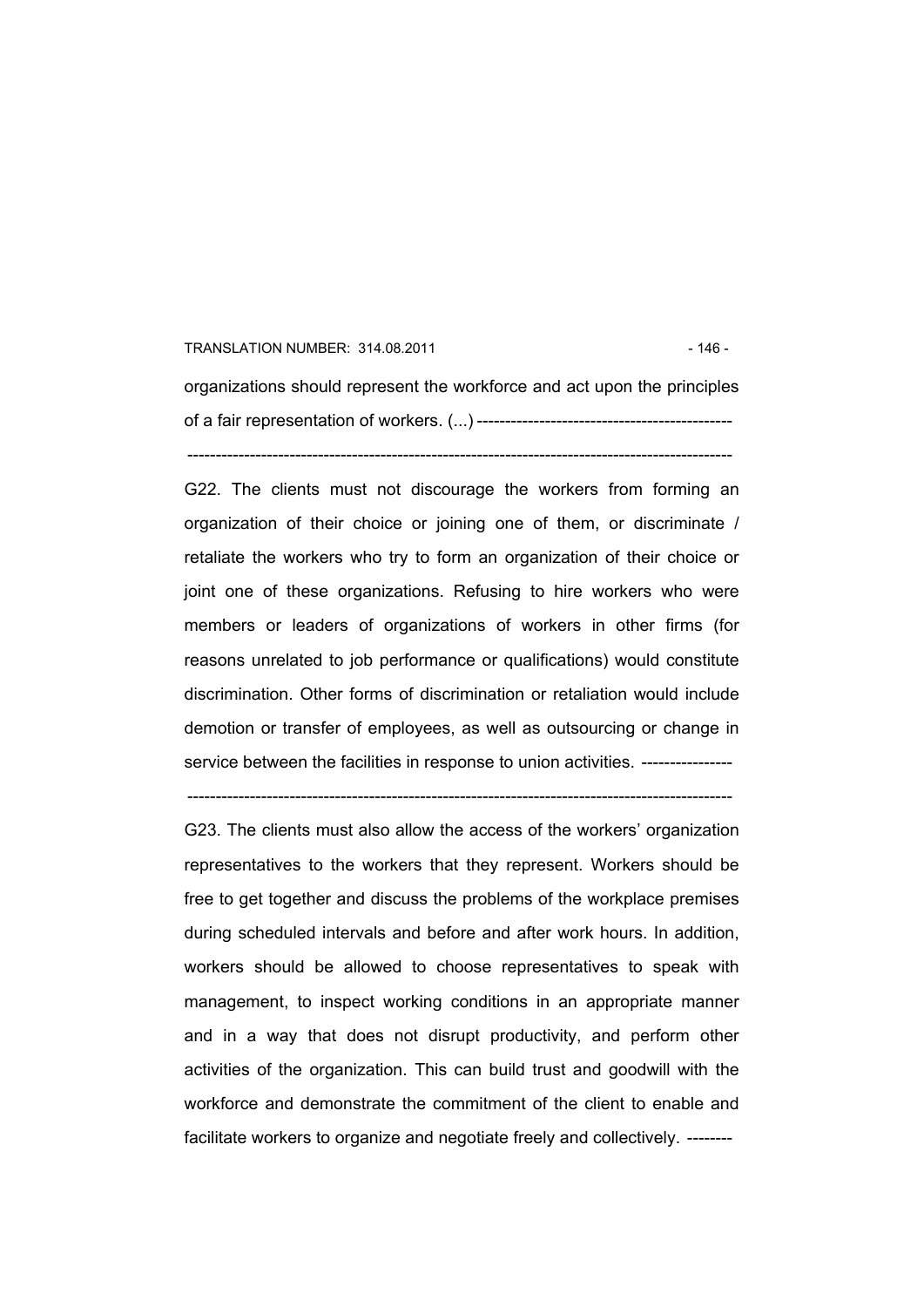#### TRANSLATION NUMBER: 314.08.2011 - 147 -

The company has a formally established HR policy and an employee handbook, where the above requirements are met. --------------------------------During the interviews, workers reported that union membership rights are respected and encouraged. ----------------------------------------------------------- An interview with a Union leader was held, which ensured that the Union's relationship with the company is respectful and at no time the company creates difficulties for workers in relation to the Union. There is Union membership freedom. ---------------------------------------------------------

#### ------------------------------------------------------------------------------------------------

#### **C. NON-DISCRIMINATION AND EQUAL OPPORTUNITY ------------------**

------------------------------------------------------------------------------------------------

G26. Discrimination at work is defined as any distinction, exclusion or preference with relation to recruiting, contracting, work conditions or terms of contract based on personal characteristics that are not related to the inherent requirements of the job, which annul or compromise equality of opportunities or treatment on the job or position. The requirements to work refer to the occupational qualifications in good faith that are necessary to perform the work in question. For instance, demanding that a worker has enough strength to lift objects; if this function is a frequent and an essential part of the work, it should be considered an occupational qualification in good faith. --------------------------------------------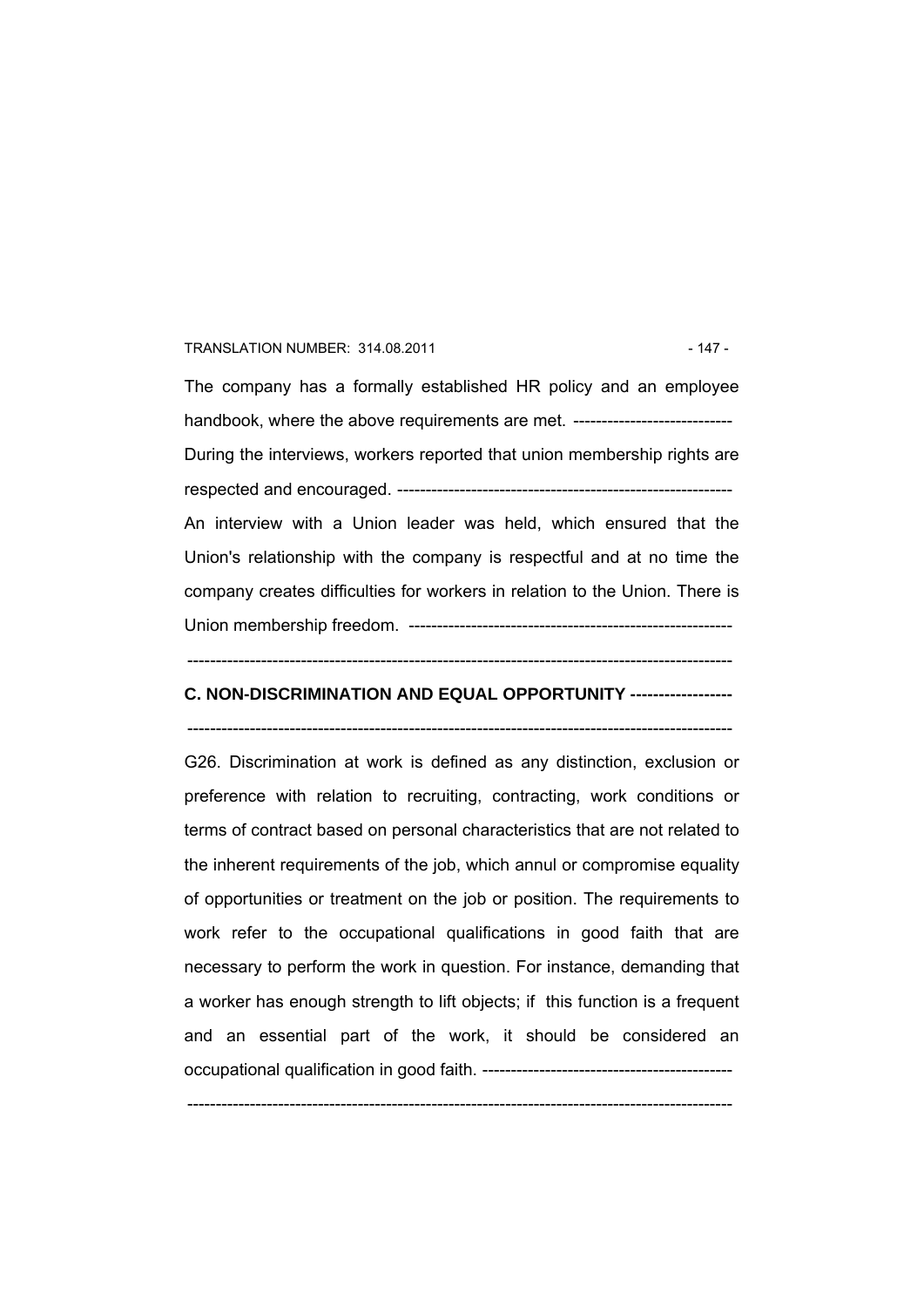#### TRANSLATION NUMBER: 314.08.2011 - 148 -

G27. Equal opportunity is the principal that guides all work decisions, such as contracting and promotion, according to the qualifications that one has to perform his work in question, not considering the personal characteristics that are not related to the requirements inherent to the job. For a more detailed guidance on non-discrimination and equal opportunity, see Attachment D, and the Note of Best Practices on Non-Discrimination and Equal Opportunity of IFC. A customer can apply the principles of equal opportunity and nondiscrimination using methods that are effective and acceptable in the legal framework and cultural context of the country, as long as the methods used do not compromise the principles. ----------------------------------------------------------------------------------

------------------------------------------------------------------------------------------------

Attachment D Management of discrimination-------------------------------------

IFC recognizes the diversity of cultures in the countries where it provides financing. It also recognizes that in addressing problems of discrimination that arise from cultural standards and local practices (which sometimes are even incorporated into formal legislation) is a major challenge. However, due to business, economic and social benefits, closely interrelated with equal work opportunity, as well as the harm caused by discrimination, IFC resorts to clients to have to have a positive vision of equal opportunity and a diverse workforce. Companies that embrace diversity have found numerous commercial advantages such as increased employee morale and reduction of complaints and disputes.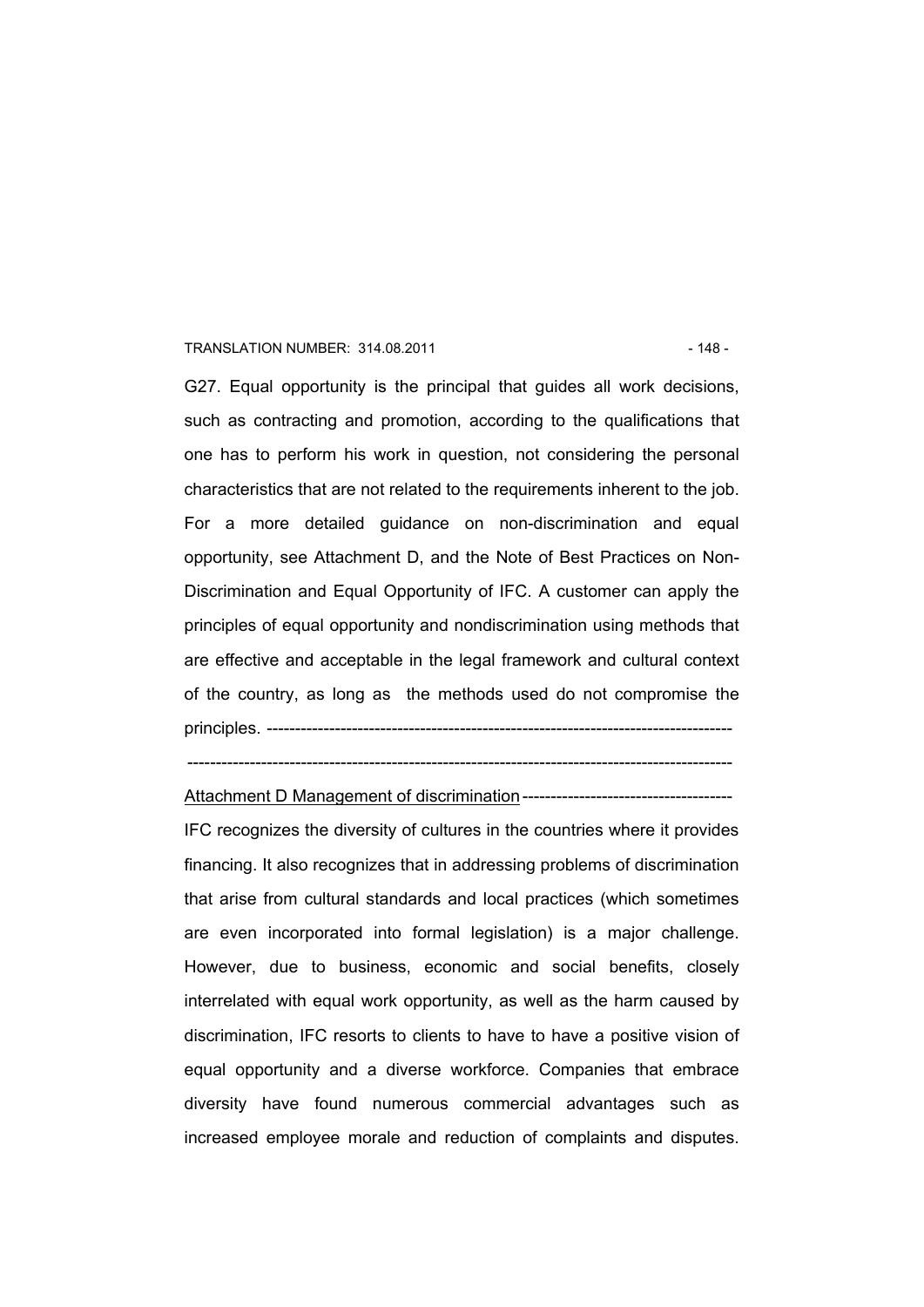#### TRANSLATION NUMBER: 314.08.2011 - 149 -

This change in attitude of the companies is also reflected on regulatory changes worldwide, which went from approving laws that simply prohibited discrimination to laws that establish a positive duty to avoid discrimination and promote equality. -----------------------------------------------

------------------------------------------------------------------------------------------------

Customers can take proactive steps to create an environment in the workplace that make equal access to work and equal treatment on the job a reality during the entire work relationship, from recruiting up to retirement and pension. Such measures may include, for instance, ------ recruitment activities dedicated to attract workers from sub-represented groups in the workforce; raising awareness and training programs for managers and workers; anti-harassment policies that convey the client's determination to eliminate these practices in the work place, and professional training programs so that the workers increase their chances of promotion. If they are offered training courses, they should be accessible to all workers for whom training is relevant, in a nondiscriminatory manner. -----------------------------------------------------------------

Discrimination based on gender may arise in ways that differ from other forms of discrimination and the clients should review the policies and practices to make sure they do not negatively affect women or men. For instance, customers should ensure that women have access to the same opportunities for career advancement than men and are not excluded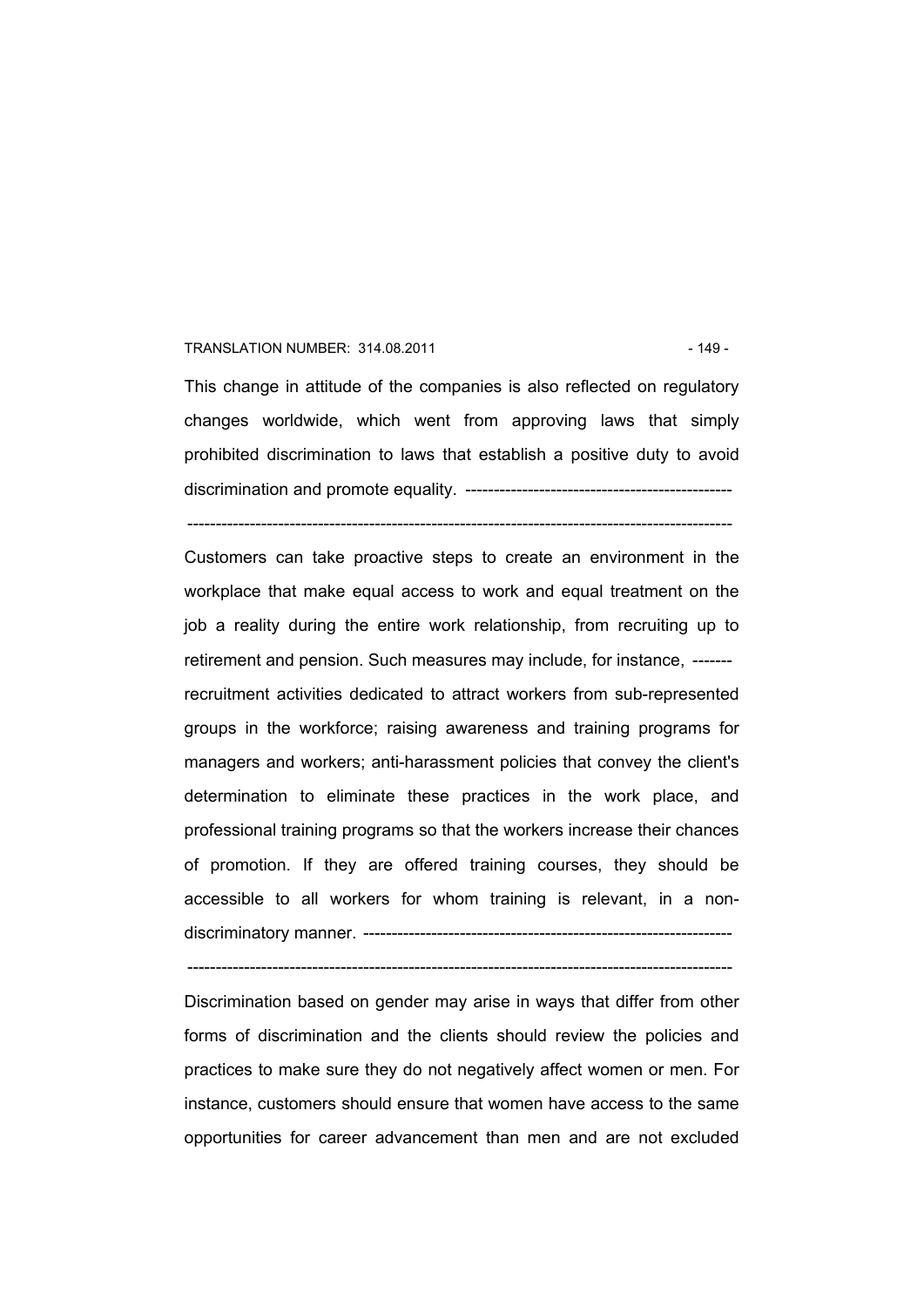#### TRANSLATION NUMBER: 314.08.2011 150 - 150 - 150 -

based on stereotypes or lack of a complete training that was not available to female workers. The creation of sound policies on maternity leave to enable women to balance their responsibilities as mothers and as professionals will help clients avoid discriminatory outcomes and keep experienced workers. In some countries it is common for employers to require a pregnancy test and then fire (or refuse to hire) women who are pregnant. Although this is not considered a violation of national legislation, the practice is not coherent with Performance Standard 2. ----

------------------------------------------------------------------------------------------------

Customers should consider the participation of workers and labor organizations in identifying and treating cases of discrimination in the workplace. In some cases, policies or practices of workers' organizations may inadvertently contribute to or support discriminatory practices. It is recommended that clients call upon the workers' organizations to participate in the development of equal opportunity policies. They may be aware of the discriminatory effects of certain policies that the employer has not identified. Workers' organizations frequently explain to employers the reasons for discrimination to be unacceptable, and they can help establish a positive and all-inclusive working environment. --------------------

G29. The clients should also deal with the protection to human rights of the physically handicap in accordance with their labor policies and procedures. The labor policies and procedures should be provided to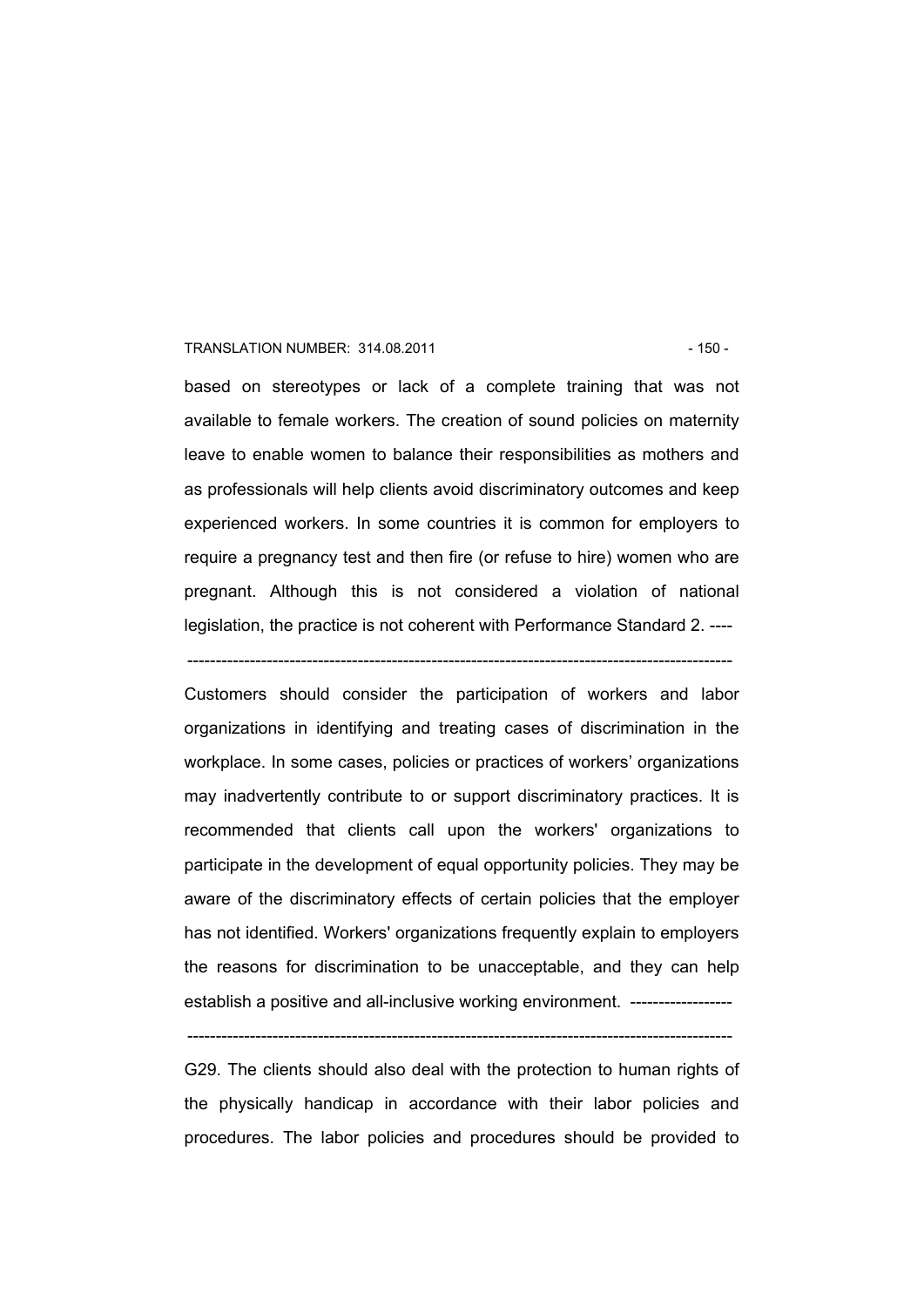#### TRANSLATION NUMBER: 314.08.2011 151 - 151 - 151 - 151 - 151 - 151 - 151 - 151 - 151 - 151 - 151 - 151 - 151 - 1

workers; that means that the company must convey them in alternative formats such as large printed letters, Braille, audiotape, etc. -----------------------------------------------------------------------------------------------------------------

G30. Special protection measures or assistance to remedy previous discrimination apply to policies created to increase the employment of underprivileged groups in the work force or in specific occupations in order to remedy past discrimination, such as affirmative action, with the intent to obtain, effectively, equal opportunities and treatment in the work place. These measures will not be considered discrimination and can be used where permitted by law. --------------------------------------------------------

------------------------------------------------------------------------------------------------

The company has a formally established HR policy and an employee handbook, where the above requirements are met. --------------------------------During the interviews, workers reported that have never experienced or observed any kind of discriminatory practice by the company. -------------- There is a working environment that provides access to work and equal treatment of employees, from recruitment to retirement and pension. It was reported that recruitment is carried out to fill vacancies internally first and then only if the individual with the desired profile is not found, the company offers the vacancy to the general public. An anti-harassment policy was shown. -----------------------------------------------------------------------  $-$ 

**D.REDUCTION OF EXPENSES -----------------------------------------------------**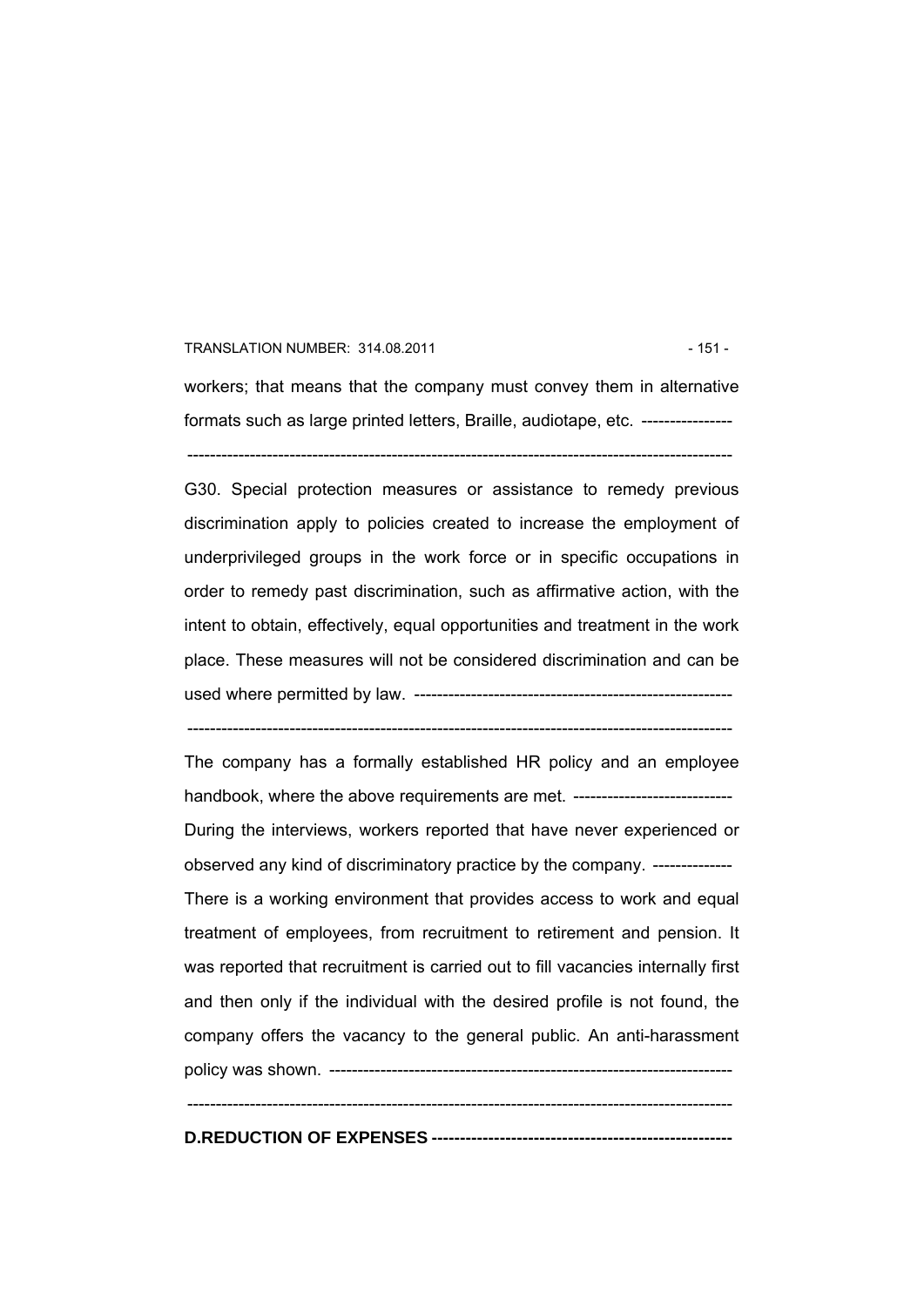#### TRANSLATION NUMBER: 314.08.2011 120 120 120 132 - 152 -

G31. Reduction of expenses means the elimination of a significant number of positions or the dismissal or temporary release of a significant number of employees on the part of the employer. In general, this is a result of the closing of a plan or cutting in costs. The reduction of expenses does not include isolated cases of termination of contracts motivated by dismissal with cause or the voluntary ones. ----------------------

------------------------------------------------------------------------------------------------

G32. In many countries, national legislation requires the remittance of an advance notice to the affected workers, communities and/or governments regarding the closure of plants or temporary dismissals above the numerical numbers specified above. Some national laws require that the reduction of expenses be negotiated with organizations of workers through collective bargaining. It is possible that national legislation or the existing collective bargaining agreements require the payment of compensation to workers affected by layoffs. ------------------------------------

------------------------------------------------------------------------------------------------

G33. When it is not possible to avoid an expressive number of dismissals, one must develop a plan to deal with the adverse impacts on the workers and their community. The cost reduction plan should address issues such as the program of downsizing, the methods and procedures to reduce expenses, selection criteria, severance payments, offers of alternative employment or assistance by means of activities of retraining and job placement. ----------------------------------------------------------------------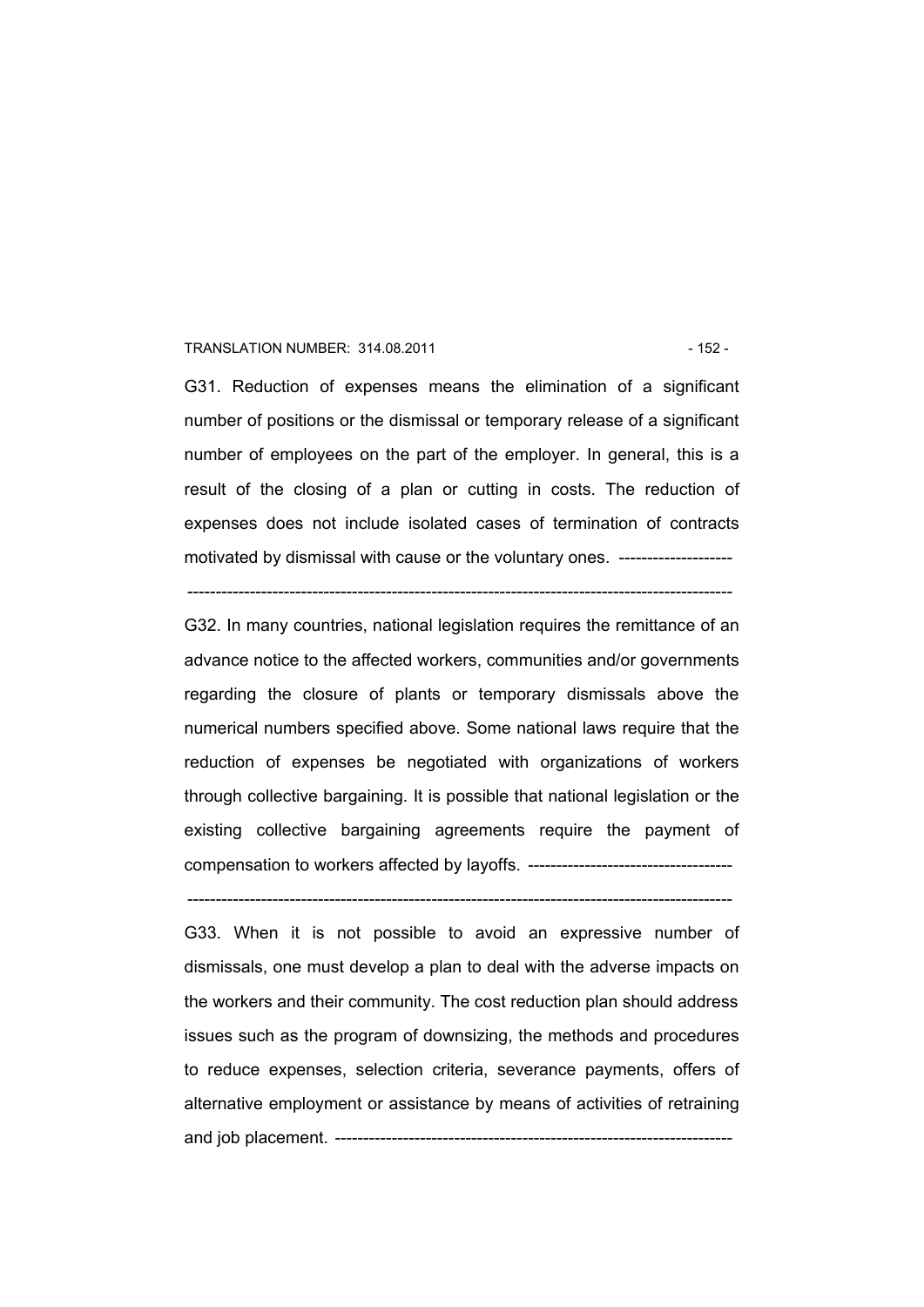#### TRANSLATION NUMBER: 314.08.2011 153 - 153 -

G34. The selection criteria for dismissal must be objective, fair and transparent. The reduction of expenses should not be based on personal characteristics unrelated to inherent job requirements. ------------------------ ------------------------------------------------------------------------------------------------

G35. The clients must also consult the employees and their organizations during the development of the expense reduction plan. Consultations are essential for developing plans that reflect the concerns of workers and their ideas about ways to avoid or minimize layoffs, selection criteria and severance payments. When there is a national legislation or an existing collective bargaining agreement that stipulates that the reduction of expenditure is a subject for collective bargaining, the client must allow time for negotiations in good faith, and implement the terms of the applicable to collective bargaining agreements. Any legal requirements must be complied with, specifying a period of advance notice. It is good practice to create a complaints mechanism to deal with complaints about provisions in the plan of reduction that were not met. --------------------------

The company meets the legal requirements relating to advance dismissal notice. --------------------------------------------------------------------------------------

The company has formally established an HR policy and an employee's manual, but the selection criteria for dismissal, promotion and/or change of function are based on the employee's performance. -----------------------

<sup>------------------------------------------------------------------------------------------------</sup>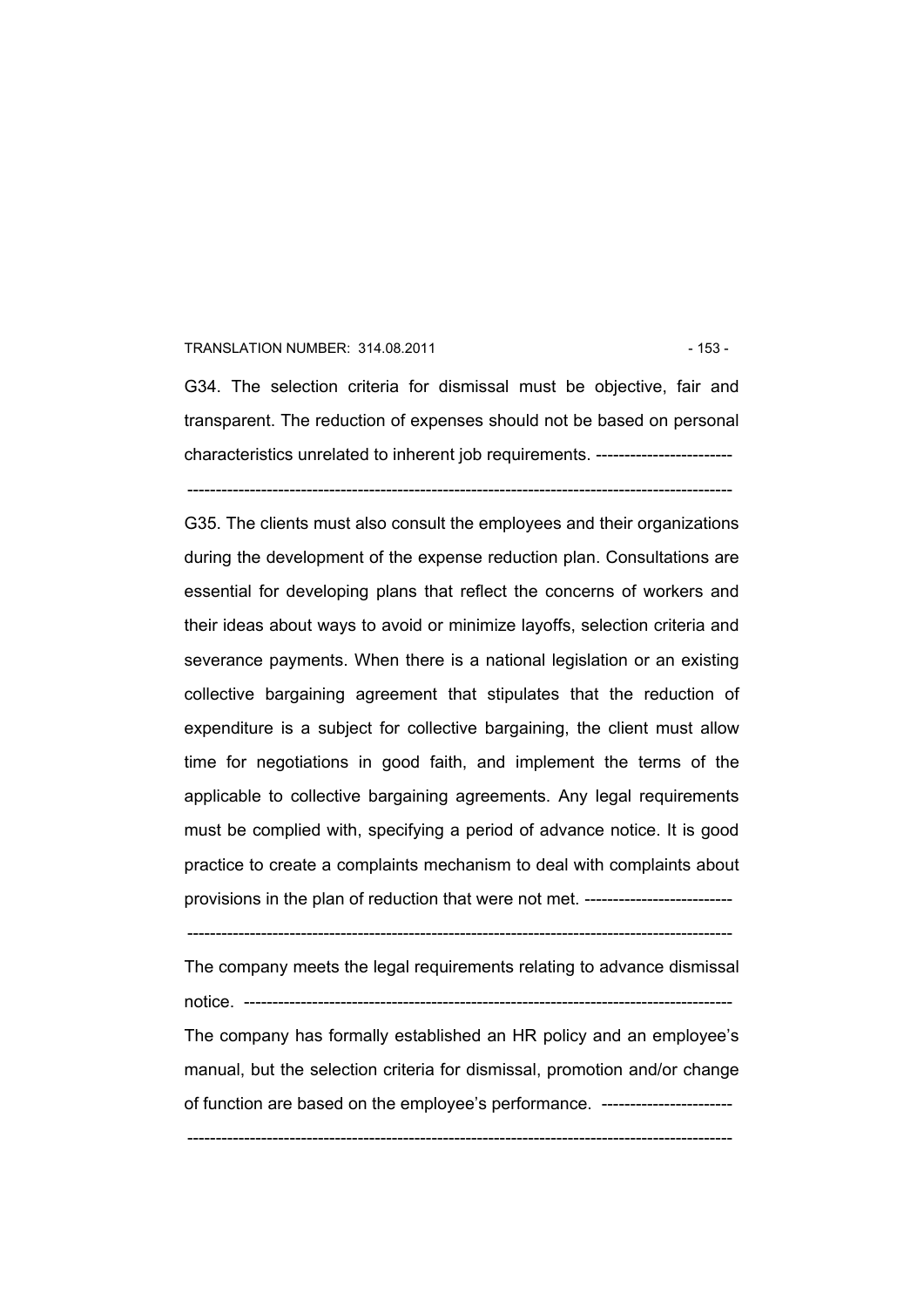#### TRANSLATION NUMBER: 314.08.2011 154 - 154 -

## **E.COMPLAINT MECHANISMS ------------------------------------------------------**

------------------------------------------------------------------------------------------------

G37. When providing a complaint mechanism through which the workers can raise concerns regarding the work place, the client must ensure that the issues are taken to the management and addressed quickly. It should also provide feedback to those involved and prevent retaliation due to the presentation of complaints. The complaint mechanisms can be designed to forward complaints through an appropriate process in order to protect the confidentiality of the employee, and shall ensure that workers can raise concerns for others and not just the immediate supervisors. When countries have legal or administrative proceedings to address labor complaints (most countries have these processes), the mechanism of the client should not delay or prevent access to other administrative or judicial remedies that are available in the legislation. --------------------------

------------------------------------------------------------------------------------------------

G38. When a mechanism of complaints is provided by means of a joint negotiation agreement, and meets the requirements of Performance Standard 2, the client should make use of it for the workers included in the agreement. If there are other employees who are not included in an agreement, the client must establish a separate mechanism for them. ---

------------------------------------------------------------------------------------------------

The company has a formally established HR policy and an employee handbook, where the above requirements are met. --------------------------------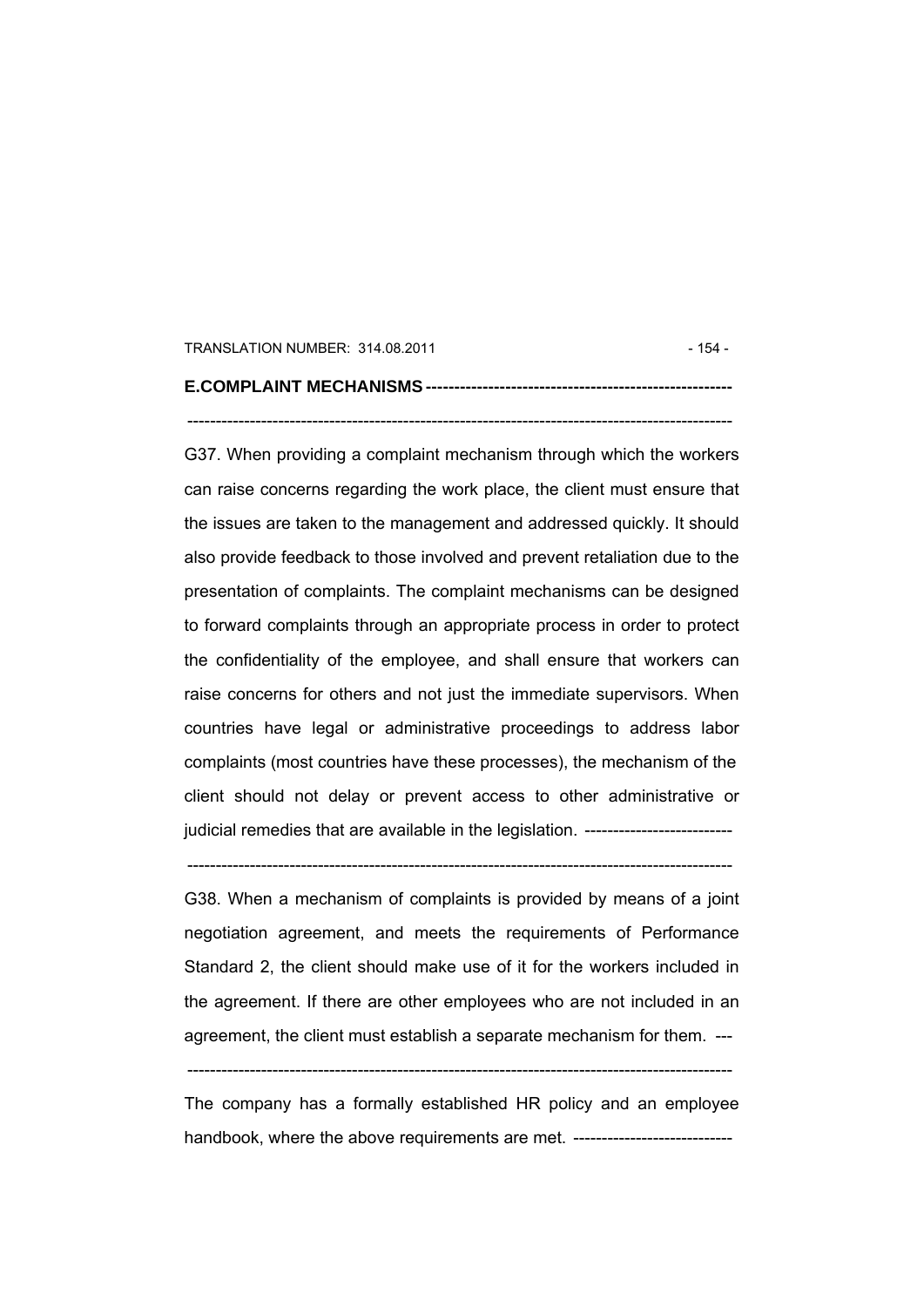#### TRANSLATION NUMBER: 314.08.2011 155 - 155 - 155 - 155 - 155 - 155 - 155 - 155 - 155 - 155 - 155 - 155 - 155 - 1

During the interviews, workers reported that all their demands, including complaints, are routed to their hierarchical supervisors, who forward the issues and provide feedback. The employees interviewed are aware that if their demands and complaints can be taken to other instances and not only to their hierarchical supervisors, even if this is the main mechanism for complaints. The Union is also an accepted channel by company for the referral of complaints. -------------------------------------------------------------

# **F.CHILD LABOR-------------------------------------------------------------------------**

------------------------------------------------------------------------------------------------

------------------------------------------------------------------------------------------------

G43. The clients must define a minimum age for corporate work, which, is at least in compliance with national laws and with Performance Standard 2 and develop a corporate policy against the employment, use and benefit from child labor. In countries or sectors where there is risk of child labor, the clients should review and keep copies of documentation that can be verified, beyond those required under Paragraph 7 of the Performance Standard 2, concerning the age and profile of work of all persons under 18 years of age working at the company, paying special attention to those aged less than the limit age of mandatory schooling. As a matter of good practice, the clients should keep in place a legal documentation of all workers under the age of 18. ------------------------------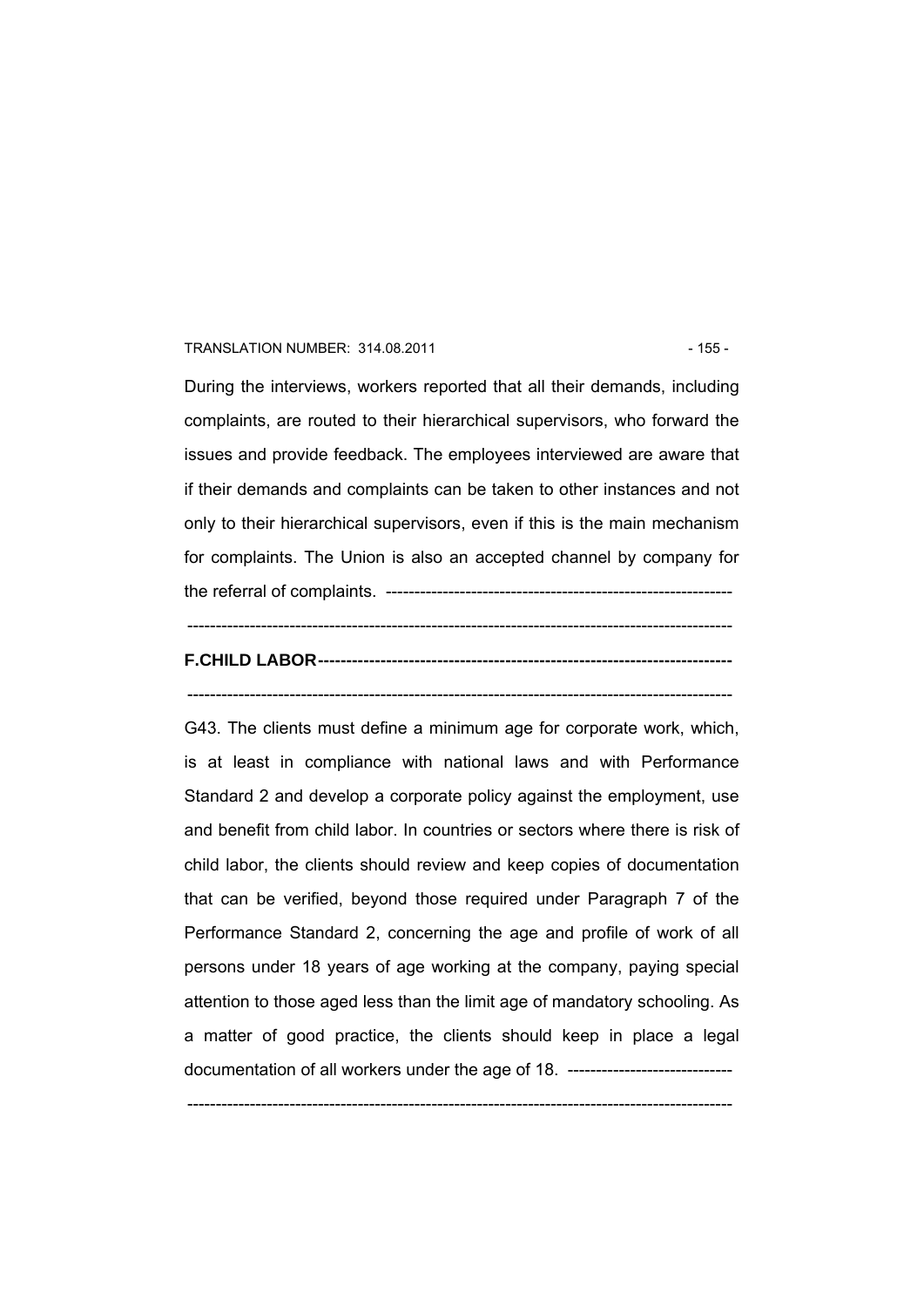#### TRANSLATION NUMBER: 314.08.2011 156 - 156 - 156 - 156 - 156 - 156 - 156 - 157 - 158 - 158 - 158 - 158 - 158 - 1

G44. Human traffic, forced dislocation of people at all international borders, of children for the exploitation of child work was identified as an international problem. The clients should be informed about this and address these issues with the contractors who provide manpower and products so that they do not benefit from such coercive practices. (...)

------------------------------------------------------------------------------------------------

During the interviews, workers reported that the minimum age for work in the company is 18 years. There was no statement that knew of work being performed by anyone under 18 years. ------------------------------------- The company has formally established an HR policy and an employee's manual employee, but the question of the minimum working age and controls over contractors and subcontractors on mechanisms for the protection of child labor are not addressed. --------------------------------------

------------------------------------------------------------------------------------------------

The company disseminates the rejection of child labor in its supply chain.

### ------------------------------------------------------------------------------------------------ **G. FORCED LABOR--------------------------------------------------------------------**

------------------------------------------------------------------------------------------------

G46. Forced labor consists of any work or service performed involuntarily, which is required of a person under the threat of physical strength or punishment. Forced labor includes any kind of involuntary or compulsory work, such as slavery, debt bondage or hiring agreements of similar work. A common form of slave labor is the practice of forced labor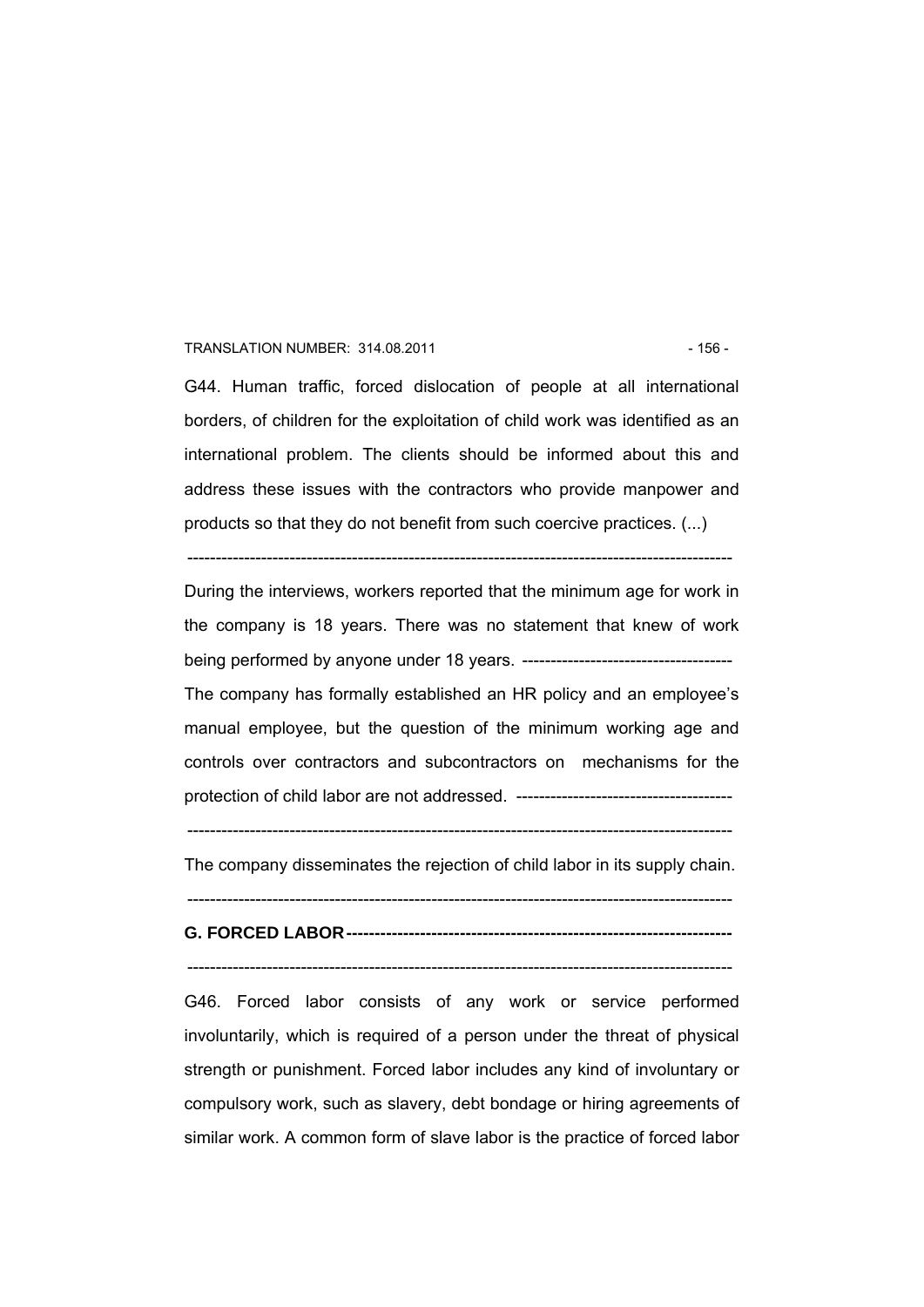#### TRANSLATION NUMBER: 314.08.2011 157 - 157 -

exploited in exchange for non-monetary remuneration, such as food or housing, so as to effectively prevent the exit of the worker from the job. Debt bondage is the practice of exploiting forced labor by means of creating a debt or other obligations (such as deductions from pay as a disciplinary measure), not based on a valid economic purpose and mutually beneficial, that must be settled on terms that effectively prevent the exit of the worker from the job. Examples of agreements of similar labor contract are requirements of monetary deposits, limitations on freedom of movement, excessive or substantial advance notice periods or inappropriate fines or loss of wages earned previously that serve to prevent workers from leaving their jobs voluntarily within their legal rights, or contract clauses that limit or prohibit resignation within a certain established time period. Migrant workers are most vulnerable to this type of agreement. The obligations of forced labor are extended to the customer's supply chain as described in Paragraph 18 of Performance Standard 2 ------------------

------------------------------------------------------------------------------------------------

G49. The practices of forced labor may not be immediately apparent. If forced labor is found in the manpower supply chain of the client, immediate measures must be taken to address the practice that coerced the employee and, instead, offer terms of employment that can be freely chosen and do not recreate coercion conditions. -------------------------------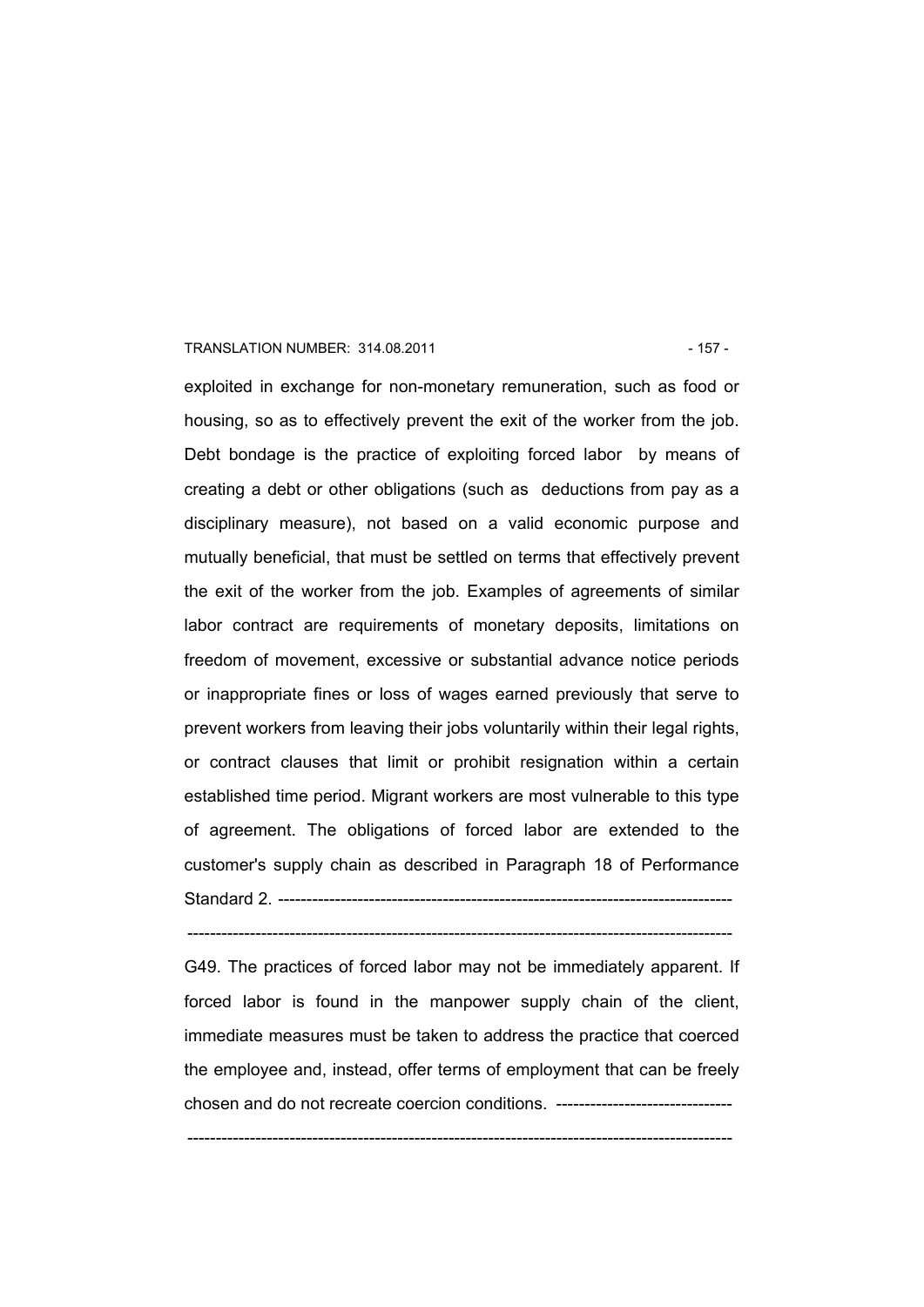#### TRANSLATION NUMBER: 314.08.2011 158 - 158 - 158 - 158 - 158 - 158 - 158 - 158 - 158 - 158 - 158 - 158 - 158 - 158 - 158 - 158 - 158 - 158 - 158 - 158 - 158 - 158 - 158 - 158 - 158 - 158 - 158 - 158 - 158 - 158 - 158 - 158

G50. Clients must avoid any kind of physical coercion of workers, such as physical restrictions to the freedom of movement or physical punishment that exert effect of forced work. Examples of such practices include locking up the workers in the workplace or in their accommodations. The clients may not retain the identity documents or passports of the worker with the intention of restricting their freedom of coming and going. -----------------------------------------------------------------------

------------------------------------------------------------------------------------------------

G51. The obligations of slave work, slavery on account of debt or similar work contract or agreements sometimes are passed from one generation to another. The clients should avoid practices that have the effect of creating abusive debt obligations or effectively non-payable obligations, such as inappropriate charges for lodging and meals as part of the work relationship. The clients should also perform due diligence with respect to the main contractors and subcontractors so that they do not benefit from practices that lead to the condition of servitude or slavery of workers. ----

------------------------------------------------------------------------------------------------

G52. People who are victims of traffic and migrant workers in illegal situation are especially vulnerable to forced work situations, such as, for instance, by means of servitude by debt to "employment agents", who charge exorbitant fees to allocate workers in foreign plants or farms. Human traffic, forced dislocation of people at all international borders, of children for the exploitation of child work was identified as an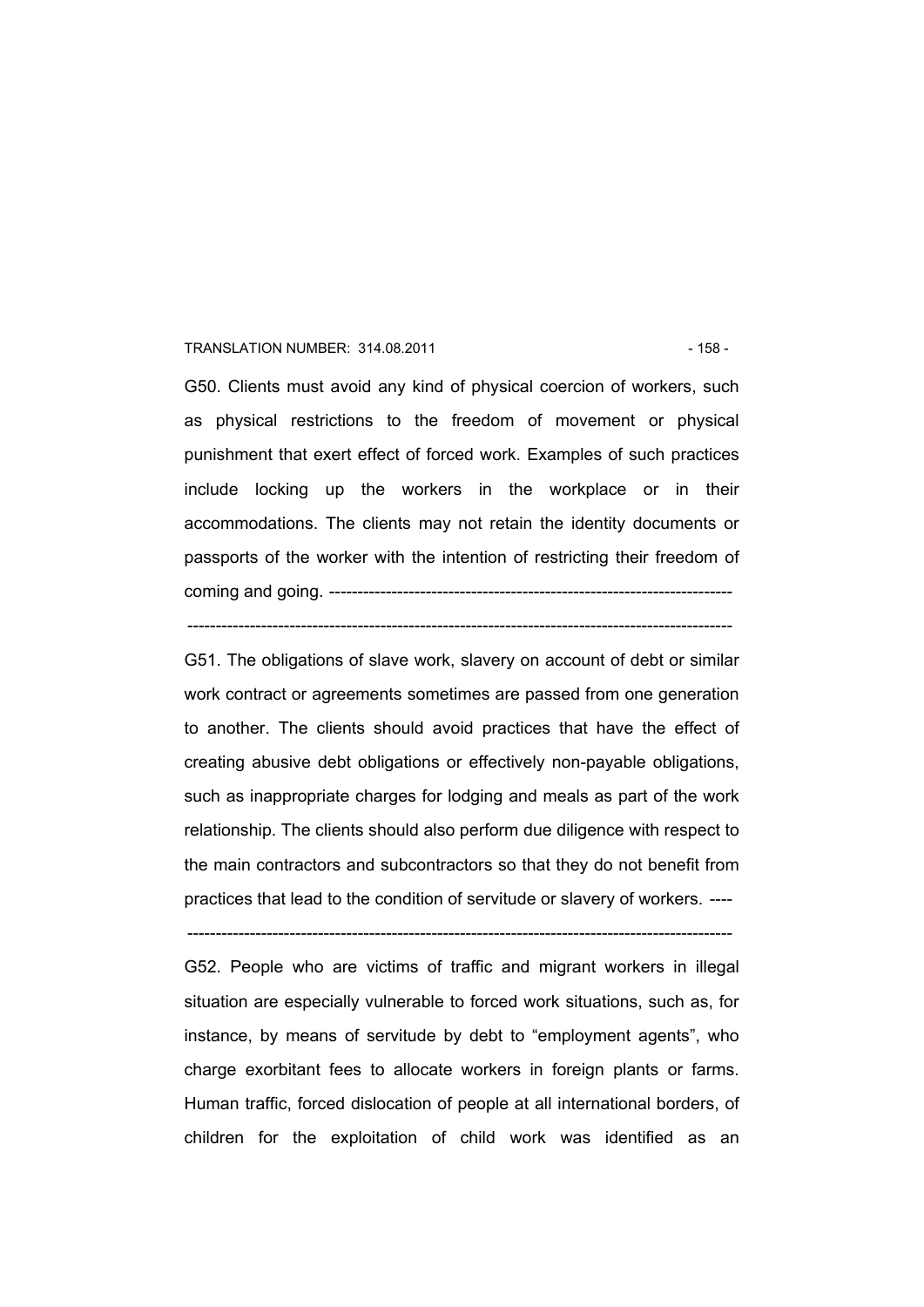#### TRANSLATION NUMBER: 314.08.2011 159 - 159 - 159 -

international problem. The clients should be informed about this and address these issues with the contractors who provide work so that they do not benefit from such coercive practices. (...)--------------------------------- ------------------------------------------------------------------------------------------------

During the interviews, the workers declared having ever suffered and never observed any kind of practice that resembled forced labor.

The company has a formally established HR policy and an employee manual and an employee, but this issue is not addressed. Also there is no routine monitoring of third parties, contractors and suppliers to ensure that there is no such practice. --------------------------------------------------------

------------------------------------------------------------------------------------------------

#### **H.OCCUPATIONAL HEALTH AND SAFETY------------------------------------**

------------------------------------------------------------------------------------------------

G54. Occupation health and safety refer to the range of projects destined to protect the workers from wounds or diseases associated to exposure to hazards found in the work place, or during the performance of the----- work. The dangers can come from materials (including substances and chemical, physical and biological agents), environmental and work conditions (such as oxygen-deficient environments, extreme temperatures, improper ventilation, poor lighting, electrical systems disabled or non-fortified cesspools) or the work processes (including tools, machinery and equipment). The practice of occupational health and safety includes the identification of potential risks and responses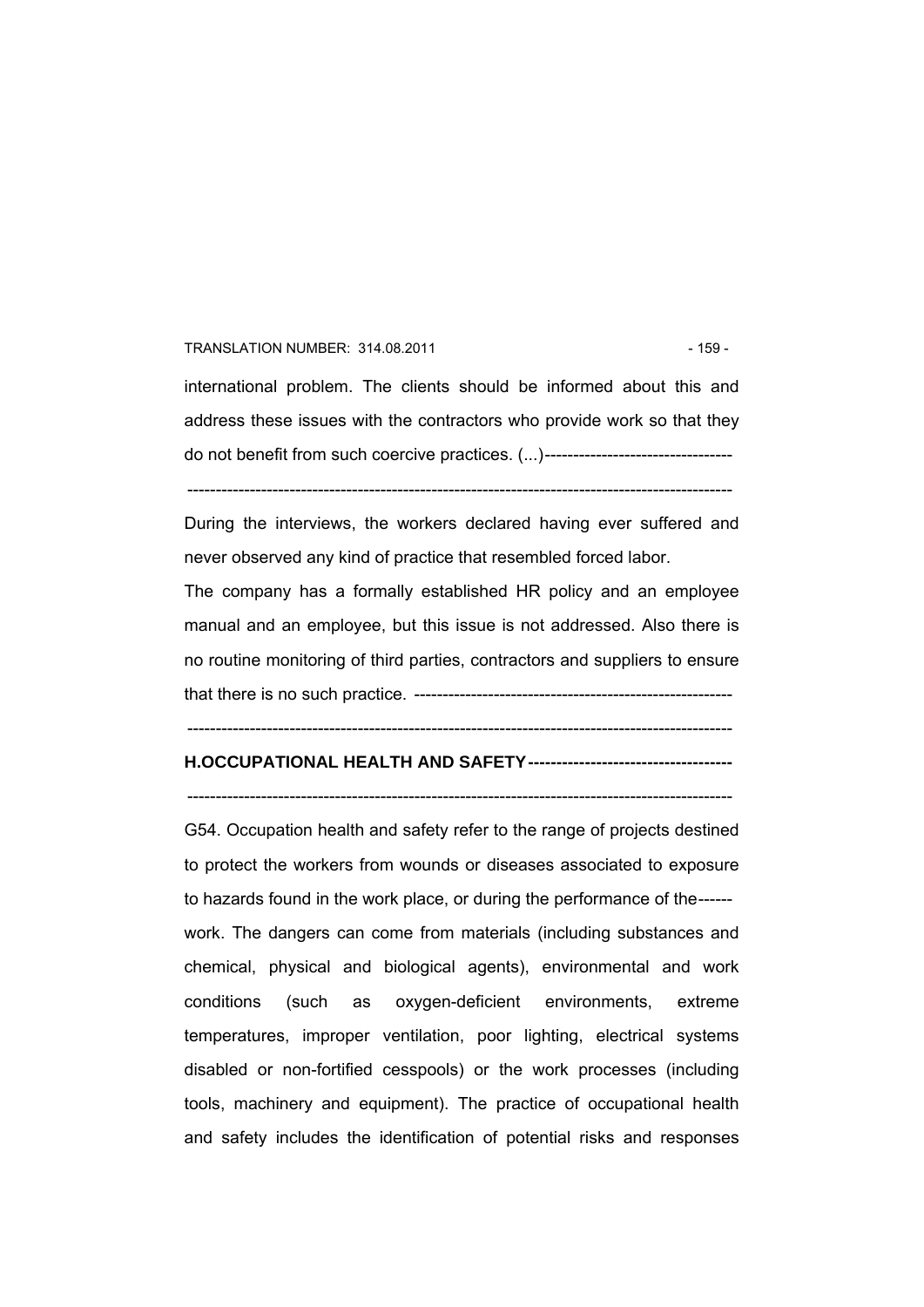#### TRANSLATION NUMBER: 314.08.2011 - 160 -

including development, testing, choice, substitution, installation, arrangement, organization, use and maintenance of the workplace, work environment and work processes to eliminate or minimize any risks to the workers. ------------------------------------------------------------------------------------

------------------------------------------------------------------------------------------------

G56. The sources of hazards to health and safety of the workers must be eliminated and personal protection equipment should be provided. However, when the danger is inherent in the activity of the project or if it is not feasible to completely eliminate the danger, the client should take reasonable measures to protect and provide personal protective equipment at no cost to the worker. (...)--------------------------------------------

G57. Training must be provided to all workers on relevant occupational health and safety aspects associated to the work, including emergency plans. Workers should not face disciplinary action or negative consequences for reporting or raising concerns about occupational health and safety conditions. ---------------------------------------------------------

------------------------------------------------------------------------------------------------

------------------------------------------------------------------------------------------------

G58. The client must document and report occupational accidents and diseases, including worlds of the public. Monitoring data of the employee (such as exposure levels and health testing) should be maintained. ------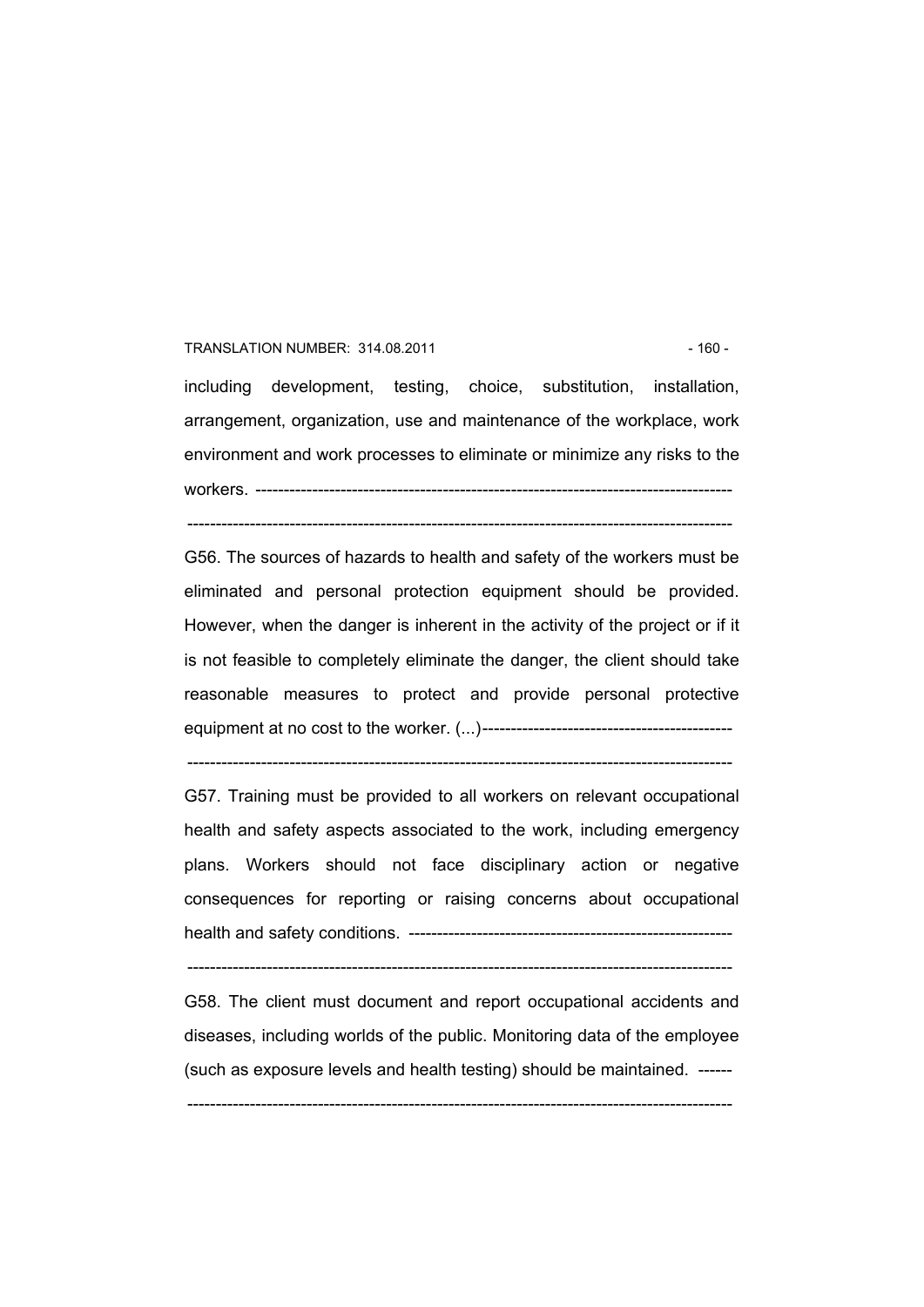#### TRANSLATION NUMBER: 314.08.2011 - 161 -

G59. The clients will extend the safe and healthy work environment to contract workers and any other workers that provide services related to the project on the facilities or work premises of the client. The contract specifications of contractors who provide information to workers on the premises or client's work place should include the provisions that they meet the requirements of S&SO of the client, to meet the requirements of Performance Standard 2 and minimize the risk and responsibility of the client. As a way of reducing risk and liability, and to improve performance, IFC encourages clients to demand comparable practices from the contractors, subcontractors and external vendors, ------------------

G60. The Client's Action Plan must deal with the hazards identified by means of an evaluation that has not been addressed by the client yet. The socio-environmental management system required by Performance Standard 1 must be prepared with adequate capacity to supervise matters of occupational health and safety. The management system should include monitoring and regular review of security issues, workplaces and other S&SO indicators. It is recommended to apply the compiled information and any corrective action in an ongoing process to improve the SS&S conditions and management; ------------------------------

------------------------------------------------------------------------------------------------

------------------------------------------------------------------------------------------------

G61. The preparation and response plans to emergencies must be adopted to the risks faced by the organization and should include an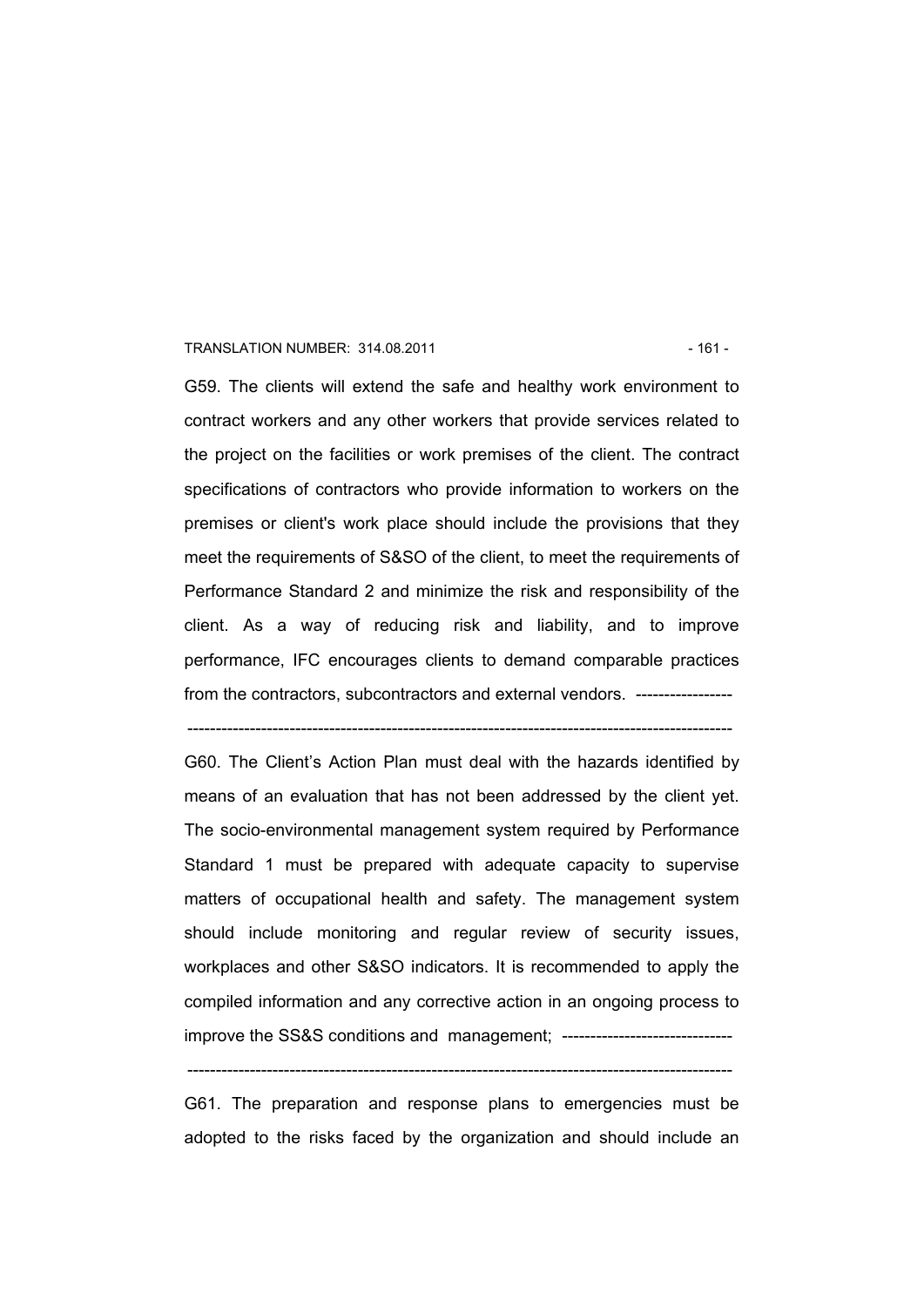#### TRANSLATION NUMBER: 314.08.2011 - 162 -

integrated approach to address emergency situations and protect the health and safety of the works, public, and environment - within and outside the physical limits of the project. The facilities that pose fire risk should have evacuation plans along with an instruction course and simulation drills for all workers. Emergency plans should include all people who are working or visiting the client's company, including workers (regular or contracted), approved visitors and consumers. Preparations should be made in cooperation with external emergency services and agencies such as local fire departments and emergency response teams, and include a proper communication with employees and external authorities as required. (...).------------------------------------------

Novelis do Brasil Ltda - Pindamonhangaba, has an Integrated Management System (SGI in Portuguese; IMS in English) based on the "PDCA" concepts and cycles of standards of ISO 9001 - Quality Management Systems - Requirements, ISO 14001 - Environmental Management Systems - Specification and guidelines for use and OHSAS 18001 - Management Systems of Occupational Safety and Health. The rules and procedures mentioned in the integrated management manual that describe the processes, activities, products and services of Novelis were shown. ------------------------------------------------------------------------------  $-$ 

 $-$ 

**I. TEMPORARY WORKERS----------------------------------------------------------**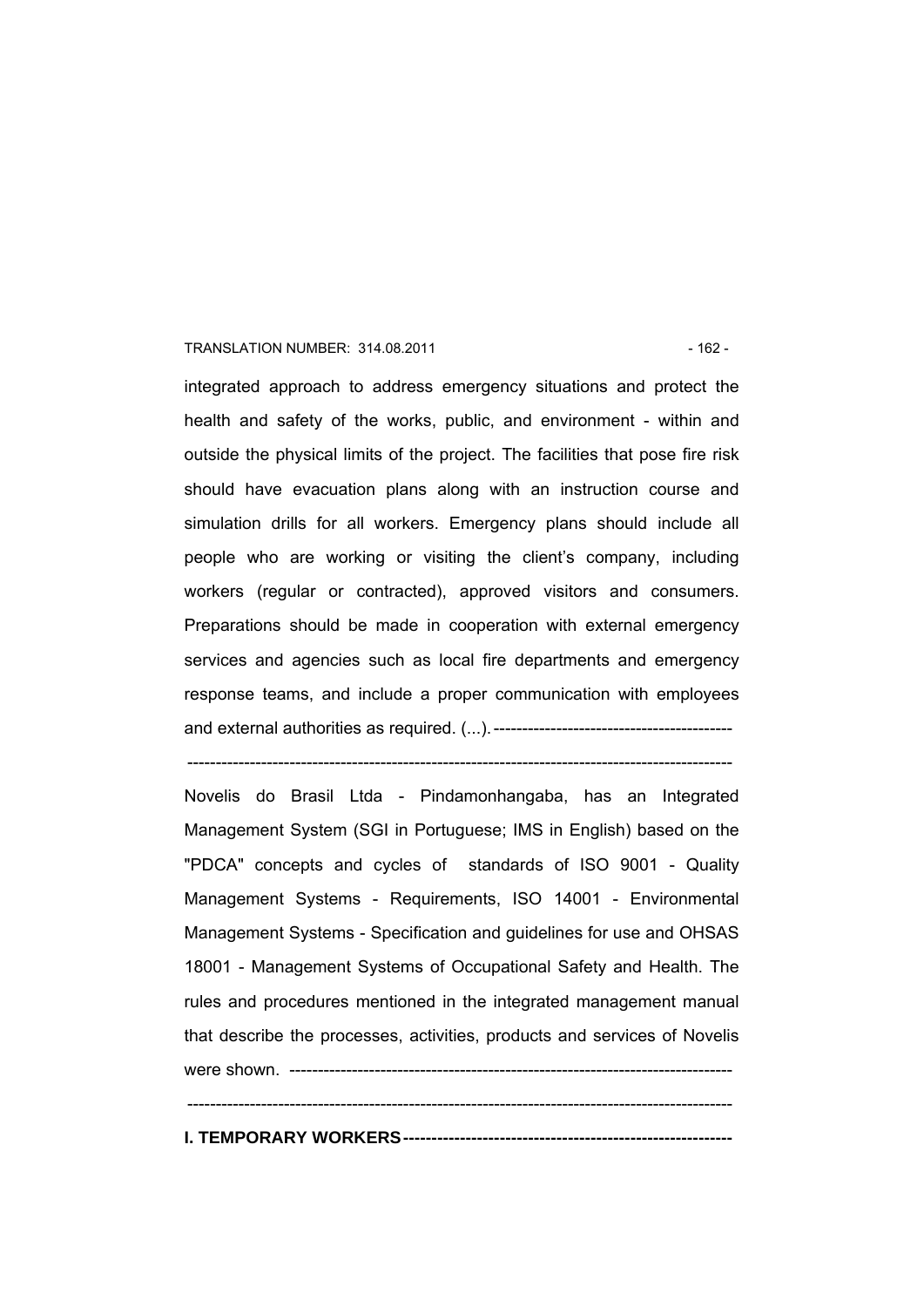#### TRANSLATION NUMBER: 314.08.2011 - 163 -

G62. Temporary workers are hired directly by the client or by means of contractors or other intermediaries. Although they are outsourced by the client, these workers tend to perform important functions of the client's ---

------------------------------------------------------------------------------------------------

business for a substantial period of time, as if they were substitute employees of the client. ---------------------------------------------------------------- ------------------------------------------------------------------------------------------------

G63. The determination to which group of temporary workers fits into the Scope of Performance 2 will demand a business analysis and the client's opinion. The table of examples below shows the work that would constitute an essential function, as defined in Performance Standard 2, and the work that would not constitute an essential function: ----------------

 $-$ 

| <b>Special</b><br><b>Functions</b><br>(addressed                                                       | by Non-essential Functions (not addressed by                                                                                                             |
|--------------------------------------------------------------------------------------------------------|----------------------------------------------------------------------------------------------------------------------------------------------------------|
| <b>Performance Standard 2)</b>                                                                         | <b>Performance Standard 2)</b>                                                                                                                           |
| Workers who perform functions according<br>to a turn-key construction contract (EPC)<br>and purchases. | Day workers contracted for a short period of time<br>to perform construction activities.                                                                 |
| services to the public) temporary workers                                                              | (In case of a client that provides banking) (In case of a client that provides banking services<br>to the public) individuals hired for a single service |
| who provide security services continuously                                                             | of surveillance equipment installation                                                                                                                   |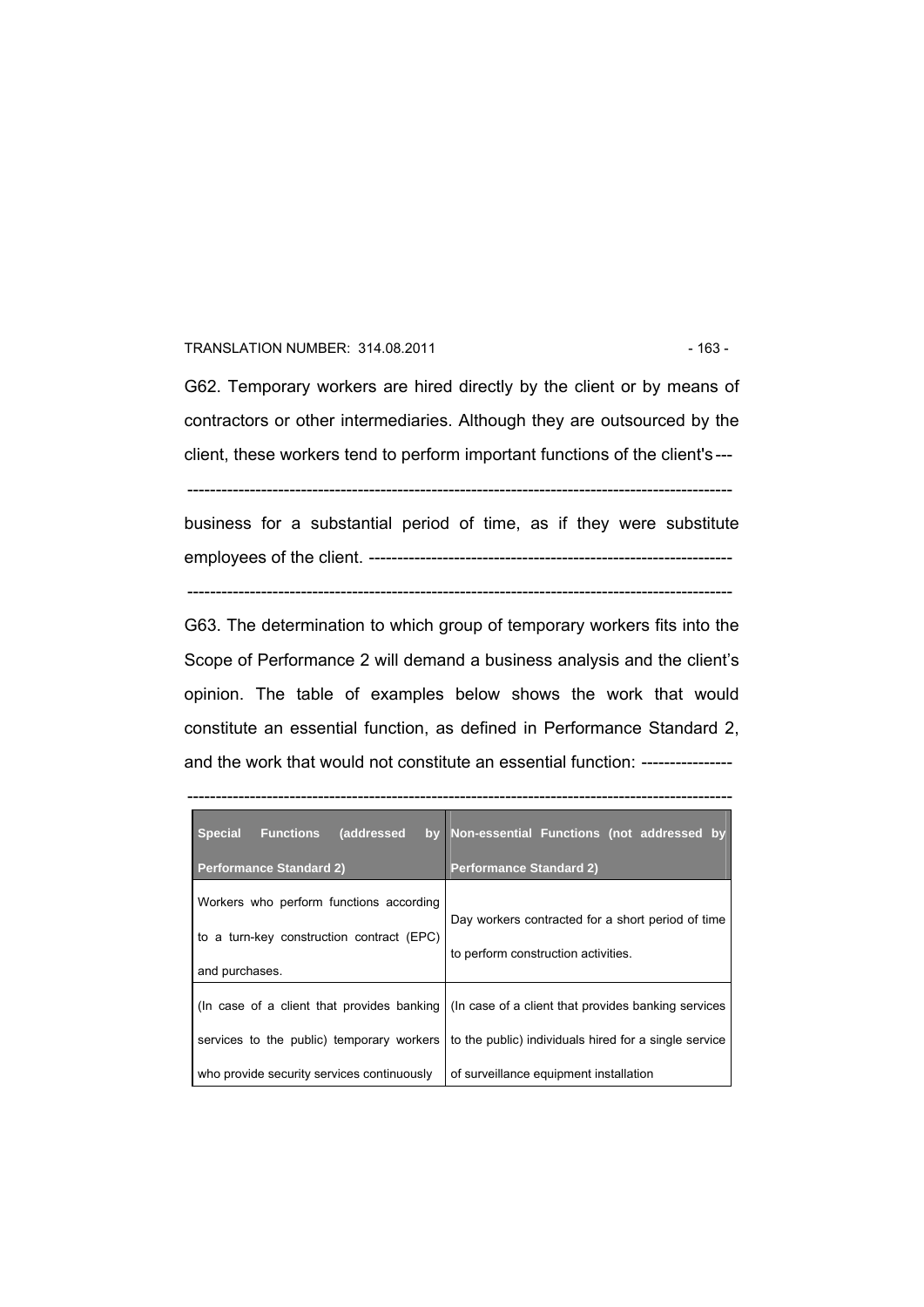| TRANSLATION NUMBER: 314.08.2011                | - 164 -                                                               |
|------------------------------------------------|-----------------------------------------------------------------------|
| of a client dedicated<br>(In<br>case           | to (In case of a client dedicated to manufacturing)                   |
| manufacturing)                                 | temporary workers who individuals who provide food<br>services<br>for |
| transport finished products to<br>regularly    | employees of the client unless the client operates                    |
| distributors                                   | directly in the food service function.                                |
| (In case of a client dedicated to agricultural |                                                                       |
| production)<br>workers<br>repeatedly<br>who    | (In case of a client dedicated to agricultural                        |
| perform seasonal tasks that are essential      | production) individuals hired for a single cleaning                   |
|                                                | of new land for cultivation                                           |
| for harvesting the product                     |                                                                       |

G64. Most of national laws address the issue of contracted labor, although the terms vary enormously between countries and types of job by contract. The client must meet the legal requirements covering such issues as minimum wage, working hours, overtime pay, health and safety conditions, contributions to health insurance and pension programs and other employment contracts required by law for all the temporary workers who are directly hired. ------------------------------------------------------------------

------------------------------------------------------------------------------------------------

G65. The clients must use commercially reasonable efforts so as not to benefit from unfair labor practices of contractors and intermediaries. This includes the establishment of contractual obligations on contractors or intermediaries that provide temporary workers to the client, site visits and visual inspections unannounced at the work place, and the exercise due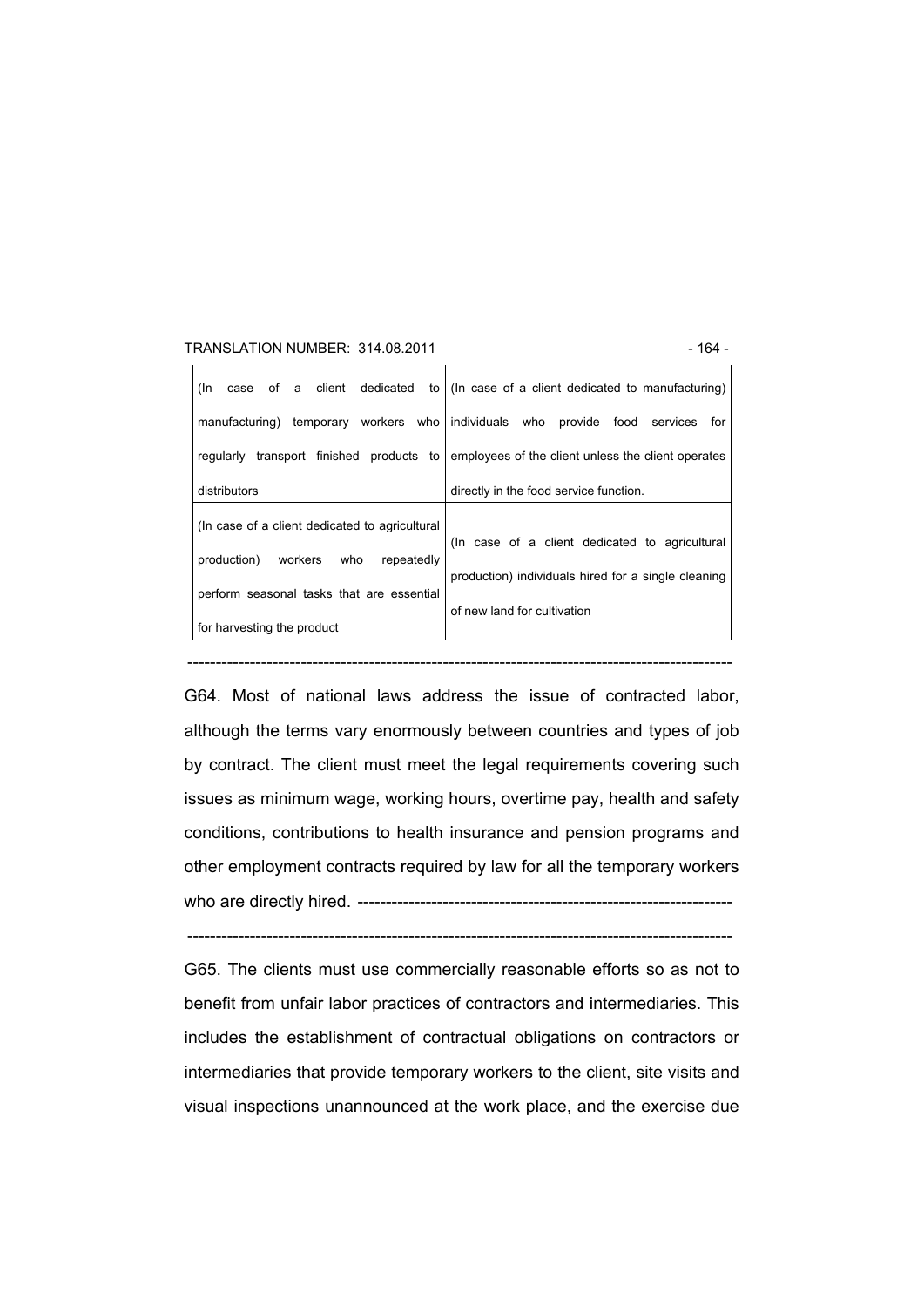#### TRANSLATION NUMBER: 314.08.2011 - 165 -

diligence in supervising contractors and intermediaries who supply workers. The client will use commercially reasonable efforts to inquire about the history or reputation of contractors and intermediaries that will provide temporary workers. The client must also exercise due diligence to ensure that the contractors or intermediaries that provide temporary workers to the client meet all legal requirements. ------------------------------

------------------------------------------------------------------------------------------------

During the interviews, the contracted workers reported that their labor rights are respected and follow criteria of parity with the company's own employees. --------------------------------------------------------------------------------

The company declared the use of contractual instruments to ensure compliance with legal requirements covering the issues of minimum wage, working hours, overtime pay, health and safety conditions, social security contributions and programs, among others. -----------------------------

The company informed that the existence of temporary workers is due to a temporary need that usually chooses not to carry out this type of contract. It was shown that temporary workers do not suffer any kind of constraint and are treated equally by their own leaders and workers of at

Novelis. -------------------------------------------------------------------------------------  $-$ **J.SUPPLY CHAIN -----------------------------------------------------------------------**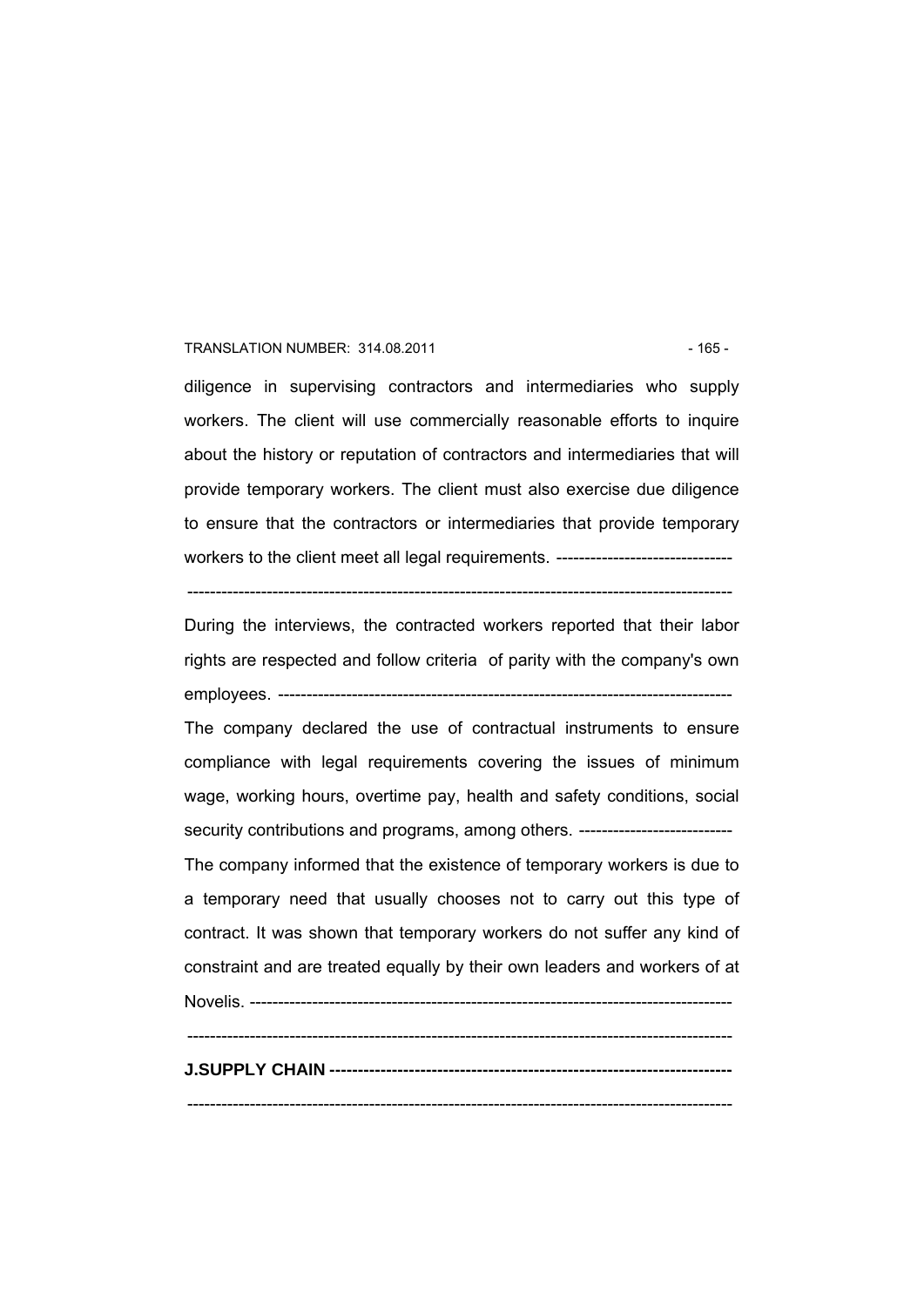#### TRANSLATION NUMBER: 314.08.2011 - 166 -

G67. The supply chain refers to the contribution both of materials and labor of a product or service. A supply chain of product may include suppliers of raw materials and suppliers of parts or components for assembly and production. The supply chain of multinational corporations can be very broad and global in nature, while the supply chain of domestic companies or smaller companies will be smaller in scale and can be local in nature, involving contractors, subcontractors and workers who operate from home. ---------------------------------------------------------------

------------------------------------------------------------------------------------------------

G68. When the determination of prices of products or services depends on the competitiveness of important materials and items that are essential for the goods our services, and the low cost of labor is a competitiveness factor of these materials and items, the client must review his supply chain to check if there are potential adverse impacts and identify any risks for the client and for the project, as part of the evaluation process. It is recommended that the customer deals with labor issues, especially those issues specified in Performance Standard 2, in its supply chain to exert control and influence over the supplier of materials and items in proportion to the level of risks and impacts. In addition to risk mitigation, the effective management of supplier with regard to labor issues can lead to a strategic and competitive advantage, such as quality improvement, cost reduction and security of supplies. Materials and tools for best practices for the supply chain management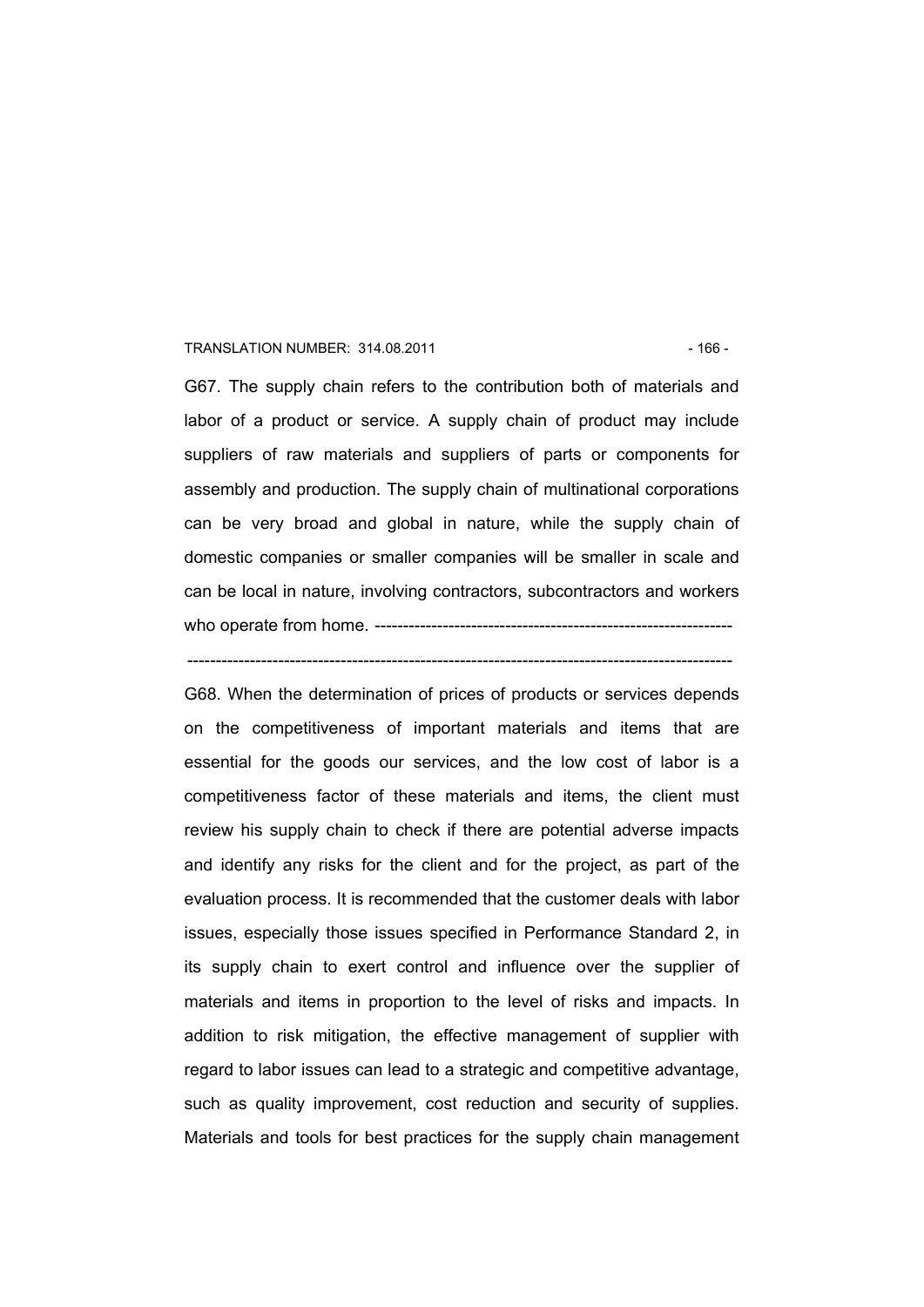## TRANSLATION NUMBER: 314.08.2011 - 167 are rapidly developing into various corporate social responsibility initiatives of industry groups. --------------------------------------------------------- ------------------------------------------------------------------------------------------------

G69. The effectiveness in the approach of the supply chain will depend on the leverage that the client most probably will be able to exercise. In situations where there is an integrated chain of suppliers who depend on the client for the viability of their business, that influence and risk for the customer will be high if the supplier does not perform its functions. Since the supply chain extends to the basic products market, where the client operation has little meaning, the review of the supply chain of the client will simply reflect sectoral issues, rather than opportunities for specific project-mitigation. When the client has complex operations with multiple levels of suppliers, its leverage will be reduced to the extent of how far the levels of supplies are. As a result, the client should focus on the main level of suppliers, and possibly even secondary levels to have any significant impact. -----------------------------------------------------------------------

G70. With regard to child labor and forced labor, as defined in Performance Standard 2, the client must exercise due diligence in his supply chain to avoid benefit or financial gain with these practices. Customers must make a special effort and participate in other diligences when these practices are prevalent or exist at certain stages in the supply chain in industries or specific geographic areas. Financial gain with child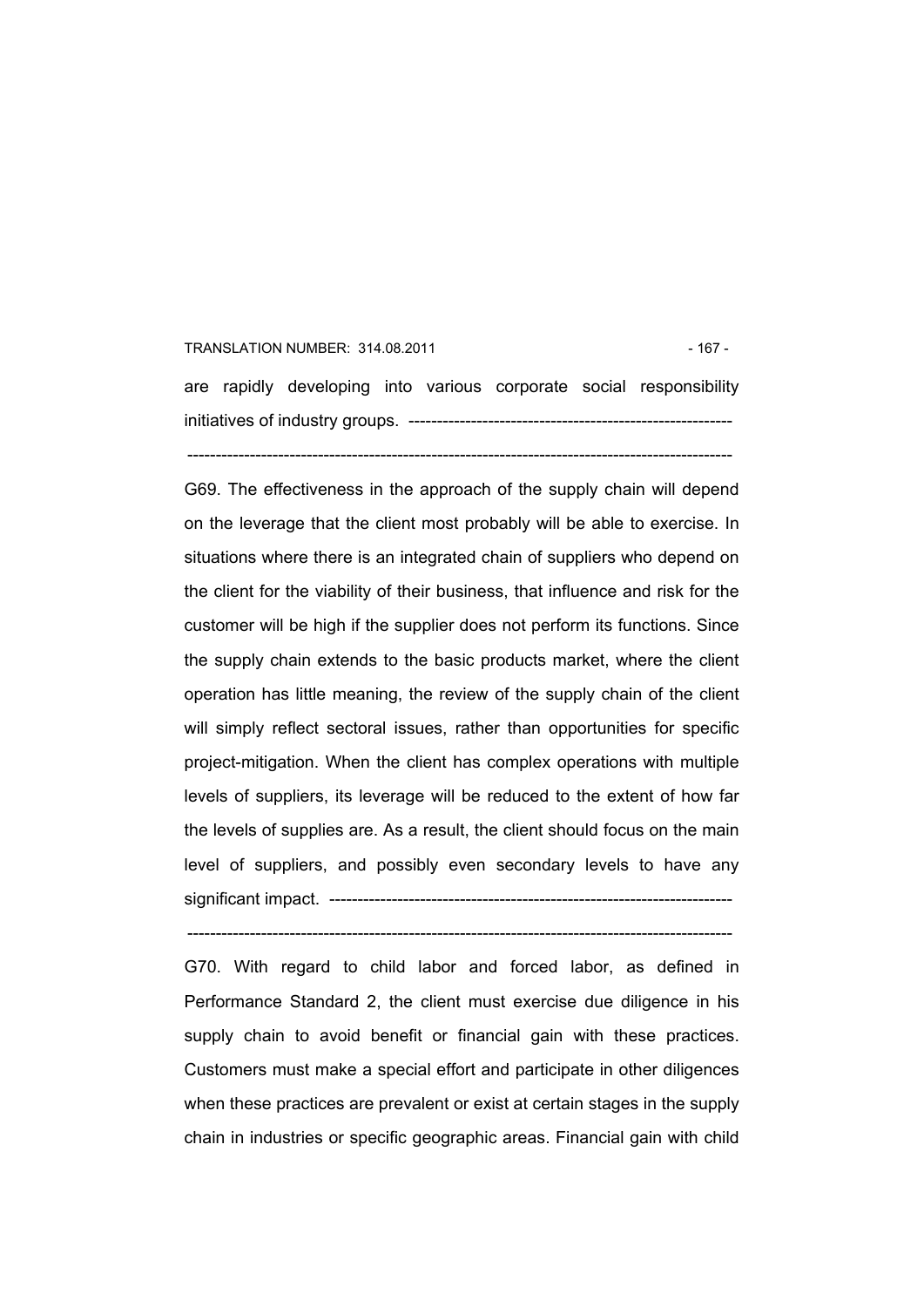#### TRANSLATION NUMBER: 314.08.2011 - 168 -

labor is a particular risk when the cost of manpower is a factor for competitiveness of the products or services of the client. Customers should use as much of their influence as possible to eliminate child labor and forced labor in its supply chain. ------------------------------------------------

------------------------------------------------------------------------------------------------

As already previously discussed, the company requires from its suppliers to comply with the entire Labor Legislation and the adoption of existing and principles and routines in their Integrated Management System - SGI - of Novelis. -------------------------------------------------------------------------------

------------------------------------------------------------------------------------------------

### **2.3.3.3.STANDARD 3 – PREVENTION AND POLLUTION REDUCTION**

------------------------------------------------------------------------------------------------ **A.GENERAL REQUIREMENTS: DEVELOPMENT OF A NEW PROJECT (INCLUDING AN IMPORTANT EXPANSION OF AN** 

**EXISTING OPERATION) -------------------------------------------------------------**  ------------------------------------------------------------------------------------------------

G4. The clients who develop new projects or important expansions must incorporate the environmental aspects of the Project during the preparation (including the preparation of the Project and the selection of the location). The considerations must include background of environmental conditions (that may occur due to natural and/or anthropogenic causes unrelated to the Project), the presence of local communities, environmentally sensitive receptors (such as sources of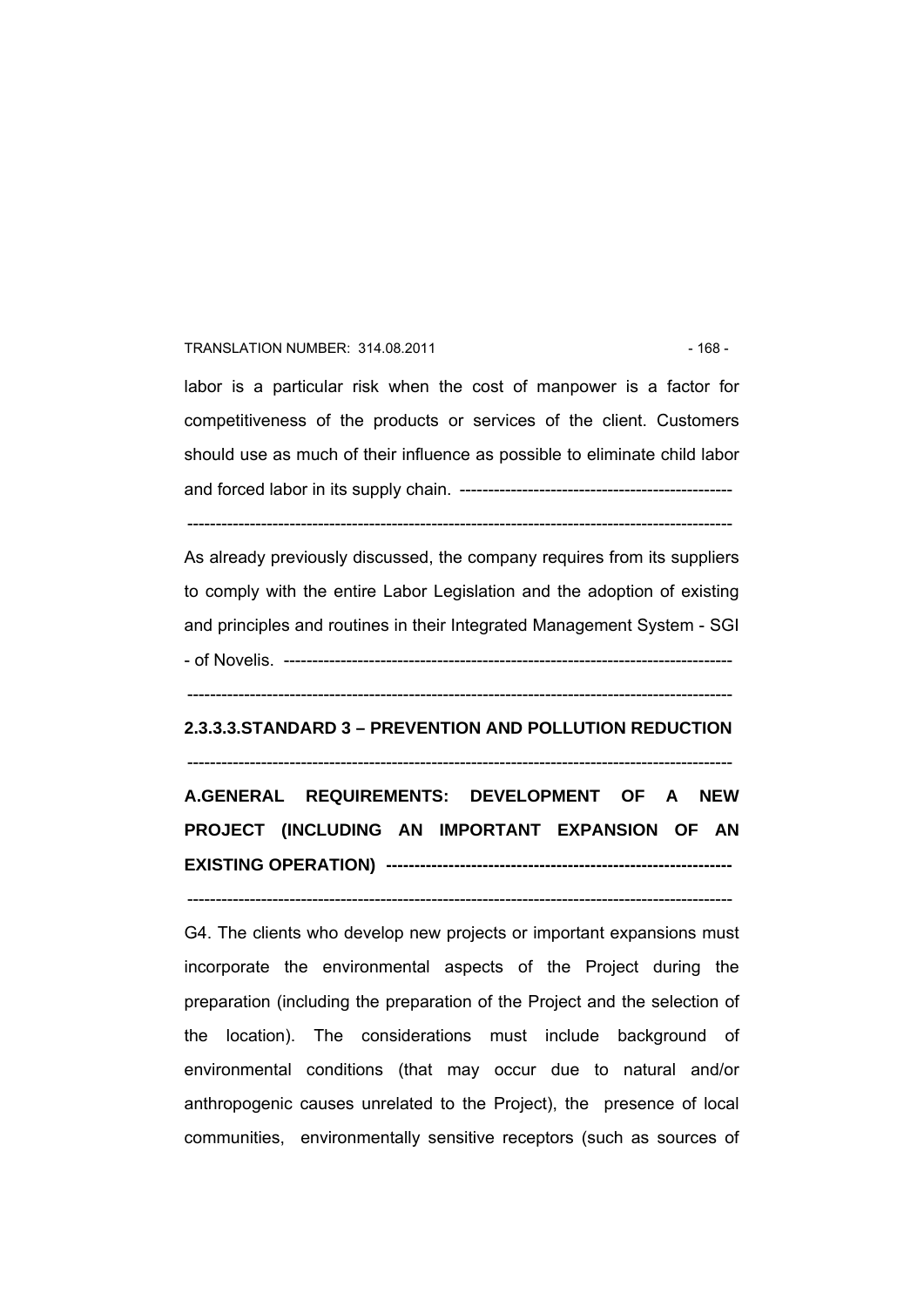#### TRANSLATION NUMBER: 314.08.2011 - 169 -

drinkable water or ecologically protected areas), the demand expected from the Project with regard to the water and availability of infrastructure for disposal of the residues. ---------------------------------------------------------- ------------------------------------------------------------------------------------------------

G5. Important environmental impacts can occur at any phase of a Project and depend on several factors, which include the industrial sector and the position of the location. So, the approach to the preparation should cover all physical phases of a Project, from the investigation and construction of the place up to the operation / deactivation phase. The possible future expansion must be considered in the initial preparation of the Project, when possible. -----------------------------------------------------------

G6. The environmental aspects of the step of deactivation should also be considered during the early preparation of the Project and during the periodic revisions carried out as part of the management system. ---------

 $-$ 

------------------------------------------------------------------------------------------------

The background of the environmental conditions of the area of interference has been fully considered, since surveys were conducted on the previous environmental conditions for the definition of the location of implementation of the project. -------------------------------------------------------- The company declared having considered the infrastructure for waste disposal in the region and declared spending large sums of money to

make the proper disposal of special waste derived from the work. ---------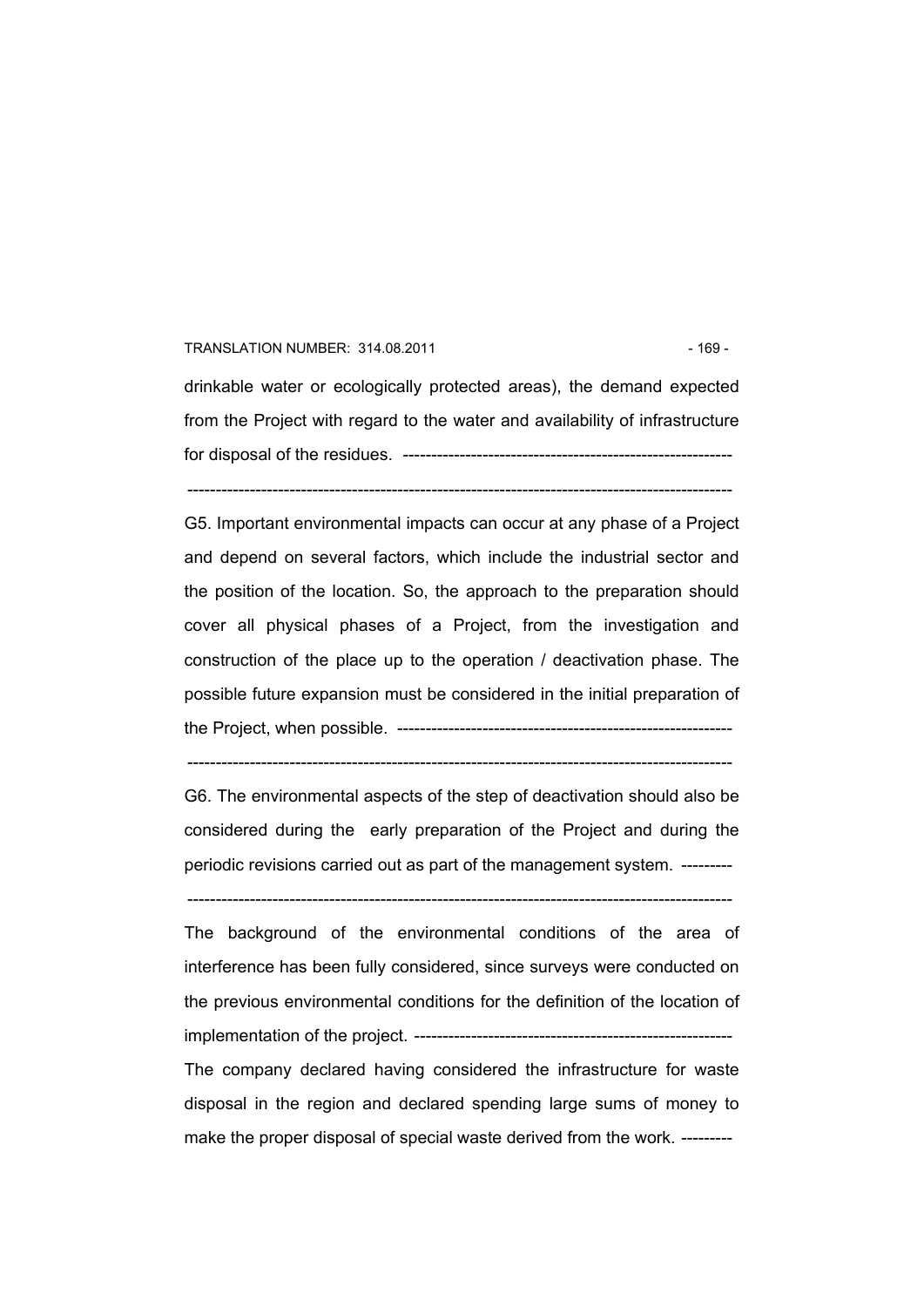#### TRANSLATION NUMBER: 314.08.2011 - 170 - 170 -

It became evident from the Environmental Descriptive Memorial - Venus Project of February 2011, as well as from a series of documents entitled Memorial of Characterization of the Project (MCE) that describe, step-bystep, the characteristics of the expansion work. Ref. 528.000003-4 of 11/11/2010. Production Unit 04, Raw Material 05, Product 06, Steps of Processes 7 and 8, Machinery and equipment 09 and Sampling of Chimneys 38, among others. ---------------------------------------------------------

------------------------------------------------------------------------------------------------

The Installation License No. 3002340 was checked - Expansion of new ventures dated 07/05/2011 issued by CETESB. -------------------------------- It was shown that Novelis do Brasil has been fulfilling the legal requirements related to expansion of its plant located in Pindamonhangaba. ---------------------------------------------------------------------

------------------------------------------------------------------------------------------------

### **B. PREVENTION OF POLLUTION, PRESERVATION OF RESOURCES AND ENERGY EFFICIENCY ---------------------------------------------------------**

------------------------------------------------------------------------------------------------

G9. When control techniques are required to minimize emissions or they reach a pre-defined level of performance, the client should monitor his performance to warrant that the requirements of Performance Standard 3 are met. The frequency of monitoring emissions of pollutants should be appropriate to the nature and extent of potential impacts. This can range from continuous monitoring to daily, monthly, yearly or less frequently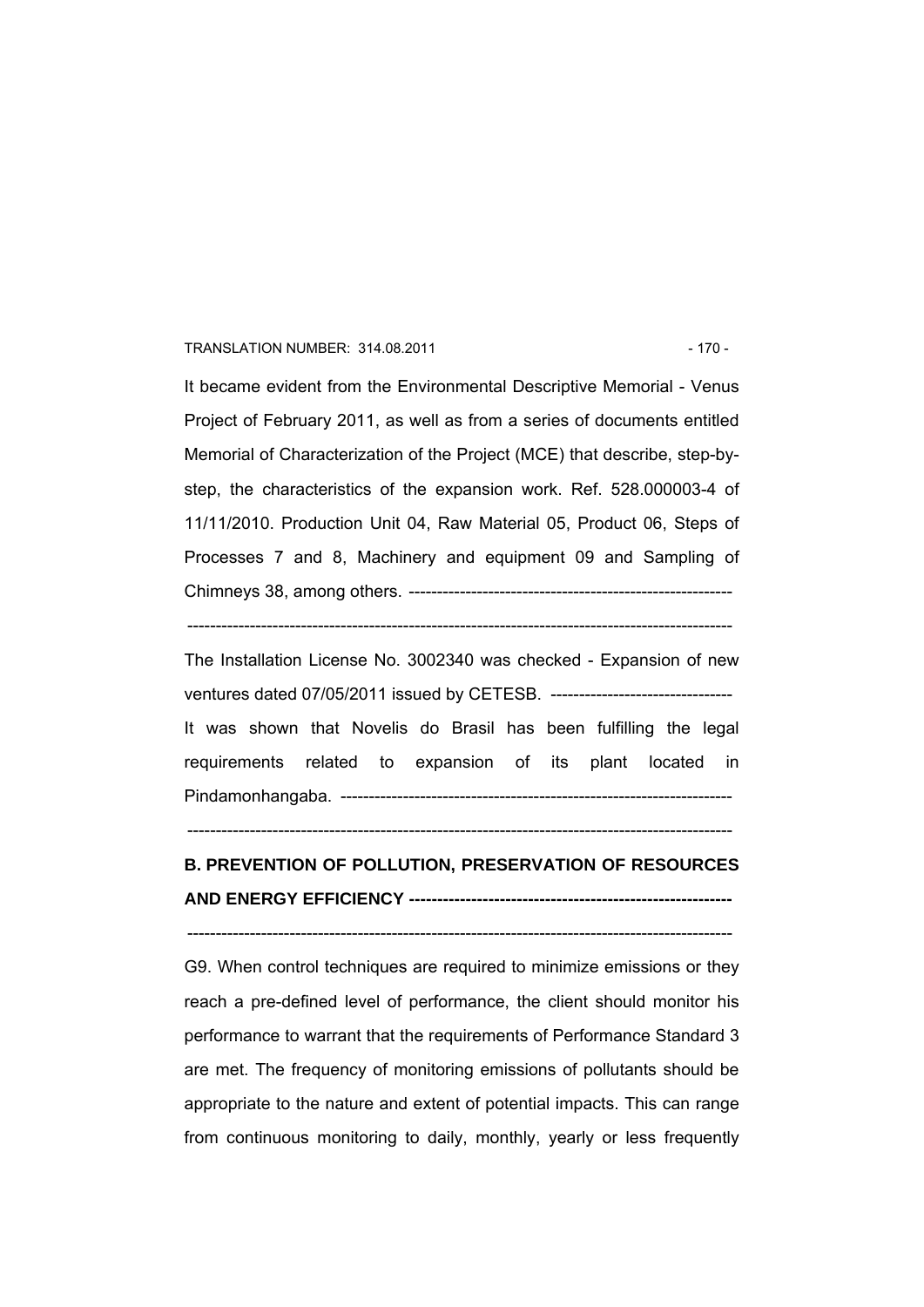#### TRANSLATION NUMBER: 314.08.2011 121 - 171 -

monitoring. Customers can obtain Guidance on approaches and recommended frequency of monitoring appropriate to the nature of their operations of several sources internationally recognized, including the Corporate Health, Safety and Environment Guidelines (...). ------------------

------------------------------------------------------------------------------------------------

G10. (...) In addition, the clients must include monitoring processes in their management system to alert them on important increases in the emission of pollutants or impacts in environmental conditions that may be an indicator of problems with manufacture processes or control equipment of pollution that may need corrective actions (see Performance Standard 1 and respective Guidance Note). --------------------

------------------------------------------------------------------------------------------------

G11. The approach of the management systems can also include an element of continuous improvement, which, in the application of the Performance Standard 3, must encourage the levels of performance to exceed the conformity with standards or guidelines of emissions and effluents. Improvements may include efficiency gains in production------- processes that result in operational performance, environmental or financial improvement, through, for instance, improvements in energy/water consumption per unit of industrial production and solid / liquid waste production per unit of industrial production. ----------------------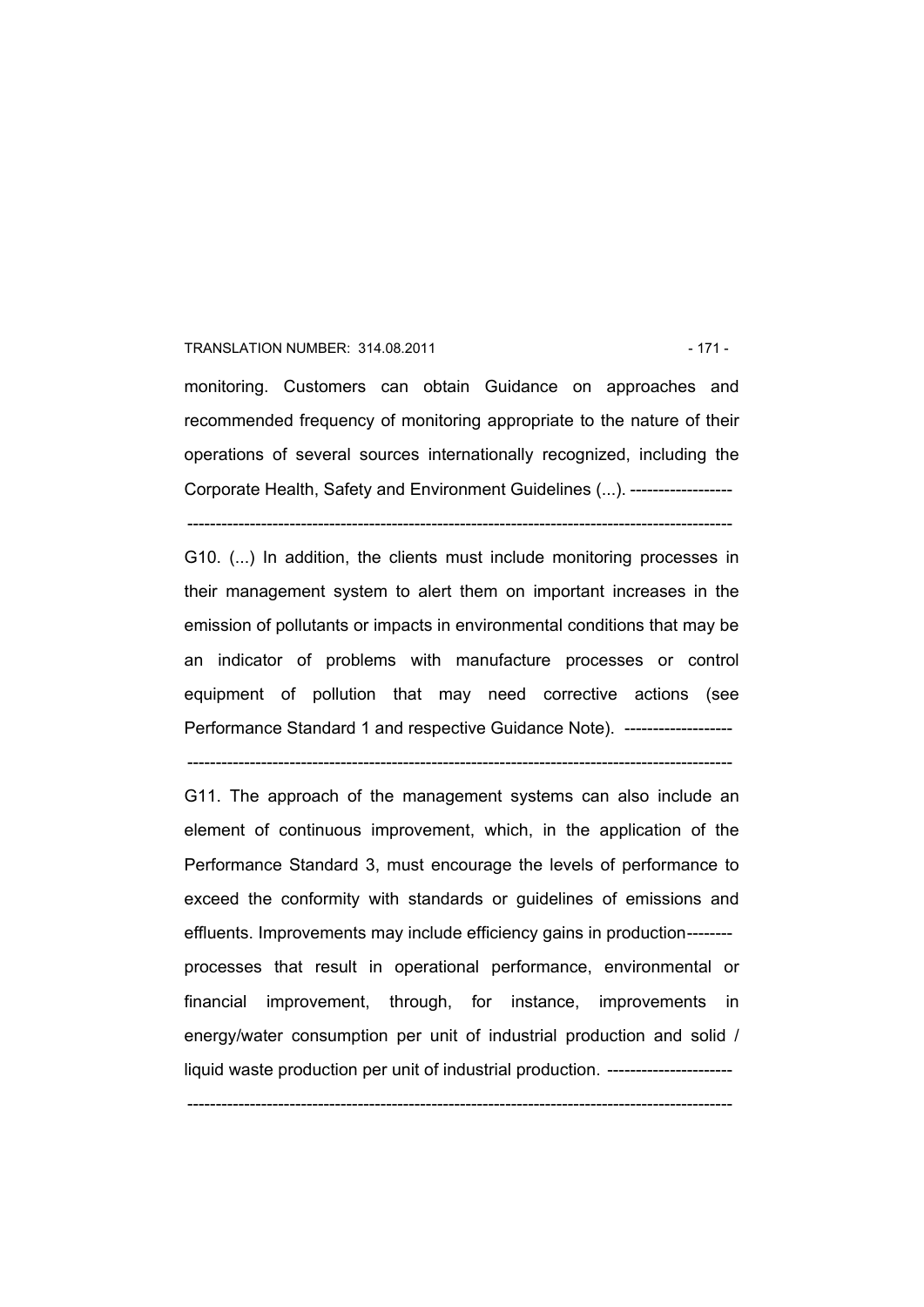#### TRANSLATION NUMBER: 314.08.2011 12 - 172 -

G12. The emission of pollutants and the records of transfer that collect and disseminate data in environmental emissions and transfer of pollutants of industrial facilities are considered effective in promoting reduction of pollution in some industrial sectors, especially where all or most of the industrial installations in operation within a geographic region participate and where the information is made available to local communities. In places where these records are not required by law yet and can meet the disclosure requirements of Performance Standard 1 in terms of disclosure of important potential environmental impacts, customers are encouraged to participate in voluntary initiatives that seek to establish formal records of transfer and emission of pollutants at national or regional levels. (...)--------------------------------------------------------

G13. A cleaner production refers to the concept of integration of the pollution reduction to the process of production and to the preparation of a product. This involves a continuous application of an integrated preventive environmental strategy in terms of processes, products and services to increase overall efficiency and reduce risks to humans and the Environment through the preservation of raw materials, water and energy, and also reduction of elimination in the use of toxic and hazardous raw materials. A cleaner production can also mean the use of renewable energy sources, like solar and geothermal energy and geothermal resources.. Cleaner Production and Energy efficiency are

 $-$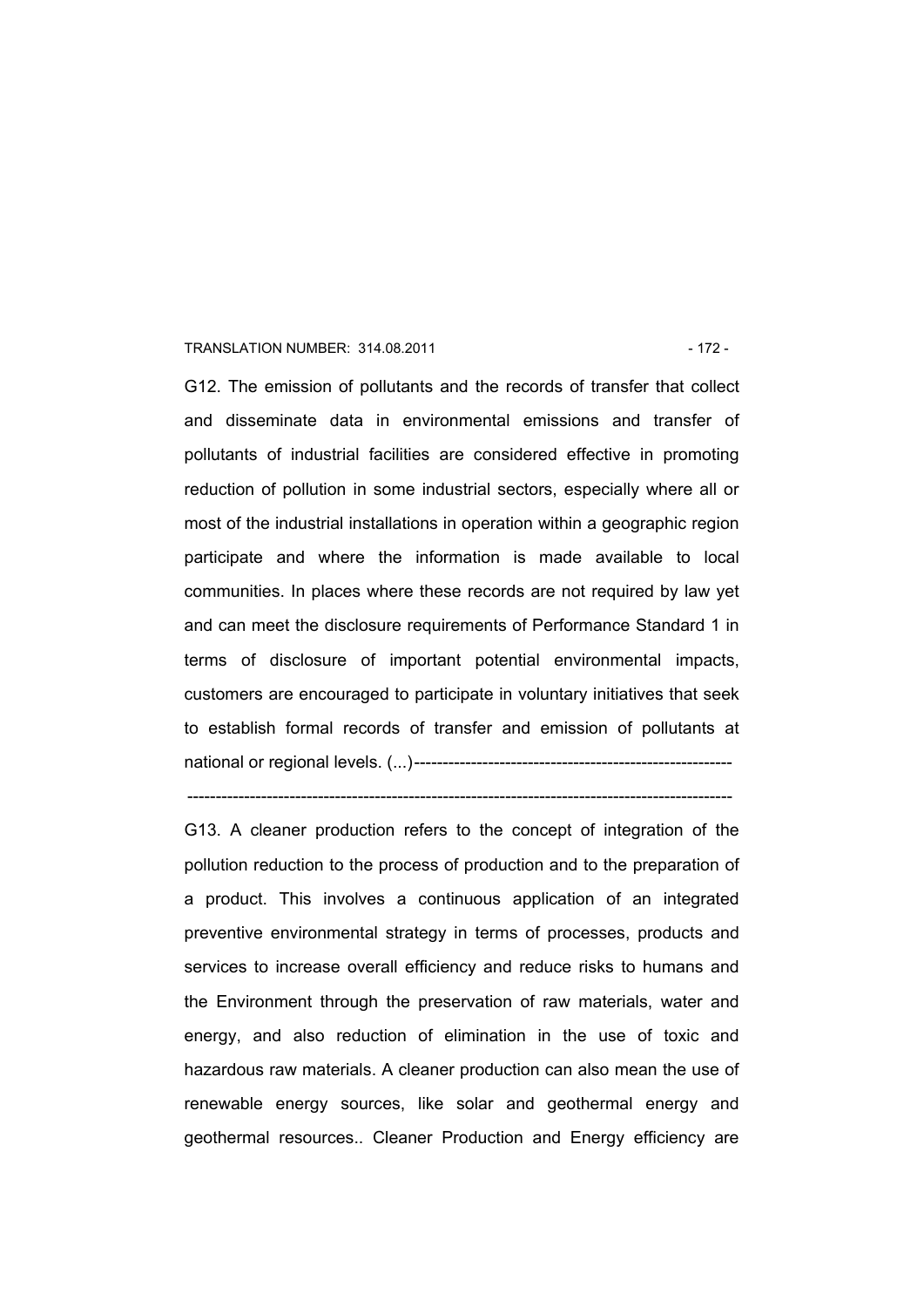#### TRANSLATION NUMBER: 314.08.2011 120 120 120 120 121 123

usually cost-effective, especially when evaluated against the project cycle. The customer is urged to follow the examples of cleaner production applicable to his area of design and apply them to the design of the project when they are technically and financially feasible and costeffective. (...).------------------------------------------------------------------------------

------------------------------------------------------------------------------------------------

Prevention of Pollution: ----------------------------------------------------------------

The company has under its Integrated Management System - SGI - a series of monitoring related to the Management of residues, wastewater, hazardous materials, Energy efficiency, Atmospheric Emissions, chemicals handling, storage and waste products. Thus, we can affirm that Novelis do Brasil has an efficient and integrated preventive ----------- environmental strategy in terms of processes, products and services to increase overall efficiency and reduce risks to humans and the environment. In item 2.3.1.1 Environment in sub-items a, b, c, d, e, f and g of this report are analyzed in detail the issues related to Pollution Prevention. --------------------------------------------------------------------------------

------------------------------------------------------------------------------------------------

Preservation of Resources: -----------------------------------------------------------

Actions for saving water and disposal of effluent discharges. --------------- With regard to the rational use of water, it was carried out a questioning to the company about the calibration of water meters that measure the flow of grants listed in Item 2.3.2.1 Environment - item b Water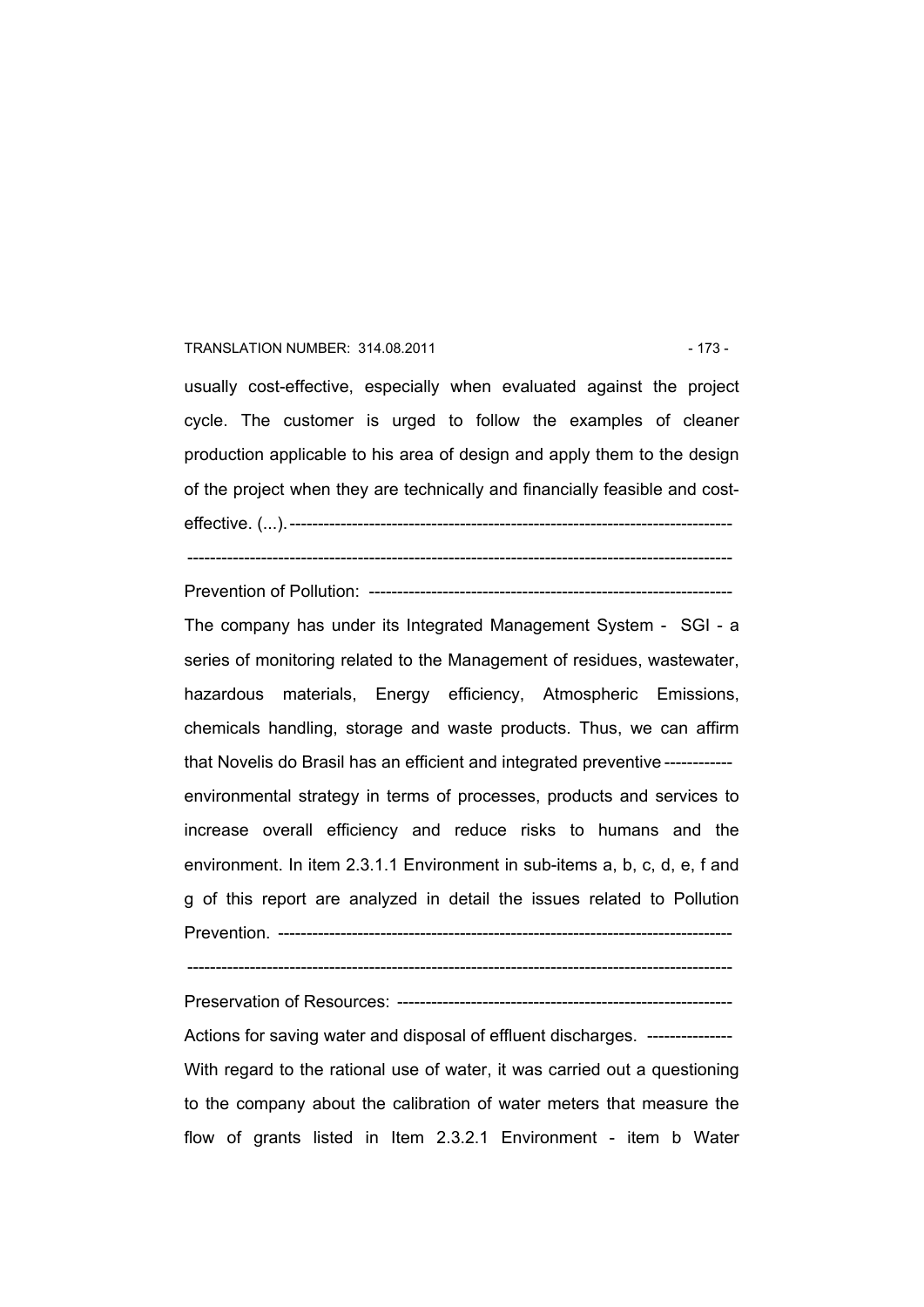#### TRANSLATION NUMBER: 314.08.2011 - 174 -

Environment. Novelis said it had records of equipment mentioned. However, it had no information regarding the water meters that measure the flow of consumption in the area of the company. In this sense it was opened an opportunity for improvement in which the remedial action will be sending this equipment to calibrate to ensure information and allow more effective controls of water consumption and conservation. -----------

------------------------------------------------------------------------------------------------

Actions to optimize energy consumption and use of renewable sources. As previously argued in Principle 3 item B. Energy Efficiency, the company declared the adoption of several actions and programs turned to energy management, seeking maximum energy efficiency of the plant; however, no information was made available of Novelis evaluation on the effectiveness and efficiency of its programs, objectives and energy management goals. ---------------------------------------------------------------------

 $-$ 

Thus, it was not possible to assess this issue. -----------------------------------

------------------------------------------------------------------------------------------------

The company does not adopt renewable energy sources. ---------------------Actions for the optimization of raw-materials. ------------------------------------

------------------------------------------------------------------------------------------------

The company presented a policy of recycling production waste, incorporating product out of specification at the beginning of the process, transforming this waste into process input, thus reducing the use of raw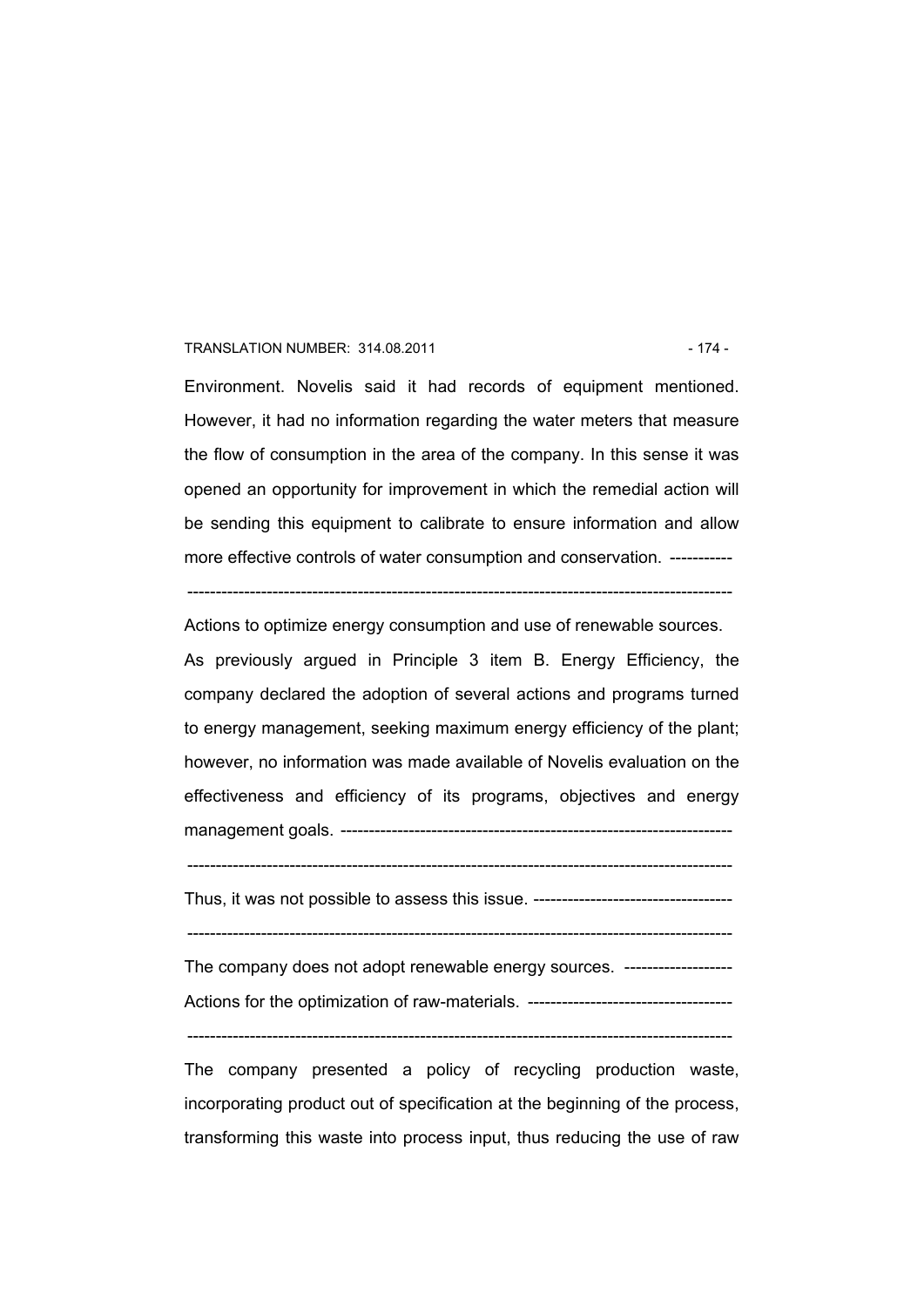#### TRANSLATION NUMBER: 314.08.2011 - 175 -

materials for the production of sheets. It was declared by the company in recent years, had the entire production system go through adjustments in order to eliminate losses of raw material in the process, to increase the efficiency of plant production and reduce consumption of raw materials. However, during the evaluation in the site, no information was made available by Novelis on the effectiveness and efficiency of its programs, goals and objectives of optimization of raw materials. As it has been previously reported, at the opening meeting of the audit process the phases and results of the work were presented as well as results of work done at Novelis in relation to the reuse of waste from the production. This fact collaborates for the reduction in the use of raw materials. Based on this evidence and on the evidence analyzed we consider this item served. -------------------------------------------------------------------------------------

# **C.WASTEWATER -----------------------------------------------------------------------**

------------------------------------------------------------------------------------------------

------------------------------------------------------------------------------------------------

G15. Due to the risks to the environment and growing costs and responsibilities associated to the management and disposal of residues, Performance Standard 3 requires that the clients investigate the options for prevention, recovery and disposal of residues during the operational step of the project. The level of effort in meeting this requirement depends on the risks associated with waste generated by a project. The clients should inquire about the location of final disposal of their material,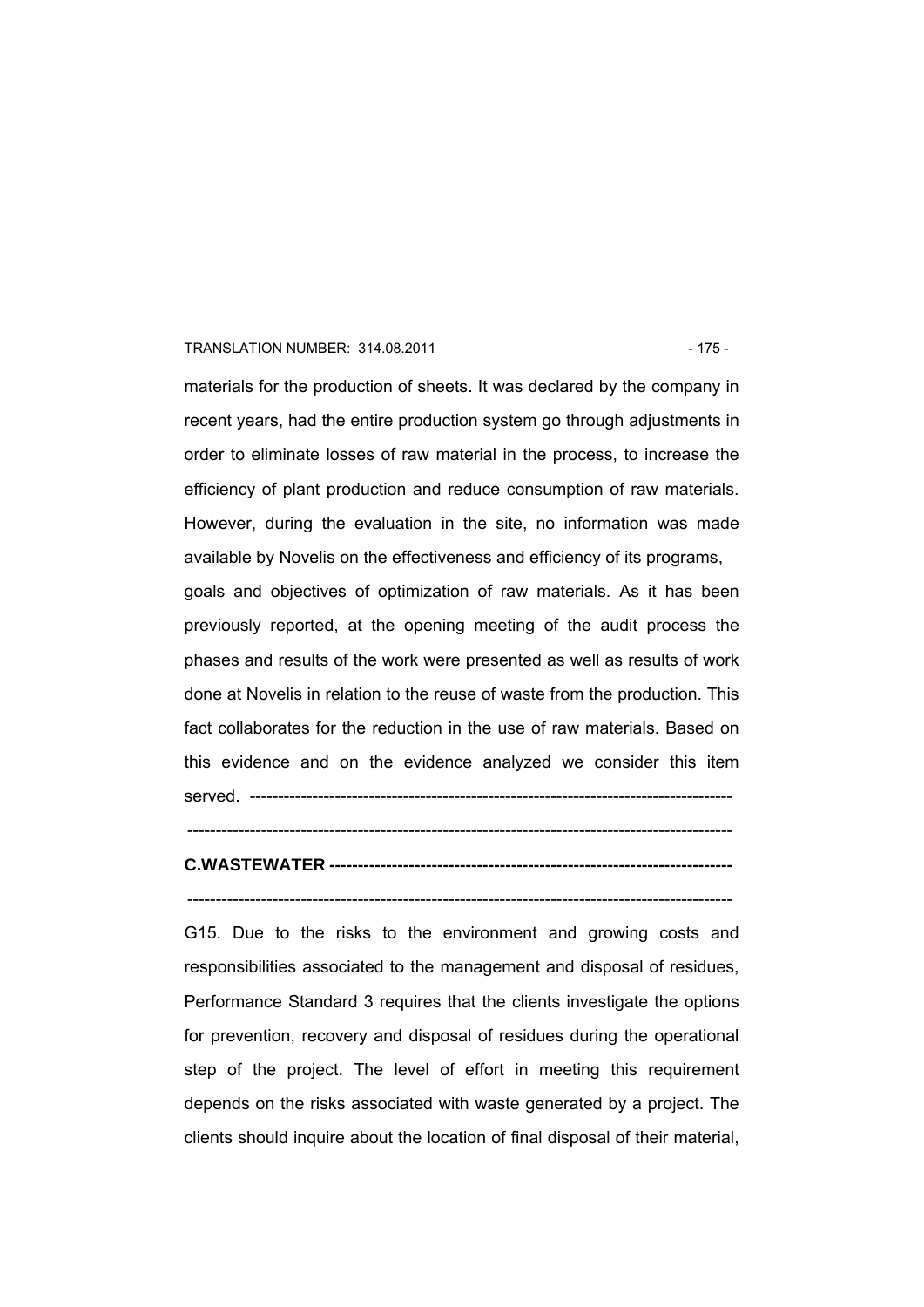#### TRANSLATION NUMBER: 314.08.2011 - 176 -

even if the disposal is conducted by a third party, and especially if the waste is considered hazardous to the environment and human health. If no method of adequate disposal is available on a commercial basis or otherwise, the client must create its own recovery or disposal facilities through local business association or other similar entities to identify viable alternatives or approaches. (...).---------------------------------------------

 $-$ 

G16. In the cases where the alternative selected for treatment, storage or disposal of residues has the possibility of generating polluting emissions, the client must apply adequate control techniques to avoid, minimize or reduce these emissions, in accordance with the requirements of Paragraphs 4, 10 and 11 of Performance Standard 3. (...). ---------------------

------------------------------------------------------------------------------------------------

As previously discussed in Principle 3 item E.. Management of residues , there must be an adequate planning to deal with the destination of the residues generated which considers the recommendations of the general guide, it was possible to evaluate full compliance with the actions proposed by IFC. Since all information was made available duly updated for the follow-up of this management. It is worth highlighting that the management of hazardous waste is properly conducted, where it stands out that it is adequately housed in a sheltered facility with containment for potential spills, with control for inventory and access, with monitoring -----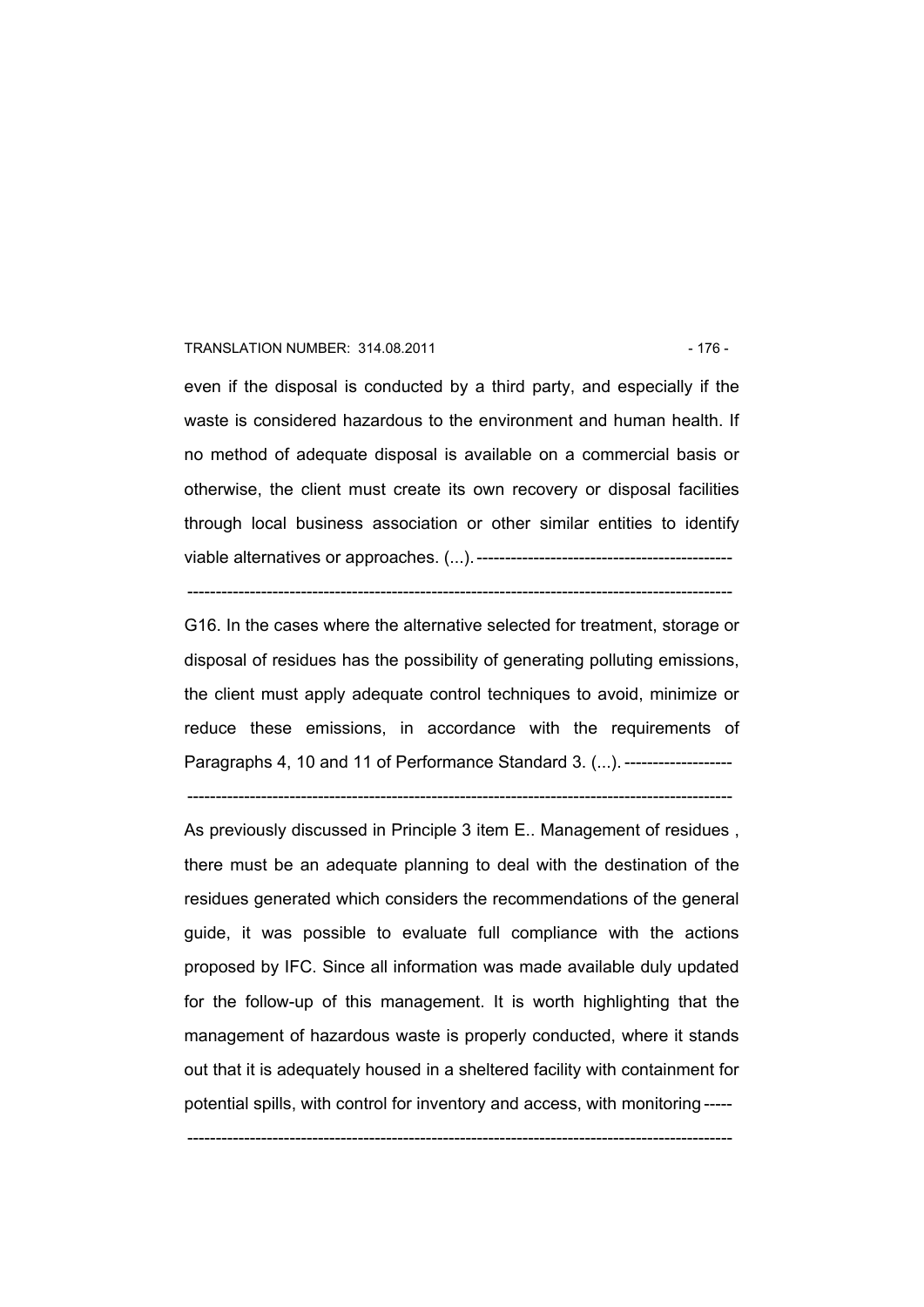#### TRANSLATION NUMBER: 314.08.2011 - 177 -

routine and visual inspections and that the company has presented evidence as to the correct destination of hazardous residues. --------------

------------------------------------------------------------------------------------------------

#### **D. HAZARDOUS MATERIALS-------------------------------------------------------**

------------------------------------------------------------------------------------------------

G17.Since the best way to avoid the emission of hazardous materials is to avoid using them right from the start, the clients must tap into opportunities during the entire project cycle to use non-hazardous materials in the place of hazardous ones, especially where the hazards of the materials cannot be easily avoided under normal use conditions and disposal at their life cycle. Substitutions were discovered, for instance, for the use of asbestos in building materials, PCBs in electrical equipment, persistent organic pollutants in pesticide formulations, as well as ozone-depleting substances in refrigeration systems. ------------------------

------------------------------------------------------------------------------------------------

G18. When there is the possibility of a project to emit toxic, hazardous, flammable or explosive materials, or when the project operations can result in injury to the personnel of the plant or public, as identified in the socio-environmental assessment, the client must perform an analysis of the hazard of his operations. The hazard analysis is usually performed along with studies on Risk and Operability (HAZOP) and allows clients to systematically identify systems and procedures that can result in an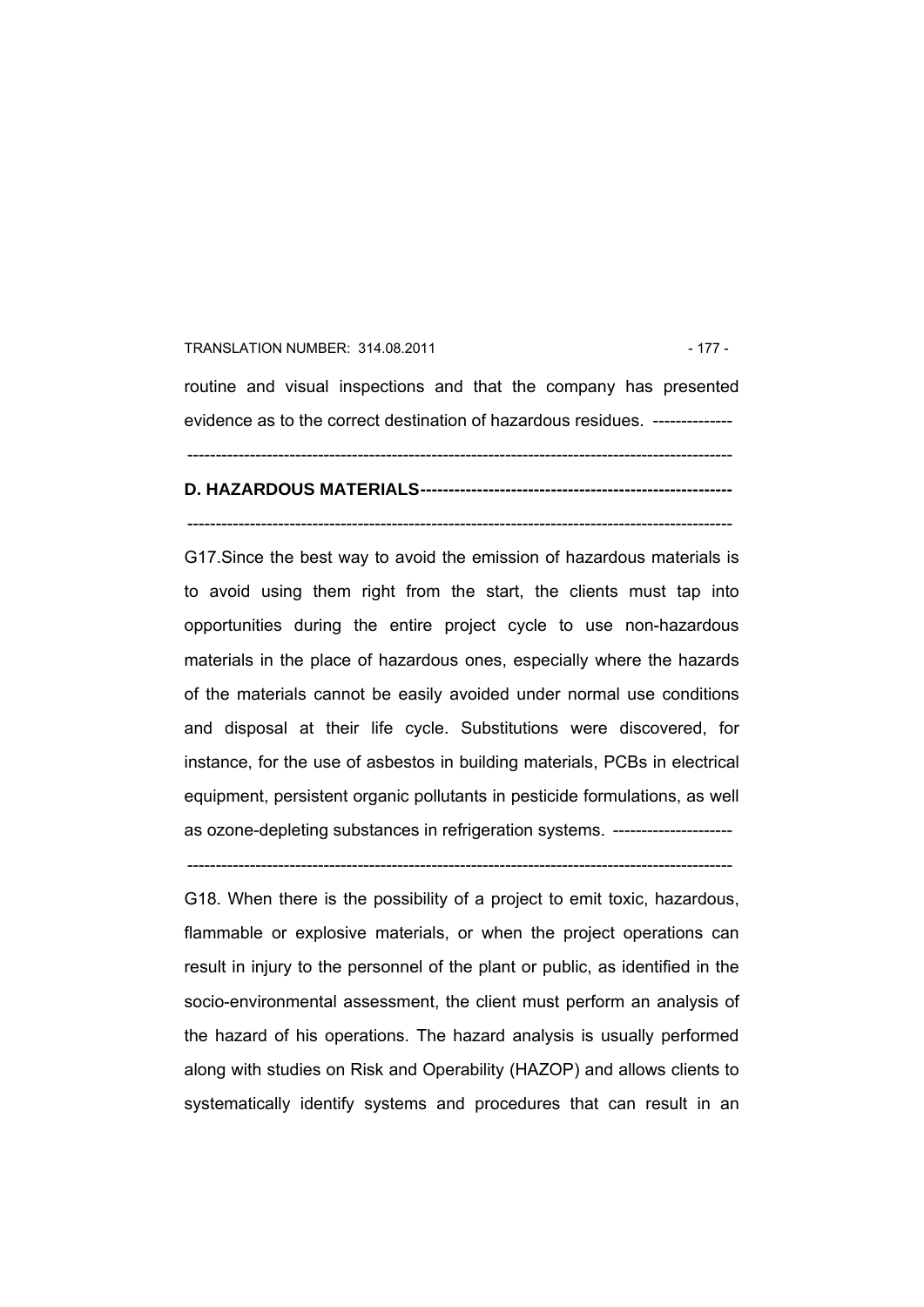#### TRANSLATION NUMBER: 314.08.2011 128 - 178 - 178 - 178 - 178 - 178 - 179 - 179 - 179 - 179 - 179 - 179 - 179 - 179 - 179 - 179 - 179 - 179 - 179 - 179 - 179 - 179 - 179 - 179 - 179 - 179 - 179 - 179 - 179 - 179 - 179 - 179

accidental release of pollutants, and help prioritize the allocation of resources for emergency response equipment and training programs. --- ------------------------------------------------------------------------------------------------

G19. The clients must analyze the list of active ingredients included in Attachments A and B of the Stockholm Convention and ensure that no chemical formulation be manufactured, sold or used in the project, that includes these ingredients, unless it is under very exceptional circumstances observed in Attachments A and B of the Stockholm Convention. The Persistent Organic Pollutants are chemicals that have five characteristics of environmental and public health concern: they are toxic, long-lasting, mobile, accumulate in fatty tissue and expand in the food chain. Their high mobility makes them a global issue, while their other properties mean that they are hazardous to human and animal health, even at low exposure levels. When projects have a pre-existing involvement with these ingredients, including the presence of stockpiles of obsolete chemicals, the Action Plan should include a plan of gradual discontinuation of operations for the client to meet Performance Standard 3 in a reasonable period of time. Customers need to manage and -------- eventually dispose of PCBs identified at the project site, so that environmentally safe, according to the terms of the Stockholm Convention. More information on management and disposal of PCBs can be found in the Guidelines for Health, Safety and Environment. ------------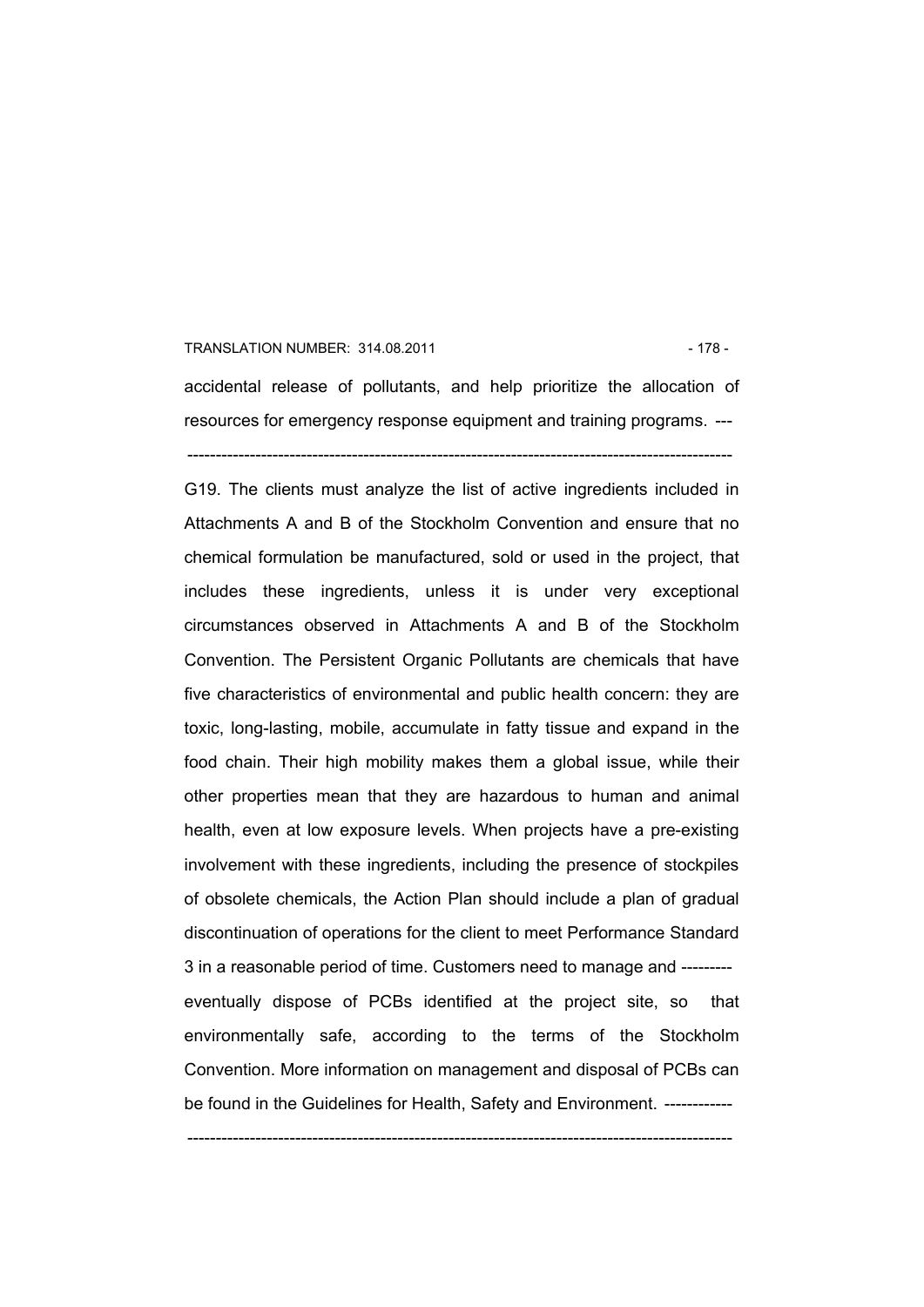#### TRANSLATION NUMBER: 314.08.2011 129 - 179 - 179 - 179 - 179 - 179 - 179 - 179 - 179 - 179 - 179 - 179 - 179 - 179 - 179 - 179 - 179 - 179 - 179 - 179 - 179 - 179 - 179 - 179 - 179 - 179 - 179 - 179 - 179 - 179 - 179 - 179

G20. The client should also minimize the involuntary generation and emission such as by incineration of chemical substances listed in Attachment C of the Stockholm Convention, as described in this Attachment. A Guidance on how to identify, quantify and reduce emissions of chemicals in Attachment C of potentially important sources can be found in the publications in support of the Stockholm Convention, as included in the References section. Because of their association with the involuntary emission of persistent organic pollutants, mainly through the incineration of mixed waste flows containing PVC products, when developing projects that manufacture PVC products, customers must weigh the general benefits of the project and the costs, including the benefits and the costs to the environment and the communities. -----------

------------------------------------------------------------------------------------------------

G21. The client should also review the list of chemical products included in Attachment III of the Rotterdam Convention of Prior Informed Consent for Certain Hazardous Chemicals and Pesticides in International Trade (consult the References Section), in addition to trying to avoid their manufacture, trade and use. These chemicals are listed in this international convention, since its use was prohibited or severely restricted in one or more national jurisdictions in order to protect human health and the environment. The list also includes some pesticide formulations considered extremely hazardous due to serious effects to health and the environment. ----------------------------------------------------------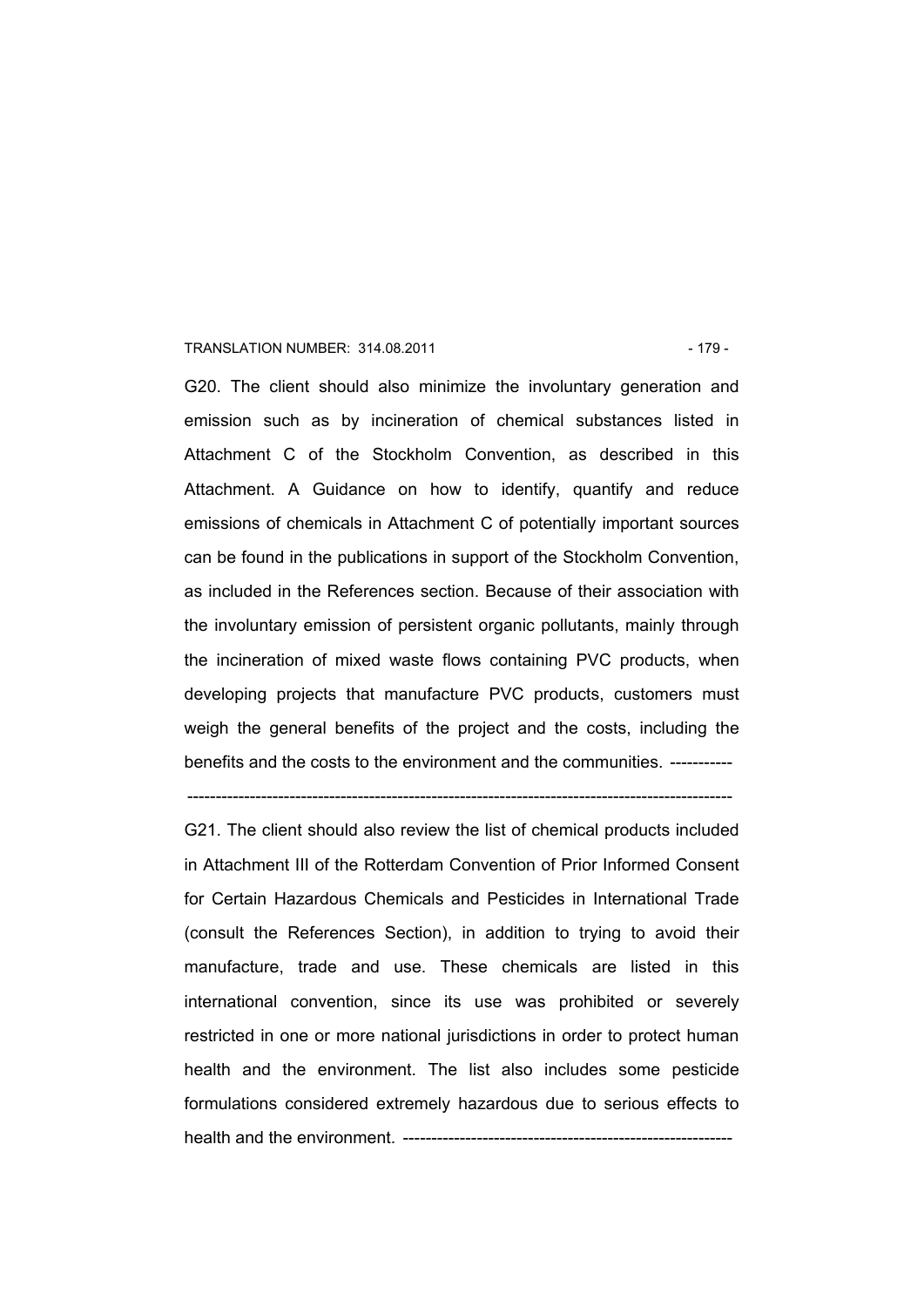#### TRANSLATION NUMBER: 314.08.2011 - 180 -

The company declared banning the domestic use of PCBs (Polychlorinated Biphenyls) (Ascarel) in electrical equipment and CFCs in refrigeration systems. The company reported the adoption of the routine chemical weeding in the areas of implementation of enterprise and made assessments in connection with the presence of persistent organic compounds in its formation. ----------------------------------------------------------

In May 2009 the Conference of the Parties (COP) approved amendments to Attachments A (elimination), B (restriction) and C (unintentional production) of the Stockholm Convention, including a list of nine additional chemicals as persistent organic pollutants. -------------------------

------------------------------------------------------------------------------------------------

------------------------------------------------------------------------------------------------

The chemicals listed in Attachment III include pesticides and industrial chemicals banned or severely restricted for health or environmental reasons. There is a total of 40 chemicals listed in Attachment III, 29 are pesticides (including four extremely hazardous pesticide formulations) and 11 are industrial chemical substances. --------------------------------------

------------------------------------------------------------------------------------------------

The company carried out an assessment regarding the generation and use of products banned by this Convention. It was shown the PI-90- 0080-1 list of chemicals banned and the form and development of chemical products - Analysis for the purchase of chemicals. ----------------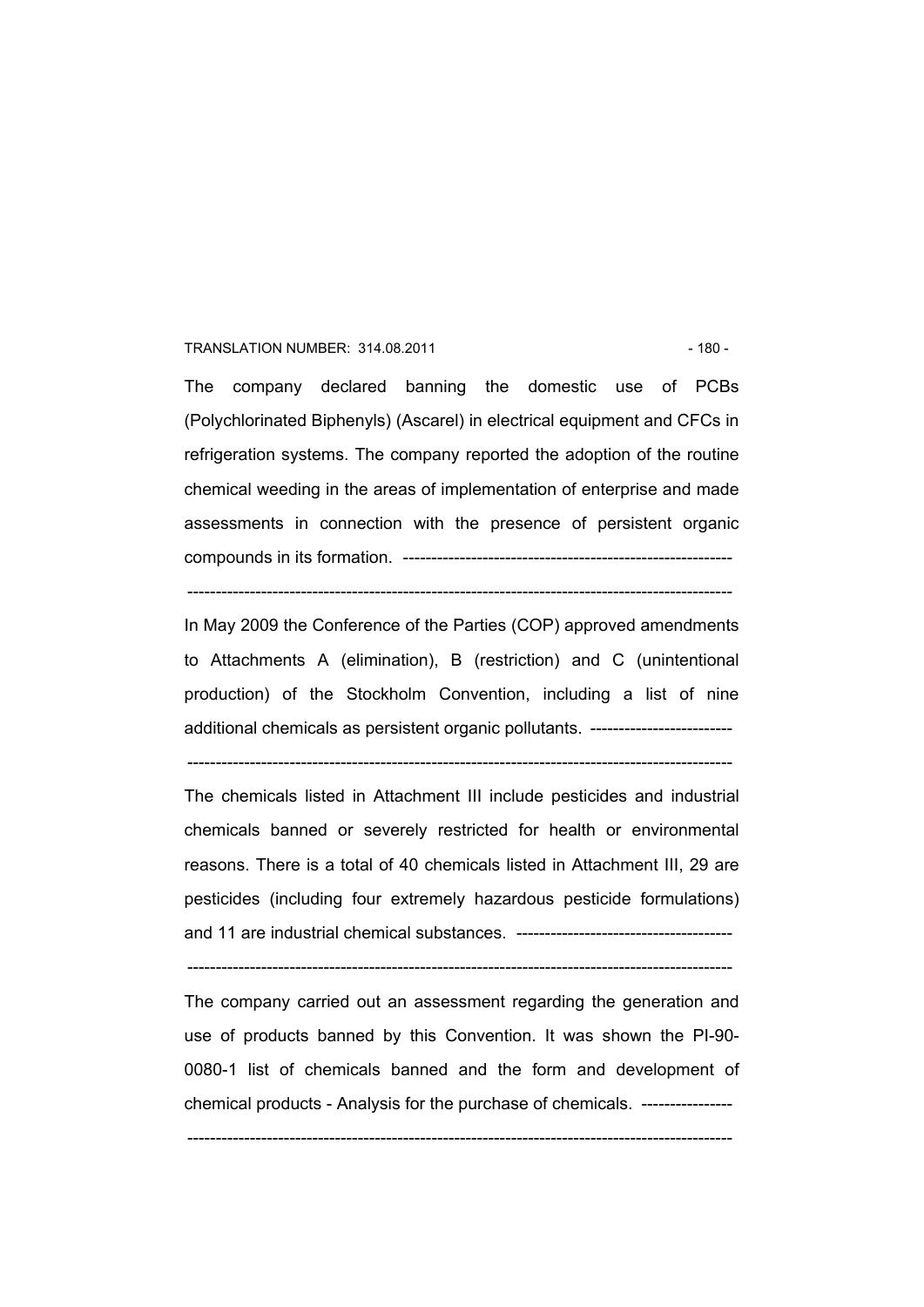#### TRANSLATION NUMBER: 314.08.2011 - 181 -

## **E. PREPARATION AND RESPONSE TO EMERGENCY SITUATION ---**

### ------------------------------------------------------------------------------------------------

G22.While the requirements for preparation and response to emergency situations of Performance Standard 3 refer to the contingencies that might affect personnel and facilities within the physical limits of the project, the clients must also take into account the need to protect the health and the safety of the project workers (as observed in Paragraph 16 of Performance Standard 2) and that of the affected community (as observed in Performance Standard 4), in addition to addressing the preparation and responses to emergency situations in an integrated way. Whether customers are developing a new project or expanding an existing facility, they should address the contingencies associated with the problems of the process and the accidental circumstances through the use of emergency response plans or other similar tools appropriate to the specific industrial sector, as part of the Action Plan. (...).-----------------

------------------------------------------------------------------------------------------------

G23. The effective plans of response to emergency situations help clients prepare the best results, while supposing the worst possible scenarios. Include clearly attributed responsibilities assigned for the evaluation of the degree of risk to life and property on the procedures with whom and how to communicate different types of emergencies. These plans should also include procedures for shutting down equipment and production processes and for evacuations, including a designated meeting place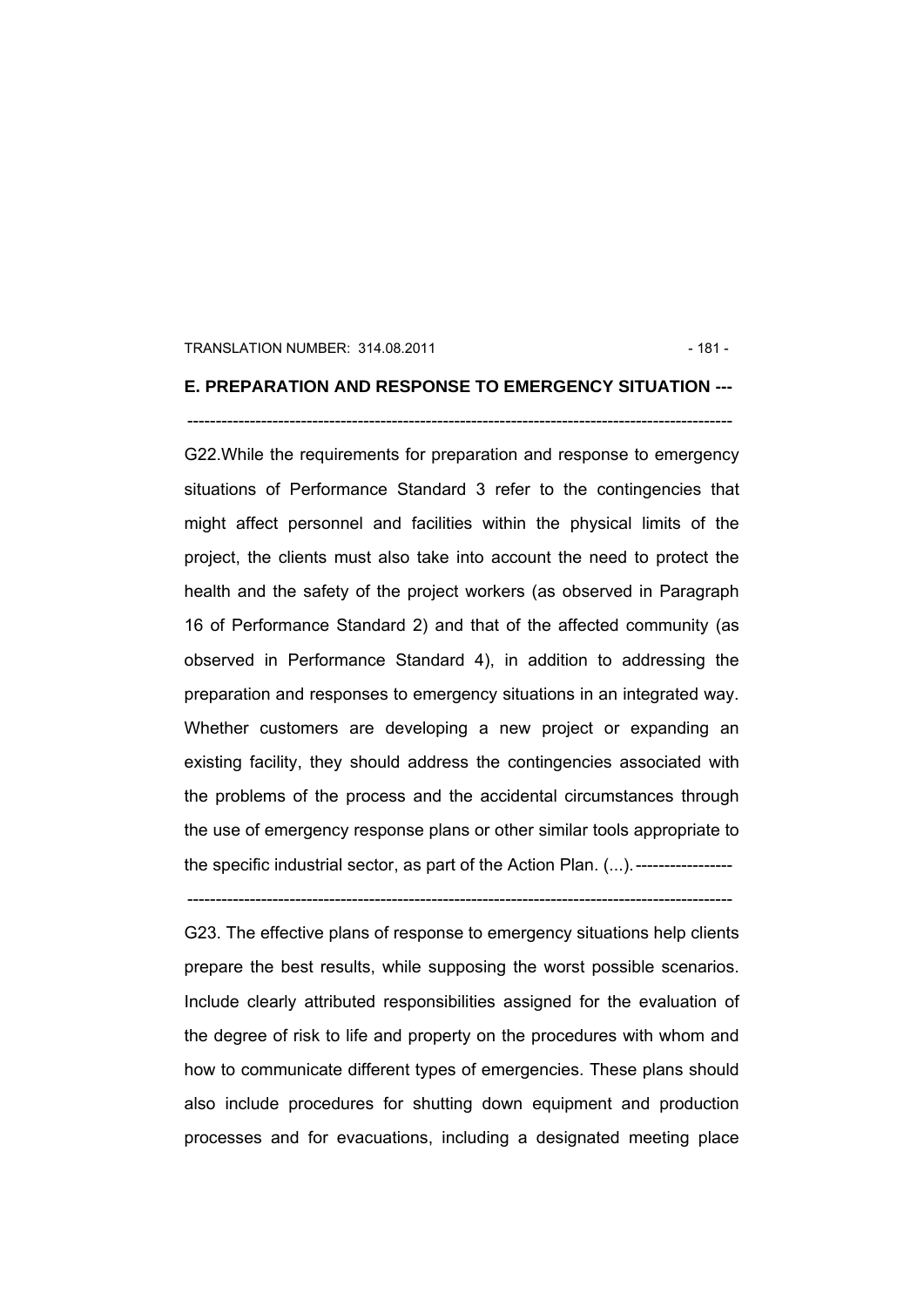#### TRANSLATION NUMBER: 314.08.2011 **189 120 120 120 120 120 120 132 - 182 - 182 - 182 - 182 - 182 - 182 - 182 - 182 - 182 - 182 - 182 - 182 - 182 - 182 - 182 - 182 - 182 - 182 - 182 - 182 - 182 - 182 - 182 - 182 - 182 - 182 -**

outside the project site. In addition, effective emergency plans should include specific timelines for training and practice, equipment requirements for employees responsible for rescue operations, medical procedures, hazardous responses, fire fighting and other responses specific to the project site. (...). -------------------------------------------------------

------------------------------------------------------------------------------------------------

The company adopts all the recommendations of this Performance Standard. ----------------------------------------------------------------------------------

------------------------------------------------------------------------------------------------

## **F.TECHNICAL GUIDANCE -----------------------------------------------------------**

------------------------------------------------------------------------------------------------

G24.The client must consult the current versions of the EHS Guidelines, when evaluating and selecting the techniques for the prevention and control of pollution for the project. These documents contain levels and performance measures normally acceptable to IFC and in general, considered to be executable at a reasonable cost for an existing technology. The discharging effluents, air emissions and other numeric guidelines and numeric indicators, in addition to, other approaches for prevention and control included in the Guidelines for Health, Safety and Environment are considered standard values applicable to new projects, although it is possible to take into account the application of alternative performance levels and measures. As outlined in Performance Standard 3, customers who apply for alternative levels of performance measures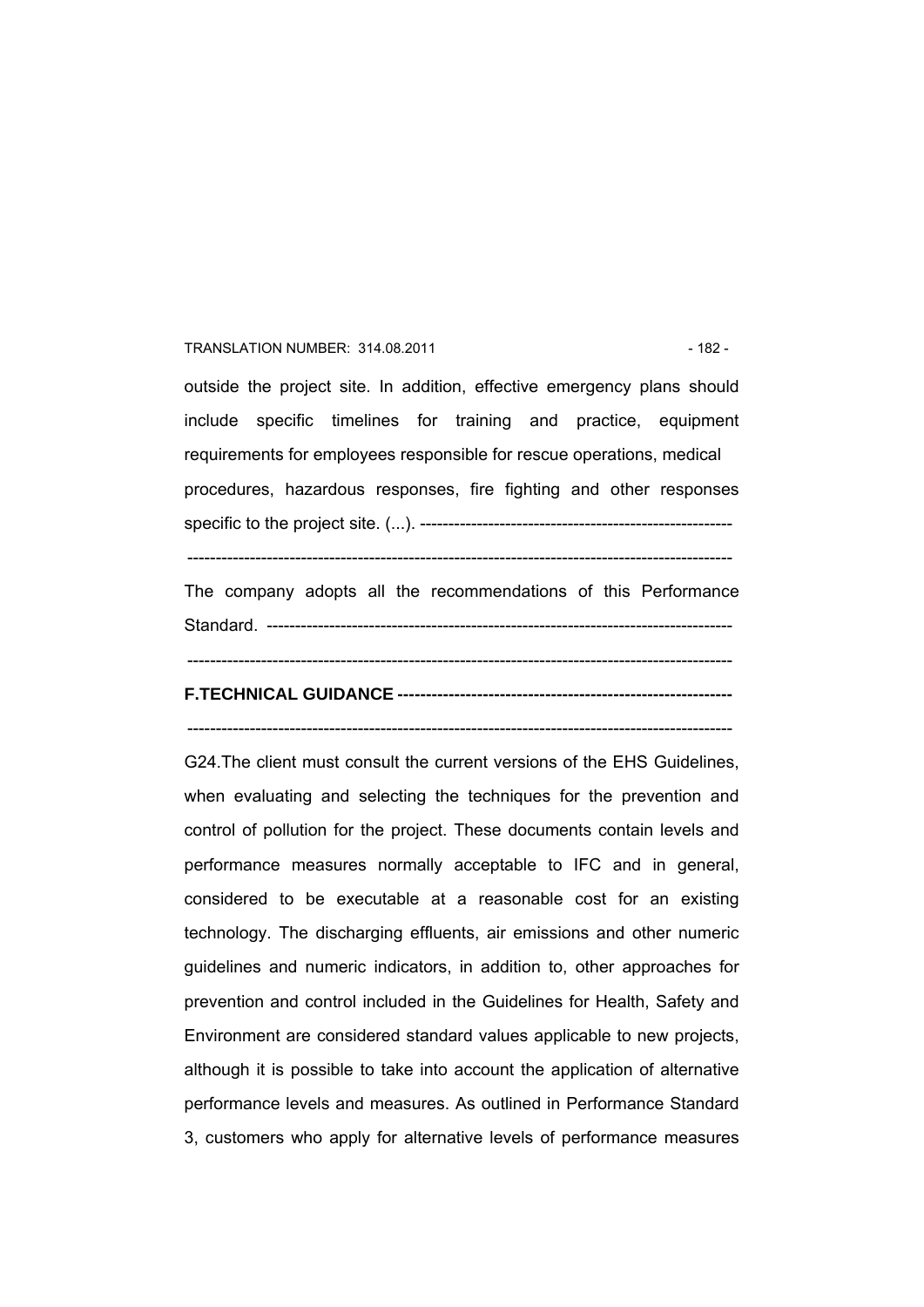#### TRANSLATION NUMBER: 314.08.2011 - 183 -

(usually for projects involving existing facilities with pollution control technologies and older equipment) should provide a justification and an explanation for any levels or measures less rigid than those identified in the Guidelines for Health, Safety and Environment, in addition to showing the exam of the impacts to environmental quality, to human health and to the environment. Guidelines for Health, Safety and Environment also provide general or specific information of the industry relevant to aspects of Occupational Health and Safety of Performance Standard 2, aspects of the Community Health and Safety of Performance Standard 4 and Biodiversity Conservation and Management of Natural Resources as per Performance Standard 6. --------------------------------------------------------------

 $-$ 

G25. The clients with projects that will result in important emissions or whose operations are already in degraded environments, should also try to improve their performance, beyond the levels and measures of performance articulated in the Guidelines of Health, Safety and Environment. -----------------

As already previously argued in this evaluation, the company has not taken as a reference the current versions of the general and specific guides of IFC's EHS, did not adopt the reference limits for emissions and effluents and did not justify the adoption of criteria and less restrictive measures. ---------------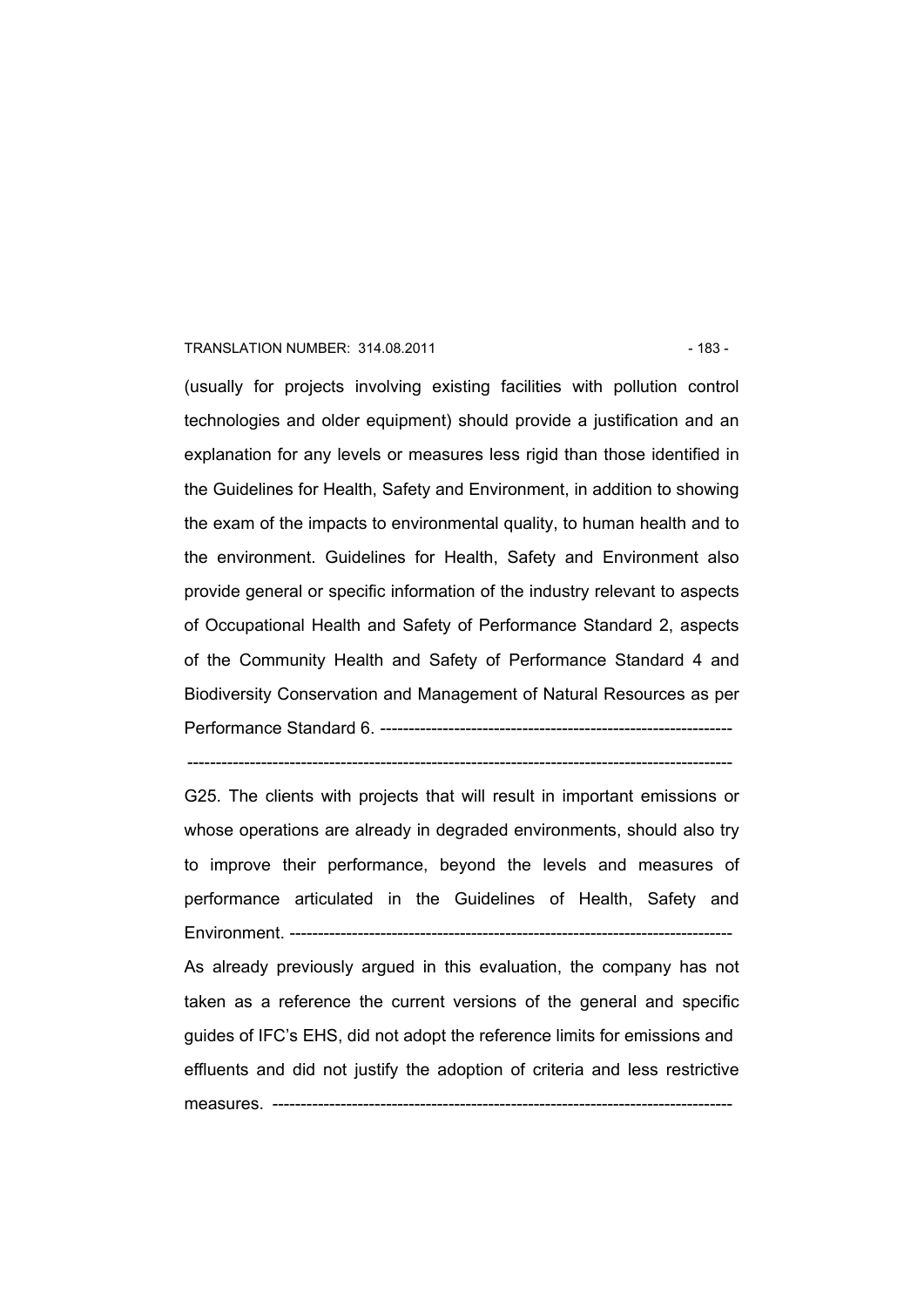TRANSLATION NUMBER: 314.08.2011 **184 - 184 - 184 - 184 - 184 - 184 - 184 - 184 - 184 - 184 - 184 - 184 - 184 - 184 - 185 - 186 - 186 - 187 - 187 - 187 - 187 - 187 - 187 - 187 - 187 - 187 - 187 - 187 - 187 - 187 - 187 - 187** 

The company must adopt these standards in its monitoring and develop a technical document justifying not using when this happens. ---------------

------------------------------------------------------------------------------------------------

**G.CONSIDERATION ON THE ENVIRONMENT: -------------------------------** 

------------------------------------------------------------------------------------------------

## **(III) PROJECTS LOCATED INSIDE OR NEAR THE ECOLOGICALLY SENSITIVE AREAS: -------------------------------------------------------------------**

------------------------------------------------------------------------------------------------

G29. The clients with projects whose area of influence includes ecologically sensitive areas, such as national parks, must implement measures to avoid or minimize their incremental impacts in these areas, as long as they are feasible according to the technical and financial and efficient points of view in terms of costs. ------------------------------------------

------------------------------------------------------------------------------------------------

Novelis do Brasil does not have an area of Influence that includes ecologically sensitive areas. ----------------------------------------------------------

------------------------------------------------------------------------------------------------

### **H.EMISSIONS AND GREENHOUSE GASES -----------------------------------**

------------------------------------------------------------------------------------------------

G30. With the objective to determine the applicability of this requirement to a project, the client must define if the project is included in the sectors with the possibility of emission of one or more of the six greenhouse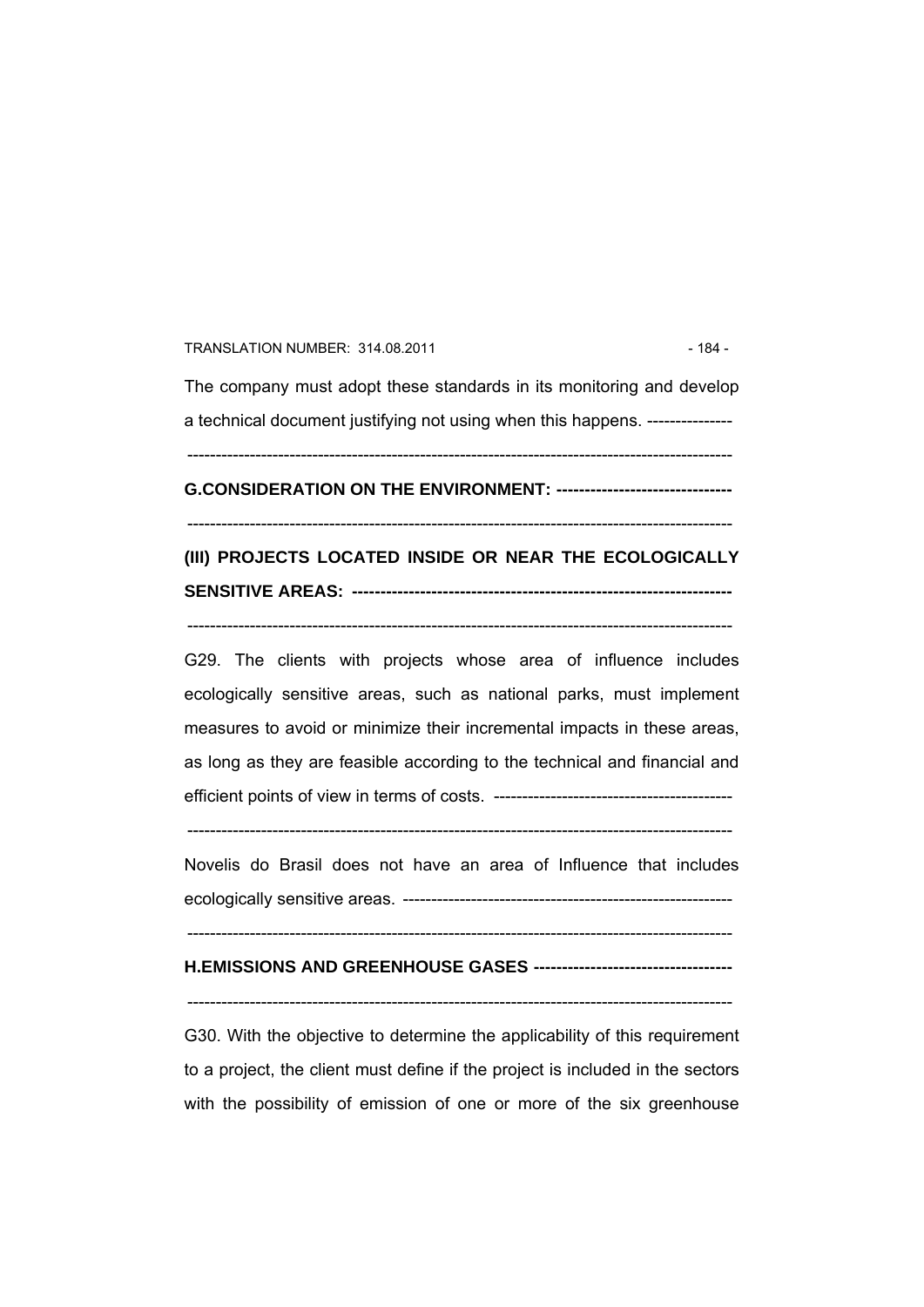#### TRANSLATION NUMBER: 314.08.2011 - 185 -

effect gases, below, which are part of the Kyoto Protocol to the United Nations Framework Convention on Climate Change. --------------------------------------------------------------------------------------------------------------------------- (i) Carbon Dioxide (CO2) -------------------------------------------------------------- (ii) Methane (CH4) --------------------------------------------------------------------- iii) Nitrous Oxide (N2O) ---------------------------------------------------------------- (iv) Hydrofluorocarbons (HFCs) ----------------------------------------------------- (v) Perfluorocarbons (PFCs) ---------------------------------------------------------- (vi) Sulfur hexafluoride (SF6) --------------------------------------------------------- ------------------------------------------------------------------------------------------------

G31. Examples of sectors with potentially important emissions of greenhouse effect gases include: energy, transportation, heavy industry, agriculture, forestry and waste management. Reduction and control options considered by customers in these and other sectors include: (i) Energy efficiency improvement, (ii) protection and enhancement of sinks and reservoirs of greenhouse gases, (iii) promotion of sustainable forms of agriculture and forestry, (iv) promotion, development and increased use of forms of renewable energy; (v) technologies for the capture and storage of carbon, and (vi) limitation and/or reduction of methane emissions through the recovery and use in residue management, and in the production, transportation and distribution of energy (coal, petroleum and gas). The carbon financing can create additional sources of funding to pursue these options of reduction and control. Illustrative examples of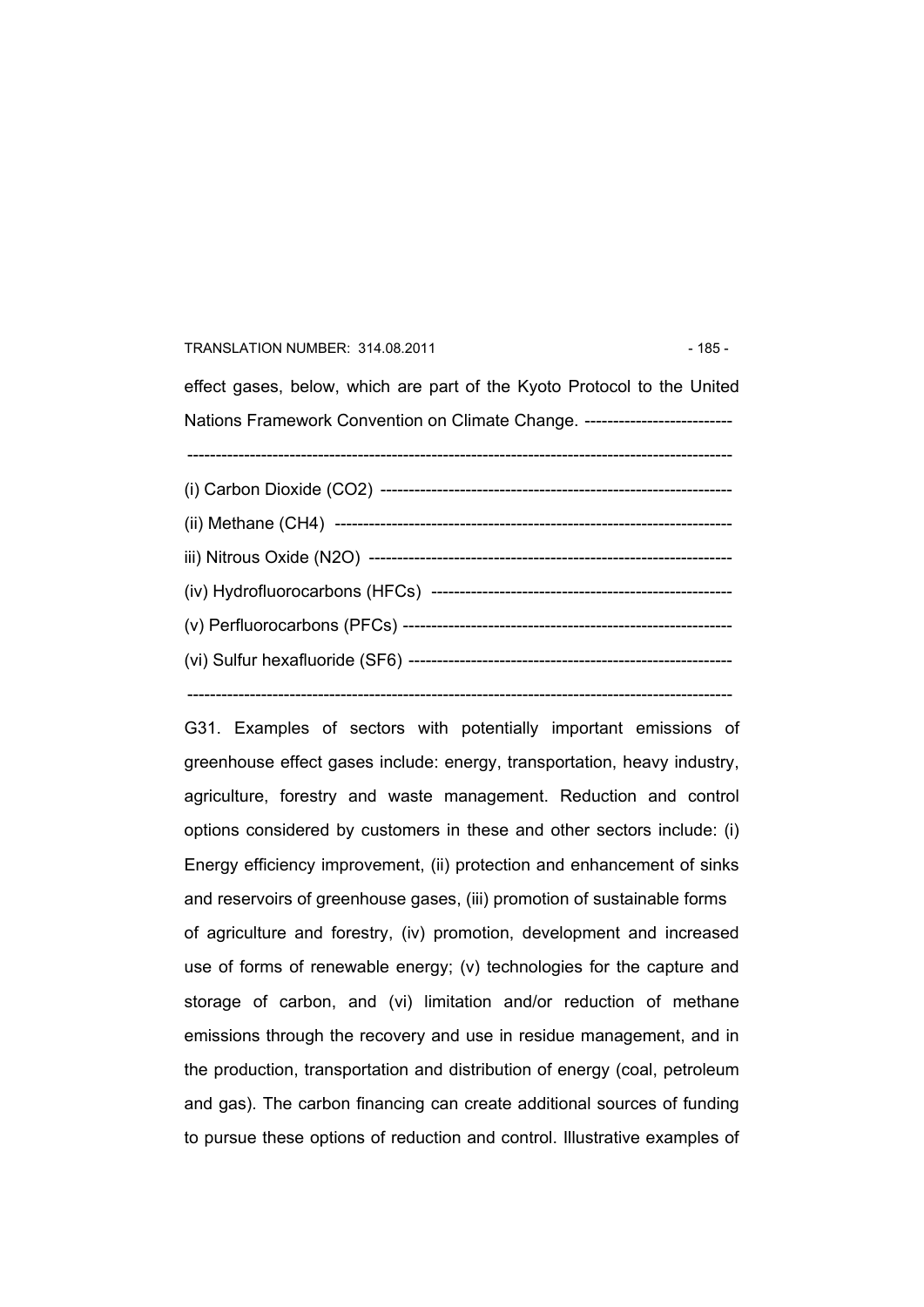#### TRANSLATION NUMBER: 314.08.2011 **186 - 186 - 186 - 186 - 186 - 186 - 186 - 186 - 186 - 186 - 186 - 187 - 187 - 187 - 187 - 187 - 187 - 187 - 187 - 187 - 187 - 187 - 187 - 187 - 187 - 187 - 187 - 187 - 187 - 187 - 187 - 187**

project activities that can potentially result in potentially significant emissions of GHGs can be found in Attachment A. ----------------------------

------------------------------------------------------------------------------------------------

G32. Indirect emissions associated to the external production of energy used by the project can be estimated with the use of a national performance average of emissions of GHGs for purposes of electricity generation (ex. national average emissions of carbon dioxide per unit of electricity generated for the country). A more specific performance of GHG emissions of the project in terms of electricity generation should be used when available (ex. average emissions of carbon dioxide per unit of electricity generated to the utility company from which the project acquires electricity). Several sources with statistics on national average emissions of GHGs are available in the References section. ----------------

------------------------------------------------------------------------------------------------

G33. When developing a project designed to produce an important GHG emission, the client should take into account the options of reduction or compensation of the GHGs, as described above. The use of carbon financing as a strategy to reduce carbon emissions may include the Clean Development Mechanism (CDM) or Joint Implementation (JI), endorsed by the host government, the UN Convention on Climate Change. For the oil and gas sector, the customer should seek to reduce the flaring and exhaust of the gas associated with crude oil extraction. Examples of approaches to reducing gas flaring made by governments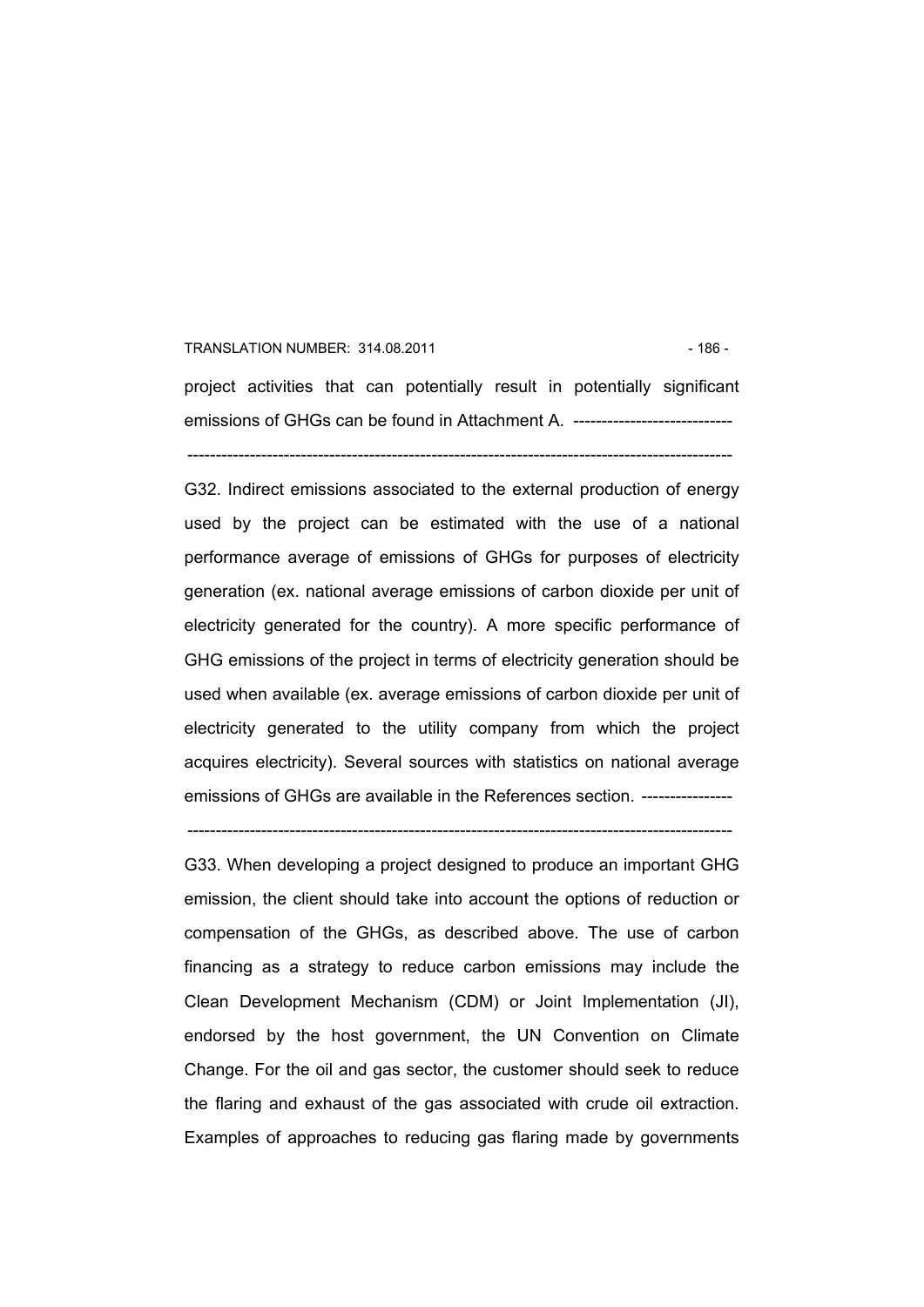#### TRANSLATION NUMBER: 314.08.2011 - 187 -

and the oil sector include the Global Public-Private Partnership to Reduce Gas Flaring sponsored by the World Bank Group. -------------------

------------------------------------------------------------------------------------------------

G34. The clients are encouraged to disclose their GHG emissions annually by means of corporate reports or through other voluntary disclosure mechanisms, currently used by the companies of the private sector at international level, of which one example was included in the item of References. ---------------------------------------------------------------------

------------------------------------------------------------------------------------------------

------------------------------------------------------------------------------------------------

The project is considered a benchmark in the monitoring of emissions of air pollutants. In its Operating License - LO - issued by CETESB, there is constraint number 2, which requires the completion of monitoring of periodic sampling in the chimneys to check as to possible changes in emissions of pollutants that might exceed the legal standards of emissions established, as well as provide subsidies to the entrepreneur on the industrial process. The company performs periodic isokinetic evaluations to verify this compliance. The emissions monitoring system consists of annual checks. There have been presented records of these checks carried out, where there were found no deviations from the compliance with the Brazilian legislation. For those gases elated to greenhouse effect used in air conditioning it was made available for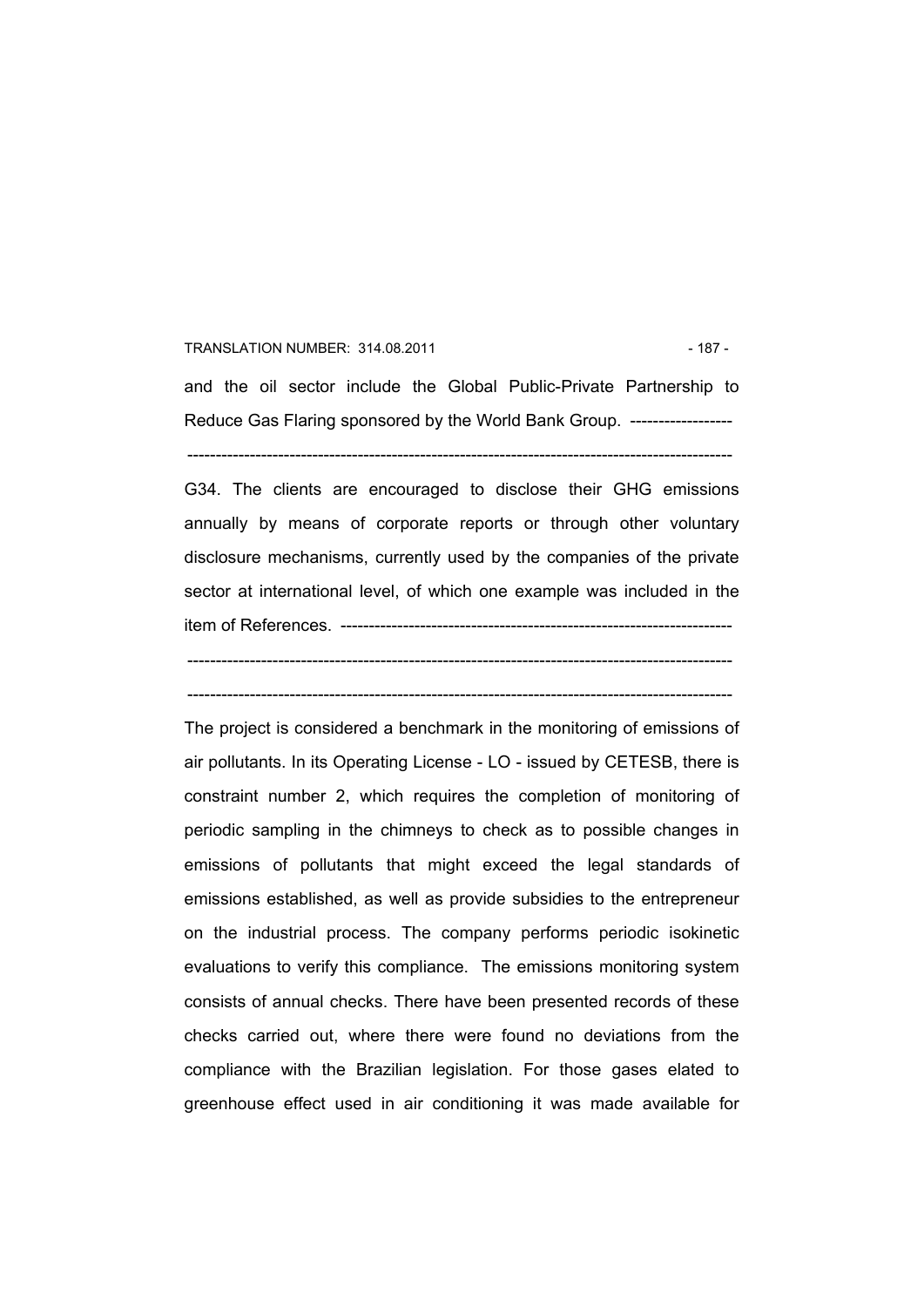#### TRANSLATION NUMBER: 314.08.2011 **188 - 188 - 188 - 188 - 188 - 188 - 188 - 188** -

analysis the estimate of the points and amounts of generation and data of the supplier and the gas user. See below: -------------------------------------

|      | <b>General Chemical Products</b> |                           |                          |                                |                               |                                |            |                  |
|------|----------------------------------|---------------------------|--------------------------|--------------------------------|-------------------------------|--------------------------------|------------|------------------|
| Item | <b>Division</b>                  | <b>AREA</b>               | <b>MACHINE</b><br>/LOCAL | <b>BUSINESS</b><br><b>NAME</b> | <b>PRODUCT</b><br><b>NAME</b> | <b>MANUFAC</b><br><b>TURER</b> | <b>FDS</b> | <b>FISP</b><br>Q |
| 260  | <b>Providers</b>                 | BJP-<br>Refrige<br>ration | Refrigerat<br>ion Store  | <b>FREON</b><br>(illegible)    | <b>HCFC®</b>                  | DuPont do<br><b>Brasil</b>     | <b>YES</b> | <b>YES</b>       |

#### **I.MANAGEMENT AND USE OF PESTICIDES ----------------------------------**

------------------------------------------------------------------------------------------------

------------------------------------------------------------------------------------------------

G36. Performance Standard 3 requires that the client uses pesticides only when necessary to achieve project objectives under an integrated management of pests and an integrated management approach of vectors and only after other management pest practices have failed or the result has been inefficient. If using pesticides beyond the isolated or incidental use proposed as an integral aspect of the activities of the client, the client must present evidence in the Socio-Environmental Assessment of the need to use pesticides that describe the intended use and the corresponding users, and the nature and the level of the associated risks. Under these circumstances, customers must also take into account the possible impacts on health and resources of surrounding communities, as described in Performance Standard 4 and its Guidance Note. Relevant international guidelines on hazardous chemicals can be found in the References section. ----------------------------------------------------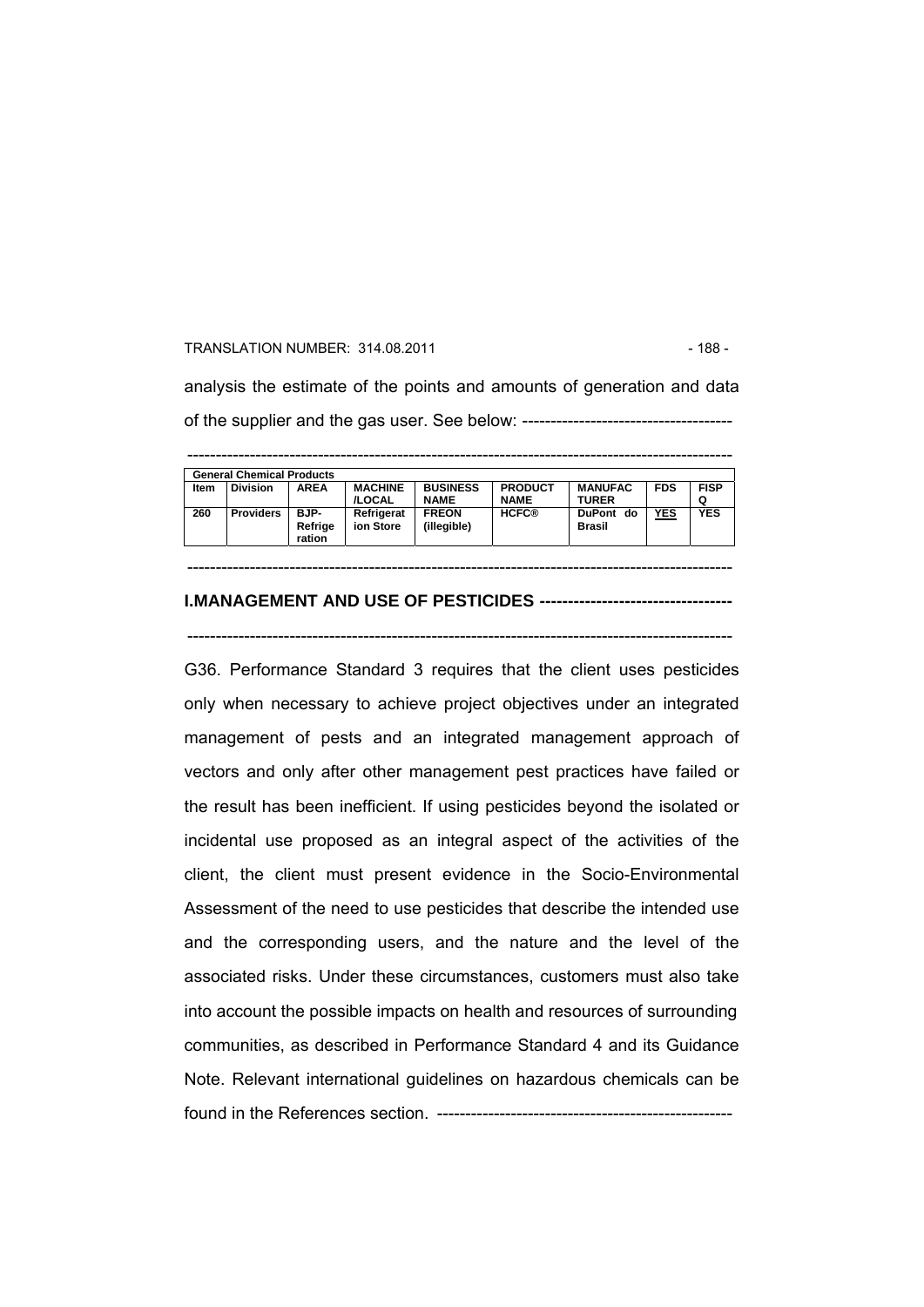#### TRANSLATION NUMBER: 314.08.2011 - 189 -

G38. It is expected that the client exercises high level of diligence in the selection of pesticides, so that the products selected have the objective to meet technical and scientific specifications of the project. When selecting pesticides for use, the client should consider the need for appropriate precautions to prevent the misuse of pesticides and to protect the health and safety of project workers and the community affected, according to the principles and requirements of Paragraph 16 of Performance Standard 2 and Performance Standard 4. -----------------------

------------------------------------------------------------------------------------------------

G41. Storage, handling, application and disposal of pesticides, according to the best international practices of the sector must include a program to discontinue the use of pesticides listed in Attachment A of the Stockholm Convention, and to store and dispose of them in an environmentally safe way, especially when they are considered obsolete. ----------------------------

------------------------------------------------------------------------------------------------

The company does not have systematic procedures or to minimize the use and the risks and impacts associated with pesticides used in pest control and sanitation plants. ---------------------------------------------------------

#### ------------------------------------------------------------------------------------------------

## **2.3.3.4.STANDARD 4 – COMMUNITY'S HEALTH AND SAFETY---------**

## ------------------------------------------------------------------------------------------------ **A.GENERAL REQUIREMENTS -----------------------------------------------------**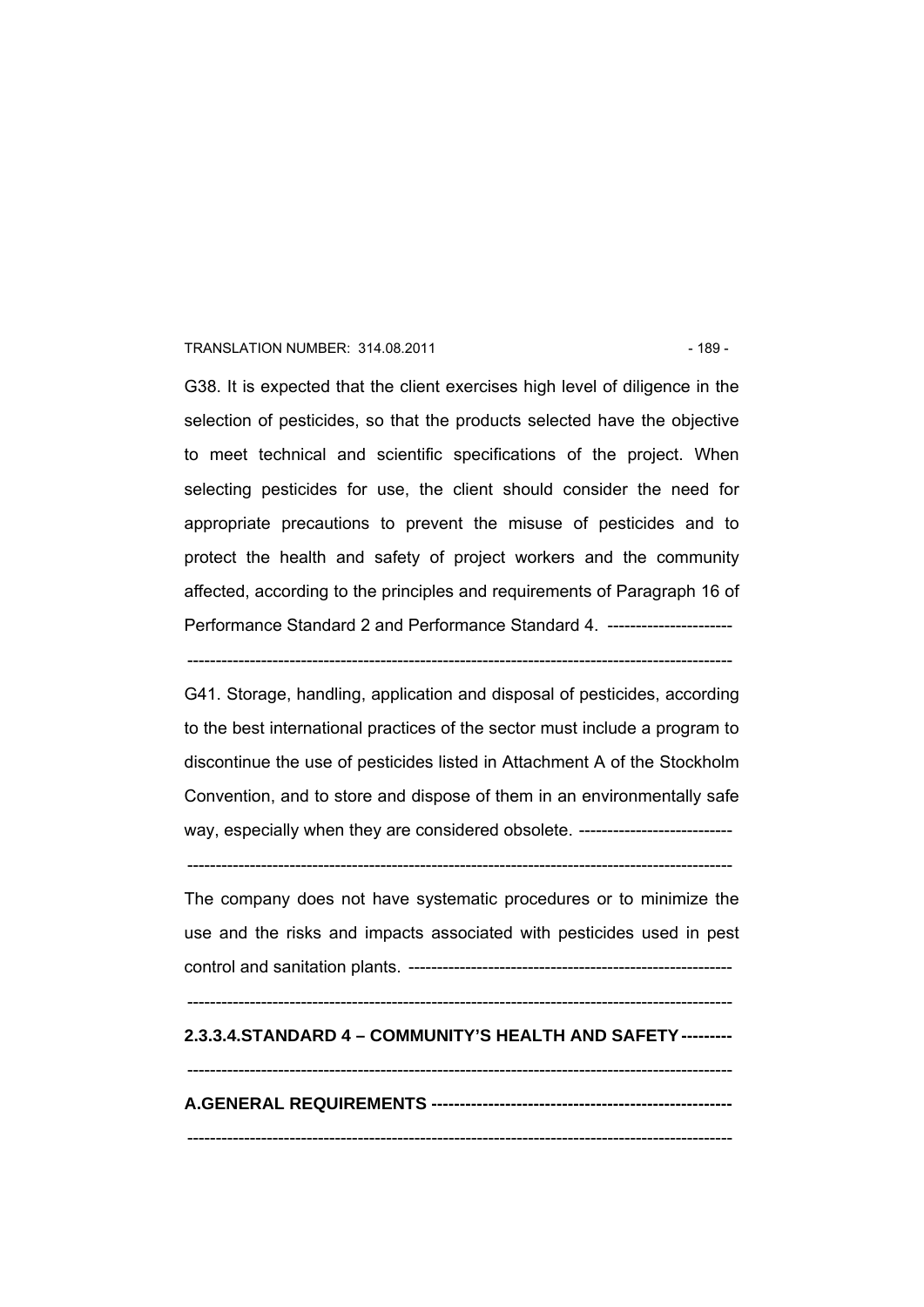#### TRANSLATION NUMBER: 314.08.2011 120 - 190 - 190 -

G5. The management of health and safety of the community is way more than a technical question. It also requires an adequate understanding of social processes and cultural communities to experience, perceive and respond to the risks and impacts. Often, community perceptions are not so constrained by technical or quantitative assessments, but more by the ways that community members experience change in their environments. For instance, it is more likely to have a greater perception of risk when involuntary, complex, beyond personal control or when the distribution of risks and benefits is not considered equitable. The community can be impacted by various psychosocial effects when performing a project. The impacts include changes in the sense of cohesion and trust among community members, and perceived distribution of project benefits and negative impacts, for instance, equity, especially for women. Other------- psychosocial concerns are changes in the use of alcohol, drugs or tobacco, gender violence and influx of sex workers, coupled with rising incomes, labor migration or "external" communities established around a project. These issues should therefore be considered during the process of participation. The mechanism for customer complaints, as described in Paragraph 23 of Performance Standard 1 should help the client understand community perceptions of the risks and impacts of the project and adjust your actions and measures to address community concerns.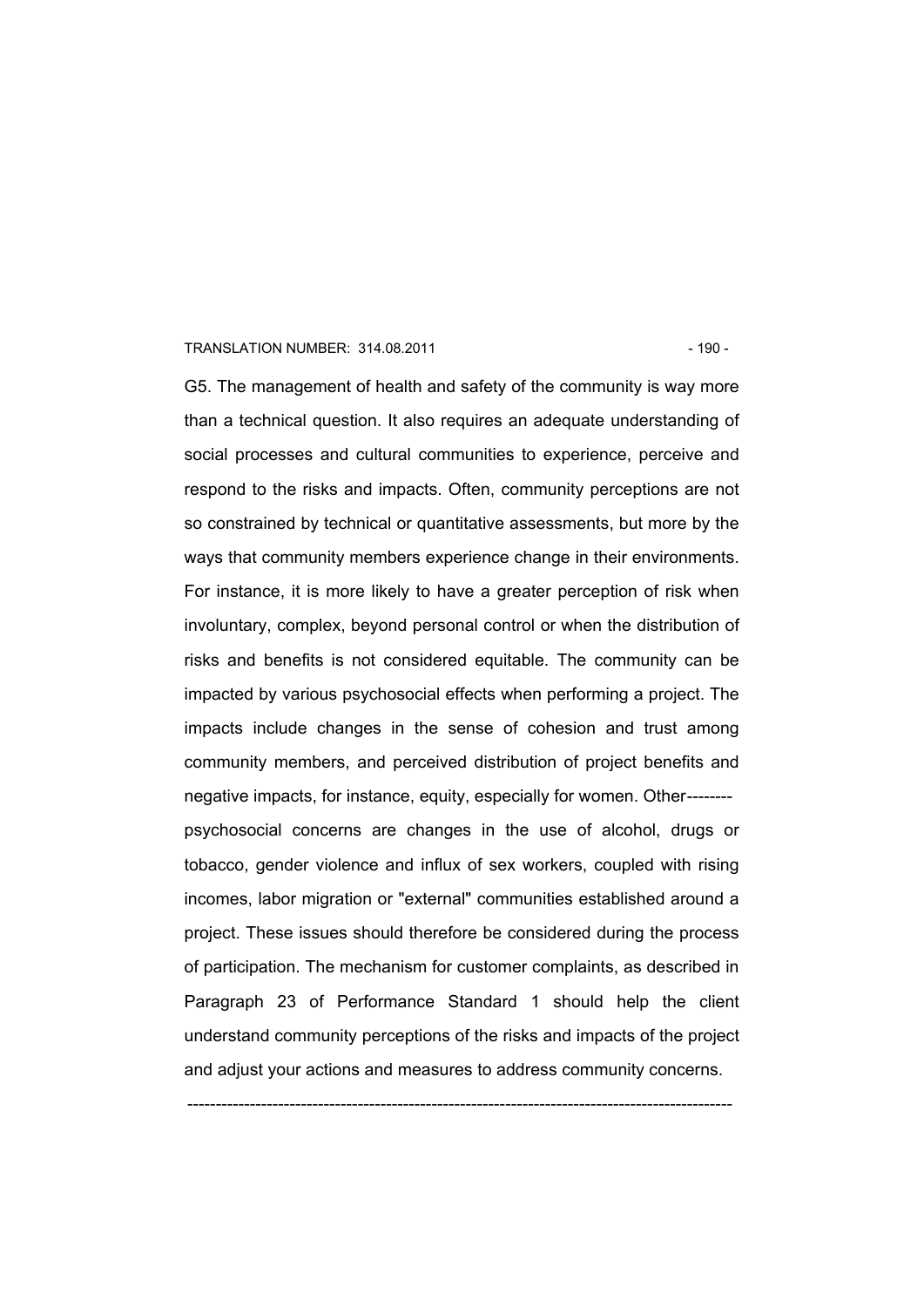#### TRANSLATION NUMBER: 314.08.2011 120 120 121 121 - 191 -

G6. For small projects, community participation, when one addresses health and safety of communities implies a brief query to community representatives, including interviews with a group of women or individual interviews, local authorities and suppliers of health services and safety to address their concern on any critical aspects of a project during the construction phase (example: increased traffic, noise, dust, movement of heavy machinery). For large or complex projects with potentially significant impacts and risks to public health systems, health care and health services demand, this process may include reviewing the existing conditions of health and safety, the widespread dissemination of information through public forums and query to the communities in the area of influence of the project on their concerns over health and safety, with the objective to address possible impacts on the activities, such as entry of workers during the construction phase and more environmental changes in the long run during the operational phase. In these large or complex projects may require an additional query to the regulatory agencies, local government and community representatives to determine appropriate measures and actions and to delineate responsibilities with respect to issues of health and community safety. ------------------------------

G7. Generally, community health monitoring is considered function of the government, not included among the technical obligations or specialization of a project. However, some projects may be located in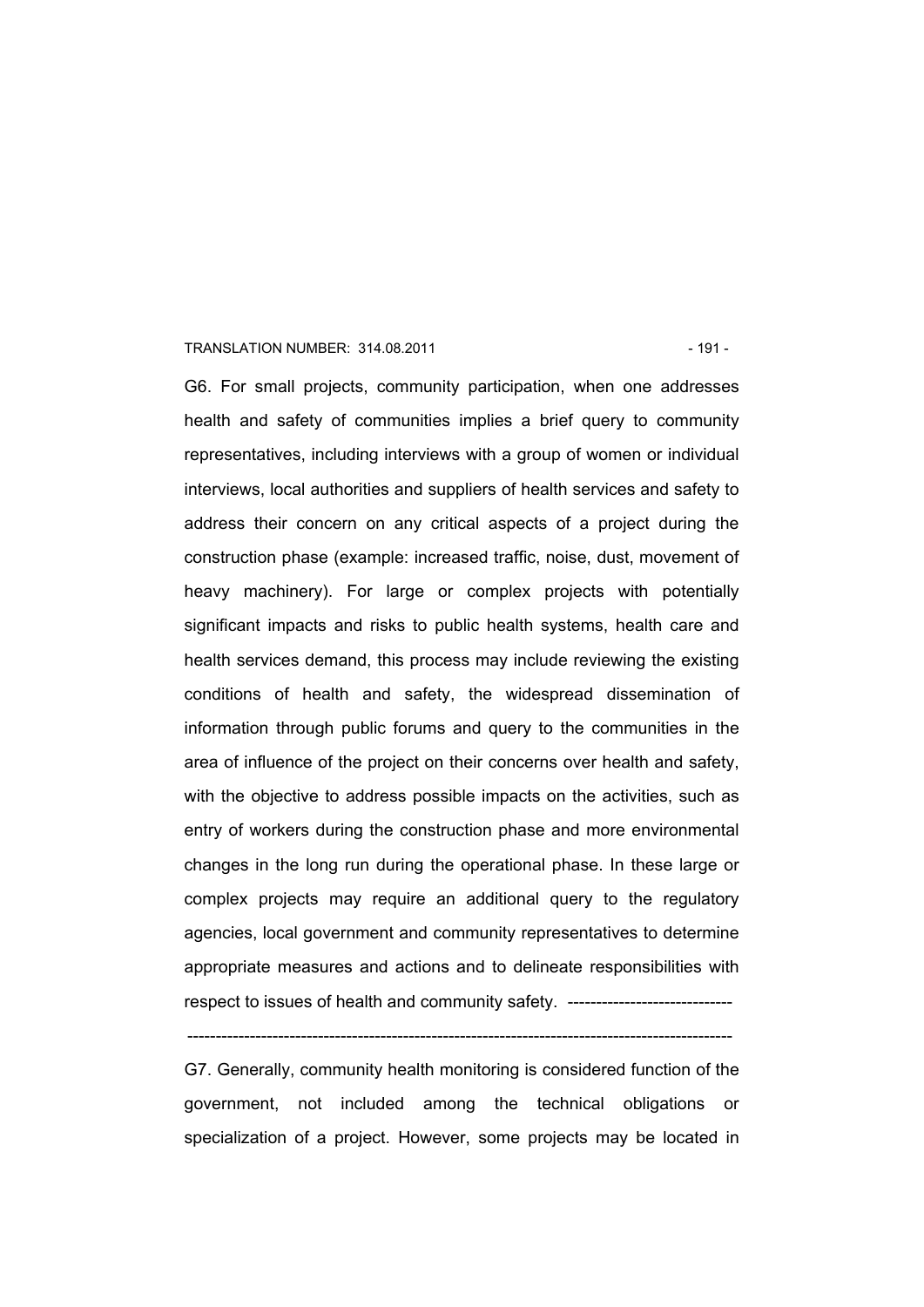#### TRANSLATION NUMBER: 314.08.2011 **192 - 192 - 192 - 192 - 192 - 192 - 192 - 192** -

environments with demographic surveillance systems and health extremely inefficient. In these cases, you may need a better interaction with the host government for the project can accurately track the performance of health. Although a public health perspective, monitoring is typically conducted in a community rather than individual in the family, in some situations, monitoring in the family may be appropriate. For instance, when activities related to resettlement or relocation project generate vulnerable and disadvantaged individuals, the health monitoring within individual family may be appropriate as part of a monitoring plan as the relevant resettlement action plan. Monitoring activities and reports information via information systems linked to demographic and health of government can provide opportunities to highlight and track positive health outcomes linked to the project, which would otherwise be ignored.

------------------------------------------------------------------------------------------------

The company conducted preventive actions in order to remedy the impacts to the community due to expansion works (Meeting with Cavalheiro, Commander of Military Police Station in Pindamonhangaba). However, it was not possible to show systematic monitoring of psychosocial impacts and / or community participation in health issues and community safety. There is no monitoring plan or re resettlement action plan required since the removal of individuals or families to carry out the extension works may not be necessary. ----------------------------------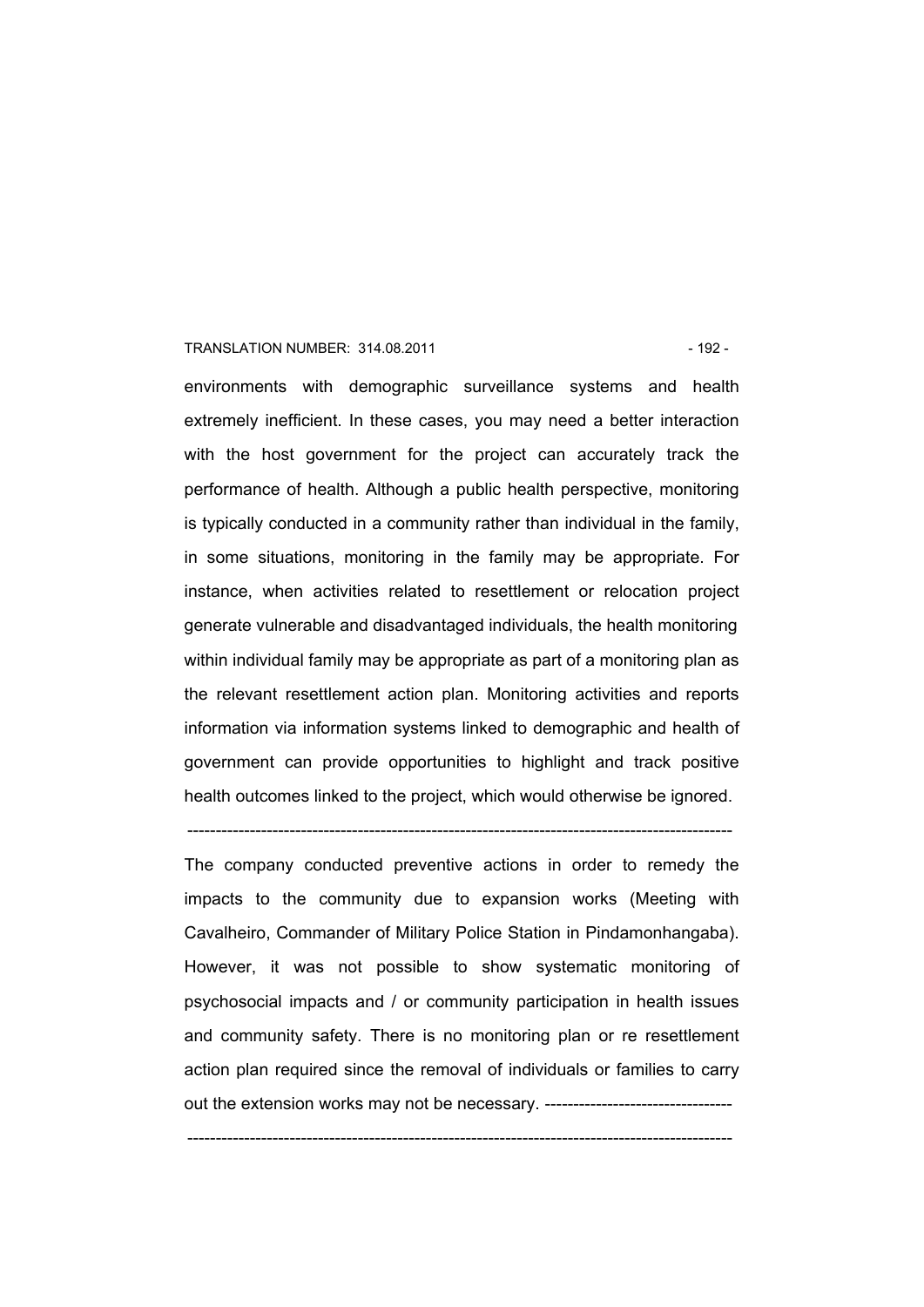#### TRANSLATION NUMBER: 314.08.2011 **193 - 193 - 193 - 193 - 193 - 193 - 193 - 193** -

### **B. SAFETY OF INFRASTRUCTURE AND EQUIPMENT---------------------**

------------------------------------------------------------------------------------------------

G9. The need for certification and approval of structural elements to meet the requirements of Performance Standard 4 will imply consideration of engineering safety skills, including specialties in the geotechnical, structural, electrical, mechanical and fire areas. Customers must base this determination on the possible risk of adverse consequences produced by nature and use of these structural elements and local regulatory requirements. You can find Guidance Additional Guidelines for Safety, Health and Environment, and Safety Guidelines, Health and Environment of the Industrial Sector. -----------------------------------------------

------------------------------------------------------------------------------------------------

G10. The projects with structures and buildings accessible to workers and the public can imply a certification of structural and safety questions in the case of fire on the part of professionals of engineering and safety against fires registered in national or international organizations to be able to perform these duties and/or local regulatory agencies with supervision over these matters. The certification is In general, best done in the step of formulating the project, after construction and during operation to identify gaps that may arise due to construction or structural movements during the operation. For projects with risks to workers and the public, the client must also set its internal monitoring of engineering and fire safety of their operations, including daily monitoring and internal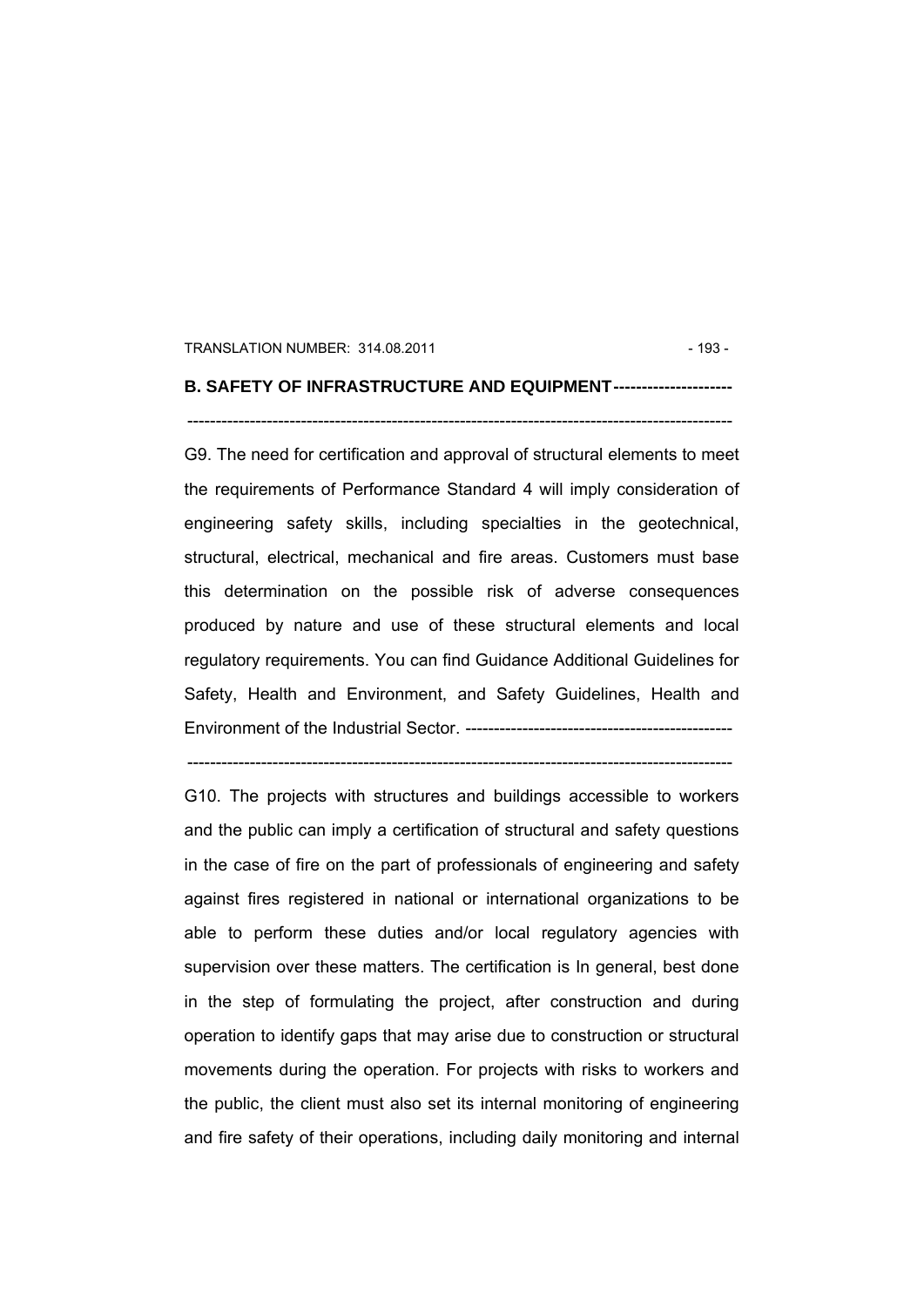#### TRANSLATION NUMBER: 314.08.2011 **194 - 194 - 194 - 194 - 194 - 194 - 194 - 194 - 194 - 194 - 194 - 19**

audits. The risk is higher in hotels, medical facilities and residential institutions when there is participation of members of the public, it may not have access to the information security of buildings. ----------------------

------------------------------------------------------------------------------------------------

G11. The structural elements of high risk are in general, at larger projects and include those that can threaten human life in case of failure, such as dams located upstream the communities. In such cases, a risk evaluation must be performed by qualified and recognized experts, along with local engineering certification. Some types of dams that may require risk assessments and/or an analysis by experts include hydroelectric dams, dams, mining waste, ash tank, fluid overload, and waste, storage of water and other liquids, in addition to dams for the management of served waters and pluvial waters. Examples of risk criteria that can be used to evaluate dams are in Attachment D. -----------------------------------------------

 $-$ 

As previously argued, the company has a business license issued by the fire department, which considered the requirements of engineering for the project. --------------------------------------------------------------------------------

 $-$ 

# **2.3.3.5.STANDARD 5 - LAND ACQUISITION AND INVOLUNTARY RESETTLING -----------------------------------------------------------------------------**

There was the resettlement for the Implementation of the project. ---------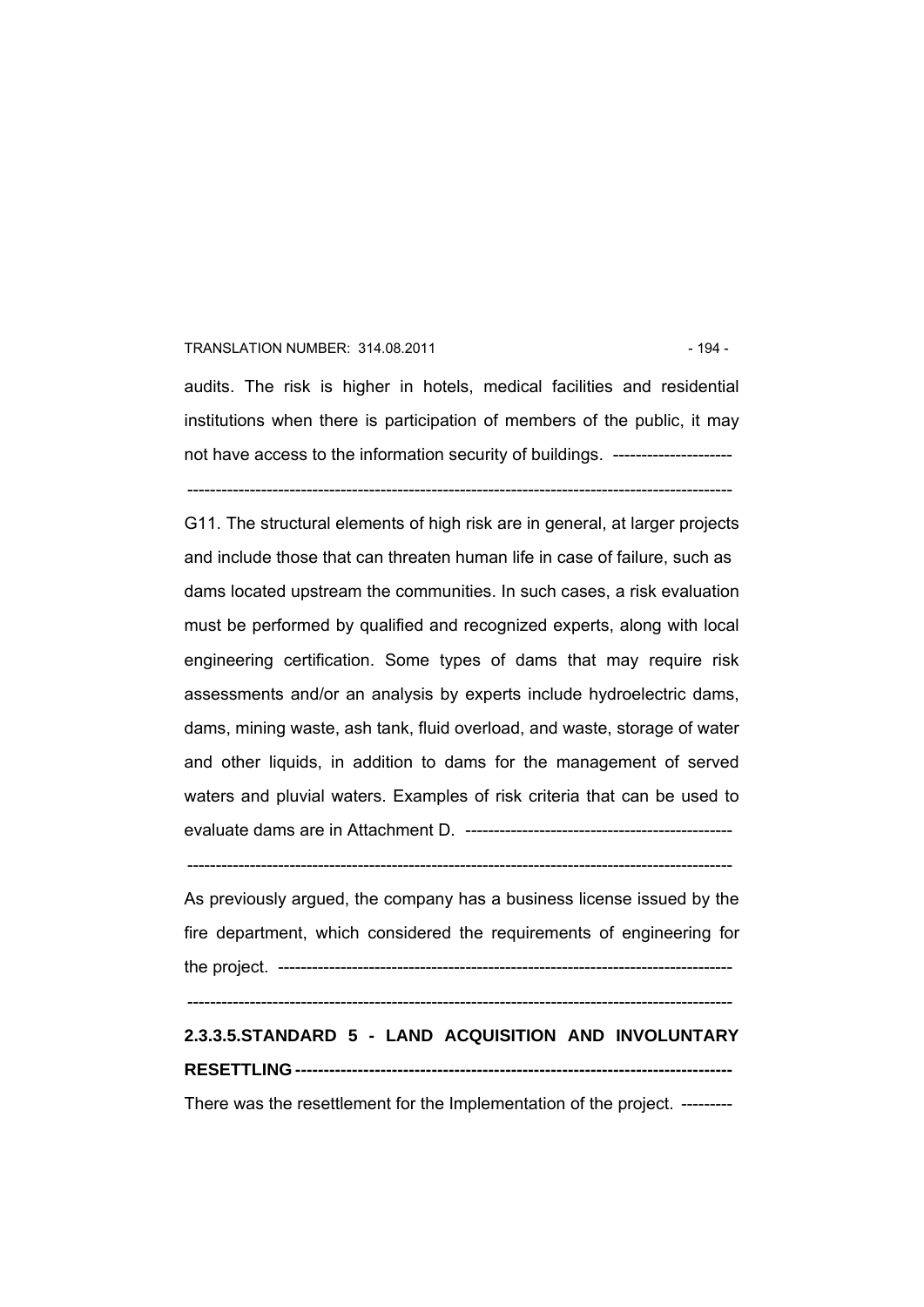#### TRANSLATION NUMBER: 314.08.2011 - 195 -

Thus, it was found that this issue in addition not to be addressed as a criterion for the feasibility of the project, was not considered in the Socio-Environmental Assessment developed for licensing purposes. ------------- The staff of the Bureau Veritas Certification found items relating to Performance Standard 5 (consultation and grievance mechanisms, physical and economic displacement, among others), Performance Standard 8 (cultural heritage), Principle 5 (Query and Disclosure) and Principle 6 (Complaint Mechanism) met by Novelis, adopting also as reference the documents published by IFC, namely: -----------------------------

| http://www.ifc.org/ifcext/sustainability.nsf/Content/PerformanceStandards       |
|---------------------------------------------------------------------------------|
| publications of best practices for performance standards----------------------- |
| http://www.ifc.org/ifcext/sustainability.nsf/Content/Publications ByPerfor      |
|                                                                                 |
|                                                                                 |
| http://www.ifc.org/ifcext/sustainability.nsf/Content/Publications GPN-----      |
| Handbooks/Toolkitshttp://www.ifc.org/ifcext/sustainability.nsf/Content/Pub      |
|                                                                                 |
|                                                                                 |
| :http://www.ifc.org/ifcext/sustainability.nsf/Content/Publications Reports      |
|                                                                                 |
| http://www.ifc.org/ifcext/sustainability.nsf/Content/Publications_LOE -----     |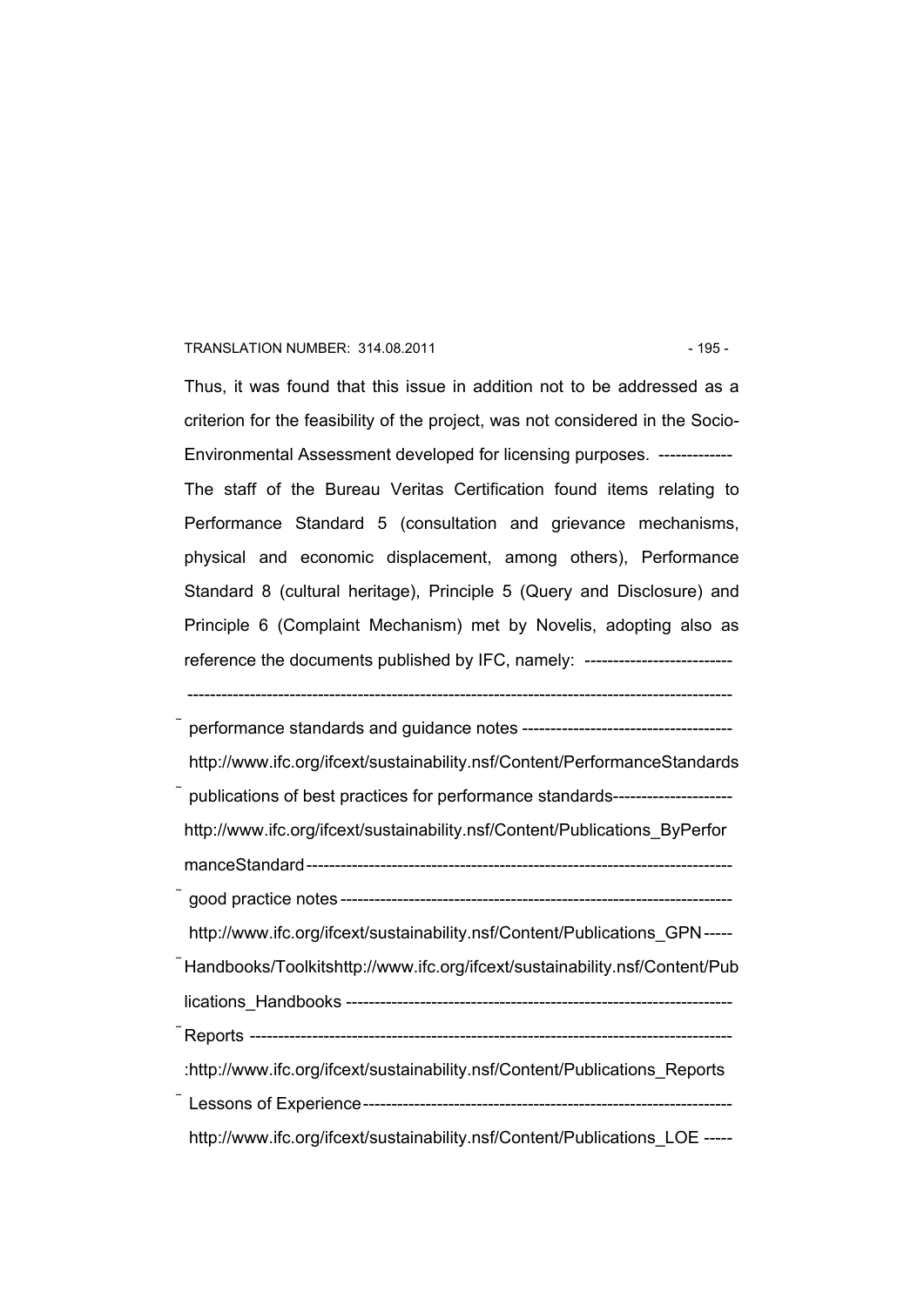TRANSLATION NUMBER: 314.08.2011 196 - 196 -

 Quick Notes------------------------------------------------------------------------------ http://www.ifc.org/ifcext/sustainability.nsf/Content/Publications\_QN------- Brochures and Flyers ----------------------------------------------------------------- http://www.ifc.org/ifcext/sustainability.nsf/Content/Publications\_Brochures

## **2.3.3.6.STANDARD 6 - BIODIVERSITY PRESERVATION AND SUSTAINABLE MANAGEMENT OF NATURAL RESOURCES------------**

------------------------------------------------------------------------------------------------

------------------------------------------------------------------------------------------------

## **A. PROTECTION AND CONSERVATION OF BIODIVERSITY -------------**

------------------------------------------------------------------------------------------------

G3. As specified in Performance Standard 1, all projects with social or environmental risks and possible impacts will be subject to the process of Socio-environmental Assessment. The issues relating to biodiversity and natural resource management are part of the Evaluation. As part of this process, the customer should evaluate the type and importance of existing biodiversity, either within genetic, species and ecosystems and take into account the possible impacts of project-related activities on it. The evaluation of genetic diversity examines the frequency and diversity of different genes and/or genomes. Species diversity means the frequency and variety of different species, i.e., a population of organisms capable of interbreeding freely under natural conditions. Ecosystems are defined in Paragraph G4 later. The client must take into account: (i) the location and size of project activities, including those associated facilities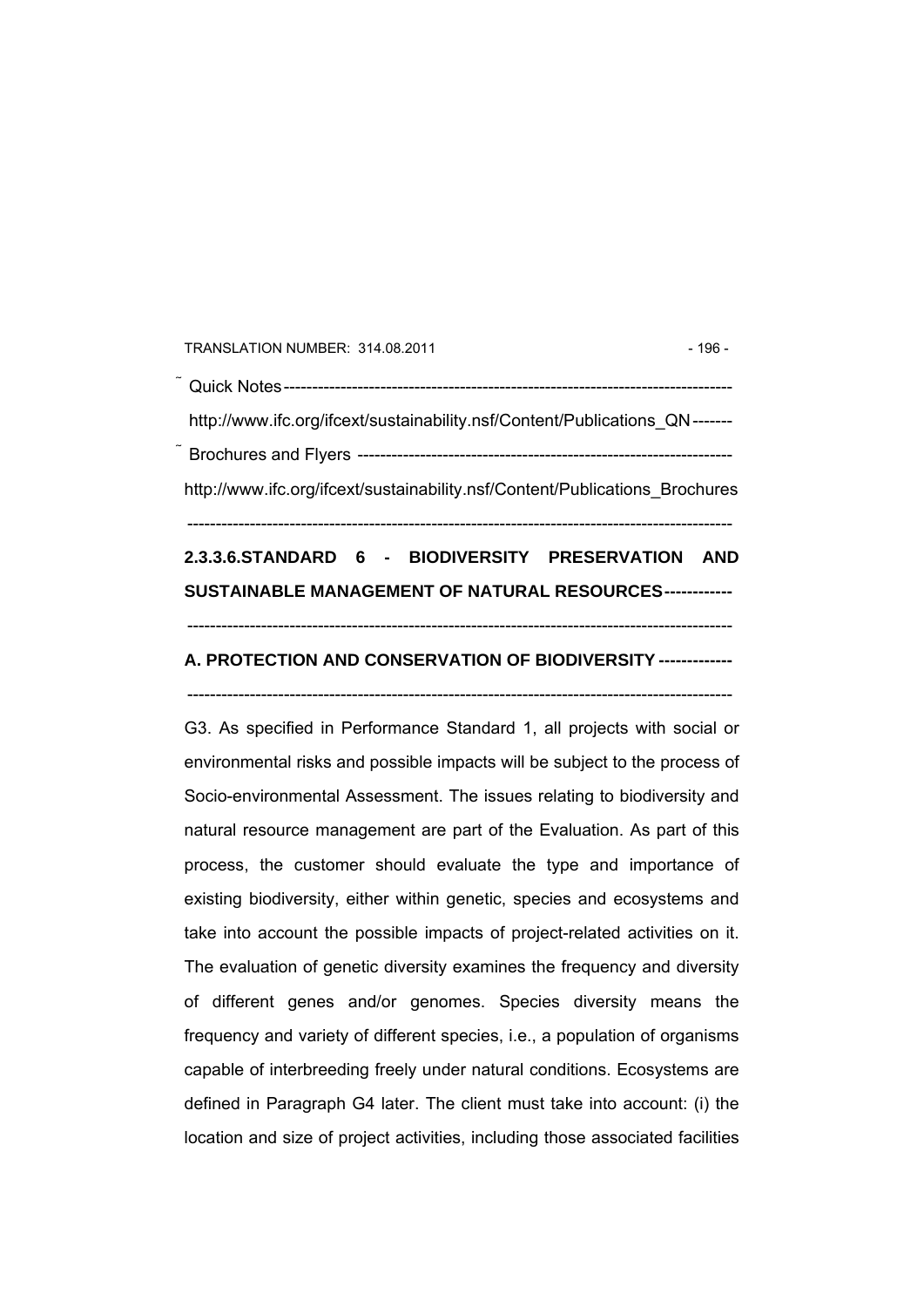#### TRANSLATION NUMBER: 314.08.2011 - 197 -

and significant impacts on biodiversity that arise through the supply chain or other relationships with third parties, (ii) the project's proximity to areas that have biodiversity of importance, and (iii) the types of technology that will be used. If this screening does not identify threats to biodiversity, will require no further action to direct the identification, protection and conservation of biodiversity in accordance with Performance Standard 6. G6. In sectors that depend on natural resources as raw material (such as furniture manufacture and food processing), the impacts to biodiversity can occur also in several points of the supply chain. In such situations, the customer should identify any impacts caused by their business partners or suppliers and address them in a manner consistent with their degree of control and influence .(...). -----------------------------------------------

------------------------------------------------------------------------------------------------

G7. The evaluation of the impacts to biodiversity can provide information for decision-making on alternatives for the project. Alternatives may include variations in the design of the project site, engineering processes and practices of alternative construction, site selection or definition of different routes and facilities linear screening to select those suppliers that have appropriate systems of social and environmental risk management The assessment should take into account the costs and economic, financial, environmental and, social benefits and identify which should be up to them. Depending on the circumstances, costs and benefits can be expressed in qualitative or quantitative terms and the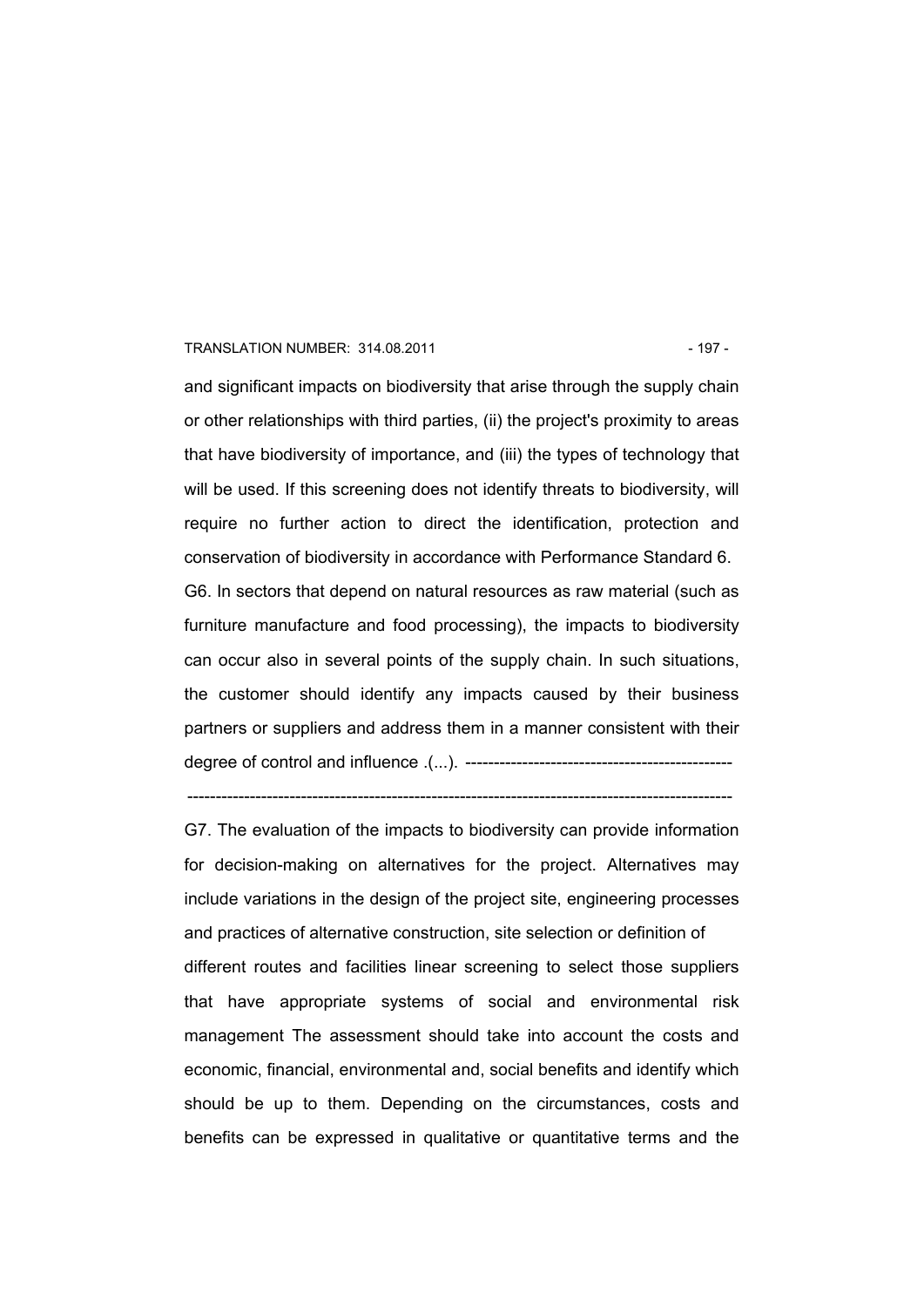## TRANSLATION NUMBER: 314.08.2011 **198 - 198 - 198 - 198 - 198 - 198 - 198 - 198** analysis of the balance between these costs and benefits should be explained. ---------------------------------------------------------------------------------- ------------------------------------------------------------------------------------------------

Although Novelis has a robust management, SGI implemented through the company, could not perform a deeper evaluation of item A. Protection and Preservation of Biodiversity, in face of lack of information that is more precise and broad of Novelis's actions in Brazil. No doubt all the work done by the company team proved satisfactory in the aspects related to Environment and SSO. However, as specified in Performance Standard 1, all projects with social or environmental risks and potential impacts will be subject to the process of Socio-Environmental Assessment as well as issues relating to biodiversity and natural resource management are part of the Evaluation. Thus, roughly speaking, we can infer that all actions performed by the team at Novelis in relation to environmental compliance and regulatory standards on a voluntary basis can be considered important for biodiversity conservation. However, despite the book not submitted for analysis projects under genetic, species and ecosystems to function does not exist in its area of direct influence such environments, it is a suggestion that Novelis can take into account the possible impacts of activities related to the expansion project and foster actions that in a more effective way contribute to the protection of biodiversity. ----------------------------------------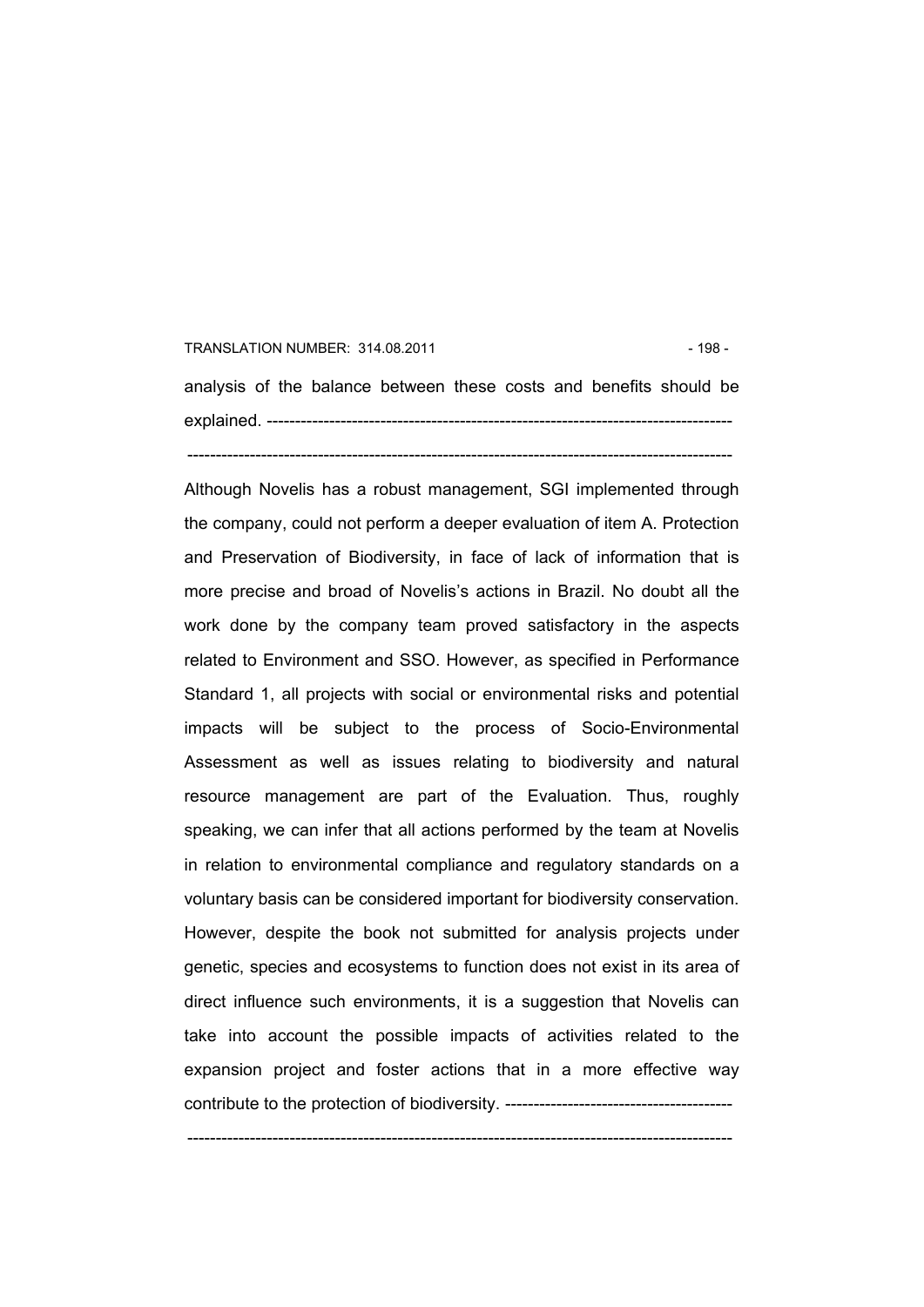TRANSLATION NUMBER: 314.08.2011 - 199 -

**B. HABITAT ------------------------------------------------------------------------------- ------------------------------------------------------------------------------------------------** 

G10. Performance Standard 5 recognizes the need to take into account the impacts on the biodiversity both in natural habitats and in the modified habitats, since the modified habitats can also have an important value of biodiversity, quite often on agricultural managed scenarios. It occurs in modified habitats that much of private sector development.

G11. (…) When recognizing and outline natural or modified habitats, the clients may accurately consult duly qualified professionals for consultancy. When dealing with critical habitat and legally protected areas, customers should hire qualified and experienced external experts.

------------------------------------------------------------------------------------------------

 $-$ 

G12. Attachment B offers a structure for decision on definition of project location and illustrates what must be considered as prohibitive circumstances (that is, circumstances that would be considered in disagreement with the requirements of Performance Standard 6 and, therefore, probably would not be eligible to IFC funding or funding from other institutions) when one works with different kinds of habitat and with legally protected areas. ----------------------------------------------------------------

------------------------------------------------------------------------------------------------ ------------------------------------------------------------------------------------------------ ------------------------------------------------------------------------------------------------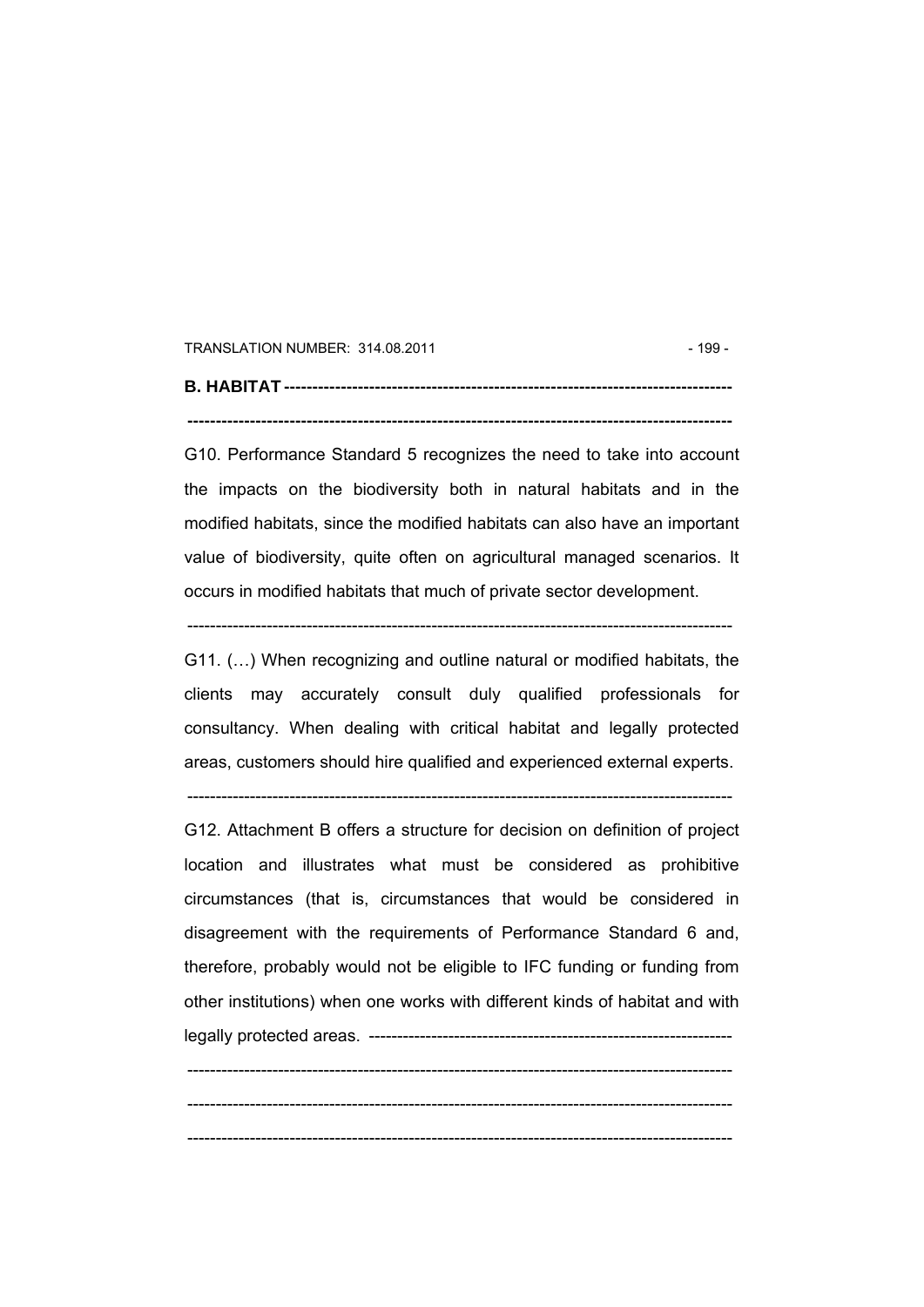#### TRANSLATION NUMBER: 314.08.2011 - 200 -



G13. The modified habitat can provide space for the life of many vegetable and animal species, even when some of the ecological services that it could provide have been reduced by changes in the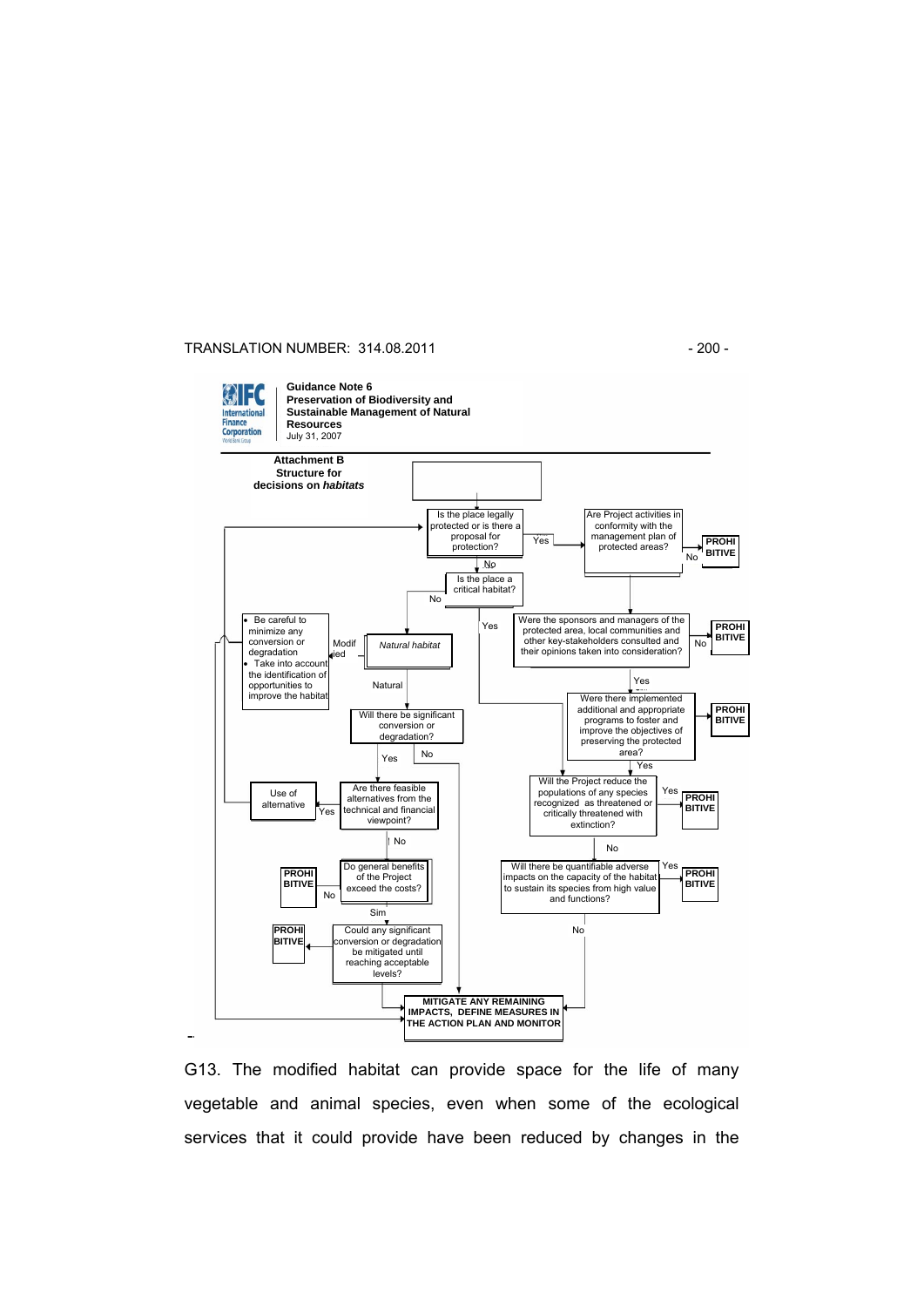#### TRANSLATION NUMBER: 314.08.2011 - 201 - 201 -

original natural habitat. Customers should recognize these values and avoid remaining a further disturbance where technically and financially feasible and cost-effective. For instance, on the outskirts of many local plants there can be wild areas/wetlands that could be left unchanged, as damping areas, or improved by planting native species and removing invasive exotic species. ---------------------------------------------------------------

------------------------------------------------------------------------------------------------

It was not possible to evaluate the consideration of the criteria established by the IFC to the evaluation of impacts on biodiversity in both natural and modified habitats. It is recommended to the adoption of these considerations during the review of environmental impact surveys (see item 1 Standard C. Impacts and Risks). -------------------------------------------

## **C. MODIFIED HABITAT ---------------------------------------------------------------**

 $-$ 

#### $-$

G14. Performance Standard 6 requires that any conversion or significant degradation that might occur in the natural habitat be avoided (for instance, by means of remanaging or redirectioning of the project). When you cannot be avoided, such conversion or degradation should be restricted to cases where it can be shown that there are no viable alternatives in terms of technical and financial benefits when the project -

------------------------------------------------------------------------------------------------

outweighs the costs and when the conversion or degradation is reduced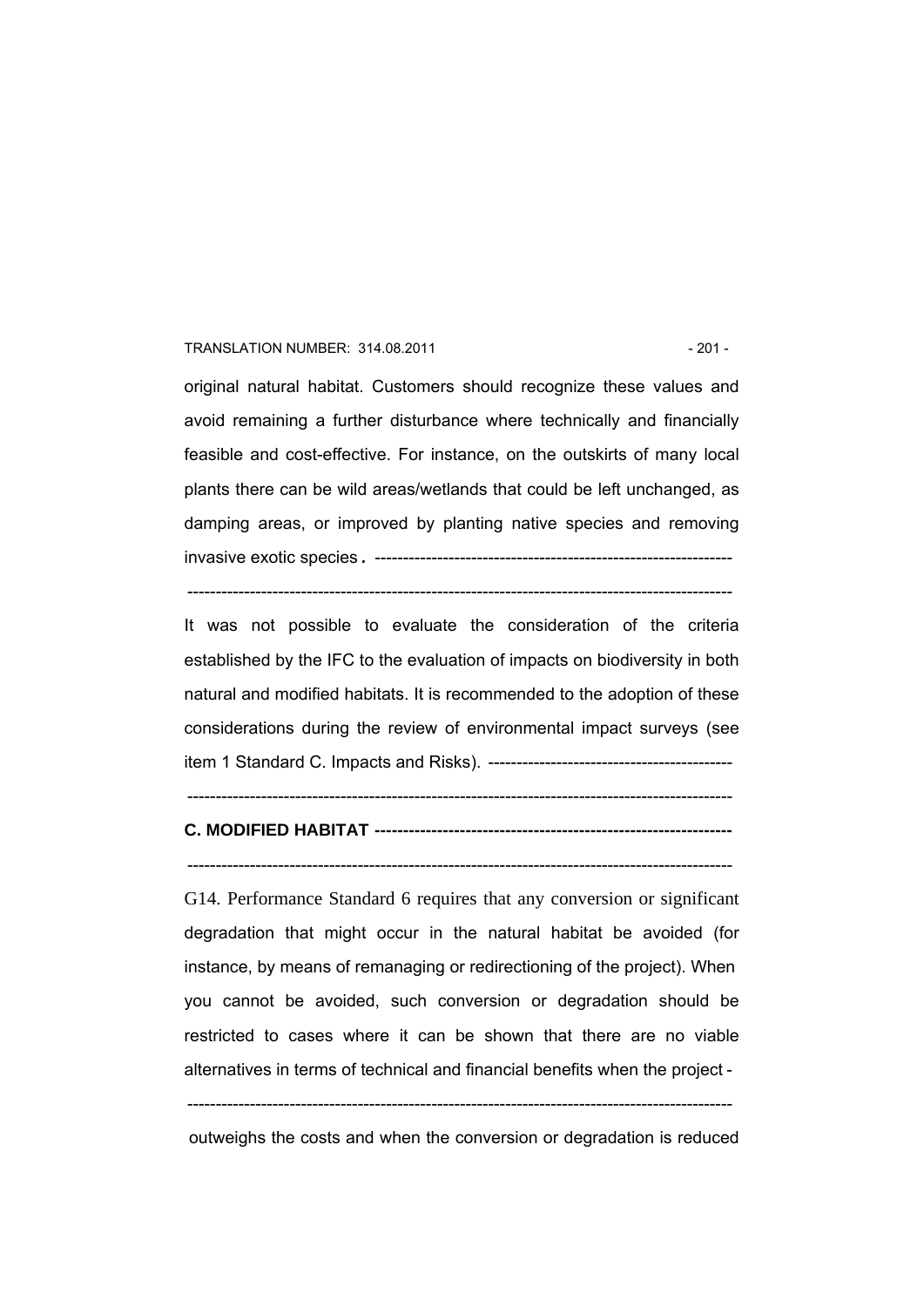#### TRANSLATION NUMBER: 314.08.2011 - 202 -

(for instance, in view of the reduction in occupancy of the soil) or mitigated appropriately for the project circumstances, in particular. --------

------------------------------------------------------------------------------------------------

It was not possible to evaluate the consideration of the criteria established by the IFC as to modified habitats. It is recommended to the adoption of these considerations during the review of environmental impact surveys (see item 1 Standard C. Impacts and Risks). ----------------

------------------------------------------------------------------------------------------------

## **D. CRITICAL HABITAT ----------------------------------------------------------------**

------------------------------------------------------------------------------------------------

G18. Critical habitat is a subset both of natural habitats and modified habitats and it is determined by the presence of high value biodiversity, according to one or more of the following criteria: -----------------------------------

------------------------------------------------------------------------------------------------

i) large numbers of endemic species or restricted distribution found only in a specific area -------------------------------------------------------------------------

ii) the presence of known species that are endangered or critically endangered with extinction ------------------------------------------------------------

iii) habitat that is necessary for the survival of certain migratory species or to support globally significant concentrations or numbers of individuals of congregational species. ----------------------------------------------------------------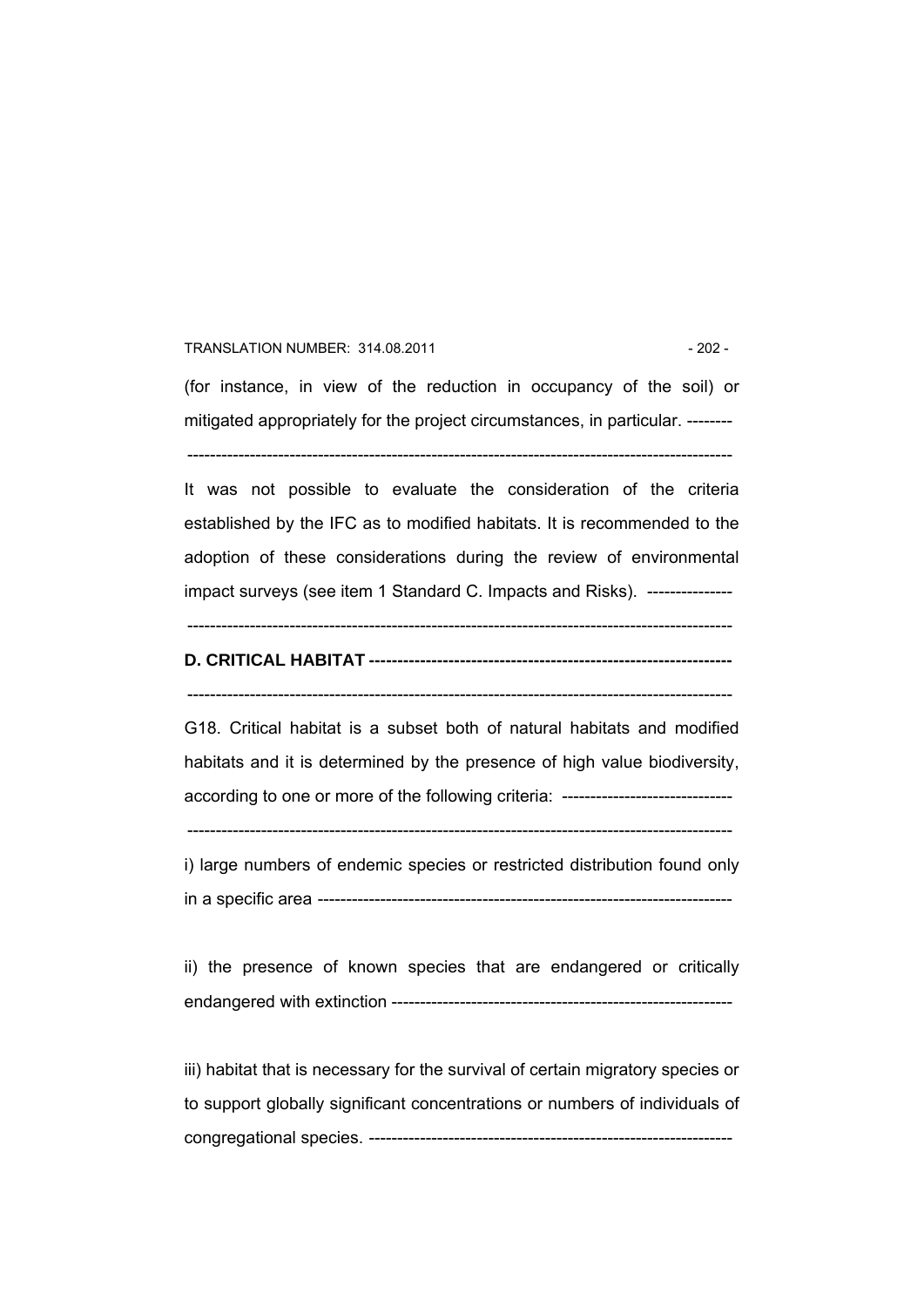#### TRANSLATION NUMBER: 314.08.2011 **1203 - 203 - 203 - 203 - 203 - 203 - 203 - 203 - 203 - 203 - 203 - 203 - 203 - 203 - 203 - 203 - 203 - 203 - 203 - 203 - 203 - 203 - 203 - 203 - 203 - 203 - 203 - 203 - 203 - 203 - 203 - 20**

iv) concentrations of unique species that cannot be found anywhere else v) areas of major scientific value because of evolutionary or ecological attributes present------------------------------------------------------------------------ vi) areas including biodiversity of great social, cultural or economic importance to local communities. -------------------------------------------------- vii) areas recognized as being particularly important for the protection of ecosystem services (such as aquifer protection). -------------------------------

------------------------------------------------------------------------------------------------

Since the determination of critical habitat requires professional expertise and advice, customers must contract appropriately qualified external experts to provide assistance. -------------------------------------------------------

------------------------------------------------------------------------------------------------

G19. The activities of the project should only be conducted in critical habitat if it is possible to demonstrate that they will not have a quantifiable adverse impact on the capacity of the critical habitat to keep

------------------------------------------------------------------------------------------------

its high value of biodiversity. The probability of measurable adverse impacts on critical habitats would be determined through a detailed evaluation of biodiversity. The evaluation, using objective data, Methodology and scientific analysis, determine if the project would cause a measurable reduction species endangered or critically endangered, either directly or indirectly, through habitat destruction. This measurement describe a high probability of adverse outcome in terms of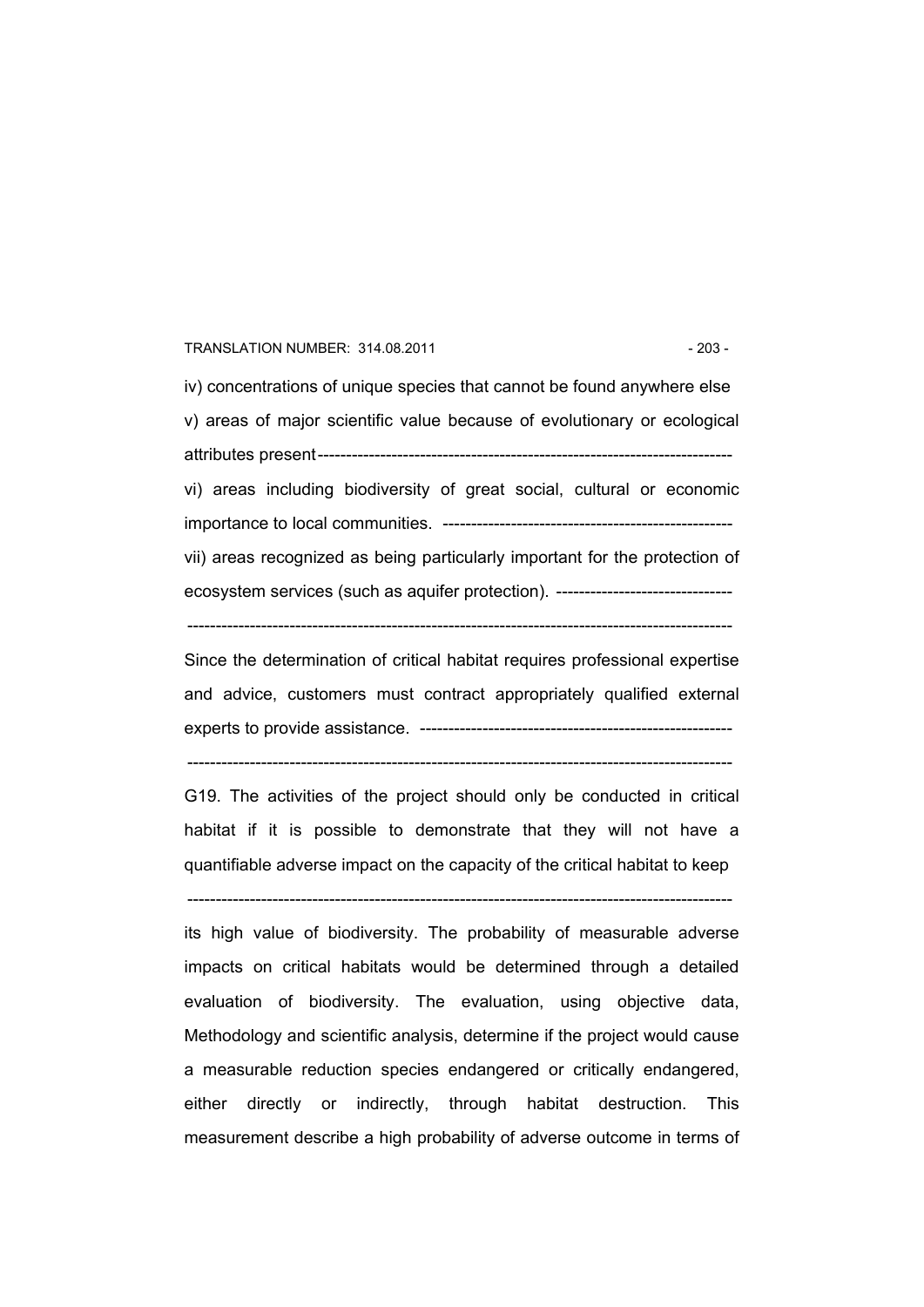## TRANSLATION NUMBER: 314.08.2011 **12001 - 204 - 204 - 204 - 204 - 204 - 204 - 204 - 204 - 204 - 204 - 204 - 204 - 204 - 204 - 204 - 204 - 204 - 204 - 204 - 204 - 204 - 205 - 205 - 205 - 205 - 205 - 205 - 205 - 205 - 205 - 2** expected reductions in the numbers of people, ability to withstand habitat or other relevant parameters. -------------------------------------------------------- ------------------------------------------------------------------------------------------------

It was not possible to evaluate the consideration of the criteria established by the IFC as to modified habitats. It is recommended to the adoption of these considerations during the review of environmental impact surveys (see item 1 Standard C. Impacts and Risks). ---------------

------------------------------------------------------------------------------------------------

## **E. NATURAL FORESTS AND PLANTATIONS ---------------------------------**

------------------------------------------------------------------------------------------------

G30. The clients that acquire forest products, lumber or not, from third parties as wholesalers, retailers or independent extraction companies must seek to guarantee, as far as possible, that these forest products, lumber or not, receive independent certification that they are being extracted from managed forests in a sustainable way. Recognizing that in many situations, the client may have little or no influence on the management of these forests from which timber and non timber products come from, the client should at least implement policies and procedures to ensure that these forest products are at least produced and commercialized legally. The implementation of a policy for preferential purchasing of forest products timber and non-certified wood will also help fulfill the requirements of this Performance Standard. ------------------------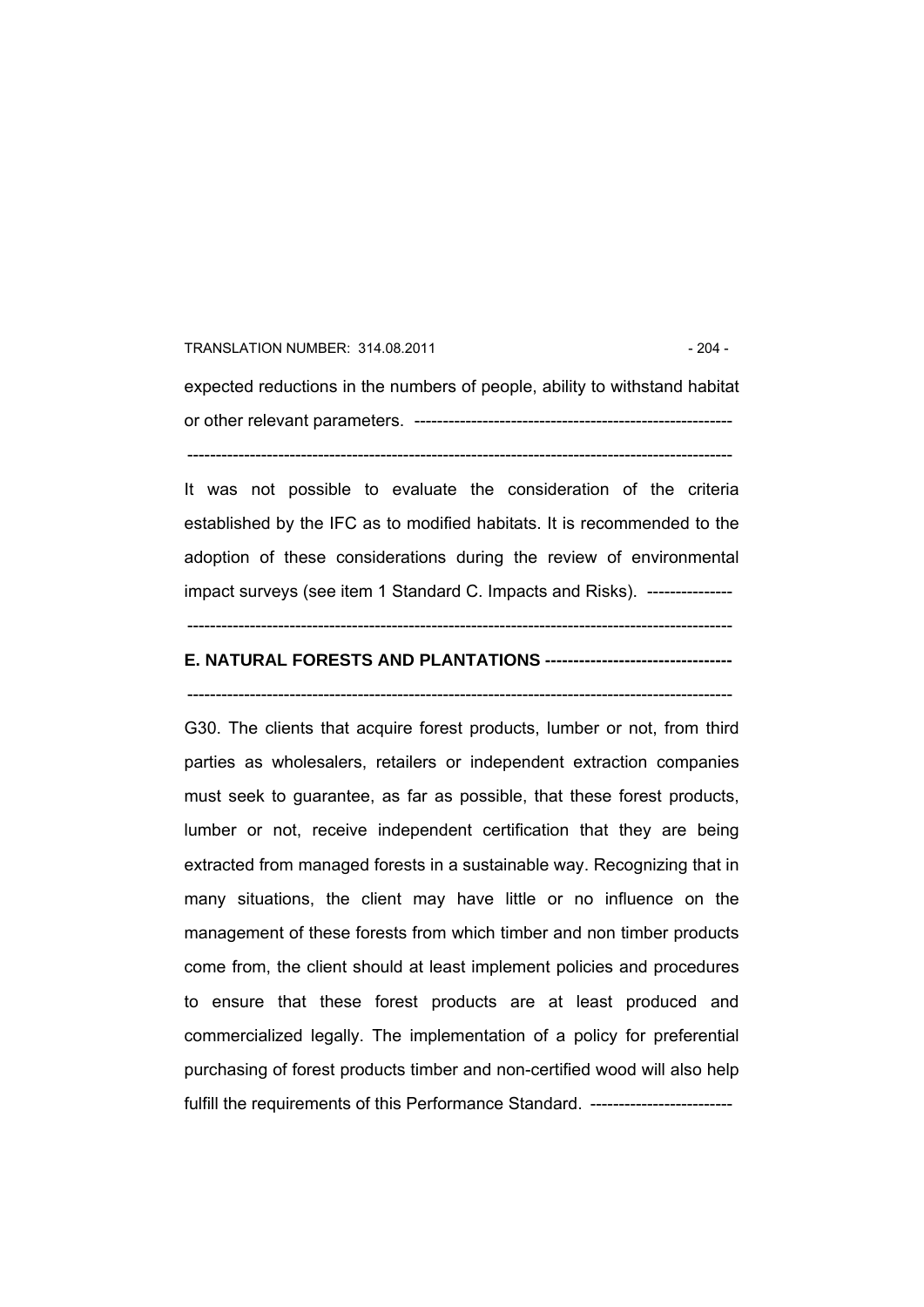#### TRANSLATION NUMBER: 314.08.2011 - 205 -

G31. If there are forest products, lumber or not, certified and available, the client must obtain a certificate from the custody chain to show that the integrity of the wood certified is kept throughout its entire process. --------

------------------------------------------------------------------------------------------------

Control by Novelis with regard to two suppliers of wood used inside the Pindamonhangaba Unit has been observed. Below is the evidence of the certification of the companies. See below:------------------------------------------

| <b>SEMA-IAP-DIDEF-SERFLOR</b>                                          |            |  |  |  |  |  |
|------------------------------------------------------------------------|------------|--|--|--|--|--|
| <b>IAP</b><br><b>Register Certificate 2011</b>                         |            |  |  |  |  |  |
| <b>SERFLOR</b>                                                         |            |  |  |  |  |  |
| We have checked the petition qualified below, based on Art. 6 of State |            |  |  |  |  |  |
| Decree No.194/96, the present register certificate with                | the        |  |  |  |  |  |
| Environmental Institute of Paraná, through the                         |            |  |  |  |  |  |
| STATE SYSTEM OF MANDATORY FORESTRY RECOVERY                            |            |  |  |  |  |  |
| <b>CONTROL</b>                                                         |            |  |  |  |  |  |
| Register Number Regional Office of<br>Expiration                       |            |  |  |  |  |  |
| 1601010002775 ERPGO – PONTA GROSSA                                     | 03/31/2012 |  |  |  |  |  |
| <b>IDENTIFICATION OF PETITIONER</b>                                    |            |  |  |  |  |  |
| Commercial Name (Legal Entity) or Name (Natural Person)                |            |  |  |  |  |  |
| <b>MARILEIDE LIANO - ME</b>                                            |            |  |  |  |  |  |
| Trade name of Legal Entity or Professional Qualification of Natural    |            |  |  |  |  |  |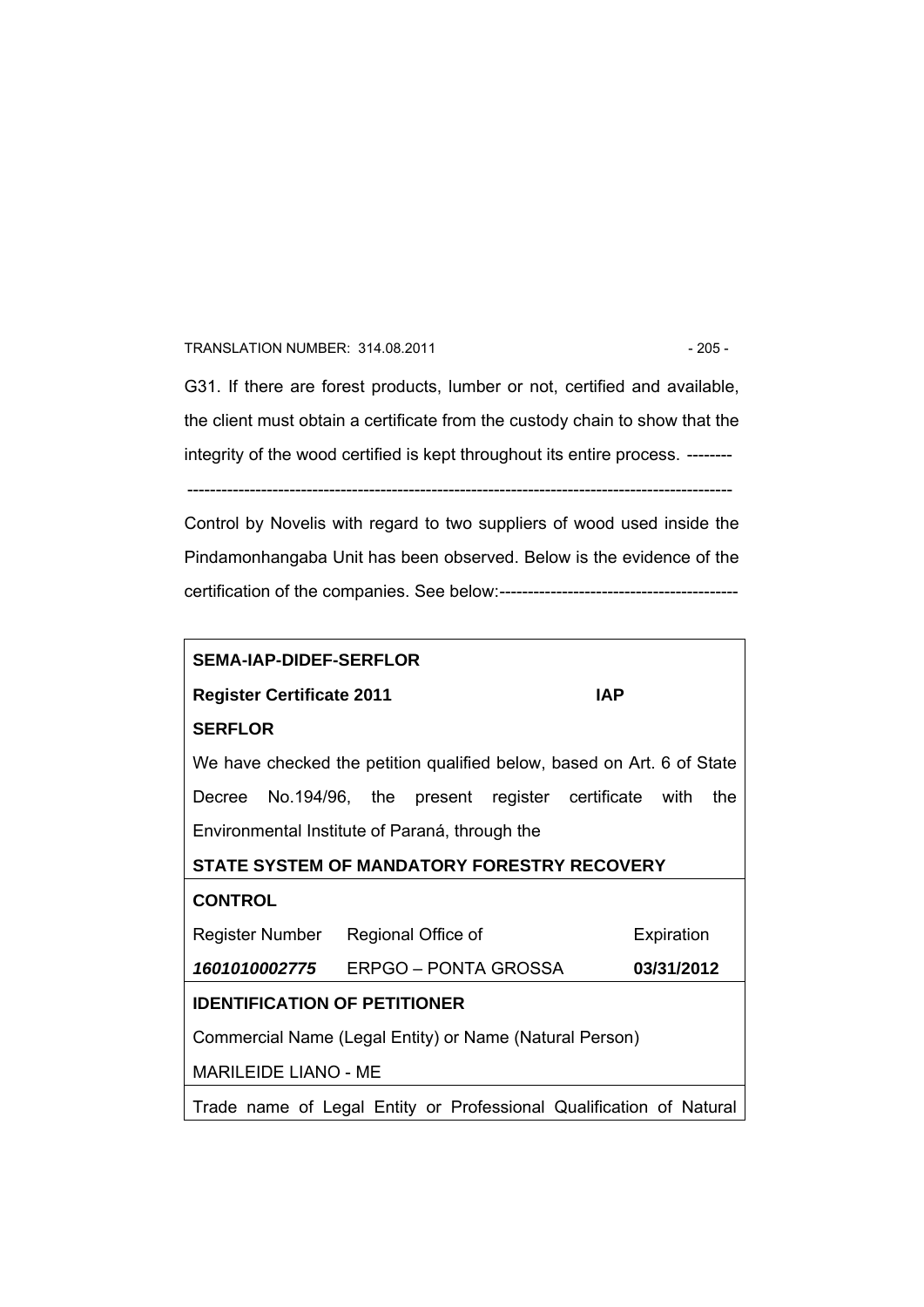TRANSLATION NUMBER: 314.08.2011 - 206 -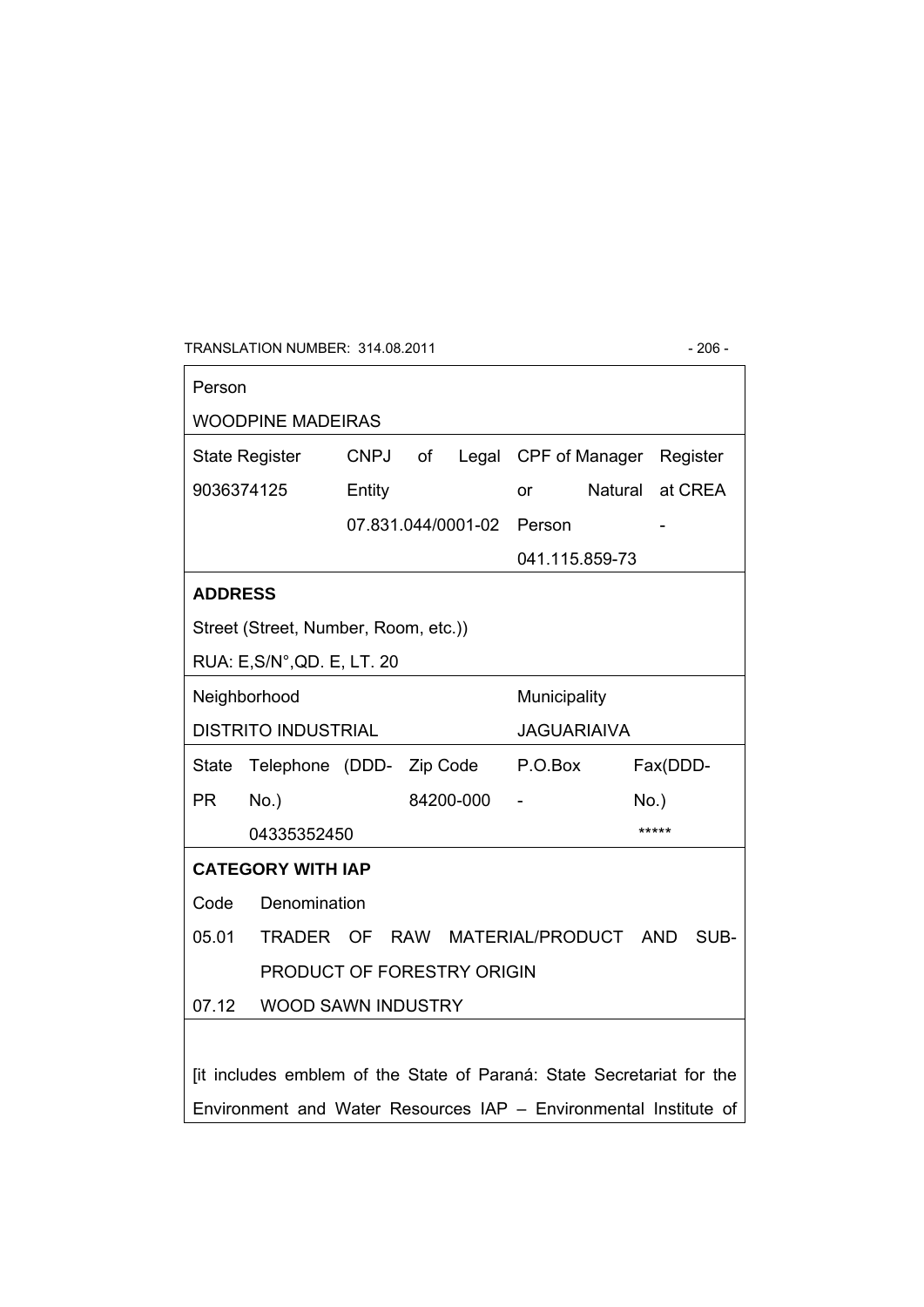#### TRANSLATION NUMBER: 314.08.2011 - 207 -

Paraná **CERTIFICATE No.12152** Electronically issued by the Internet 04/12/2011 21:57:30 Data transmitted by Celepar Technology]

------------------------------------------------------------------------------------------------- SEMA Page 1 of 2 SEMA-IAP-DIDEF-SERFLOR **Register Certificate 2011 SERFLOR**  We have checked the petition qualified below, based on Art. 6 of State Decree No.194/96, the present register certificate with the Environmental Institute of Paraná, through the **STATE SYSTEM OF MANDATORY FORESTRY RECOVERY CONTROL**  Register Number *0401010000066*  Register Office of ERCBA - CURITIBA Expiration **03/31/**/**2012 IDENTIFICATION OF PETITIONER**  Commercial Name (Legal Entity) or Name (Natural Person) BERNECK S/A PAINEIS E SERRADOS Trade name of Legal Entity or Professional Qualification of Natural Person \*\*\*\*\*\*\*\*\*\*\*\*\*\*\*\* State Register 1070256009 CNPJ of Entity Legal CPF Manager of Register at or CREA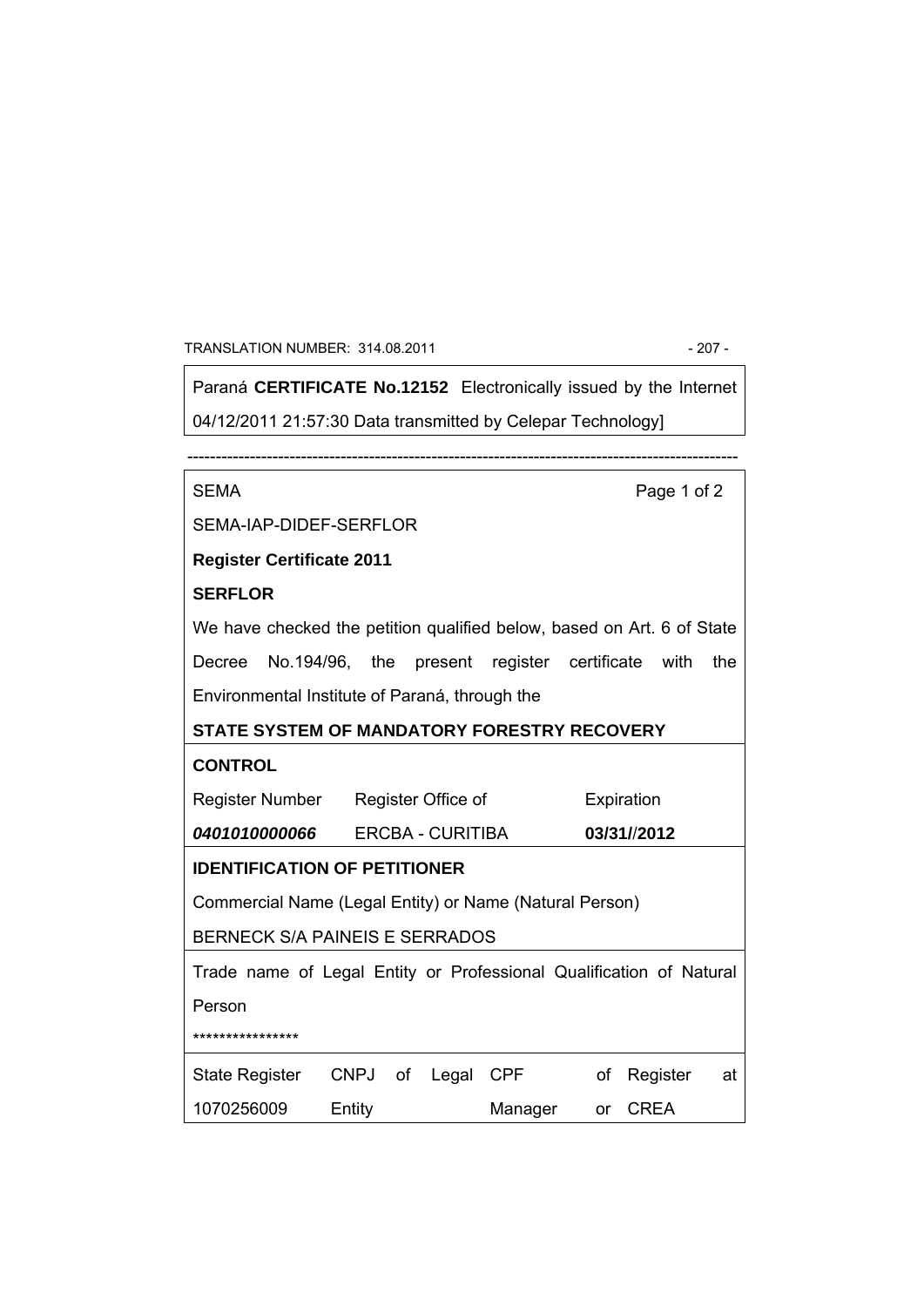## TRANSLATION NUMBER: 314.08.2011 - 208 -

┑

|                |                                                             | 81.905.176/0001- |              |                  |  | <b>Legal Entity</b>                                         |          |             |
|----------------|-------------------------------------------------------------|------------------|--------------|------------------|--|-------------------------------------------------------------|----------|-------------|
|                |                                                             | 94               |              |                  |  | 000.960.599-15                                              |          |             |
| <b>ADDRESS</b> |                                                             |                  |              |                  |  |                                                             |          |             |
|                |                                                             |                  |              |                  |  | Street (Street, Number, Room, etc.)RUA VALERIO SOBANIA, 500 |          |             |
| Neighborhood   |                                                             |                  | Municipality |                  |  |                                                             |          |             |
| THOMAZ COELHO  |                                                             |                  |              | <b>ARAUCARIA</b> |  |                                                             |          |             |
| <b>State</b>   | Telephone                                                   |                  | Zip Code     |                  |  | P.O.Box                                                     |          | Fax (DDD    |
| <b>PR</b>      | (DDD                                                        |                  |              | - 83706-530      |  | 341                                                         | $No.$ )  |             |
|                | Number)                                                     |                  |              |                  |  |                                                             |          | 00416431895 |
|                | 04121093700                                                 |                  |              |                  |  |                                                             |          |             |
|                | <b>CATEGORY AT IAP</b>                                      |                  |              |                  |  |                                                             |          |             |
| Code           | Denomination                                                |                  |              |                  |  |                                                             |          |             |
|                | 01.08 REFORESTER/CONSULTANT<br>TO T<br><b>REFORESTATION</b> |                  |              |                  |  |                                                             | $\prime$ |             |
|                | EXTRACTION COMPANIES/SUPPLIER OF LOGS/SMALL                 |                  |              |                  |  |                                                             |          |             |
|                | TRUNKS/STACKS/SUPPORTS                                      |                  |              |                  |  |                                                             |          |             |
| 02.01          | AND THE LIKE                                                |                  |              |                  |  |                                                             |          |             |
| 02.02          | <b>EXTRACTOR/SUPPLIER OF LUMBER</b>                         |                  |              |                  |  |                                                             |          |             |
| 04.05          | PRODUCER OF FORESTRY SCIONS                                 |                  |              |                  |  |                                                             |          |             |
|                |                                                             |                  |              |                  |  | TRADER OF RAW MATERIAL/PRODUDUCTS AND SUB-                  |          |             |
|                | <b>PRODUCTS</b>                                             |                  |              |                  |  |                                                             |          |             |
| 05.01          | <b>FOREST ORIGIN</b>                                        |                  |              |                  |  |                                                             |          |             |
|                | CONSUMER OF LUMBER/BRICKS/CHIPS/SAWMILL                     |                  |              |                  |  |                                                             |          |             |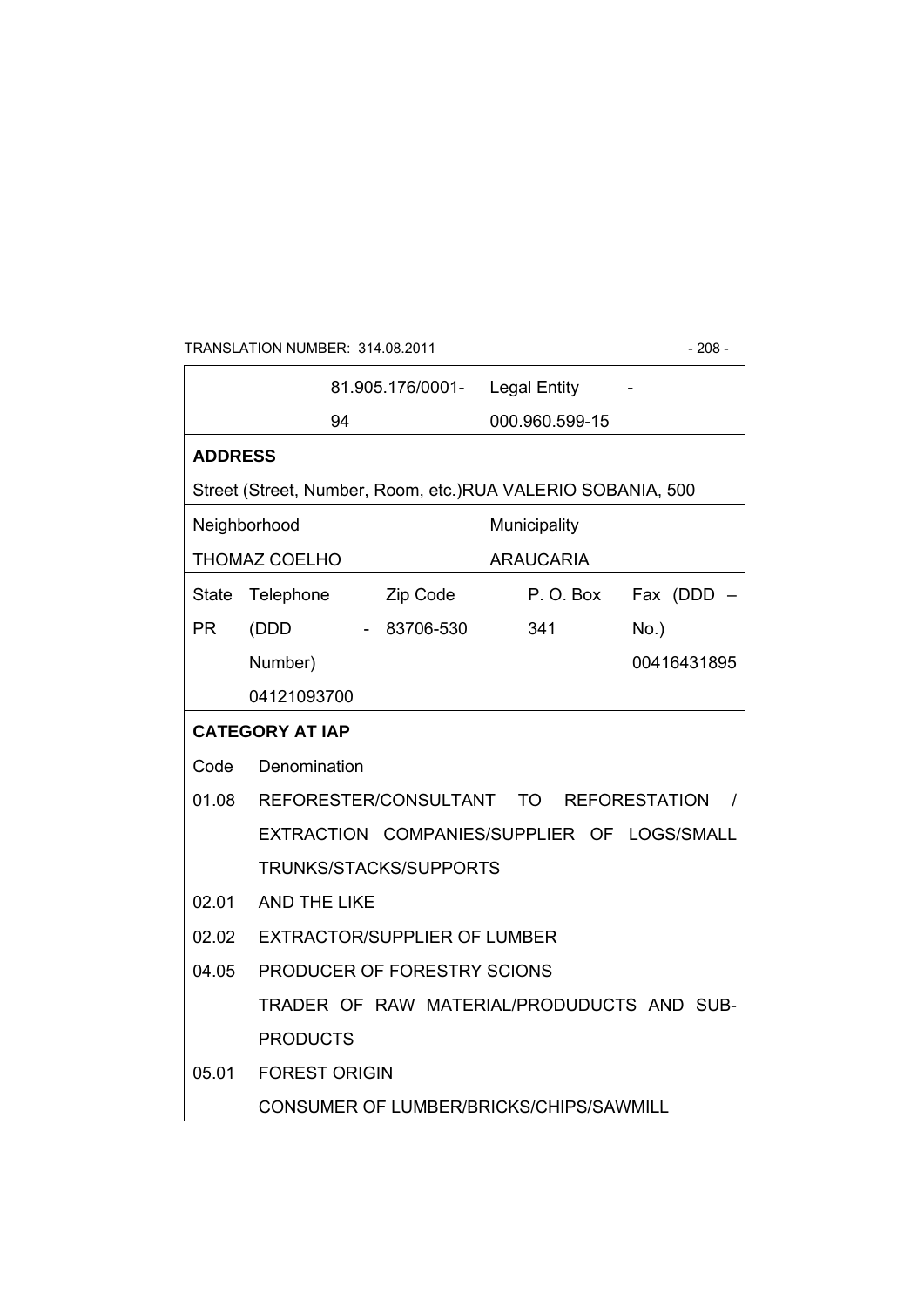TRANSLATION NUMBER: 314.08.2011 - 209 -06.02 WOOD AND THE LIKE. INDUSTRY OF PRESSED (AGGLOMERATES/FIBER SHEETS) 07.10 AND THE LIKE 07.12 INDUSTRY OF SAWN WOOD http://celepar7.pr.gov.br/sia/serflor/certificado/CertificadoRegistro.asp24/3 -------------------------------------------------------------------------------------------------

### **2.3.3.7.STANDARD 7 – INDIGENOUS PEOPLES ------------------------------**

As per research in FUNAI site, no Indigenous Peoples were found in the area of influence of the project.--------------------------------------------------------

#### -------------------------------------------------------------------------------------------------

## **2.3.3.8.STANDARD 8 – CULTURAL HERITAGE--------------------------------**

-------------------------------------------------------------------------------------------------

G9. The possible impacts to Cultural Heritage must be considered as an integral part of the Socio-environmental Assessment. The selection phase of the evaluation should identify the extension and complexity of possible impacts to Cultural Heritage in the area of influence of the Project (see Paragraph 5 of Performance Standard 1). If the section indicates possible adverse impacts, it will be necessary a more thorough analysis to establish the nature and scale of these impacts and the measures for mitigation. The reach, depth and type of analysis must be proportionate to the nature and scale of possible adverse impacts of the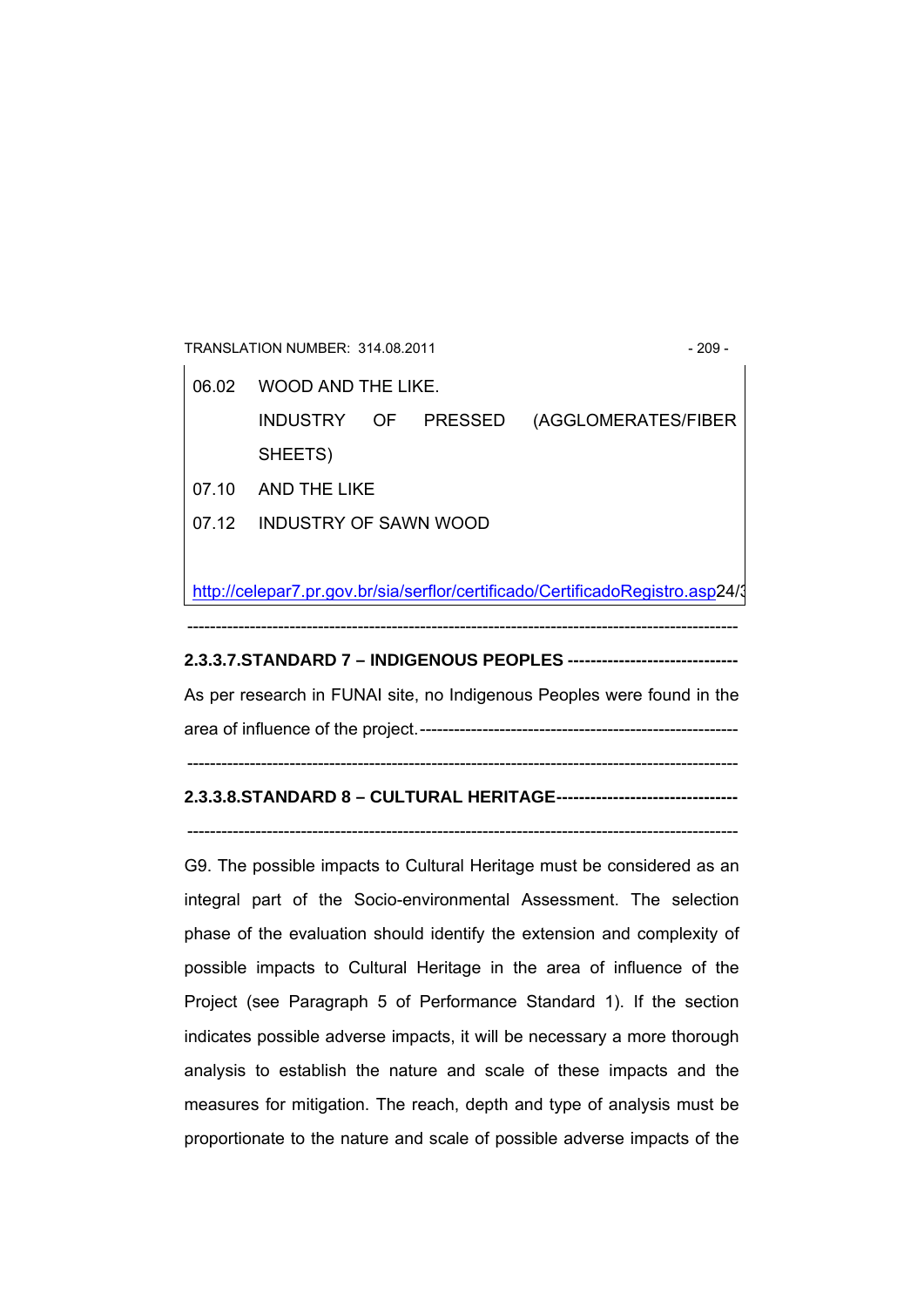#### TRANSLATION NUMBER: 314.08.2011 - 210 - 210 -

Project in the resources of cultural heritage. One must hire qualified personnel to perform this analysis as part of the Evolution. -------------------

-------------------------------------------------------------------------------------------------

It was seen, in relation to Standard 8, during the interview with the Secretary of Education and Culture of the Municipality of Pindamonhangaba that Novelis was regarded as having contributed to the architectural recovery of the City. The company presented as evidence of its action in relation to Standard 8 the agreement signed between Novelis do Brasil Ltda. and the company Pauliceia Arquitetura Restauro e Projetos Culturais Ltda for restoration of the Palacete 10 de Julho in Pindamonhagaba. -------------------------------------------------------------

### -------------------------------------------------------------------------------------------------

## **2.4. PRINCIPLE 4 – ACTION PLAN AND MANAGEMENT SYSTEM------**

-------------------------------------------------------------------------------------------------

In view of the conclusions of this report, the company must prepare an action plan to deal with reported deviations. ---------------------------------------

## **2.5. PRINCIPLE 5 – QUERY AND DISCLOSURE-------------------------------**

-------------------------------------------------------------------------------------------------

This item was not part of the scope of the present evaluation. As mentioned in the previous report, the environmental agency dismissed the company from performing public hearings for the licensing process.

-------------------------------------------------------------------------------------------------

#### **2.6. PRINCIPLE 6 – COMPLAINT MECHANISM --------------------------------**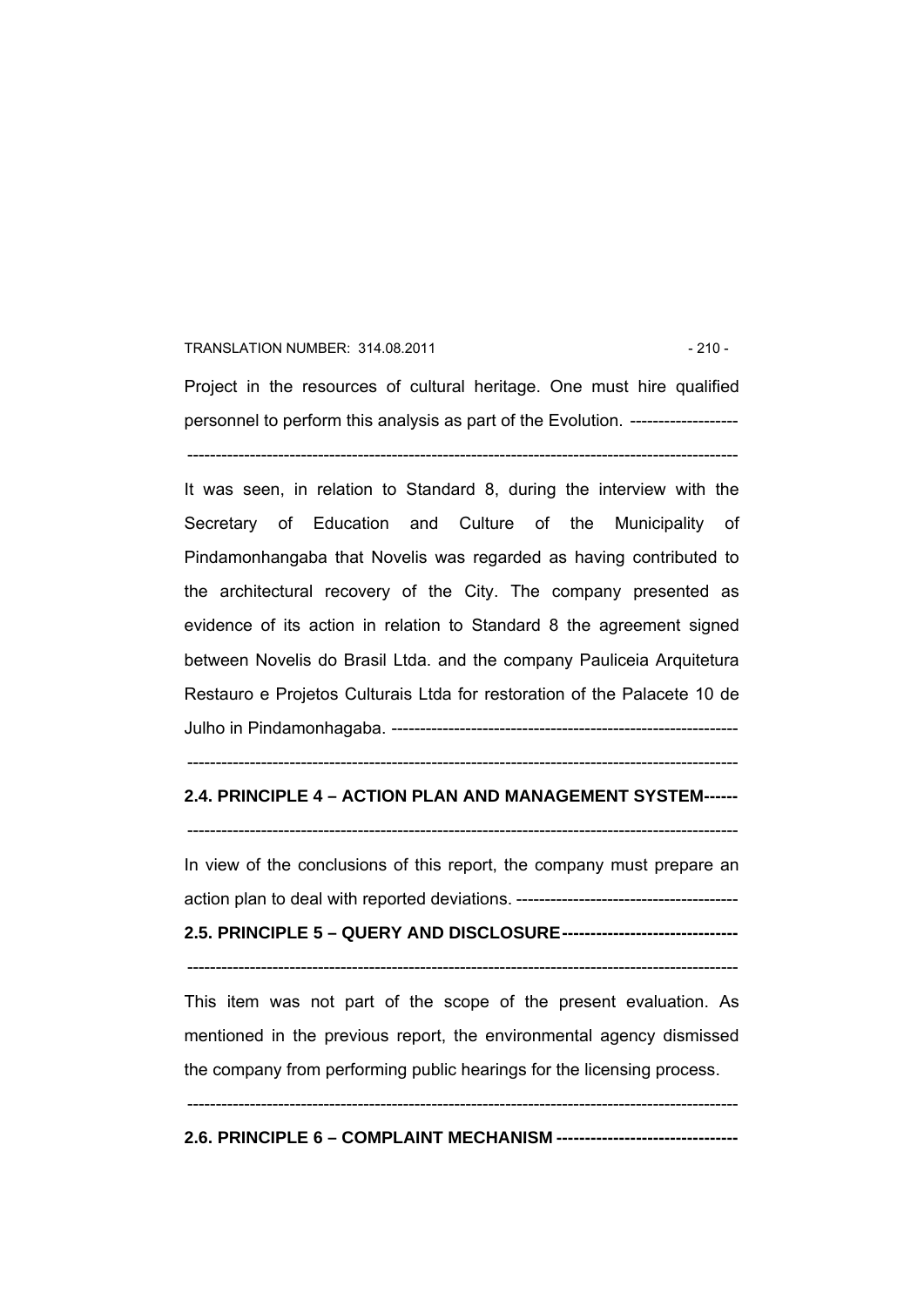TRANSLATION NUMBER: 314.08.2011 - 211 - See comments in Performance Standard 1, item N. Complaint Mechanism.--------------------------------------------------------------------------------- ------------------------------------------------------------------------------------------------- **2.7. PRINCIPLE 7 – INDEPENDENT REVISION---------------------------------**  The independent socio-environmental assessments have been performed annually since 2007. ------------------------------------------------------- ------------------------------------------------------------------------------------------------- **2.8. PRINCIPLE 8 – COMMITMENTS-----------------------------------------------**  Listed below are the Contract Commitments relative to NOVELIS socioenvironmental performance..----------------------------------------------------------- ------------------------------------------------------------------------------------------------- **Continuation of the CONTRACT FOR THE OPENING OF FIXED CREDIT No. 40/00788-X, signed between NOVELIS DO BRASIL LTDA and BANCO DO BRASIL S.A., in the amount of R\$ 25.058.616,00 (twenty Five million, fifty eight thousand and six hundred and sixteen reais), with due date on 03/15/2019.**------------------------------------ **D)** being the entity financed, State, Federal District, Municipality or any entity from the Direct Public Administration, Autarchy and Foundation of Federal, State, District or Municipal Public Law, presentation of Clearance Certificate with the CRP, except for the cases presenting the Statement that the beneficiary does not have its own regime of social security of public services. --------------------------------------------------------------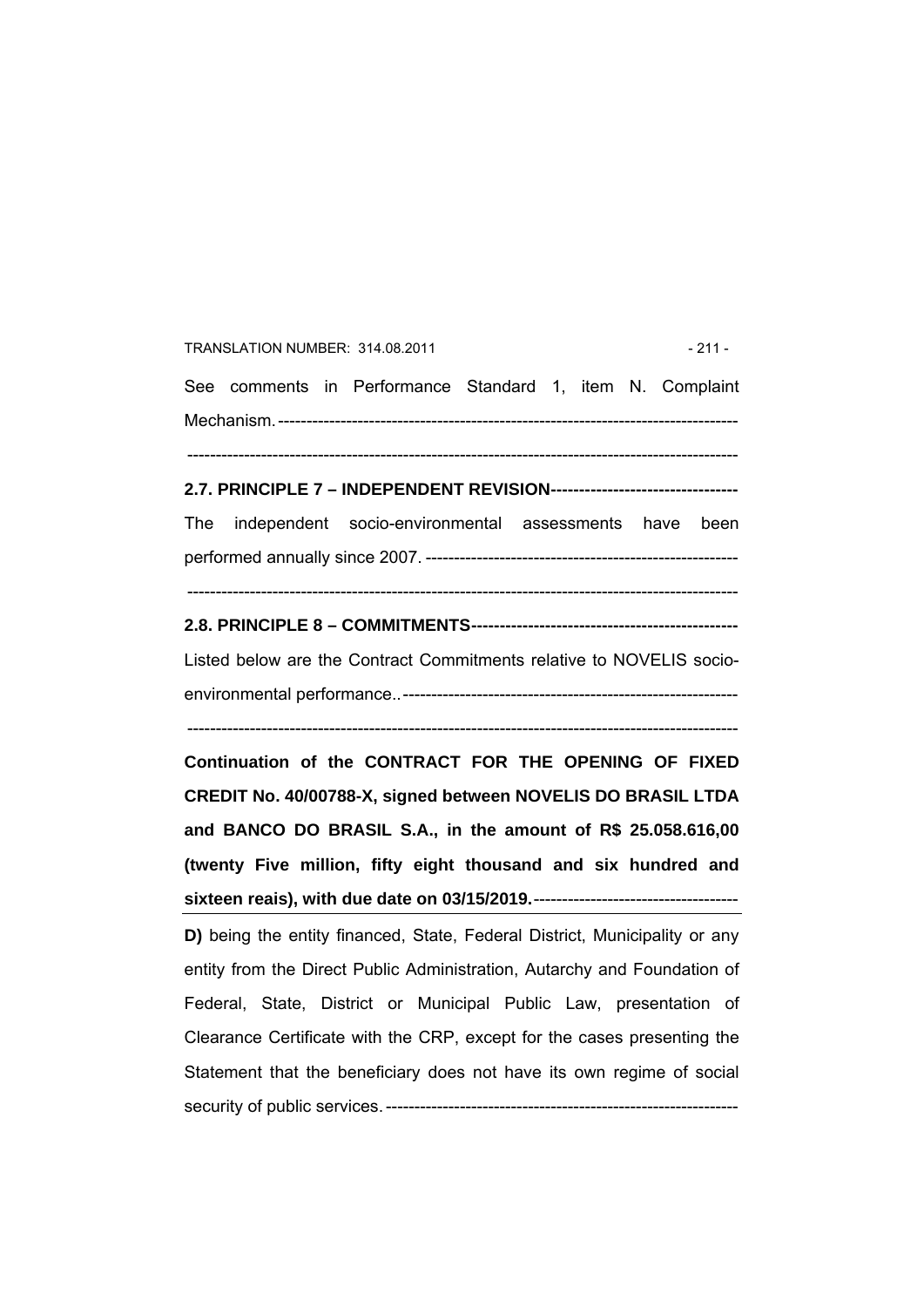TRANSLATION NUMBER: 314.08.2011 - 212 -

**E)** confirm good standing of the situation before environmental entities.

**TWENTY-SEVEN – OTHER CONDITIONS** – THE FINANCED COMPANY UNDERTAKES AS WELL TO:-----------------------------------------

-------------------------------------------------------------------------------------------------

-------------------------------------------------------------------------------------------------

**A)** COMPLY, AS FAR AS IT IS CONCERNED, WITH "APPLICABLE PROVISIONS TO THE BNDES CONTRACTS", APPROVED BY RESOLUTION NO. 665, OF DECEMBER 10, 1987, PARTIALLY CHANGED BY RESOLUTION NO. 775, OF DECEMBER 16, 1991, BY RESOLUTION NO. 863, OF MARCH 11, 1996, BY RESOLUTION NO. 878, OF SEPTEMBER 4, 1996 AND BY RESOLUTION NO. 894, OF MARCH 6, 1997, BY RESOLUTION NO. 927, OF APRIL 1, 1998, AND BY RESOLUTION NO. 946, OF SEPTEMBER 24, 2011, AND BY RESOLUTION 1571, OF 03.04.2008, ALL APPROVED BY THE BOARD OF THE BNDES, PUBLISHED IN THE OFFICIAL GAZETTE OF THE UNION (SECTION I), OF DECEMBER 29, 1987, DECEMBER 27, 1991, APRIL 8, 1996, AND SEPTEMBER 2, 1996, MARCH 19, 1997, APRIL 15, 1998 AND OCTOBER 31, 2001 AND MARCH 25, AND NOVEMBER 6, 2009, RESPECTIVELY;--------------------------------------------------------------

**B)** COMPLY, AS APPLICABLE, TO THE "GENERAL CONDITIONS REGULATING OPERATIONS" RELATIVE TO FINAME, TO BE PERFORMED IN ACCORDANCE WITH DECREE NO. 59.170, OF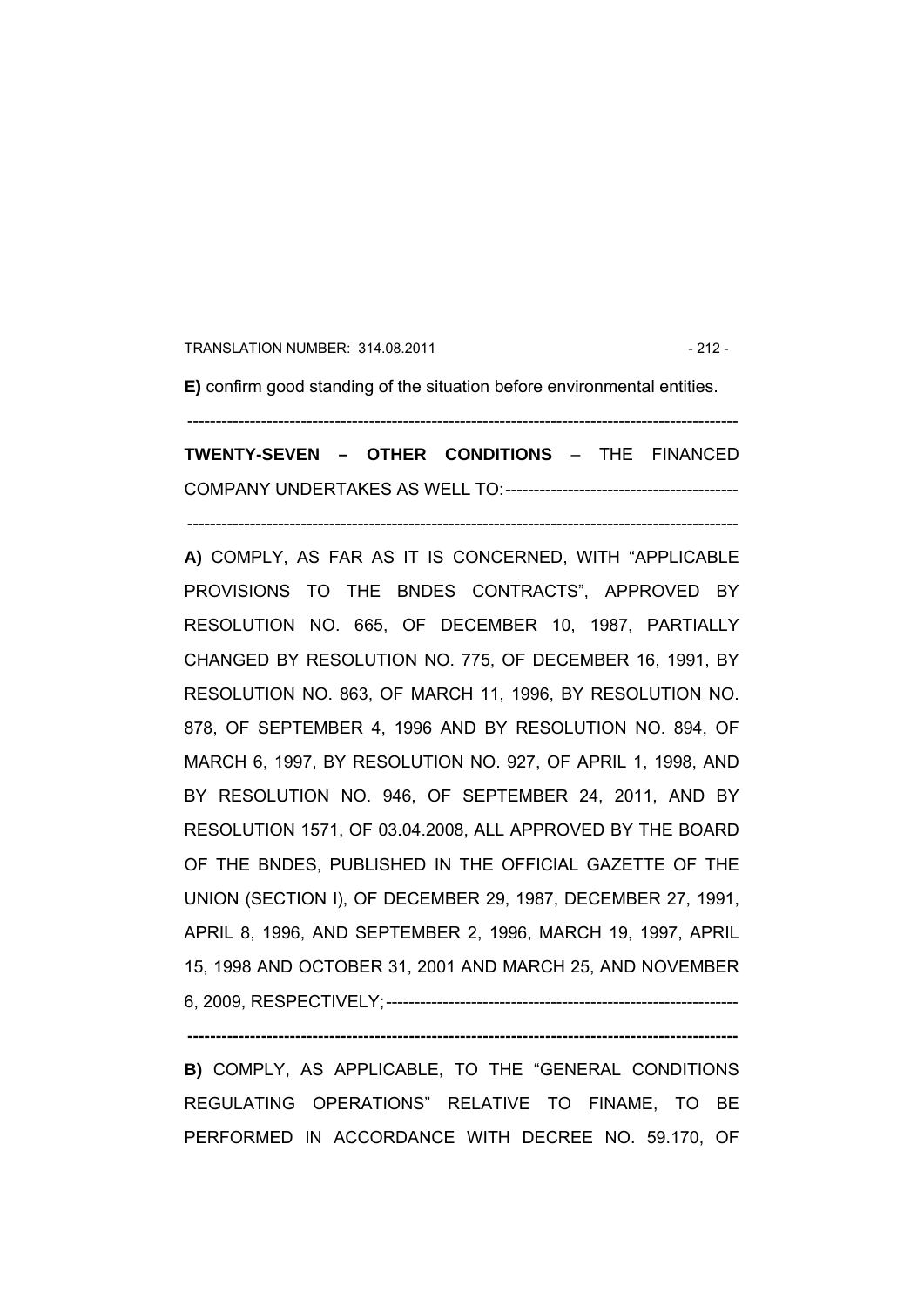### TRANSLATION NUMBER: 314.08.2011 - 213 -

SEPTEMBER 2, 1996, MICROFILMED UNDER NO. 399.674, CONFIRMED AT THE COLUMN OF ANNOTATIONS OF REGISTER NO. 4.879, OF LEDGER H-9, AT THE 2<sup>ND</sup> NOTARY'S OFFICE OF PAPERS AND DOCUMENTS OF THE COUNTY OF RIO DE JANEIRO, STATE OF RIO DE JANEIRO; --------------------------------------------------------

**C)** COMPLY, AS PERTINENT, WITH THE STANDARDS RELATIVE TO THE PROCESSING CREDIT OPERATONS ESTABLISHED BY FINAME, WHICH DECLARES KNOWING AND UNDERTAKES TO ACCEPT; ------------------------------------------------------------------------------------

-------------------------------------------------------------------------------------------------

-------------------------------------------------------------------------------------------------

**D)** ALLOW FINAME, THE BNDES, CENTRAL BANK OF BRAZIL AND BANCO DO BRASIL S.A. FULL SURVEILLANCE OVER THE APPLICATION OF THE RESOURCES, OF THE DEVELOPMENT OF THE ACTIVITIES FUNDED AND OF THE SITUATION OF THE GUARANTEES PERMITTING TO THEIR REPRESENTATIVES OR PROXIES FREE ACCESS TO THE PREMISES OF THE FINANCED PARTY AS WELL AS ANY DOCUMENT OR ACCOUNTING RECORDS, LEGAL RECORDS OR RECORDS OF ANY OTHER NATURE, BEING THAT THE FINANCED PARTY SHALL GRANT TO THOSE ALL AND ANY INFORMATION REQUESTED UNDER THE PENALTY OF HAVING AN EARLY EXPIRATON OF THIS INSTRUMENT AND IMMEDIATE ENFORCEABILITY OF THE DEBT; --------------------------------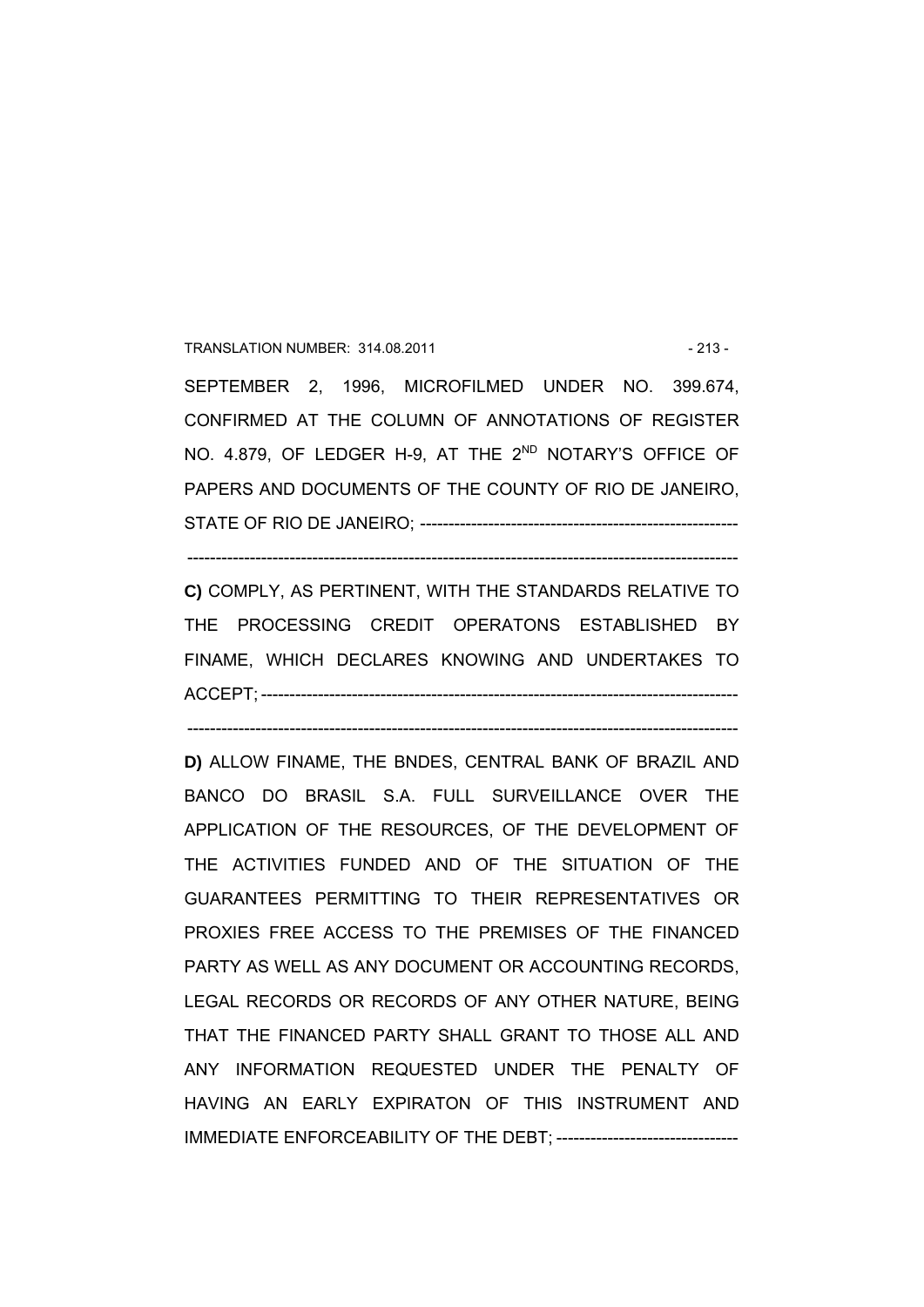TRANSLATION NUMBER: 314.08.2011 - 214 -

 $-$ 

**E)** COMPLY WITH PROVISIONS OF THE LEGISLATION RELATIVE TO THE NATIONAL ENVIRONMENTAL POLICY, ADOPTING, DURING THE TERM OF THIS CONTRACT, MEASURES AND ACTIONS DESTINED TO AVOID OR CORRECT DAMAGES CAUSED TO THE ENVIRONMENT, SAFETY AND HEALTH OF THE WORK, THAT MIGHT BE CAUSED BY THE PROJECT OR FINANCED PROPERTY: -------------**Page 8 of 11**--------------------------------------------------------------------------------

[it includes stamp: LEGAL – NOVELIS -] ------------------------------------------- [it includes four initials]-------------------------------------------------------------------

-------------------------------------------------------------------------------------------------

**Continuation of the CONTRACT FOR THE OPENING OF FIXED CREDIT No. 40/00788-X, signed between NOVELIS DO BRASIL LTDA and BANCO DO BRASIL S.A., in the amount of R\$ 25.058.616,00 (twenty Five million, fifty eight thousand and six hundred and sixteen reais), with due date on 03/15/2019.**------------------------------------

**F)** KEEP UNDER REGULAR SITUATION, ITS DUTIES WITH ENVIRONMENTAL AGENCIES DURING THE EFFECTIVE TERM OF THE CONTRACT;-------------------------------------------------------------------------

-------------------------------------------------------------------------------------------------

**G)** MENTION EXPRESSLY THE COOPERATION OF BANCO DO BRASIL S.A., OF FINAME AND OF NDES, AS FINANCING ENTITIES,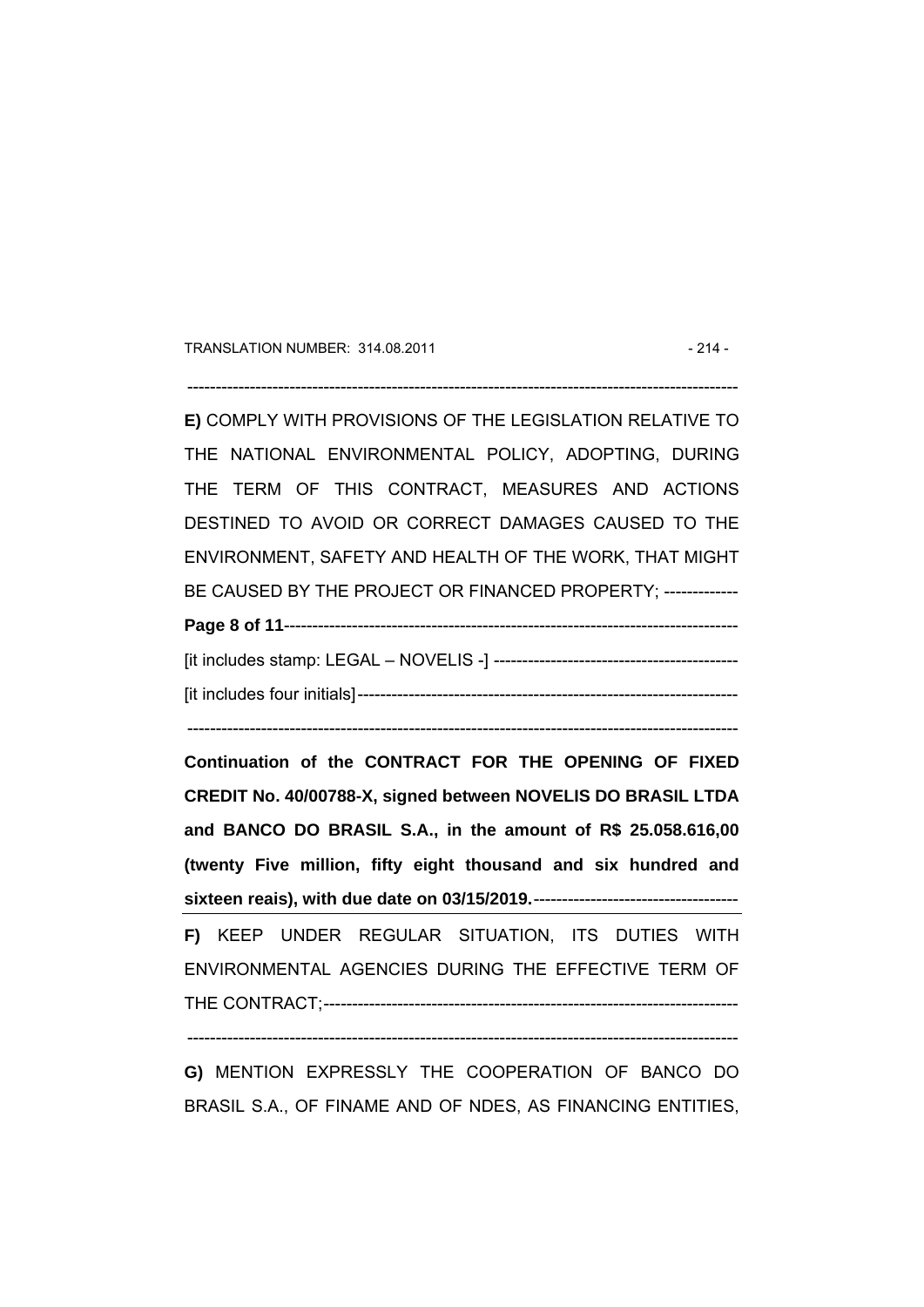| TRANSLATION NUMBER: 314.08.2011                                                  | $-215-$ |  |  |  |  |
|----------------------------------------------------------------------------------|---------|--|--|--|--|
| WHENEVER PUBLICITY IS MADE OF THE IMPROVEMENT, ITS USE                           |         |  |  |  |  |
|                                                                                  |         |  |  |  |  |
| 2.9. PRINCIPLE 9 - INDEPENDENT MONITORING --------------------------             |         |  |  |  |  |
| Not applicable to the Scope of this assessment. -------------------------------- |         |  |  |  |  |
| 2.10. PRINCIPLE 10 - FINANCIAL INSTITUTION REPORT ----------------               |         |  |  |  |  |
| Not applicable to the Scope of this assessment.--------------------------------- |         |  |  |  |  |
|                                                                                  |         |  |  |  |  |
| The project has been rated as category B because the potential                   |         |  |  |  |  |
| environmental impacts are largely reversible through mitigation                  |         |  |  |  |  |
|                                                                                  |         |  |  |  |  |
| The Socio-Environmental Assessment of the project was carried out as             |         |  |  |  |  |
| determined by the Environmental Company of the State of São Paulo,               |         |  |  |  |  |

determined by the Environmental Company of the State of São Paulo, through the Environmental Description Memo of the Plan and of the Expansion, which is a simplified environmental study. All phases of environmental licensing (LP, LI and LO) were performed and evidenced by Novelis. The unit is licensed to operate under paragraph LO 3003084 and the expansion project (Project Venus) is approved by the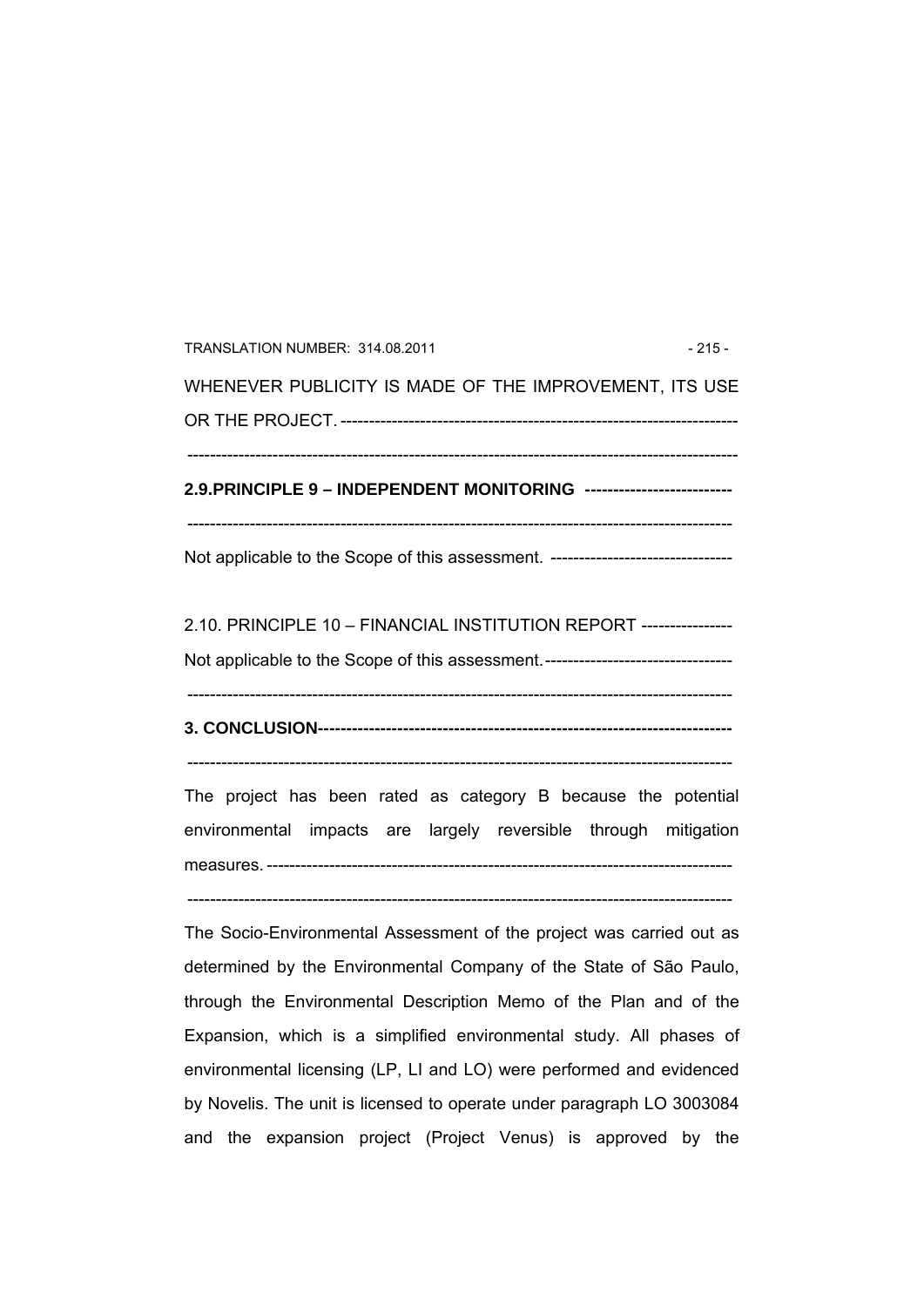#### TRANSLATION NUMBER: 314.08.2011 - 216 - 216 -

Environmental Agency of São Paulo - Cetesb. The Preliminary License No 3001282 and Installation License No 3002340 of the project have already been issued. The company conducted preliminary studies in order to characterize environmental liabilities in the area where the project is now installed. -----------------------------------------------------------------

------------------------------------------------------------------------------------------------

The issues related to social risks were identified considered, pela empresa para a execução das extenção. Mas não foi possível evidenciar o monitoramento sistemático dessas medidas para cumprir o previsto nos padrões de desempenho dos Princípios do Equador. Todavia, a empresa possui um setor específico que trata das questões de responsabilidade social.------------------------------------------------------------

------------------------------------------------------------------------------------------------

As for the self-service to the performance standards, the following deviations were found. We highlight: -----------------------------------------------

------------------------------------------------------------------------------------------------

The company has not taken as a reference the current versions of IFC's EHS general and specific guide. ----------------------------------------------------- Monitoring of Atmospheric Emissions is not conducted for all parameters of the specific guide.--------------------------------------------------------------------- Monitoring of Wastewater Emissions is not conducted for all parameters

of the specific guide IFC. The system of monitoring the units of emission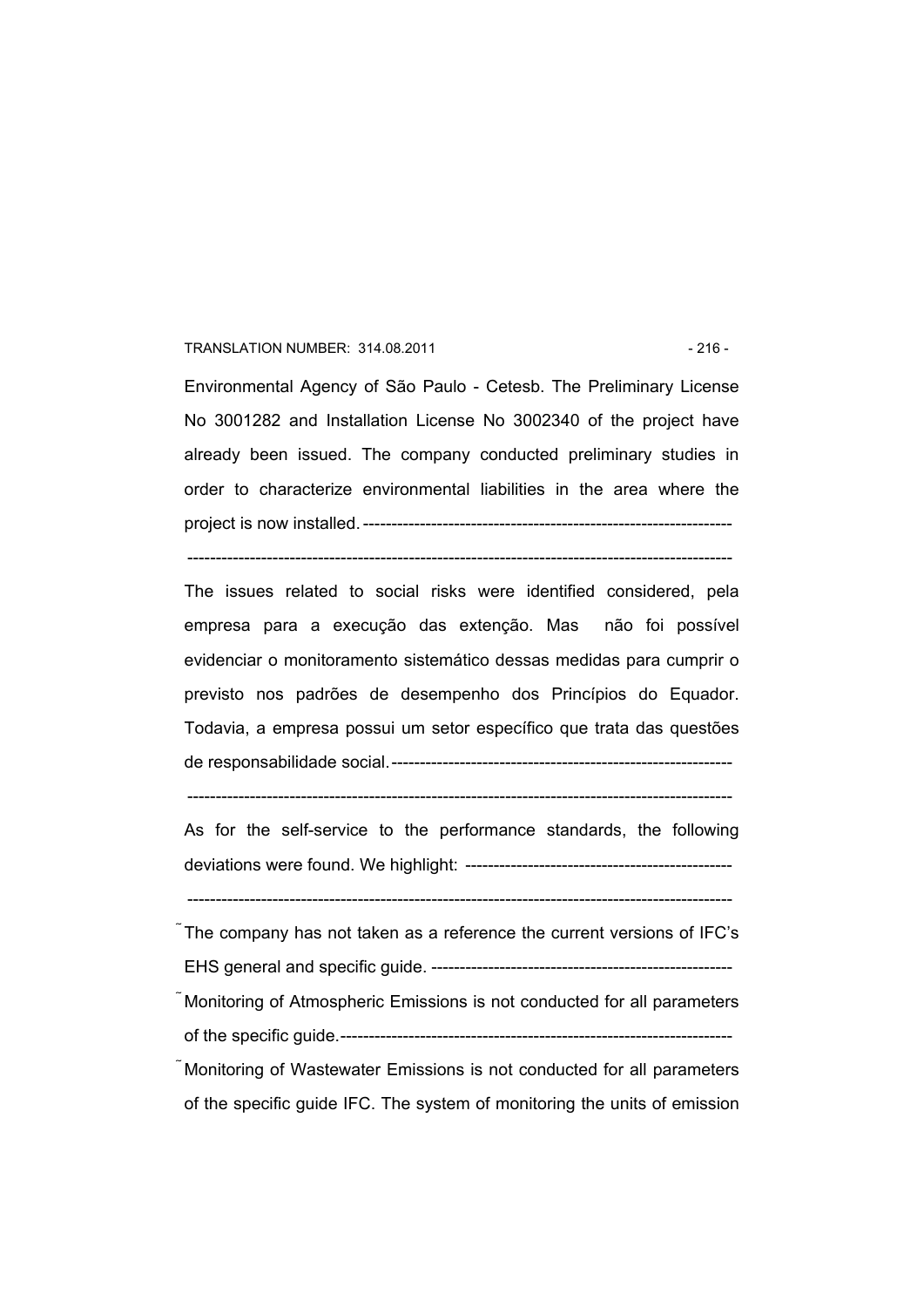## TRANSLATION NUMBER: 314.08.2011 - 217 - 217 -

meets the requirement of the Operating License, which consists of annual controls. There were no deviations from the Brazilian legislation. -

------------------------------------------------------------------------------------------------

- Monitoring of effluent parameters for all the specific guides are not conducted. The process of wastewater treatment as well as its release is performed in accordance with Brazilian law and the results are presented to the environmental agency. It is understood that the company met the requirements of environmental licensing.The river quality monitoring is carried out as voluntary as the effluent is not released by the company in the receiving body.-----------------------------------------------------------------------

There are not enough information yet to exclude the presence of three risk factors identified by the general guide as determining factors for the adoption of additional steps to control risks relating to contaminated soil and subsoil. --------------------------------------------------------------------------------

 $-$ 

------------------------------------------------------------------------------------------------

As the socioeconomic issues were not previously identified, neither were they systematically addressed, since no survey was carried out about possible social impacts and thus prevention and monitoring measures were not provided for these potential impacts. -----------------------------------

------------------------------------------------------------------------------------------------

Emergency plans are limited to the company's internal premises, pointing at no actions for possible scenarios related to the affected community in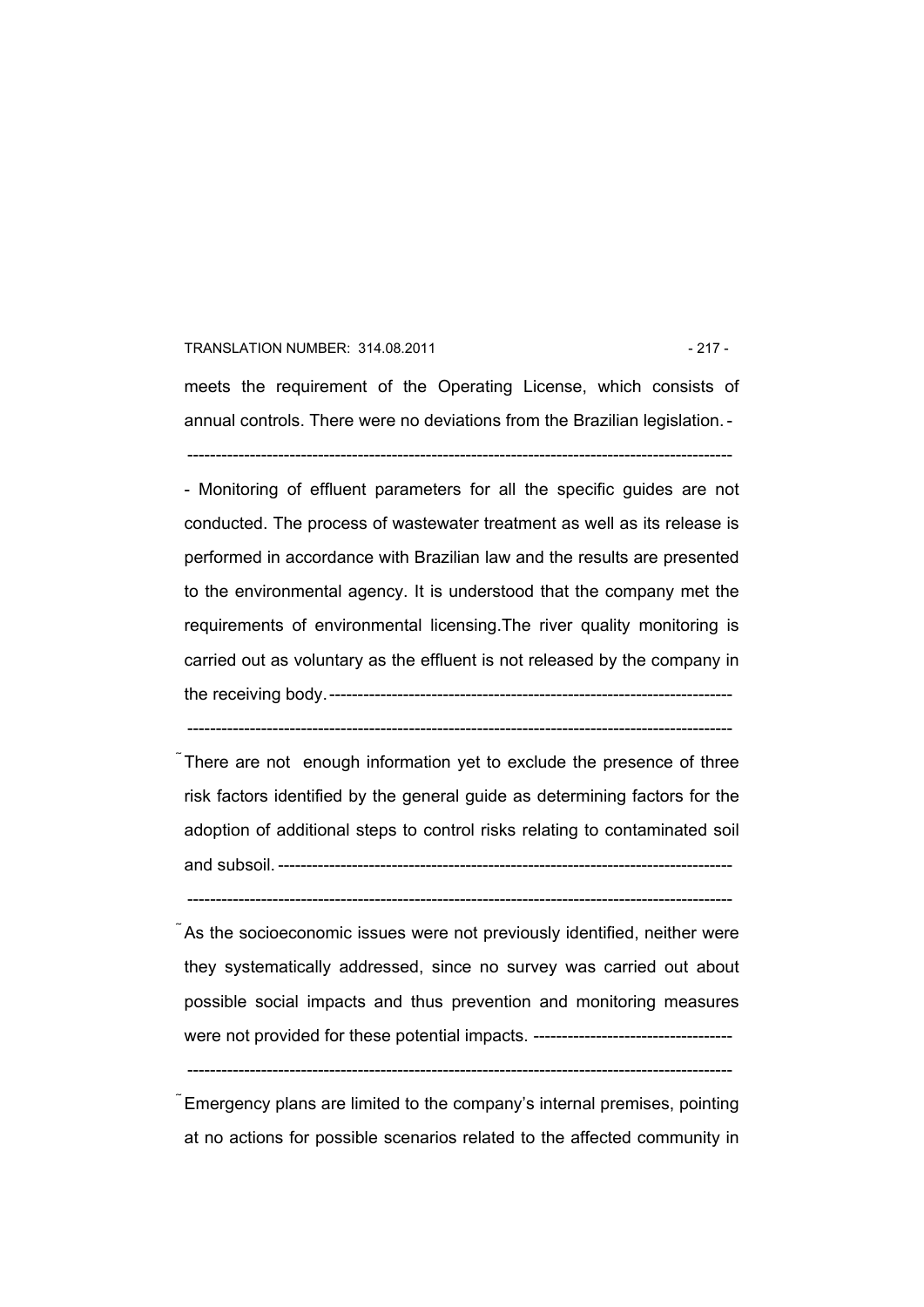## TRANSLATION NUMBER: 314.08.2011 - 218 - 218 -

the area of interference of the project, particularly regarding the transportation of chemicals (inputs). ------------------------------------------------

------------------------------------------------------------------------------------------------

As to Principle 4, it was found that the project has implemented a management system where environmental, health, safety and social responsibility issues are addressed. ------------------------------------------------

The Environmental Management System is certified based on ISO 14001:2004 effective up to December 6, 2013, certified by ABS - Quality Evaluations.--------------------------------------------------------------------------------

The Health and Safety Management System is certified in OHSAS 18001:2007, effective up to February 16, 2013.---------------------------------- The Quality System is certified by ISO 9001:2008, ABS Quality Evaluations, Effective up to December 21, 2013.---------------------------------However, the company has no procedures or methodologies aiming at tracking psychosocial impacts and/or participating in matters relating to the health and safety of the community.--------------------------------------------

It should be pointed out that the current assessment was conducted by adopting broader criteria due to the requirements of the Equator Principles and the IFC Guide used to perform the audit in response to the request from the project's financing agent, mainly in the external scope of the project, which were not considered fully in the evaluations for the licensing of the unit. Thus, systemic issues have been identified to be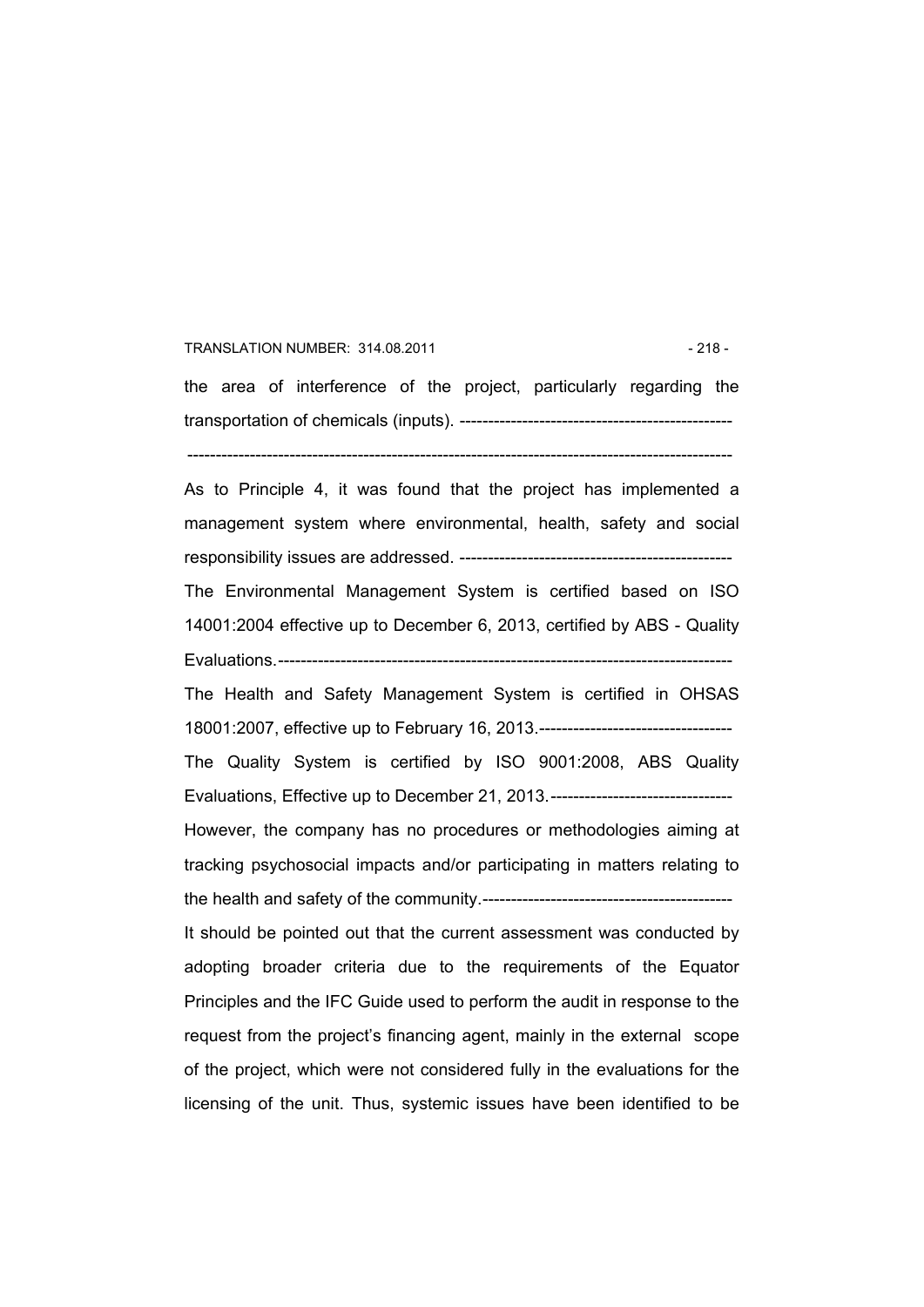## TRANSLATION NUMBER: 314.08.2011 - 219 -

corrected that were not previously identified due to the lower sampling adopted by the company. -------------------------------------------------------------- Considering the actions taken as a result of the SGI of the company and the involvement of the staff who participated in the evaluation, even though improvements are needed in the routines related to environmental issues, as a result of the approach and coverage of this evaluation, one can confirm that Novelis do Brasil Ltda.'s project and its expansion project bring no loss to the environment and the communities. Thus we can conclude that Novelis do Brasil Ltda. meets the Equator Principles. ---------------------------------------------------------------------------------- ------------------------------------------------------------------------------------------------

## **4. REFERENCES ------------------------------------------------------------------------**

------------------------------------------------------------------------------------------------

 International Finance Corporation, the Equator Principles.------------------- International Finance Corporation, IFC: Environmental, Health, and Safety (EHS) Guidelines: GENERAL EHS GUIDELINES.--------------------- Specific Guide on Environment, Health and Safety for Steel Manufacture - Environmental, Health, and Safety Guidelines for Integrated Steel Mills (IFC). ---------------------------------------------------------------------------------------- International Finance Corporation, IFC: PERFORMANCE STANDARDS. ------------------------------------------------------------------------------------------------ International Finance Corporation, IFC: GUIDANCE NOTES.---------------

------------------------------------------------------------------------------------------------